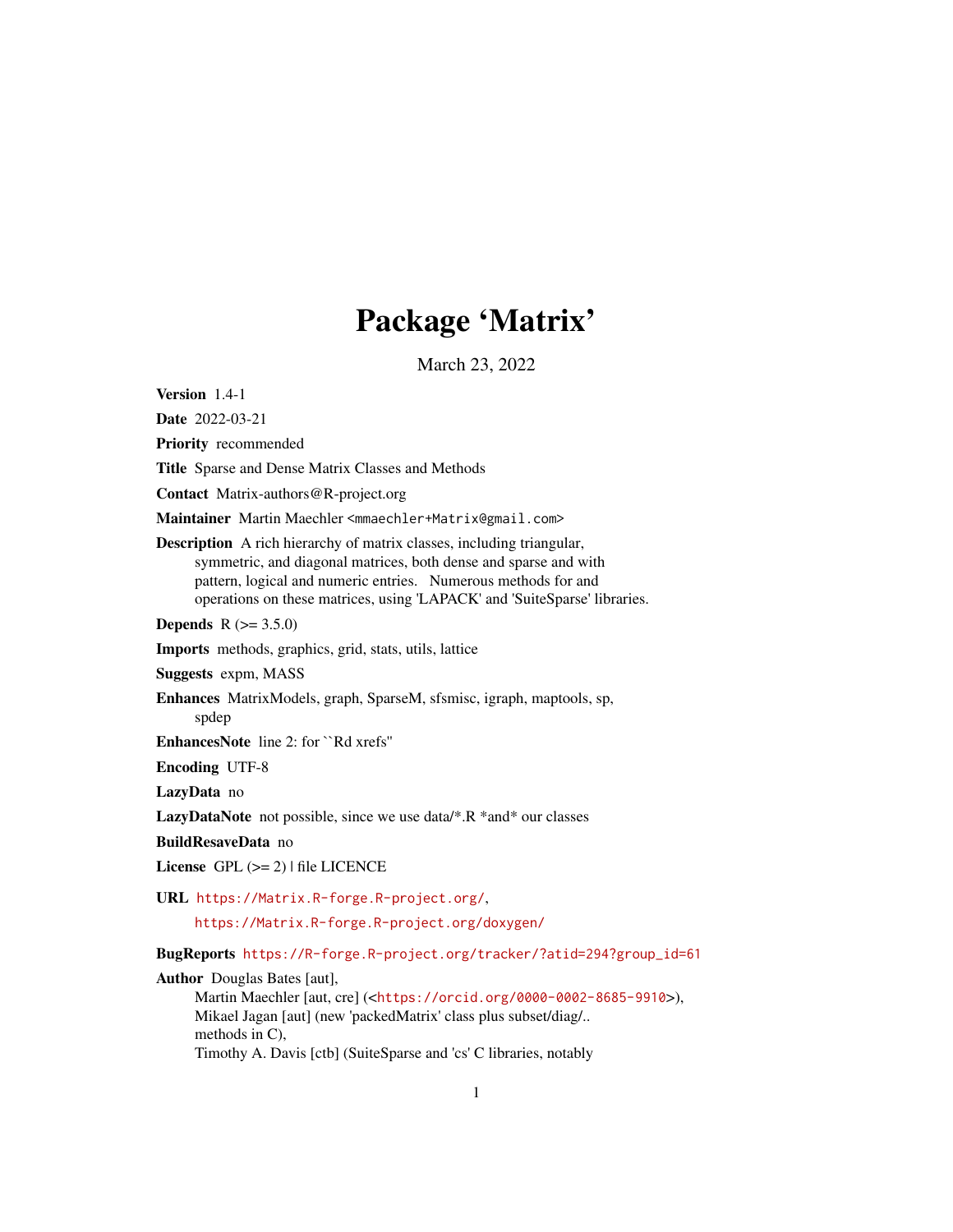CHOLMOD, AMD; collaborators listed in dir(pattern = '^[A-Z]+[.]txt\$', full.names=TRUE, system.file('doc', 'SuiteSparse', package='Matrix'))), Jens Oehlschlägel [ctb] (initial nearPD()), Jason Riedy [ctb] (condest() and onenormest() for octave, Copyright: Regents of the University of California), R Core Team [ctb] (base R matrix implementation)

Repository CRAN

Repository/R-Forge/Project matrix

Repository/R-Forge/Revision 3446

Repository/R-Forge/DateTimeStamp 2022-03-21 17:52:00

Date/Publication 2022-03-23 16:30:08 UTC

NeedsCompilation yes

# R topics documented:

| 5              |
|----------------|
| 6              |
| $\overline{7}$ |
| 8              |
| 8              |
| 9              |
| 10             |
| 12             |
| 14             |
| 15             |
| 16             |
| 18             |
| 21<br>chol     |
| 23             |
| 23             |
| 26             |
| 28             |
| 29             |
| 30             |
| 32             |
| 34             |
| 35             |
| 36             |
| 36             |
| 37             |
| 39             |
| 40             |
| 41             |
| 43             |
| 44             |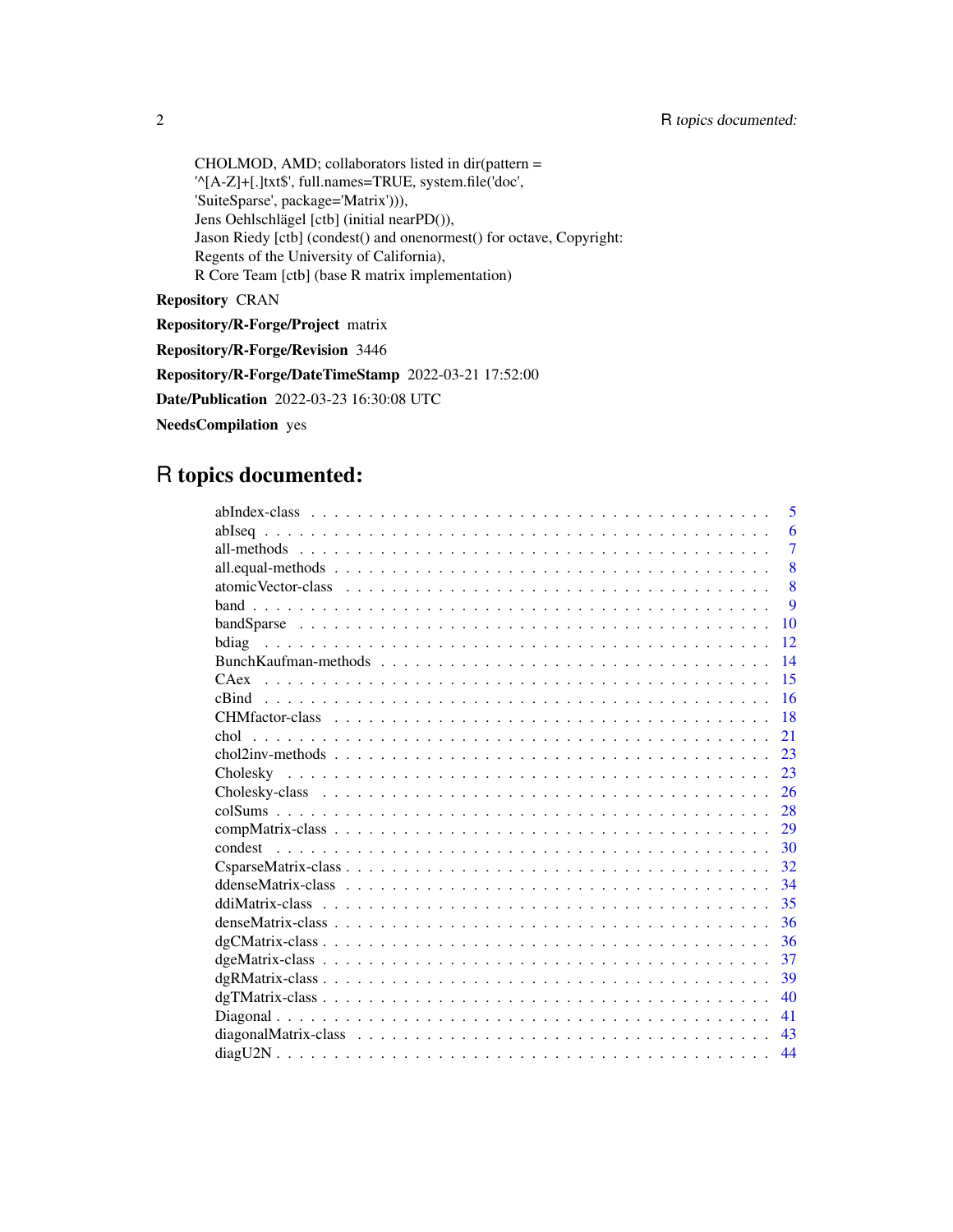|                                                                                                                  | 46 |
|------------------------------------------------------------------------------------------------------------------|----|
|                                                                                                                  | 47 |
|                                                                                                                  | 49 |
| drop0                                                                                                            | 50 |
|                                                                                                                  | 52 |
|                                                                                                                  | 54 |
|                                                                                                                  | 54 |
|                                                                                                                  | 56 |
|                                                                                                                  | 57 |
|                                                                                                                  | 59 |
|                                                                                                                  | 61 |
|                                                                                                                  | 62 |
|                                                                                                                  | 63 |
|                                                                                                                  | 64 |
|                                                                                                                  | 65 |
|                                                                                                                  | 67 |
|                                                                                                                  | 68 |
| $format SparseM \dots \dots \dots \dots \dots \dots \dots \dots \dots \dots \dots \dots \dots \dots \dots \dots$ | 69 |
|                                                                                                                  | 71 |
|                                                                                                                  | 71 |
|                                                                                                                  | 73 |
|                                                                                                                  | 73 |
|                                                                                                                  | 76 |
|                                                                                                                  | 77 |
|                                                                                                                  | 79 |
|                                                                                                                  | 80 |
|                                                                                                                  | 81 |
|                                                                                                                  | 83 |
|                                                                                                                  | 83 |
|                                                                                                                  | 84 |
|                                                                                                                  | 86 |
|                                                                                                                  | 87 |
|                                                                                                                  | 88 |
|                                                                                                                  | 89 |
|                                                                                                                  | 89 |
|                                                                                                                  | 90 |
|                                                                                                                  | 92 |
|                                                                                                                  | 93 |
| lu                                                                                                               | 94 |
|                                                                                                                  | 97 |
|                                                                                                                  | 98 |
|                                                                                                                  | 99 |
|                                                                                                                  |    |
|                                                                                                                  |    |
| matrix-products                                                                                                  |    |
| MatrixClass                                                                                                      |    |
|                                                                                                                  |    |
|                                                                                                                  |    |
| nearPD                                                                                                           |    |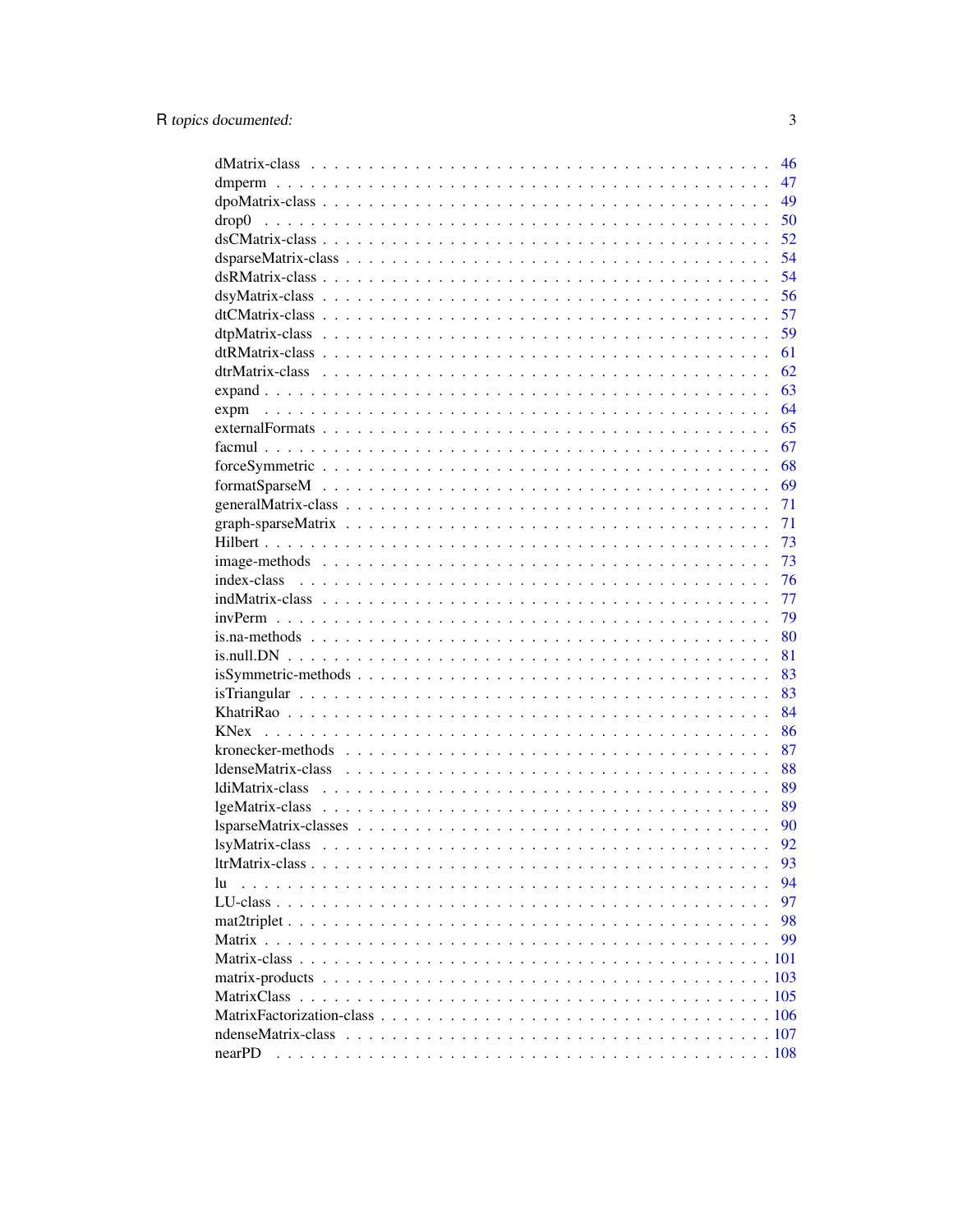| uniqTsparse |
|-------------|
|             |
|             |
|             |
|             |
|             |
|             |
|             |
|             |
|             |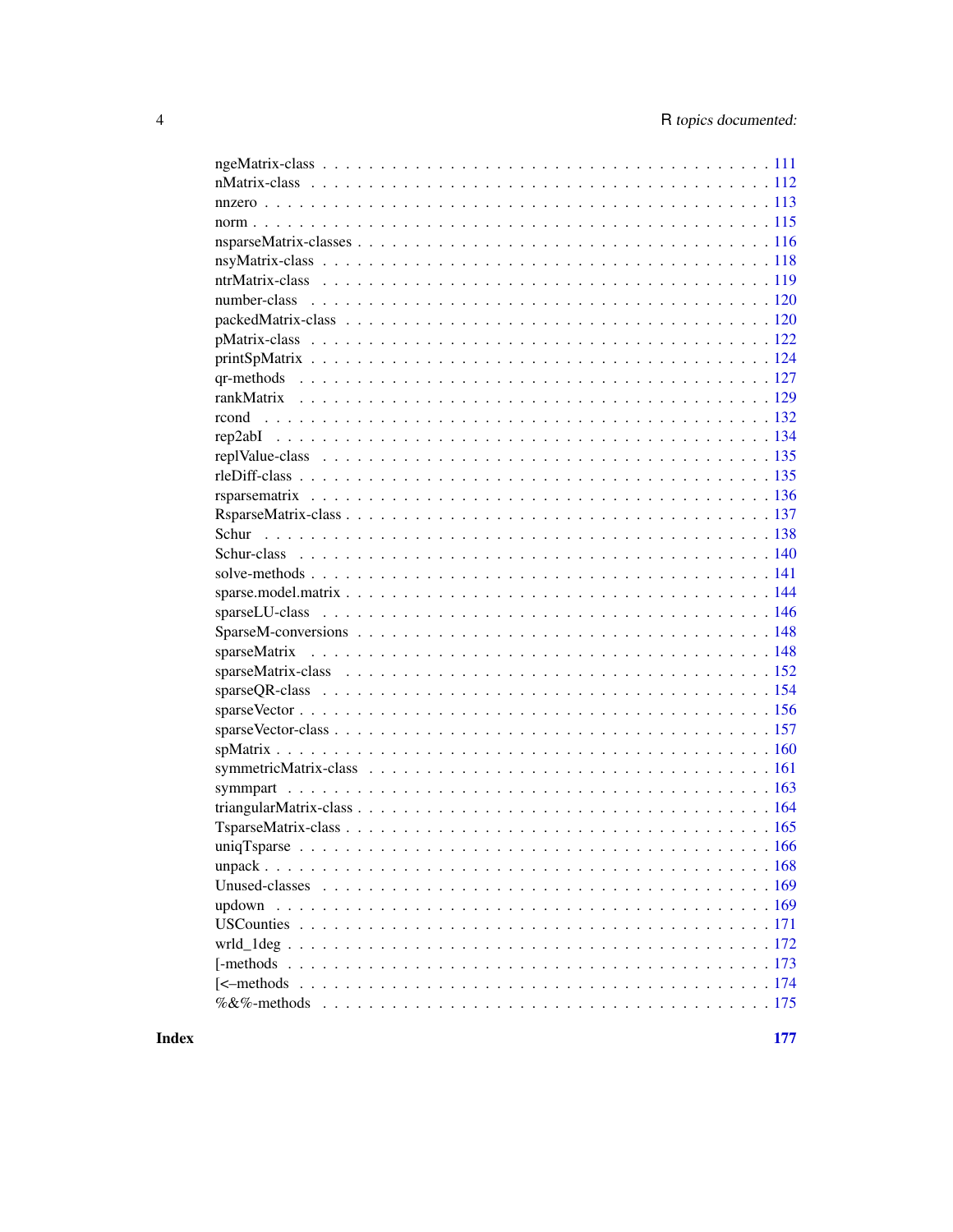<span id="page-4-1"></span><span id="page-4-0"></span>

### Description

The "abIndex" [class](#page-0-0), short for "Abstract Index Vector", is used for dealing with large index vectors more efficiently, than using integer (or [numeric](#page-0-0)) vectors of the kind 2:1000000 or c(0:1e5,1000:1e6).

Note that the current implementation details are subject to change, and if you consider working with these classes, please contact the package maintainers (packageDescription("Matrix")\$Maintainer).

#### Objects from the Class

Objects can be created by calls of the form new("abIndex",...), but more easily and typically either by as(x,"abIndex") where x is an integer (valued) vector, or directly by [abIseq\(](#page-5-1)) and combination  $c(\ldots)$  $c(\ldots)$  of such.

#### **Slots**

- kind: a [character](#page-0-0) string, one of ("int32","double","rleDiff"), denoting the internal structure of the abIndex object.
- x: Object of class "numLike"; is used (i.e., not of length 0) only iff the object is *not* compressed, i.e., currently exactly when kind != "rleDiff".
- rleD: object of class ["rleDiff"](#page-134-1), used for compression via [rle](#page-0-0).

#### Methods

as.numeric, as.integer, as.vector signature( $x = "abIndex")$ : ...

 $\left[$  signature(x = "abIndex", i = "index", j = "ANY", drop = "ANY"): ...

coerce signature(from = "numeric", to = "abIndex"): ...

coerce signature(from = "abIndex", to = "numeric"): ...

coerce signature(from = "abIndex", to = "integer"): ...

**length** signature( $x = "abIndex")$ : ...

**Ops** signature(e1 = "numeric", e2 = "abIndex"): These and the following arithmetic and logic operations are not yet implemented; see [Ops](#page-0-0) for a list of these (S4) group methods.

Ops signature(e1 = "abIndex", e2 = "abIndex"): ...

Ops signature(e1 = "abIndex", e2 = "numeric"): ...

**Summary** signature( $x = "abIndex")$ : ...

[show](#page-0-0) ("abIndex"): simple show method, building on show(<rleDiff>).

is.na ("abIndex"): works analogously to regular vectors.

is.finite, is.infinite ("abIndex"): ditto.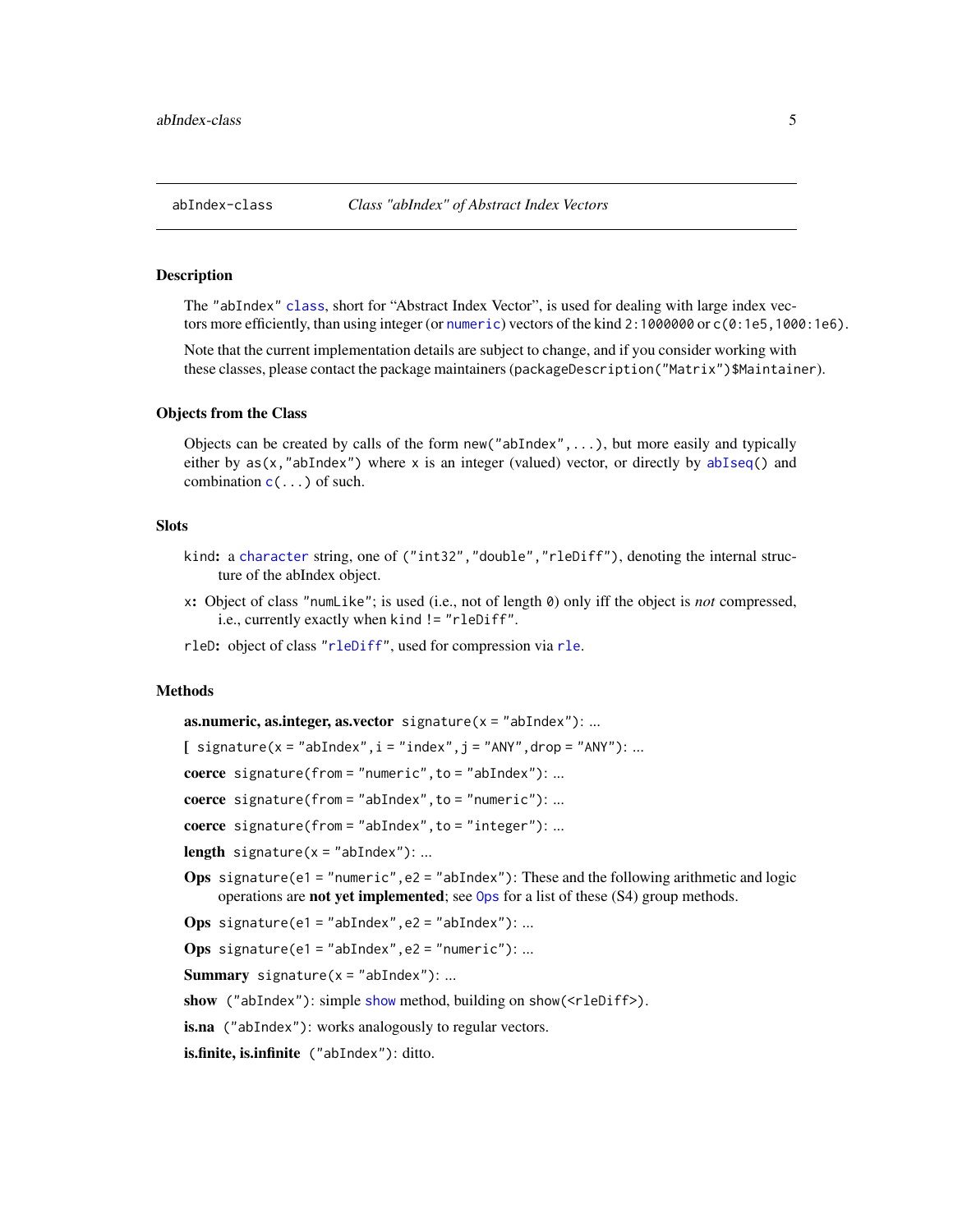6 abIseq and the contract of the contract of the contract of the contract of the contract of the contract of the contract of the contract of the contract of the contract of the contract of the contract of the contract of t

#### Note

This is currently experimental and not yet used for our own code. Please contact us (packageDescription("Matrix")\$Main if you plan to make use of this class.

Partly builds on ideas and code from Jens Oehlschlaegel, as implemented (around 2008, in the GPL'ed part of) package ff.

#### See Also

[rle](#page-0-0) (base) which is used here; [numeric](#page-0-0)

# Examples

```
showClass("abIndex")
ii <- c(-3:40, 20:70)
str(ai <- as(ii, "abIndex"))# note
ai # -> show() method
```

```
stopifnot(identical(-3:20,
                    as(abIseq1(-3,20), "vector")))
```
<span id="page-5-1"></span>abIseq *Sequence Generation of "abIndex", Abstract Index Vectors*

# Description

Generation of abstract index vectors, i.e., objects of class ["abIndex"](#page-4-1).

abIseq() is designed to work entirely like [seq](#page-0-0), but producing "abIndex" vectors. abIseq1() is its basic building block, where abIseq1(n,m) corresponds to n:m.

 $c(x,...)$  will return an "abIndex" vector, when x is one.

#### Usage

```
abIseq1(from = 1, to = 1)abIseq (from = 1, to = 1, by = ((to - from)/(length.out - 1)),length.out = NULL, along with = NULL)## S3 method for class 'abIndex'
c(\ldots)
```
#### Arguments

| from, to   | the starting and (maximal) end value of the sequence.                                                                  |
|------------|------------------------------------------------------------------------------------------------------------------------|
| bv         | number: increment of the sequence.                                                                                     |
| length.out | desired length of the sequence. A non-negative number, which for seq and<br>seq. int will be rounded up if fractional. |

<span id="page-5-0"></span>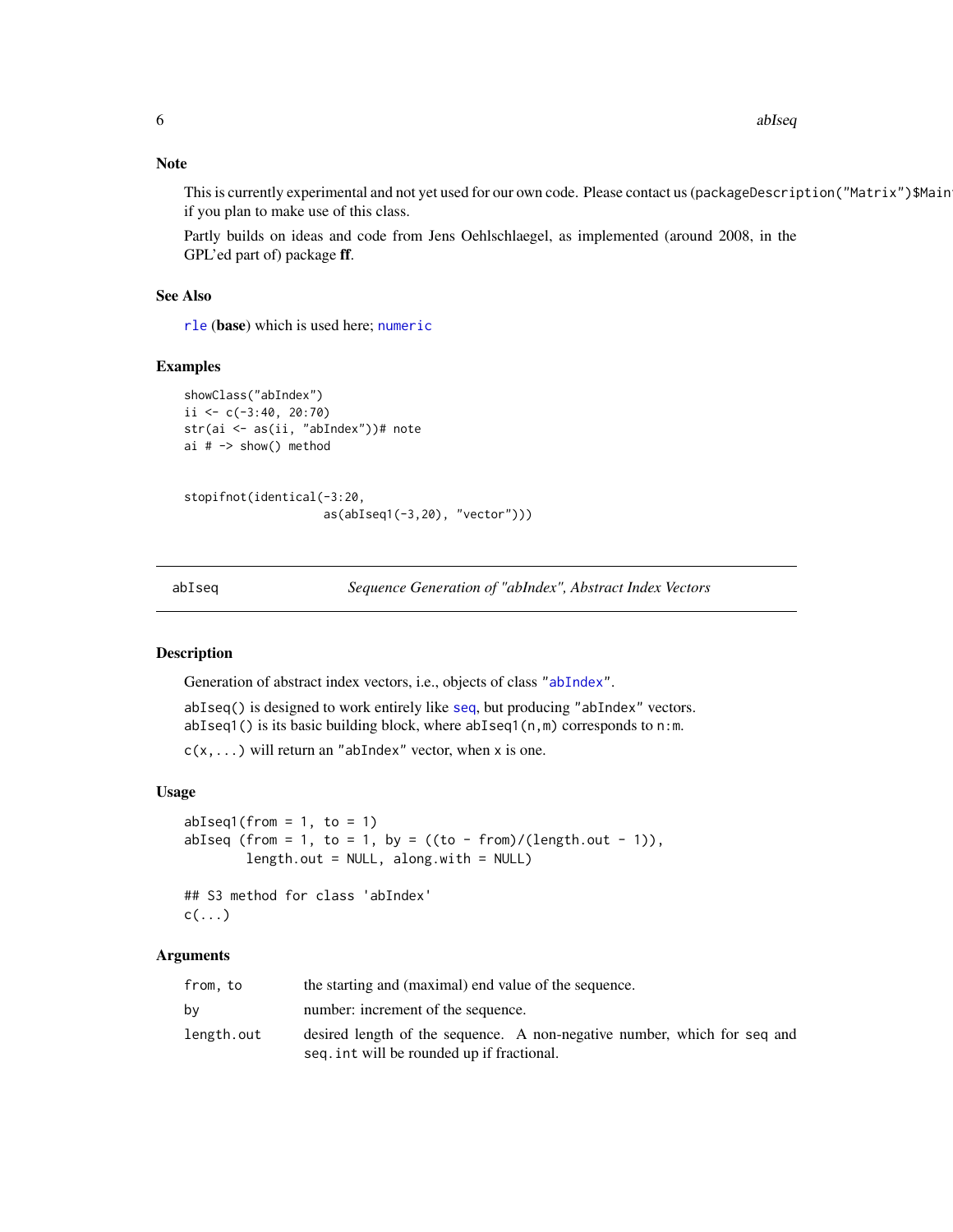#### <span id="page-6-0"></span>all-methods **7**

| along.with              | take the length from the length of this argument.                                 |
|-------------------------|-----------------------------------------------------------------------------------|
| $\cdot$ $\cdot$ $\cdot$ | in general an arbitrary number of R objects; here, when the first is an "abIndex" |
|                         | vector, these arguments will be concatenated to a new "abIndex" object.           |

# Value

An abstract index vector, i.e., object of class ["abIndex"](#page-4-1).

# See Also

the class [abIndex](#page-4-1) documentation; [rep2abI\(](#page-133-1)) for another constructor; [rle](#page-0-0) (base).

#### Examples

```
stopifnot(identical(-3:20,
                    as(abIseq1(-3,20), "vector")))
try( ## (arithmetic) not yet implemented
abIseq(1, 50, by = 3))
```
all-methods *"Matrix" Methods for Functions all() and any()*

#### Description

The basic R functions [all](#page-0-0) and [any](#page-0-0) now have methods for [Matrix](#page-100-1) objects and should behave as for [matrix](#page-0-0) ones.

# Methods

```
all signature(x = "Matrix", \ldots, na.\nrm = FALSE): ...any signature(x = "Matrix", \ldots, na. rm = FALSE): ...
all signature(x = "ldenseMatrix", \ldots, na, rm = FALSE): ...all signature(x ="lsparseMatrix",...,na.rm = FALSE):...
```

```
M <- Matrix(1:12 +0, 3,4)
all(M \geq 1) # TRUE
any(M < 0) # FALSE
MN <- M; MN[2,3] <- NA; MN
all(MN >= 0) # NA
any(MN < 0) # NA
any(MN < \theta, na.rm = TRUE) # -> FALSE
```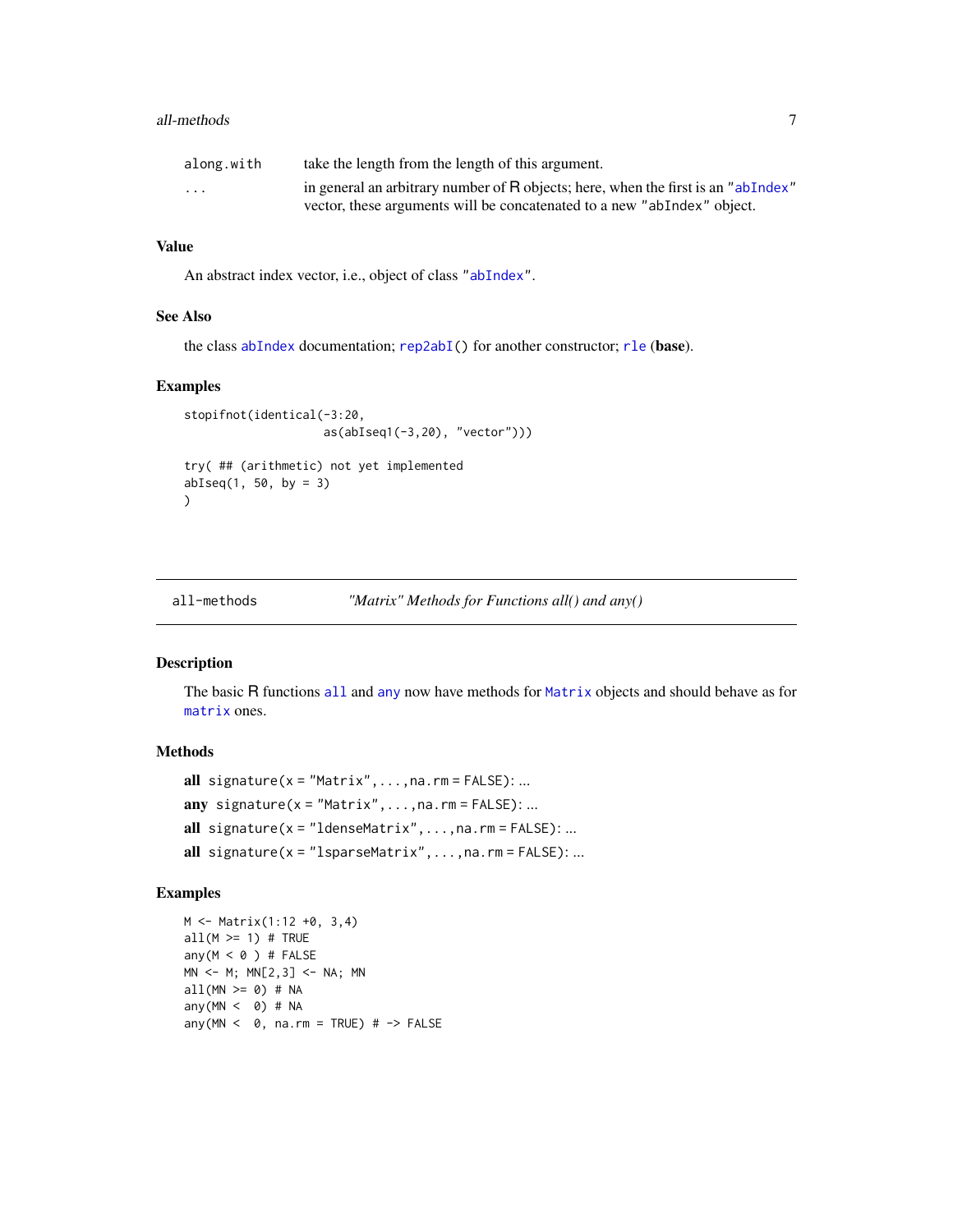<span id="page-7-0"></span>all.equal-methods *Matrix Package Methods for Function all.equal()*

# Description

Methods for function [all.equal\(](#page-0-0)) (from R package base) are defined for all [Matrix](#page-100-1) classes.

#### Methods

```
target = "Matrix", current = "Matrix" \setminus
```

```
target = "ANY", current = "Matrix" \setminus
```
target = "Matrix", current = "ANY" these three methods are simply using [all.equal.numeric](#page-0-0) directly and work via as. vector().

There are more methods, notably also for ["sparseVector"](#page-156-1)'s, see showMethods("all.equal").

#### Examples

showMethods("all.equal")

```
(A \leq spMatrix(3,3, i= c(1:3,2:1), j=c(3:1,1:2), x = 1:5))
ex < - expand(lu. <- lu(A))
stopifnot( all.equal(as(A[lu.@p + 1L, lu.@q + 1L], "CsparseMatrix"),
                     lu.@L %*% lu.@U),
           with(ex, all.equal(as(P %*% A %*% Q, "CsparseMatrix"),
                              L %*% U)),
           with(ex, all.equal(as(A, "CsparseMatrix"),
                              t(P) %*% L %*% U %*% t(Q))))
```
atomicVector-class *Virtual Class "atomicVector" of Atomic Vectors*

# **Description**

The [class](#page-0-0) "atomicVector" is a *virtual* class containing all atomic vector classes of base R, as also implicitly defined via [is.atomic](#page-0-0).

#### Objects from the Class

A virtual Class: No objects may be created from it.

#### Methods

In the Matrix package, the "atomicVector" is used in signatures where typically "old-style" "matrix" objects can be used and can be substituted by simple vectors.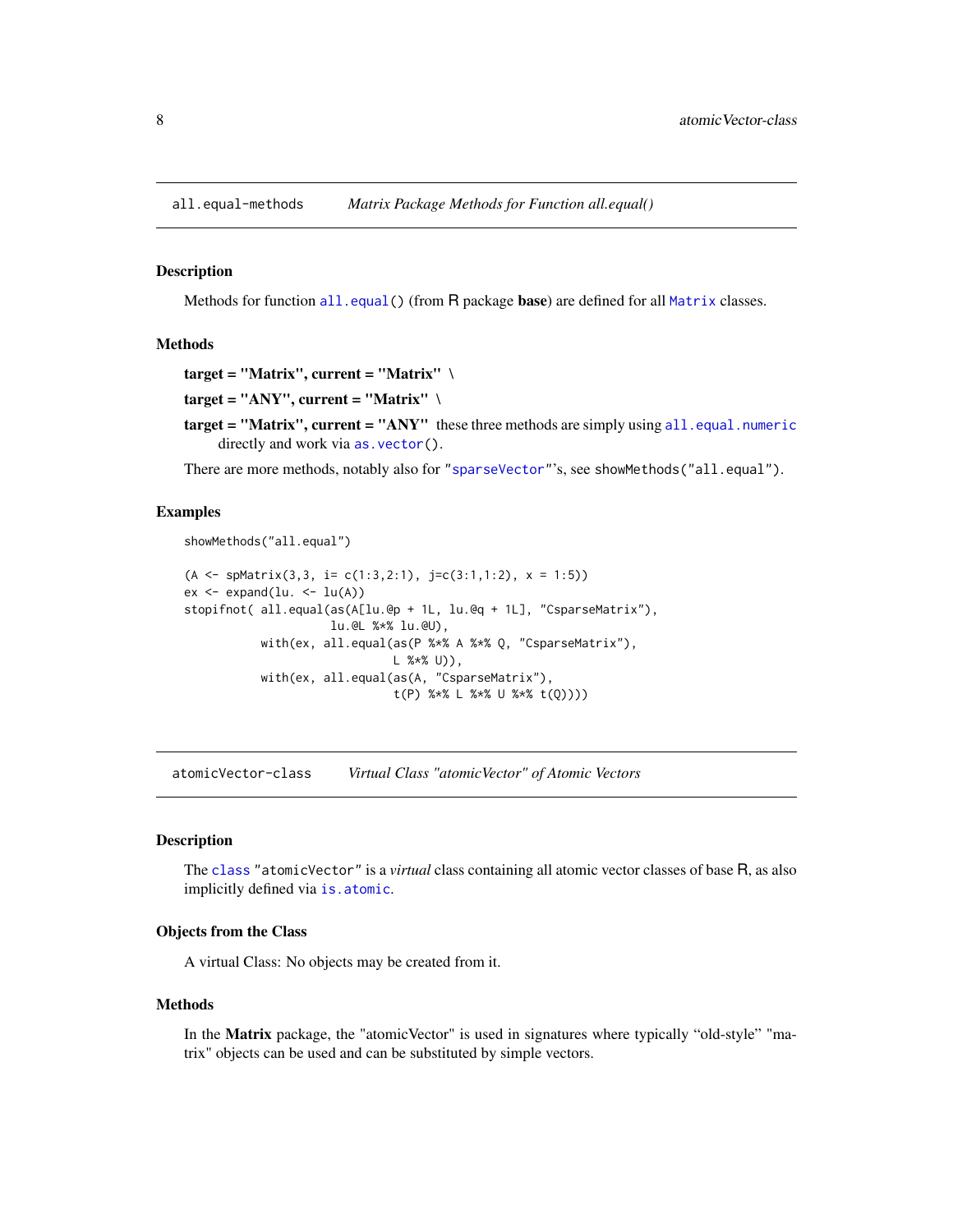#### <span id="page-8-0"></span>band 9 and 9 and 9 and 9 and 9 and 9 and 9 and 9 and 9 and 9 and 9 and 9 and 9 and 9 and 9 and 9 and 9 and 9 and 9 and 9 and 9 and 9 and 9 and 9 and 9 and 9 and 9 and 9 and 9 and 9 and 9 and 9 and 9 and 9 and 9 and 9 and 9

# Extends

The atomic classes "logical", "integer", "double", "numeric", "complex", "raw" and "character" are extended directly. Note that "numeric" already contains "integer" and "double", but we want all of them to be direct subclasses of "atomicVector".

# Author(s)

Martin Maechler

#### See Also

[is.atomic](#page-0-0), [integer](#page-0-0), [numeric](#page-0-0), [complex](#page-0-0), etc.

#### Examples

showClass("atomicVector")

<span id="page-8-1"></span>

band *Extract bands of a matrix*

#### Description

Returns a new matrix formed by extracting the lower triangle (tril) or the upper triangle (triu) or a general band relative to the diagonal (band), and setting other elements to zero. The general forms of these functions include integer arguments to specify how many diagonal bands above or below the main diagonal are not set to zero.

#### Usage

band $(x, k1, k2, \ldots)$ tril(x,  $k = 0, \ldots$ ) triu(x,  $k = 0, \ldots$ )

#### Arguments

| $\mathsf{x}$            | a matrix-like object                                                                                                                                                                                                                                                             |
|-------------------------|----------------------------------------------------------------------------------------------------------------------------------------------------------------------------------------------------------------------------------------------------------------------------------|
| k,k1,k2                 | integers specifying the diagonal bands that will not be set to zero. These are<br>given relative to the main diagonal, which is k=0. A negative value of k indicates<br>a diagonal below the main diagonal and a positive value indicates a diagonal<br>above the main diagonal. |
| $\cdot$ $\cdot$ $\cdot$ | Optional arguments used by specific methods. (None used at present.)                                                                                                                                                                                                             |

#### Value

An object of an appropriate matrix class. The class of the value of tril or triu inherits from [triangularMatrix](#page-163-1) when appropriate. Note that the result is of class [sparseMatrix](#page-151-1) only if x is.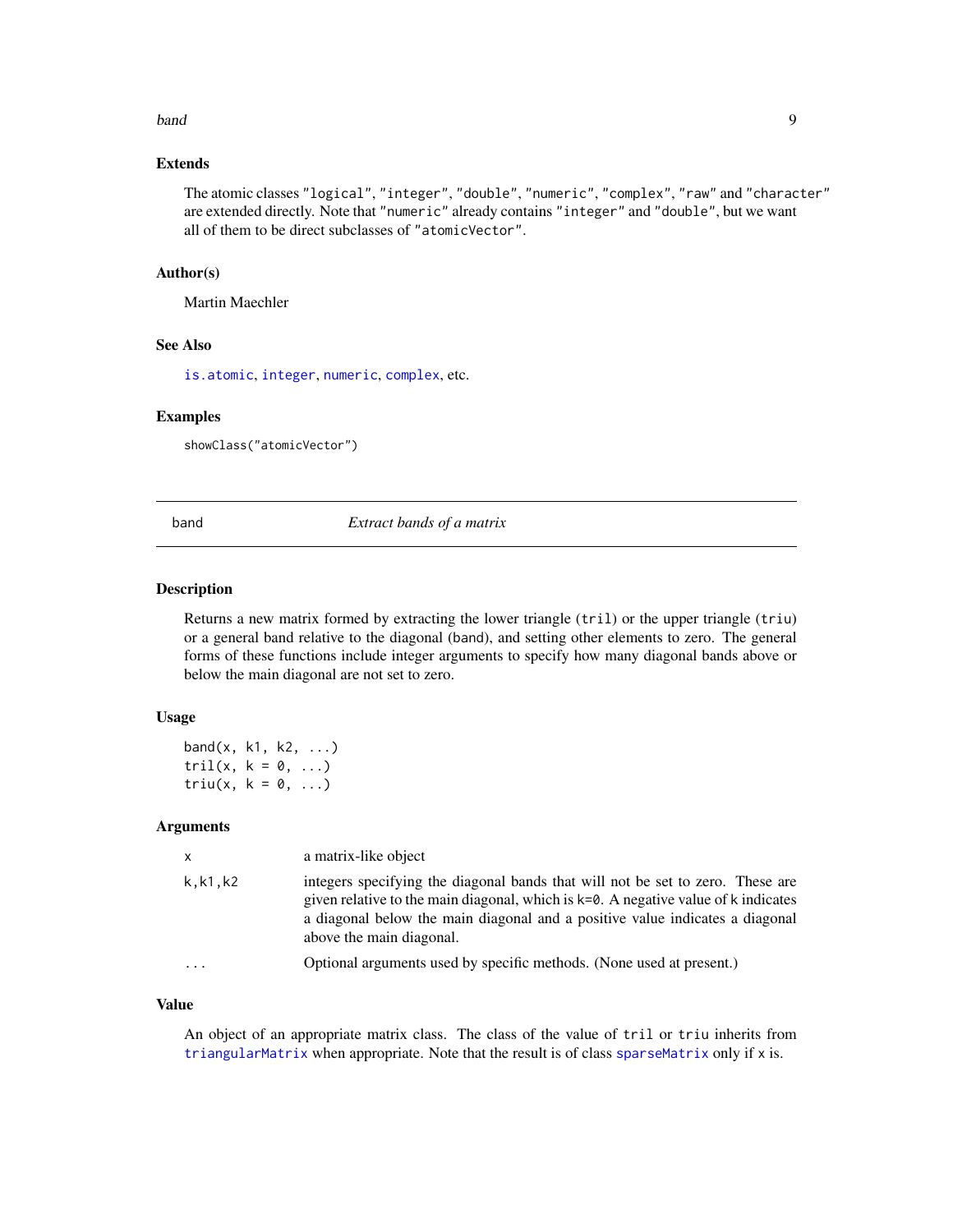# <span id="page-9-0"></span>Methods

x = "CsparseMatrix" method for compressed, sparse, column-oriented matrices.

x = "TsparseMatrix" method for sparse matrices in triplet format.

- x = "RsparseMatrix" method for compressed, sparse, row-oriented matrices.
- x = "ddenseMatrix" method for dense numeric matrices, including packed numeric matrices.

# See Also

[bandSparse](#page-9-1) for the *construction* of a banded sparse matrix directly from its non-zero diagonals.

#### Examples

```
## A random sparse matrix :
set.seed(7)
m \leftarrow matrix(0, 5, 5)m[sample(length(m), size = 14)] \leftarrow rep(1:9, length=14)(mm <- as(m, "CsparseMatrix"))
tril(mm) # lower triangle
tril(mm, -1) # strict lower triangle
triu(mm, 1) # strict upper triangle
band(mm, -1, 2) # general band
(m5 <- Matrix(rnorm(25), nc = 5))
tril(m5) # lower triangle
tril(m5, -1) # strict lower triangle
triu(m5, 1) # strict upper triangle
band(m5, -1, 2) # general band
(m65 < - Matrix(rnorm(30), nc = 5)) # not square
triu(m65) # result not "dtrMatrix" unless square
(sm5 <- crossprod(m65)) # symmetric
   band(sm5, -1, 1)# "dsyMatrix": symmetric band preserves symmetry property
as(band(sm5, -1, 1), "sparseMatrix")# often preferable
(sm <- round(crossprod(triu(mm/2)))) # sparse symmetric ("dsC*")
band(sm, -1,1) # remains "dsC", *however*
band(sm, -2, 1) # - \rightarrow "dgC"
```
<span id="page-9-1"></span>bandSparse *Construct Sparse Banded Matrix from (Sup-/Super-) Diagonals*

#### **Description**

Construct a sparse banded matrix by specifying its non-zero sup- and super-diagonals.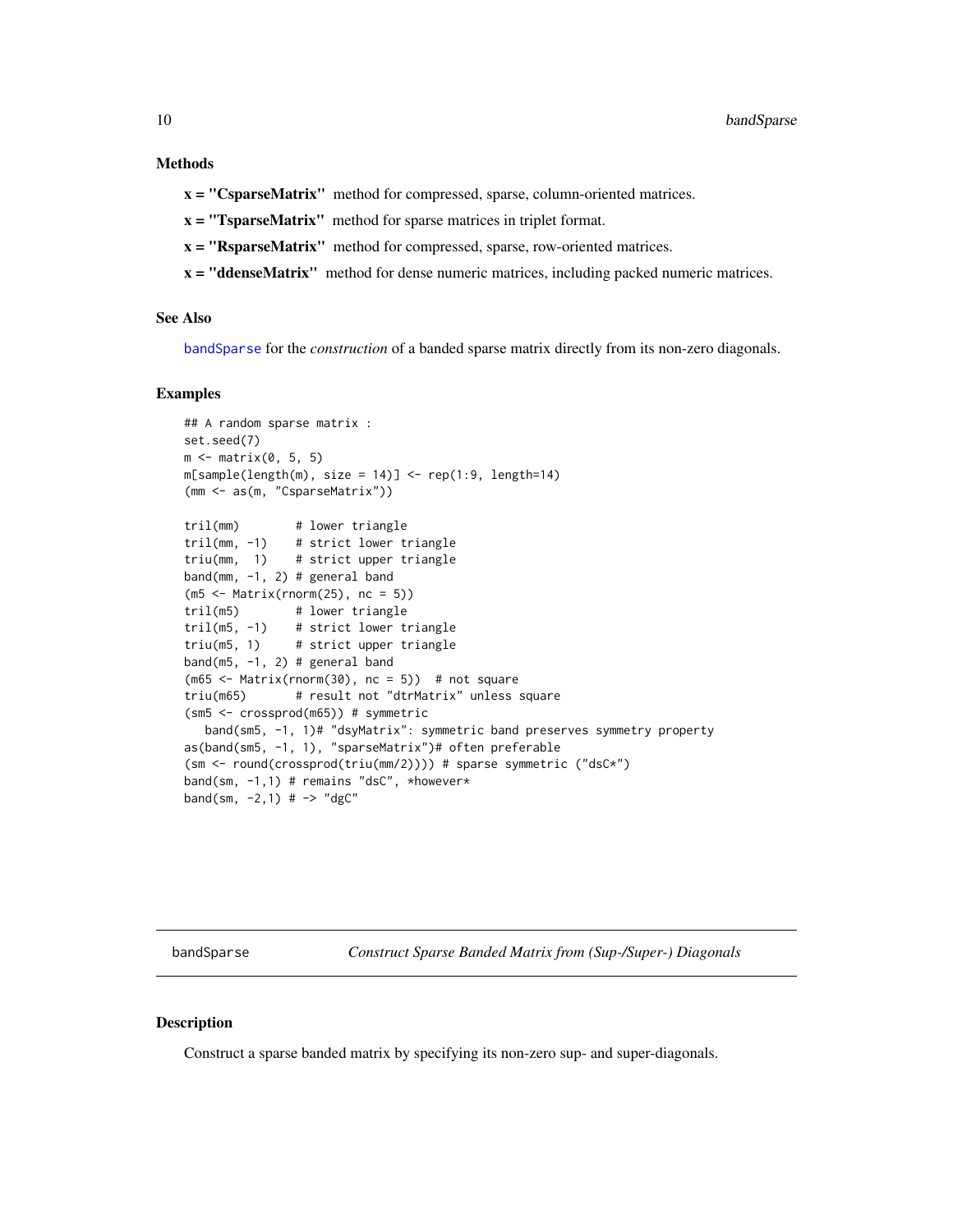# bandSparse 11

# Usage

```
bandSparse(n, m = n, k, diagonals, symmetric = FALSE,
          repr = "C", giveCsparse = (repr == "C"))
```
#### Arguments

| n,m         | the matrix dimension $(n, m) = (nrow, ncol)$ .                                                                                                                                                                                                                                                                                                                                                    |
|-------------|---------------------------------------------------------------------------------------------------------------------------------------------------------------------------------------------------------------------------------------------------------------------------------------------------------------------------------------------------------------------------------------------------|
| k           | integer vector of "diagonal numbers", with identical meaning as in $band(*, k)$ ,<br>i.e., relative to the main diagonal, which is k=0.                                                                                                                                                                                                                                                           |
| diagonals   | optional list of sub-/super- diagonals; if missing, the result will be a pattern<br>matrix, i.e., inheriting from class nMatrix.<br>diagonals can also be $n' \times d$ matrix, where d <-length(k) and $n' \geq min(n, m)$ .<br>In that case, the sub-/super-diagonals are taken from the columns of diagonals,<br>where only the first several rows will be used (typically) for off-diagonals. |
| symmetric   | logical; if true the result will be symmetric (inheriting from class symmetricMatrix)<br>and only the upper or lower triangle must be specified (via k and diagonals).                                                                                                                                                                                                                            |
| repr        | character string, one of "C", "T", or "R", specifying the sparse representation<br>to be used for the result, i.e., one from the super classes CsparseMatrix, TsparseMatrix,<br>or RsparseMatrix.                                                                                                                                                                                                 |
| giveCsparse | (deprecated, replaced with repr): logical indicating if the result should be a<br>CsparseMatrix or a TsparseMatrix, where the default was TRUE, and now is<br>determined from repr; very often Csparse matrices are more efficient subse-<br>quently, but not always.                                                                                                                             |

# Value

a sparse matrix (of [class](#page-0-0) [CsparseMatrix](#page-31-1)) of dimension  $n \times m$  with diagonal "bands" as specified.

# See Also

[band](#page-8-1), for *extraction* of matrix bands; [bdiag](#page-11-1), [diag](#page-0-0), [sparseMatrix](#page-147-1), [Matrix](#page-98-1).

```
diags <- list(1:30, 10*(1:20), 100*(1:20))
s1 <- bandSparse(13, k = -c(0:2, 6), diag = c(diags, diags[2]), symm=TRUE)
s1
s2 <- bandSparse(13, k = c(0:2, 6), diag = c(diags, diags[2]), symm=TRUE)
stopifnot(identical(s1, t(s2)), is(s1,"dsCMatrix"))
## a pattern Matrix of *full* (sub-)diagonals:
bk \leq c(0:4, 7, 9)(s3 \leq - bandSparse(30, k = bk, symm = TRUE))
## If you want a pattern matrix, but with "sparse"-diagonals,
## you currently need to go via logical sparse:
lLis <- lapply(list(rpois(20, 2), rpois(20,1), rpois(20,3))[c(1:3,2:3,3:2)],
               as.logical)
```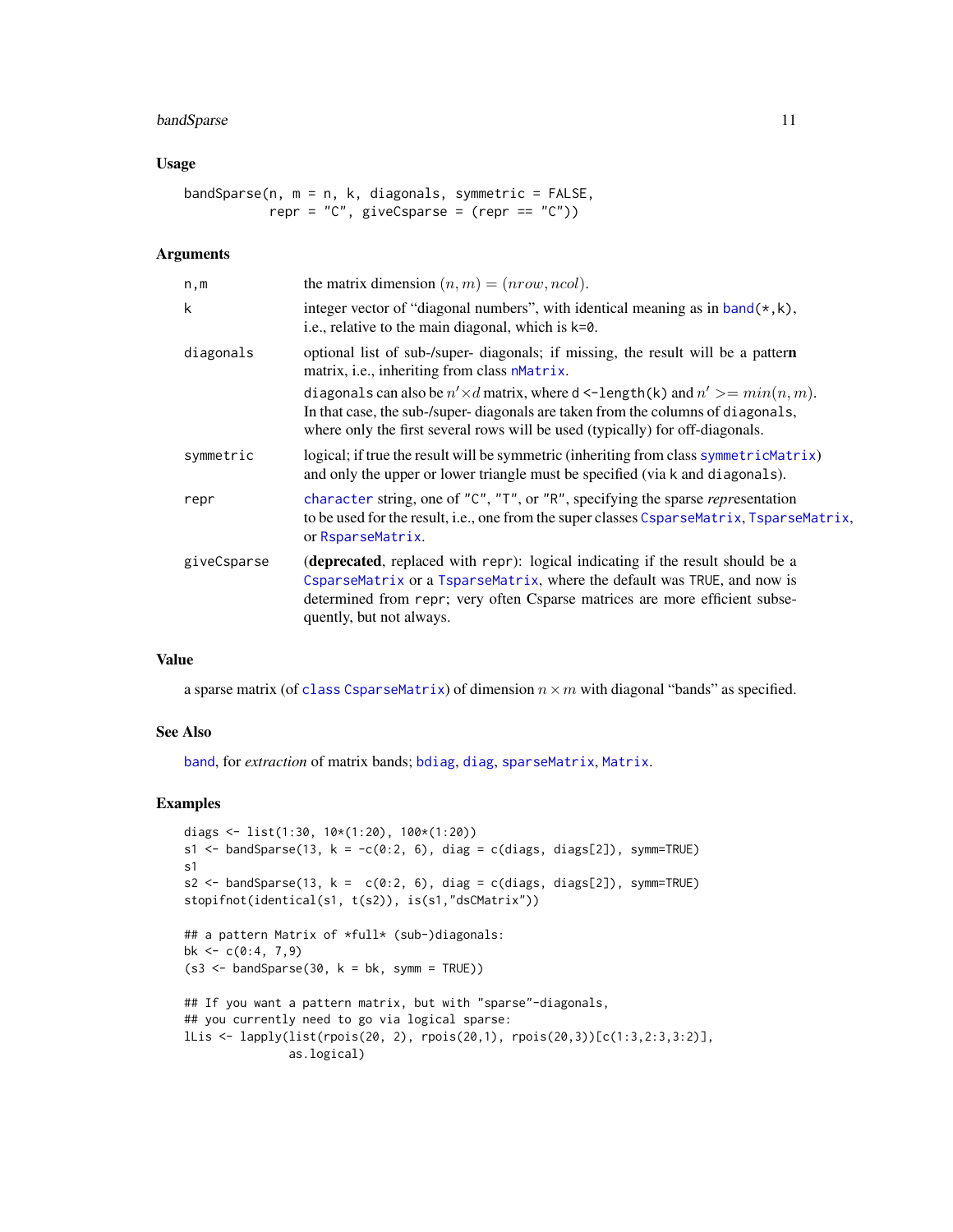```
(s4 \leq bandSparse(20, k = bk, symm = TRUE, diag = lLis))
(s4. <- as(drop0(s4), "nsparseMatrix"))
n < - 1e4bk \leq -c(0:5, 7, 11)bMat <- matrix(1:8, n, 8, byrow=TRUE)
bLis <- as.data.frame(bMat)
B \le - bandSparse(n, k = bk, diag = bLis)
Bs <- bandSparse(n, k = bk, diag = bLis, symmetric=TRUE)
B [1:15, 1:30]
Bs[1:15, 1:30]
## can use a list *or* a matrix for specifying the diagonals:
stopifnot(identical(B, bandSparse(n, k = bk, diag = bMat)),
  identical(Bs, bandSparse(n, k = bk, diag = bMat, symmetric=TRUE)), inherits(B, "dtCMatrix") # triangular!
)
```
bdiag *Construct a Block Diagonal Matrix*

#### Description

Build a block diagonal matrix given several building block matrices.

#### Usage

bdiag(...) .bdiag(lst)

# Arguments

| .   | individual matrices or a list of matrices. |
|-----|--------------------------------------------|
| lst | non-empty list of matrices.                |

# Details

For non-trivial argument list, bdiag() calls .bdiag(). The latter maybe useful to programmers.

#### Value

A *sparse* matrix obtained by combining the arguments into a block diagonal matrix.

The value of bdiag() inherits from class [CsparseMatrix](#page-31-1), whereas .bdiag() returns a [TsparseMatrix](#page-164-1).

# Note

This function has been written and is efficient for the case of relatively few block matrices which are typically sparse themselves.

It is currently *inefficient* for the case of many small dense block matrices. For the case of *many* dense  $k \times k$  matrices, the bdiag\_m() function in the 'Examples' is an order of magnitude faster.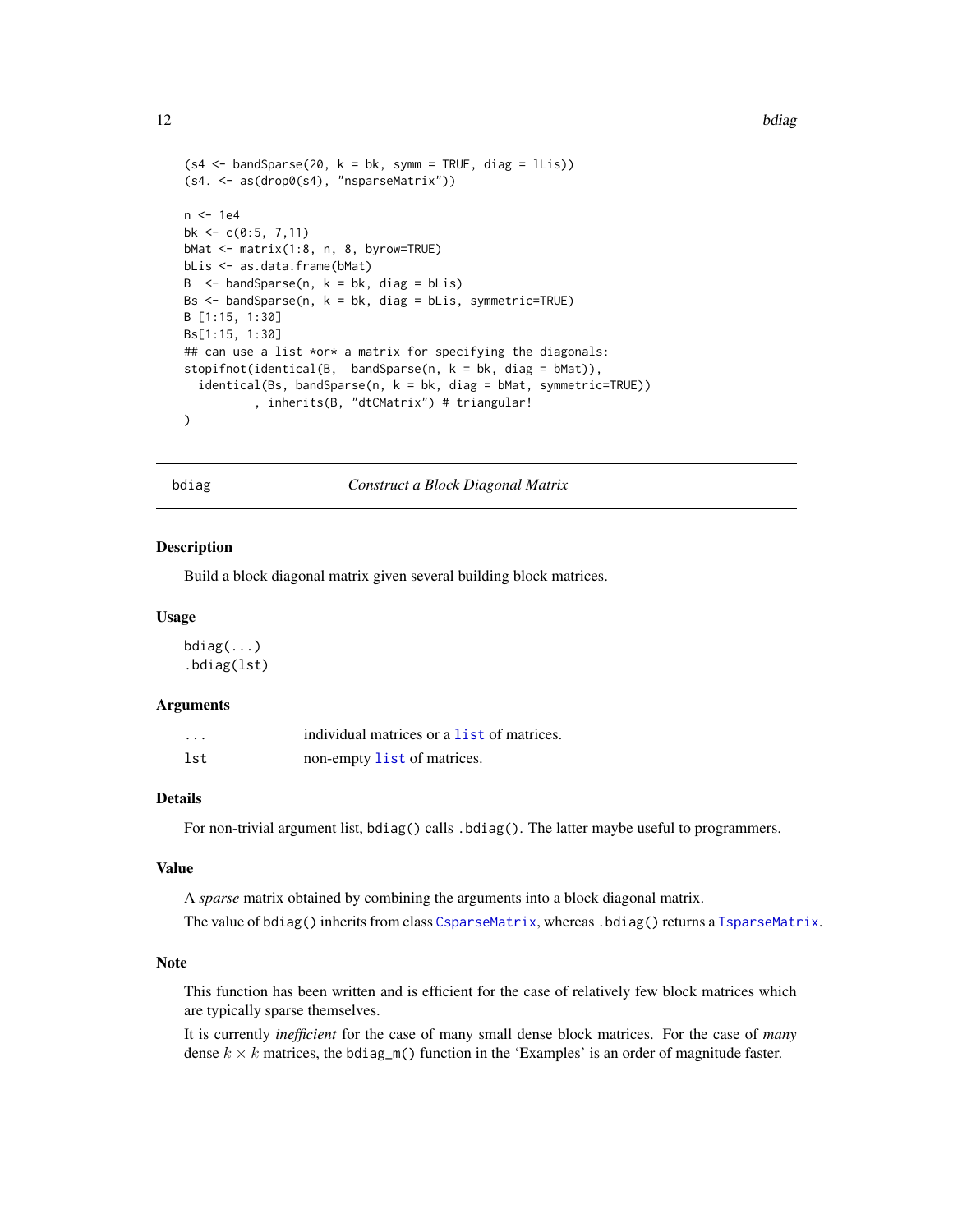#### bdiag and the state of the state of the state of the state of the state of the state of the state of the state of the state of the state of the state of the state of the state of the state of the state of the state of the

### Author(s)

Martin Maechler, built on a version posted by Berton Gunter to R-help; earlier versions have been posted by other authors, notably Scott Chasalow to S-news. Doug Bates's faster implementation builds on [TsparseMatrix](#page-164-1) objects.

# See Also

[Diagonal](#page-40-1) for constructing matrices of class [diagonalMatrix](#page-42-1), or [kronecker](#page-0-0) which also works for "Matrix" inheriting matrices.

[bandSparse](#page-9-1) constructs a *banded* sparse matrix from its non-zero sub-/super - diagonals.

Note that other CRAN R packages have own versions of bdiag() which return traditional matrices.

```
bdiag(matrix(1:4, 2), diag(3))
## combine "Matrix" class and traditional matrices:
bdiag(Diagonal(2), matrix(1:3, 3,4), diag(3:2))
mlist <- list(1, 2:3, diag(x=5:3), 27, cbind(1,3:6), 100:101)
bdiag(mlist)
stopifnot(identical(bdiag(mlist),
                    bdiag(lapply(mlist, as.matrix))))
ml \leq c(as(matrix((1:24)%% 11 == 0, 6,4),"nMatrix"),
        rep(list(Diagonal(2, x=TRUE)), 3))
mln \leq c(ml, Diagonal(x = 1:3))
stopifnot(is(bdiag(ml), "lsparseMatrix"),
          is(bdiag(mln),"dsparseMatrix") )
## random (diagonal-)block-triangular matrices:
rblockTri \leq function(nb, max.ni, lambda = 3) {
   .bdiag(replicate(nb, {
         n <- sample.int(max.ni, 1)
         tril(Matrix(rpois(n*n, lambda=lambda), n,n)) }))
}
(T4 <- rblockTri(4, 10, lambda = 1))
image(T1 <- rblockTri(12, 20))
##' Fast version of Matrix :: .bdiag() -- for the case of *many* (k x k) matrices:
##' @param lmat list(<mat1>, <mat2>, ....., <mat_N>) where each mat_j is a k x k 'matrix'
##' @return a sparse (N*k x N*k) matrix of class \code{"\linkS4class{dgCMatrix}"}.
bdiag_m <- function(lmat) {
    ## Copyright (C) 2016 Martin Maechler, ETH Zurich
    if(!length(lmat)) return(new("dgCMatrix"))
    stopifnot(is.list(lmat), is.matrix(lmat[[1]]),
              (k \le -(d \le dim(lmat[[1]]))[1]) == d[2], # k x kall(vapply(lmat, dim, integer(2)) == k)) # all of them
    N <- length(lmat)
    if(N * k > .Machine$integer.max)
```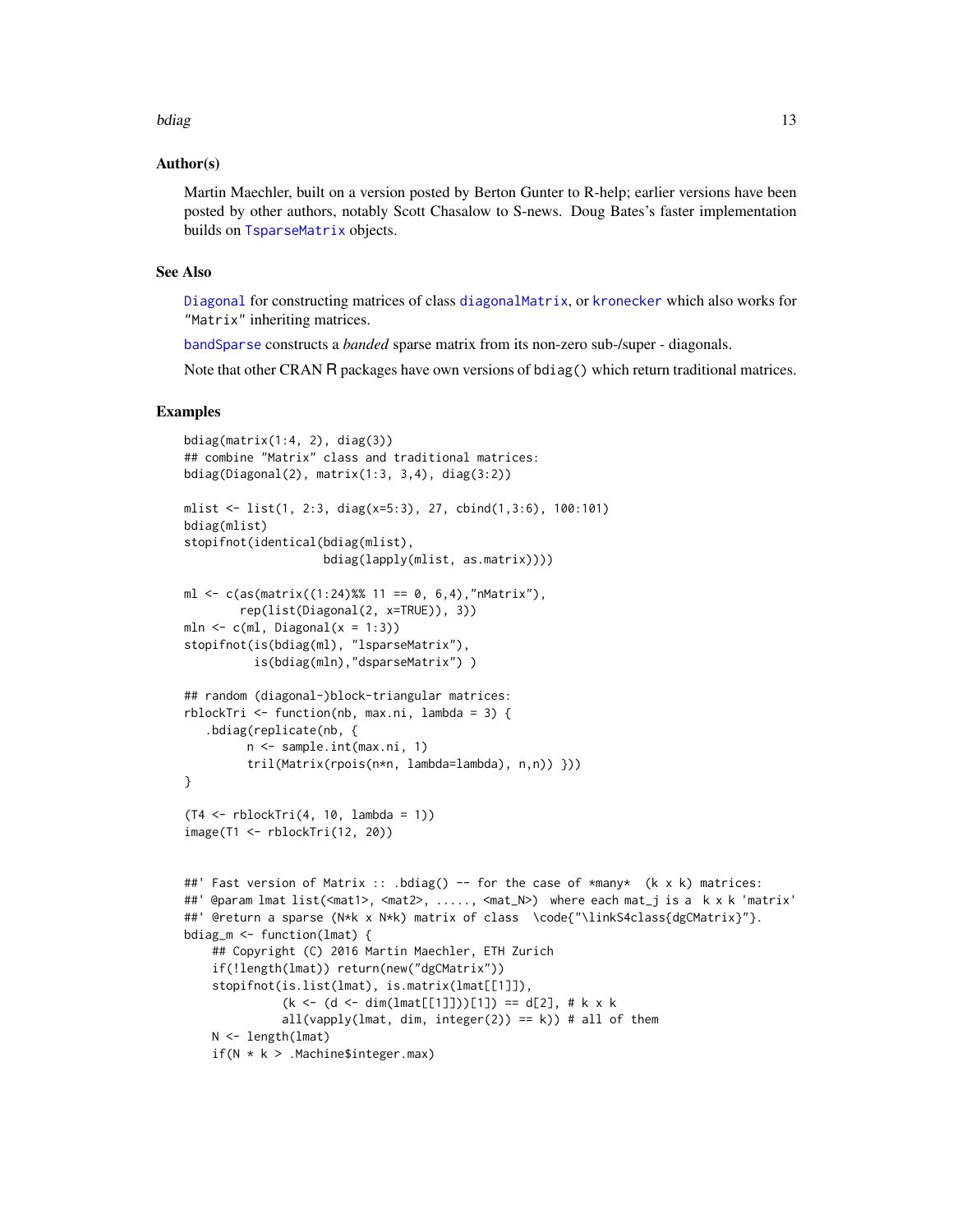```
stop("resulting matrix too large; would be M x M, with M=", N*k)
    M \leftarrow as.integer(N * k)## result: an M x M matrix
    new("dgCMatrix", Dim = c(M,M),
        ## 'i :' maybe there's a faster way (w/o matrix indexing), but elegant?
        i = as.vector(matrix(0L:(M-1L), nrow=k)[, rep(seq\_len(N), each=k)],
        p = k * 0L:M,
        x = as.double(unlist(lmat, recursive=FALSE, use.names=FALSE)))
}
l12 <- replicate(12, matrix(rpois(16, lambda = 6.4), 4,4), simplify=FALSE)
dim(T12 <- bdiag_m(l12))# 48 x 48
T12[1:20, 1:20]
```
BunchKaufman-methods *Bunch-Kaufman Decomposition Methods*

#### <span id="page-13-1"></span>**Description**

The Bunch-Kaufman Decomposition of a square symmetric matrix A is  $A = PLDL'P'$  where P is a permutation matrix, L is *unit*-lower triangular and D is *block*-diagonal with blocks of dimension  $1 \times 1$  or  $2 \times 2$ .

This is generalization of a pivoting  $LDL'$  Cholesky decomposition.

#### Usage

```
## S4 method for signature 'dsyMatrix'
BunchKaufman(x, ...)
## S4 method for signature 'dspMatrix'
BunchKaufman(x, ...)
## S4 method for signature 'matrix'
BunchKaufman(x, uplo = NULL, ...)
```
#### Arguments

| X    | a symmetric square matrix.                                                                                                                                                                                                                           |
|------|------------------------------------------------------------------------------------------------------------------------------------------------------------------------------------------------------------------------------------------------------|
| uplo | optional string, "U" or "L" indicating which "triangle" half of x should deter-<br>mine the result. The default is " $U$ " unless x has a uplo slot which is the case for<br>those inheriting from class symmetricMatrix, where xeuplo will be used. |
| .    | potentially further arguments passed to methods.                                                                                                                                                                                                     |

# Details

FIXME: We really need an expand() method in order to *work* with the result!

#### Value

an object of class [BunchKaufman](#page-25-1), which can also be used as a (triangular) matrix directly. Somewhat amazingly, it inherits its uplo slot from x.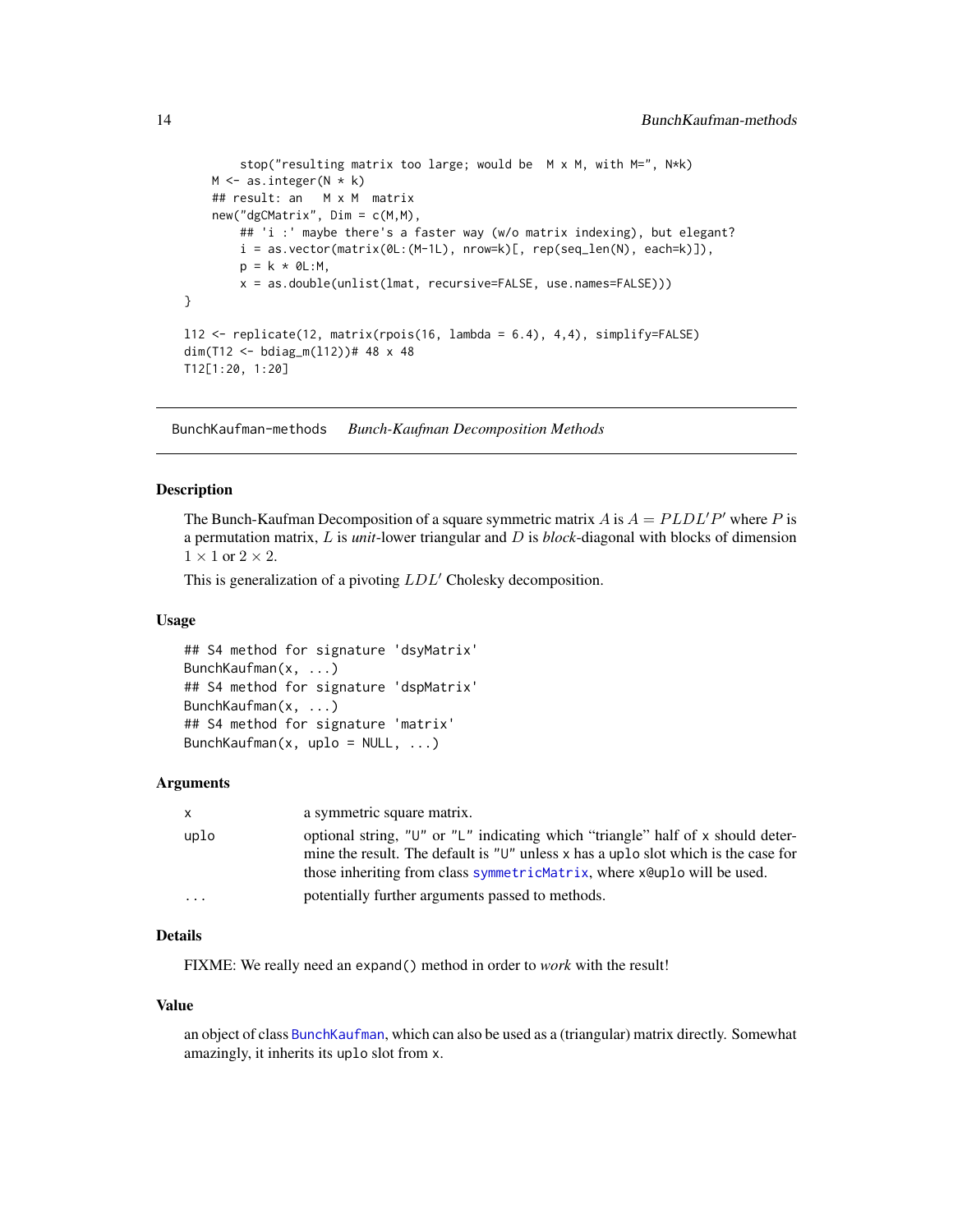#### <span id="page-14-0"></span> $CAex$  15

# Methods

Currently, only methods for dense numeric symmetric matrices are implemented. To compute the Bunch-Kaufman decomposition, the methods use either one of two Lapack routines:

 $x = "dspMatrix"$  routine dsptrf(); whereas

 $x = "dsyMatrix"$ , and

 $x = "matrix"$  use dsytrf().

# References

The original LAPACK source code, including documentation; [https://www.netlib.org/lapack/](https://www.netlib.org/lapack/double/dsytrf.f) [double/dsytrf.f](https://www.netlib.org/lapack/double/dsytrf.f) and <https://www.netlib.org/lapack/double/dsptrf.f>

### See Also

The resulting class, [BunchKaufman](#page-25-1). Related decompositions are the LU, [lu](#page-93-1), and the Cholesky, [chol](#page-20-1) (and for *sparse* matrices, [Cholesky](#page-22-1)).

#### Examples

```
data(CAex)
dim(CAex)
isSymmetric(CAex)# TRUE
CAs <- as(CAex, "symmetricMatrix")
if(FALSE) # no method defined yet for *sparse* :
  bk. <- BunchKaufman(CAs)
## does apply to *dense* symmetric matrices:
bkCA <- BunchKaufman(as(CAs, "denseMatrix"))
bkCA
image(bkCA)# shows how sparse it is, too
str(R.CA <- as(bkCA, "sparseMatrix"))
## an upper triangular 72x72 matrix with only 144 non-zero entries
```
CAex *Albers' example Matrix with "Difficult" Eigen Factorization*

#### Description

An example of a sparse matrix for which [eigen\(](#page-0-0)) seemed to be difficult, an unscaled version of this has been posted to the web, accompanying an E-mail to R-help ([https://stat.ethz.ch/](https://stat.ethz.ch/mailman/listinfo/r-help) [mailman/listinfo/r-help](https://stat.ethz.ch/mailman/listinfo/r-help)), by Casper J Albers, Open University, UK.

#### Usage

data(CAex)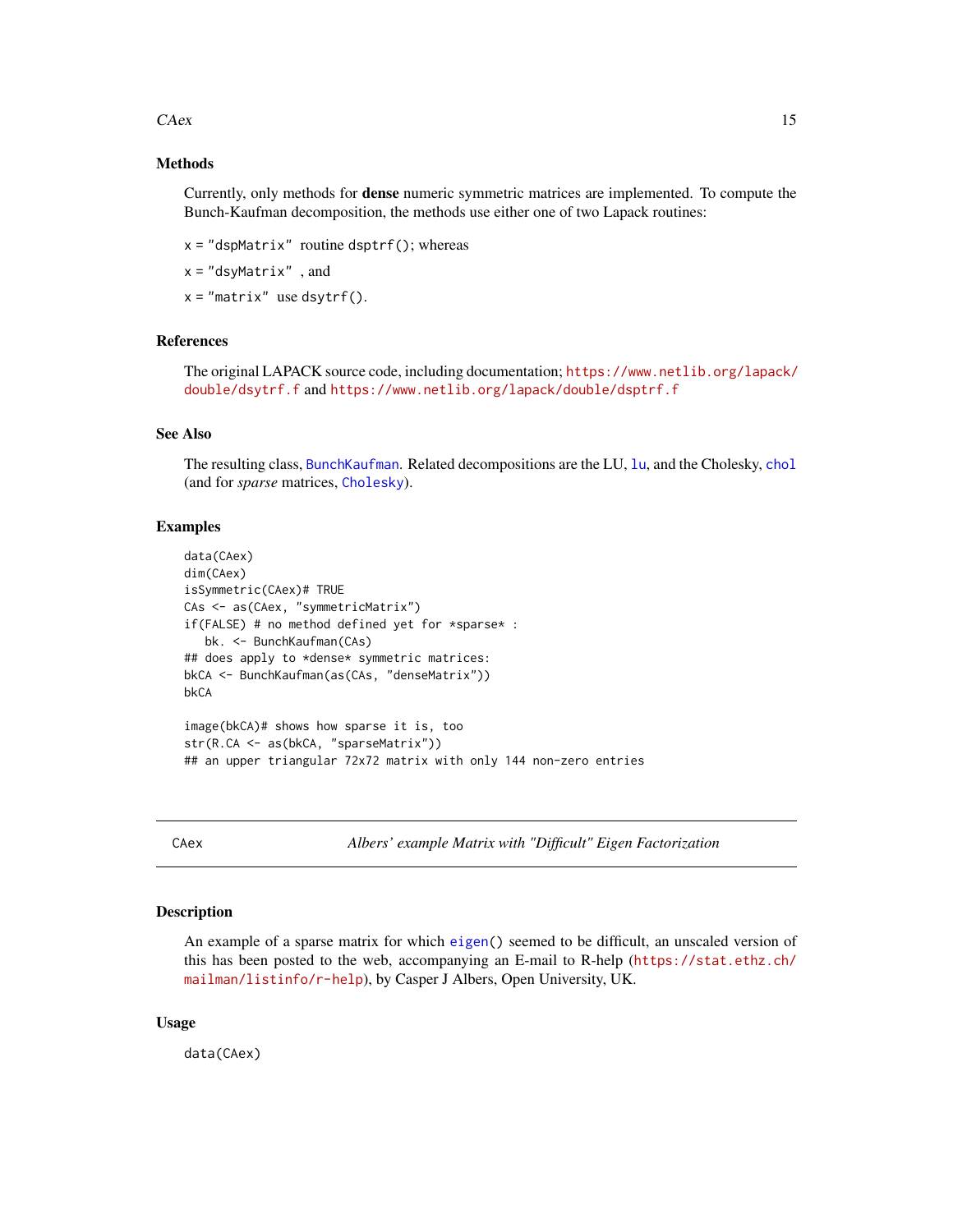# <span id="page-15-0"></span>Format

This is a  $72 \times 72$  symmetric matrix with 216 non-zero entries in five bands, stored as sparse matrix of class [dgCMatrix](#page-35-1).

#### Details

Historical note (2006-03-30): In earlier versions of R, [eigen\(](#page-0-0)CAex) fell into an infinite loop whereas [eigen\(](#page-0-0)CAex,EISPACK=TRUE) had been okay.

#### Examples

```
data(CAex)
str(CAex) # of class "dgCMatrix"
image(CAex)# \rightarrow it's a simple band matrix with 5 bands
## and the eigen values are basically 1 (42 times) and 0 (30 x):
zapsmall(ev <- eigen(CAex, only.values=TRUE)$values)
## i.e., the matrix is symmetric, hence
sCA <- as(CAex, "symmetricMatrix")
## and
stopifnot(class(sCA) == "dsCMatrix",
          as(sCA, "matrix") == as(CAex, "matrix"))
```
cBind *'cbind()' and 'rbind()' recursively built on cbind2/rbind2*

# Description

The base functions [cbind](#page-0-0) and [rbind](#page-0-0) are defined for an arbitrary number of arguments and hence have the first formal argument .... Now, when S4 objects are found among the arguments, base cbind() and rbind() internally "dispatch" *recursively*, calling [cbind2](#page-0-0) or [rbind2](#page-0-0) respectively, where these have methods defined and so should dispatch appropriately.

[cbind2\(](#page-0-0)) and [rbind2\(](#page-0-0)) are from the **methods** package, i.e., standard R, and have been provided for binding together *two* matrices, where in Matrix, we have defined methods for these and the 'Matrix' matrices.

#### Usage

```
## cbind(..., deparse.level = 1)## rbind(..., deparse. level = 1)\## and e.g.,
## S4 method for signature 'denseMatrix, sparseMatrix'
cbind2(x,y, sparse = NA, ...)## S4 method for signature 'sparseMatrix, denseMatrix'
cbind2(x,y, sparse = NA, ...)## S4 method for signature 'denseMatrix,sparseMatrix'
```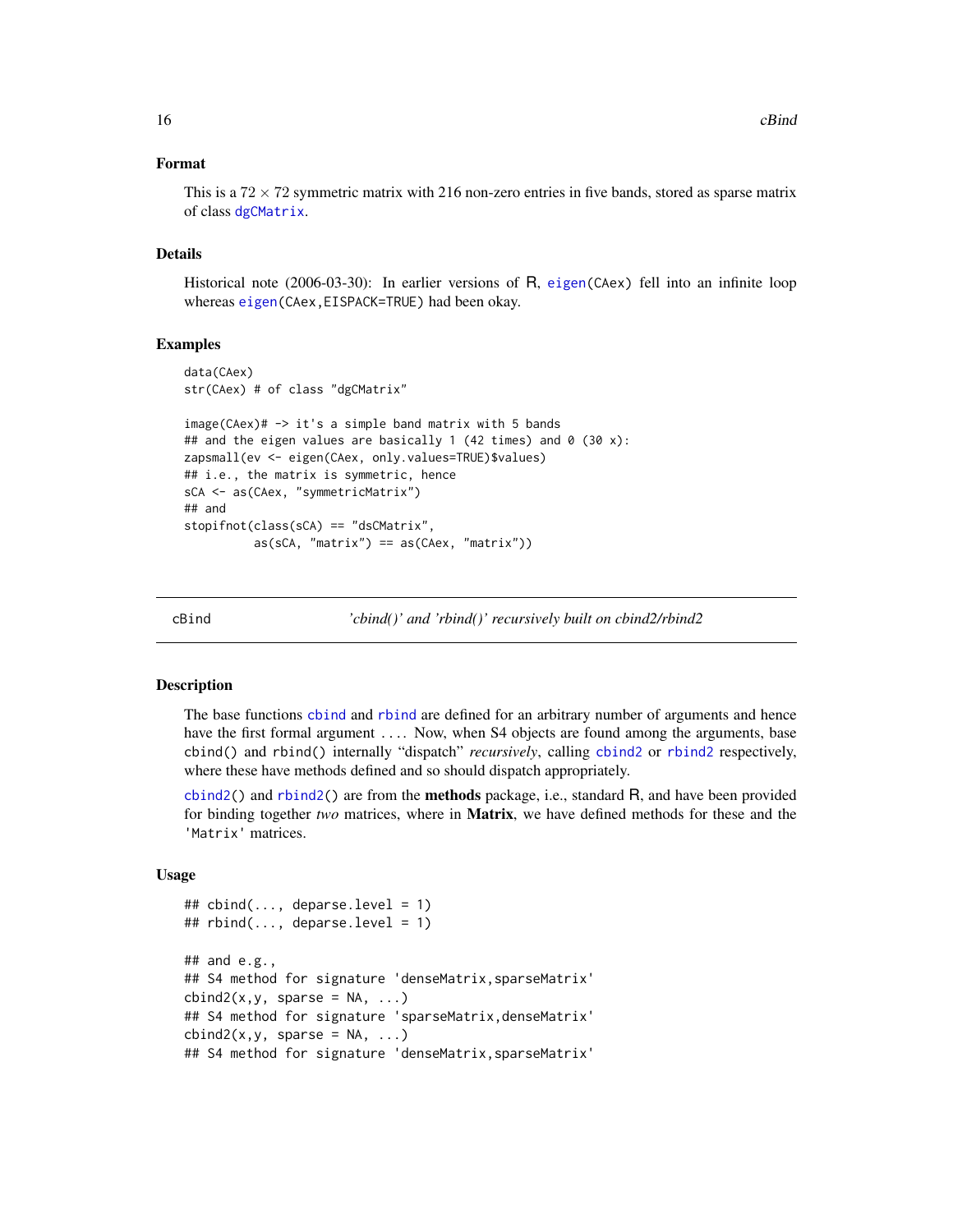#### $cBind$  17

```
rbind2(x, y, sparse = NA, ...)## S4 method for signature 'sparseMatrix, denseMatrix'
rbind2(x, y, sparse = NA, ...)
```
### Arguments

| $\ldots, x, y$ | matrix-like R objects to be bound together, see chind and rhind.                                                                                                                                                                                        |
|----------------|---------------------------------------------------------------------------------------------------------------------------------------------------------------------------------------------------------------------------------------------------------|
| sparse         | option logical indicating if the result should be sparse, i.e., formally inheriting<br>from "sparseMatrix". The default, NA, decides from the "sparsity" of x and y,<br>see e.g., the R code in selectMethod(cbind2, c("sparseMatrix", "denseMatrix")). |
| deparse.level  | integer determining under which circumstances column and row names are built<br>from the actual arguments' 'expression', see chind.                                                                                                                     |

### Value

typically a 'matrix-like' object of a similar [class](#page-0-0) as the first argument in  $\dots$ 

Note that sometimes by default, the result is a [sparseMatrix](#page-151-1) if one of the arguments is (even in the case where this is not efficient). In other cases, the result is chosen to be sparse when there are more zero entries is than non-zero ones (as the default sparse in [Matrix\(](#page-98-1))).

# Historical Remark

Before R version 3.2.0 (April 2015), we have needed a substitute for *S4-enabled* versions of cbind and rbind, and provided cBind and rBind with identical syntax and semantic in order to bind together multiple matrices ("matrix" or "Matrix" and vectors. With R version 3.2.0 and newer, cBind and rBind are *deprecated* and produce a deprecation warning (via [.Deprecated](#page-0-0)), and your code should start using cbind() and rbind() instead.

# Author(s)

Martin Maechler

# See Also

[cbind2](#page-0-0), [cbind](#page-0-0), Documentation in base R's methods package.

Our class definition help pages mentioning cbind2() and rbind2() methods: ["denseMatrix"](#page-35-2), ["diagonalMatrix"](#page-42-1), ["indMatrix"](#page-76-1).

```
(a <- matrix(c(2:1,1:2), 2,2))
(M1 \leq - \text{cbind}(0, \text{rbind}(a, 7))) # a traditional matrix
D \leftarrow Diagonal(2)(M2 \le - \text{cbind}(4, a, D, -1, D, \emptyset)) # a sparse Matrix
stopifnot(validObject(M2), inherits(M2, "sparseMatrix"),
           dim(M2) == c(2,9))
```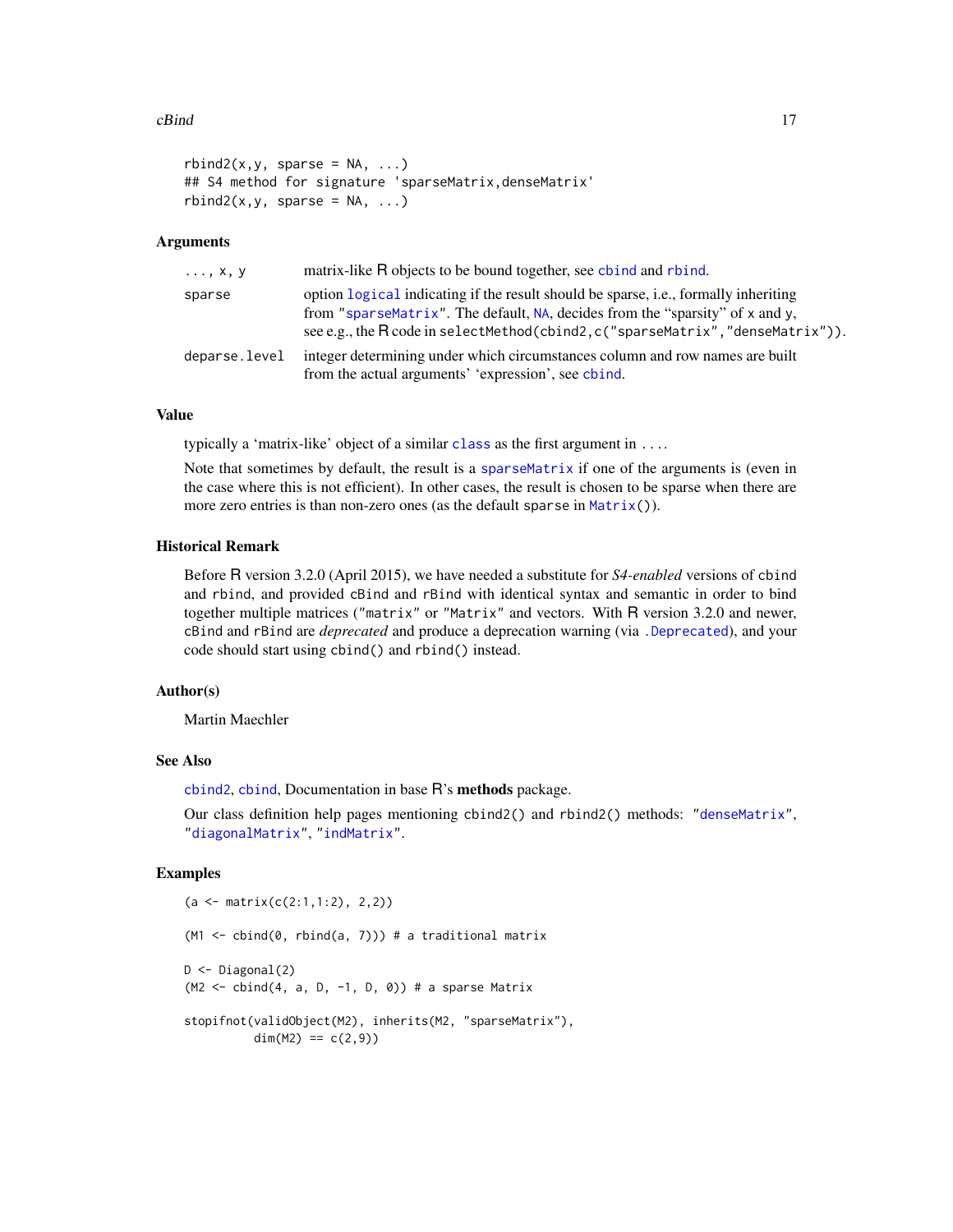# <span id="page-17-2"></span>Description

The virtual class "CHMfactor" is a class of CHOLMOD-based Cholesky factorizations of symmetric, sparse, compressed, column-oriented matrices. Such a factorization is simplicial (virtual class "CHMsimpl") or supernodal (virtual class "CHMsuper"). Objects that inherit from these classes are either numeric factorizations (classes "dCHMsimpl" and "dCHMsuper") or symbolic factorizations (classes "nCHMsimpl" and "nCHMsuper").

#### Usage

```
isLDL(x)
```

```
## S4 method for signature 'CHMfactor'
update(object, parent, mult = 0, ...)
.updateCHMfactor(object, parent, mult)
## and many more methods, notably,
```

```
## solve(a, b, system = c("A","LDLt","LD","DLt","L","Lt","D","P","Pt"), ...)
## ----- see below
```
#### Arguments

| x, object, a | a "CHMfactor" object (almost always the result of Cholesky()).                                                                                                                                                                                                                                                                                                                                             |
|--------------|------------------------------------------------------------------------------------------------------------------------------------------------------------------------------------------------------------------------------------------------------------------------------------------------------------------------------------------------------------------------------------------------------------|
| parent       | a "dsCMatrix" or "dgCMatrix" matrix object with the same nonzero pattern as<br>the matrix that generated object. If parent is symmetric, of class "dsCMatrix",<br>then object should be a decomposition of a matrix with the same nonzero pat-<br>tern as parent. If parent is not symmetric then object should be the decom-<br>position of a matrix with the same nonzero pattern as tcrossprod(parent). |
|              | Since Matrix version 1.0-8, other "sparseMatrix" matrices are coerced to dsparseMatrix<br>and CsparseMatrix if needed.                                                                                                                                                                                                                                                                                     |
| mult         | a numeric scalar (default 0), mult times the identity matrix is (implicitly) added<br>to parent or tcrossprod(parent) before updating the decomposition object.                                                                                                                                                                                                                                            |
| $\ddotsc$    | potentially further arguments to the methods.                                                                                                                                                                                                                                                                                                                                                              |

#### Objects from the Class

Objects can be created by calls of the form new("dCHMsuper",...) but are more commonly created via [Cholesky\(](#page-22-1)), applied to [dsCMatrix](#page-51-1) or [lsCMatrix](#page-89-1) objects.

For an introduction, it may be helpful to look at the expand() method and examples below.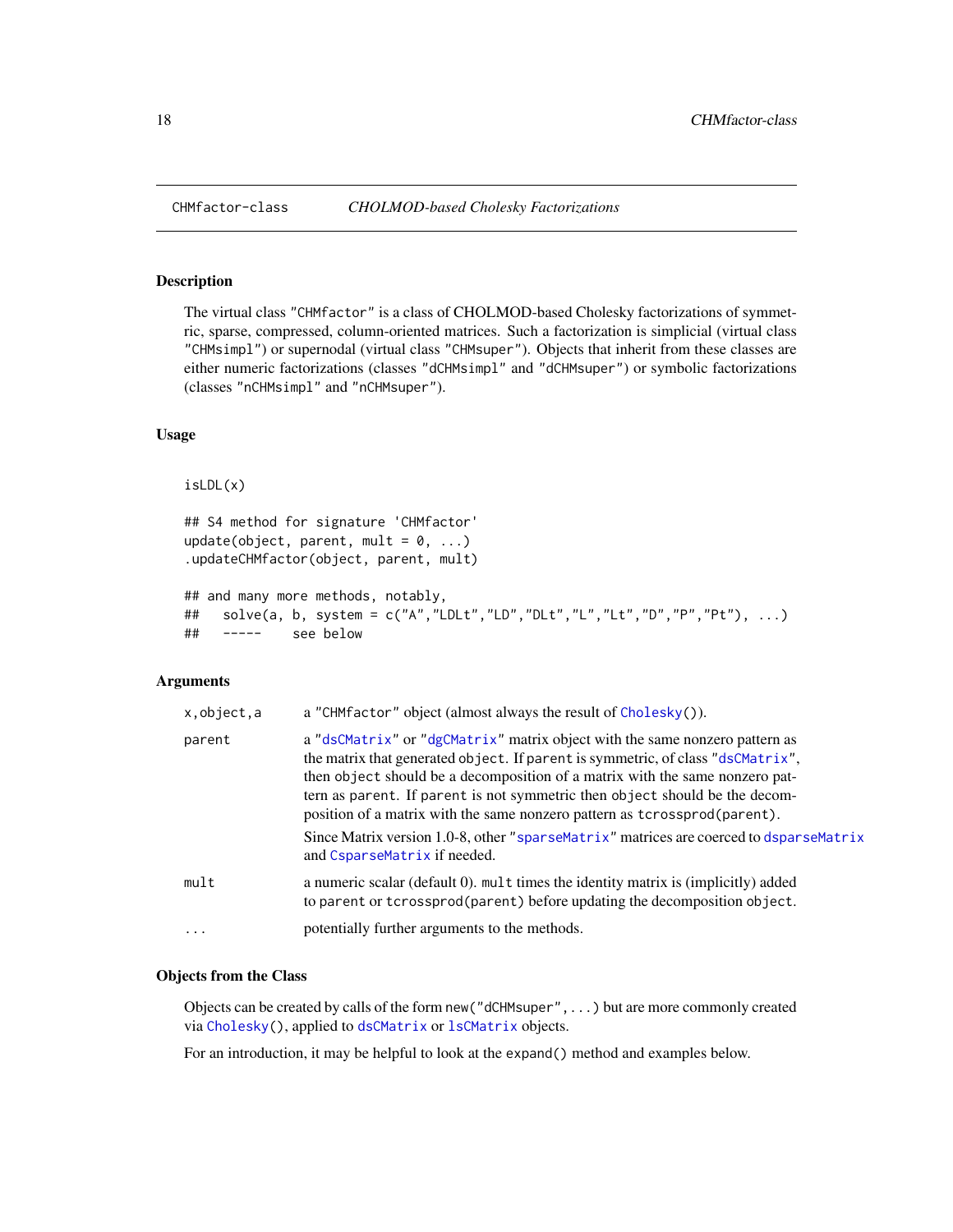# **Slots**

of "CHMfactor" and all classes inheriting from it:

perm: An integer vector giving the 0-based permutation of the rows and columns chosen to reduce fill-in and for post-ordering.

colcount: Object of class "integer" ....

type: Object of class "integer" ....

Slots of the non virtual classes "[dl]CHM(super|simpl)":

- p: Object of class "integer" of pointers, one for each column, to the initial (zero-based) index of elements in the column. Only present in classes that contain "CHMsimpl".
- i: Object of class "integer" of length nnzero (number of non-zero elements). These are the row numbers for each non-zero element in the matrix. Only present in classes that contain "CHMsimpl".
- x: For the "d\*" classes: "numeric" the non-zero elements of the matrix.

#### Methods

- **isLDL** (x) returns a [logical](#page-0-0) indicating if x is an  $LDL'$  decomposition or (when FALSE) an  $LL'$ one.
- coerce signature(from = "CHMfactor",to = "sparseMatrix") (or equivalently, to = "Matrix" or to = "triangularMatrix")

as(\*,"sparseMatrix") returns the lower triangular factor L from the  $LL'$  form of the Cholesky factorization. Note that (currently) the factor from the  $LL'$  form is always returned, even if the "CHMfactor" object represents an  $LDL'$  decomposition. Furthermore, this is the factor after any fill-reducing permutation has been applied. See the expand method for obtaining both the permutation matrix, P, and the lower Cholesky factor, L.

- coerce signature(from = "CHMfactor", to = "pMatrix") returns the permutation matrix  $P$ , representing the fill-reducing permutation used in the decomposition.
- expand signature( $x =$  "CHMfactor") returns a list with components P, the matrix representing the fill-reducing permutation, and L, the lower triangular Cholesky factor. The original positive-definite matrix A corresponds to the product  $A = P' L L' P$ . Because of fill-in during the decomposition the product may apparently have more non-zeros than the original matrix, even after applying [drop0](#page-49-1) to it. However, the extra "non-zeros" should be very small in magnitude.
- **image** signature( $x =$ "CHMfactor"): Plot the image of the lower triangular factor, L, from the decomposition. This method is equivalent to image( $as(x, "sparsematrix"))$ ) so the comments in the above description of the coerce method apply here too.
- solve signature( $a = "CHMfactor", b = "ddenseMatrix"), system = *:$ 
	- The solve methods for a "CHMfactor" object take an optional third argument system whose value can be one of the character strings "A", "LDLt", "LD", "DLt", "L", "Lt", "D", "P" or "Pt". This argument describes the system to be solved. The default, "A", is to solve  $Ax = b$  for x where A is the sparse, positive-definite matrix that was factored to produce a. Analogously, system = "L" returns the solution x, of  $Lx = b$ . Similarly, for all system codes but "P" and "Pt" where, e.g.,  $x < -solve(a, b, system='P")$  is equivalent to  $x < -P$ %\*% b. See also [solve-methods](#page-140-1).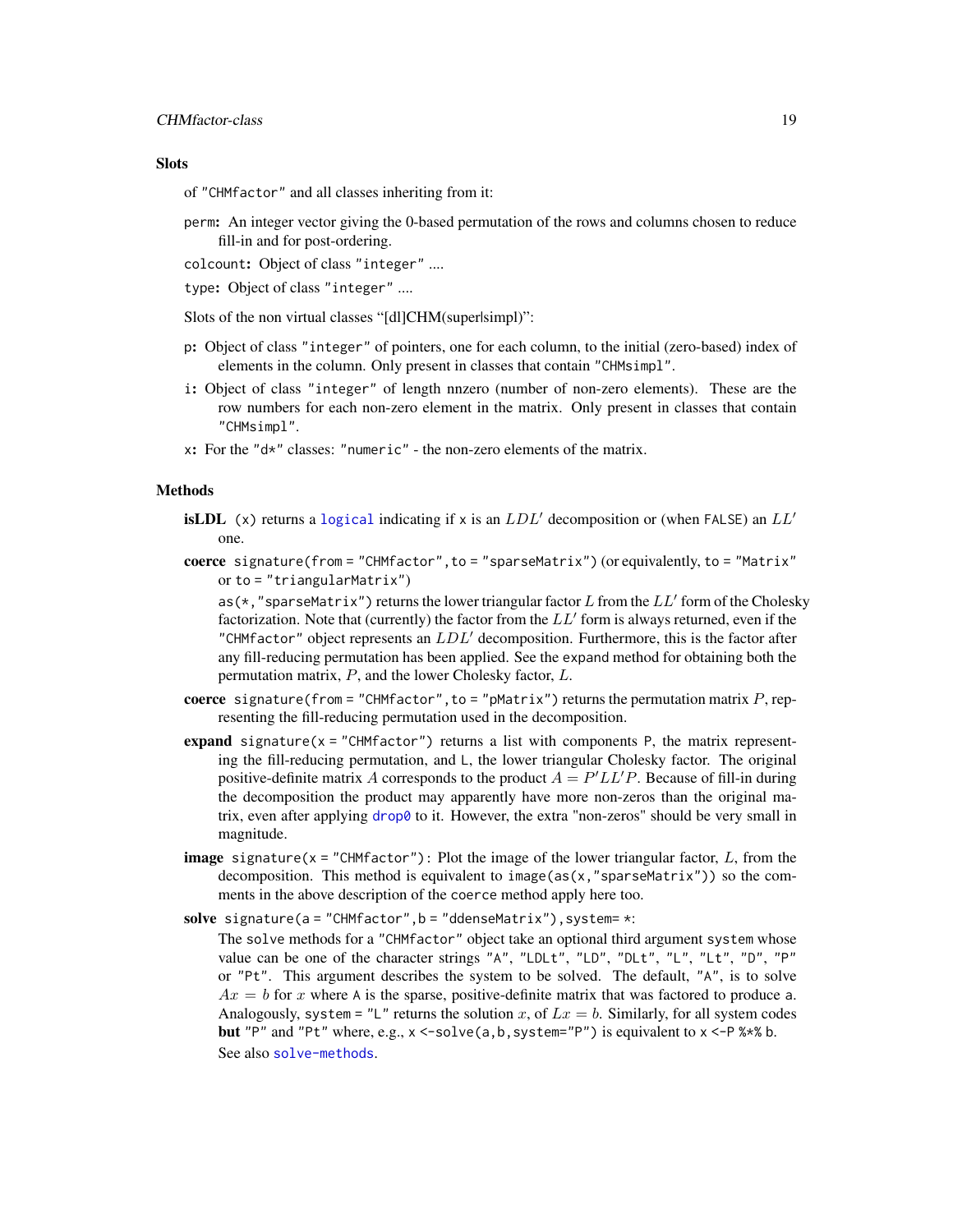- determinant signature( $x =$ "CHMfactor", logarithm = "logical") returns the determinant (or the logarithm of the determinant, if logarithm = TRUE, the default) of the factor  $L$  from the  $LL'$  decomposition (even if the decomposition represented by x is of the  $LDL'$  form (!)). This is the square root of the determinant (half the logarithm of the determinant when logarithm = TRUE) of the positive-definite matrix that was decomposed.
- [update](#page-0-0) signature(object = "CHMfactor"), parent. The update method requires an additional argument parent, which is *either* a ["dsCMatrix"](#page-51-1) object, say A, (with the same structure of nonzeros as the matrix that was decomposed to produce object) or a general ["dgCMatrix"](#page-35-1), say M, where  $A := MM'$  (== tcrossprod(parent)) is used for A. Further it provides an optional argument mult, a numeric scalar. This method updates the numeric values in object to the decomposition of  $A + mI$  where A is the matrix above (either the parent or  $MM'$ ) and  $m$  is the scalar mult. Because only the numeric values are updated this method should be faster than creating and decomposing  $A + mI$ . It is not uncommon to want, say, the determinant of  $A + mI$  for many different values of m. This method would be the preferred approach in such cases.

### See Also

[Cholesky](#page-22-1), also for examples; class [dgCMatrix](#page-35-1).

```
## An example for the expand() method
n <- 1000; m <- 200; nnz <- 2000
set.seed(1)
M1 <- spMatrix(n, m,
               i = sample(n, nnz, replace = TRUE),
               j = sample(m, nnz, replace = TRUE),x = round(rnorm(nnz),1))
XX \le crossprod(M1) ## = M1'M1 = M M' where M \le t(M1)
CX <- Cholesky(XX)
isLDL(CX)
str(CX) ## a "dCHMsimpl" object
r <- expand(CX)
L.P \leftarrow with(r, crossprod(L, P)) ## == L'PPLLP \leq crossprod(L.P) ## == (L'P)' L'P == P'LL'P = XX = M M'
b \leq - sample(m)
stopifnot(all.equal(PLLP, XX),
          all(as.vector(solve(CX, b, system="P" )) == r$P %*% b),
          all(as.vector(solve(CX, b, system="Pt")) == t(r$P) %*% b) )
u1 <- update(CX, XX, mult=pi)
u2 \leq update(CX, t(M1), mult=pi) # with the original M, where XX = M M'
stopifnot(all.equal(u1,u2, tol=1e-14))
   ## [ See help(Cholesky) for more examples ]
   ## -------------
```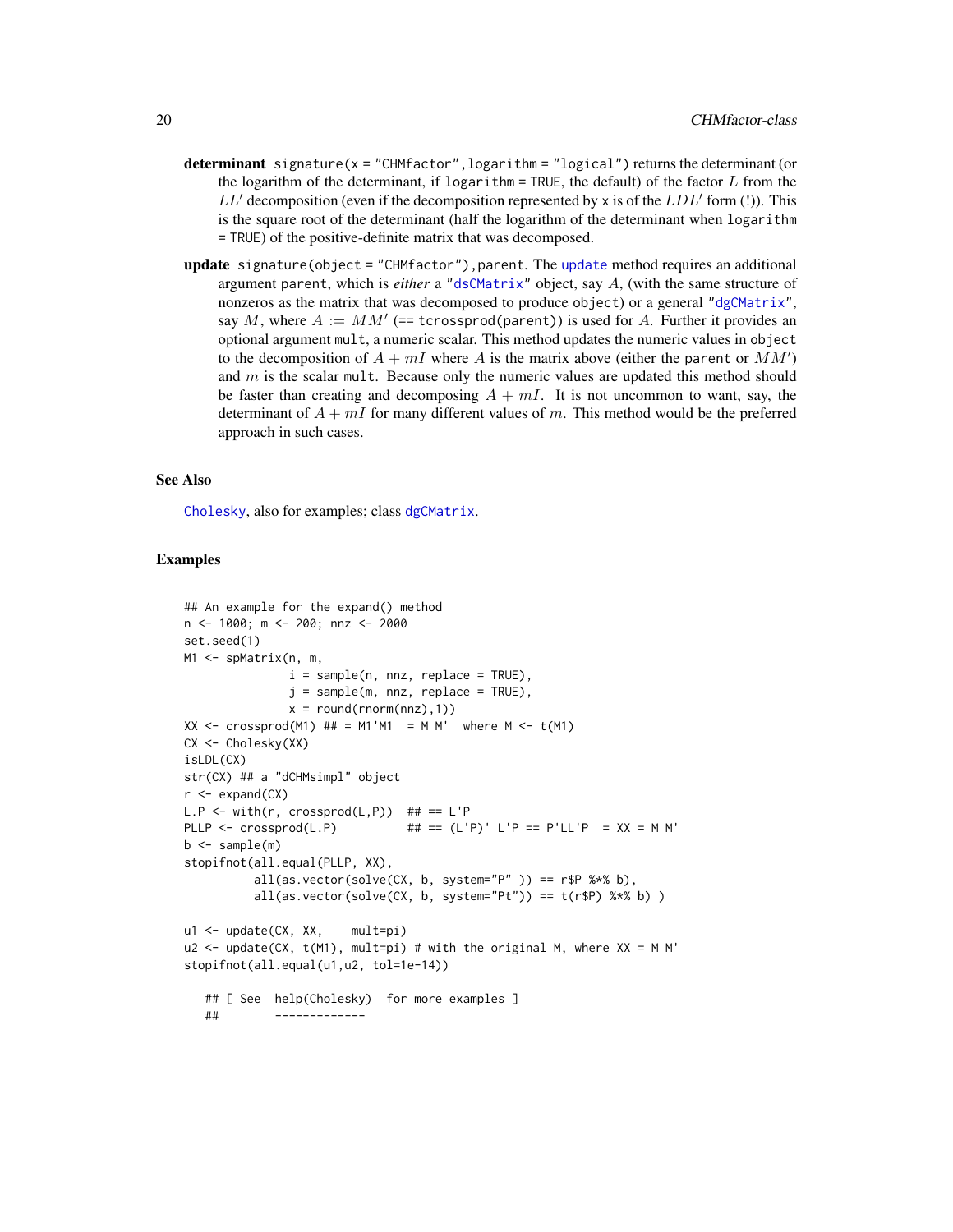#### <span id="page-20-1"></span><span id="page-20-0"></span>Description

Compute the Choleski factorization of a real symmetric positive-definite square matrix.

# Usage

```
chol(x, \ldots)## S4 method for signature 'dsCMatrix'
chol(x, pivot = FALSE, ...)## S4 method for signature 'dsparseMatrix'
chol(x, pivot = FALSE, cache = TRUE, ...)
```
# Arguments

| X         | a (sparse or dense) square matrix, here inheriting from class Matrix; if x is not<br>positive definite, an error is signalled.                          |
|-----------|---------------------------------------------------------------------------------------------------------------------------------------------------------|
| pivot     | logical indicating if pivoting is to be used. Currently, this is <i>not</i> made use of for<br>dense matrices.                                          |
| cache     | logical indicating if the result should be cached in x@factors; note that this<br>argument is experimental and only available for some sparse matrices. |
| $\ddotsc$ | potentially further arguments passed to methods.                                                                                                        |

# Details

Note that these Cholesky factorizations are typically *cached* with x currently, and these caches are available in x@factors, which may be useful for the sparse case when pivot = TRUE, where the permutation can be retrieved; see also the examples.

However, this should not be considered part of the API and made use of. Rather consider [Cholesky\(](#page-22-1)) in such situations, since  $\text{chol}(x, \text{pivot=TRUE})$  uses the same algorithm (but not the same return value!) as  $Cholesky(x, LDL=FALSE)$  $Cholesky(x, LDL=FALSE)$  and  $chol(x)$  corresponds to  $Cholesky(x,perm=FALSE, LDL=FALSE)$ .

# Value

a matrix of class [Cholesky](#page-25-2), i.e., upper triangular: R such that  $R'R = x$  (if pivot=FALSE) *or*  $P'R'RP = x$  (if pivot=TRUE and P is the corresponding permutation matrix).

# Methods

Use [showMethods\(](#page-0-0)chol) to see all; some are worth mentioning here:

chol signature( $x = "d$ geMatrix"): works via "[dpoMatrix](#page-48-1)", see class dpoMatrix.

chol signature( $x =$  "dpoMatrix"): Returns (and stores) the Cholesky decomposition of  $x$ , via LAPACK routines dlacpy and dpotrf.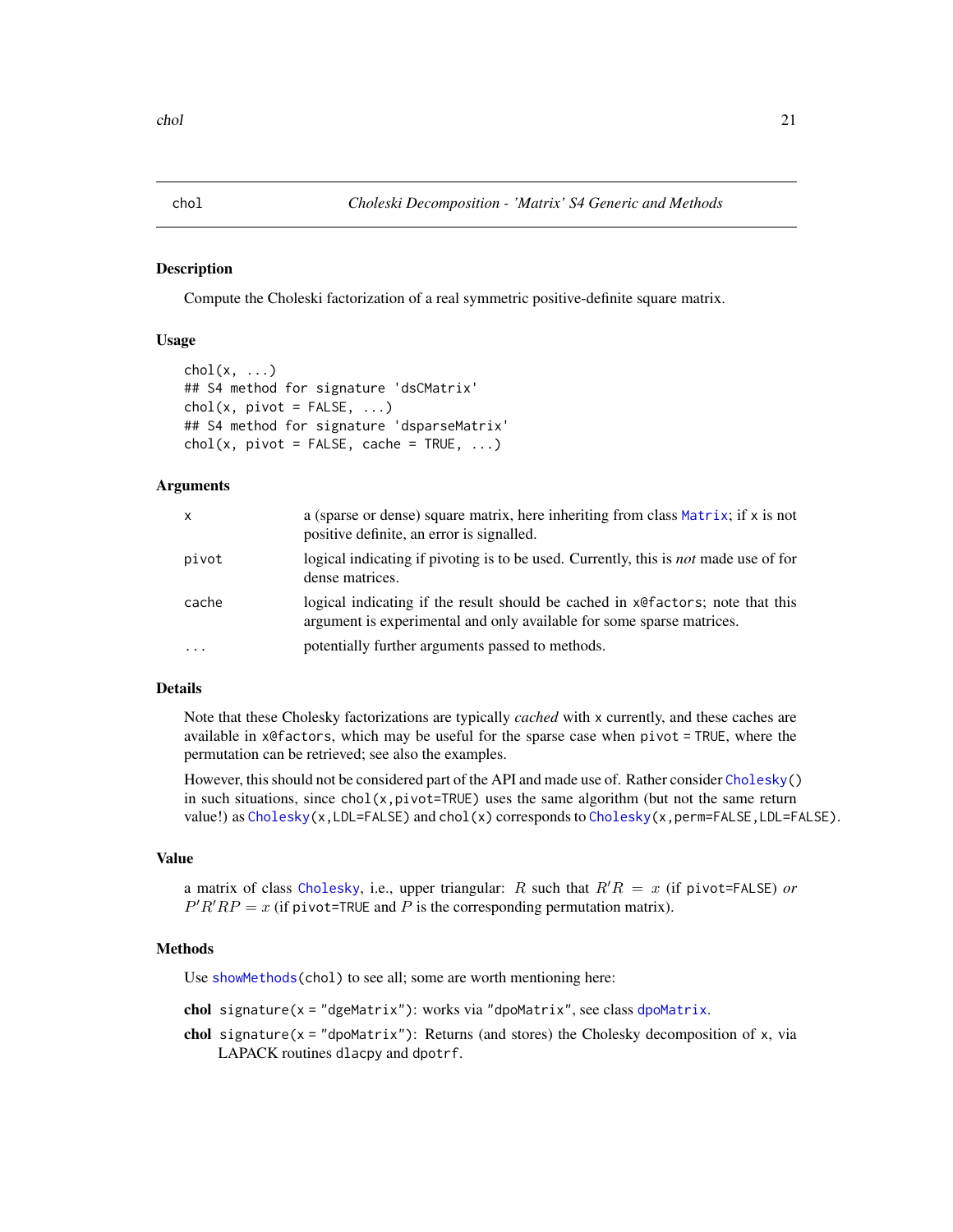- chol signature( $x =$ "dppMatrix"): Returns (and stores) the Cholesky decomposition via LA-PACK routine dpptrf.
- chol signature( $x =$ "dsCMatrix", pivot = "logical"): Returns (and stores) the Cholesky decomposition of x. If pivot is true, the Approximate Minimal Degree (AMD) algorithm is used to create a reordering of the rows and columns of x so as to reduce fill-in.

#### References

Timothy A. Davis (2006) *Direct Methods for Sparse Linear Systems*, SIAM Series "Fundamentals of Algorithms".

Tim Davis (1996), An approximate minimal degree ordering algorithm, *SIAM J. Matrix Analysis and Applications*, 17, 4, 886–905.

#### See Also

The default from base, [chol](#page-20-1); for more flexibility (but not returning a matrix!) [Cholesky](#page-22-1).

```
showMethods(chol, inherited = FALSE) # show different methods
```

```
sy2 \le - new('dsyMatrix', \text{Dim} = as.integer(c(2,2)), x = c(14, NA, 32, 77))(c2 <- chol(sy2))#-> "Cholesky" matrix
stopifnot(all.equal(c2, chol(as(sy2, "dpoMatrix")), tolerance= 1e-13))
str(c2)
```

```
## An example where chol() can't work
(sy3 \leq new("dsyMatrix", Dim = as.integer(c(2,2)), x = c(14, -1, 2, -7)))try(chol(sy3)) # error, since it is not positive definite
```

```
## A sparse example --- exemplifying 'pivot'
(mm <- toeplitz(as(c(10, 0, 1, 0, 3), "sparseVector"))) # 5 x 5
(R < - chol(mm)) ## default: pivot = FALSE
R2 <- chol(mm, pivot=FALSE)
stopifnot( identical(R, R2), all.equal(crossprod(R), mm) )
(R. <- chol(mm, pivot=TRUE))# nice band structure,
## but of course crossprod(R.) is *NOT* equal to mm
## --> see Cholesky() and its examples, for the pivot structure & factorization
stopifnot(all.equal(sqrt(det(mm)), det(R)),
          all.equal(prod(diag(R)), det(R)),
          all.equal(prod(diag(R.)), det(R)))
```

```
## a second, even sparser example:
(M2 \leq t \text{ceptitz}(as(c(1,.5, rep(0,12), -.1), "sparseVector"))c2 \leftarrow chol(M2)C2 <- chol(M2, pivot=TRUE)
## For the experts, check the caching of the factorizations:
ff <- M2@factors[["spdCholesky"]]
FF <- M2@factors[["sPdCholesky"]]
L1 <- as(ff, "Matrix")# pivot=FALSE: no perm.
L2 <- as(FF, "Matrix"); P2 <- as(FF, "pMatrix")
```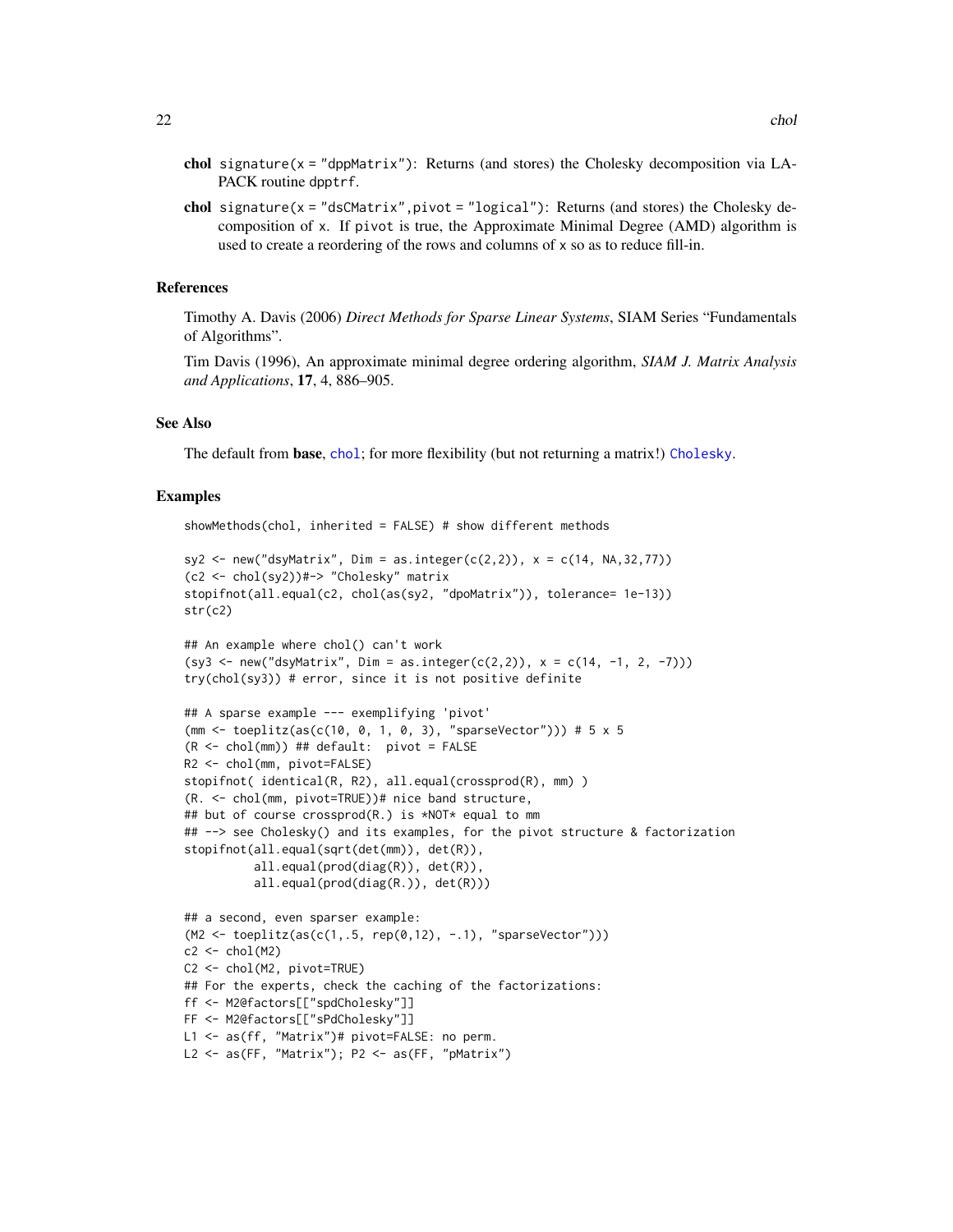```
stopifnot(identical(t(L1), c2),
         all.equal(t(L2), C2, tolerance=0),#-- why not identical()?
         all.equal(M2, tcrossprod(L1)), \# M = LL'all.equal(M2, crossprod(crossprod(L2, P2)))# M = P'L L'P
        )
```
chol2inv-methods *Inverse from Choleski or QR Decomposition – Matrix Methods*

# Description

Invert a symmetric, positive definite square matrix from its Choleski decomposition. Equivalently, compute  $(X'X)^{-1}$  from the (R part) of the QR decomposition of X. Even more generally, given an upper triangular matrix R, compute  $(R'R)^{-1}$ .

# Methods

- $x = "ANY"$  the default method from **base**, see [chol2inv](#page-0-0), for traditional matrices.
- $x = "dtrMatrix"$  method for the numeric triangular matrices, built on the same LAPACK DPOTRI function as the base method.
- $x = "denseMatrix"$  if x is coercable to a triangular Matrix, call the "dtrMatrix" method above.
- $x =$  "sparseMatrix" if x is coercable to a [triangularMatrix](#page-163-1), use [solve\(](#page-140-2)) currently.

# See Also

[chol](#page-20-1) (for [Matrix](#page-100-1) objects); further, [chol2inv](#page-0-0) (from the base package), [solve](#page-140-2).

# Examples

```
(M <- Matrix(cbind(1, 1:3, c(1,3,7))))
(cM <- chol(M)) # a "Cholesky" object, inheriting from "dtrMatrix"
chol2inv(cM) %*% M # the identity
stopifnot(all(chol2inv(cM) %*% M - Diagonal(nrow(M))) < 1e-10)
```
<span id="page-22-1"></span>Cholesky *Cholesky Decomposition of a Sparse Matrix*

#### Description

Computes the Cholesky (aka "Choleski") decomposition of a sparse, symmetric, positive-definite matrix. However, typically [chol\(](#page-20-1)) should rather be used unless you are interested in the different kinds of sparse Cholesky decompositions.

#### Usage

```
Cholesky(A, perm = TRUE, LDL = !super, super = FALSE, Imult = 0, ...)
```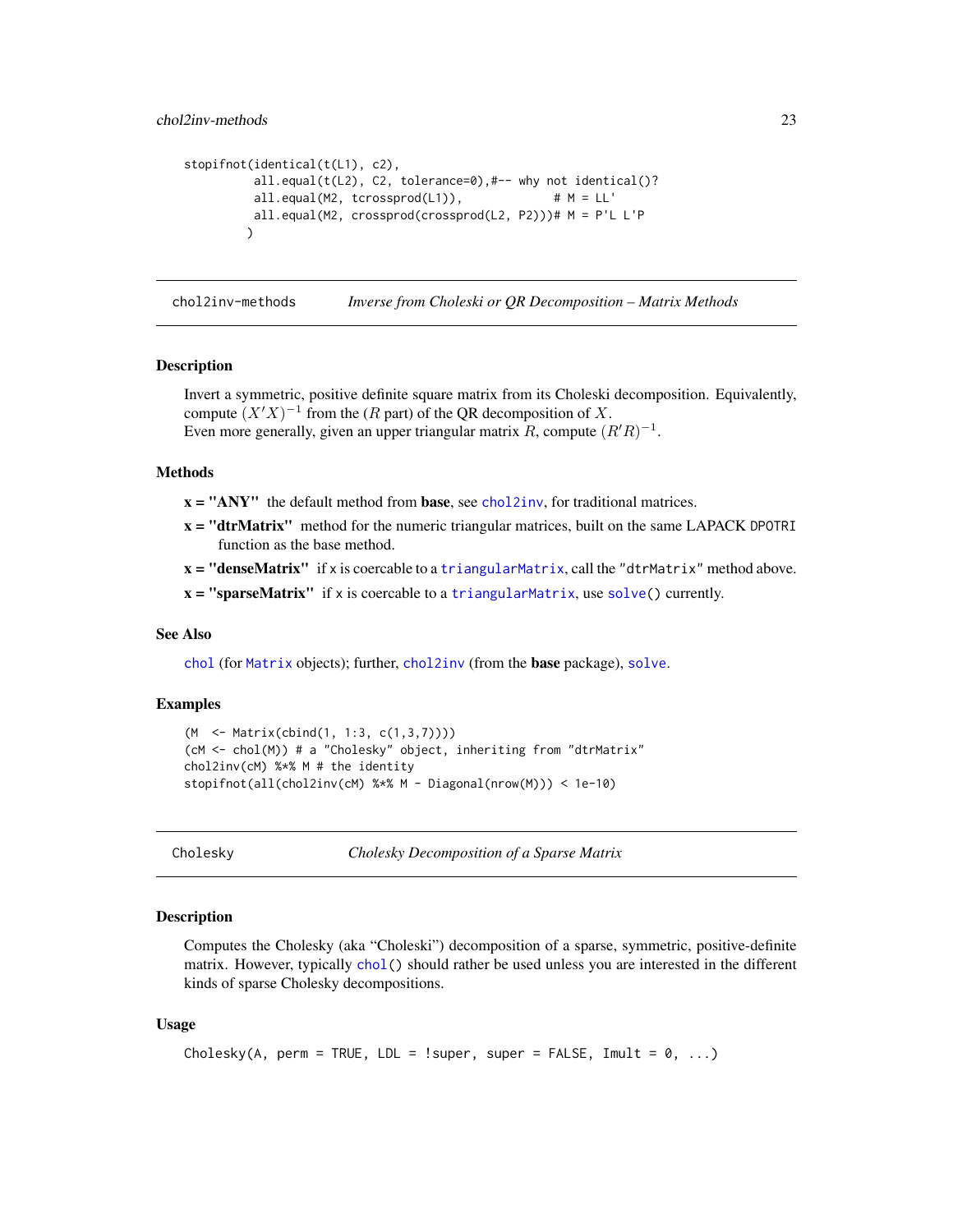#### **Arguments**

| A          | sparse symmetric matrix. No missing values or IEEE special values are allowed.                                                                                                                                                                                                                                                  |
|------------|---------------------------------------------------------------------------------------------------------------------------------------------------------------------------------------------------------------------------------------------------------------------------------------------------------------------------------|
| perm       | logical scalar indicating if a fill-reducing permutation should be computed and<br>applied to the rows and columns of A. Default is TRUE.                                                                                                                                                                                       |
| <b>LDL</b> | logical scalar indicating if the decomposition should be computed as LDL' where<br>$\mathsf{L}$ is a unit lower triangular matrix. The alternative is LL' where $\mathsf{L}$ is lower trian-<br>gular with arbitrary diagonal elements. Default is TRUE. Setting it to NA leaves<br>the choice to a CHOLMOD-internal heuristic. |
| super      | logical scalar indicating if a supernodal decomposition should be created. The<br>alternative is a simplicial decomposition. Default is FALSE. Setting it to NA leaves<br>the choice to a CHOLMOD-internal heuristic.                                                                                                           |
| Imult      | numeric scalar which defaults to zero. The matrix that is decomposed is $A+m*I$<br>where $m$ is the value of Imult and I is the identity matrix of order $ncol(A)$ .                                                                                                                                                            |
| $\ddots$ . | further arguments passed to or from other methods.                                                                                                                                                                                                                                                                              |

# Details

This is a generic function with special methods for different types of matrices. Use [showMethods\(](#page-0-0)"Cholesky") to list all the methods for the [Cholesky](#page-22-1) generic.

The method for class [dsCMatrix](#page-51-1) of sparse matrices — the only one available currently — is based on functions from the CHOLMOD library.

Again: If you just want the Cholesky decomposition of a matrix in a straightforward way, you should probably rather use [chol\(](#page-20-1).).

Note that if perm=TRUE (default), the decomposition is

$$
A = P'\tilde{L}D\tilde{L}'P = P'LL'P,
$$

where L can be extracted by  $as(*, "Matrix"), P$  by  $as(*, "pMatrix")$  and both by expand $(*),$ see the class [CHMfactor](#page-17-1) documentation.

Note that consequently, you cannot easily get the "traditional" cholesky factor  $R$ , from this decomposition, as

 $R'R = A = P'LL'P = P'\tilde{R}'\tilde{R}P = (\tilde{R}P)'(\tilde{R}P),$ 

but  $\tilde{R}P$  is *not* triangular even though  $\tilde{R}$  is.

# Value

an object inheriting from either ["CHMsuper"](#page-17-2), or ["CHMsimpl"](#page-17-2), depending on the super argument; both classes extend ["CHMfactor"](#page-17-1) which extends ["MatrixFactorization"](#page-105-1).

In other words, the result of Cholesky() is *not* a matrix, and if you want one, you should probably rather use [chol\(](#page-20-1)), see Details.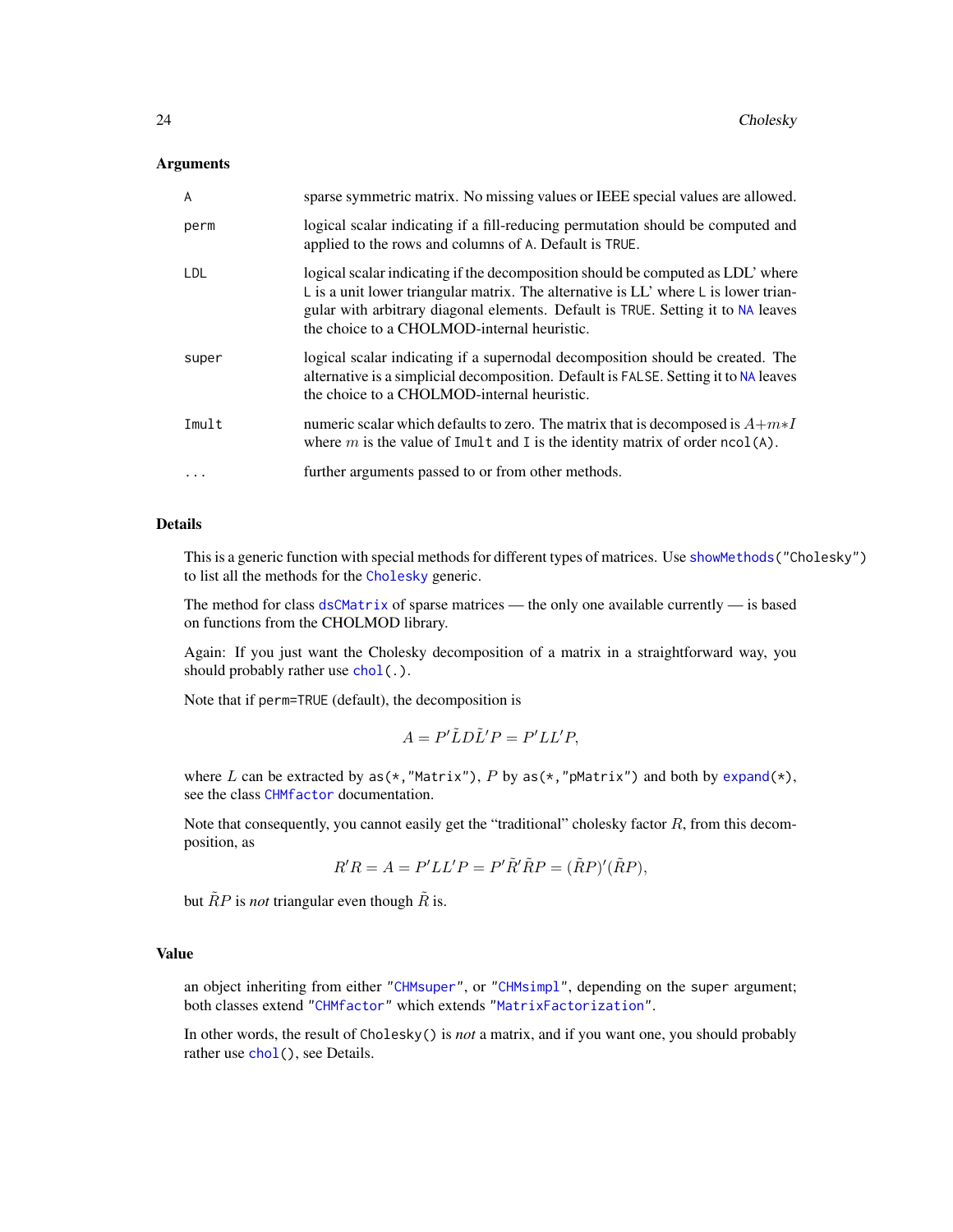#### Cholesky 25

### References

Yanqing Chen, Timothy A. Davis, William W. Hager, and Sivasankaran Rajamanickam (2008) Algorithm 887: CHOLMOD, Supernodal Sparse Cholesky Factorization and Update/Downdate. *ACM Trans. Math. Softw.* 35, 3, Article 22, 14 pages. doi: [10.1145/1391989.1391995](https://doi.org/10.1145/1391989.1391995)

Timothy A. Davis (2006) *Direct Methods for Sparse Linear Systems*, SIAM Series "Fundamentals of Algorithms".

# See Also

Class definitions [CHMfactor](#page-17-1) and [dsCMatrix](#page-51-1) and function [expand](#page-62-1). Note the extra solve $(*,$ system = . ) options in [CHMfactor](#page-17-1).

Note that [chol\(](#page-20-1)) returns matrices (inheriting from ["Matrix"](#page-100-1)) whereas Cholesky() returns a ["CHMfactor"](#page-17-1) object, and hence a typical user will rather use chol(A).

# Examples

```
data(KNex)
mtm <- with(KNex, crossprod(mm))
str(mtm@factors) # empty list()
(C1 <- Cholesky(mtm)) # uses show(<MatrixFactorization>)
str(mtm@factors) # 'sPDCholesky' (simpl)
(Cm <- Cholesky(mtm, super = TRUE))
c(C1 = isLDL(C1), Cm = isLDL(Cm))str(mtm@factors) # 'sPDCholesky' *and* 'SPdCholesky'
str(cm1 <- as(C1, "sparseMatrix"))
str(cmat <- as(Cm, "sparseMatrix"))# hmm: super is *less* sparse here
cm1[1:20, 1:20]
b \le matrix(c(rep(0, 711), 1), nc = 1)
## solve(Cm, b) by default solves Ax = b, where A = Cm'Cm (= mtm)!
## hence, the identical() check *should* work, but fails on some GOTOblas:
x \le -\text{solve}(Cm, b)stopifnot(identical(x, solve(Cm, b, system = "A")),
          all.equal(x, solve(mtm, b)))
Cn \leq Cholesky(mtm, perm = FALSE)# no permutation - much worse:
sizes \leq c(simple = object.size(C1),
           super = object.size(Cm),
           noPerm = object.size(Cn))
## simple is 100, super= 137, noPerm= 812 :
noquote(cbind(format(100 * sizes / sizes[1], digits=4)))
## Visualize the sparseness:
dq <- function(ch) paste('"',ch,'"', sep="") ## dQuote(<UTF-8>) gives bad plots
image(mtm, main=paste("crossprod(mm) : Sparse", dq(class(mtm))))
image(cm1, main= paste("as(Cholesky(crossprod(mm)),\"sparseMatrix\"):",
                        dq(class(cm1))))
```
## Smaller example, with same matrix as in help(chol) :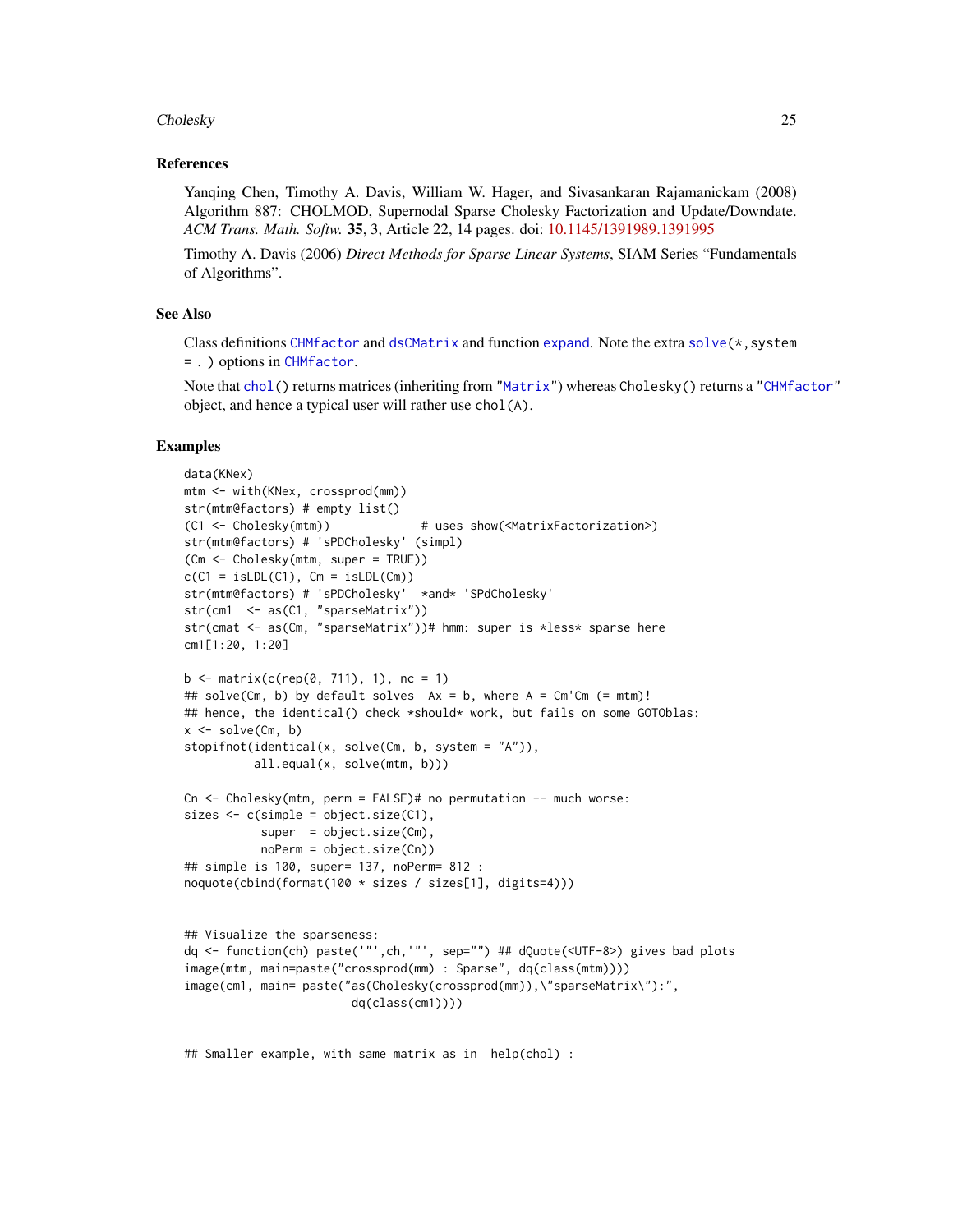```
(mm <- Matrix(toeplitz(c(10, 0, 1, 0, 3)), sparse = TRUE)) # 5 x 5
(opts <- expand.grid(perm = c(TRUE,FALSE), LDL = c(TRUE,FALSE), super = c(FALSE,TRUE)))
rr <- lapply(seq_len(nrow(opts)), function(i)
             do.call(Cholesky, c(list(A = mm), opts[i,])))
nn <- do.call(expand.grid, c(attr(opts, "out.attr")$dimnames,
              stringsAsFactors=FALSE,KEEP.OUT.ATTRS=FALSE))
names(rr) <- apply(nn, 1, function(r)
                   paste(sub("(=.).*","\\1", r), collapse=","))
str(rr, max=1)
str(re <- lapply(rr, expand), max=2) ## each has a 'P' and a 'L' matrix
R0 <- chol(mm, pivot=FALSE)
R1 <- chol(mm, pivot=TRUE )
stopifnot(all.equal(t(R1), re[[1]]$L),
          all.equal(t(R0), re[[2]]$L),
          identical(as(1:5, "pMatrix"), re[[2]]$P), # no pivoting
TRUE)
# Version of the underlying SuiteSparse library by Tim Davis :
```

```
.SuiteSparse_version()
```
<span id="page-25-2"></span>Cholesky-class *Cholesky and Bunch-Kaufman Decompositions*

#### <span id="page-25-1"></span>Description

The "Cholesky" class is the class of Cholesky decompositions of positive-semidefinite, real dense matrices. The "BunchKaufman" class is the class of Bunch-Kaufman decompositions of symmetric, real matrices. The "pCholesky" and "pBunchKaufman" classes are their *packed* storage versions.

#### Objects from the Class

Objects can be created by calls of the form new ("Cholesky", ...) or new ("BunchKaufman", ...), etc, or rather by calls of the form [chol\(](#page-20-1)pm) or [BunchKaufman\(](#page-13-1)pm) where pm inherits from the ["dpoMatrix"](#page-48-1) or ["dsyMatrix"](#page-55-1) class or as a side-effect of other functions applied to "dpoMatrix" objects (see [dpoMatrix](#page-48-1)).

#### **Slots**

A Cholesky decomposition extends class [MatrixFactorization](#page-105-1) but is basically a triangular matrix extending the ["dtrMatrix"](#page-61-1) class.

uplo: inherited from the "dtrMatrix" class.

diag: inherited from the "dtrMatrix" class.

x: inherited from the "dtrMatrix" class.

Dim: inherited from the "dtrMatrix" class.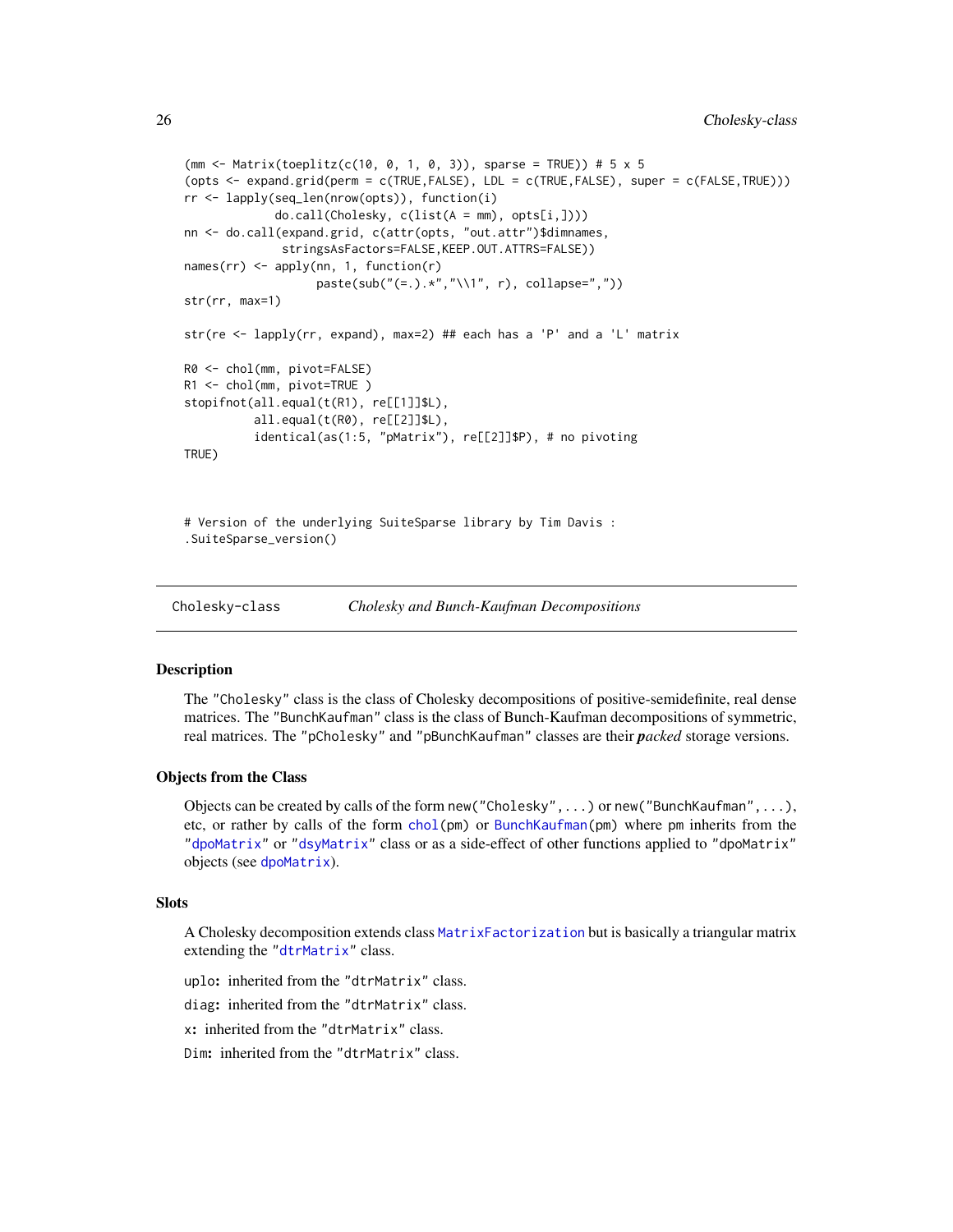#### Cholesky-class 27

Dimnames: inherited from the "dtrMatrix" class.

A Bunch-Kaufman decomposition also extends the "dtrMatrix" class and has a perm slot representing a permutation matrix. The packed versions extend the "dtpMatrix" class.

#### Extends

Class "MatrixFactorization" and "dtrMatrix", directly. Class "dgeMatrix", by class "dtrMatrix". Class "Matrix", by class "dtrMatrix".

# Methods

Both these factorizations can *directly* be treated as (triangular) matrices, as they extend "dtrMatrix", see above. There are currently no further explicit methods defined with class "Cholesky" or "BunchKaufman" in the signature.

# Note

- 1. Objects of class "Cholesky" typically stem from [chol\(](#page-20-1)D), applied to a *dense* matrix D. On the other hand, the *function* [Cholesky\(](#page-22-1)S) applies to a *sparse* matrix S, and results in objects inheriting from class [CHMfactor](#page-17-1).
- 2. For traditional matrices m, chol(m) is a traditional matrix as well, triangular, but simply an  $n \times$  $n$  numeric [matrix](#page-0-0). Hence, for compatibility, the "Cholesky" and "BunchKaufman" classes (and their "p\*" packed versions) also extend triangular Matrix classes (such as "dtrMatrix"). Consequently, [determinant\(](#page-0-0)R) for  $R < -$ chol(A) returns the determinant of R, not of A. This is in contrast to class [CHMfactor](#page-17-1) objects C, where determinant(C) gives the determinant of the *original* matrix A, for C <-Cholesky(A), see also the determinant method documentation on the class [CHMfactor](#page-17-1) page.

#### See Also

Classes [dtrMatrix](#page-61-1), [dpoMatrix](#page-48-1); function [chol](#page-20-1).

Function [Cholesky](#page-22-1) resulting in class [CHMfactor](#page-17-1) objects, *not* class "Cholesky" ones, see the section 'Note'.

```
(sm <- as(as(Matrix(diag(5) + 1), "dsyMatrix"), "dspMatrix"))
signif(csm <- chol(sm), 4)
(pm \leq c \text{rossprod}(\text{Matrix}(rnorm(18), nrow = 6, ncol = 3)))(ch \leftarrow chol(pm))if (toupper(ch@uplo) == "U") # which is TRUE
   crossprod(ch)
stopifnot(all.equal(as(crossprod(ch), "matrix"),
                     as(pm, "matrix"), tolerance=1e-14))
```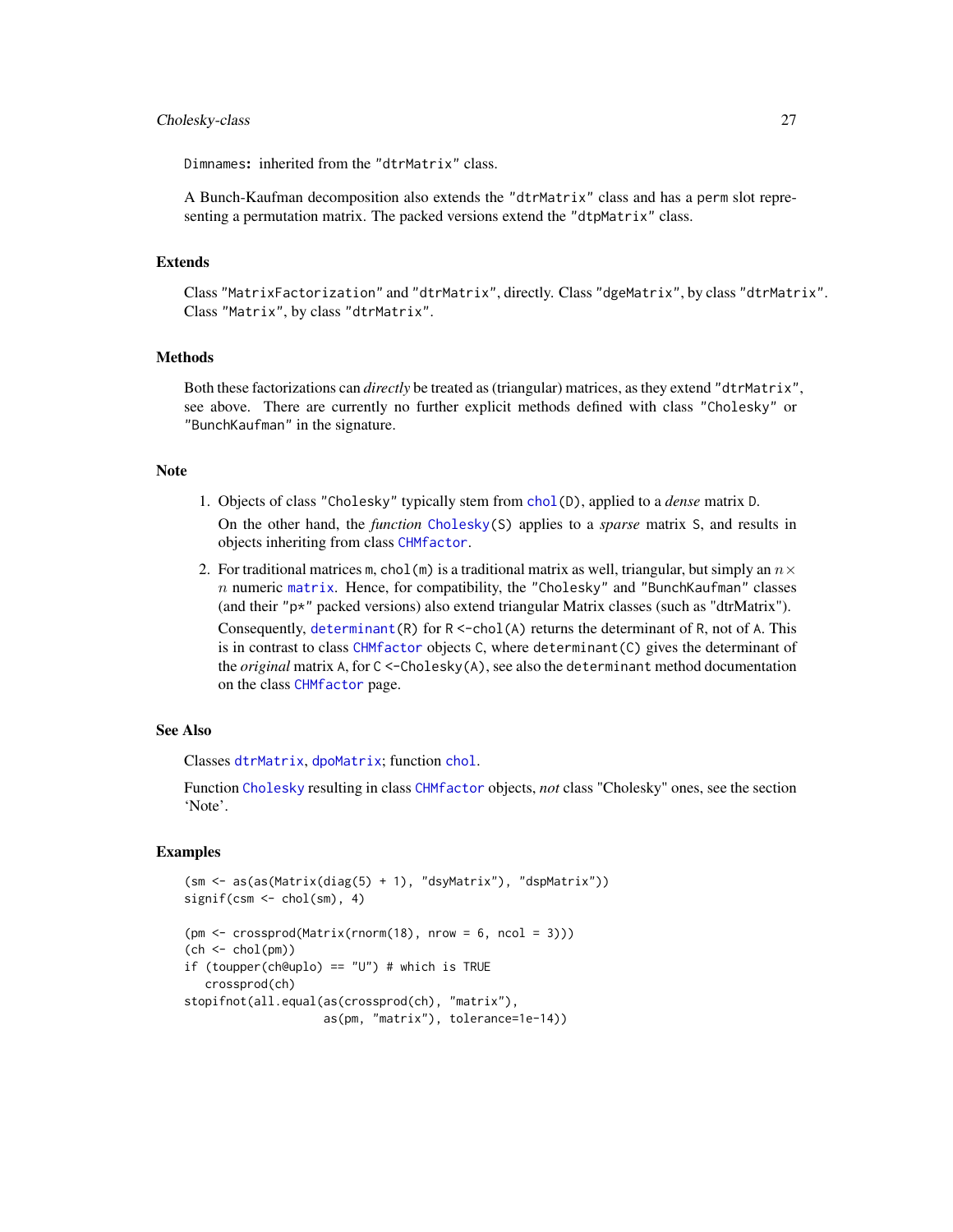#### <span id="page-27-1"></span><span id="page-27-0"></span>Description

Form row and column sums and means for objects, for [sparseMatrix](#page-151-1) the result may optionally be sparse ([sparseVector](#page-156-1)), too. Row or column names are kept respectively as for base matrices and [colSums](#page-27-1) methods, when the result is [numeric](#page-0-0) vector.

#### Usage

```
colSums (x, na.rm = FALSE, dims = 1, ...)rowSums (x, na.rm = FALSE, dims = 1, ...)colMeans(x, na.rm = FALSE, dims = 1, ...)rowMeans(x, na.rm = FALSE, dims = 1, ...)
## S4 method for signature 'CsparseMatrix'
colSums(x, na.rm = FALSE,
       dims = 1, sparseResult = FALSE)
## S4 method for signature 'CsparseMatrix'
rowSums(x, na.rm = FALSE,
       dims = 1, sparseResult = FALSE)
## S4 method for signature 'CsparseMatrix'
colMeans(x, na.rm = FALSE,
       dims = 1, sparseResult = FALSE)
## S4 method for signature 'CsparseMatrix'
rowMeans(x, na.rm = FALSE,
       dims = 1, sparseResult = FALSE)
```
# Arguments

| $\mathsf{x}$ | a Matrix, <i>i.e.</i> , inheriting from Matrix.                                                       |
|--------------|-------------------------------------------------------------------------------------------------------|
| na.rm        | logical. Should missing values (including NaN) be omitted from the calculations?                      |
| dims         | completely ignored by the Matrix methods.                                                             |
| $\cdot$      | potentially further arguments, for method $\le$ -> generic compatibility.                             |
| sparseResult | logical indicating if the result should be sparse, <i>i.e.</i> , inheriting from class sparse Vector. |
|              | Only applicable when x is inheriting from a sparseMatrix class.                                       |

#### Value

returns a numeric vector if sparseResult is FALSE as per default. Otherwise, returns a [sparseVector](#page-156-1).

 $dimnames(x)$  $dimnames(x)$  are only kept (as [names\(](#page-0-0)v)) when the resulting v is [numeric](#page-0-0), since [sparseVector](#page-155-1)s do not have names.

# See Also

[colSums](#page-27-1) and the [sparseVector](#page-156-1) classes.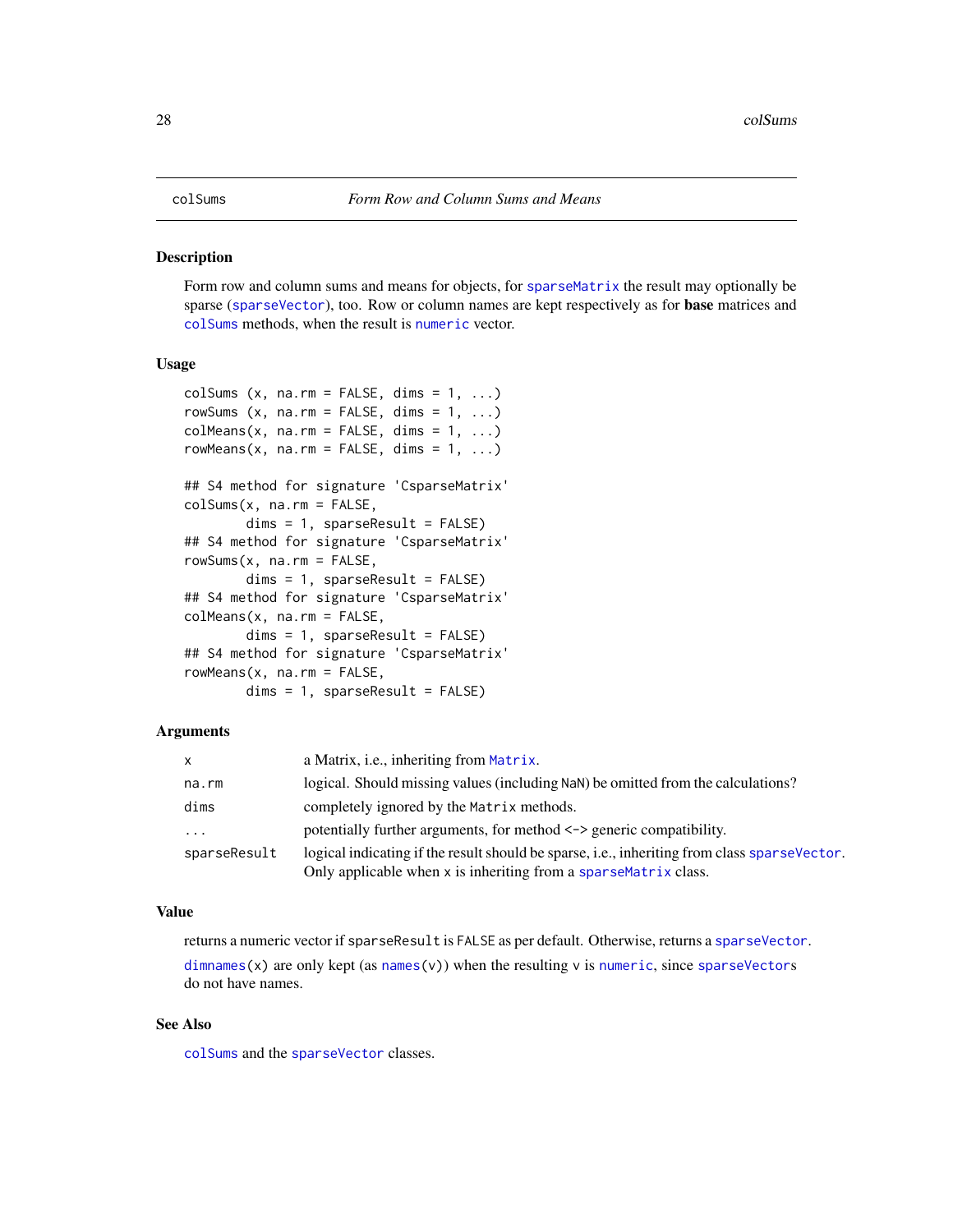# <span id="page-28-0"></span>compMatrix-class 29

#### Examples

```
(M <- bdiag(Diagonal(2), matrix(1:3, 3,4), diag(3:2))) # 7 x 8
colSums(M)
d \leq Diagonal(10, c(0, 0, 10, 0, 2, rep(0, 5)))MM <- kronecker(d, M)
dim(MM) # 70 80
length(MM@x) # 160, but many are '0' ; drop those:
MM <- drop0(MM)
length(MM@x) # 32
  cm <- colSums(MM)
(scm <- colSums(MM, sparseResult = TRUE))
stopifnot(is(scm, "sparseVector"),
          identical(cm, as.numeric(scm)))
rowSums (MM, sparseResult = TRUE) # 14 of 70 are not zero
colMeans(MM, sparseResult = TRUE) # 16 of 80 are not zero
## Since we have no 'NA's, these two are equivalent :
stopifnot(identical(rowMeans(MM, sparseResult = TRUE),
                    rowMeans(MM, sparseResult = TRUE, na.rm = TRUE)),
  rowMeans(Diagonal(16)) == 1/16,
  colSums(Diagonal(7)) == 1)
## dimnames(x) --> names( <value> ) :
dimnames(M) <- list(paste0("r", 1:7), paste0("V",1:8))
M
colSums(M)
rowMeans(M)
## Assertions :
stopifnot(all.equal(colSums(M),
    setNames(c(1,1,6,6,6,6,3,2), colnames(M))),
  all.equal(rowMeans(M), structure(c(1,1,4,8,12,3,2) / 8,
   .Names = paste0("r", 1:7))))
```
compMatrix-class *Class "compMatrix" of Composite (Factorizable) Matrices*

#### Description

Virtual class of *composite* matrices; i.e., matrices that can be *factorized*, typically as a product of simpler matrices.

#### Objects from the Class

A virtual Class: No objects may be created from it.

#### Slots

factors: Object of class "list" - a list of factorizations of the matrix. Note that this is typically empty, i.e., list(), initially and is *updated automagically* whenever a matrix factorization is computed.

Dim, Dimnames: inherited from the [Matrix](#page-100-1) class, see there.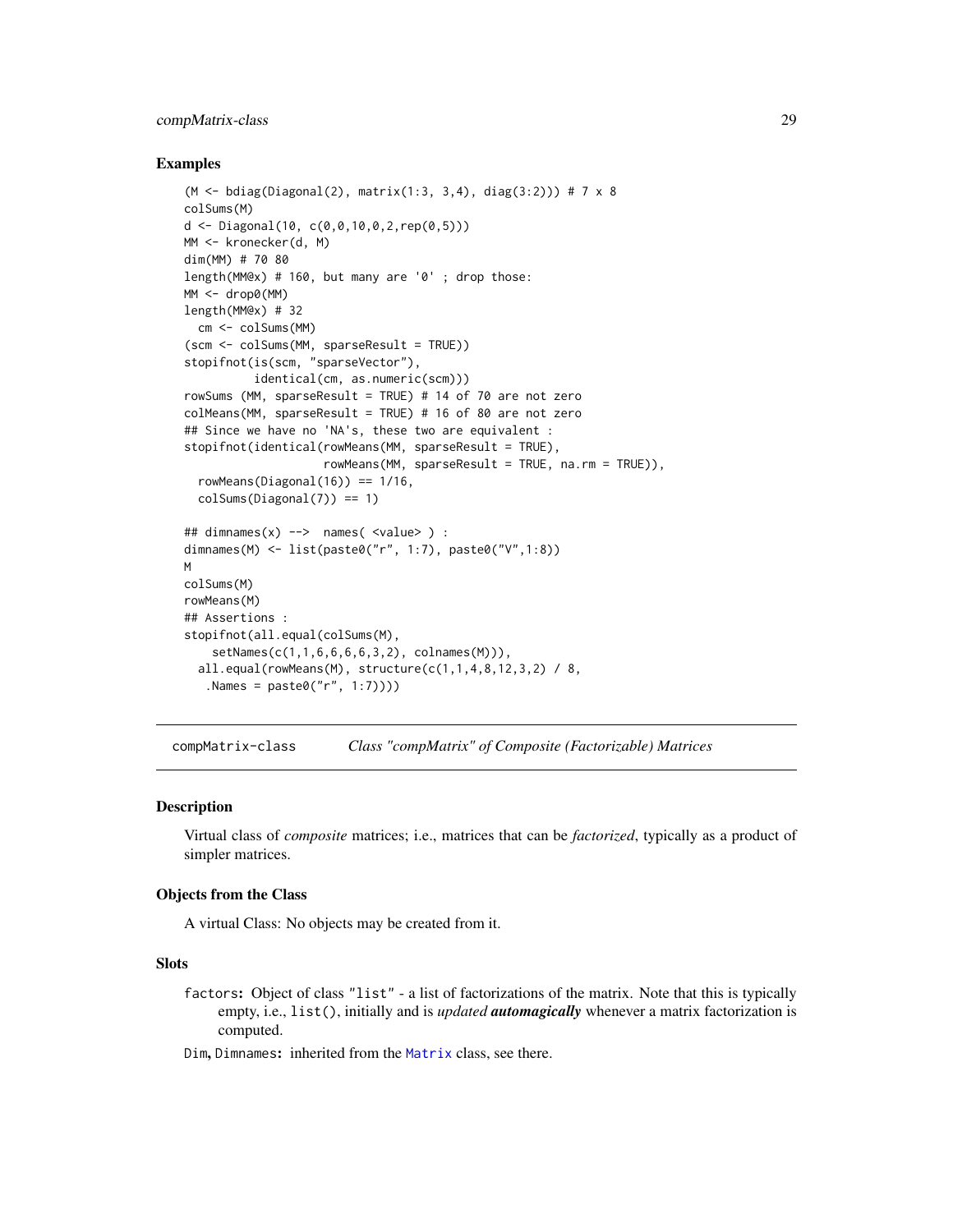# <span id="page-29-0"></span>Extends

Class "Matrix", directly.

# Methods

dimnames<- signature(x = "compMatrix",value = "list"): set the dimnames to a [list](#page-0-0) of length 2, see [dimnames<-](#page-0-0). The factors slot is currently reset to empty, as the factorization dimnames would have to be adapted, too.

# See Also

The matrix factorization classes ["MatrixFactorization"](#page-105-1) and their generators,  $lu()$  $lu()$ ,  $qr()$  $qr()$ ,  $chol()$  $chol()$ and [Cholesky\(](#page-22-1)), [BunchKaufman\(](#page-13-1)), [Schur\(](#page-137-1)).

<span id="page-29-1"></span>

| condest |                 | Compute Approximate CONDition number and 1-Norm of (Large) |  |  |  |
|---------|-----------------|------------------------------------------------------------|--|--|--|
|         | <i>Matrices</i> |                                                            |  |  |  |

# Description

"Estimate", i.e. compute approximately the CONDition number of a (potentially large, often sparse) matrix A. It works by apply a fast *randomized* approximation of the 1-norm, norm(A,"1"), through onenormest(.).

# Usage

 $condest(A, t = min(n, 5), normA = norm(A, "1"),$ silent = FALSE, quiet = TRUE)

onenormest( $A$ ,  $t = min(n, 5)$ ,  $A.x$ ,  $At.x$ ,  $n$ , silent = FALSE, quiet = silent, iter.max = 10, eps =  $4 *$  .Machine\$double.eps)

# Arguments

| $\overline{A}$ | a square matrix, optional for one normest (), where instead of A, A. x and At. x<br>can be specified, see there.          |
|----------------|---------------------------------------------------------------------------------------------------------------------------|
| t              | number of columns to use in the iterations.                                                                               |
| normA          | number; (an estimate of) the 1-norm of A, by default norm( $A$ , "1"); may be<br>replaced by an estimate.                 |
| silent         | logical indicating if warning and (by default) convergence messages should be<br>displayed.                               |
| quiet          | logical indicating if convergence messages should be displayed.                                                           |
| A.x, At.x      | when A is missing, these two must be given as functions which compute A $\frac{8}{3}$ x,<br>or $t(A)$ %% x, respectively. |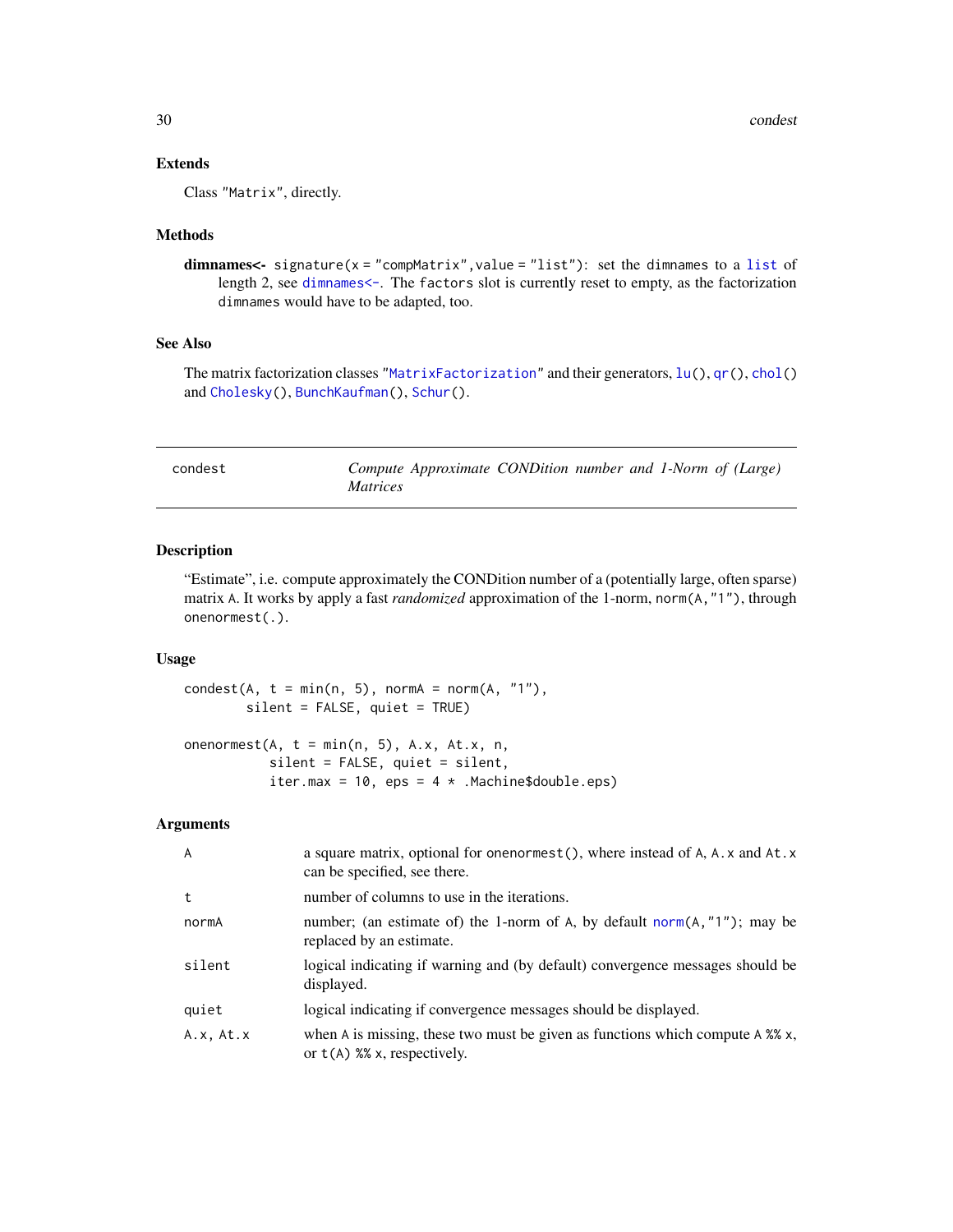| n        | $=$ nrow(A), only needed when A is not specified.      |
|----------|--------------------------------------------------------|
| iter.max | maximal number of iterations for the 1-norm estimator. |
| eps      | the relative change that is deemed irrelevant.         |

# Details

[condest\(](#page-29-1)) calls  $lu(A)$  $lu(A)$ , and subsequently onenormest( $A$ .  $x =$ , $At$ .  $x =$ ) to compute an approximate norm of the *inverse* of A, A−<sup>1</sup> , in a way which keeps using sparse matrices efficiently when A is sparse.

Note that onenormest() uses random vectors and hence *both* functions' results are random, i.e., depend on the random seed, see, e.g., set. seed().

#### Value

Both functions return a [list](#page-0-0); condest() with components,

| est    | a number > 0, the estimated (1-norm) condition number $\hat{\kappa}$ ; when $r := \text{rcond}(A)$ ,<br>$1/\hat{\kappa} \approx r$ .            |
|--------|-------------------------------------------------------------------------------------------------------------------------------------------------|
| $\vee$ | the maximal Ax column, scaled to norm(v) = 1. Consequently, $norm(Av)$ =<br>$norm(A)/est$ ; when est is large, v is an approximate null vector. |
|        | The function onenormest () returns a list with components,                                                                                      |
| est    | a number $> 0$ , the estimated norm(A, "1").                                                                                                    |
| $\vee$ | 0-1 integer vector length n, with an 1 at the index j with maximal column $A[, \exists$<br>in $A$ .                                             |
| W      | numeric vector, the largest $Ax$ found.                                                                                                         |

iter the number of iterations used.

#### Author(s)

This is based on octave's condest() and onenormest() implementations with original author Jason Riedy, U Berkeley; translation to R and adaption by Martin Maechler.

# References

Nicholas J. Higham and Françoise Tisseur (2000). A Block Algorithm for Matrix 1-Norm Estimation, with an Application to 1-Norm Pseudospectra. *SIAM J. Matrix Anal. Appl.* 21, 4, 1185–1201.

<https://citeseerx.ist.psu.edu/viewdoc/summary?doi=10.1.1.7.9804>

William W. Hager (1984). Condition Estimates. *SIAM J. Sci. Stat. Comput.* 5, 311–316.

#### See Also

[norm](#page-114-1), [rcond](#page-131-1).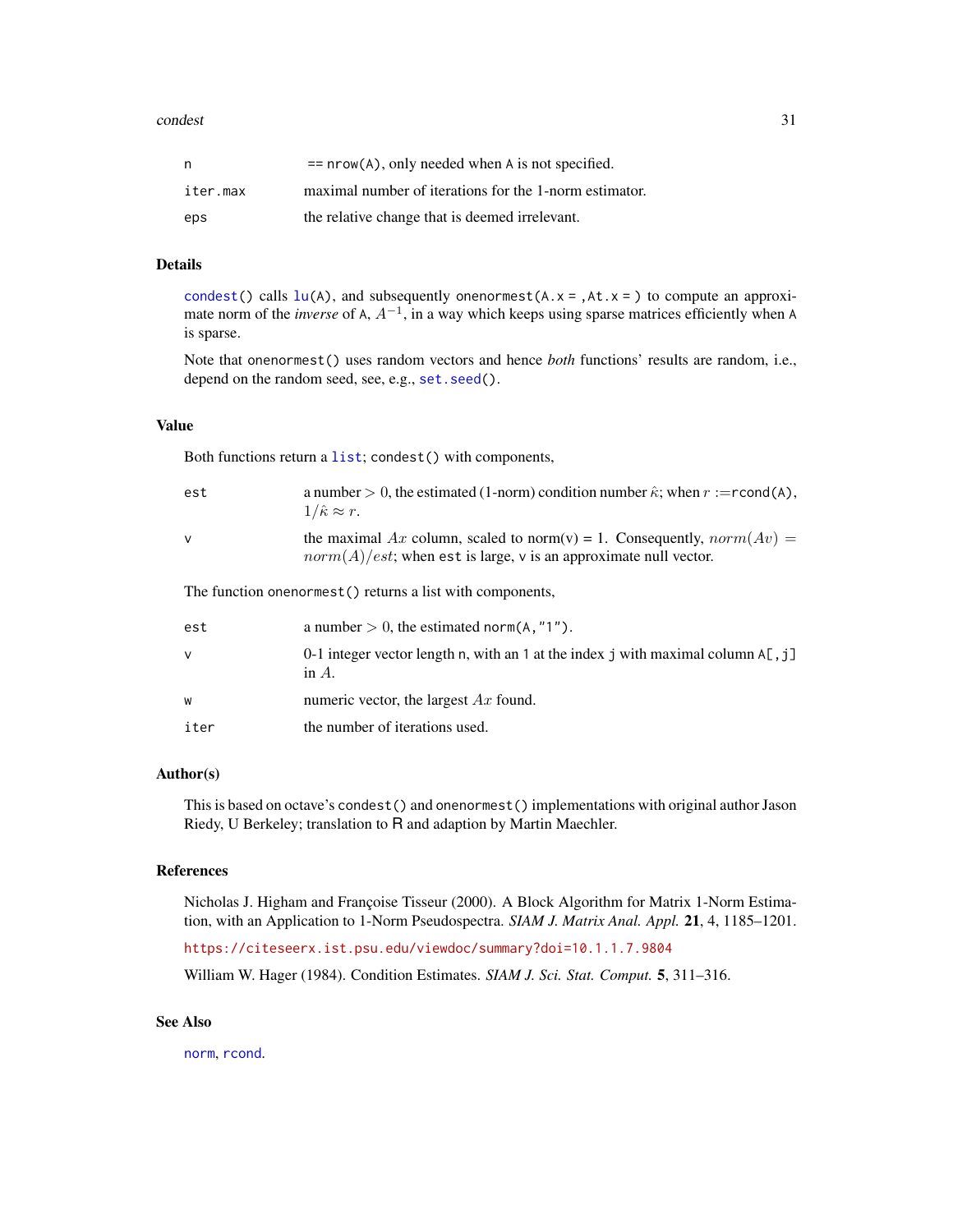# <span id="page-31-0"></span>Examples

```
data(KNex)
mtm <- with(KNex, crossprod(mm))
system.time(ce <- condest(mtm))
sum(abs(ce$v)) ## || v ||_1 = 1 == 1
## Prove that || A v || = || A || / est (as ||v|| = 1):stopifnot(all.equal(norm(mtm %*% ce$v),
                    norm(mtm) / ce$est))
## reciprocal
1 / ce$est
system.time(rc <- rcond(mtm)) # takes ca 3 x longer
rc
all.equal(rc, 1/ce$est) # TRUE -- the approxmation was good
one <- onenormest(mtm)
str(one) ## est = 12.3
## the maximal column:
which(one$v == 1) # mostly 4, rarely 1, depending on random seed
```
<span id="page-31-1"></span>CsparseMatrix-class *Class "CsparseMatrix" of Sparse Matrices in Column-compressed Form*

# Description

The "CsparseMatrix" class is the virtual class of all sparse matrices coded in sorted compressed column-oriented form. Since it is a virtual class, no objects may be created from it. See showClass("CsparseMatrix") for its subclasses.

#### **Slots**

- i: Object of class "integer" of length nnzero (number of non-zero elements). These are the *0 based* row numbers for each non-zero element in the matrix, i.e., i must be in  $0:$  (nrow(.)-1).
- p: [integer](#page-0-0) vector for providing pointers, one for each column, to the initial (zero-based) index of elements in the column. .@p is of length  $ncol(.) + 1$ , with  $p[1] == 0$  and  $p[length(p)] ==$ nnzero, such that in fact, diff(.@p) are the number of non-zero elements for each column. In other words,  $m\Theta_{\text{p}}[1\text{!} \text{ }n\text{!} \text{ }m]$  contains the indices of those elements in  $m\Theta_{\text{X}}$  that are the first elements in the respective column of m.
- Dim, Dimnames: inherited from the superclass, see the [sparseMatrix](#page-151-1) class.

#### Extends

Class "sparseMatrix", directly. Class "Matrix", by class "sparseMatrix".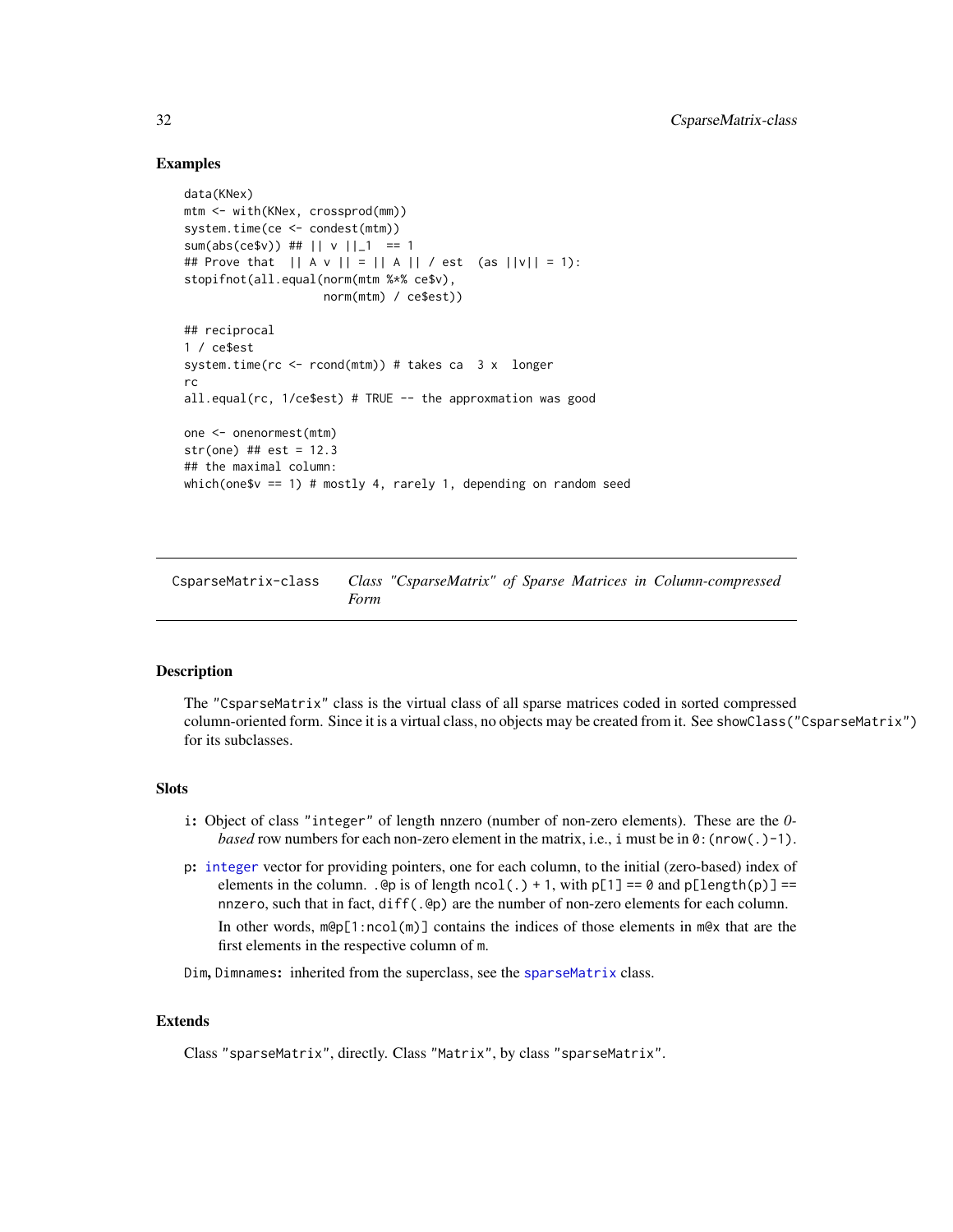#### **Methods**

matrix products [%\\*%](#page-102-1), [crossprod\(](#page-102-1)) and tcrossprod(), several [solve](#page-140-2) methods, and other matrix methods available:

signature(e1 = "CsparseMatrix",e2 = "numeric"): ...

A**Nith Signature(e1 = "numeric",e2 = "CsparseMatrix"):** ...

```
Math signature(x ="CsparseMatrix"): ...
```
**band** signature( $x =$ "CsparseMatrix"): ...

- signature(e1 = "CsparseMatrix",e2 = "numeric"): ...
- signature(e1 = "numeric",e2 = "CsparseMatrix"): ...
- + signature(e1 = "CsparseMatrix",e2 = "numeric"): ...

```
+ signature(e1 = "numeric",e2 = "CsparseMatrix"): ...
```

```
coerce signature(from = "CsparseMatrix",to = "TsparseMatrix"): ...
```

```
coerce signature(from = "CsparseMatrix",to = "denseMatrix"): ...
```

```
coerce signature(from = "CsparseMatrix",to = "matrix"): ...
```

```
coerce signature(from = "CsparseMatrix", to = "lsparseMatrix"): ...
```

```
coerce signature(from = "CsparseMatrix", to = "nsparseMatrix"): ...
```

```
coerce signature(from = "TsparseMatrix",to = "CsparseMatrix"): ...
```

```
coerce signature(from = "denseMatrix",to = "CsparseMatrix"): ...
```

```
diag signature(x = "CsparseMatrix"): ...
```
 $gamma$  signature( $x =$  "CsparseMatrix"): ...

**lgamma** signature( $x =$ "CsparseMatrix"): ...

 $log$  signature(x = "CsparseMatrix"): ...

```
t signature(x = "CsparseMatrix"): ...
```

```
tril signature(x ="CsparseMatrix"): ...
```
triu signature( $x =$  "CsparseMatrix"): ...

#### **Note**

All classes extending CsparseMatrix have a common validity (see [validObject](#page-0-0)) check function. That function additionally checks the i slot for each column to contain increasing row numbers. In earlier versions of **Matrix**  $(\leq 0.999375 - 16)$ , [validObject](#page-0-0) automatically re-sorted the entries when necessary, and hence [new\(](#page-0-0)) calls with somewhat permuted i and x slots worked, as new( $\dots$ ) (*with* slot arguments) automatically checks the validity.

Now, you have to use [sparseMatrix](#page-147-1) to achieve the same functionality or know how to use .validateCsparse() to do so.

#### See Also

[colSums](#page-27-1), [kronecker](#page-0-0), and other such methods with own help pages.

Further, the super class of C[sparseMatrix](#page-151-1), sparseMatrix, and, e.g., class [dgCMatrix](#page-35-1) for the links to other classes.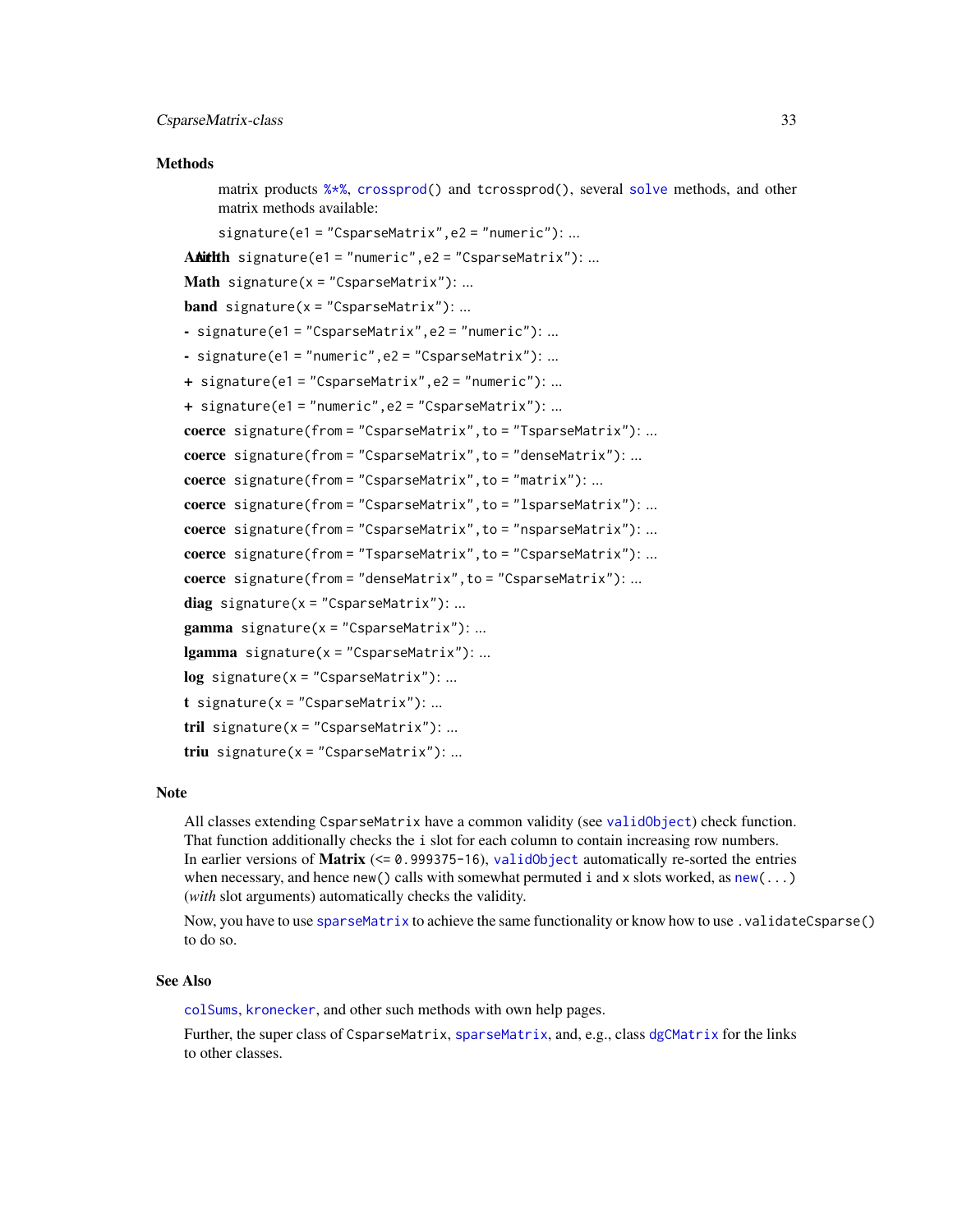# Examples

```
getClass("CsparseMatrix")
```

```
## The common validity check function (based on C code):
getValidity(getClass("CsparseMatrix"))
```
<span id="page-33-1"></span>ddenseMatrix-class *Virtual Class "ddenseMatrix" of Numeric Dense Matrices*

# Description

This is the virtual class of all dense numeric (i.e., double, hence *"ddense"*) S4 matrices.

Its most important subclass is the [dgeMatrix](#page-36-1) class.

# Extends

Class "dMatrix" directly; class "Matrix", by the above.

# Slots

the same slots at its subclass [dgeMatrix](#page-36-1), see there.

# Methods

Most methods are implemented via  $as(*, "dgeMatrix")$  and are mainly used as "fallbacks" when the subclass doesn't need its own specialized method.

Use [showMethods\(](#page-0-0)class = "ddenseMatrix",where = "package:Matrix") for an overview.

# See Also

The virtual classes [Matrix](#page-100-1), [dMatrix](#page-45-1), and [dsparseMatrix](#page-53-1).

```
showClass("ddenseMatrix")
showMethods(class = "ddenseMatrix", where = "package:Matrix")
```
<span id="page-33-0"></span>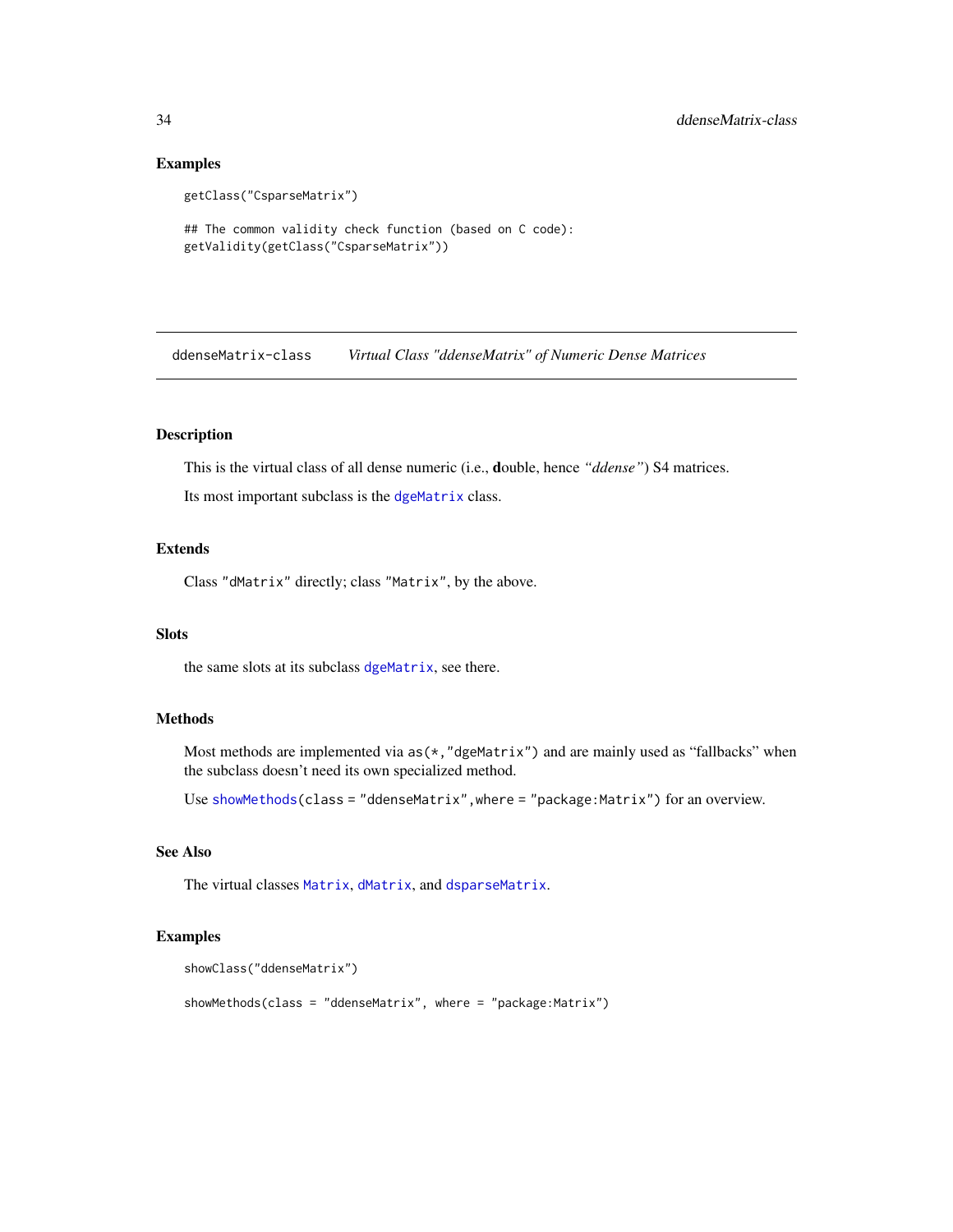<span id="page-34-0"></span>ddiMatrix-class *Class "ddiMatrix" of Diagonal Numeric Matrices*

#### **Description**

The class "ddiMatrix" of numerical diagonal matrices.

Note that diagonal matrices now extend sparseMatrix, whereas they did extend dense matrices earlier.

# Objects from the Class

Objects can be created by calls of the form new("ddiMatrix",...) but typically rather via [Diagonal](#page-40-1).

#### Slots

x: numeric vector. For an  $n \times n$  matrix, the x slot is of length n or 0, depending on the diag slot:

diag: "character" string, either "U" or "N" where "U" denotes unit-diagonal, i.e., identity matrices.

Dim,Dimnames: matrix dimension and [dimnames](#page-0-0), see the [Matrix](#page-100-1) class description.

#### Extends

Class ["diagonalMatrix"](#page-42-1), directly. Class ["dMatrix"](#page-45-1), directly. Class ["sparseMatrix"](#page-151-1), indirectly, see [showClass\(](#page-0-0)"ddiMatrix").

# Methods

 $%$  \*% signature(x = "ddiMatrix", y = "ddiMatrix"): ...

#### See Also

Class [diagonalMatrix](#page-42-1) and function [Diagonal](#page-40-1).

# Examples

```
(d2 \leq - \text{Diagonal}(x = c(10,1)))str(d2)
## slightly larger in internal size:
str(as(d2, "sparseMatrix"))
```
M <- Matrix(cbind(1,2:4)) M %\*% d2 #> `fast' multiplication

```
chol(d2) # trivial
stopifnot(is(cd2 <- chol(d2), "ddiMatrix"),
          all.equal(cd2@x, c(sqrt(10),1)))
```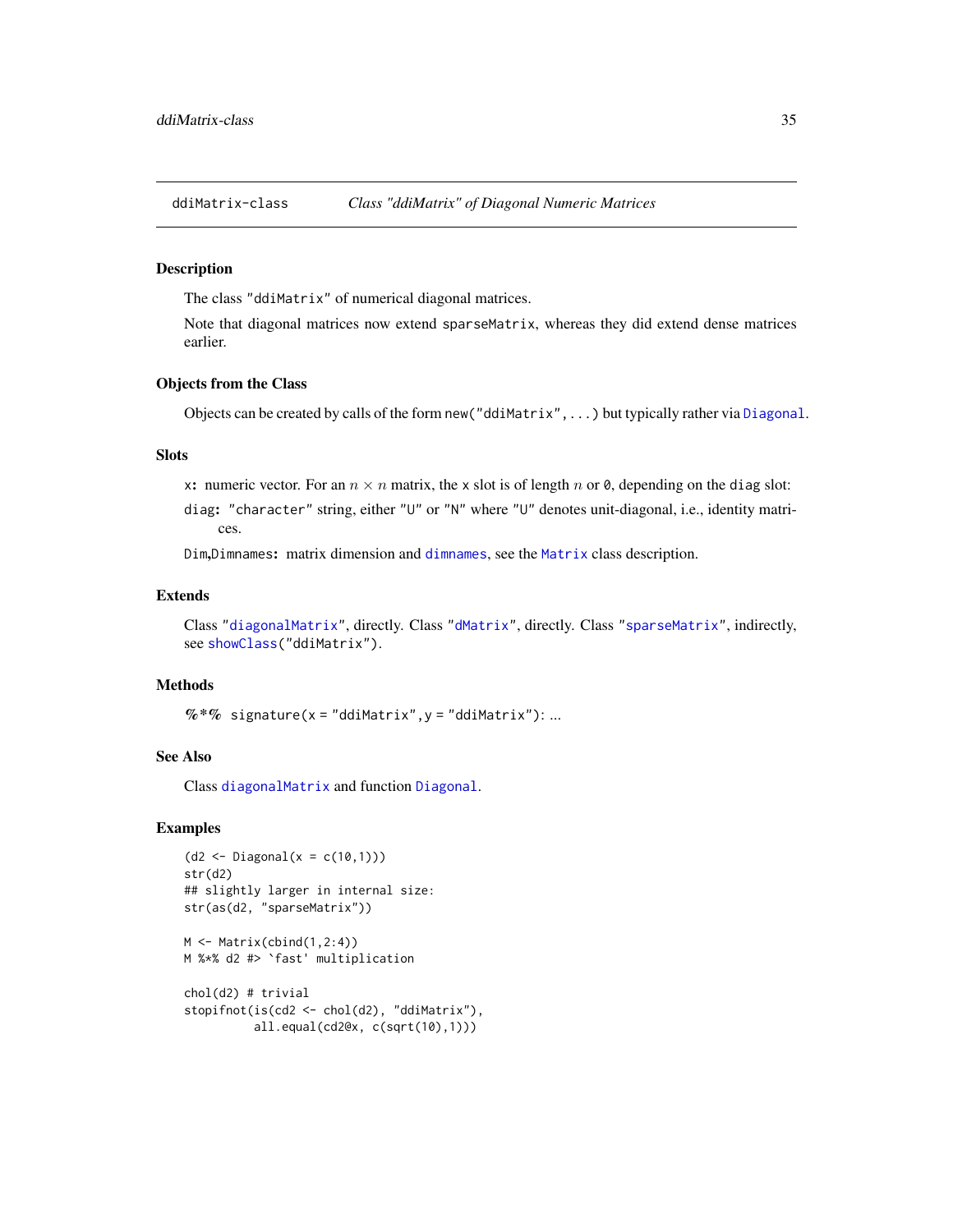<span id="page-35-2"></span><span id="page-35-0"></span>denseMatrix-class *Virtual Class "denseMatrix" of All Dense Matrices*

# **Description**

This is the virtual class of all dense (S4) matrices. It is the direct superclass of [ddenseMatrix](#page-33-1), **[ldenseMatrix](#page-87-1)** 

#### Extends

class "Matrix" directly.

#### **Slots**

exactly those of its superclass ["Matrix"](#page-100-1).

#### Methods

Use [showMethods\(](#page-0-0)class = "denseMatrix", where = "package:Matrix") for an overview of methods.

Extraction ("[") methods, see [\[-methods](#page-172-1).

# See Also

[colSums](#page-27-1), [kronecker](#page-0-0), and other such methods with own help pages.

Its superclass [Matrix](#page-100-1), and main subclasses, [ddenseMatrix](#page-33-1) and [sparseMatrix](#page-151-1).

# Examples

showClass("denseMatrix")

<span id="page-35-1"></span>dgCMatrix-class *Compressed, sparse, column-oriented numeric matrices*

# Description

The dgCMatrix class is a class of sparse numeric matrices in the compressed, sparse, columnoriented format. In this implementation the non-zero elements in the columns are sorted into increasing row order. dgCMatrix is the *"standard"* class for sparse numeric matrices in the Matrix package.

#### Objects from the Class

Objects can be created by calls of the form new("dgCMatrix",...), more typically via as(\*,"CsparseMatrix") or similar. Often however, more easily via [Matrix\(](#page-98-1)\*,sparse = TRUE), or most efficiently via [sparseMatrix\(](#page-147-1)).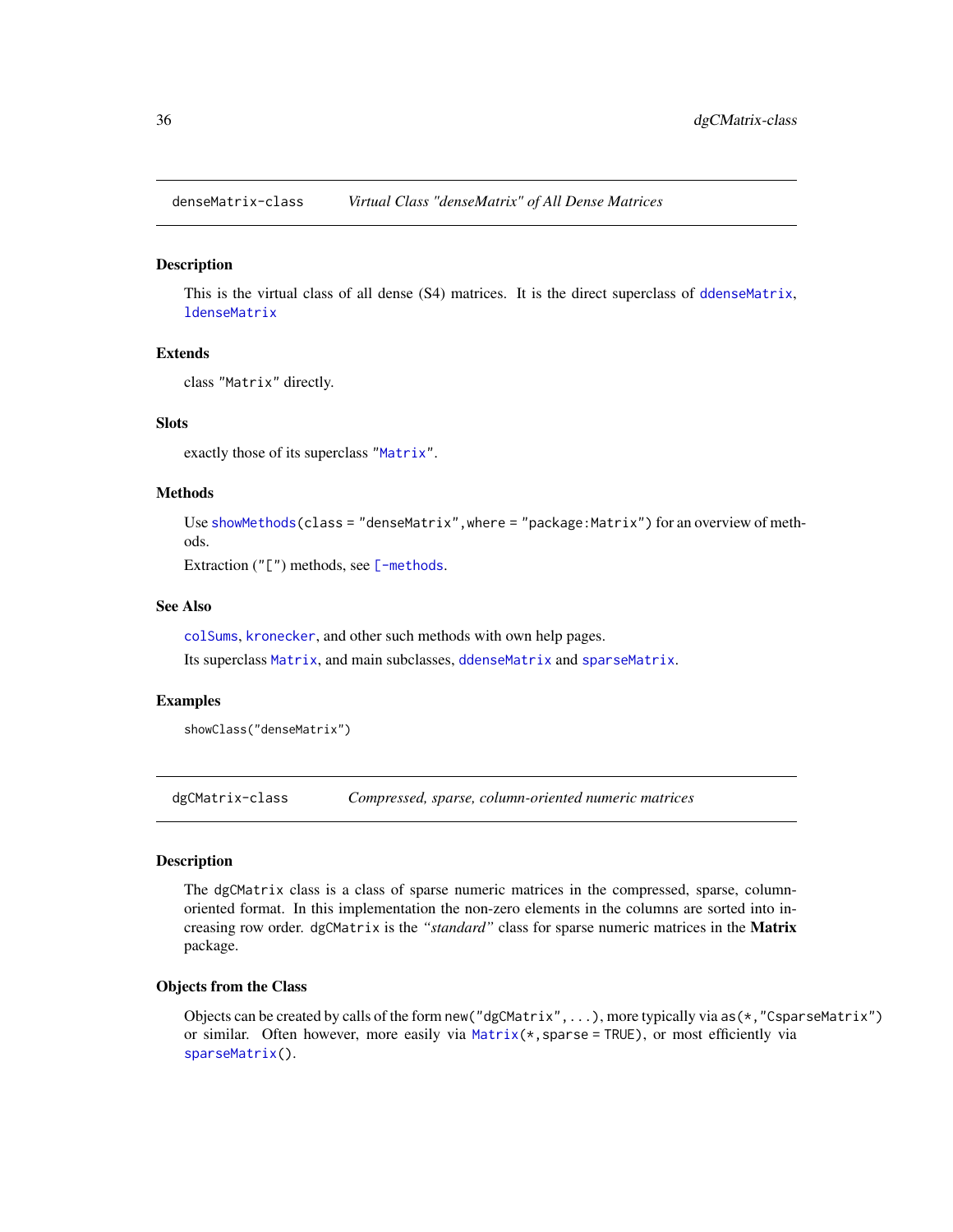# dgeMatrix-class 37

## **Slots**

- x: Object of class "numeric" the non-zero elements of the matrix.
- ... all other slots are inherited from the superclass ["CsparseMatrix"](#page-31-0).

## Methods

Matrix products (e.g., [crossprod-methods\)](#page-102-0), and (among other)

```
coerce signature(from = "matrix", to = "dgCMatrix")
coerce signature(from = "dgCMatrix", to = "matrix")
coerce signature(from = "dgCMatrix", to = "dgTMatrix")
diag signature(x = "dgCMatrix"): returns the diagonal of x
dim signature(x = "dgCMatrix"): returns the dimensions of x
image signature(x =levelplot function
solve signature(a = "dgCMatrix", b = ". . . . .solve-methods, notably the extra argument
    sparse.
```
lu signature( $x =$  "dgCMatrix"): computes the LU decomposition of a square dgCMatrix object

### See Also

Classes [dsCMatrix](#page-51-0), [dtCMatrix](#page-56-0), [lu](#page-93-0)

### Examples

```
(m <- Matrix(c(0,0,2:0), 3,5))
str(m)
m[,1]
```
<span id="page-36-0"></span>dgeMatrix-class *Class "dgeMatrix" of Dense Numeric (S4 Class) Matrices*

### Description

A general numeric dense matrix in the S4 Matrix representation. dgeMatrix is the *"standard"* class for dense numeric matrices in the Matrix package.

#### Objects from the Class

Objects can be created by calls of the form new("dgeMatrix",...) or, more commonly, by coercion from the Matrix class (see [Matrix\)](#page-100-0) or by [Matrix\(](#page-98-0)..).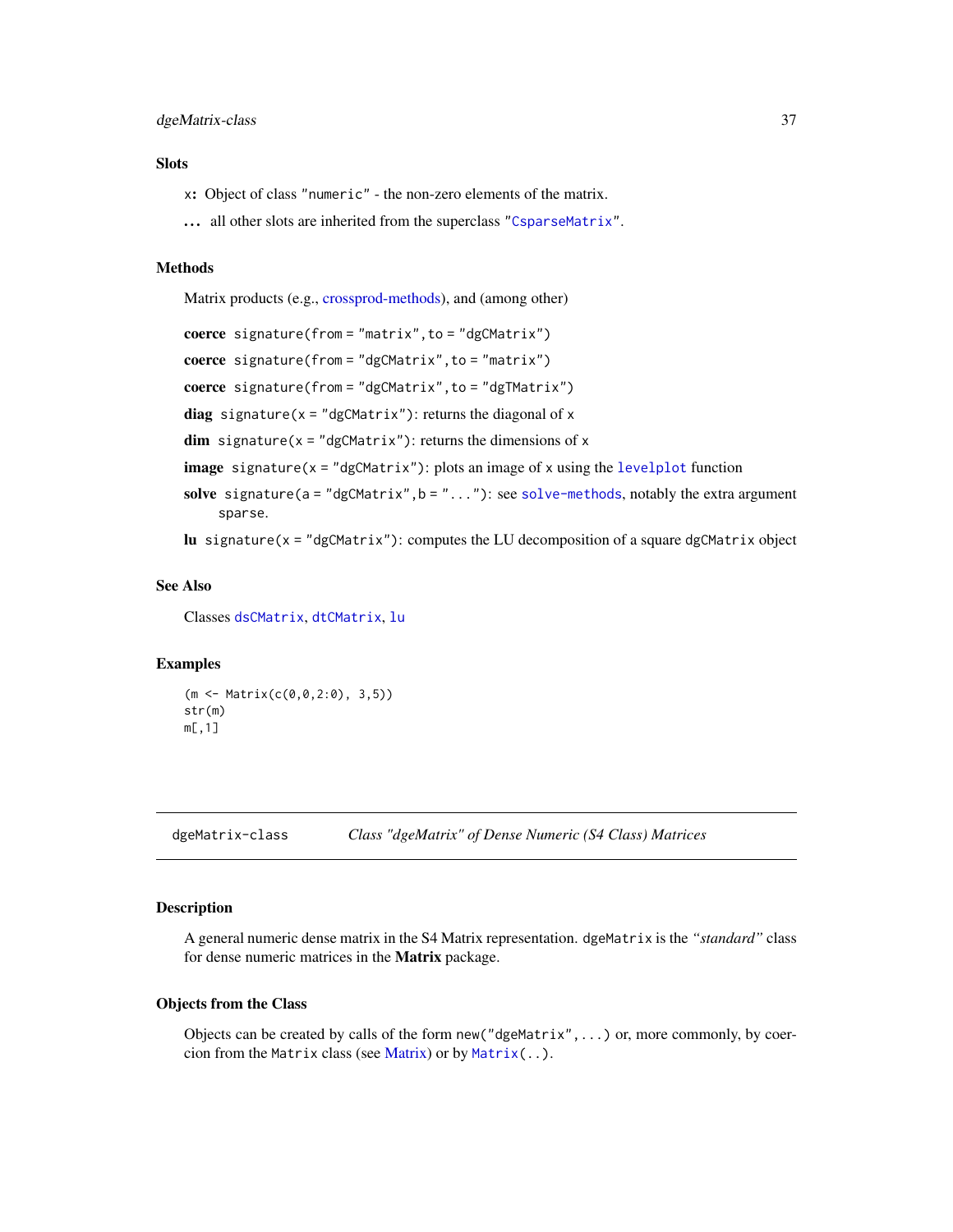# **Slots**

- x: Object of class "numeric" the numeric values contained in the matrix, in column-major order.
- Dim: Object of class "integer" the dimensions of the matrix must be an integer vector with exactly two non-negative values.
- Dimnames: a list of length two inherited from class [Matrix](#page-100-0).
- factors: Object of class "list" a list of factorizations of the matrix.

### Methods

The are group methods (see, e.g., [Arith](#page-0-0))

```
Arith signature(e1 = "dgeMatrix", e2 = "dgeMatrix"): ...
Arith signature(e1 = "dgeMatrix", e2 = "numeric"): ...
Arith signature(e1 = "numeric", e2 = "dgeMatrix"): ...
Math signature(x = "dgeMatrix"): ...
Math2 signature(x = "dgeMatrix",digits = "numeric"): ...
```
matrix products [%\\*%](#page-102-0), [crossprod\(](#page-102-0)) and tcrossprod(), several [solve](#page-140-1) methods, and other matrix methods available:

```
Schur signature(x = "dgeMatrix", vectors = "logical"): ...
Schur signature(x = "dgeMatrix", vectors = "missing"): ...
chol signature(x ="dgeMatrix"): see chol.
coerce signature(from = "dgeMatrix",to = "lgeMatrix"): ...
coerce signature(from = "dgeMatrix",to = "matrix"): ...
coerce signature(from = "matrix", to = "dgeMatrix"): ...
colMeans signature(x = "dgeMatrix"): columnwise means (averages)
colSums signature(x ="dgeMatrix"): columnwise sums
diag signature(x ="dgeMatrix"): ...
dim signature(x = "dgeMatrix"): ...
dimnames signature(x = "dgeMatrix"): ...
eigen signature(x = "dgeMatrix", only.values= "logical"): ...
eigen signature(x = "dgeMatrix", only.values= "missing"): ...
norm signature(x = "dgeMatrix", type = "character"): ...
norm signature(x ="dgeMatrix",type = "missing"): ...
rcond signature(x = "dgeMatrix", norm = "character") or norm = "missing": the reciprocal
    condition number, rcond().
rowMeans signature(x = "dgematrix"): rowwise means (averages)
rowSums signature(x = "dgeMatrix"): rowwise sums
t signature(x = "dgeMatrix"): matrix transpose
```
#### See Also

Classes [Matrix](#page-100-0), [dtrMatrix](#page-61-0), and [dsyMatrix](#page-55-0).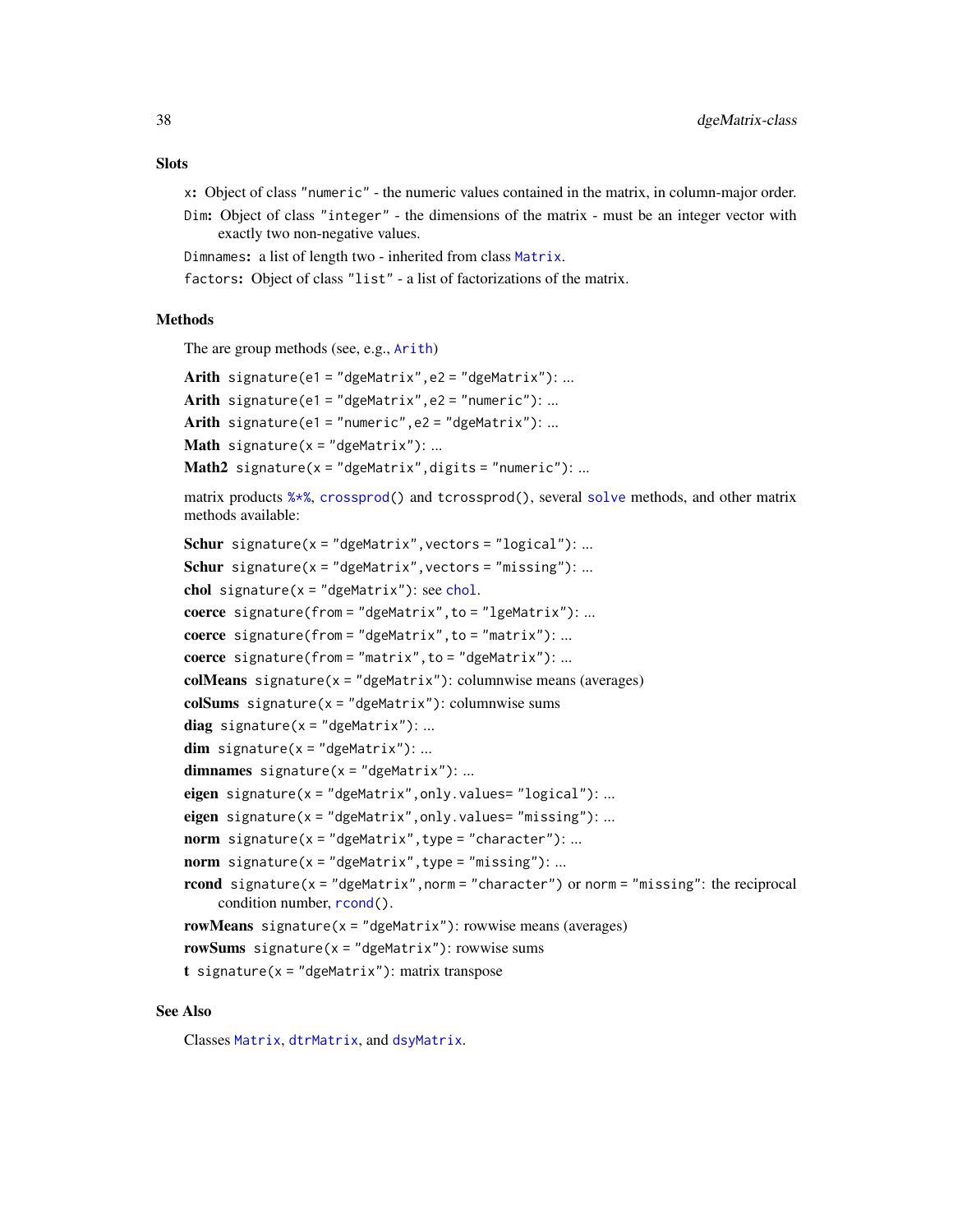<span id="page-38-0"></span>dgRMatrix-class *Sparse Compressed, Row-oriented Numeric Matrices*

#### Description

The dgRMatrix class is a class of sparse numeric matrices in the compressed, sparse, row-oriented format. In this implementation the non-zero elements in the rows are sorted into increasing column order.

Note: The column-oriented sparse classes, e.g., [dgCMatrix](#page-35-0), are preferred and better supported in the Matrix package.

#### Objects from the Class

Objects can be created by calls of the form new("dgRMatrix",...).

### Slots

- j: Object of class "integer" of length nnzero (number of non-zero elements). These are the column numbers for each non-zero element in the matrix.
- p: Object of class "integer" of pointers, one for each row, to the initial (zero-based) index of elements in the row.
- x: Object of class "numeric" the non-zero elements of the matrix.
- Dim: Object of class "integer" the dimensions of the matrix.

# Methods

```
coerce signature(from = "matrix", to = "dgRMatrix")
```
coerce signature(from = "dgRMatrix", to = "matrix")

coerce signature(from = "dgRMatrix", to = "dgTMatrix")

diag signature( $x =$  "dgRMatrix"): returns the diagonal of  $x$ 

 $dim$  signature( $x = "dgRMatrix")$ : returns the dimensions of  $x$ 

**image** signature( $x = "dgRMatrix")$ : plots an image of  $x$  using the [levelplot](#page-0-0) function

#### See Also

the [RsparseMatrix](#page-136-0) class, the virtual class of all sparse compressed row-oriented matrices, with its methods. The [dgCMatrix](#page-35-0) class (column compressed sparse) is really preferred.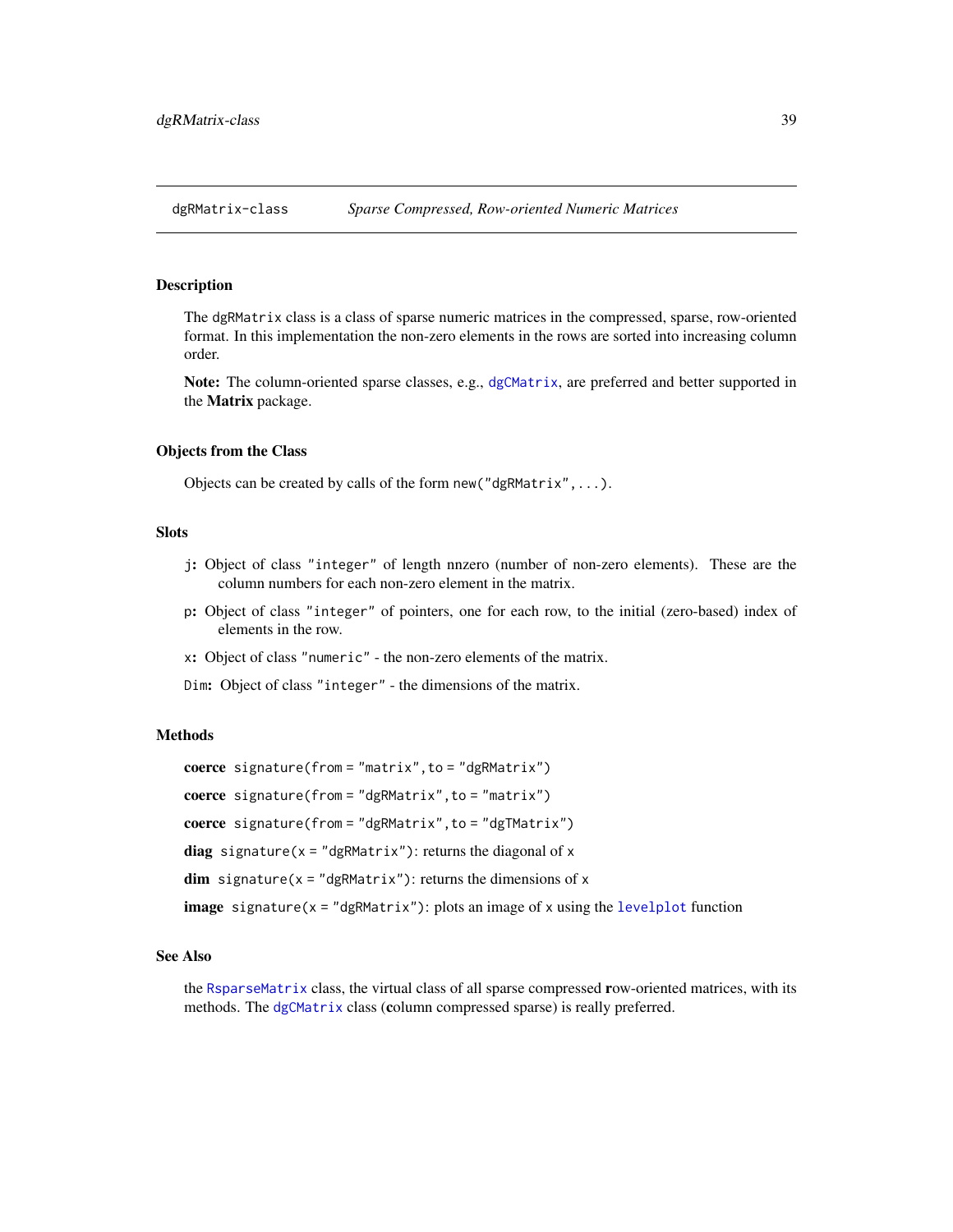<span id="page-39-0"></span>dgTMatrix-class *Sparse matrices in triplet form*

### Description

The "dgTMatrix" class is the class of sparse matrices stored as (possibly redundant) triplets. The internal representation is not at all unique, contrary to the one for class [dgCMatrix](#page-35-0).

#### Objects from the Class

Objects can be created by calls of the form new ("dgTMatrix",...), but more typically via as  $(*, "dgThatrix",$ [spMatrix\(](#page-159-0)), or [sparseMatrix\(](#page-147-0)\*,repr = "T").

### **Slots**

- i: [integer](#page-0-0) row indices of non-zero entries *in 0-base*, i.e., must be in 0:(nrow(.)-1).
- j: [integer](#page-0-0) column indices of non-zero entries. Must be the same length as slot i and *0-based* as well, i.e., in  $\theta$ : (ncol(.)-1).
- x: [numeric](#page-0-0) vector the (non-zero) entry at position  $(i, j)$ . Must be the same length as slot i. If an index pair occurs more than once, the corresponding values of slot x are added to form the element of the matrix.
- Dim: Object of class "integer" of length 2 the dimensions of the matrix.

### Methods

+ signature(e1 = "dgTMatrix",e2 = "dgTMatrix")

coerce signature(from = "dgTMatrix", to = "dgCMatrix")

coerce signature(from = "dgTMatrix", to = "dgeMatrix")

coerce signature(from = "dgTMatrix", to = "matrix"), and typically coercion methods for more specific signatures, we are not mentioning here.

Note that these are not guaranteed to continue to exist, but rather you should use calls like as(x,"CsparseMatrix"), as(x,"generalMatrix"), as(x,"dMatrix"), i.e. coercion to higher level virtual classes.

coerce signature(from = "matrix",to = "dgTMatrix"), (direct coercion from tradition matrix).

- **image** signature( $x = "dgTMatrix")$ : plots an image of x using the [levelplot](#page-0-0) function
- t signature( $x = "dgTMatrix")$ : returns the transpose of x

#### Note

Triplet matrices are a convenient form in which to construct sparse matrices after which they can be coerced to [dgCMatrix](#page-35-0) objects.

Note that both new(.) and [spMatrix](#page-159-0) constructors for "dgTMatrix" (and other ["TsparseMatrix"](#page-164-0) classes) implicitly add  $x_k$ 's that belong to identical  $(i_k, j_k)$  pairs.

However this means that a matrix typically can be stored in more than one possible ["TsparseMatrix"](#page-164-0) representations. Use [uniqTsparse\(](#page-165-0)) in order to ensure uniqueness of the internal representation of such a matrix.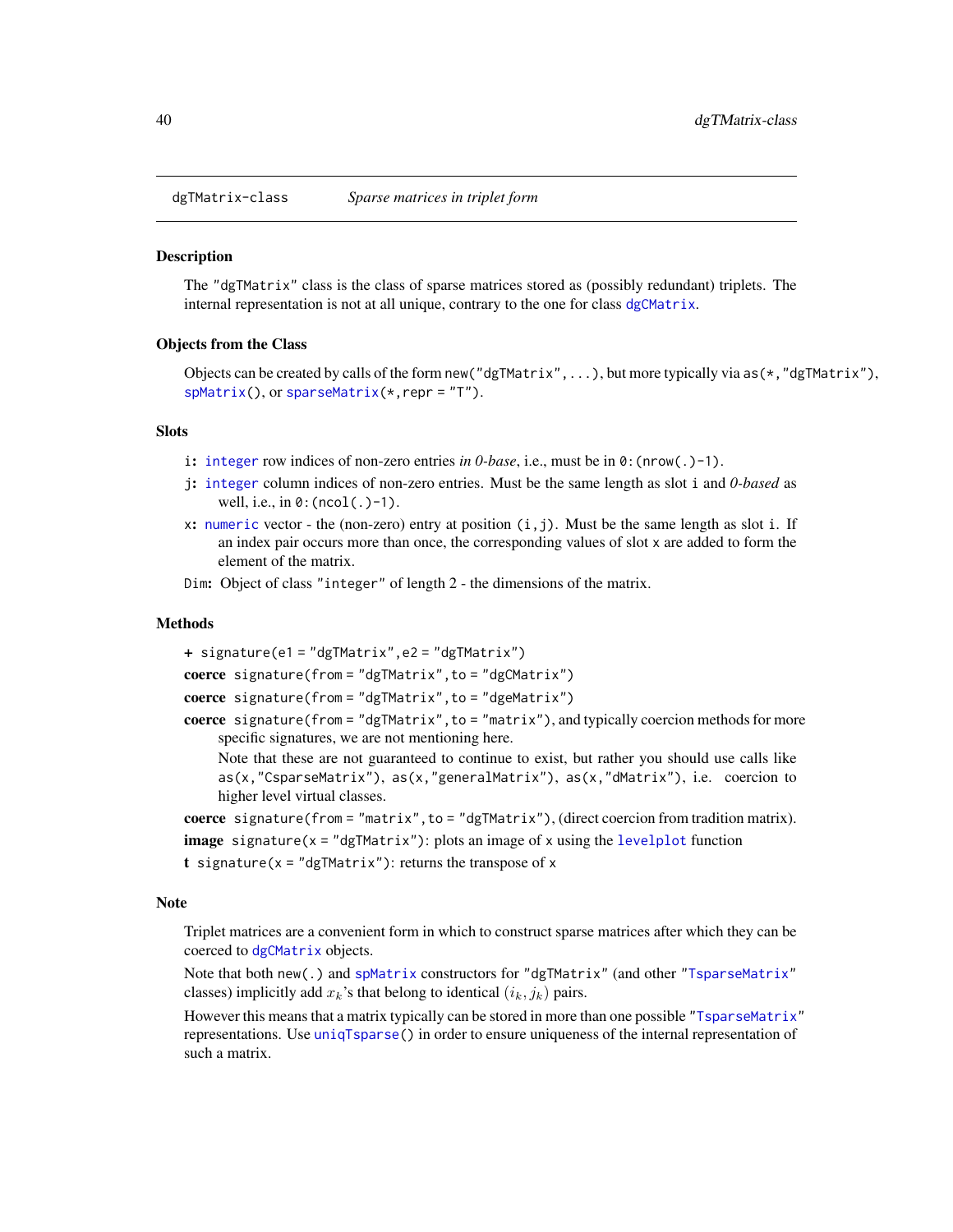#### Diagonal 41

# See Also

Class [dgCMatrix](#page-35-0) or the superclasses [dsparseMatrix](#page-53-0) and [TsparseMatrix](#page-164-0); [uniqTsparse](#page-165-0).

### Examples

```
m <- Matrix(0+1:28, nrow = 4)
m[-3, c(2, 4:5, 7)] <- m[3, 1:4] <- m[1:3, 6] <- 0
(mT <- as(m, "dgTMatrix"))
str(mT)
mT[1,]mT[4, drop = FALSE]stopifnot(identical(mT[lower.tri(mT)],
                    m [lower.tri(m) ]))
mT[lower.tri(mT,diag=TRUE)] <- 0
mT
## Triplet representation with repeated (i,j) entries
## *adds* the corresponding x's:
T2 <- new("dgTMatrix",
          i = as.integer(c(1,1,0,3,3)),j = as.integer(c(2, 2, 4, 0, 0)), x=10*1:5, Dim=4:5)str(T2) # contains (i,j,x) slots exactly as above, but
T2 ## has only three non-zero entries, as for repeated (i,j)'s,
   ## the corresponding x's are "implicitly" added
stopifnot(nnzero(T2) == 3)
```
<span id="page-40-0"></span>Diagonal *Create Diagonal Matrix Object*

### Description

Create a diagonal matrix object, i.e., an object inheriting from [diagonalMatrix](#page-42-0) (or a "standard" [CsparseMatrix](#page-31-0) diagonal matrix in cases that is prefered).

## Usage

```
Diagonal(n, x = NULL)
   .symDiagonal(n, x = rep.int(1, n), uplo = "U", kind)
   .trDiagonal(n, x = 1, uplo = "U", unitri=TRUE, kind)
\square.sparseDiagonal(n, x = 1, uplo = "U",
               shape = if(missing(cols)) "t" else "g",
       unitri, kind, cols = if(n) 0:(n - 1L) else integer(0))
```
#### Arguments

| integer specifying the dimension of the (square) matrix. If missing, $length(x)$ |
|----------------------------------------------------------------------------------|
| is used.                                                                         |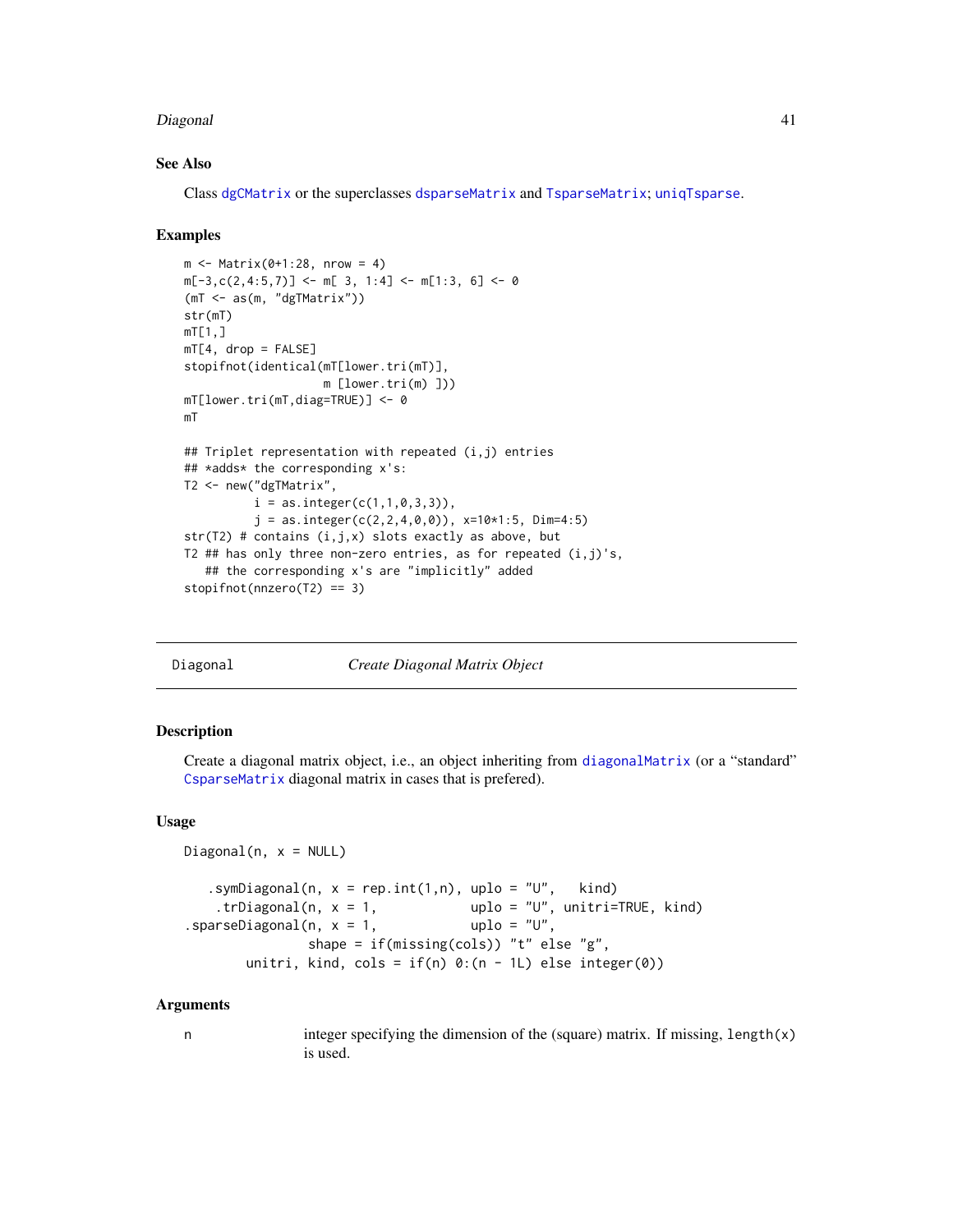| x      | numeric or logical; if missing, a <i>unit</i> diagonal $n \times n$ matrix is created.                                                                                                                                          |
|--------|---------------------------------------------------------------------------------------------------------------------------------------------------------------------------------------------------------------------------------|
| uplo   | for sympliagonal (.trDiagonal), the resulting sparse symmetricMatrix (or<br>triangularMatrix) will have slot uplo set from this argument, either "U" or<br>"L". Only rarely will it make sense to change this from the default. |
| shape  | string of 1 character, one of $c("t", "s", "g")$ , to choose a triangular, symmetric<br>or general result matrix.                                                                                                               |
| unitri | optional logical indicating if a triangular result should be "unit-triangular", i.e.,<br>with diag = $"U"$ slot, if possible. The default, missing, is the same as TRUE.                                                        |
| kind   | string of 1 character, one of $c("d", "1", "n")$ , to choose the storage mode of<br>the result, from classes dsparseMatrix, 1sparseMatrix, or nsparseMatrix,<br>respectively.                                                   |
| cols   | integer vector with values from $\theta$ : (n-1), denoting the <i>columns</i> to subselect con-<br>ceptually, i.e., get the equivalent of Diagonal $(n, \star)$ [, cols + 1].                                                   |

# Value

Diagonal() returns an object of class [ddiMatrix](#page-34-0) or [ldiMatrix](#page-88-0) (with "superclass" [diagonalMatrix](#page-42-0)).

.symDiagonal() returns an object of class [dsCMatrix](#page-51-0) or [lsCMatrix](#page-89-0), i.e., a *sparse symmetric* matrix. Analogously, .triDiagonal gives a sparse [triangularMatrix](#page-163-0). This can be more efficient than Diagonal(n) when the result is combined with further symmetric (sparse) matrices, e.g., in [kronecker](#page-0-0), however *not* for matrix multiplications where Diagonal() is clearly preferred.

.sparseDiagonal(), the workhorse of .symDiagonal and .trDiagonal returns a [CsparseMatrix](#page-31-0) (the resulting class depending on shape and kind) representation of  $Diagonal(n)$ , or, when cols are specified, of Diagonal(n)[,cols+1].

## Author(s)

Martin Maechler

### See Also

the generic function [diag](#page-0-0) for *extraction* of the diagonal from a matrix works for all "Matrices".

[bandSparse](#page-9-0) constructs a *banded* sparse matrix from its non-zero sub-/super - diagonals. [band\(](#page-8-0)A) returns a band matrix containing some sub-/super - diagonals of A.

[Matrix](#page-98-0) for general matrix construction; further, class [diagonalMatrix](#page-42-0).

```
Diagonal(3)
Diagonal(x = 10^(3:1))
Diagonal(x = (1:4) \ge 2)#-> "ldiMatrix"
## Use Diagonal() + kronecker() for "repeated-block" matrices:
M1 <- Matrix(0+0:5, 2,3)
(M <- kronecker(Diagonal(3), M1))
(S <- crossprod(Matrix(rbinom(60, size=1, prob=0.1), 10,6)))
```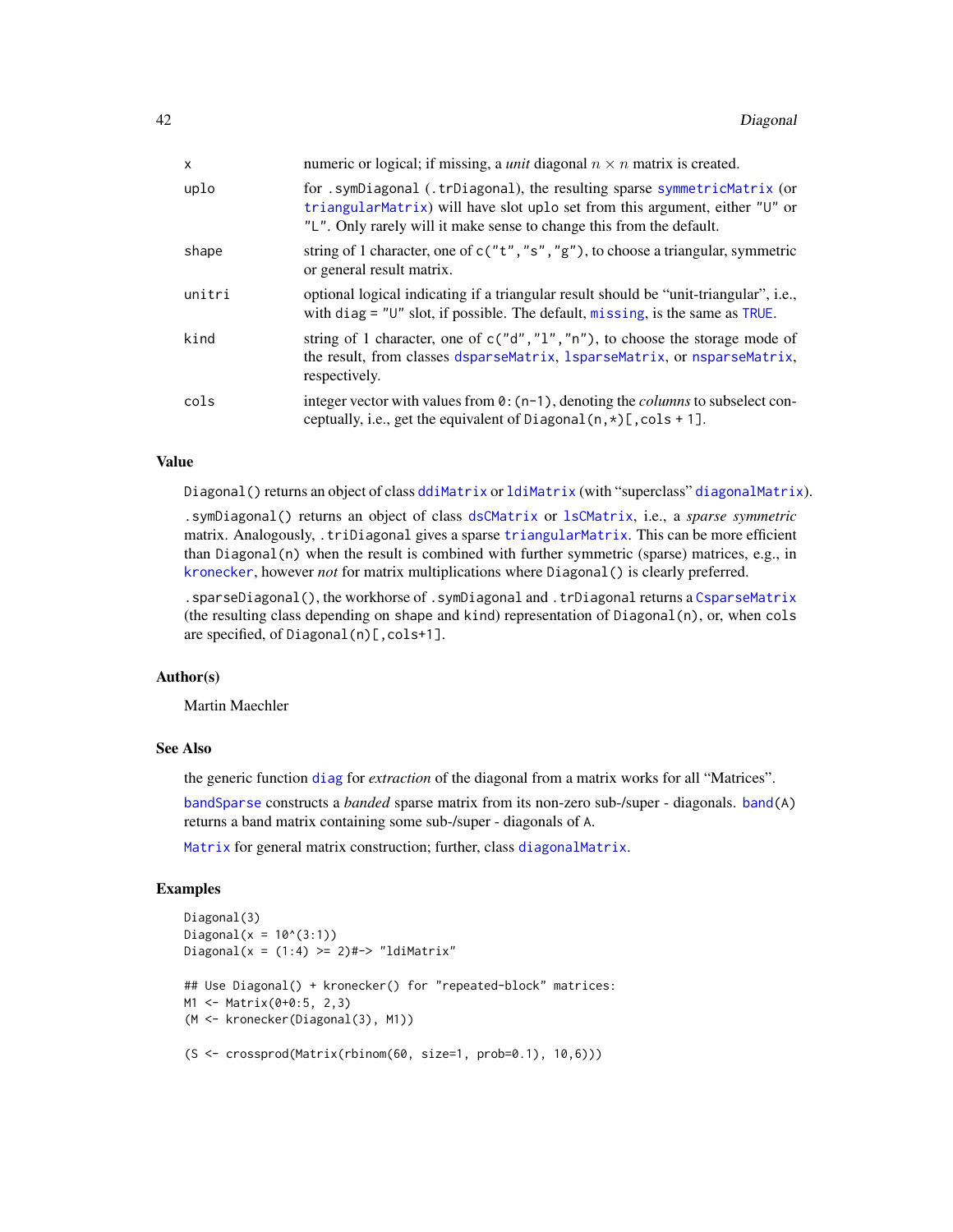```
(SI <- S + 10*.symDiagonal(6)) # sparse symmetric still
stopifnot(is(SI, "dsCMatrix"))
(I4 <- .sparseDiagonal(4, shape="t"))# now (2012-10) unitriangular
stopifnot(I4@diag == "U", all(I4 == diag(4)))
```
<span id="page-42-0"></span>diagonalMatrix-class *Class "diagonalMatrix" of Diagonal Matrices*

### Description

Class "diagonalMatrix" is the virtual class of all diagonal matrices.

### Objects from the Class

A virtual Class: No objects may be created from it.

# Slots

diag: code"character" string, either "U" or "N", where "U" means 'unit-diagonal'.

Dim: matrix dimension, and

Dimnames: the [dimnames](#page-0-0), a [list](#page-0-0), see the [Matrix](#page-100-0) class description. Typically list(NULL,NULL) for diagonal matrices.

### Extends

Class ["sparseMatrix"](#page-151-0), directly.

### Methods

These are just a subset of the signature for which defined methods. Currently, there are (too) many explicit methods defined in order to ensure efficient methods for diagonal matrices.

```
coerce signature(from = "matrix", to = "diagonalMatrix"): ...
coerce signature(from = "Matrix", to = "diagonalMatrix"): ...
coerce signature(from = "diagonalMatrix", to = "generalMatrix"): ...
coerce signature(from = "diagonalMatrix",to = "triangularMatrix"): ...
coerce signature(from = "diagonalMatrix", to = "nMatrix"): ...
coerce signature(from = "diagonalMatrix", to = "matrix"): ...
coerce signature(from = "diagonalMatrix", to = "sparseVector"): ...
t signature(x = "diagonalMatrix"): ...
    and many more methods
solve signature(a = "diagonalMatrix", b, \ldots): is trivially implemented, of course; see also
     solve-methods.
```
which signature( $x = "nMatrix"$ ), semantically equivalent to base function [which\(](#page-0-0) $x, arr.ind$ ).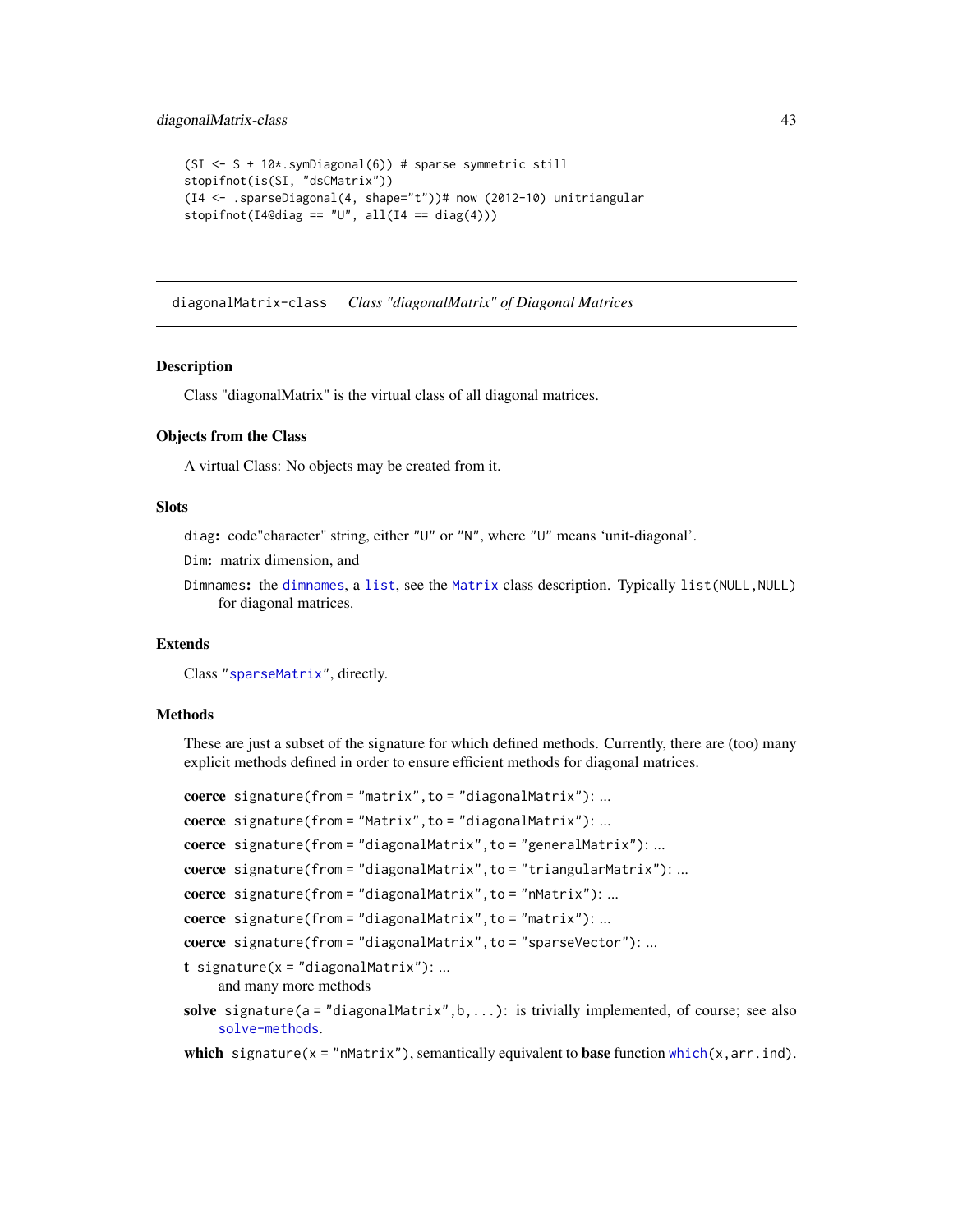- "Math" signature( $x =$  "diagonalMatrix"): all these group methods return a "diagonalMatrix", apart from [cumsum\(](#page-0-0)) etc which return a *vector* also for base [matrix](#page-0-0).
- \* signature(e1 = "ddiMatrix",e2="denseMatrix"): arithmetic and other operators from the [Ops](#page-0-0) group have a few dozen explicit method definitions, in order to keep the results *diagonal* in many cases, including the following:
- / signature(e1 = "ddiMatrix",e2="denseMatrix"): the result is from class [ddiMatrix](#page-34-0) which is typically very desirable. Note that when e2 contains off-diagonal zeros or [NA](#page-0-0)s, we implicitly use  $0/x = 0$ , hence differing from traditional R arithmetic (where  $0/0 \rightarrow$  NaN), in order to preserve sparsity.
- summary (object = "diagonalMatrix"): Returns an object of S3 class "diagSummary" which is the summary of the vector object@x plus a simple heading, and an appropriate [print](#page-0-0) method.

#### See Also

[Diagonal\(](#page-40-0)) as constructor of these matrices, and [isDiagonal](#page-82-0). [ddiMatrix](#page-34-0) and [ldiMatrix](#page-88-0) are "actual" classes extending "diagonalMatrix".

### Examples

```
I5 \leftarrow Diagonal(5)D5 <- Diagonal(x = 10*(1:5))
## trivial (but explicitly defined) methods:
stopifnot(identical(crossprod(I5), I5),
          identical(tcrossprod(I5), I5),
          identical(crossprod(I5, D5), D5),
          identical(tcrossprod(D5, I5), D5),
          identical(solve(D5), solve(D5, I5)),
          all.equal(D5, solve(solve(D5)), tolerance = 1e-12)
          \mathcal{L}solve(D5)# efficient as is diagonal
# an unusual way to construct a band matrix:
rbind2(cbind2(I5, D5),
       cbind2(D5, I5))
```
diagU2N *Transform Triangular Matrices from Unit Triangular to General Triangular and Back*

#### **Description**

Transform a triangular matrix x, i.e., of [class](#page-0-0) ["triangularMatrix"](#page-163-0), from (internally!) unit triangular ("unitriangular") to "general" triangular (diagU2N(x)) or back (diagN2U(x)). Note that the latter, diagN2U(x), also sets the diagonal to one in cases where  $diag(x)$  was not all one.

.diagU2N(x) assumes but does *not* check that x is a [triangularMatrix](#page-163-0) with diag slot "U", and should hence be used with care.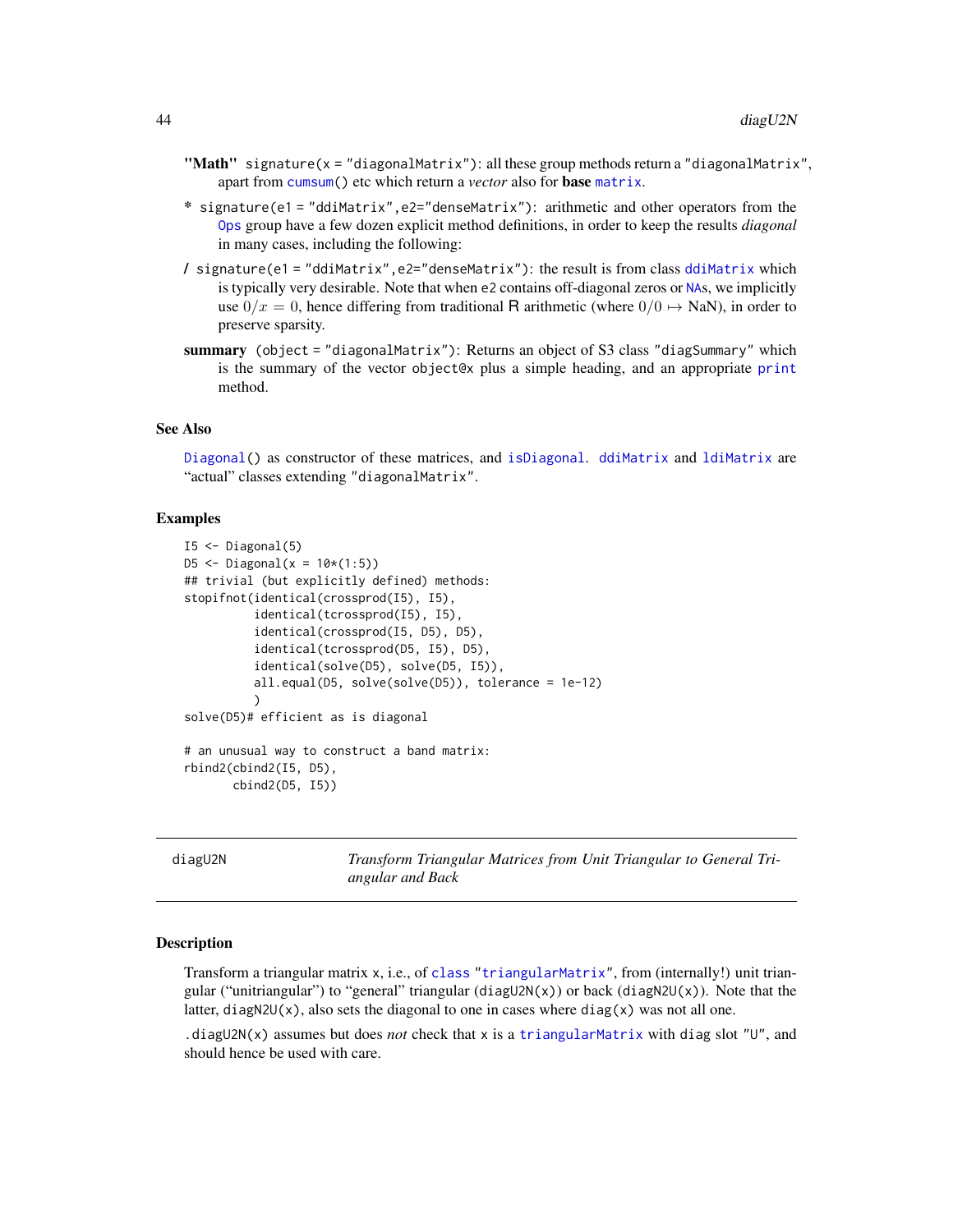### diagU2N 45

## Usage

```
diagN2U(x, cl = getClassDef(class(x)), checkDense = FALSE)diagU2N(x, cl = getClassDef(class(x)), checkDense = FALSE)
.diagU2N(x, cl, checkDense = FALSE)
```
# Arguments

|            | a triangularMatrix, often sparse.                                                      |
|------------|----------------------------------------------------------------------------------------|
| cl         | (optional, for speedup only:) class (definition) of x.                                 |
| checkDense | logical indicating if dense (see dense Matrix) matrices should be considered at        |
|            | all; i.e., when false, as per default, the result will be sparse even when x is dense. |

# **Details**

The concept of unit triangular matrices with a diag slot of "U" stems from LAPACK.

# Value

a triangular matrix of the same [class](#page-0-0) but with a different diag slot. For diagU2N (semantically) with identical entries as  $x$ , whereas in diagN2U( $x$ ), the off-diagonal entries are unchanged and the diagonal is set to all 1 even if it was not previously.

## Note

Such internal storage details should rarely be of relevance to the user. Hence, these functions really are rather *internal* utilities.

# See Also

["triangularMatrix"](#page-163-0), ["dtCMatrix"](#page-56-0).

```
(T <- Diagonal(7) + triu(Matrix(rpois(49, 1/4), 7,7), k = 1))
(uT <- diagN2U(T)) # "unitriangular"
(t.u <- diagN2U(10*T))# changes the diagonal!
stopifnot(all(T == uT), diag(t.u) == 1,
          identical(T, diagU2N(uT)))
T[upper.tri(T)] \leftarrow 5T <- diagN2U(as(T,"triangularMatrix"))
stopifnot(T@diag == "U")
dT <- as(T, "denseMatrix")
dt. <- diagN2U(dT)
dtU <- diagN2U(dT, checkDense=TRUE)
stopifnot(is(dtU, "denseMatrix"), is(dt., "sparseMatrix"),
          all(dT == dt.), all(dT == dtU),dt.@diag == "U", dtU@diag == "U")
```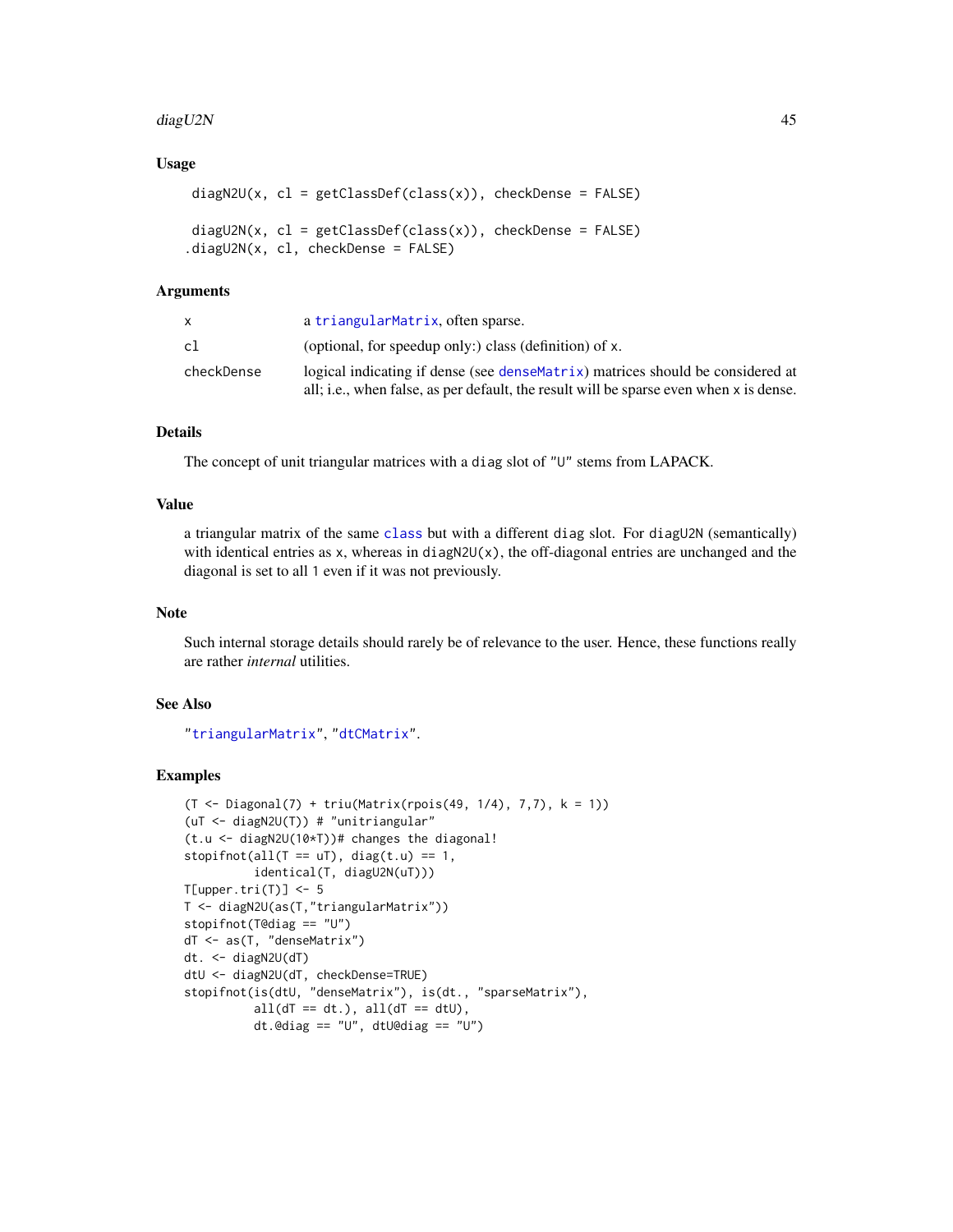<span id="page-45-0"></span>

### Description

The dMatrix class is a virtual class contained by all actual classes of numeric matrices in the **Matrix** package. Similarly, all the actual classes of logical matrices inherit from the lMatrix class.

#### **Slots**

Common to *all* matrix object in the package:

- Dim: Object of class "integer" the dimensions of the matrix must be an integer vector with exactly two non-negative values.
- Dimnames: list of length two; each component containing NULL or a [character](#page-0-0) vector length equal the corresponding Dim element.

# Methods

There are (relatively simple) group methods (see, e.g., [Arith](#page-0-0))

Arith signature(e1 = "dMatrix", e2 = "dMatrix"): ... Arith signature(e1 = "dMatrix", e2 = "numeric"): ... Arith signature(e1 = "numeric",  $e2 = "dMatrix")$ : ... **Math** signature( $x =$ "dMatrix"): ... Math2 signature( $x = "dMatrix"$ , digits = "numeric"): this group contains [round\(](#page-0-0)) and [signif\(](#page-0-0)). **Compare** signature(e1 = "numeric",  $e2 =$  "dMatrix"): ... Compare signature(e1 = "dMatrix",  $e2 =$  "numeric"): ... Compare signature(e1 = "dMatrix", e2 = "dMatrix"): ... **Summary** signature( $x = "dMatrix"$ ): The "Summary" group contains the seven functions  $max()$  $max()$ .  $min(), range(), prod(), sum(), any(), and all().$  $min(), range(), prod(), sum(), any(), and all().$  $min(), range(), prod(), sum(), any(), and all().$  $min(), range(), prod(), sum(), any(), and all().$  $min(), range(), prod(), sum(), any(), and all().$  $min(), range(), prod(), sum(), any(), and all().$  $min(), range(), prod(), sum(), any(), and all().$  $min(), range(), prod(), sum(), any(), and all().$  $min(), range(), prod(), sum(), any(), and all().$  $min(), range(), prod(), sum(), any(), and all().$  $min(), range(), prod(), sum(), any(), and all().$  $min(), range(), prod(), sum(), any(), and all().$ 

The following methods are also defined for all double matrices:

coerce signature(from = "dMatrix",to = "matrix"): ...

expm signature(x = "dMatrix"): computes the *"Matrix Exponential"*, see [expm](#page-63-0).

 $zapsmall$  signature( $x = "dMatrix")$ : ...

The following methods are defined for all logical matrices:

which signature( $x =$ "lsparseMatrix") and many other subclasses of "lMatrix": as the base function [which\(](#page-0-0)x,arr.ind) returns the indices of the [TRUE](#page-0-0) entries in x; if arr.ind is true, as a 2-column matrix of row and column indices. Since Matrix version 1.2-9, if useNames is true, as by default, with [dimnames](#page-0-0), the same as base::which.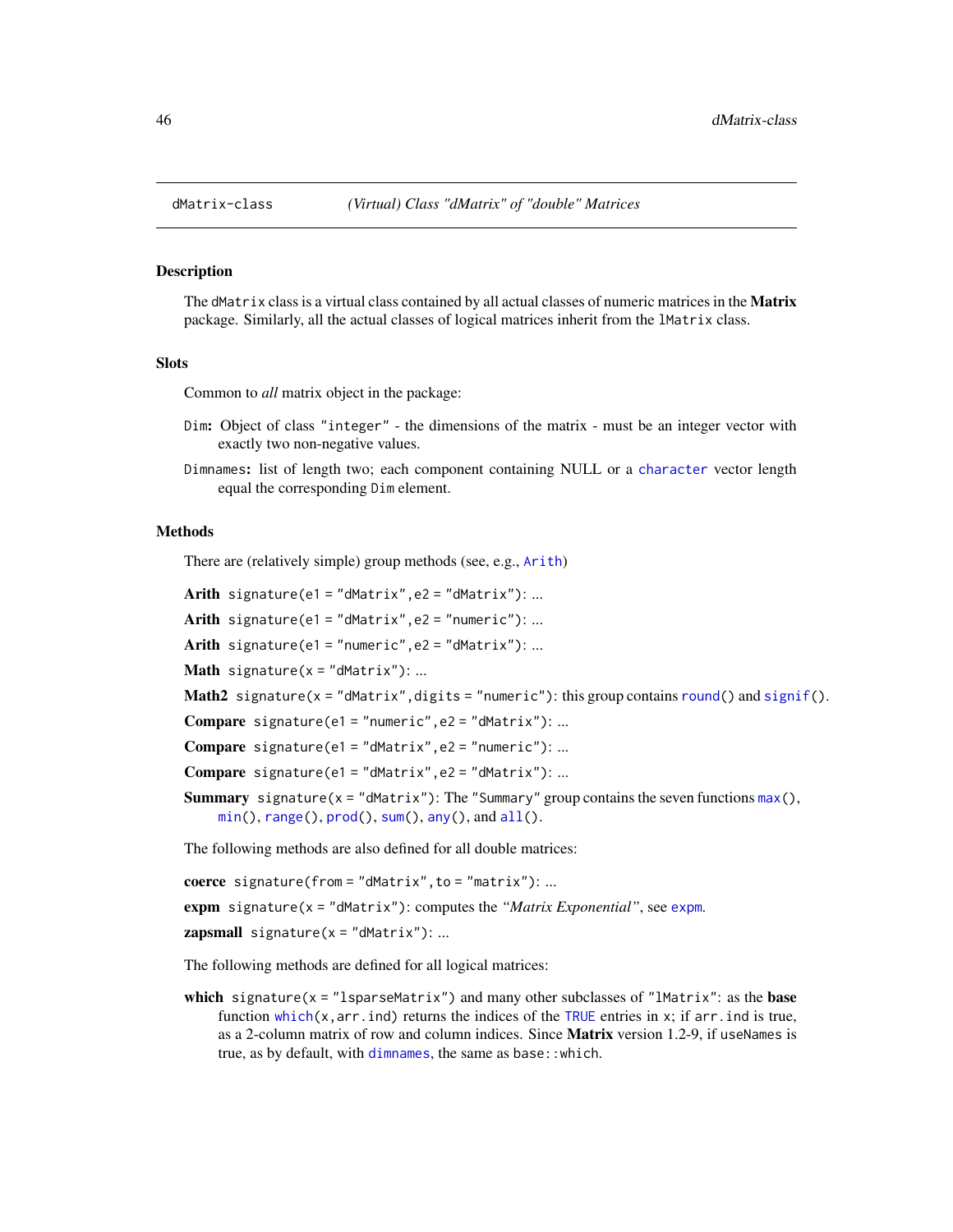#### dmperm and the contract of the contract of the contract of the contract of the contract of the contract of the contract of the contract of the contract of the contract of the contract of the contract of the contract of the

# See Also

The nonzero-pattern matrix class [nMatrix](#page-111-0), which can be used to store non-[NA](#page-0-0) [logical](#page-0-0) matrices even more compactly.

The numeric matrix classes [dgeMatrix](#page-36-0), [dgCMatrix](#page-35-0), and [Matrix](#page-100-0).

 $drop0(x, tol=1e-10)$  $drop0(x, tol=1e-10)$  is sometimes preferable to (and more efficient than) zapsmall(x,digits=10).

### Examples

```
showClass("dMatrix")
```

```
set.seed(101)
round(Matrix(rnorm(28), 4,7), 2)
M <- Matrix(rlnorm(56, sd=10), 4,14)
(M. <- zapsmall(M))
table(as.logical(M. == 0))
```
dmperm *Dulmage-Mendelsohn Permutation / Decomposition*

### Description

For any  $n \times m$  (typically) sparse matrix x compute the Dulmage-Mendelsohn row and columns permutations which at first splits the  $n$  rows and m columns into course partitions each; and then a finer one, reordering rows and columns such that the permutated matrix is "as upper triangular" as possible.

## Usage

dmperm(x, nAns =  $6L$ , seed =  $0L$ )

# Arguments

| $\mathsf{X}$ | a typically sparse matrix; internally coerced to either "dgCMatrix" or "dtCMatrix".                                                                                                                                                                               |
|--------------|-------------------------------------------------------------------------------------------------------------------------------------------------------------------------------------------------------------------------------------------------------------------|
| nAns         | an integer specifying the length of the resulting list. Must be 2, 4, or 6.                                                                                                                                                                                       |
| seed         | an integer code in $-1,0,1$ ; determining the (initial) permutation; by default, seed<br>$= 0$ , no (or the identity) permutation; seed $= -1$ uses the "reverse" permutation<br>k:1; for seed = 1, it is a <i>random</i> permutation (using R's RNG, seed, etc). |

## Details

See the book section by Tim Davis; page 122–127, in the References.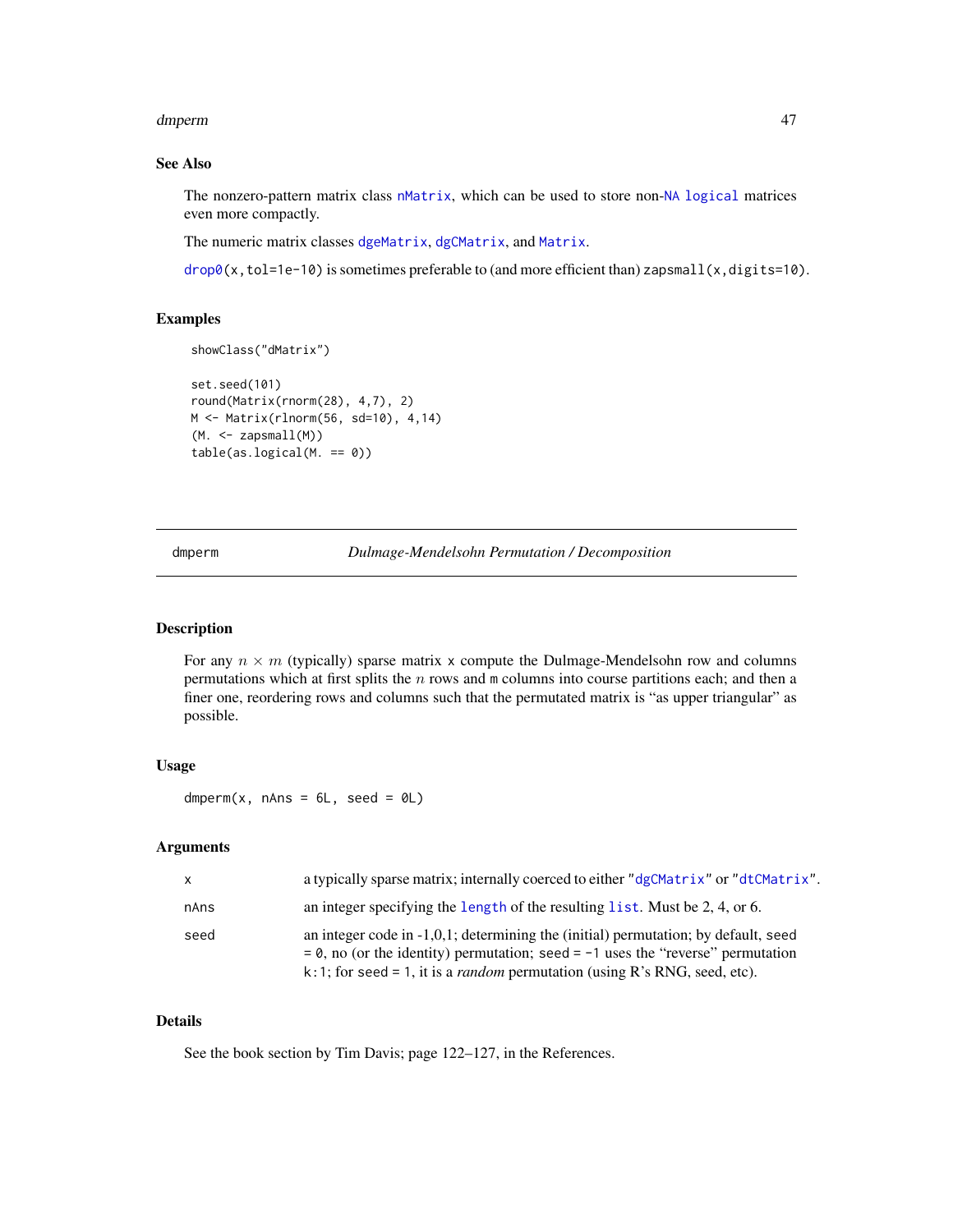# Value

a named [list](#page-0-0) with (by default) 6 components,

| р   | integer vector with the permutation $p$ , of length $nrow(x)$ .                     |
|-----|-------------------------------------------------------------------------------------|
| q   | integer vector with the permutation q, of length $ncol(x)$ .                        |
| r   | integer vector of length $nb+1$ , where block k is rows r[k] to r[k+1]-1 in A[p,q]. |
| S   | integer vector of length $nb+1$ , where block k is cols s[k] to s[k+1]-1 in A[p,q]. |
| rr5 | integer vector of length 5, defining the coarse row decomposition.                  |
| cc5 | integer vector of length 5, defining the coarse column decomposition.               |

## Author(s)

Martin Maechler, with a lot of "encouragement" by Mauricio Vargas.

# References

Section 7.4 *Dulmage-Mendelsohn decomposition*, pp. 122 ff of Timothy A. Davis (2006) *Direct Methods for Sparse Linear Systems*, SIAM Series "Fundamentals of Algorithms".

### See Also

[Schur](#page-137-0), the class of permutation matrices; ["pMatrix"](#page-121-0).

```
set.seed(17)
(S9 <- rsparsematrix(9, 9, nnz = 10, symmetric=TRUE)) # dsCMatrix
str( dm9 <- dmperm(S9) )
(S9p <- with(dm9, S9[p, q]))
## looks good, but *not* quite upper triangular; these, too:
str( dm9.0 <- dmperm(S9, seed=-1)) # non-random too.
str(dm9_1 \leftarrow dmperm(S9, seed= 1)) # a random one
## The last two permutations differ, but have the same effect!
(S9p0 \leq with(dm9.0, S9[p, q])) # ... <br>stopifnot(all.equal(S9p0, S9p))# same as as default, but different from the random one
```

```
set.seed(11)
(M <- triu(rsparsematrix(9,11, 1/4)))
dM <- dmperm(M); with(dM, M[p, q])
(Mp <- M[sample.int(nrow(M)), sample.int(ncol(M))])
dMp <- dmperm(Mp); with(dMp, Mp[p, q])
```

```
set.seed(7)
(n7 < - rsparsematrix(5, 12, nnz = 10, rand.x = NULL))
str(dm.7 < -dmperm(n7))
```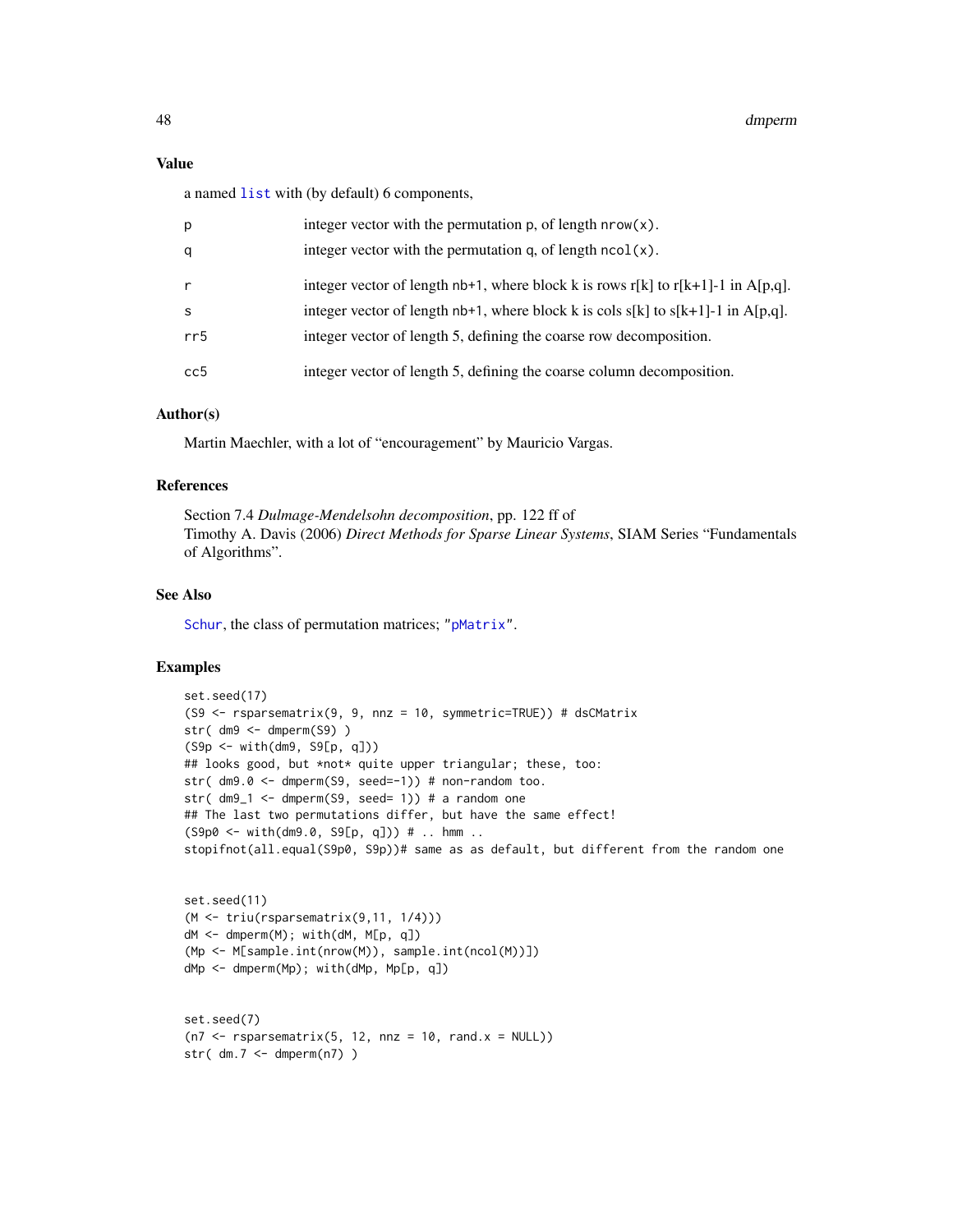# dpoMatrix-class 49

```
stopifnot(exprs = {
 lengths(dm.7[1:2]) == dim(n7)identical(dm.7, dmperm(as(n7, "dgCMatrix")))
 identical(dm.7[1:4], dmperm(n7, nAns=4))
 identical(dm.7[1:2], dmperm(n7, nAns=2))
})
```
<span id="page-48-0"></span>dpoMatrix-class *Positive Semi-definite Dense (Packed | Non-packed) Numeric Matrices*

### <span id="page-48-1"></span>Description

- The "dpoMatrix" class is the class of positive-semidefinite symmetric matrices in nonpacked storage.
- The "dppMatrix" class is the same except in packed storage. Only the upper triangle or the lower triangle is required to be available.
- The "corMatrix" class of correlation matrices extends "dpoMatrix" with a slot sd, which allows to restore the original covariance matrix.

# Objects from the Class

Objects can be created by calls of the form new("dpoMatrix",...) or from crossprod applied to an "dgeMatrix" object.

# **Slots**

- uplo: Object of class "character". Must be either "U", for upper triangular, and "L", for lower triangular.
- x: Object of class "numeric". The numeric values that constitute the matrix, stored in columnmajor order.
- Dim: Object of class "integer". The dimensions of the matrix which must be a two-element vector of non-negative integers.

Dimnames: inherited from class "Matrix"

- factors: Object of class "list". A named list of factorizations that have been computed for the matrix.
- sd: (for "corMatrix") a [numeric](#page-0-0) vector of length n containing the (original)  $\sqrt{var(.)}$  entries which allow reconstruction of a covariance matrix from the correlation matrix.

### Extends

Class "dsyMatrix", directly. Classes "dgeMatrix", "symmetricMatrix", and many more by class "dsyMatrix".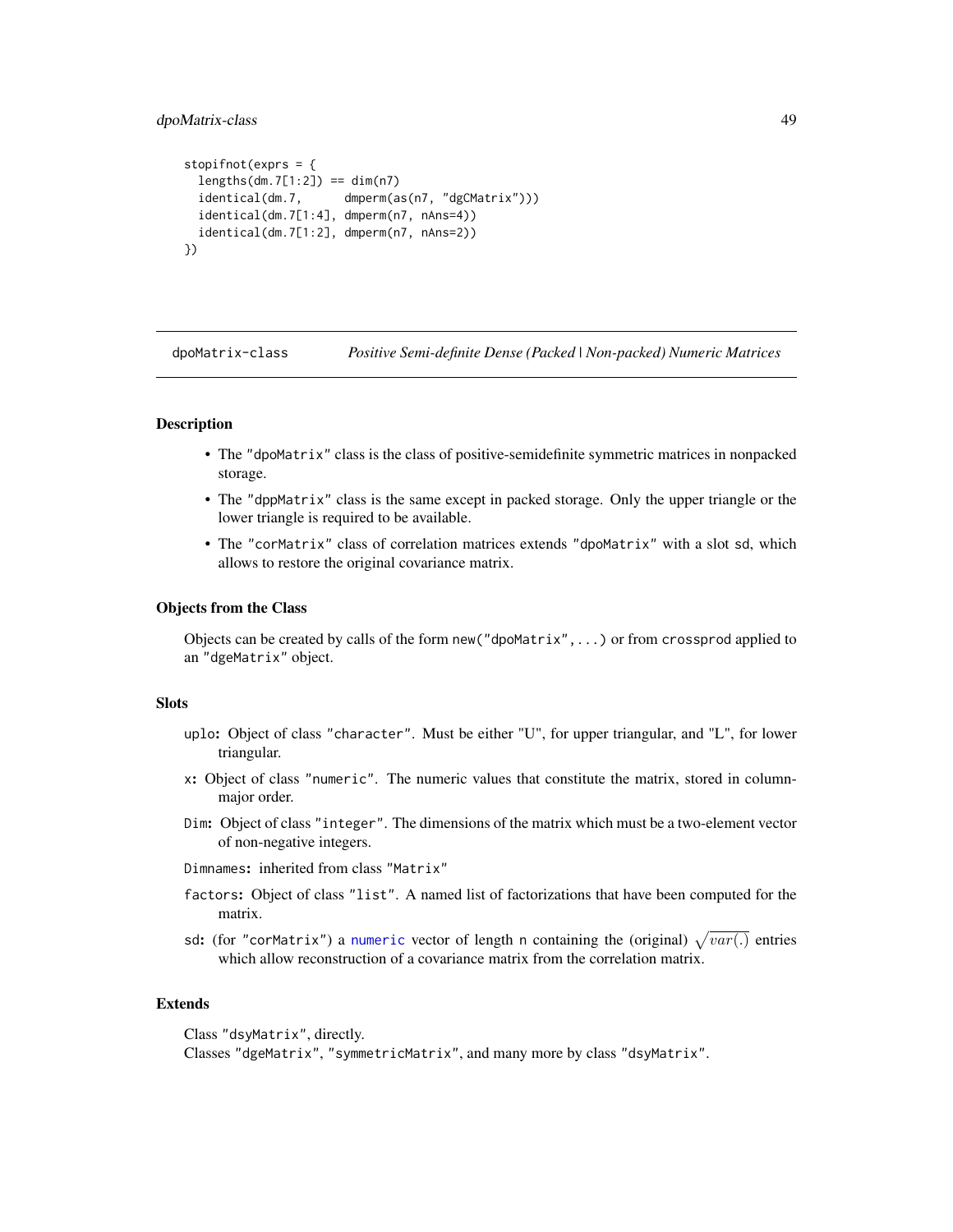#### Methods

- chol signature( $x =$ "dpoMatrix"): Returns (and stores) the Cholesky decomposition of  $x$ , see [chol](#page-20-0).
- [determinant](#page-0-0) signature( $x =$ "dpoMatrix"): Returns the determinant of x, via chol(x), see above.
- rcond signature( $x =$  "dpoMatrix", norm = "character"): Returns (and stores) the reciprocal of the condition number of x. The norm can be " $0$ " for the one-norm (the default) or "I" for the infinity-norm. For symmetric matrices the result does not depend on the norm.
- solve signature( $a = "dpomatrix", b = "...".$ ), and
- solve signature( $a = "dppMatrix", b = "...".$ ) work via the Cholesky composition, see also the Matrix [solve-methods](#page-140-0).
- Arith signature(e1 = "dpoMatrix", e2 = "numeric") (and quite a few other signatures): The result of ("elementwise" defined) arithmetic operations is typically *not* positive-definite anymore. The only exceptions, currently, are multiplications, divisions or additions with *positive*  $length(.) == 1$  numbers (or  $logicals$  $logicals$ ).

### See Also

Classes [dsyMatrix](#page-55-0) and [dgeMatrix](#page-36-0); further, [Matrix](#page-98-0), [rcond](#page-131-0), [chol](#page-20-0), [solve](#page-140-1), [crossprod](#page-102-0).

### Examples

```
h6 \leftarrow Hilbert(6)rcond(h6)
str(h6)
h6 * 27720 # is ``integer''
solve(h6)
str(hp6 <- as(h6, "dppMatrix"))
### Note that as(*, "corMatrix") *scales* the matrix
(ch6 <- as(h6, "corMatrix"))
stopifnot(all.equal(h6 * 27720, round(27720 * h6), tolerance = 1e-14),
          all.equal(ch6@sd^(-2), 2*(1:6)-1, tolerance= 1e-12))
chch < - chol(ch6)stopifnot(identical(chch, ch6@factors$Cholesky),
          all(abs(crossprod(chch) - ch6) < 1e-10))
```
<span id="page-49-0"></span>drop0 *Drop "Explicit Zeroes" from a Sparse Matrix*

#### Description

Returns a sparse matrix with no "explicit zeroes", i.e., all zero or FALSE entries are dropped from the explicitly indexed matrix entries.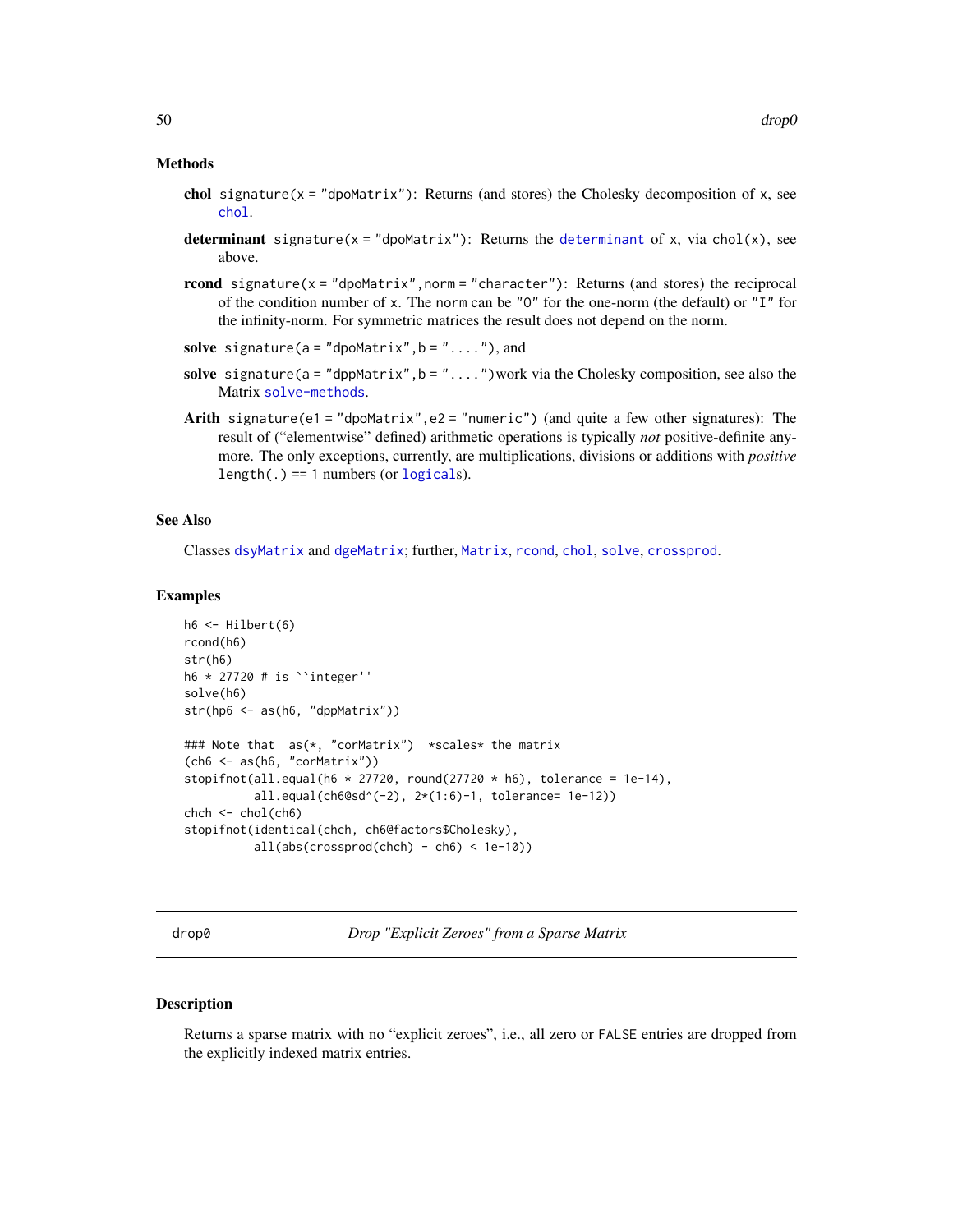#### $\alpha$  51

# Usage

 $drop@(x, tol = 0, is.Csparse = NA)$ 

# Arguments

| x          | a Matrix, typically sparse, i.e., inheriting from sparse Matrix.                                                   |
|------------|--------------------------------------------------------------------------------------------------------------------|
| tol        | non-negative number to be used as tolerance for checking if an entry $x_{i,j}$ should<br>be considered to be zero. |
| is.Csparse | logical indicating prior knowledge about the "Csparseness" of x. This exists for<br>possible speedup reasons only. |

# Value

a Matrix like x but with no explicit zeros, i.e.,  $\tan(x) = 0$ , always inheriting from [CsparseMatrix](#page-31-0).

# Note

When a sparse matrix is the result of matrix multiplications, you may want to consider combining drop0() with [zapsmall\(](#page-0-0)), see the example.

# See Also

[spMatrix](#page-159-0), class [sparseMatrix](#page-151-0); [nnzero](#page-112-0)

```
m \leq - spMatrix(10,20, i= 1:8, j=2:9, x = c(0:2,3:-1))
m
drop0(m)
## A larger example:
t5 <- new("dtCMatrix", Dim = c(5L, 5L), uplo = "L",
          x = c(10, 1, 3, 10, 1, 10, 1, 10, 10),
 i = c(0L, 2L, 4L, 1L, 3L, 2L, 4L, 3L, 4L),p = c(0L, 3L, 5L, 7:9)TT <- kronecker(t5, kronecker(kronecker(t5,t5), t5))
IT <- solve(TT)
I. <- TT %*% IT ; nnzero(I.) # 697 ( = 625 + 72 )
I.0 \leq J drop\Theta(zapsmall(I.))
## which actually can be more efficiently achieved by
I.. \le drop\theta(I., tol = 1e-15)stopifnot(all(I.0 == Diagonal(625)),nnzero(I..) = 625)
```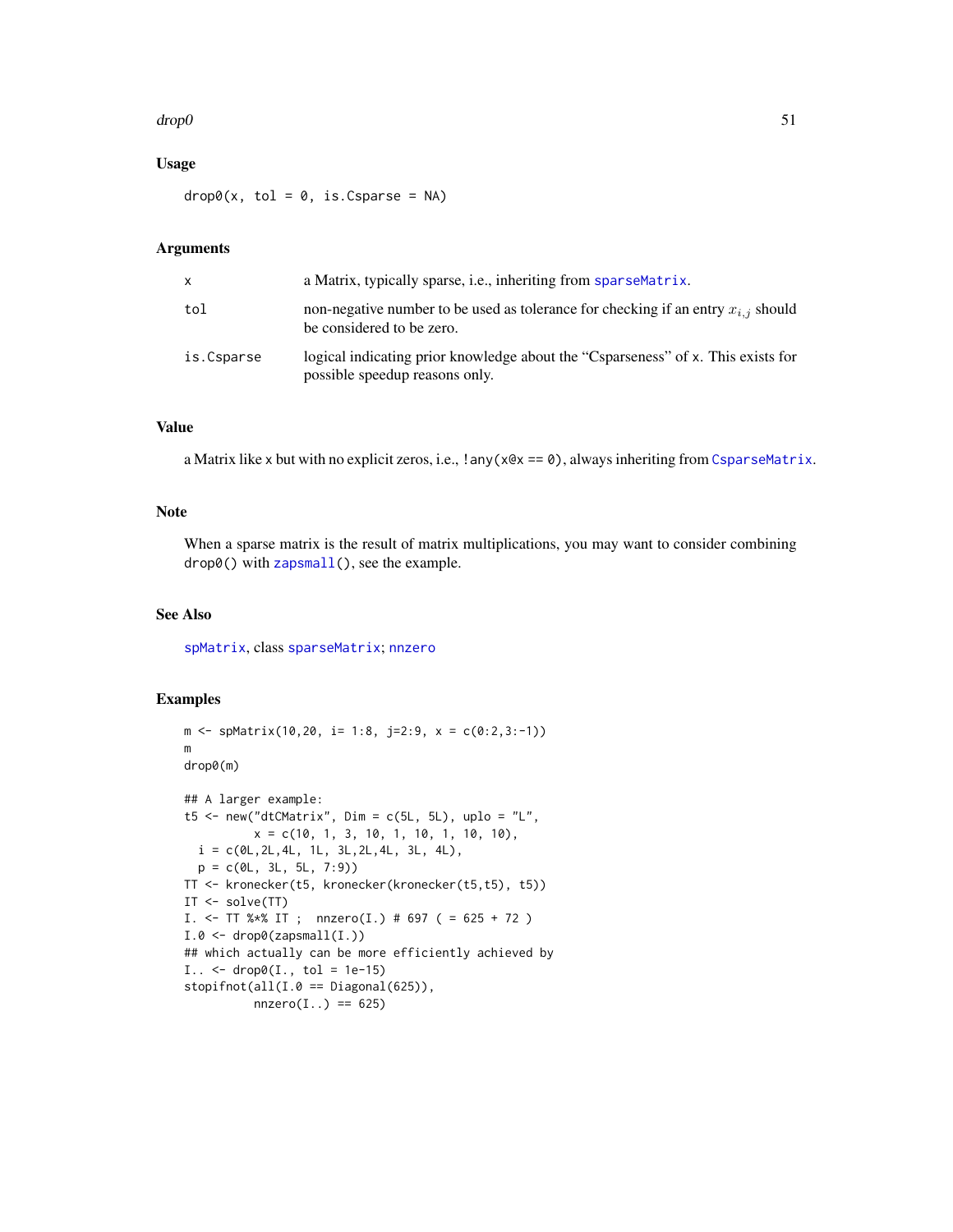<span id="page-51-0"></span>

### Description

The dsCMatrix class is a class of symmetric, sparse numeric matrices in the compressed, columnoriented format. In this implementation the non-zero elements in the columns are sorted into increasing row order.

The dsTMatrix class is the class of symmetric, sparse numeric matrices in triplet format.

#### Objects from the Class

Objects can be created by calls of the form new ("dsCMatrix",...) or new ("dsTMatrix",...), or automatically via e.g., as(\*,"symmetricMatrix"), or (for dsCMatrix) also from [Matrix\(](#page-98-0).).

Creation "from scratch" most efficiently happens via [sparseMatrix\(](#page-147-0)\*, symmetric=TRUE).

### **Slots**

uplo: A character object indicating if the upper triangle ("U") or the lower triangle ("L") is stored.

- i: Object of class "integer" of length nnZ (*half* number of non-zero elements). These are the row numbers for each non-zero element in the lower triangle of the matrix.
- p: (only in class "dsCMatrix":) an [integer](#page-0-0) vector for providing pointers, one for each column, see the detailed description in [CsparseMatrix](#page-31-0).
- j: (only in class "dsTMatrix":) Object of class "integer" of length nnZ (as i). These are the column numbers for each non-zero element in the lower triangle of the matrix.
- x: Object of class "numeric" of length nnZ the non-zero elements of the matrix (to be duplicated for full matrix).

factors: Object of class "list" - a list of factorizations of the matrix.

Dim: Object of class "integer" - the dimensions of the matrix - must be an integer vector with exactly two non-negative values.

#### Extends

Both classes extend classes and [symmetricMatrix](#page-160-0) [dsparseMatrix](#page-53-0) directly; dsCMatrix further directly extends [CsparseMatrix](#page-31-0), where dsTMatrix does [TsparseMatrix](#page-164-0).

#### Methods

- solve signature(a = "dsCMatrix", b = "...."):  $x < -solve(a, b)$  solves  $Ax = b$  for x; see [solve-methods](#page-140-0).
- chol signature( $x =$ "dsCMatrix", pivot = "logical"): Returns (and stores) the Cholesky decomposition of x, see [chol](#page-20-0).
- Cholesky signature(A = "dsCMatrix",...): Computes more flexibly Cholesky decompositions, see [Cholesky](#page-22-0).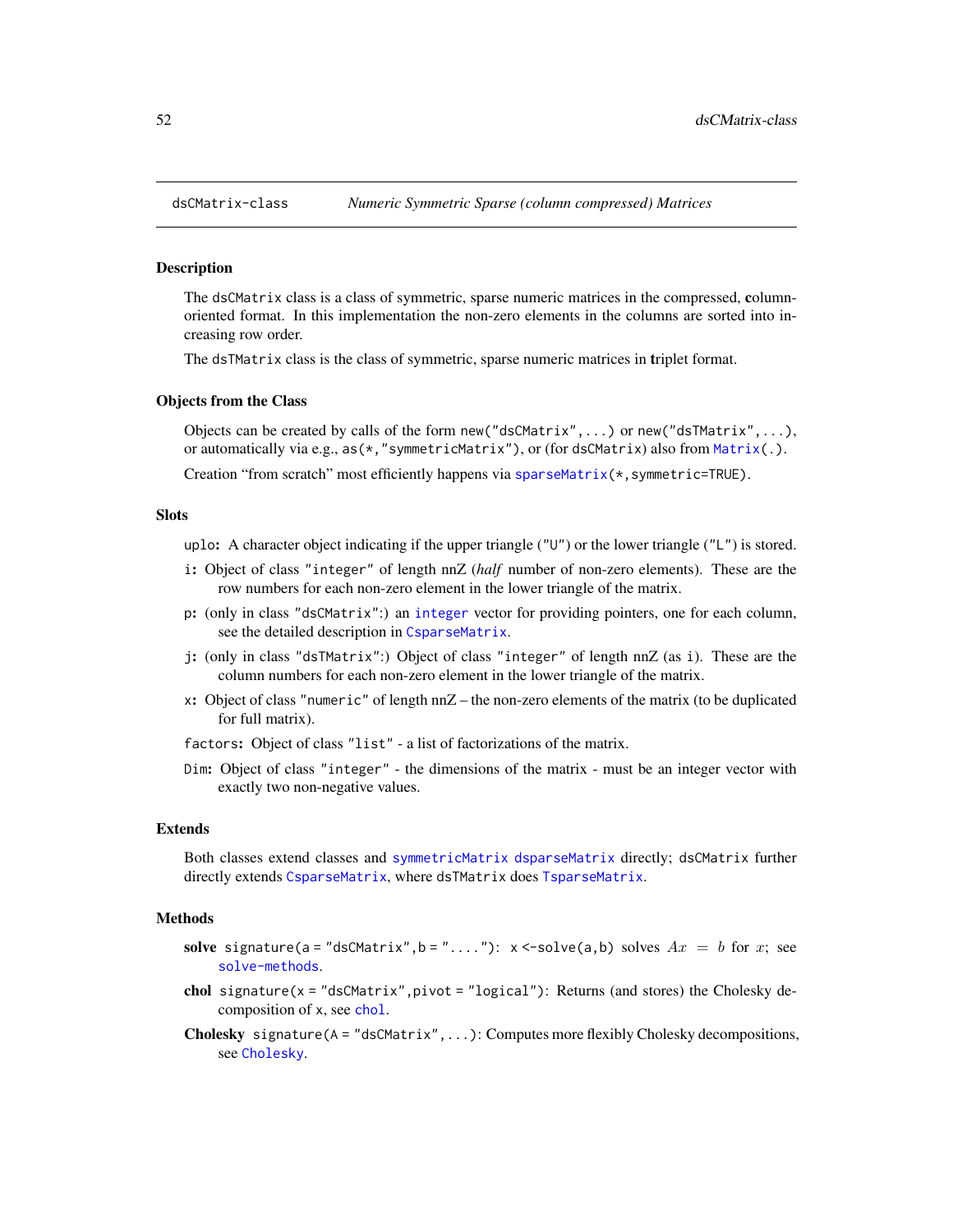- determinant signature( $x = "dsCMatrix", logarithm = "missing");$  Evaluate the determinant of x on the logarithm scale. This creates and stores the Cholesky factorization.
- **determinant** signature( $x = "dsCMatrix", logarithm = "logical");$  Evaluate the determinant of x on the logarithm scale or not, according to the logarithm argument. This creates and stores the Cholesky factorization.
- **t** signature( $x =$ "dsCMatrix"): Transpose. As for all symmetric matrices, a matrix for which the upper triangle is stored produces a matrix for which the lower triangle is stored and vice versa, i.e., the uplo slot is swapped, and the row and column indices are interchanged.
- t signature( $x =$  "dsTMatrix"): Transpose. The uplo slot is swapped from "U" to "L" or vice versa, as for a "dsCMatrix", see above.

```
coerce signature(from = "dsCMatrix",to = "dgTMatrix")
```

```
coerce signature(from = "dsCMatrix", to = "dgeMatrix")
```

```
coerce signature(from = "dsCMatrix", to = "matrix")
```
coerce signature(from = "dsTMatrix", to = "dgeMatrix")

```
coerce signature(from = "dsTMatrix", to = "dsCMatrix")
```
coerce signature(from = "dsTMatrix", to = "dsyMatrix")

```
coerce signature(from = "dsTMatrix",to = "matrix")
```
# See Also

Classes [dgCMatrix](#page-35-0), [dgTMatrix](#page-39-0), [dgeMatrix](#page-36-0) and those mentioned above.

```
mm <- Matrix(toeplitz(c(10, 0, 1, 0, 3)), sparse = TRUE)
mm # automatically dsCMatrix
str(mm)
## how would we go from a manually constructed Tsparse* :
mT <- as(mm, "dgTMatrix")
## Either
(symM <- as(mT, "symmetricMatrix"))# dsT
(symC <- as(symM, "CsparseMatrix"))# dsC
## or
sC <- Matrix(mT, sparse=TRUE, forceCheck=TRUE)
sym2 <- as(symC, "TsparseMatrix")
## --> the same as 'symM', a "dsTMatrix"
```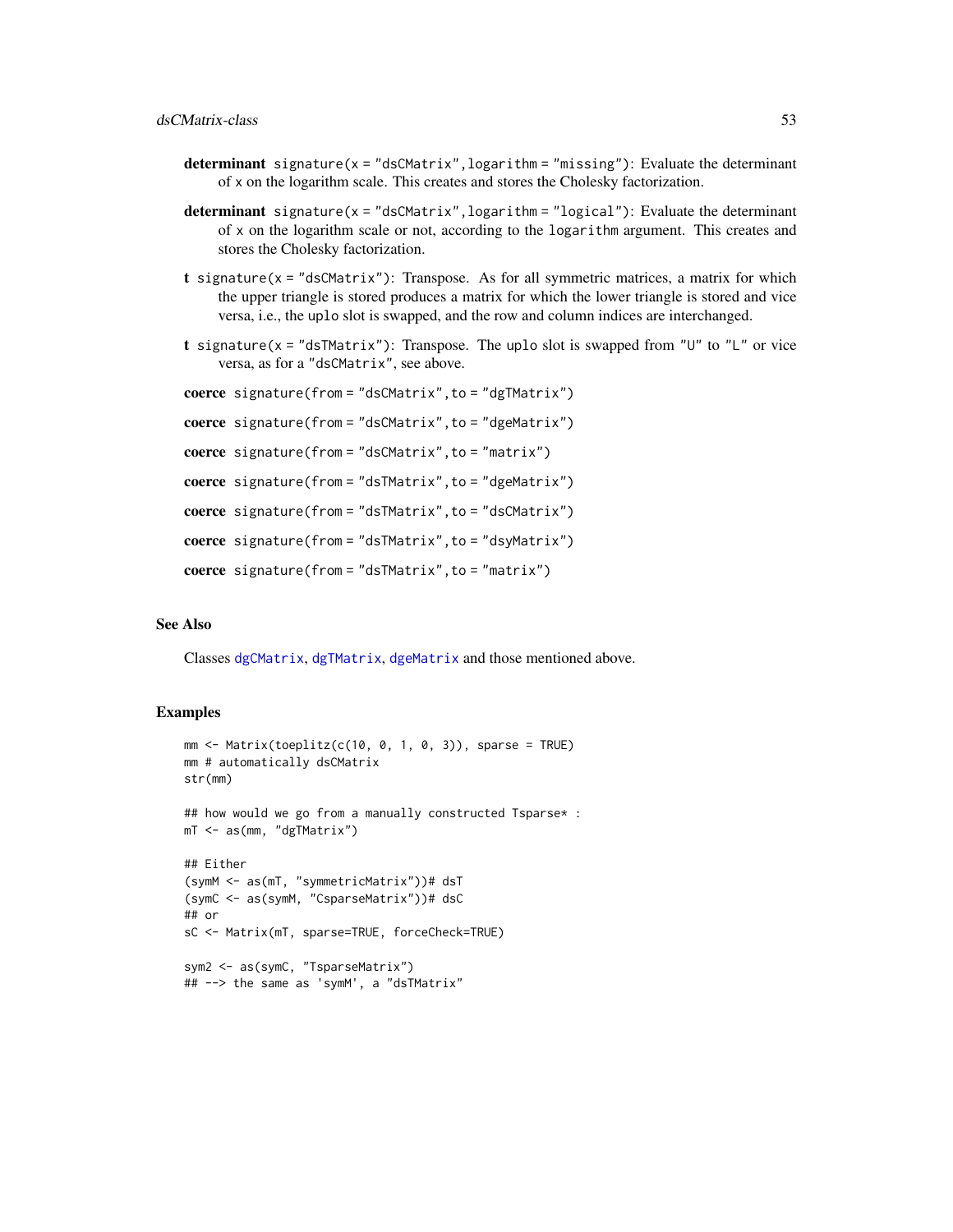<span id="page-53-0"></span>dsparseMatrix-class *Virtual Class "dsparseMatrix" of Numeric Sparse Matrices*

#### Description

The Class "dsparseMatrix" is the virtual (super) class of all numeric sparse matrices.

# **Slots**

```
Dim: the matrix dimension, see class "Matrix".
```
Dimnames: see the "Matrix" class.

x: a [numeric](#page-0-0) vector containing the (non-zero) matrix entries.

## Extends

Class "dMatrix" and "sparseMatrix", directly. Class "Matrix", by the above classes.

### See Also

the documentation of the (non virtual) sub classes, see showClass("dsparseMatrix"); in particular, [dgTMatrix,](#page-39-0) [dgCMatrix,](#page-35-0) and [dgRMatrix.](#page-38-0)

#### Examples

```
showClass("dsparseMatrix")
```
dsRMatrix-class *Symmetric Sparse Compressed Row Matrices*

### Description

The dsRMatrix class is a class of symmetric, sparse matrices in the compressed, row-oriented format. In this implementation the non-zero elements in the rows are sorted into increasing column order.

# Objects from the Class

These "..RMatrix" classes are currently still mostly unimplemented!

Objects can be created by calls of the form new("dsRMatrix",...).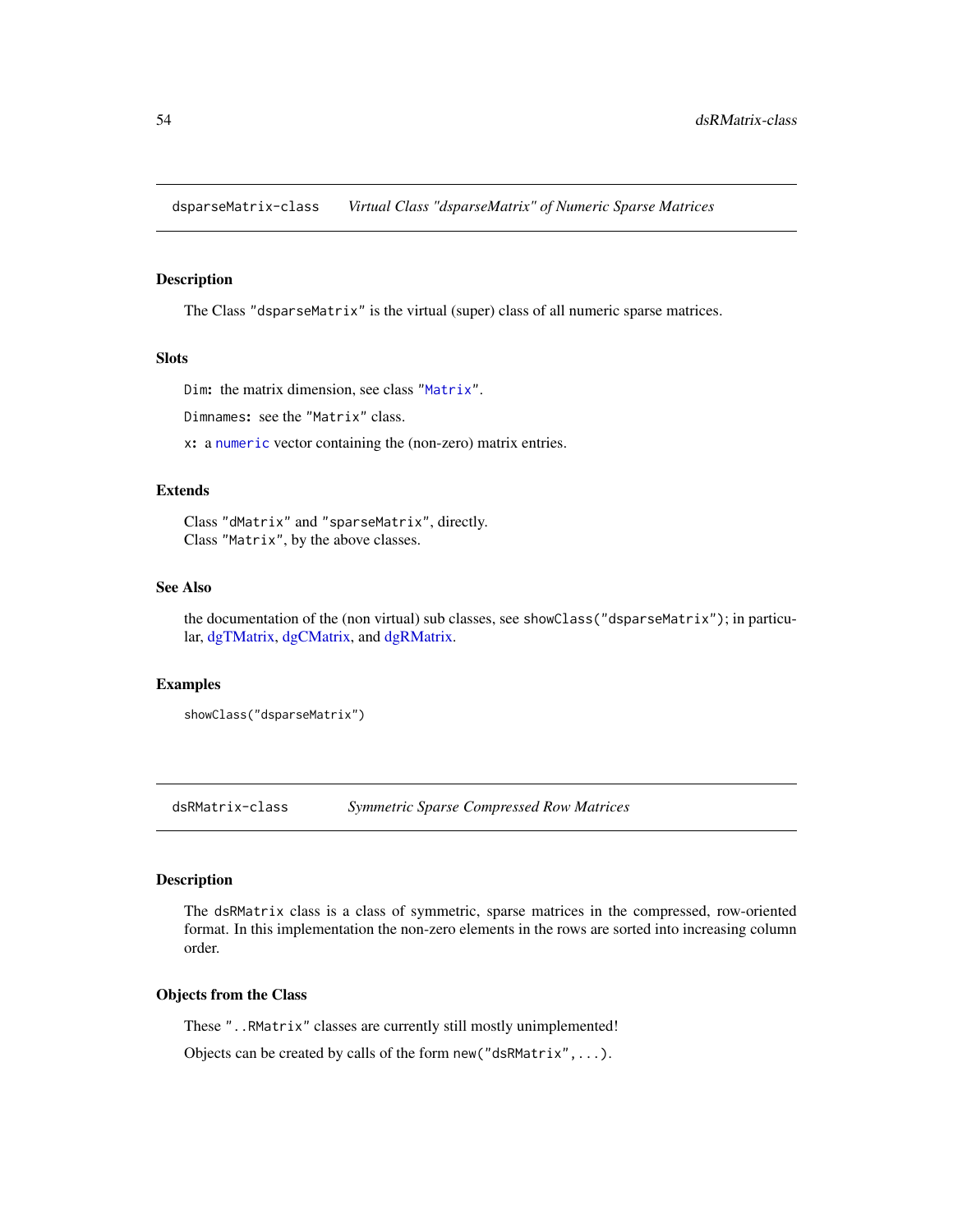### **Slots**

- uplo: A character object indicating if the upper triangle ("U") or the lower triangle ("L") is stored. At present only the lower triangle form is allowed.
- j: Object of class "integer" of length nnzero (number of non-zero elements). These are the row numbers for each non-zero element in the matrix.
- p: Object of class "integer" of pointers, one for each row, to the initial (zero-based) index of elements in the row.
- factors: Object of class "list" a list of factorizations of the matrix.
- x: Object of class "numeric" the non-zero elements of the matrix.
- Dim: Object of class "integer" the dimensions of the matrix must be an integer vector with exactly two non-negative values.

Dimnames: List of length two, see [Matrix](#page-98-0).

### Extends

Classes [RsparseMatrix](#page-136-0), [dsparseMatrix](#page-53-0) and [symmetricMatrix](#page-160-0), directly.

Class "dMatrix", by class "dsparseMatrix", class "sparseMatrix", by class "dsparseMatrix" or "RsparseMatrix"; class "compMatrix" by class "symmetricMatrix" and of course, class "Matrix".

### Methods

- forceSymmetric signature(x = "dsRMatrix", uplo = "missing"): a trivial method just returning x
- forceSymmetric signature( $x = "dsRMatrix", uplo = "character")$ : if uplo ==  $x@uplo, this triv$ ially returns x; otherwise  $t(x)$ .

coerce signature(from = "dsCMatrix", to = "dsRMatrix")

### See Also

the classes [dgCMatrix](#page-35-0), [dgTMatrix](#page-39-0), and [dgeMatrix](#page-36-0).

```
(m0 <- new("dsRMatrix"))
m2 < -new("dsnMatrix", Dim = c(2L, 2L),x = c(3,1), j = c(1L,1L), p = 0:2m2
stopifnot(colSums(as(m2, "TsparseMatrix")) == 3:4)
str(m2)
(ds2 <- forceSymmetric(diag(2))) # dsy*
dR <- as(ds2, "RsparseMatrix")
dR # dsRMatrix
```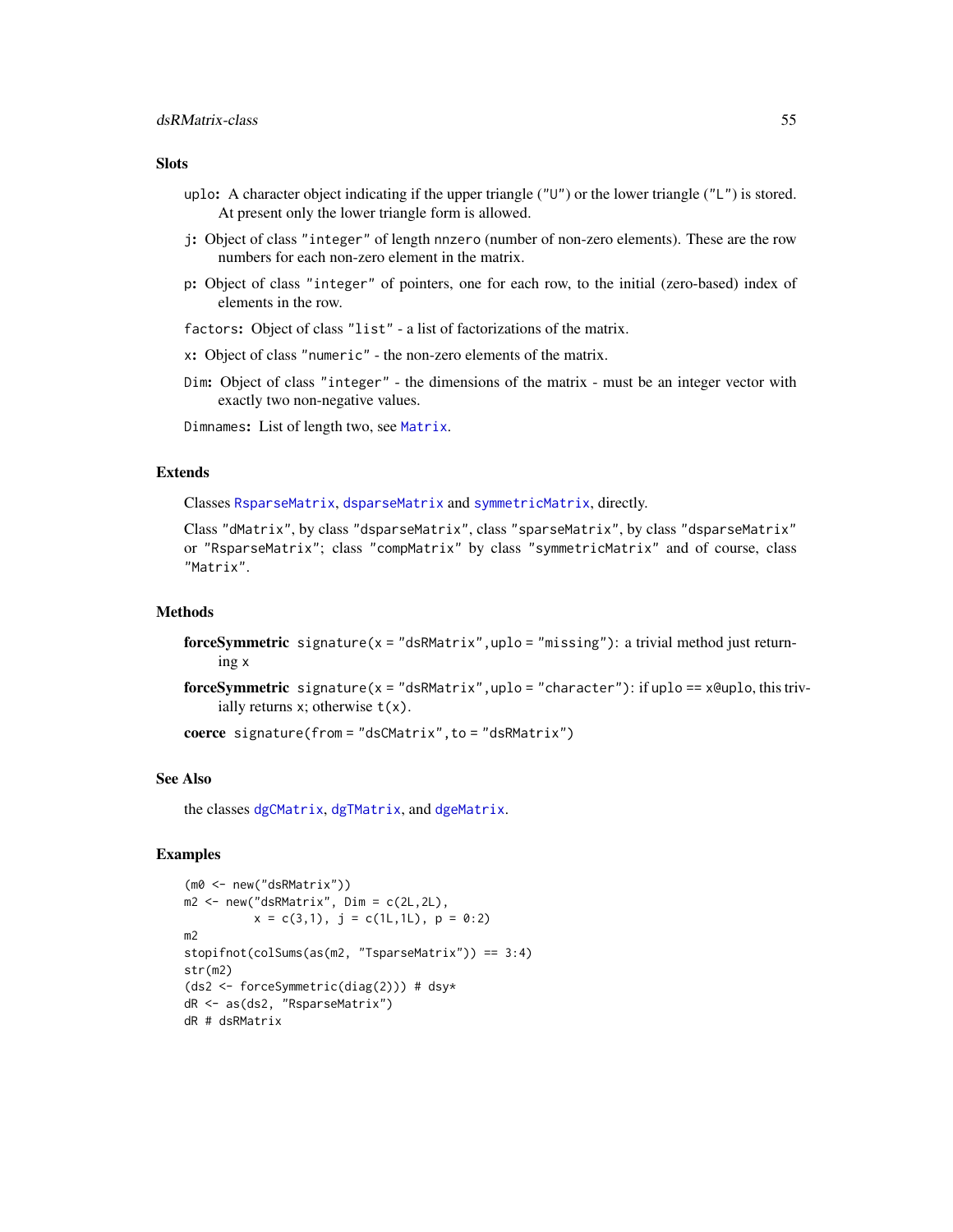<span id="page-55-0"></span>

## Description

- The "dsyMatrix" class is the class of symmetric, dense matrices in *non-packed* storage and
- "dspMatrix" is the class of symmetric dense matrices in *packed* storage, see [pack\(](#page-167-0)). Only the upper triangle or the lower triangle is stored.

### Objects from the Class

Objects can be created by calls of the form new("dsyMatrix",...) or new("dspMatrix",...), respectively.

#### Slots

- uplo: Object of class "character". Must be either "U", for upper triangular, and "L", for lower triangular.
- x: Object of class "numeric". The numeric values that constitute the matrix, stored in columnmajor order.
- Dim,Dimnames: The dimension (a length-2 "integer") and corresponding names (or NULL), see the [Matrix](#page-100-0).
- factors: Object of class "list". A named list of factorizations that have been computed for the matrix.

### Extends

"dsyMatrix" extends class "dgeMatrix", directly, whereas "dspMatrix" extends class "ddenseMatrix", directly.

Both extend class "symmetricMatrix", directly, and class "Matrix" and others, *in*directly, use [showClass\(](#page-0-0)"dsyMatrix"), e.g., for details.

#### Methods

```
coerce signature(from = "ddenseMatrix",to = "dgeMatrix")
```

```
coerce signature(from = "dspMatrix", to = "matrix")
```

```
coerce signature(from = "dsyMatrix",to = "matrix")
```

```
coerce signature(from = "dsyMatrix", to = "dspMatrix")
```
coerce signature(from = "dspMatrix", to = "dsyMatrix")

- norm signature( $x =$  "dspMatrix", type = "character"), or  $x =$  "dsyMatrix" or type = "missing": Computes the matrix norm of the desired type, see, [norm](#page-114-0).
- rcond signature( $x =$  "dspMatrix", type = "character"), or  $x =$  "dsyMatrix" or type = "missing": Computes the reciprocal condition number, [rcond\(](#page-131-0)).

```
solve signature(a = "dspMatrix", b = "..."), and
```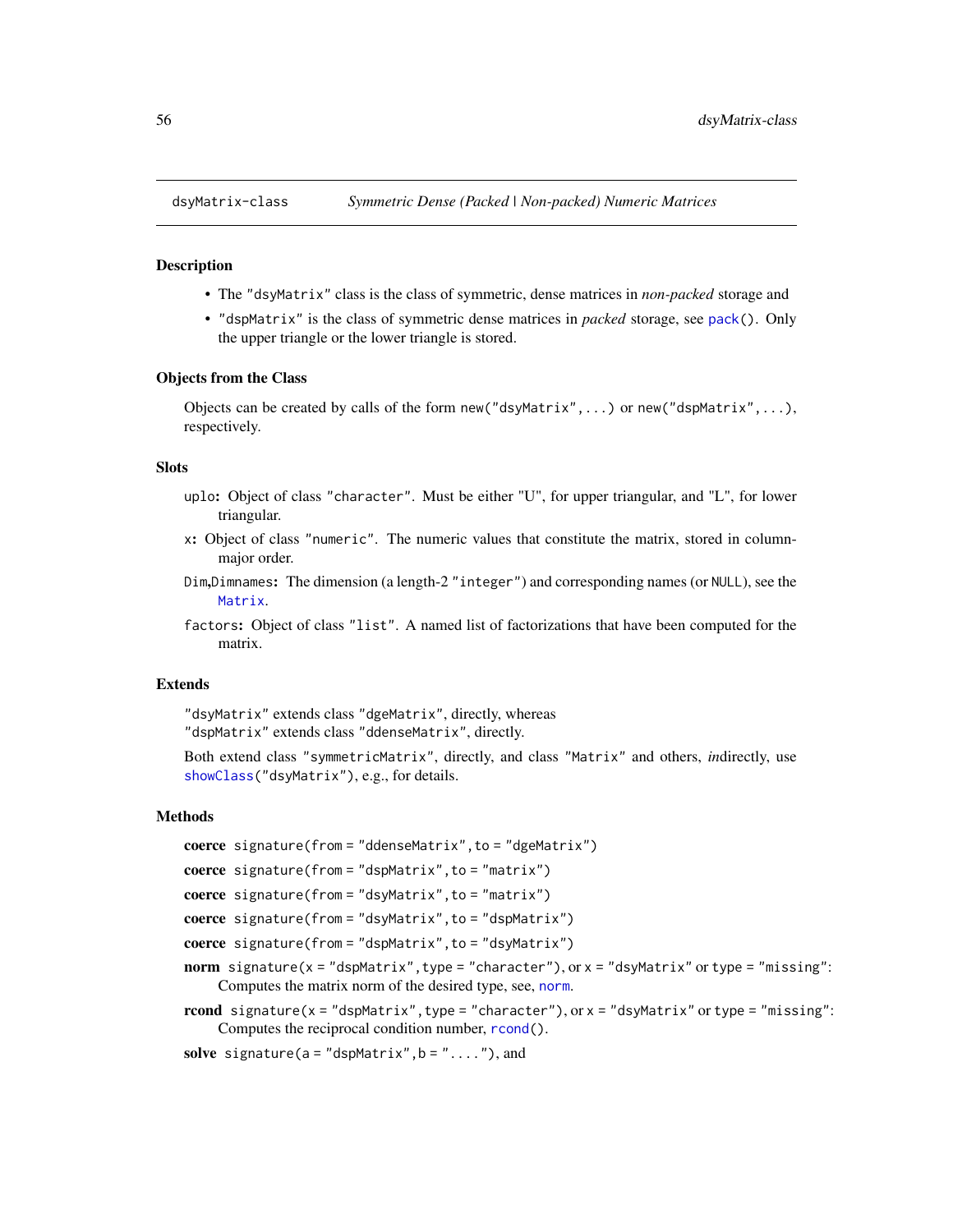### dtCMatrix-class 57

- solve signature(a = "dsyMatrix", b = "...."):  $x < -solve(a, b)$  solves  $Ax = b$  for x; see [solve-methods](#page-140-0).
- t signature(x = "dsyMatrix"): Transpose; swaps from upper triangular to lower triangular storage, i.e., the uplo slot from "U" to "L" or vice versa, the same as for all symmetric matrices.

## See Also

The *positive (Semi-)definite* dense (packed or non-packed numeric matrix classes [dpoMatrix](#page-48-0), [dppMatrix](#page-48-1) and [corMatrix](#page-48-1),

Classes [dgeMatrix](#page-36-0) and [Matrix](#page-100-0); [solve](#page-140-1), [norm](#page-114-0), [rcond](#page-131-0), [t](#page-0-0)

### Examples

```
## Only upper triangular part matters (when uplo == "U" as per default)
(sy2 \le new('dsyMatrix", Dim = as.integer(c(2,2)), x = c(14, NA, 32, 77)))str(t(sy2)) # uplo = "L", and the lower tri. (i.e. NA is replaced).
```

```
chol(sy2) #-> "Cholesky" matrix
(sp2 <- pack(sy2)) # a "dspMatrix"
```

```
## Coercing to dpoMatrix gives invalid object:
sy3 <- new("dsyMatrix", Dim = as.integer(c(2,2)), x = c(14, -1, 2, -7))
try(as(sy3, "dpomatrix")) # -> error: not positive definite
```

```
## 4x4 example
m <- matrix(0,4,4); m[upper.tri(m)] <- 1:6
sym <- m+t(m)+diag(11:14, 4); sym
S1 <- as(sym, "dspMatrix")
(S2 < -t(S1))stopifnot(all(S1 == S2)) # equal "seen as matrix", but differ internally :
str(S1)
S2@x
```
<span id="page-56-0"></span>dtCMatrix-class *Triangular, (compressed) sparse column matrices*

### Description

The "dtCMatrix" class is a class of triangular, sparse matrices in the compressed, column-oriented format. In this implementation the non-zero elements in the columns are sorted into increasing row order.

The "dtTMatrix" class is a class of triangular, sparse matrices in triplet format.

#### Objects from the Class

Objects can be created by calls of the form new("dtCMatrix",...) or calls of the form new("dtTMatrix",...), but more typically automatically via [Matrix\(](#page-98-0)) or coercion such as  $as(x, "triangularMatrix"),$ or as(x,"dtCMatrix").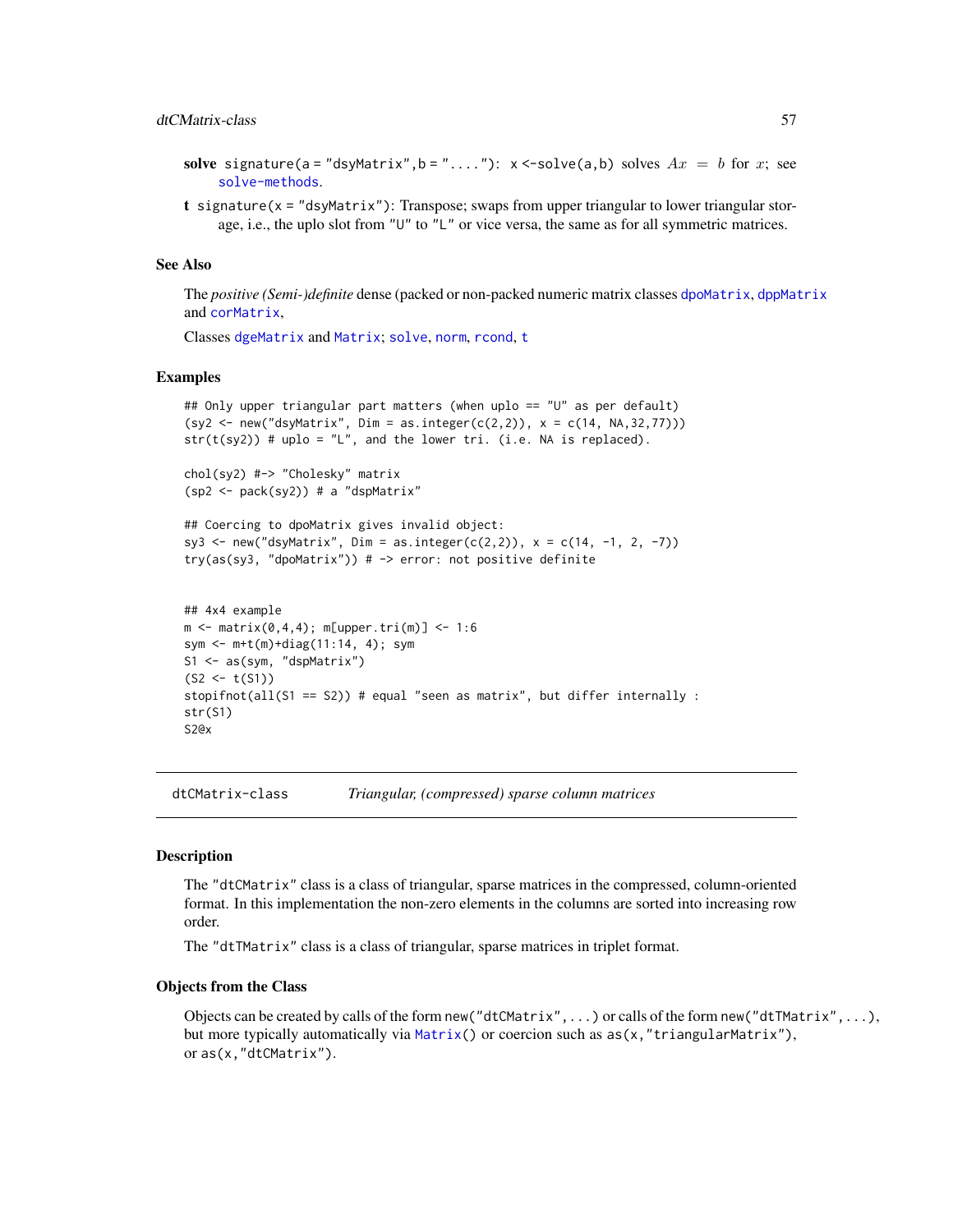- **Slots** 
	- uplo: Object of class "character". Must be either "U", for upper triangular, and "L", for lower triangular.
	- diag: Object of class "character". Must be either "U", for unit triangular (diagonal is all ones), or "N"; see [triangularMatrix](#page-163-0).
	- p: (only present in "dtCMatrix":) an [integer](#page-0-0) vector for providing pointers, one for each column, see the detailed description in [CsparseMatrix](#page-31-0).
	- i: Object of class "integer" of length nnzero (number of non-zero elements). These are the row numbers for each non-zero element in the matrix.
	- j: Object of class "integer" of length nnzero (number of non-zero elements). These are the column numbers for each non-zero element in the matrix. (Only present in the dtTMatrix class.)
	- x: Object of class "numeric" the non-zero elements of the matrix.
	- Dim,Dimnames: The dimension (a length-2 "integer") and corresponding names (or NULL), inherited from the [Matrix](#page-100-0), see there.

### Extends

Class "dgCMatrix", directly. Class "triangularMatrix", directly. Class "dMatrix", "sparseMatrix", and more by class "dgCMatrix" etc, see the examples.

#### Methods

```
coerce signature(from = "dtCMatrix", to = "dgTMatrix")
coerce signature(from = "dtCMatrix", to = "dgeMatrix")
coerce signature(from = "dtTMatrix", to = "dgeMatrix")
coerce signature(from = "dtTMatrix", to = "dtrMatrix")
coerce signature(from = "dtTMatrix", to = "matrix")
solve signature(a = "dtCMatrix", b = "...".): sparse triangular solve (aka "backsolve" or "for-
     wardsolve"), see solve-methods.
t signature(x = "dtCMatrix"): returns the transpose of x
```
- 
- t signature( $x = "d$ tTMatrix"): returns the transpose of x

# See Also

Classes [dgCMatrix](#page-35-0), [dgTMatrix](#page-39-0), [dgeMatrix](#page-36-0), and [dtrMatrix](#page-61-0).

```
showClass("dtCMatrix")
showClass("dtTMatrix")
t1 <- new("dtTMatrix", x= c(3,7), i= 0:1, j=3:2, Dim= as.integer(c(4,4)))
t1
## from 0-diagonal to unit-diagonal {low-level step}:
```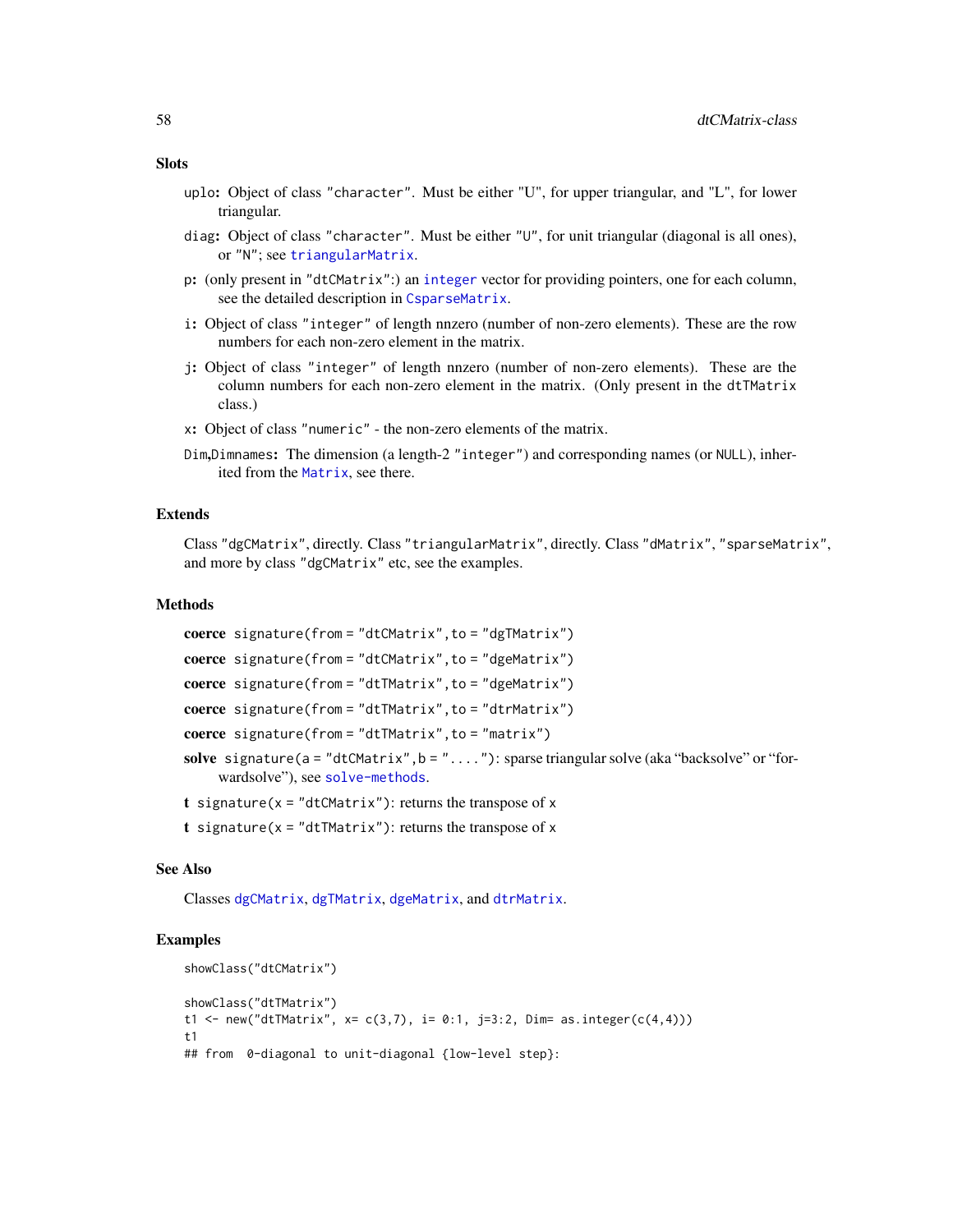```
tu \leq - t1 ; tu@diag \leq - "U"
tu
(cu <- as(tu, "dtCMatrix"))
str(cu)# only two entries in @i and @x
stopifnot(cu@i == 1:0,
          all(2 * symmpart(cu) == Diagonal(4) + forceSymmetric(cu)))
t1[1,2:3] <- -1:-2diag(t1) <- 10*c(1:2,3:2)t1 # still triangular
(it1 < -solve(t1))t1. <- solve(it1)
all(abs(t1 - t1.) < 10 * .MachineSdouble.eps)## 2nd example
U5 <- new("dtCMatrix", i= c(1L, 0:3), p=c(0L,0L,0:2, 5L), Dim = c(5L, 5L),
          x = rep(1, 5), diag = "U")U5
(iu \le solve(U5)) # contains one '0'
validObject(iu2 <- solve(U5, Diagonal(5)))# failed in earlier versions
I5 <- iu %*% U5 # should equal the identity matrix
i5 <- iu2 %*% U5
m53 <- matrix(1:15, 5,3, dimnames=list(NULL,letters[1:3]))
asDiag <- function(M) as(drop0(M), "diagonalMatrix")
stopifnot(
   all.equal(Diagonal(5), asDiag(I5), tolerance=1e-14) ,
   all.equal(Diagonal(5), asDiag(i5), tolerance=1e-14)
   identical(list(NULL, dimnames(m53)[[2]]), dimnames(solve(U5, m53)))
\mathcal{L}
```
<span id="page-58-0"></span>dtpMatrix-class *Packed Triangular Dense Matrices - "dtpMatrix"*

## **Description**

The "dtpMatrix" class is the class of triangular, dense, numeric matrices in packed storage. The "dtrMatrix" class is the same except in nonpacked storage.

### Objects from the Class

Objects can be created by calls of the form new("dtpMatrix",...) or by coercion from other classes of matrices.

#### Slots

uplo: Object of class "character". Must be either "U", for upper triangular, and "L", for lower triangular.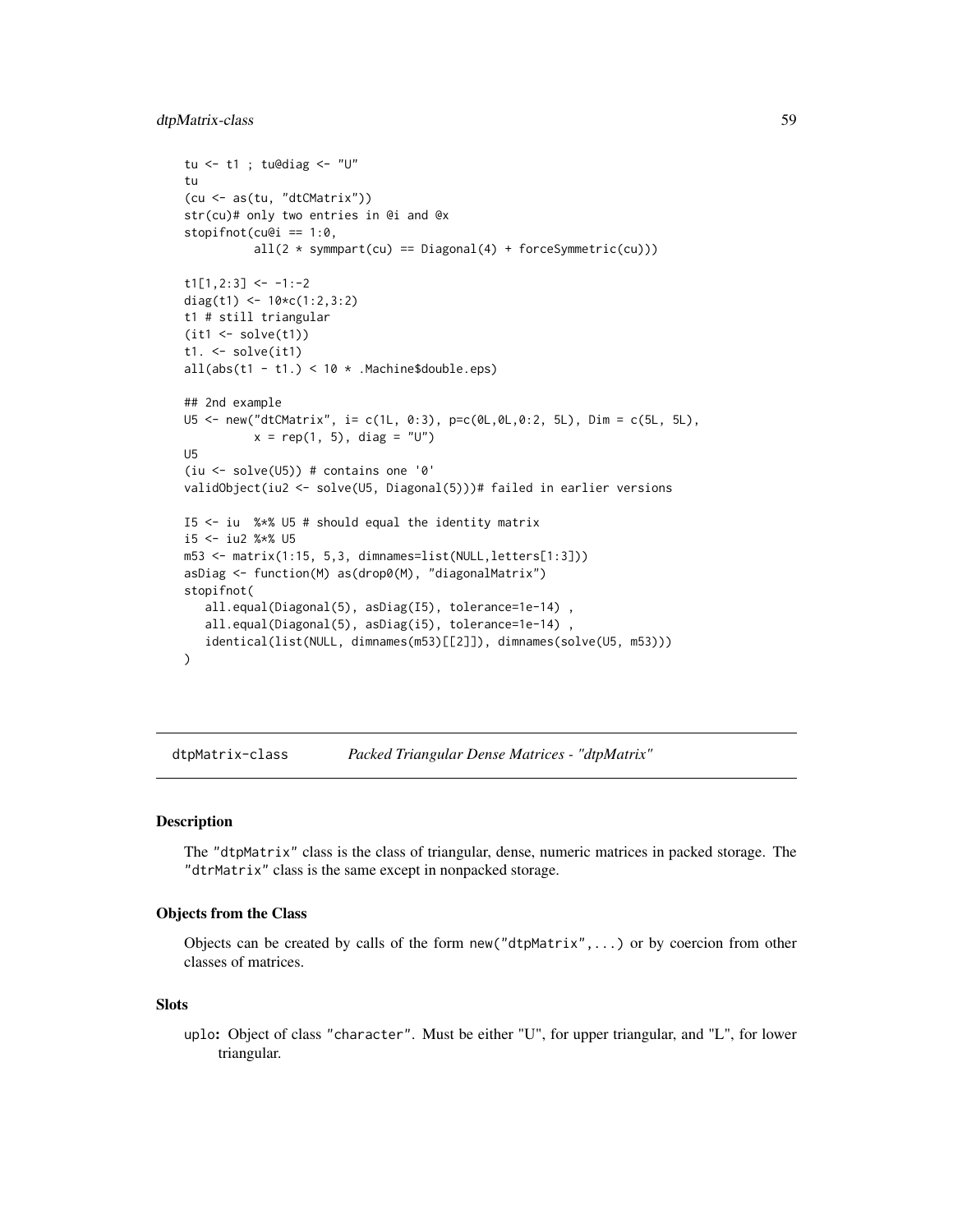- diag: Object of class "character". Must be either "U", for unit triangular (diagonal is all ones), or "N"; see [triangularMatrix](#page-163-0).
- x: Object of class "numeric". The numeric values that constitute the matrix, stored in columnmajor order. For a packed square matrix of dimension  $d \times d$ , length(x) is of length  $d(d+1)/2$ (also when diag  $== "U"$ !).
- Dim,Dimnames: The dimension (a length-2 "integer") and corresponding names (or NULL), inherited from the [Matrix](#page-100-0), see there.

### Extends

Class "ddenseMatrix", directly. Class "triangularMatrix", directly. Class "dMatrix" and more by class "ddenseMatrix" etc, see the examples.

# **Methods**

 $\%*\%$  signature(x = "dtpMatrix", y = "dgeMatrix"): Matrix multiplication; ditto for several other signature combinations, see showMethods("%\*%",class = "dtpMatrix").

```
coerce signature(from = "dtpMatrix", to = "dtrMatrix")
```
coerce signature(from = "dtpMatrix", to = "matrix")

determinant signature( $x = "dtpMatrix", logarithm = "logical");$  the [determinant\(](#page-0-0)x) trivially is  $\text{prod}(diag(x))$ , but computed on log scale to prevent over- and underflow.

 $diag$  signature(x = "dtpMatrix"): ...

- norm signature( $x =$ "dtpMatrix", type = "character"): ...
- $rcond$  signature(x = "dtpMatrix", norm = "character"): ...
- solve signature(a = "dtpMatrix", b = "..."): efficiently using internal backsolve or forwardsolve, see [solve-methods](#page-140-0).
- t signature(x = "dtpMatrix"):  $t(x)$  remains a "dtpMatrix", lower triangular if x is upper triangular, and vice versa.

#### See Also

Class [dtrMatrix](#page-61-0)

```
showClass("dtrMatrix")
```

```
example("dtrMatrix-class", echo=FALSE)
(p1 <- as(T2, "dtpMatrix"))
str(p1)
(pp <- as(T, "dtpMatrix"))
ip1 \leftarrow solve(p1)stopifnot(length(p1@x) == 3, length(pp@x) == 3,
          p1 @ uplo == T2 @ uplo, pp @ uplo == T @ uplo,
 identical(t(pp), pl), identical(t(p1), pp),all(l.d <- p1 - T2) == 0), is(l.d, "dtpMatrix"),
 all((u.d \le pp - T) == \emptyset), is(u.d, "dtpMatrix"),
```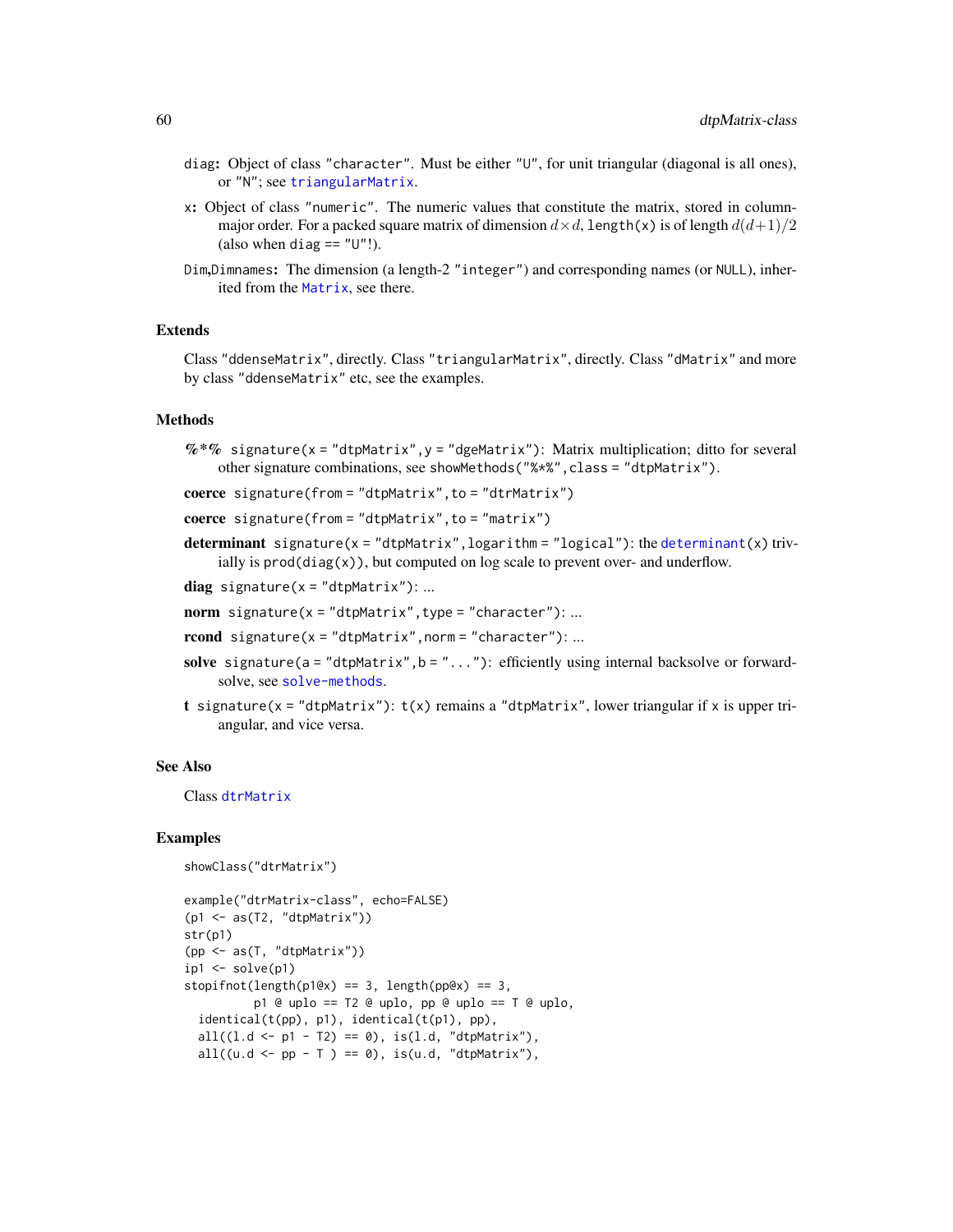```
l.d@uplo == T2@uplo, u.d@uplo == T@uplo,
identical(t(ip1), solve(pp)), is(ip1, "dtpMatrix"),
all.equal(as(solve(p1,p1), "diagonalMatrix"), Diagonal(2)))
```
dtRMatrix-class *Triangular Sparse Compressed Row Matrices*

### Description

The dtRMatrix class is a class of triangular, sparse matrices in the compressed, row-oriented format. In this implementation the non-zero elements in the rows are sorted into increasing columnd order.

#### Objects from the Class

This class is currently still mostly unimplemented!

Objects can be created by calls of the form new("dtRMatrix",...).

#### **Slots**

- uplo: Object of class "character". Must be either "U", for upper triangular, and "L", for lower triangular. At present only the lower triangle form is allowed.
- diag: Object of class "character". Must be either "U", for unit triangular (diagonal is all ones), or "N"; see [triangularMatrix](#page-163-0).
- j: Object of class "integer" of length [nnzero\(](#page-112-0).) (number of non-zero elements). These are the row numbers for each non-zero element in the matrix.
- p: Object of class "integer" of pointers, one for each row, to the initial (zero-based) index of elements in the row. (Only present in the dsRMatrix class.)
- x: Object of class "numeric" the non-zero elements of the matrix.
- Dim: The dimension (a length-2 "integer")

Dimnames: corresponding names (or NULL), inherited from the [Matrix](#page-100-0), see there.

## Extends

Class "dgRMatrix", directly. Class "dsparseMatrix", by class "dgRMatrix". Class "dMatrix", by class "dgRMatrix". Class "sparseMatrix", by class "dgRMatrix". Class "Matrix", by class "dgRMatrix".

#### **Methods**

No methods currently with class "dsRMatrix" in the signature.

## See Also

Classes [dgCMatrix](#page-35-0), [dgTMatrix](#page-39-0), [dgeMatrix](#page-36-0)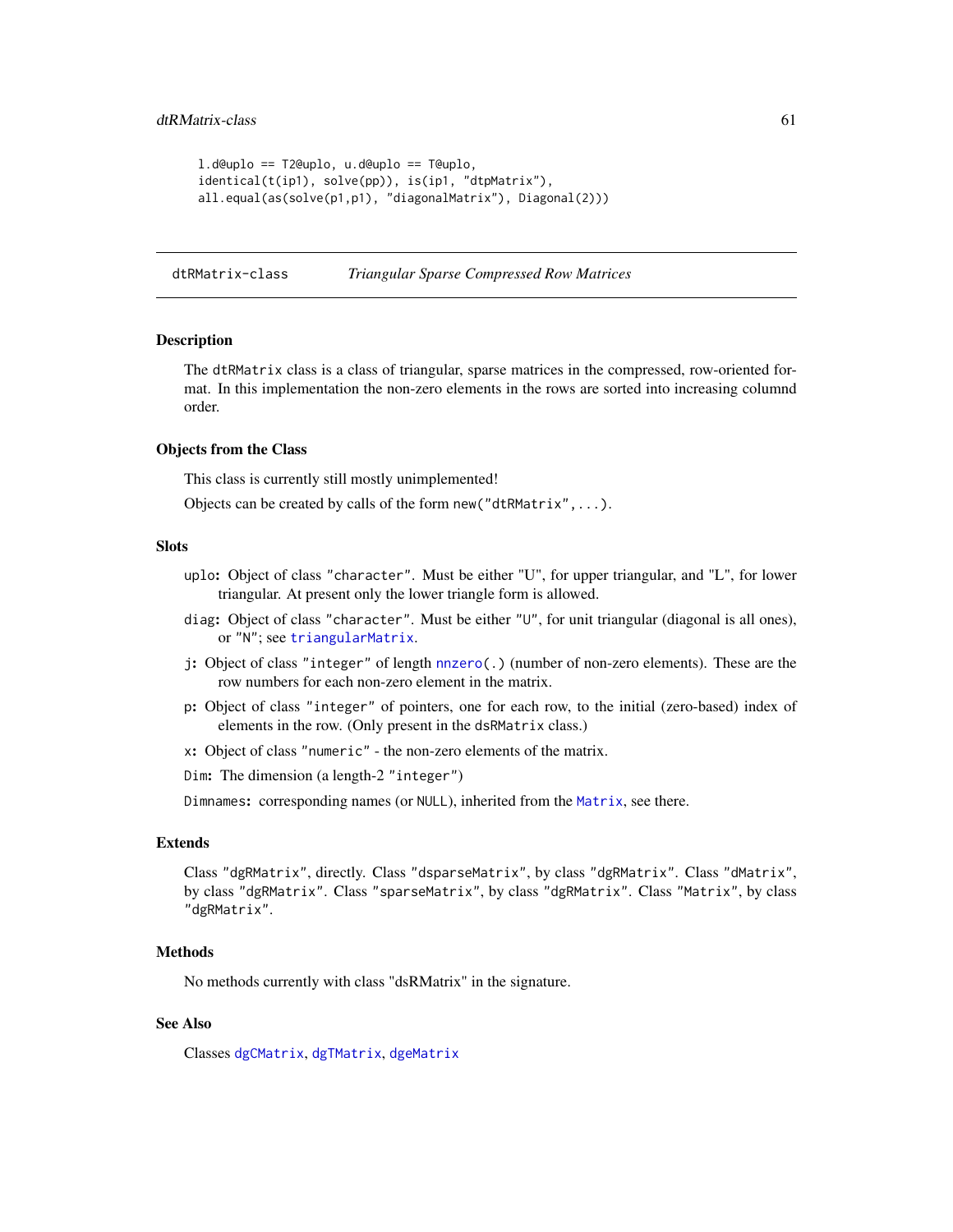### Examples

```
(m0 <- new("dtRMatrix"))
(m2 \le -\text{new("dthMatrix", Dim = c(2L, 2L)),
                         x = c(5, 1:2), p = c(0L, 2:3), j = c(0:1, 1L))str(m2)
(m3 <- as(Diagonal(2), "RsparseMatrix"))# --> dtRMatrix
```
<span id="page-61-0"></span>dtrMatrix-class *Triangular, dense, numeric matrices*

### Description

The "dtrMatrix" class is the class of triangular, dense, numeric matrices in nonpacked storage. The "dtpMatrix" class is the same except in packed storage, see [pack\(](#page-167-0)).

### Objects from the Class

Objects can be created by calls of the form new("dtrMatrix",...).

#### **Slots**

- uplo: Object of class "character". Must be either "U", for upper triangular, and "L", for lower triangular.
- diag: Object of class "character". Must be either "U", for unit triangular (diagonal is all ones), or "N"; see [triangularMatrix](#page-163-0).
- x: Object of class "numeric". The numeric values that constitute the matrix, stored in columnmajor order.
- Dim: Object of class "integer". The dimensions of the matrix which must be a two-element vector of non-negative integers.

#### Extends

Class "ddenseMatrix", directly. Class "triangularMatrix", directly. Class "Matrix" and others, by class "ddenseMatrix".

#### Methods

Among others (such as matrix products, e.g. [?crossprod-methods](#page-102-0)),

```
coerce signature(from = "dgeMatrix", to = "dtrMatrix")
coerce signature(from = "dtrMatrix", to = "matrix")
coerce signature(from = "dtrMatrix", to = "ltrMatrix")
coerce signature(from = "dtrMatrix", to = "matrix")
coerce signature(from = "matrix", to = "dtrMatrix")
norm signature(x = "dtrMatrix", type = "character")
```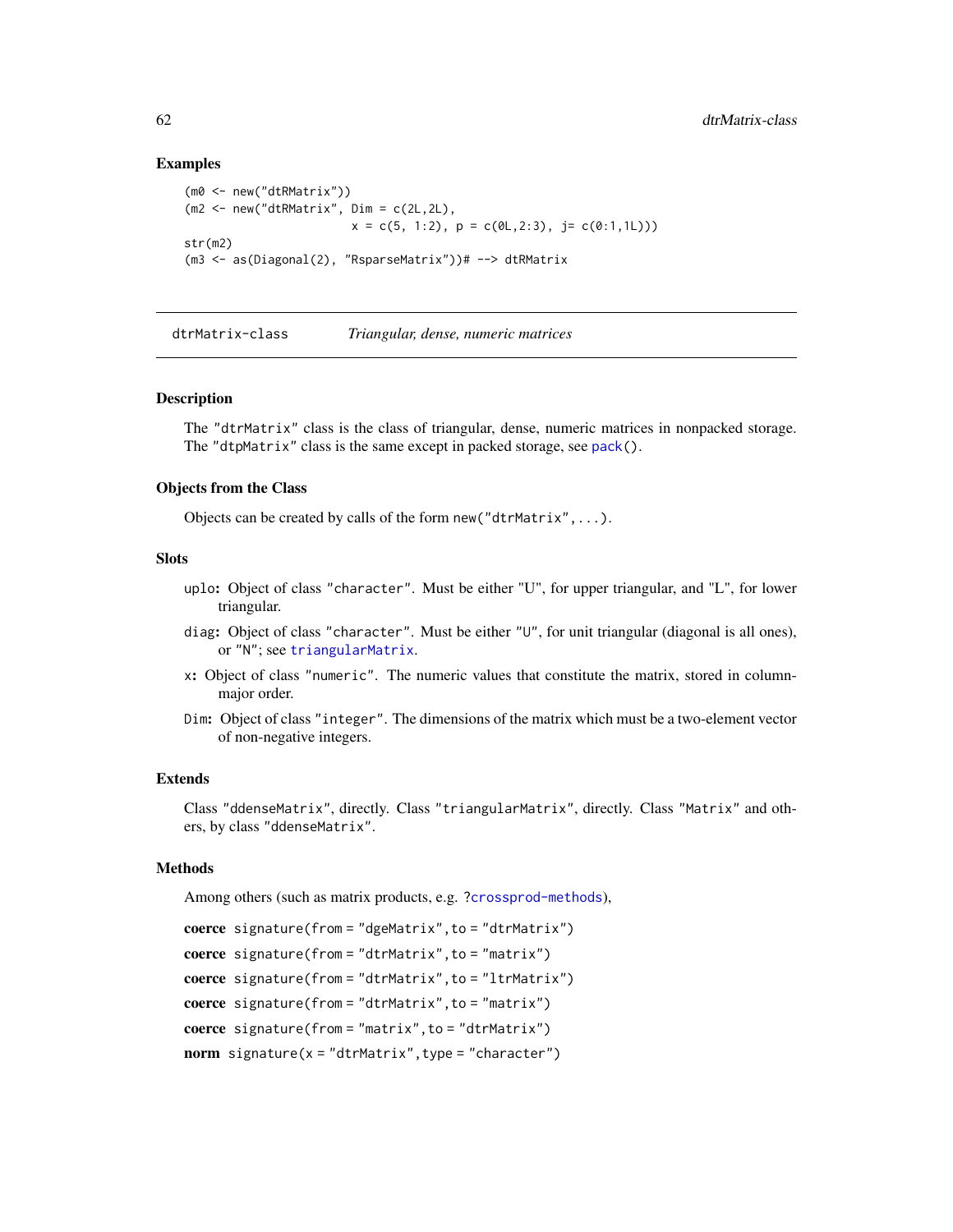#### expand 63

```
rcond signature(x = "dtrMatrix", norm = "character")
```
- solve signature(a = "dtrMatrix", b = "....") efficientely use a "forwardsolve" or backsolve for a lower or upper triangular matrix, respectively, see also [solve-methods](#page-140-0).
- $+, \cdot, *, \ldots, ==, >=, \ldots$  all the [Ops](#page-0-0) group methods are available. When applied to two triangular matrices, these return a triangular matrix when easily possible.

# See Also

Classes [ddenseMatrix](#page-33-0), [dtpMatrix](#page-58-0), [triangularMatrix](#page-163-0)

# Examples

```
(m <- rbind(2:3, 0:-1))
(M <- as(m, "dgeMatrix"))
(T <- as(M, "dtrMatrix")) ## upper triangular is default
(T2 \leq as(t(M), "dtrMatrix"))stopifnot(T@uplo == "U", T2@uplo == "L", identical(T2, t(T)))
m \le - matrix(0, 4, 4); m[upper.tri(m)] \le -1.6(t1 <- Matrix(m+diag(,4)))
str(t1p \leftarrow pack(t1))(t1pu <- diagN2U(t1p))
stopifnot(exprs = {
   inherits(t1 , "dtrMatrix"); validObject(t1)
  inherits(t1p, "dtpMatrix"); validObject(t1p)
  inherits(t1pu,"dtCMatrix"); validObject(t1pu)
  t1pu@x = 1:6all(t1pu == t1p)identical((t1pu - t1)@x, numeric())# sparse all-0
})
```
expand *Expand a (Matrix) Decomposition into Factors*

#### Description

Expands decompositions stored in compact form into factors.

#### Usage

 $expand(x, \ldots)$ 

## Arguments

|         | a matrix decomposition.                            |
|---------|----------------------------------------------------|
| $\cdot$ | further arguments passed to or from other methods. |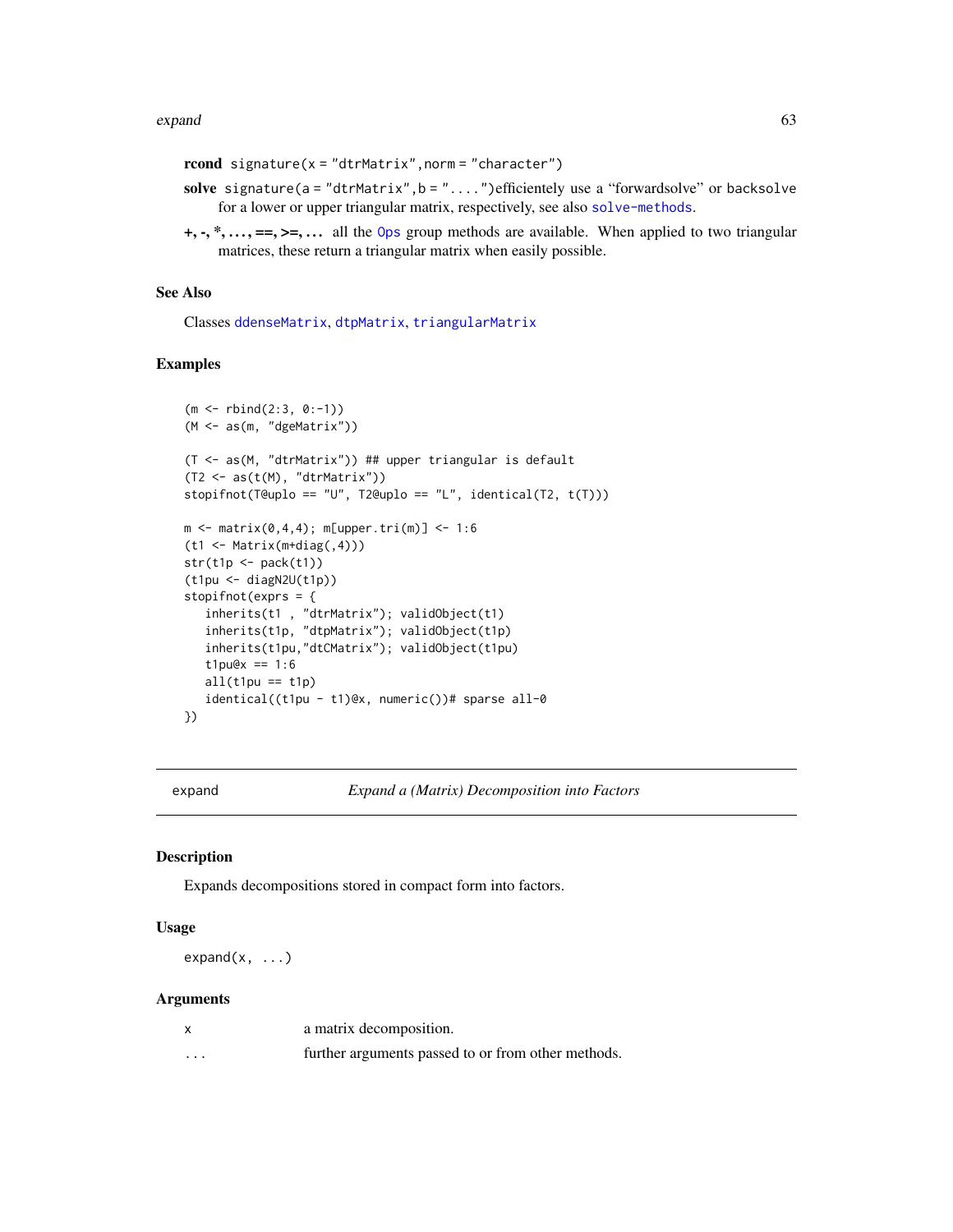# Details

This is a generic function with special methods for different types of decompositions, see [showMethods\(](#page-0-0)expand) to list them all.

# Value

The expanded decomposition, typically a list of matrix factors.

### Note

Factors for decompositions such as lu and qr can be stored in a compact form. The function expand allows all factors to be fully expanded.

### See Also

The LU [lu](#page-93-0), and the [Cholesky](#page-22-0) decompositions which have expand methods; [facmul](#page-66-0).

## Examples

(x <- Matrix(round(rnorm(9),2), 3, 3))  $(ex < - expand(lux < - lu(x)))$ 

<span id="page-63-0"></span>

expm *Matrix Exponential*

# Description

Compute the exponential of a matrix.

## Usage

expm(x)

# Arguments

x a matrix, typically inheriting from the [dMatrix](#page-45-0) class.

### Details

The exponential of a matrix is defined as the infinite Taylor series  $exp(\mathbf{A}) = \mathbf{I} + \mathbf{A} + \mathbf{A}^2/2! + \mathbf{A}^2/2!$  $A^3/3! + \ldots$  (although this is definitely not the way to compute it). The method for the dgeMatrix class uses Ward's diagonal Pade' approximation with three step preconditioning.

### Value

The matrix exponential of x.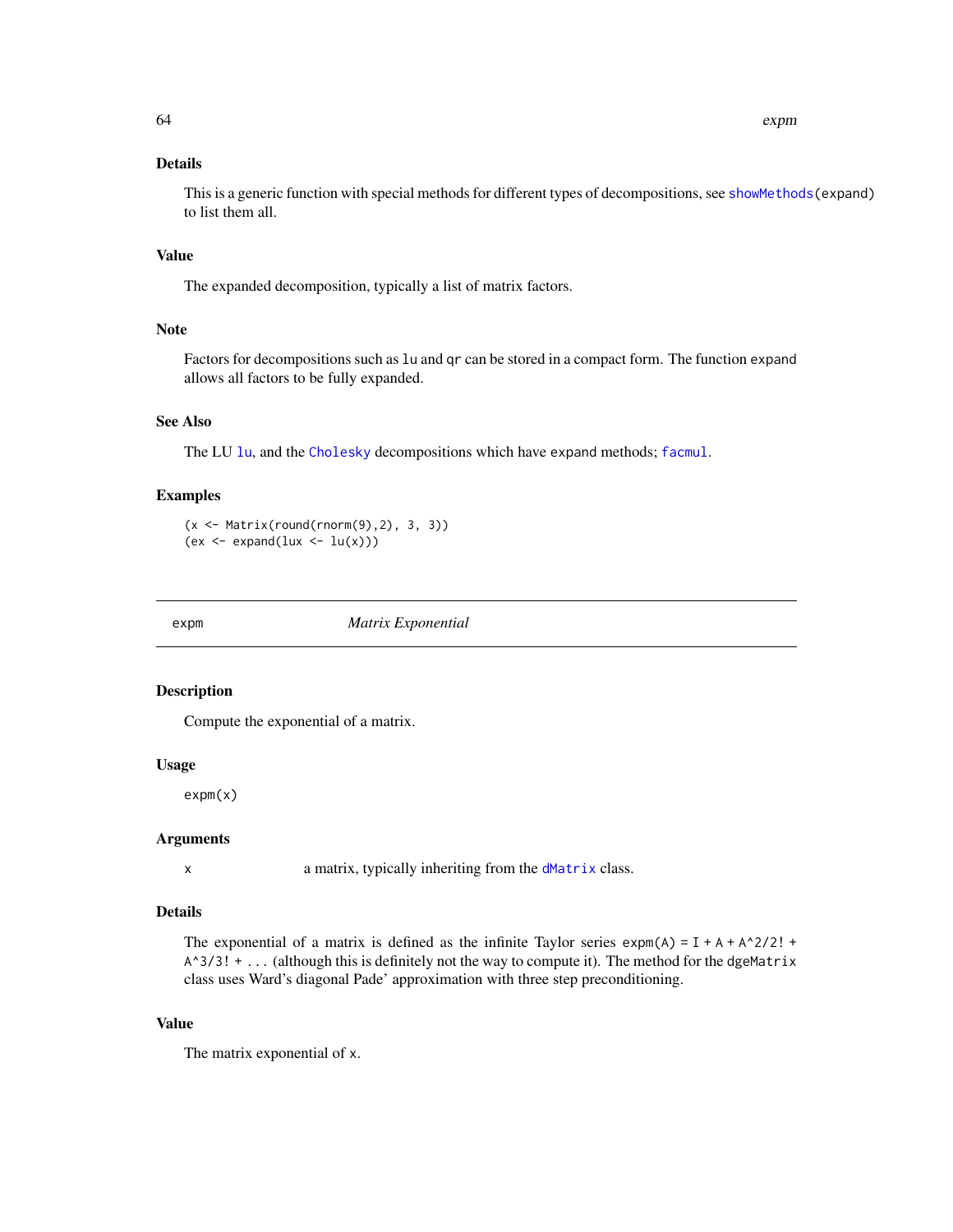## externalFormats 65

## Note

The **[expm](https://CRAN.R-project.org/package=expm)** package contains newer (partly faster and more accurate) algorithms for expm() and includes [logm](#page-0-0) and [sqrtm](#page-0-0).

#### Author(s)

This is a translation of the implementation of the corresponding Octave function contributed to the Octave project by A. Scottedward Hodel <A.S.Hodel@Eng.Auburn.EDU>. A bug in there has been fixed by Martin Maechler.

### References

#### [https://en.wikipedia.org/wiki/Matrix\\_exponential](https://en.wikipedia.org/wiki/Matrix_exponential)

Cleve Moler and Charles Van Loan (2003) Nineteen dubious ways to compute the exponential of a matrix, twenty-five years later. *SIAM Review* 45, 1, 3–49.

Eric W. Weisstein et al. (1999) *Matrix Exponential*. From MathWorld, [https://mathworld.](https://mathworld.wolfram.com/MatrixExponential.html) [wolfram.com/MatrixExponential.html](https://mathworld.wolfram.com/MatrixExponential.html)

## See Also

[Schur](#page-137-0); additionally, [expm](https://CRAN.R-project.org/package=expm), [logm](#page-0-0), etc in package expm.

#### Examples

```
(m1 < - Matrix(c(1,0,1,1), nc = 2))
(e1 \le - \exp(m1)); e \le - \exp(1)stopifnot(all.equal(e1@x, c(e,0,e,e), tolerance = 1e-15))
(m2 <- Matrix(c(-49, -64, 24, 31), nc = 2))
(e2 <- expm(m2))
(m3 \leq Matrix (cbind(0,rbind(6*diag(3),0))))# sparse!
(e3 <- expm(m3)) # upper triangular
```
externalFormats *Read and write external matrix formats*

#### Description

Read matrices stored in the Harwell-Boeing or MatrixMarket formats or write [sparseMatrix](#page-151-0) objects to one of these formats.

#### Usage

```
readHB(file)
readMM(file)
writeMM(obj, file, ...)
```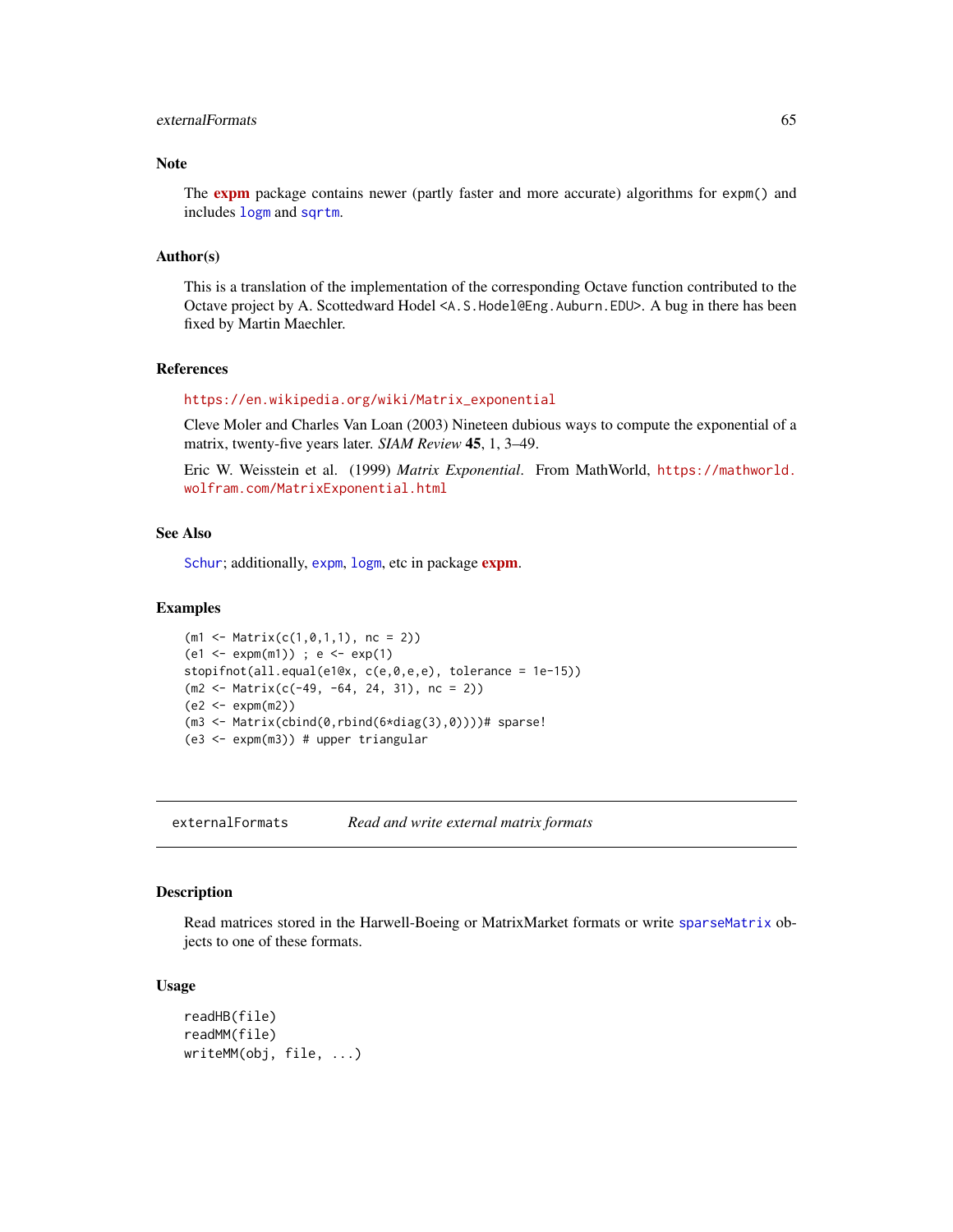#### Arguments

| obi     | a real sparse matrix                                                                                                                                                                                                                                                                                                                                                            |
|---------|---------------------------------------------------------------------------------------------------------------------------------------------------------------------------------------------------------------------------------------------------------------------------------------------------------------------------------------------------------------------------------|
| file    | for writeMM - the name of the file to be written. For readHB and readMM the<br>name of the file to read, as a character scalar. The names of files storing matrices<br>in the Harwell-Boeing format usually end in ".rua" or ".rsa". Those storing<br>matrices in the MatrixMarket format usually end in ".mtx".<br>Alternatively, readHB and readMM accept connection objects. |
| $\cdot$ | optional additional arguments. Currently none are used in any methods.                                                                                                                                                                                                                                                                                                          |

## Value

The readHB and readMM functions return an object that inherits from the ["Matrix"](#page-100-0) class. Methods for the writeMM generic functions usually return [NULL](#page-0-0) and, as a side effect, the matrix obj is written to file in the MatrixMarket format (writeMM).

#### Note

The Harwell-Boeing format is older and less flexible than the MatrixMarket format. The function writeHB was deprecated and has now been removed. Please use writeMM instead.

Note that these formats do *not* know anything about [dimnames](#page-0-0), hence these are dropped by writeMM().

A very simple way to export small sparse matrices S, is to use summary(S) which returns a data. frame with columns i, j, and possibly x, see summary in [sparseMatrix-class](#page-151-0), and an example below.

### References

<https://math.nist.gov/MatrixMarket/>

<https://sparse.tamu.edu/>

```
str(pores <- readMM(system.file("external/pores_1.mtx",
                                package = "Matrix")))
str(utm <- readHB(system.file("external/utm300.rua",
                               package = "Matrix")))
str(lundA <- readMM(system.file("external/lund_a.mtx",
                                package = "Matrix")))
str(lundA <- readHB(system.file("external/lund_a.rsa",
                                package = "Matrix")))
str(jgl009 <- ## https://math.nist.gov/MatrixMarket/data/Harwell-Boeing/counterx/counterx.html
       readMM(system.file("external/jgl009.mtx", package = "Matrix")))
## Not run:
## NOTE: The following examples take quite some time
## ---- even on a fast internet connection:
if(FALSE) # the URL has been corrected, but we need an un-tar step!
str(sm <-
readHB(gzcon(url("https://www.cise.ufl.edu/research/sparse/RB/Boeing/msc00726.tar.gz"))))
## End(Not run)
data(KNex)
```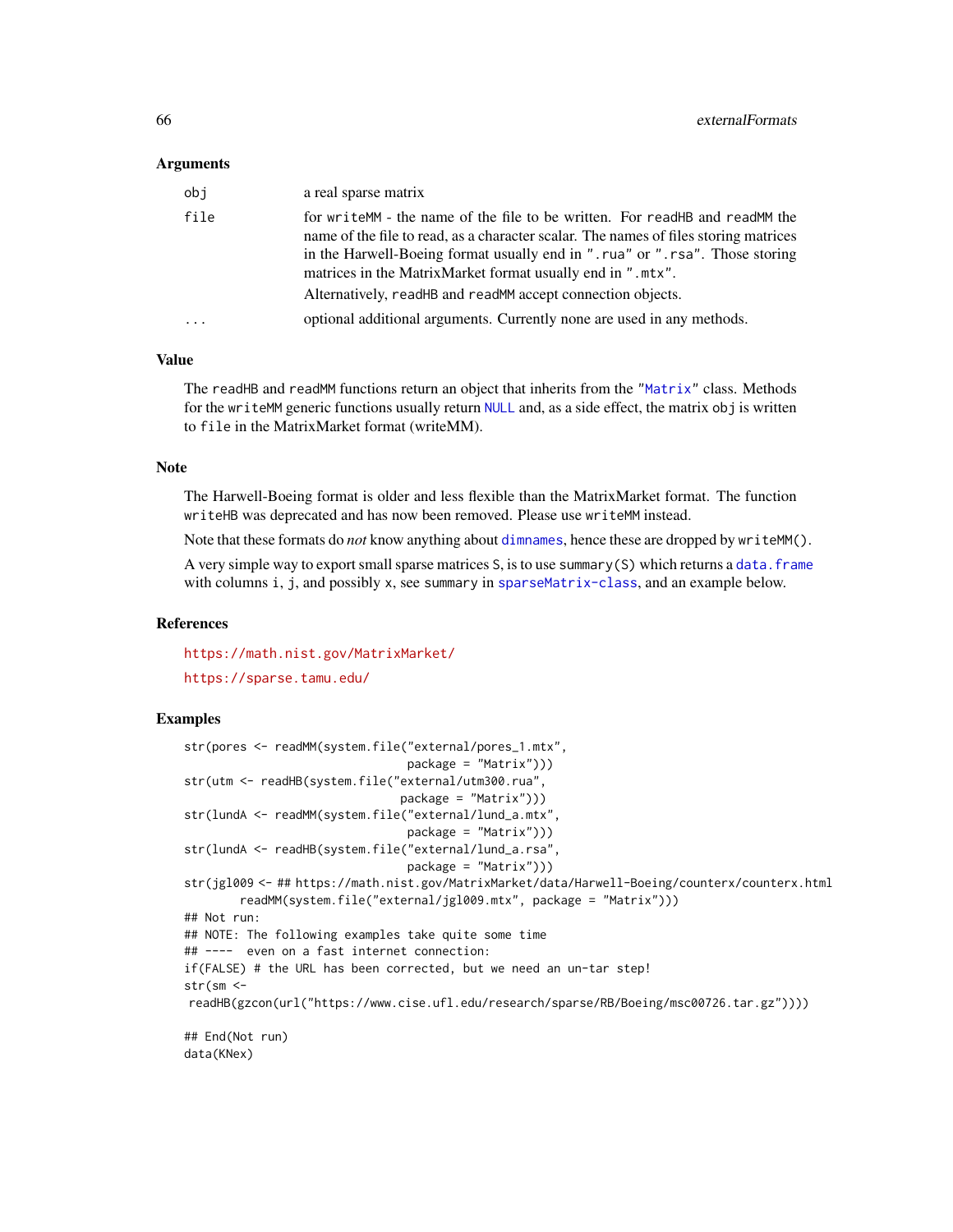### facmulation of the contract of the contract of the contract of the contract of the contract of the contract of the contract of the contract of the contract of the contract of the contract of the contract of the contract of

```
## Store as MatrixMarket (".mtx") file, here inside temporary dir./folder:
(MMfile <- file.path(tempdir(), "mmMM.mtx"))
writeMM(KNex$mm, file=MMfile)
file.info(MMfile)[,c("size", "ctime")] # (some confirmation of the file's)
## very simple export - in triplet format - to text file:
data(CAex)
s.CA <- summary(CAex)
s.CA # shows (i, j, x) [columns of a data frame]
message("writing to ", outf <- tempfile())
write.table(s.CA, file = outf, row.names=FALSE)
## and read it back -- showing off sparseMatrix():
str(dd <- read.table(outf, header=TRUE))
## has columns (i, j, x) -> we can use via do.call() as arguments to sparseMatrix():
mm <- do.call(sparseMatrix, dd)
stopifnot(all.equal(mm, CAex, tolerance=1e-15))
```
<span id="page-66-0"></span>facmul *Multiplication by Decomposition Factors*

# Description

Performs multiplication by factors for certain decompositions (and allows explicit formation of those factors).

#### Usage

```
facmul(x, factor, y, transpose, left, ...)
```
## Arguments

| $\mathsf{x}$ | a matrix decomposition. No missing values or IEEE special values are allowed.                                                     |
|--------------|-----------------------------------------------------------------------------------------------------------------------------------|
| factor       | an indicator for selecting a particular factor for multiplication.                                                                |
| y            | a matrix or vector to be multiplied by the factor or its transpose. No missing<br>values or IEEE special values are allowed.      |
| transpose    | a logical value. When FALSE (the default) the factor is applied. When TRUE the<br>transpose of the factor is applied.             |
| left         | a logical value. When TRUE (the default) the factor is applied from the left.<br>When FALSE the factor is applied from the right. |
| $\ddotsc$    | the method for "qr. Matrix" has additional arguments.                                                                             |

#### Value

the product of the selected factor (or its transpose) and y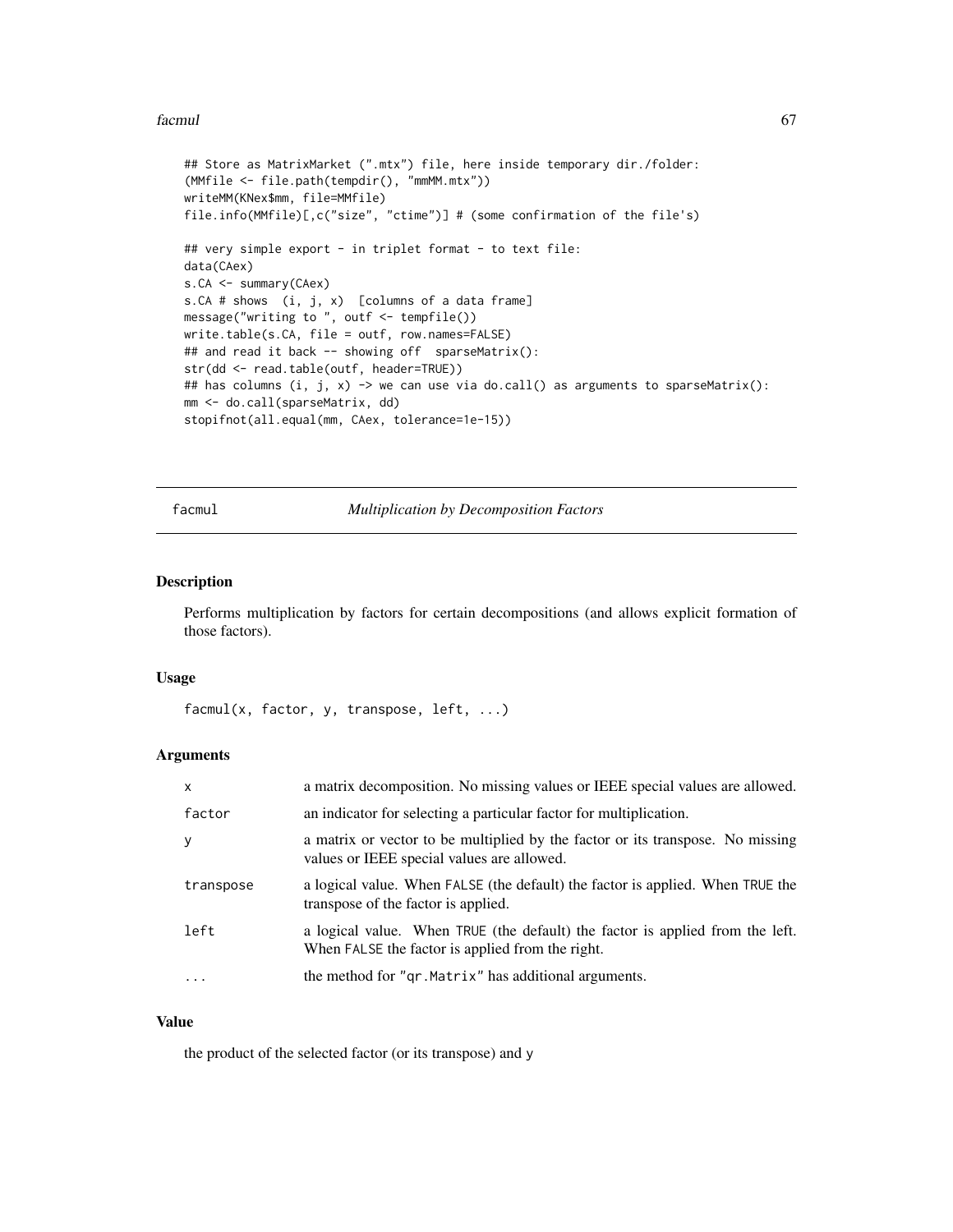# **NOTE**

Factors for decompositions such as lu and qr can be stored in a compact form. The function facmul allows multiplication without explicit formation of the factors, saving both storage and operations.

### References

Golub, G., and Van Loan, C. F. (1989). *Matrix Computations,* 2nd edition, Johns Hopkins, Baltimore.

## Examples

```
library(Matrix)
x \leftarrow Matrix(rnorm(9), 3, 3)
## Not run:
qrx < -qr(x) # QR factorization of x
y \leftarrow \text{norm}(3)facmul( qr(x), factor = "Q", y) # form Q y
## End(Not run)
```
forceSymmetric *Force a Matrix to 'symmetricMatrix' Without Symmetry Checks*

## Description

Force a square matrix x to a [symmetricMatrix](#page-160-0), without a symmetry check as it would be applied for as(x,"symmetricMatrix").

# Usage

```
forceSymmetric(x, uplo)
```
#### Arguments

|      | any square matrix (of numbers), either ""traditional"" (matrix) or inheriting<br>from Matrix.                                                                                                                                                                     |
|------|-------------------------------------------------------------------------------------------------------------------------------------------------------------------------------------------------------------------------------------------------------------------|
| uplo | optional string, " $U''$ or " $L''$ indicating which "triangle" half of x should deter-<br>mine the result. The default is " $U$ " unless x already has a uplo slot (i.e., when it<br>is symmetricMatrix, or triangularMatrix), where the default will be xeuplo. |

# Value

a square matrix inheriting from class [symmetricMatrix](#page-160-0).

# See Also

[symmpart](#page-162-0) for the symmetric part of a matrix, or the coercions  $as(x, \text{&symmetricMatrix class}>).$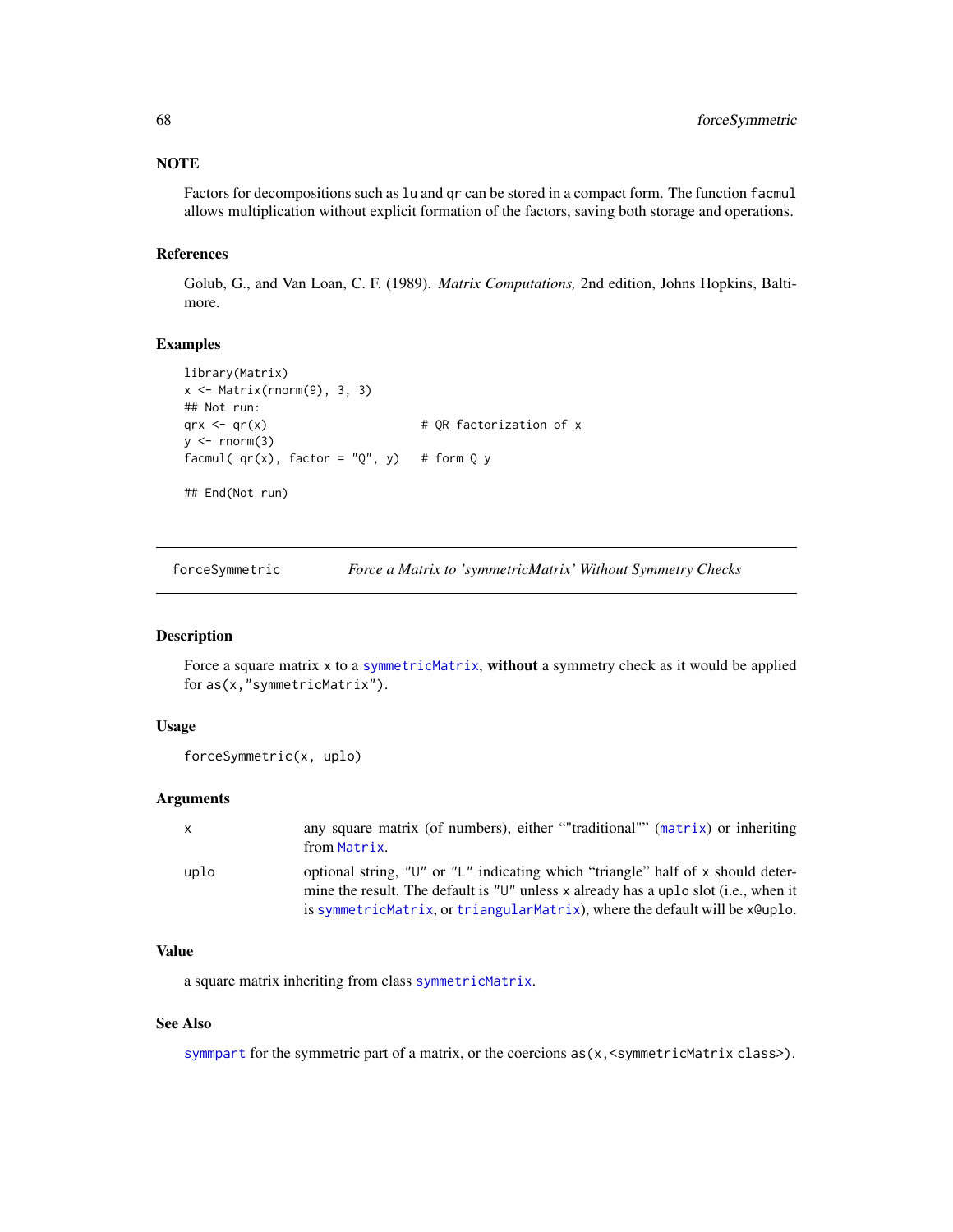# formatSparseM 69

### Examples

```
## Hilbert matrix
i \le -1:6h6 <- 1/outer(i - 1L, i, "+")
sd \leq sqrt(diag(h6))
hh <- t(h6/sd)/sd # theoretically symmetric
isSymmetric(hh, tol=0) # FALSE; hence
try( as(hh, "symmetricMatrix") ) # fails, but this works fine:
H6 <- forceSymmetric(hh)
## result can be pretty surprising:
(M <- Matrix(1:36, 6))
forceSymmetric(M) # symmetric, hence very different in lower triangle
(tm <- tril(M))
forceSymmetric(tm)
```
formatSparseM *Formatting Sparse Numeric Matrices Utilities*

### Description

Utilities for formatting sparse numeric matrices in a flexible way. These functions are used by the [format](#page-0-0) and print methods for sparse matrices and can be applied as well to standard R matrices. Note that *all* arguments but the first are optional.

formatSparseM() is the main "workhorse" of [formatSpMatrix](#page-123-0), the format method for sparse matrices.

.formatSparseSimple() is a simple helper function, also dealing with (short/empty) column names construction.

# Usage

```
formatSparseM(x, zero.print = ".", align = c("fancy", "right"),m = as(x, "matrix"), asLogical=NULL, unibiag=NULL,digits=NULL, cx, iN0, dn = dimnames(m))
.formatSparseSimple(m, asLogical=FALSE, digits=NULL,
```

```
col.names, note.dropping.colnames = TRUE,
                dn=dimnames(m))
```
## Arguments

| X.         | an R object inheriting from class sparse Matrix.                                                                                                                                                                 |
|------------|------------------------------------------------------------------------------------------------------------------------------------------------------------------------------------------------------------------|
| zero.print | character which should be used for <i>structural</i> zeroes. The default ". " may occa-<br>sionally be replaced by " " (blank); using " $\theta$ " would look almost like print ()ing<br>of non-sparse matrices. |
| align      | a string specifying how the zero. print codes should be aligned, see format SpMatrix.                                                                                                                            |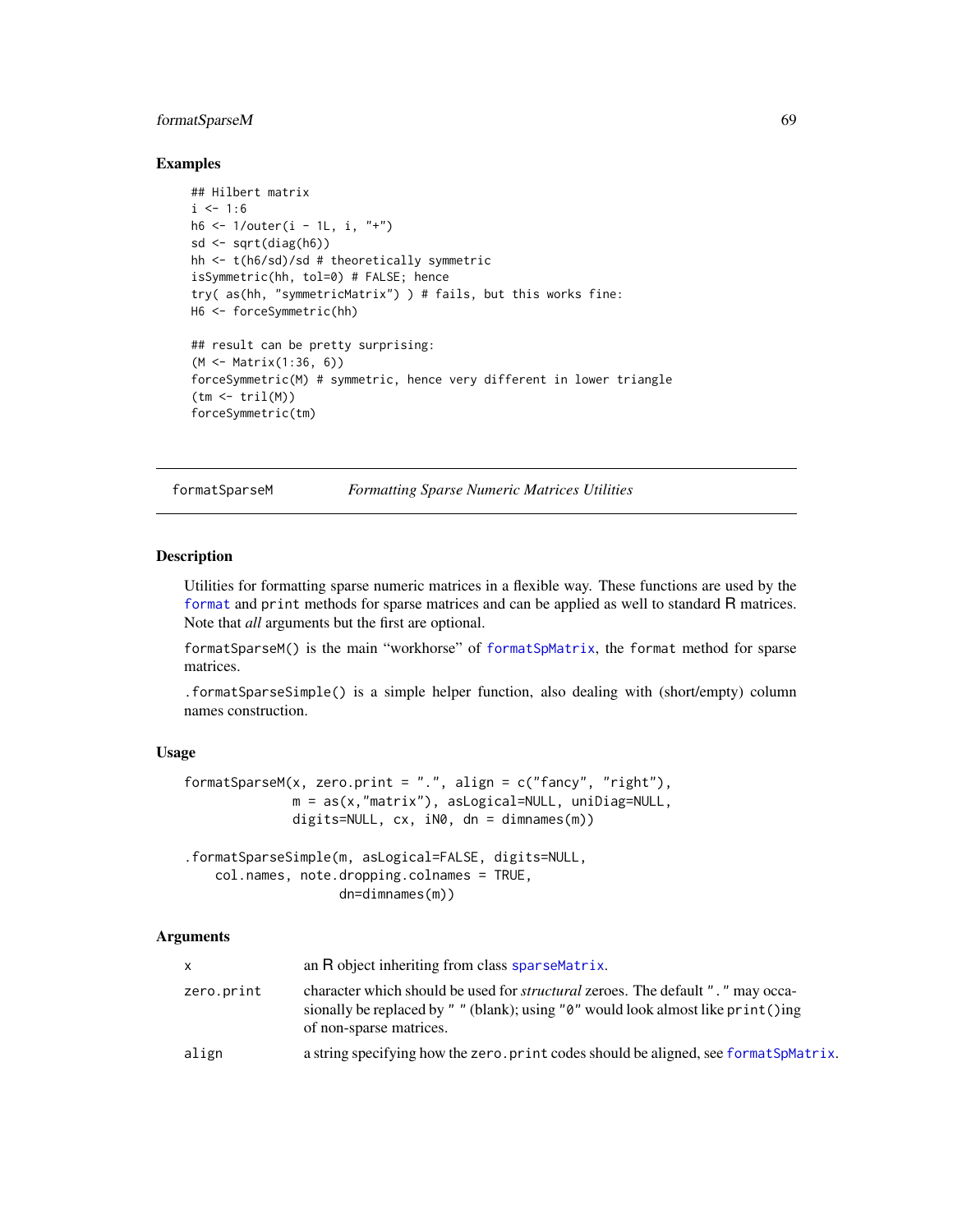| m         | (optional) a (standard $R$ ) matrix version of x.                                                                                                                                             |
|-----------|-----------------------------------------------------------------------------------------------------------------------------------------------------------------------------------------------|
| asLogical | should the matrix be formatted as a logical matrix (or rather as a numeric one);<br>mostly for format SparseM().                                                                              |
| uniDiag   | logical indicating if the diagonal entries of a sparse unit triangular or unit-<br>diagonal matrix should be formatted as "I" instead of "1" (to emphasize that<br>the 1's are "structural"). |
| digits    | significant digits to use for printing, see print. default.                                                                                                                                   |
| <b>CX</b> | (optional) character matrix; a formatted version of x, still with strings such as<br>"0.00" for the zeros.                                                                                    |
| iN0       | (optional) integer vector, specifying the location of the <i>non</i> -zeroes of x.                                                                                                            |
|           | col.names, note.dropping.colnames<br>see formatSpMatrix.                                                                                                                                      |
| dn        | dimnames to be used; a list (of length two) with row and column names (or<br>NULL).                                                                                                           |

## Value

a character matrix like cx, where the zeros have been replaced with (padded versions of) zero.print. As this is a *dense* matrix, do not use these functions for really large (really) sparse matrices!

## Author(s)

Martin Maechler

#### See Also

[formatSpMatrix](#page-123-0) which calls [format](#page-0-0)SparseM() and is the format method for sparse matrices. [printSpMatrix](#page-123-1) which is used by the (typically implicitly called) [show](#page-0-0) and [print](#page-0-0) methods for sparse matrices.

```
m \le suppressWarnings(matrix(c(0, 3.2, 0,0, 11,0,0,0,0,-7,0), 4,9))
fm <- formatSparseM(m)
noquote(fm)
## nice, but this is nicer {with "units" vertically aligned}:
print(fm, quote=FALSE, right=TRUE)
## and "the same" as :
Matrix(m)
## align = "right" is cheaper --> the "." are not aligned:
noquote(f2 <- formatSparseM(m,align="r"))
stopifnot(f2 == fm | m == 0, dim(f2) == dim(m),
        (f2 == "." ) == (m == 0)
```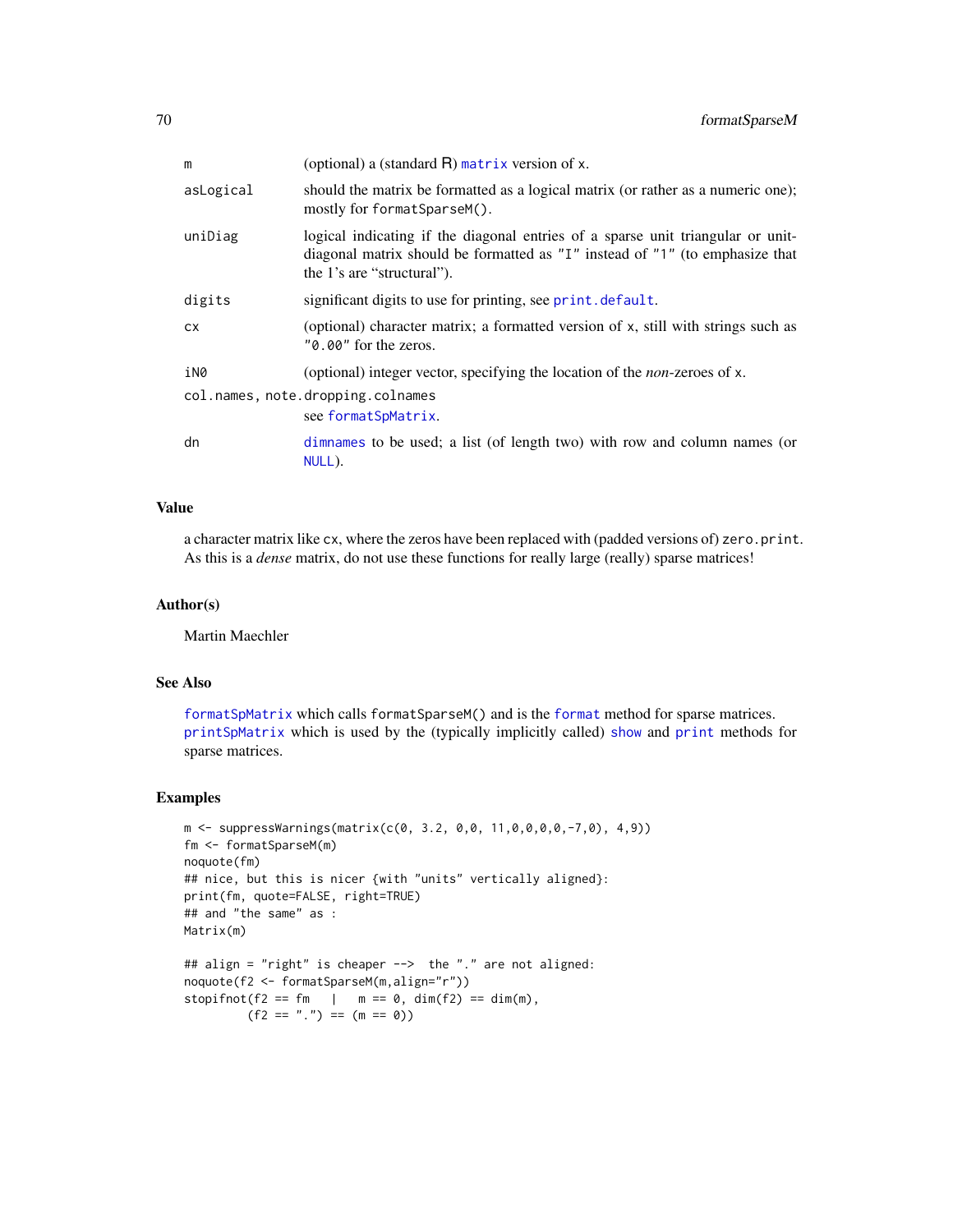generalMatrix-class *Class "generalMatrix" of General Matrices*

### Description

Virtual class of "general" matrices; i.e., matrices that do not have a known property such as symmetric, triangular, or diagonal.

#### Objects from the Class

A virtual Class: No objects may be created from it.

# **Slots**

factors ,

Dim ,

Dimnames: all slots inherited from [compMatrix](#page-28-0); see its description.

# Extends

Class "compMatrix", directly. Class "Matrix", by class "compMatrix".

#### See Also

Classes [compMatrix](#page-28-0), and the non-general virtual classes: [symmetricMatrix](#page-160-0), [triangularMatrix](#page-163-0), [diagonalMatrix](#page-42-0).

graph-sparseMatrix *Conversions "graph" <–> (sparse) Matrix*

#### Description

The Matrix package has supported conversion from and to ["graph"](#page-0-0) objects from (Bioconductor) package graph since summer 2005, via the usual as (., "<class>") coercion,

as(from, Class)

Since 2013, this functionality is further exposed as the graph2T() and T2graph() functions (with further arguments than just from), which convert graphs to and from the triplet form of sparse matrices (of class ["TsparseMatrix"](#page-164-0)) .

#### Usage

```
graph2T(from, use.weights = )
T2graph(from, need.uniq = is_not_uniqT(from), edgemode = NULL)
```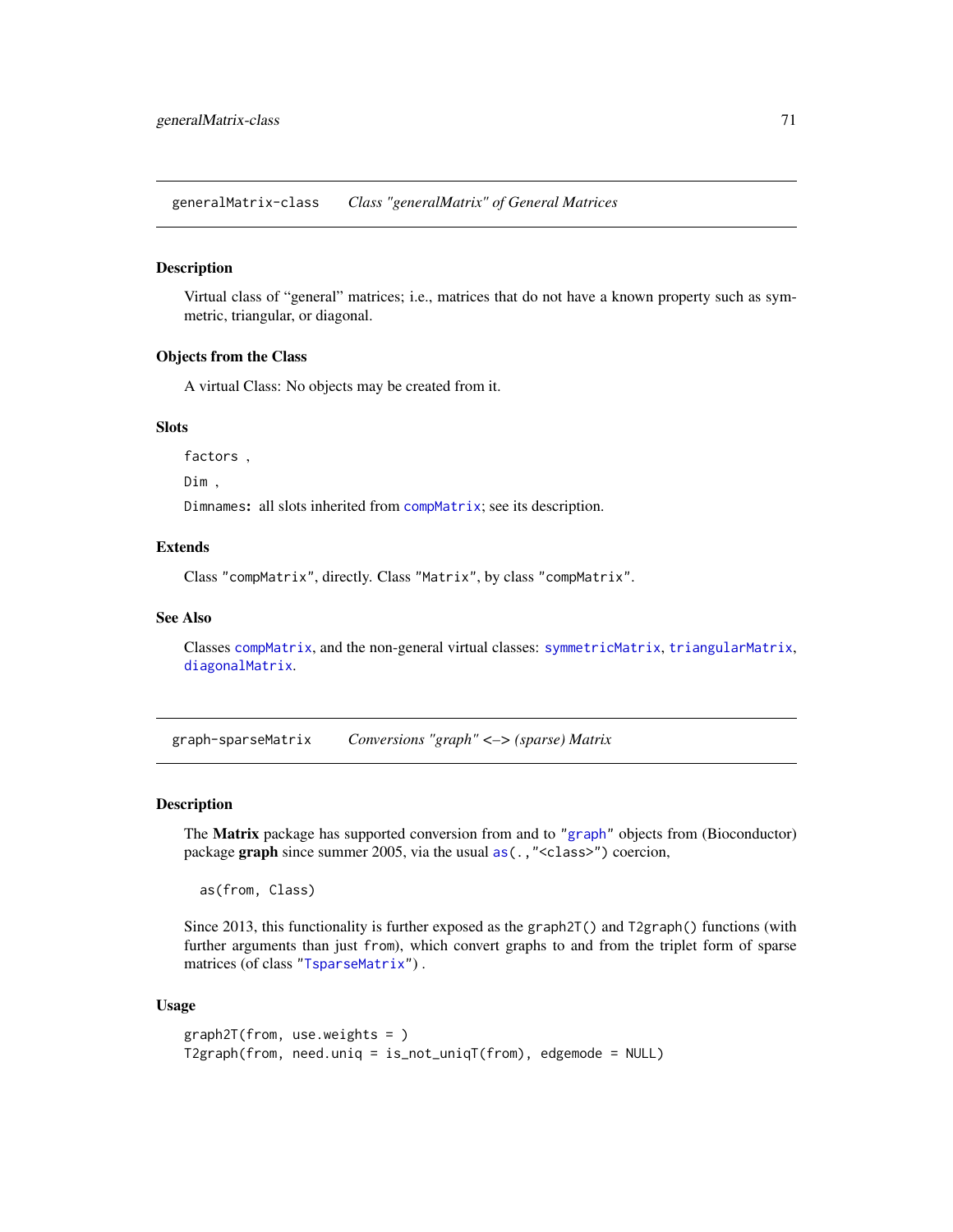### Arguments

| from        | for graph $2T()$ , an R object of class "graph";<br>for T2graph(), a sparse matrix inheriting from "TsparseMatrix".                                                                                                                                                                                                                 |
|-------------|-------------------------------------------------------------------------------------------------------------------------------------------------------------------------------------------------------------------------------------------------------------------------------------------------------------------------------------|
| use.weights | logical indicating if weights should be used, <i>i.e.</i> , equivalently the result will be<br>numeric, i.e. of class dgTMatrix; otherwise the result will be ngTMatrix or<br>nsTMatrix, the latter if the graph is undirected. The default looks if there are<br>weights in the graph, and if any differ from 1, weights are used. |
| need.unig   | a logical indicating if from may need to be internally "uniqified"; do not set this<br>and hence rather use the default, unless you know what you are doing!                                                                                                                                                                        |
| edgemode    | one of NULL, "directed", or "undirected". The default NULL looks if the<br>matrix is symmetric and assumes "undirected" in that case.                                                                                                                                                                                               |

## Value

For graph2T(), a sparse matrix inheriting from ["TsparseMatrix"](#page-164-0).

For T2graph() an R object of class "graph".

# See Also

Note that the CRAN package **igraph** also provides conversions from and to sparse matrices (of package Matrix) via its [graph.adjacency\(](#page-0-0)) and [get.adjacency\(](#page-0-0)).

# Examples

}

```
if(isTRUE(try(require(graph)))) { ## super careful .. for "checking reasons"
 n4 <- LETTERS[1:4]; dns <- list(n4,n4)
 show(a1 <- sparseMatrix(i= c(1:4), j=c(2:4,1), x = 2, dimnames=dns))
 show(g1 \leq -as(a1, "graph")) # directed
 unlist(edgeWeights(g1)) # all '2'
 show(a2 <- sparseMatrix(i= c(1:4,4), j=c(2:4,1:2), x = TRUE, dimnames=dns))
 show(g2 <- as(a2, "graph")) # directed
 # now if you want it undirected:
 show(g3 <- T2graph(as(a2,"TsparseMatrix"), edgemode="undirected"))
 show(m3 \leftarrow as(g3,"Matrix"))
 show( graph2T(g3) ) # a "pattern Matrix" (nsTMatrix)
 a. <- sparseMatrix(i= 4:1, j=1:4, dimnames=list(n4,n4), giveC=FALSE) # no 'x'
 show(a.) # "ngTMatrix"
 show(g. \leq as(a., "graph"))
```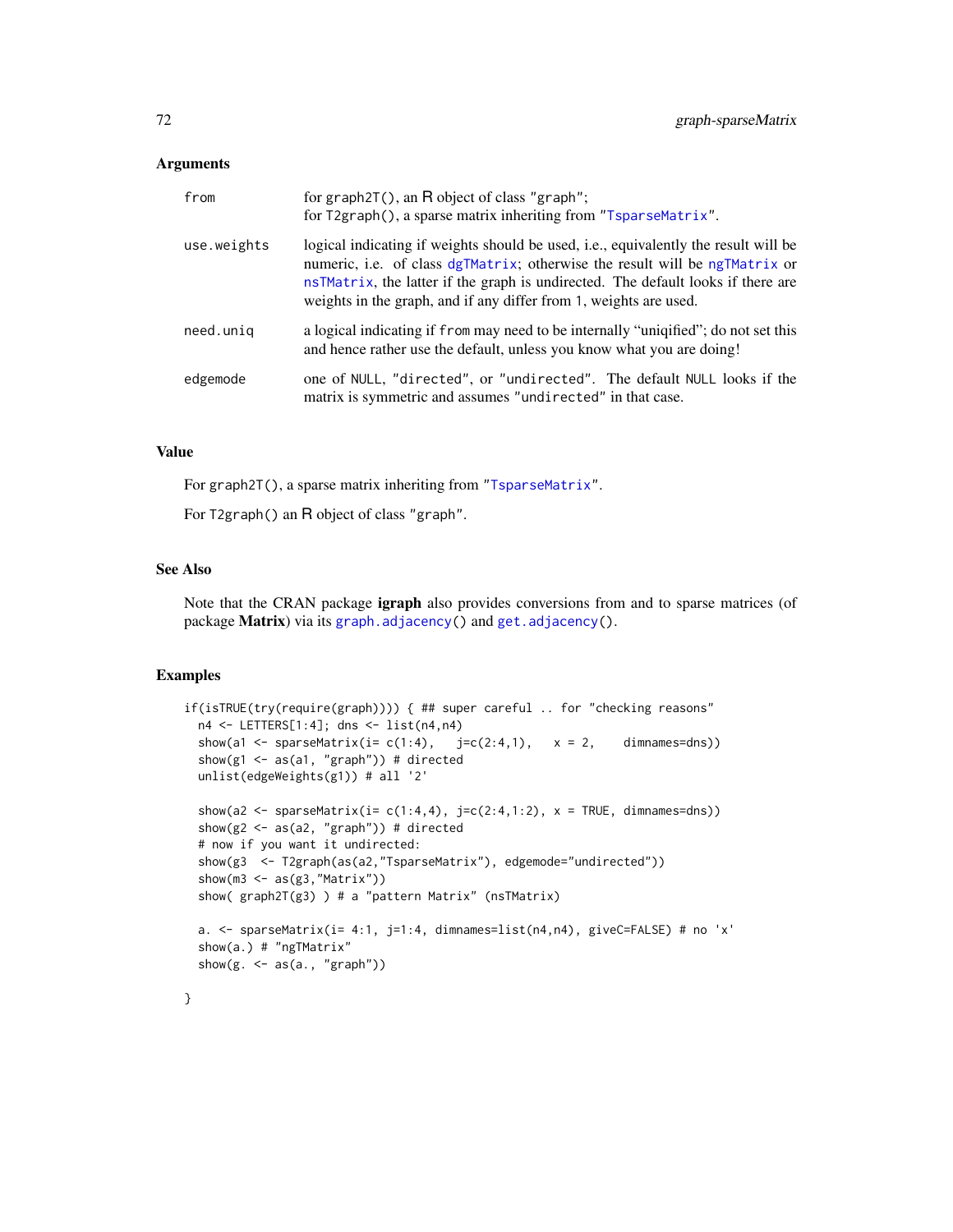### Description

Generate the n by n symmetric Hilbert matrix. Because these matrices are ill-conditioned for moderate to large n, they are often used for testing numerical linear algebra code.

# Usage

Hilbert(n)

### Arguments

n a non-negative integer.

## Value

the n by n symmetric Hilbert matrix as a "dpoMatrix" object.

### See Also

the class [dpoMatrix](#page-48-0)

#### Examples

Hilbert(6)

image-methods *Methods for image() in Package 'Matrix'*

# Description

Methods for function [image](#page-0-0) in package **Matrix**. An image of a matrix simply color codes all matrix entries and draws the  $n \times m$  matrix using an  $n \times m$  grid of (colored) rectangles.

The Matrix package image methods are based on [levelplot\(](#page-0-0)) from package lattice; hence these methods return an "object" of class "trellis", producing a graphic when (auto-) [print\(](#page-0-0))ed.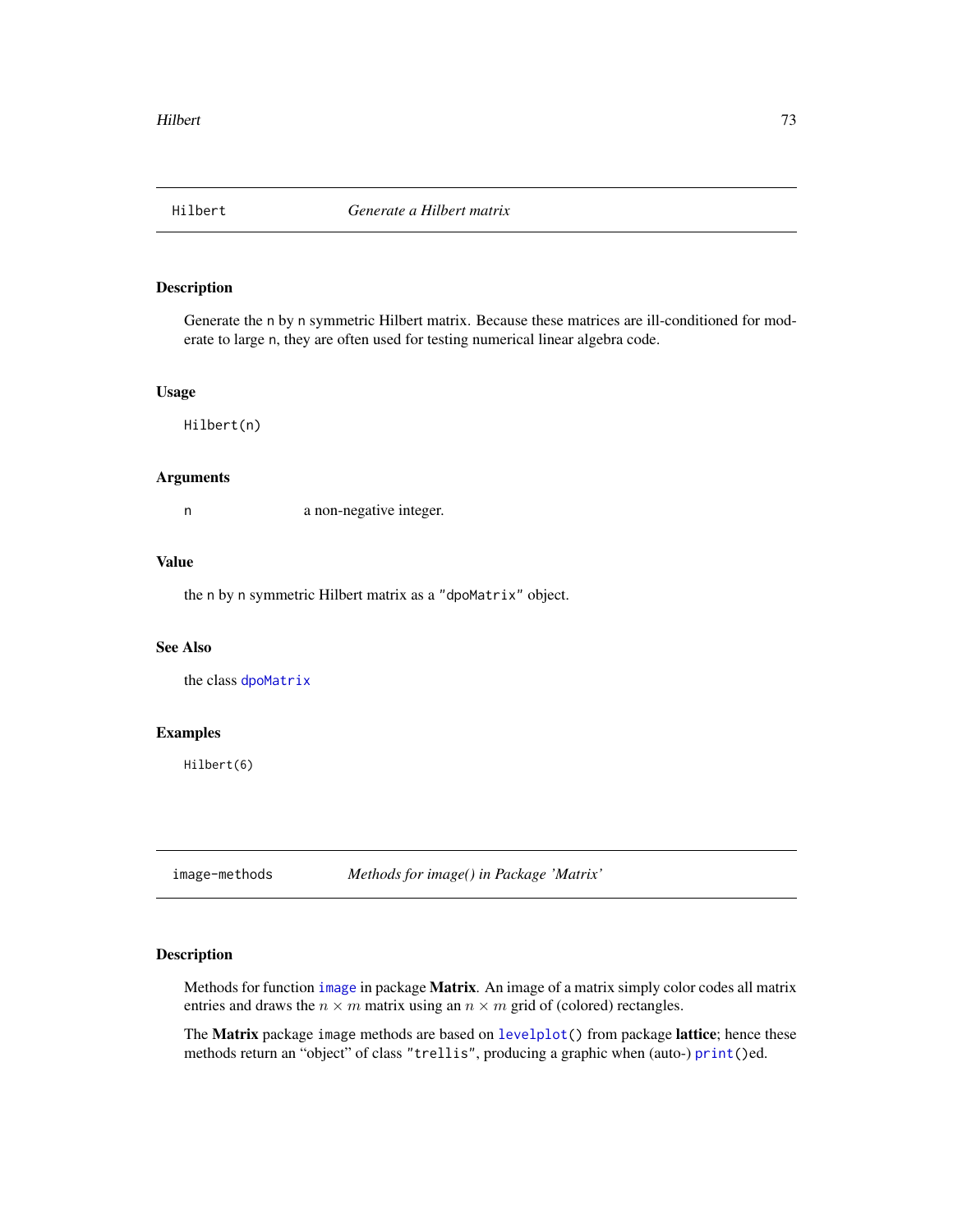# Usage

```
## S4 method for signature 'dgTMatrix'
image(x,
     xlim = c(1, di[2]),ylim = c(di[1], 1), aspect = "iso",sub = sprintf("Dimensions: %d x %d", di[1], di[2]),
     xlab = "Column", ylab = "Row", cuts = 15,useRaster = FALSE,
     useAbs = NULL, colorkey = !useAbs,
     col.regions = NULL,
     lwd = NULL, border.col = NULL, ...)
```
# Arguments

| х               | a Matrix object, i.e., fulfilling is(x, "Matrix").                                                                                                                                                                                                                                                               |
|-----------------|------------------------------------------------------------------------------------------------------------------------------------------------------------------------------------------------------------------------------------------------------------------------------------------------------------------|
| xlim, ylim      | x- and y-axis limits; may be used to "zoom into" matrix. Note that $x, y$ "feel<br>reversed": ylim is for the rows $(= 1st$ index) and xlim for the columns $(= 2nd$<br>index). For convenience, when the limits are integer valued, they are both ex-<br>tended by 0.5; also, ylim is always used decreasingly. |
|                 | aspect ratio specified as number $(y/x)$ or string; see levelplot.                                                                                                                                                                                                                                               |
| aspect          |                                                                                                                                                                                                                                                                                                                  |
| sub, xlab, ylab | axis annotation with sensible defaults; see plot.default.                                                                                                                                                                                                                                                        |
| cuts            | number of levels the range of matrix values would be divided into.                                                                                                                                                                                                                                               |
| useRaster       | logical indicating if raster graphics should be used (instead of the tradition rect-<br>angle vector drawing). If true, panel.levelplot.raster (from lattice pack-<br>age) is used, and the colorkey is also done via rasters, see also levelplot and<br>possibly grid.raster.                                   |
|                 | Note that using raster graphics may often be faster, but can be slower, depending<br>on the matrix dimensions and the graphics device (dimensions).                                                                                                                                                              |
| useAbs          | logical indicating if $abs(x)$ should be shown; if TRUE, the former (implicit)<br>default, the default col. regions will be grey colors (and no colorkey drawn).<br>The default is FALSE unless the matrix has no negative entries.                                                                              |
| colorkey        | logical indicating if a color key aka 'legend' should be produced. Default is to<br>draw one, unless useAbs is true. You can also specify a list, see levelplot,<br>such aslist (raster=TRUE) in the case of rastering.                                                                                          |
| col.regions     | vector of gradually varying colors; see levelplot.                                                                                                                                                                                                                                                               |
| lwd             | (only used when useRaster is false:) non-negative number or NULL (default),<br>specifying the line-width of the rectangles of each non-zero matrix entry (drawn<br>by grid.rect). The default depends on the matrix dimension and the device<br>size.                                                            |
| border.col      | color for the border of each rectangle. NA means no border is drawn. When NULL<br>as by default, border.col <-if(lwd < .01) NA else NULL is used. Consider<br>using an opaque color instead of NULL which corresponds to grid: : get.gpar("col").                                                                |
| $\cdots$        | further arguments passed to methods and levelplot, notably at for specifying<br>(possibly non equidistant) cut values for dividing the matrix values (superseding<br>cuts above).                                                                                                                                |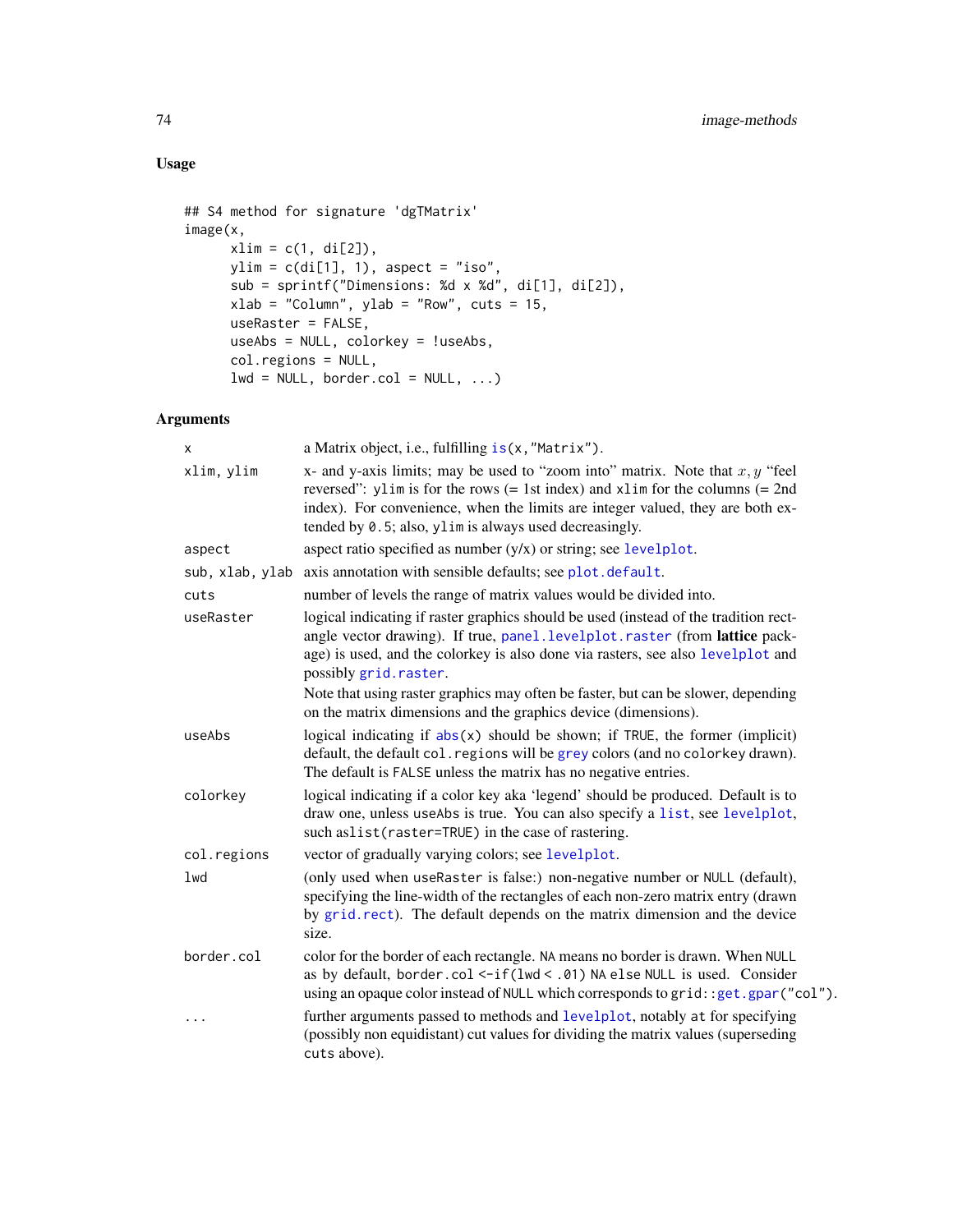#### image-methods 75

### Value

as all lattice graphics functions, image(<Matrix>) returns a "trellis" object, effectively the result of [levelplot\(](#page-0-0)).

#### Methods

All methods currently end up calling the method for the [dgTMatrix](#page-39-0) class. Use showMethods(image) to list them all.

# See Also

[levelplot](#page-0-0), and [print.trellis](#page-0-0) from package lattice.

```
showMethods(image)
## If you want to see all the methods' implementations:
showMethods(image, incl=TRUE, inherit=FALSE)
data(CAex)
image(CAex, main = "image(CAex)")
image(CAex, useAbs=TRUE, main = "image(CAex, useAbs=TRUE)")
cCA <- Cholesky(crossprod(CAex), Imult = .01)
## See ?print.trellis --- place two image() plots side by side:
print(image(cCA, main="Cholesky(crossprod(CAex), Imult = .01)"),
     split=c(x=1,y=1,nx=2, ny=1), more=TRUE)
print(image(cCA, useAbs=TRUE),
      split=c(x=2,y=1,nx=2,ny=1))
data(USCounties)
image(USCounties)# huge
image(sign(USCounties))## just the pattern
    # how the result looks, may depend heavily on
    # the device, screen resolution, antialiasing etc
    # e.g. x11(type="Xlib") may show very differently than cairo-based
## Drawing borders around each rectangle;
    # again, viewing depends very much on the device:
image(USCounties[1:400,1:200], lwd=.1)
## Using (xlim,ylim) has advantage : matrix dimension and (col/row) indices:
image(USCounties, c(1,200), c(1,400), lwd=.1)
image(USCounties, c(1,300), c(1,200), lwd=.5 )
image(USCounties, c(1,300), c(1,200), lwd=.01)
## These 3 are all equivalent :
(I1 <- image(USCounties, c(1,100), c(1,100), useAbs=FALSE))
I2 <- image(USCounties, c(1,100), c(1,100), useAbs=FALSE, border.col=NA)
I3 <- image(USCounties, c(1,100), c(1,100), useAbs=FALSE, lwd=2, border.col=NA)
stopifnot(all.equal(I1, I2, check.environment=FALSE),
         all.equal(I2, I3, check.environment=FALSE))
## using an opaque border color
image(USCounties, c(1,100), c(1,100), useAbs=FALSE, lwd=3, border.col = adjustcolor("skyblue", 1/2))
```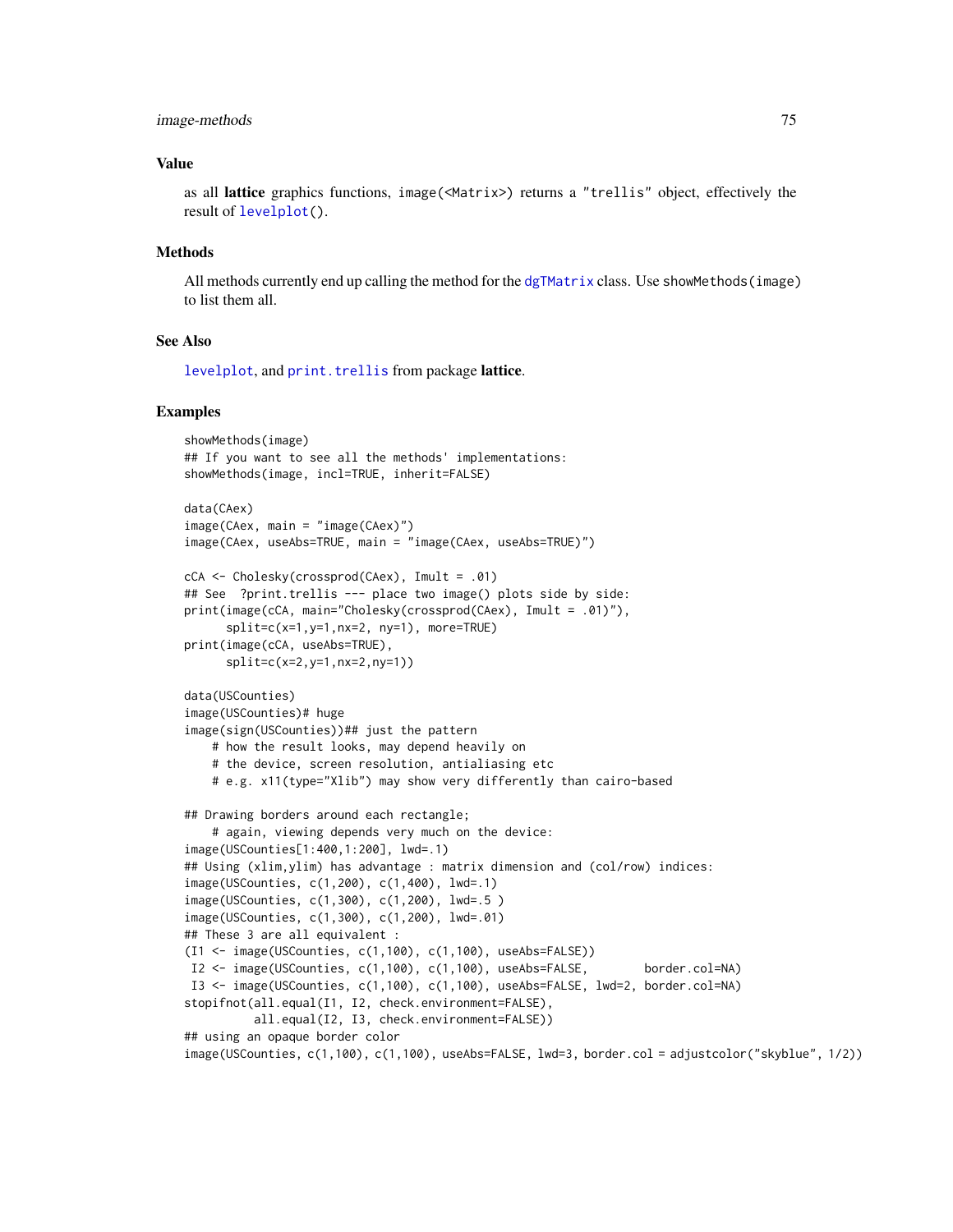```
if(doExtras <- interactive() || nzchar(Sys.getenv("R_MATRIX_CHECK_EXTRA")) ||
    identical("true", unname(Sys.getenv("R_PKG_CHECKING_doExtras")))) {
## Using raster graphics: For PDF this would give a 77 MB file,
## however, for such a large matrix, this is typically considerably
## *slower* (than vector graphics rectangles) in most cases :
if(doPNG <- !dev.interactive())
  png("image-USCounties-raster.png", width=3200, height=3200)
image(USCounties, useRaster = TRUE) # should not suffer from anti-aliasing
if(doPNG)
  dev.off()
   ## and now look at the *.png image in a viewer you can easily zoom in and out
}#only if(doExtras)
```
index-class *Virtual Class "index" - Simple Class for Matrix Indices*

## Description

The class "index" is a virtual class used for indices (in signatures) for matrix indexing and subassignment of Matrix matrices.

In fact, it is currently implemented as a simple class union ([setClassUnion](#page-0-0)) of "numeric", "logical" and "character".

### Objects from the Class

Since it is a virtual Class, no objects may be created from it.

### See Also

[\[-methods](#page-172-0), and

[Subassign-methods](#page-173-0), also for examples.

## Examples

showClass("index")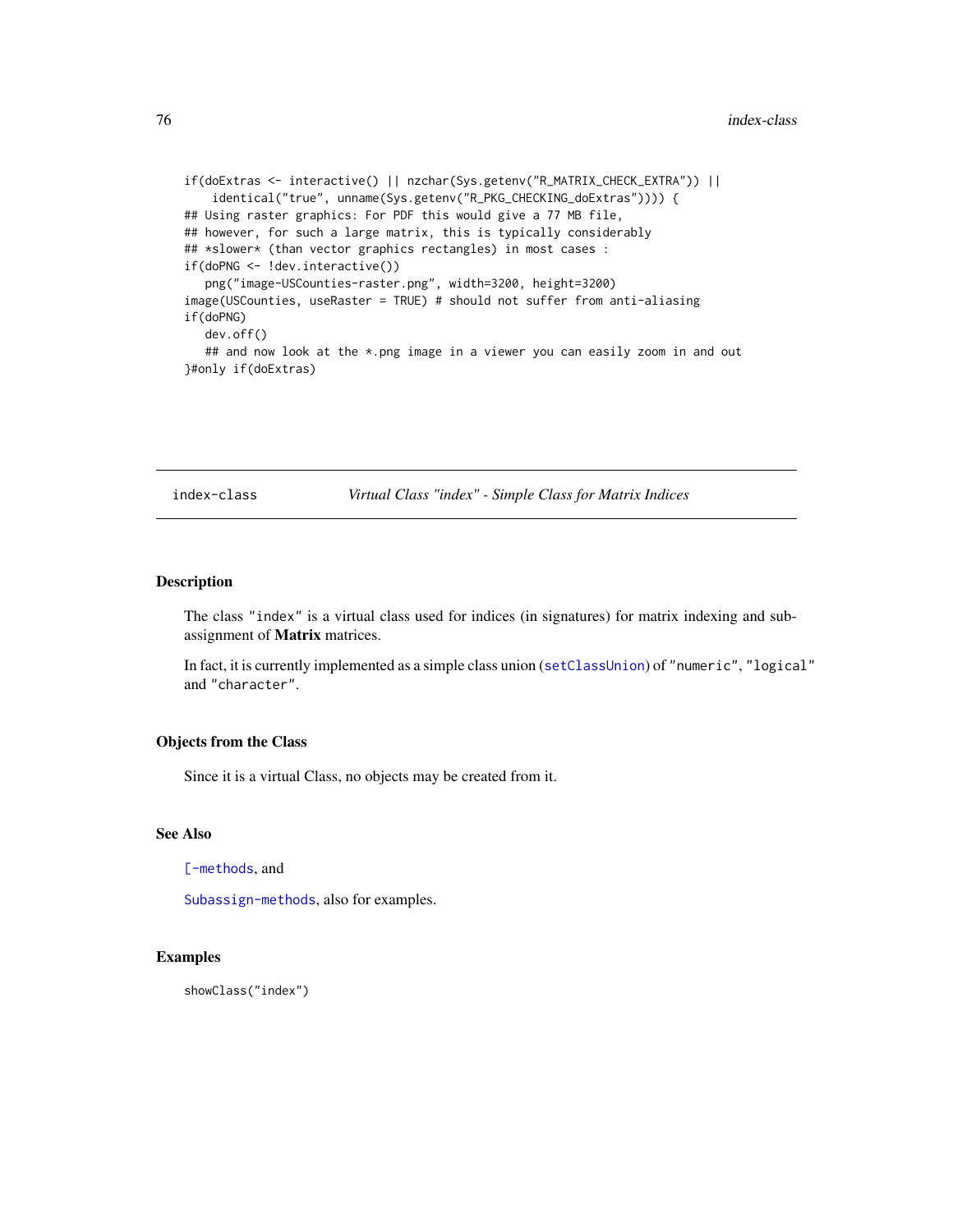### indMatrix-class *Index Matrices*

# Description

The "indMatrix" class is the class of index matrices, stored as 1-based integer index vectors. An index matrix is a matrix with exactly one non-zero entry per row. Index matrices are useful for mapping observations to unique covariate values, for example.

Matrix (vector) multiplication with index matrices is equivalent to replicating and permuting rows, or "sampling rows with replacement", and is implemented that way in the **Matrix** package, see the 'Details' below.

### **Details**

Matrix (vector) multiplication with index matrices from the left is equivalent to replicating and permuting rows of the matrix on the right hand side. (Similarly, matrix multiplication with the transpose of an index matrix from the right corresponds to selecting *columns*.) The crossproduct of an index matrix  $M$  with itself is a diagonal matrix with the number of entries in each column of  $M$ on the diagonal, i.e.,  $M'M =$ Diagonal(x=table(M@perm)).

Permutation matrices (of class [pMatrix](#page-121-0)) are special cases of index matrices: They are square, of dimension, say,  $n \times n$ , and their index vectors contain exactly all of 1:n.

While "row-indexing" (of more than one row *or* using drop=FALSE) stays within the "indMatrix" class, all other subsetting/indexing operations ("column-indexing", including, [diag](#page-0-0)) on "indMatrix" objects treats them as nonzero-pattern matrices (["ngTMatrix"](#page-115-0) specifically), such that non-matrix subsetting results in [logical](#page-0-0) vectors. Sub-assignment  $(M[i,j] < -v)$  is not sensible and hence an error for these matrices.

## Objects from the Class

Objects can be created by calls of the form new("indMatrix",...) or by coercion from an integer index vector, see below.

## Slots

- perm: An integer, 1-based index vector, i.e. an integer vector of length Dim[1] whose elements are taken from 1:Dim[2].
- Dim: [integer](#page-0-0) vector of length two. In some applications, the matrix will be skinny, i.e., with at least as many rows as columns.
- Dimnames: a [list](#page-0-0) of length two where each component is either [NULL](#page-0-0) or a [character](#page-0-0) vector of length equal to the corresponding Dim element.

### Extends

Class ["sparseMatrix"](#page-151-0) and ["generalMatrix"](#page-70-0), directly.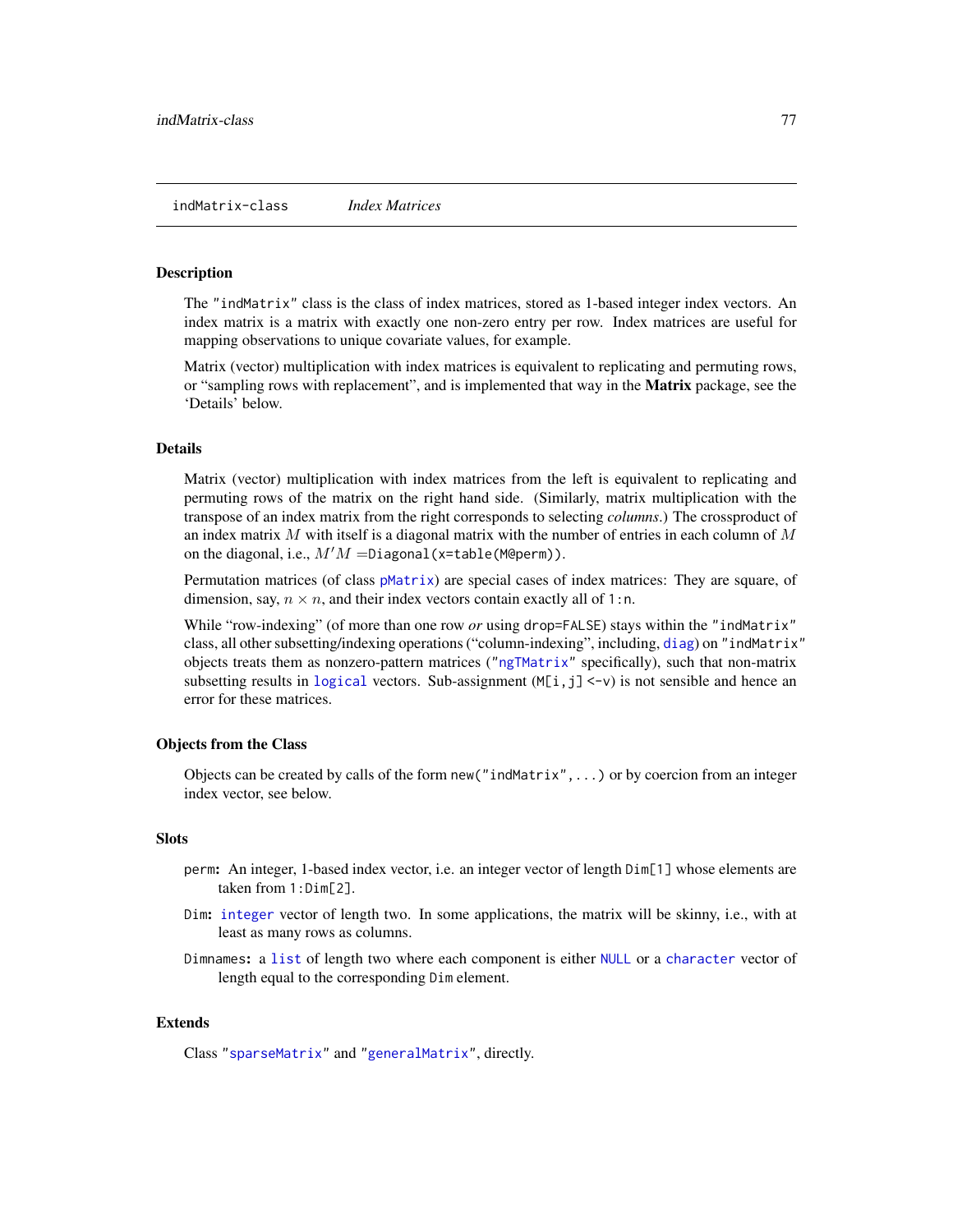### Methods

- $\%*\%$  signature(x = "matrix",y = "indMatrix") and other signatures (use showMethods("%\*%",class="indMatrix") ...
- coerce signature(from = "integer", to = "indMatrix"): This enables typical "indMatrix" construction, given an index vector from elements in 1:Dim[2], see the first example.
- coerce signature(from = "numeric",to = "indMatrix"): a user convenience, to allow as(perm,"indMatrix") for numeric perm with integer values.
- coerce signature(from = "list", to = "indMatrix"): The list must have two (integer-valued) entries: the first giving the index vector with elements in 1:Dim[2], the second giving Dim[2]. This allows "indMatrix" construction for cases in which the values represented by the rightmost column(s) are not associated with any observations, i.e., in which the index does not contain values  $Dim[2],Dim[2]-1,Dim[2]-2,...$
- coerce signature(from = "indMatrix",to = "matrix"): coercion to a traditional FALSE/TRUE [matrix](#page-0-0) of [mode](#page-0-0) logical.
- coerce signature(from = "indMatrix",to = "ngTMatrix"): coercion to sparse logical matrix of class [ngTMatrix](#page-115-0).
- t signature( $x =$  "indMatrix"): return the transpose of the index matrix (which is no longer an indMatrix, but of class [ngTMatrix](#page-115-0).
- colSums, colMeans, rowSums, rowMeans signature(x = "indMatrix"): return the column or row sums or means.
- rbind2 signature( $x =$ "indMatrix",  $y =$ "indMatrix"): a fast method for rowwise catenation of two index matrices (with the same number of columns).
- **kronecker** signature( $X = "indMatrix", Y = "indMatrix")$ : return the kronecker product of two index matrices, which corresponds to the index matrix of the interaction of the two.

### Author(s)

Fabian Scheipl, Uni Muenchen, building on existing ["pMatrix"](#page-121-0), after a nice hike's conversation with Martin Maechler; diverse tweaks by the latter. The crossprod $(x, y)$  and kronecker $(x, y)$ methods when both arguments are "indMatrix" have been made considerably faster thanks to a suggestion by Boris Vaillant.

### See Also

The permutation matrices [pMatrix](#page-121-0) are special index matrices. The "pattern" matrices, [nMatrix](#page-111-0) and its subclasses.

```
p1 \leq -as(c(2,3,1), "pMatrix")(sm1 \leq a s(rep(c(2,3,1), e=3), 'indMatrix'))stopifnot(all(sm1 == p1[rep(1:3, each=3), ]))## row-indexing of a <pMatrix> turns it into an <indMatrix>:
class(p1[rep(1:3, each=3),])
```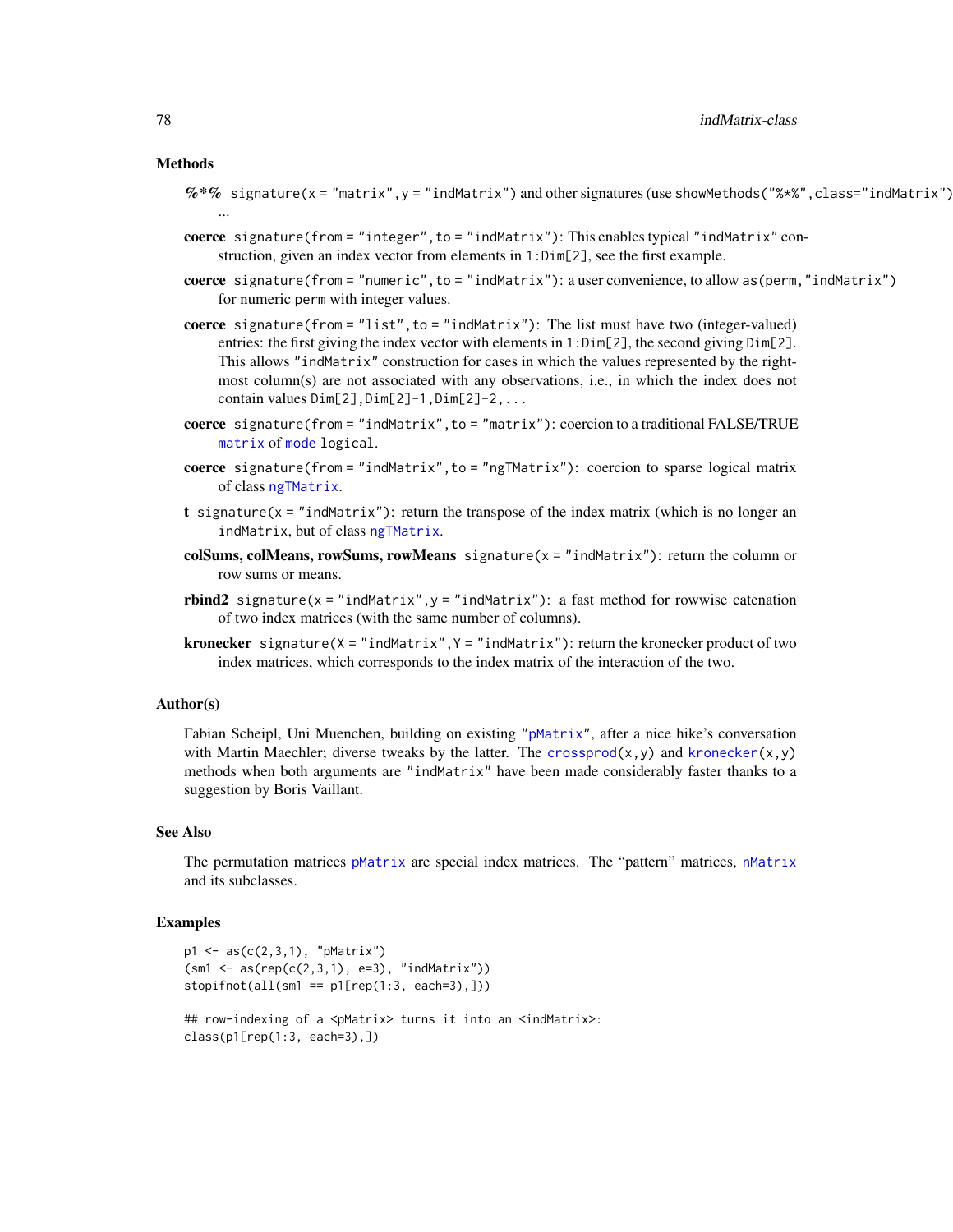#### invPerm 79

```
set.seed(12) # so we know '10' is in sample
## random index matrix for 30 observations and 10 unique values:
(s10 <- as(sample(10, 30, replace=TRUE),"indMatrix"))
## Sample rows of a numeric matrix :
(mm <- matrix(1:10, nrow=10, ncol=3))
s10 %*% mm
set.seed(27)
IM1 <- as(sample(1:20, 100, replace=TRUE), "indMatrix")
IM2 <- as(sample(1:18, 100, replace=TRUE), "indMatrix")
(c12 <- crossprod(IM1,IM2))
## same as cross-tabulation of the two index vectors:
stopifnot(all(c12 - unclass(table(IM1@perm, IM2@perm)) == 0))
# 3 observations, 4 implied values, first does not occur in sample:
as(2:4, "indMatrix")
# 3 observations, 5 values, first and last do not occur in sample:
as(list(2:4, 5), "indMatrix")
as(sm1, "ngTMatrix")
s10[1:7, 1:4] # gives an "ngTMatrix" (most economic!)
s10[1:4, ] # preserves "indMatrix"-class
I1 \leftarrow as(c(5:1, 6:4, 7:3), 'indMatrix')I2 \leftarrow as(7:1, "pMatrix")(I12 <- rbind(I1, I2))
stopifnot(is(I12, "indMatrix"),
         identical(I12, rbind(I1, I2)),
  colSums(112) == c(2L, 2:4, 4:2)
```
## invPerm *Inverse Permutation Vector*

# Description

From a permutation vector p, compute its *inverse* permutation vector.

### Usage

```
invPerm(p, zero.p = FALSE, zero.res = FALSE)
```
#### **Arguments**

| р        | an integer vector of length, say, n.                                                                                          |
|----------|-------------------------------------------------------------------------------------------------------------------------------|
| zero.p   | logical indicating if p contains values $\theta$ : (n-1) or rather (by default, zero. p =<br>FALSE) 1:n.                      |
| zero.res | logical indicating if the result should contain values $\theta$ : (n-1) or rather (by de-<br>fault, zero. $res$ = FALSE) 1:n. |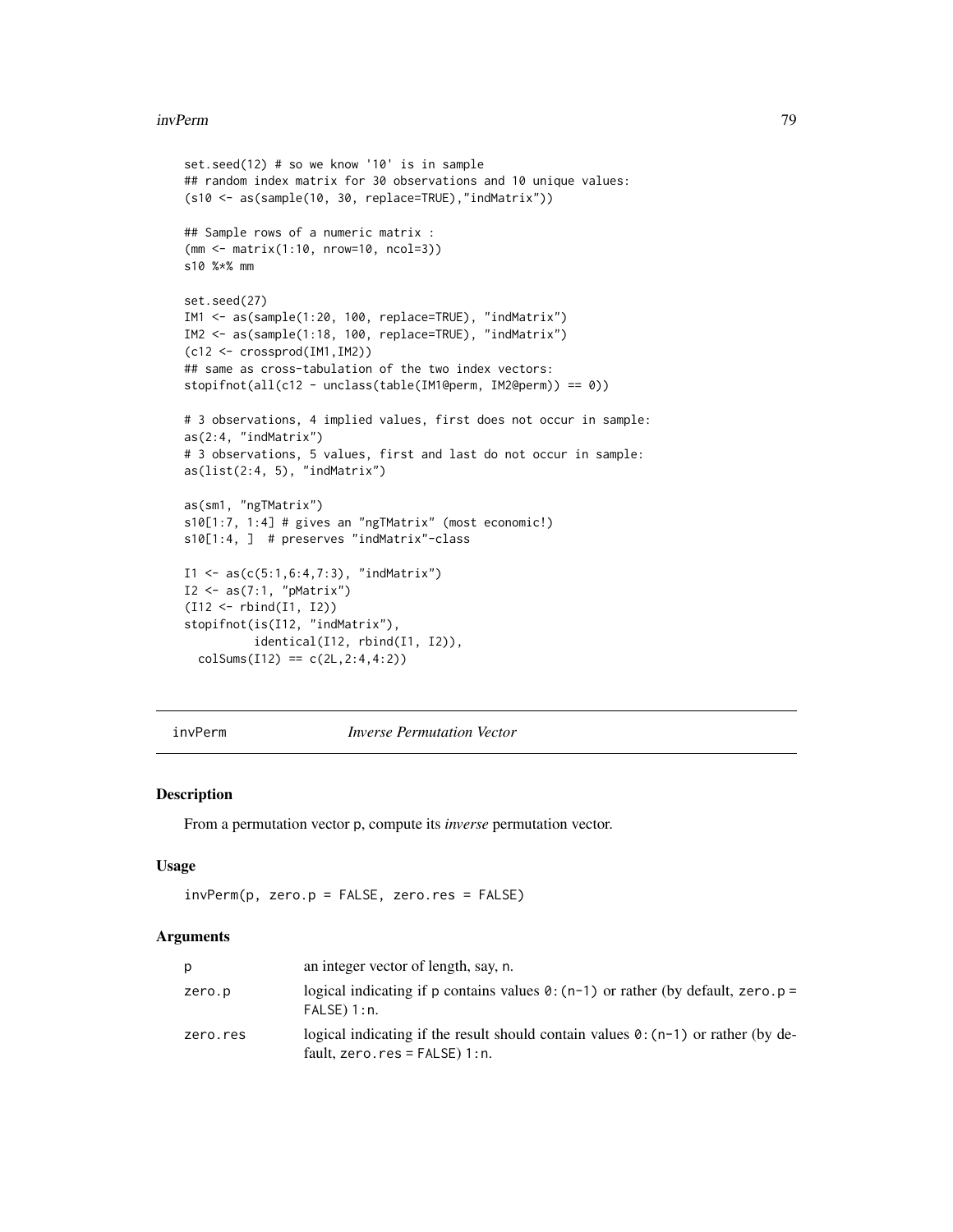an integer vector of the same length (n) as p. By default,  $(zero.p = FALSE, zero,res = FALSE)$ , invPerm(p) is the same as  $order(p)$  $order(p)$  or sort. list(p) and for that case, the function is equivalent to invPerm.  $\le$ -function(p) {  $p[p] \le$ -seq\_along(p) ;  $p$  }.

#### Author(s)

Martin Maechler

# See Also

the class of permutation matrices, [pMatrix](#page-121-0).

# Examples

```
p \le - sample(10) # a random permutation vector
ip \leftarrow invPerm(p)p[ip] # == 1:10
## they are indeed inverse of each other:
stopifnot(
  identical(p[ip], 1:10),
  identical(ip[p], 1:10),
  identical(invPerm(ip), p)
\lambda
```
is.na-methods *is.na(), is.infinite() Methods for 'Matrix' Objects*

## Description

Methods for function [is.na\(](#page-0-0)), [is.finite\(](#page-0-0)), and [is.infinite\(](#page-0-0)) for all Matrices (objects extending the [Matrix](#page-100-0) class):

- $x =$  "denseMatrix" returns a "nMatrix" object of same dimension as x, with TRUE's whenever x is [NA](#page-0-0), finite, or infinite, respectively.
- $x =$ "sparseMatrix" ditto.

## Usage

```
## S4 method for signature 'sparseMatrix'
is.na(x)
## S4 method for signature 'dsparseMatrix'
is.finite(x)
## S4 method for signature 'ddenseMatrix'
is.infinite(x)
## ...
## and for other classes
```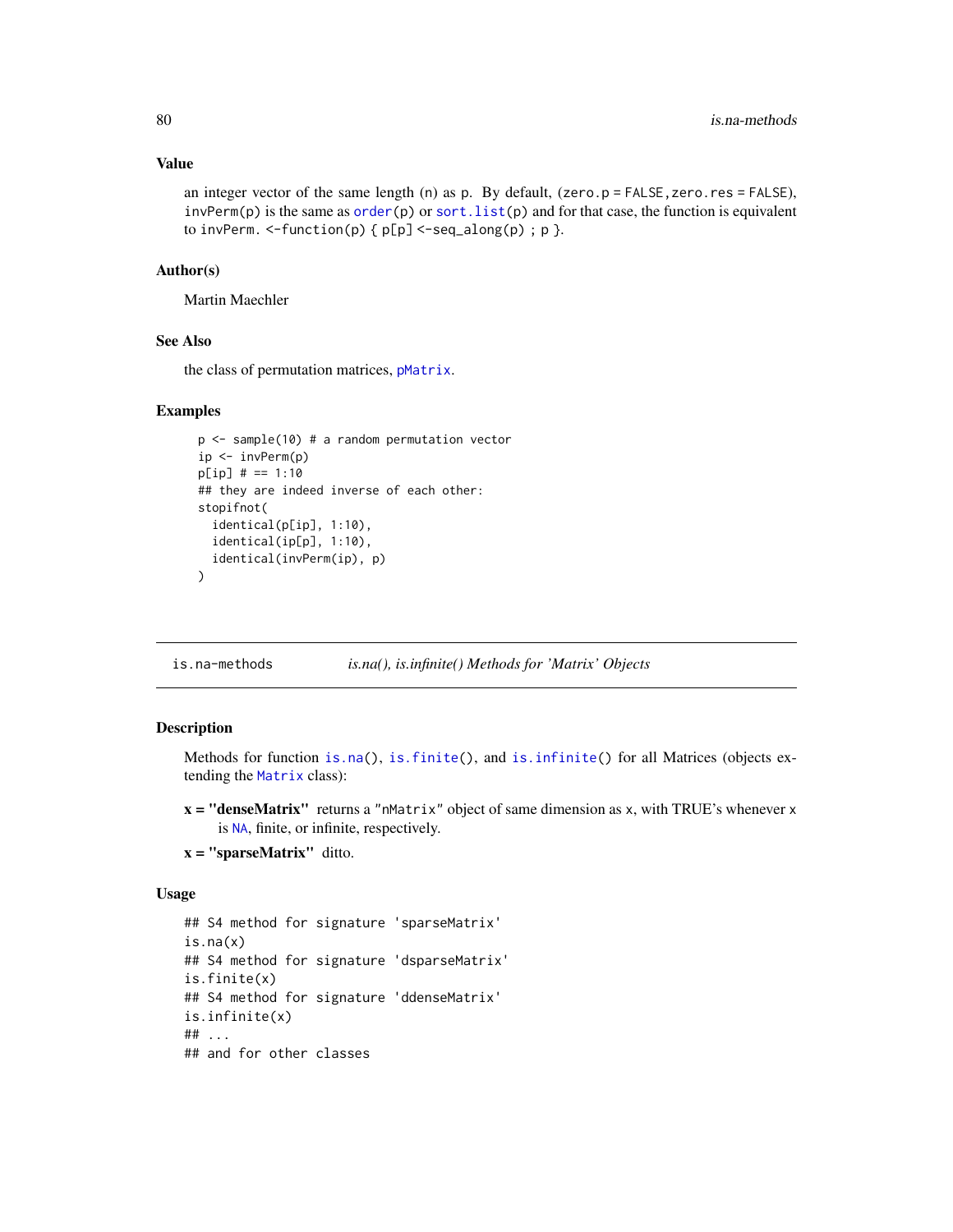```
## S4 method for signature 'xMatrix'
anyNA(x)## S4 method for signature 'nsparseMatrix'
anyNA(x)
## S4 method for signature 'sparseVector'
anyNA(x)
## S4 method for signature 'nsparseVector'
anyNA(x)
```
## Arguments

x sparse or dense matrix or sparse vector (here; any R object in general).

### See Also

[NA](#page-0-0), [is.na](#page-0-0); [is.finite](#page-0-0), [is.infinite](#page-0-0); [nMatrix](#page-111-0), [denseMatrix](#page-35-0), [sparseMatrix](#page-151-0).

The [sparseVector](#page-156-0) class.

## Examples

```
M \leq M \text{Matrix}(1:6, nrow=4, ncol=3,dimnames = list(c("a", "b", "c", "d"), c("A", "B", "C"))stopifnot(all(!is.na(M)))
M[2:3,2] <- NA
is.na(M)
if(exists("anyNA", mode="function"))
anyNA(M)
A <- spMatrix(10,20, i = c(1,3:8),
                     j = c(2, 9, 6:10),
                     x = 7 * (1:7)stopifnot(all(!is.na(A)))
A[2,3] <- A[1,2] <- A[5, 5:9] <- NA
inA < -is, na(A)stopifnot(sum(inA) == 1+1+5)
```
is.null.DN *Are the Dimnames* dn *NULL-like ?*

#### Description

Are the [dimnames](#page-0-0) dn [NULL](#page-0-0)-like?

is.null.DN(dn) is less strict than [is.null\(](#page-0-0)dn), because it is also true ([TRUE](#page-0-0)) when the dimnames dn are "like" NULL, or list (NULL, NULL), as they can easily be for the traditional R matrices ([matrix](#page-0-0)) which have no formal [class](#page-0-0) definition, and hence much freedom in how their [dimnames](#page-0-0) look like.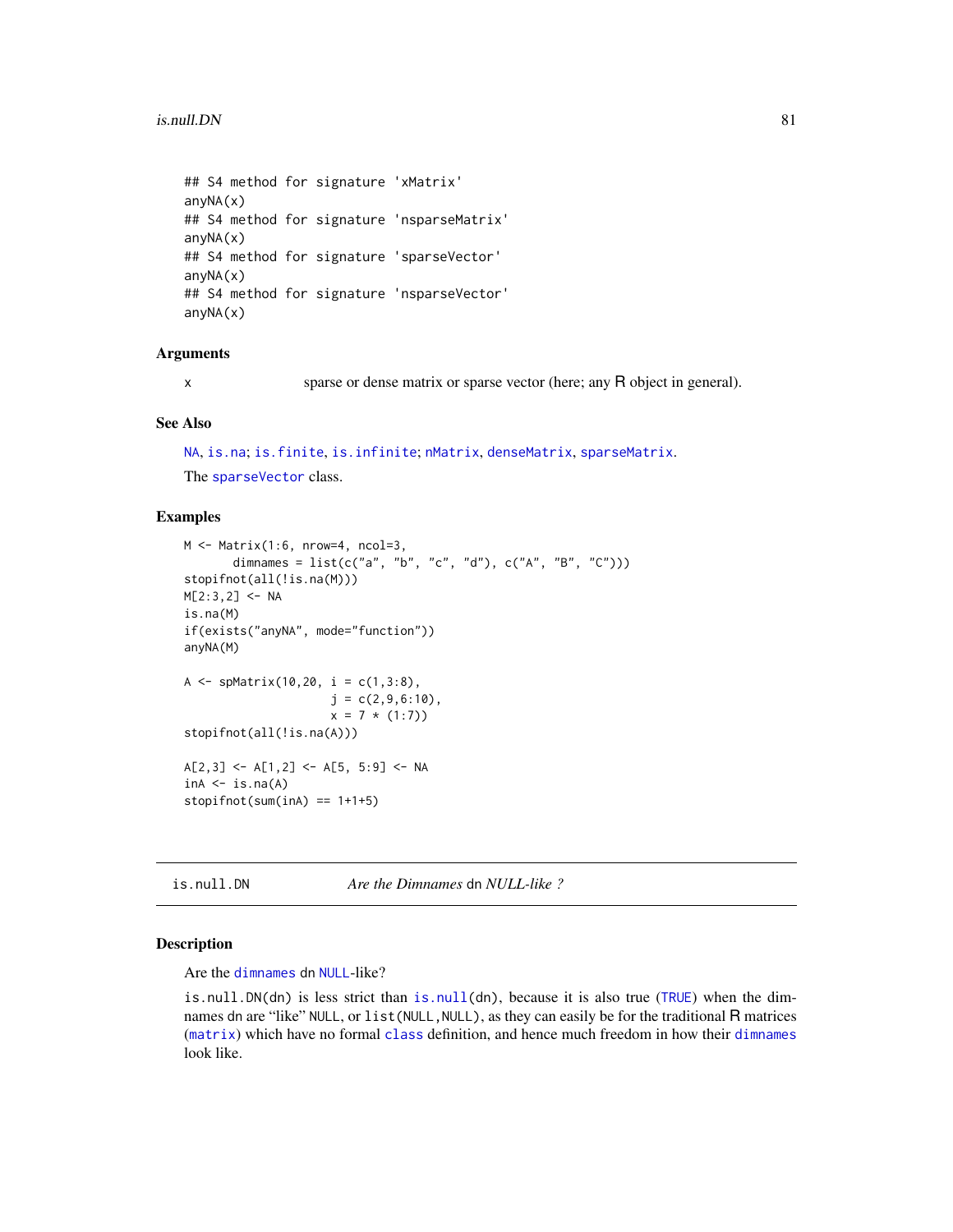## Usage

is.null.DN(dn)

## Arguments

dn [dimnames\(](#page-0-0)) of a [matrix](#page-0-0)-like R object.

# Value

[logical](#page-0-0) [TRUE](#page-0-0) or [FALSE](#page-0-0).

# Note

This function is really to be used on "traditional" matrices rather than those inheriting from [Matrix](#page-100-0), as the latter will always have dimnames list(NULL, NULL) exactly, in such a case.

## Author(s)

Martin Maechler

## See Also

[is.null](#page-0-0), [dimnames](#page-0-0), [matrix](#page-0-0).

```
m <- matrix(round(100 * rnorm(6)), 2,3); m1 <- m2 <- m3 <- m4 <- m
dimnames(m1) <- list(NULL, NULL)
dimnames(m2) <- list(NULL, character())
dimnames(m3) <- rev(dimnames(m2))
dimnames(m4) <- rep(list(character()),2)
m4 ## prints absolutely identically to m
stopifnot(m == m1, m1 == m2, m2 == m3, m3 == m4,
  identical(capture.output(m) -> cm,
   capture.output(m1)),
  identical(cm, capture.output(m2)),
  identical(cm, capture.output(m3)),
  identical(cm, capture.output(m4)))
```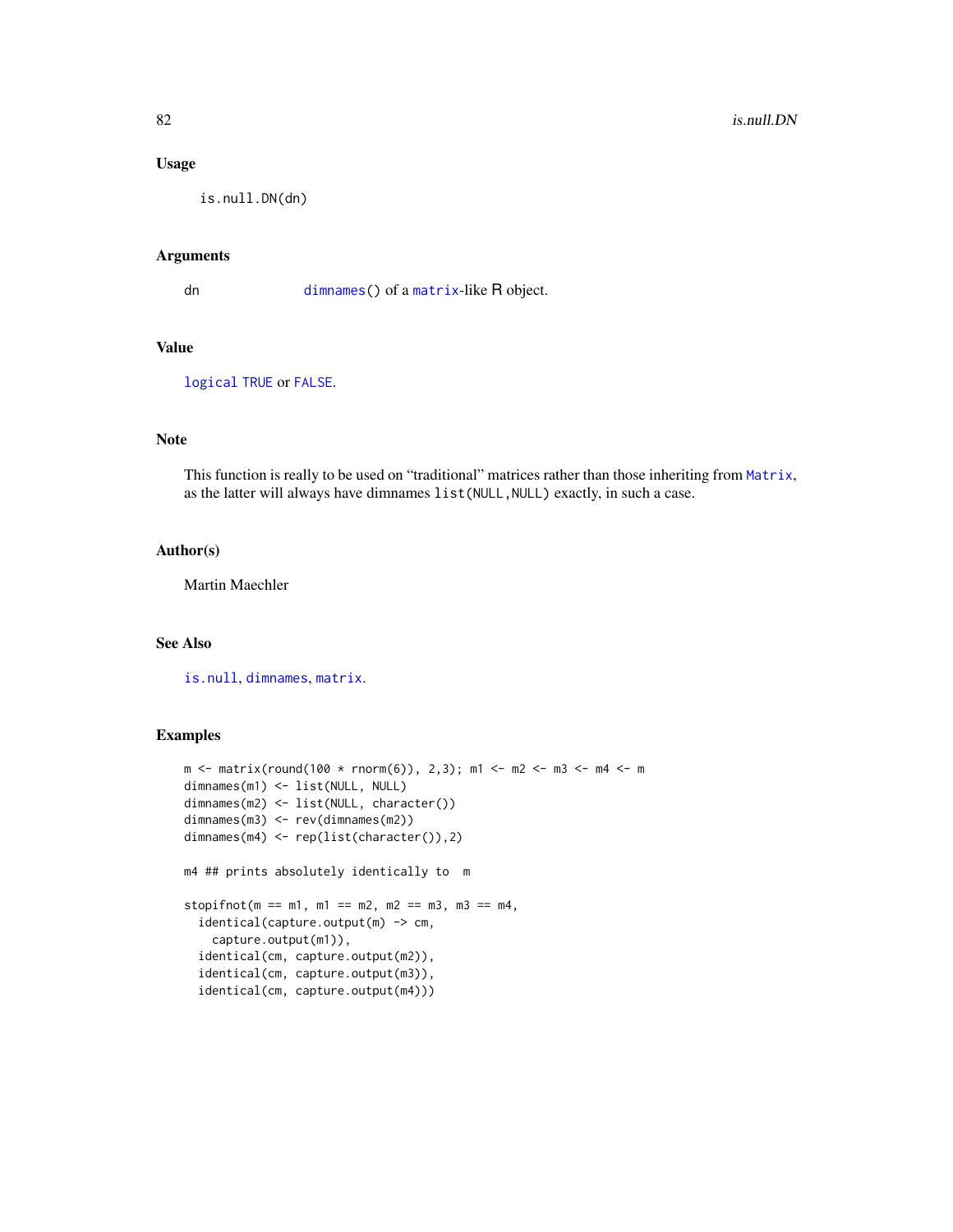isSymmetric-methods *Methods for Function isSymmetric in Package 'Matrix'*

### **Description**

isSymmetric(M) returns a [logical](#page-0-0) indicating if M is a symmetric matrix. This (now) is a **base** function with a default method for the traditional matrices of [class](#page-0-0) "matrix". Methods here are defined for virtual Matrix classes such that it works for all objects inheriting from class [Matrix](#page-100-0).

#### See Also

[forceSymmetric](#page-67-0), [symmpart](#page-162-0), and the formal class (and subclasses) ["symmetricMatrix"](#page-160-0).

# Examples

```
isSymmetric(Diagonal(4)) # TRUE of course
M <- Matrix(c(1,2,2,1), 2,2)
isSymmetric(M) # TRUE (*and* of formal class "dsyMatrix")
isSymmetric(as(M, "dgeMatrix")) # still symmetric, even if not "formally"
isSymmetric(triu(M)) # FALSE
## Look at implementations:
showMethods("isSymmetric", includeDefs=TRUE)# "ANY": base's S3 generic; 6 more
```

|  | isTriangular |  |
|--|--------------|--|
|  |              |  |

isTriangular() and *isDiagonal*() Checking if Matrix is Triangular or *Diagonal*

## Description

isTriangular(M) returns a [logical](#page-0-0) indicating if M is a triangular matrix. Analogously, isDiagonal(M) is true iff M is a diagonal matrix.

Contrary to [isSymmetric\(](#page-0-0)), these two functions are generically from package **Matrix**, and hence also define methods for traditional ([class](#page-0-0) "matrix") matrices.

By our definition, triangular, diagonal and symmetric matrices are all *square*, i.e. have the same number of rows and columns.

#### Usage

isDiagonal(object)

isTriangular(object, upper = NA, ...)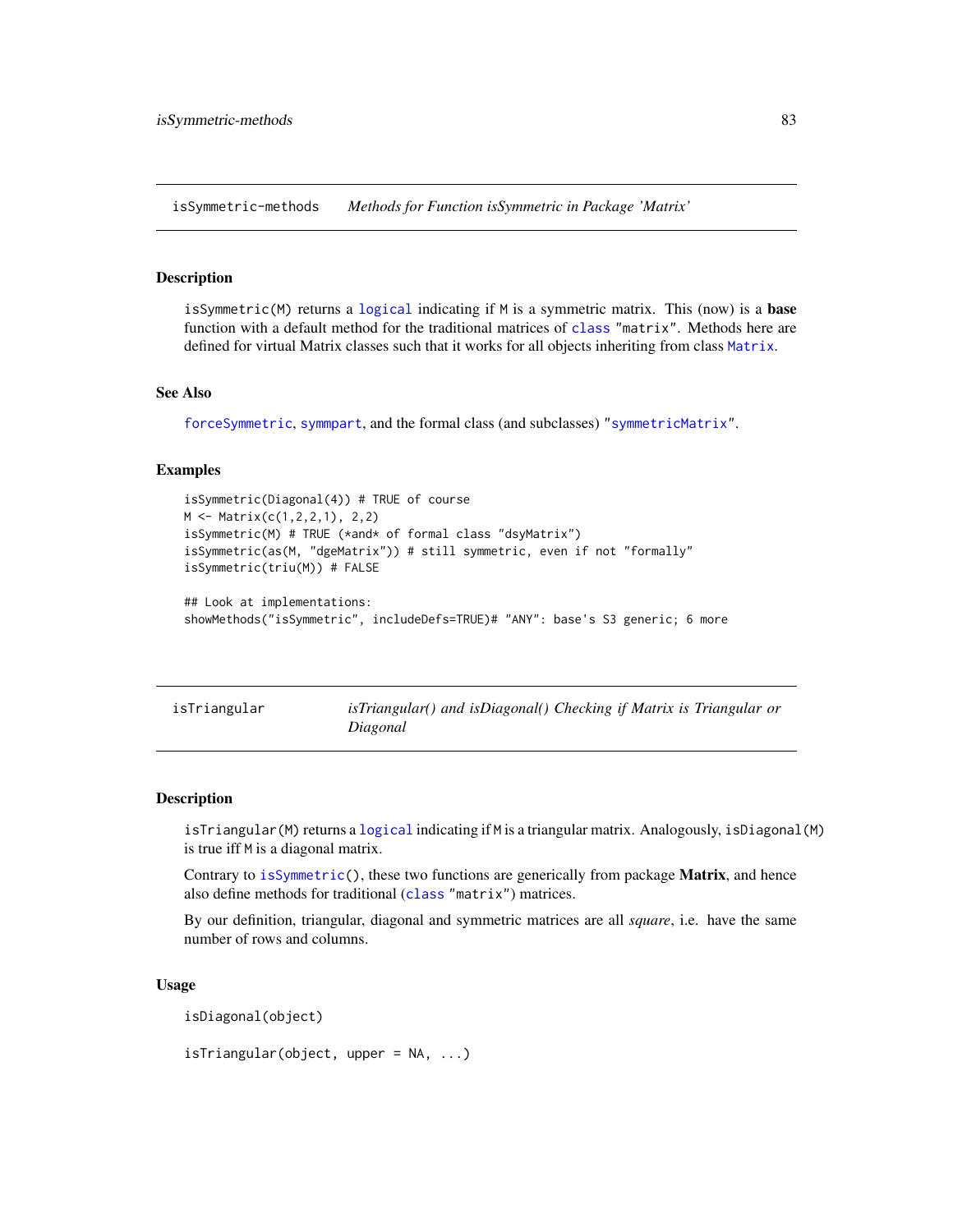### **Arguments**

| object | any R object, typically a matrix (traditional or Matrix package).                                                                      |
|--------|----------------------------------------------------------------------------------------------------------------------------------------|
| upper  | logical, one of NA (default), FALSE, or TRUE where the last two cases require a<br>lower or upper triangular object to result in TRUE. |
| .      | potentially further arguments for other methods.                                                                                       |

# Value

a ("scalar") logical, TRUE or FALSE, never [NA](#page-0-0). For isTriangular(), if the result is TRUE, it may contain an attribute (see [attributes](#page-0-0) "kind", either "L" or "U" indicating if it is a lower or upper triangular matrix.

# See Also

[isSymmetric](#page-0-0); formal class (and subclasses) ["triangularMatrix"](#page-163-0) and ["diagonalMatrix"](#page-42-0).

### Examples

```
isTriangular(Diagonal(4))
## is TRUE: a diagonal matrix is also (both upper and lower) triangular
(M <- Matrix(c(1,2,0,1), 2,2))
isTriangular(M) # TRUE (*and* of formal class "dtrMatrix")
isTriangular(as(M, "dgeMatrix")) # still triangular, even if not "formally"
isTriangular(crossprod(M)) # FALSE
```
 $isDiagonal(matrix(c(2,0,0,1), 2,2))$  # TRUE

KhatriRao *Khatri-Rao Matrix Product*

### Description

Computes Khatri-Rao products for any kind of matrices.

The Khatri-Rao product is a column-wise Kronecker product. Originally introduced by Khatri and Rao (1968), it has many different applications, see Liu and Trenkler (2008) for a survey. Notably, it is used in higher-dimensional tensor decompositions, see Bader and Kolda (2008).

# Usage

KhatriRao(X, Y = X, FUN = "\*", make.dimnames = FALSE)

## Arguments

| X.Y           | matrices of with the same number of columns.                                                                                            |
|---------------|-----------------------------------------------------------------------------------------------------------------------------------------|
| <b>FUN</b>    | the (name of the) function to be used for the column-wise Kronecker products,<br>see kronecker, defaulting to the usual multiplication. |
| make.dimnames | logical indicating if the result should inherit dimnames from X and Y in a simple<br>way.                                               |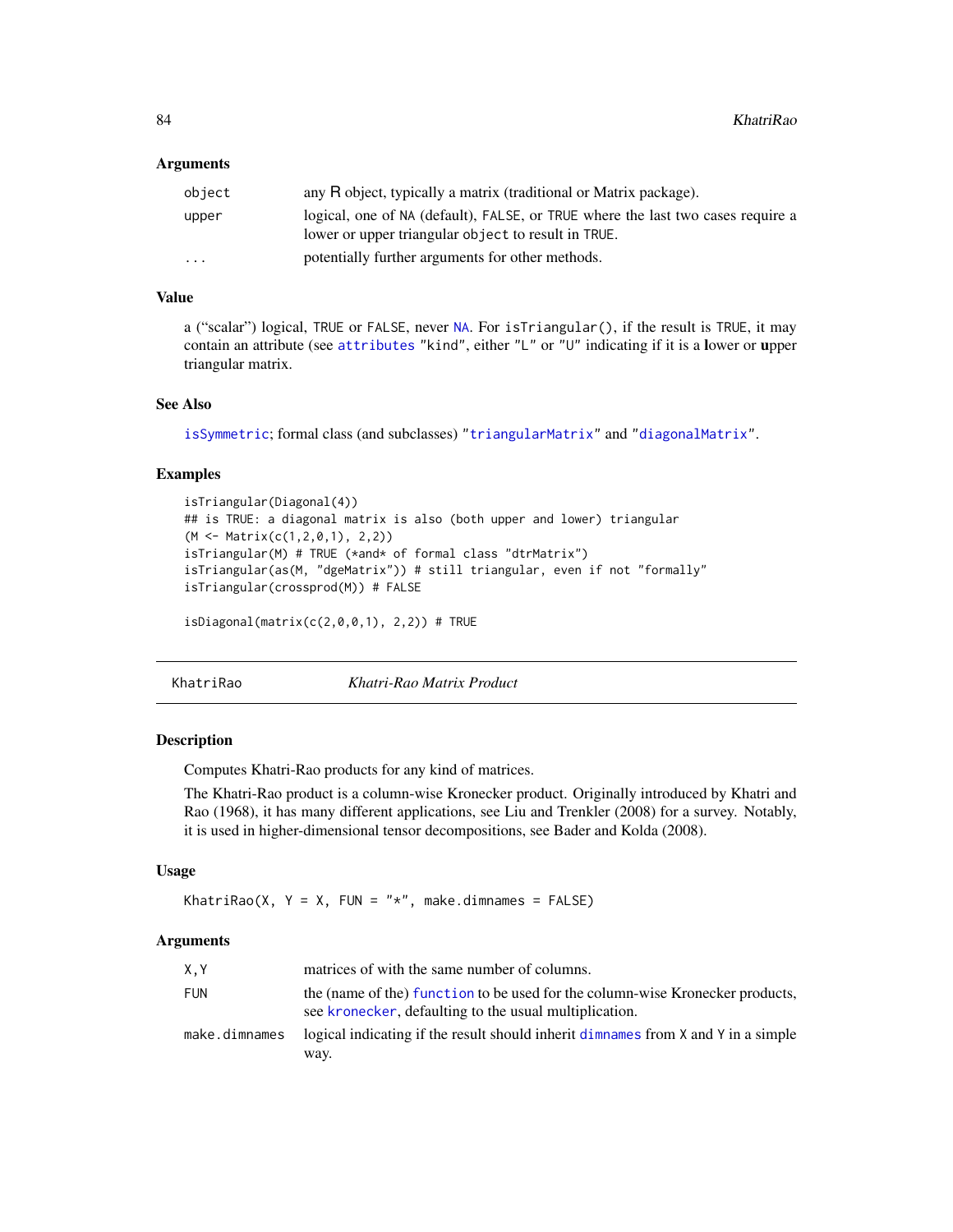#### KhatriRao 85

# Value

a ["CsparseMatrix"](#page-31-0), say R, the Khatri-Rao product of  $X$  ( $n \times k$ ) and  $Y$  ( $m \times k$ ), is of dimension  $(n \cdot m) \times k$ , where the j-th column, R[,j] is the kronecker product [kronecker\(](#page-0-0)X[,j],Y[,j]).

## **Note**

The current implementation is efficient for large sparse matrices.

## Author(s)

Original by Michael Cysouw, Univ. Marburg; minor tweaks, bug fixes etc, by Martin Maechler.

### References

Khatri, C. G., and Rao, C. Radhakrishna (1968) Solutions to Some Functional Equations and Their Applications to Characterization of Probability Distributions. *Sankhya: Indian J. Statistics, Series A* 30, 167–180.

Liu, Shuangzhe, and Gõtz Trenkler (2008) Hadamard, Khatri-Rao, Kronecker and Other Matrix Products. *International J. Information and Systems Sciences* 4, 160–177.

Bader, Brett W, and Tamara G Kolda (2008) Efficient MATLAB Computations with Sparse and Factored Tensors. *SIAM J. Scientific Computing* 30, 205–231.

### See Also

[kronecker](#page-0-0).

```
## Example with very small matrices:
m \le - matrix(1:12,3,4)d \leftarrow diag(1:4)KhatriRao(m,d)
KhatriRao(d,m)
dimnames(m) <- list(LETTERS[1:3], letters[1:4])
KhatriRao(m,d, make.dimnames=TRUE)
KhatriRao(d,m, make.dimnames=TRUE)
dimnames(d) <- list(NULL, paste0("D", 1:4))
KhatriRao(m,d, make.dimnames=TRUE)
KhatriRao(d,m, make.dimnames=TRUE)
dimnames(d) <- list(paste0("d", 10*1:4), paste0("D", 1:4))
(Kmd <- KhatriRao(m,d, make.dimnames=TRUE))
(Kdm <- KhatriRao(d,m, make.dimnames=TRUE))
nm <- as(m,"nMatrix")
nd <- as(d,"nMatrix")
KhatriRao(nm,nd, make.dimnames=TRUE)
KhatriRao(nd,nm, make.dimnames=TRUE)
stopifnot(dim(KhatriRao(m,d)) == c(nrow(m)*nrow(d), ncol(d)))
## border cases / checks:
```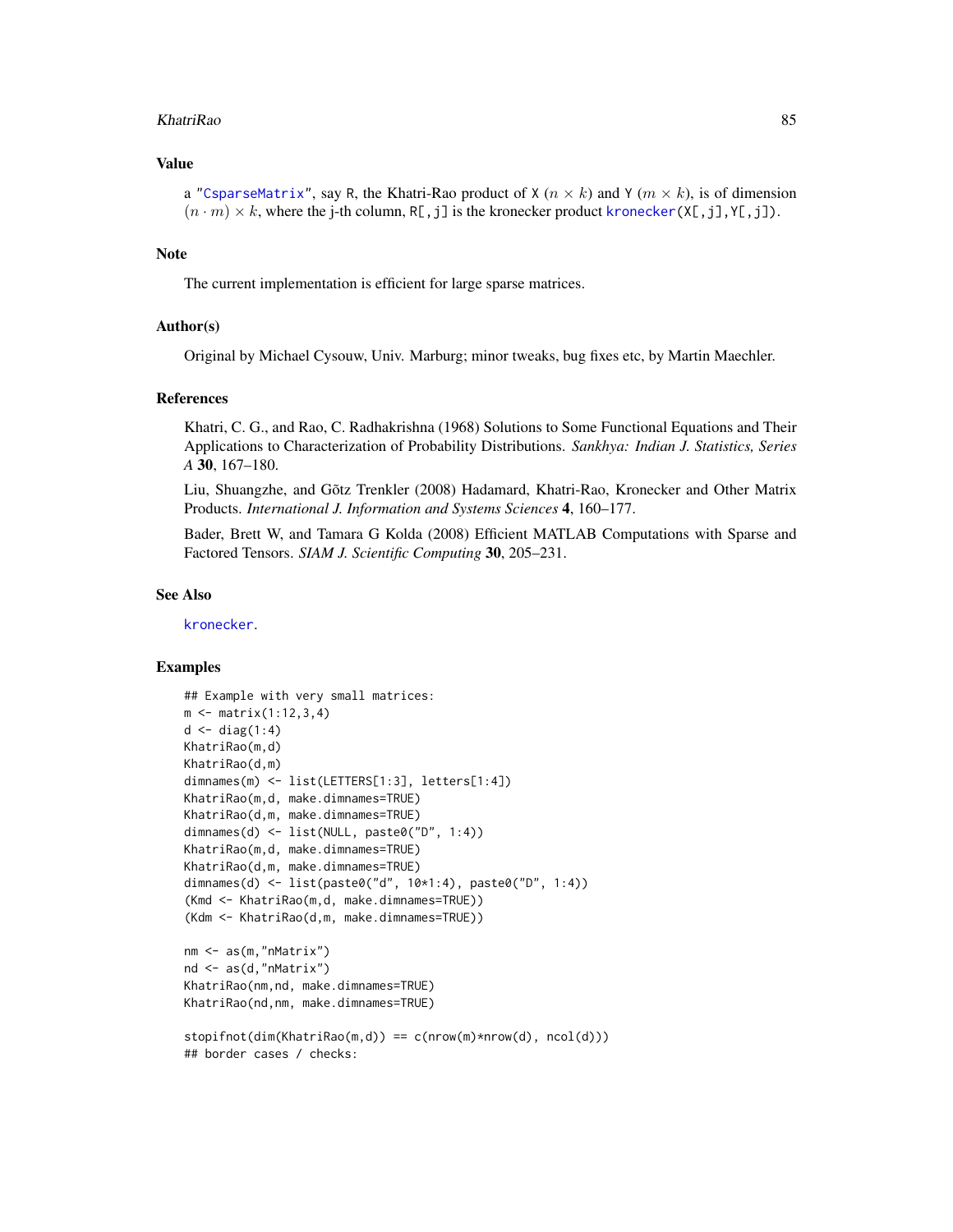```
zm < - nm; zm[] < -0 # all 0 matrix
stopifnot(all(K1 <- KhatriRao(nd, zm) == 0), identical(dim(K1), c(12L, 4L)),
          all(K2 <- KhatriRao(zm, nd) == 0), identical(dim(K2), c(12L, 4L)))
d0 <- d; d0[] <- 0; m0 <- Matrix(d0[-1,])
stopifnot(all(K3 <- KhatriRao(d0, m) == 0), identical(dim(K3), dim(Kdm)),
 all(K4 \leq KhatriRao(m, d0) == 0), identical(dim(K4), dim(Kmd)),all(KhatriRao(d0, d0) == 0), all(KhatriRao(m0, d0) == 0),
 all(KhatriRao(d0, m0) == 0), all(KhatriRao(m0, m0) == 0),
 identical(dimnames(KhatriRao(m, d0, make.dimnames=TRUE)), dimnames(Kmd)))
```
KNex *Koenker-Ng Example Sparse Model Matrix and Response Vector*

#### **Description**

A model matrix mm and corresponding response vector y used in an example by Koenker and Ng. The matrix mm is a sparse matrix with 1850 rows and 712 columns but only 8758 non-zero entries. It is a "dgCMatrix" object. The vector y is just [numeric](#page-0-0) of length 1850.

### Usage

data(KNex)

## References

Roger Koenker and Pin Ng (2003). SparseM: A sparse matrix package for R; *J. of Statistical Software*, 8 (6), doi: [10.18637/jss.v008.i06](https://doi.org/10.18637/jss.v008.i06)

```
data(KNex)
class(KNex$mm)
 dim(KNex$mm)
image(KNex$mm)
str(KNex)
system.time( # a fraction of a second
 sparse.sol <- with(KNex, solve(crossprod(mm), crossprod(mm, y))))
head(round(sparse.sol,3))
## Compare with QR-based solution ("more accurate, but slightly slower"):
system.time(
 sp.sol2 <- with(KNex, qr.coef(qr(mm), y) ))
all.equal(sparse.sol, sp.sol2, tolerance = 1e-13) # TRUE
```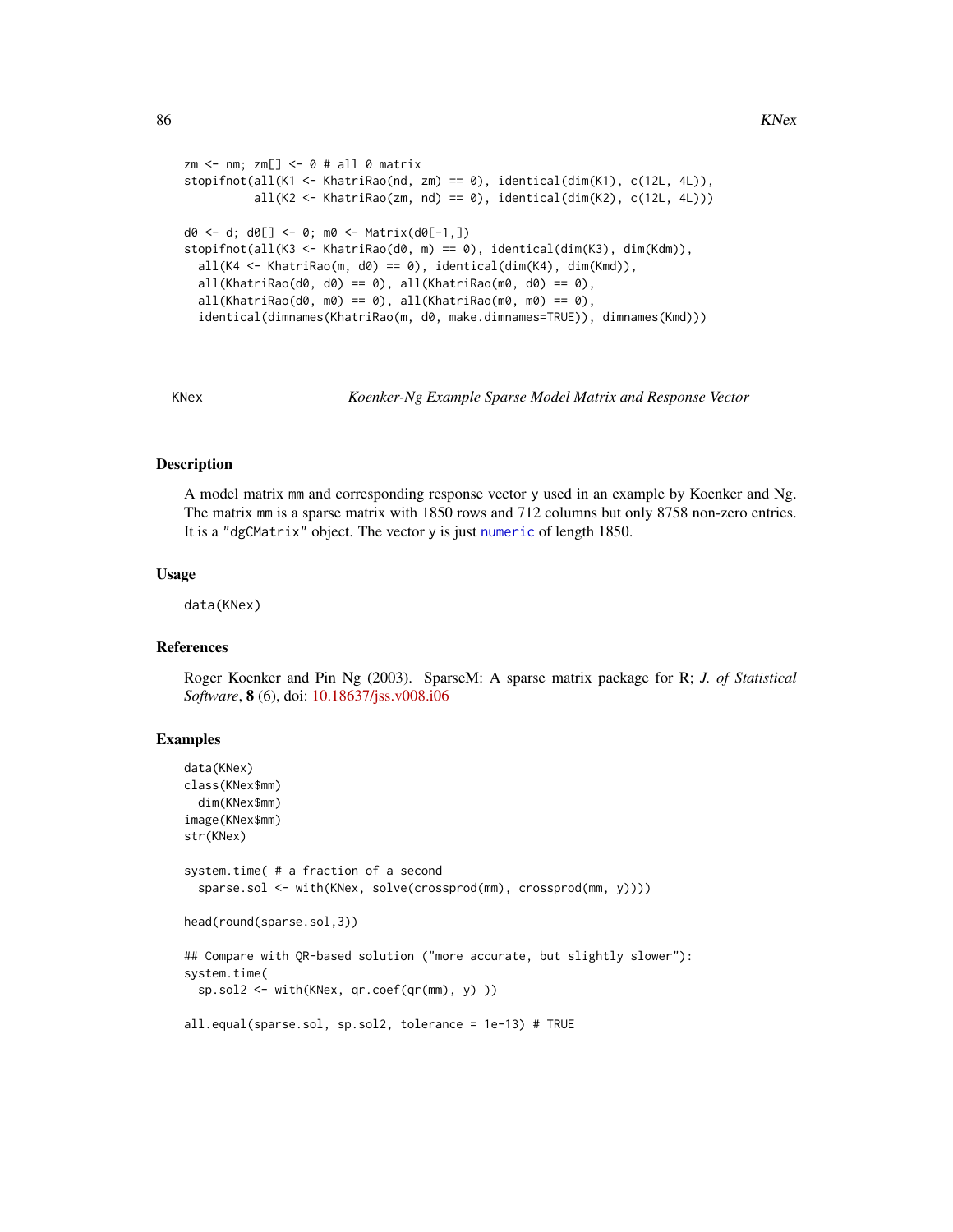<span id="page-86-0"></span>kronecker-methods *Methods for Function 'kronecker()' in Package 'Matrix'*

### Description

Computes Kronecker products for objects inheriting from ["Matrix"](#page-100-0).

In order to preserver sparseness, we treat  $0 \times NA$  $0 \times NA$  as 0, not as NA as usually in R (and as used for the base function [kronecker](#page-0-0)).

# Methods

**kronecker** signature( $X = "Matrix", Y = "ANY")$  ....... kronecker signature( $X = "ANY", Y = "Matrix")$  ....... **kronecker** signature( $X = "diagonalMatrix", Y = "ANY")$  ....... **kronecker** signature( $X = "sparseMatrix", Y = "ANY")$  ....... kronecker signature(X = "TsparseMatrix", Y = "TsparseMatrix") ....... kronecker signature(X = "dgTMatrix", Y = "dgTMatrix") ....... **kronecker** signature( $X = "dtTMatrix", Y = "dtTMatrix")$  ....... kronecker signature(X = "indMatrix", Y = "indMatrix") .......

```
(t1 \leq -5)Matrix(5,4, x= c(3,2,-7,11), i= 1:4, j=4:1)) # 5 x 4
(t2 \leq K \text{ronecker}(Diagonal(3, 2:4), t1)) # 15 x 12
## should also work with special-cased logical matrices
13 \le upper.tri(matrix(,3,3))
M \leftarrow Matrix(13)
(N <- as(M, "nsparseMatrix")) # "ntCMatrix" (upper triangular)
N2 <- as(N, "generalMatrix") # (lost "t"riangularity)
MM <- kronecker(M,M)
NN <- kronecker(N,N) # "dtTMatrix" i.e. did keep
NN2 <- kronecker(N2,N2)
stopifnot(identical(NN,MM),
          is(NN2, "sparseMatrix"), all(NN2 == NN),
          is(NN, "triangularMatrix"))
```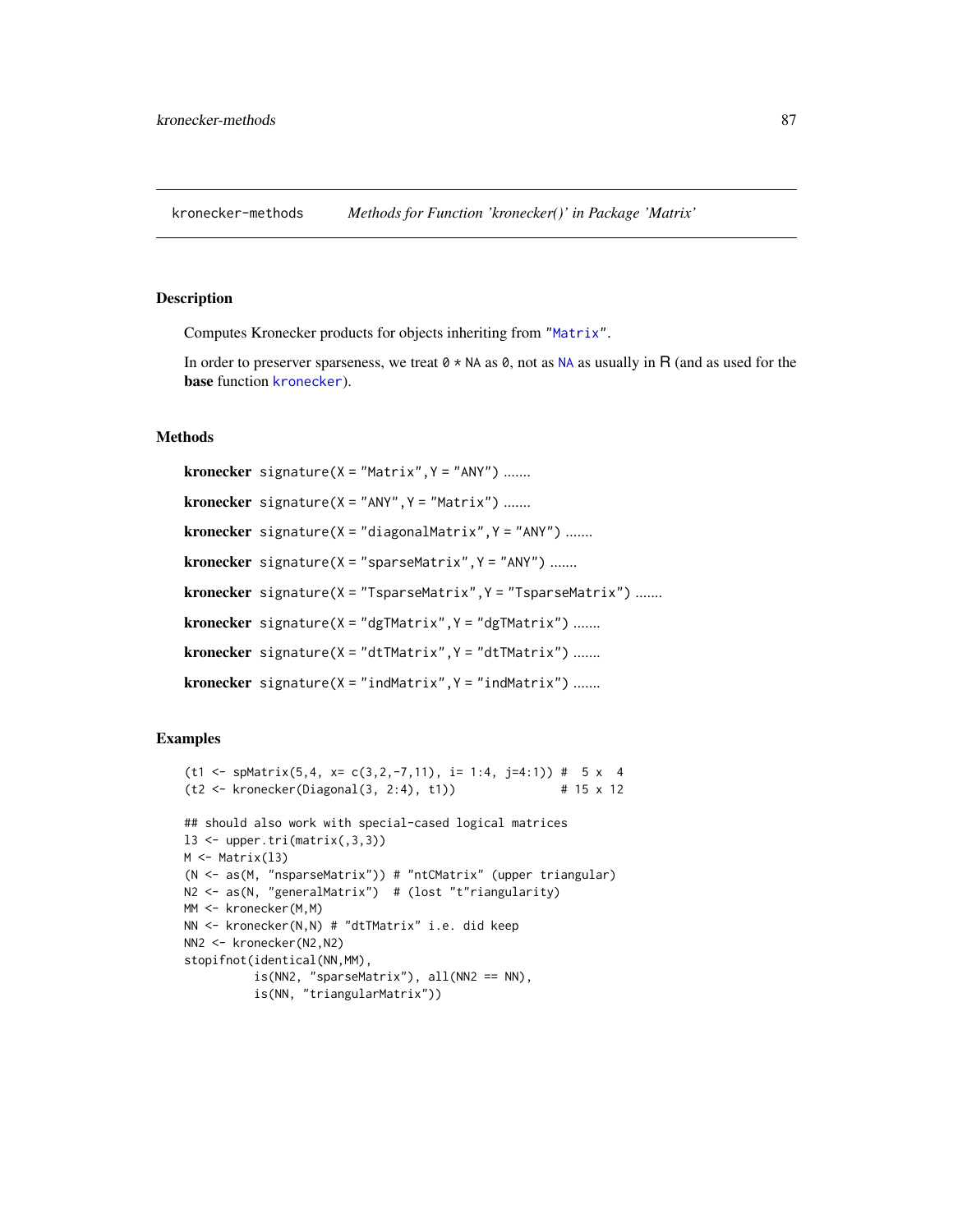<span id="page-87-0"></span>ldenseMatrix-class *Virtual Class "ldenseMatrix" of Dense Logical Matrices*

## Description

ldenseMatrix is the virtual class of all dense logical (S4) matrices. It extends both [denseMatrix](#page-35-0) and [lMatrix](#page-45-0) directly.

# Slots

x: logical vector containing the entries of the matrix.

Dim, Dimnames: see [Matrix](#page-100-0).

## Extends

Class "lMatrix", directly. Class "denseMatrix", directly. Class "Matrix", by class "lMatrix". Class "Matrix", by class "denseMatrix".

## Methods

coerce signature(from = "matrix",to = "ldenseMatrix"): ...

coerce signature(from = "ldenseMatrix",to = "matrix"): ...

**as.vector** signature( $x = "IdenseMatrix", mode = "missing"); ...$ 

which signature( $x = "ndenseMatrix")$ , semantically equivalent to base function [which\(](#page-0-0) $x, arr.ind$ ); for details, see the [lMatrix](#page-45-0) class documentation.

# See Also

Class [lgeMatrix](#page-88-0) and the other subclasses.

# Examples

showClass("ldenseMatrix")

 $as(diag(3) > 0, "IdenseMatrix")$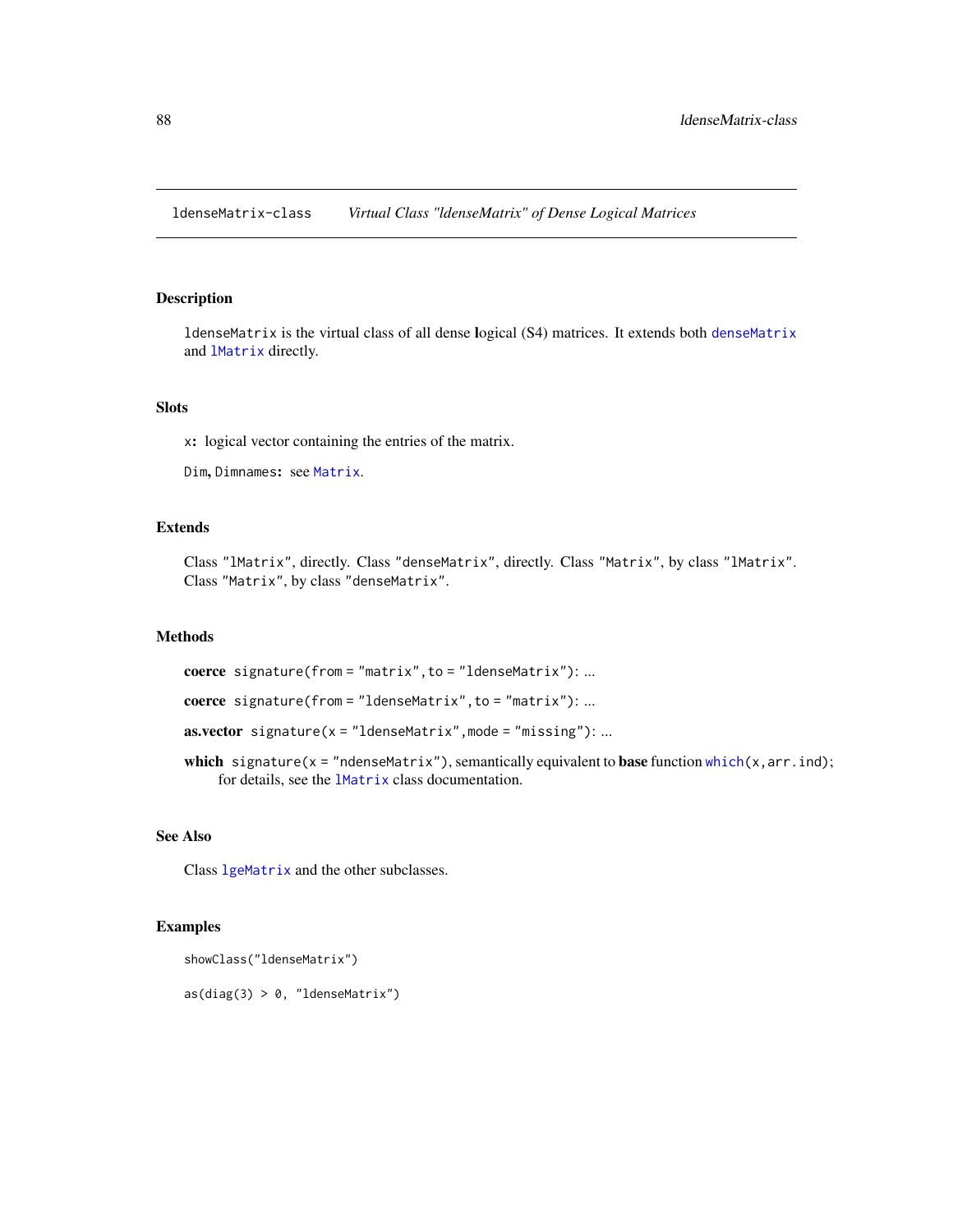ldiMatrix-class *Class "ldiMatrix" of Diagonal Logical Matrices*

## Description

The class "ldiMatrix" of logical diagonal matrices.

## Objects from the Class

Objects can be created by calls of the form new("ldiMatrix",...) but typically rather via [Diagonal](#page-40-0).

# Slots

x: "logical" vector.

diag: "character" string, either "U" or "N", see [ddiMatrix](#page-34-0).

Dim,Dimnames: matrix dimension and [dimnames](#page-0-0), see the [Matrix](#page-100-0) class description.

# Extends

Class ["diagonalMatrix"](#page-42-0) and class ["lMatrix"](#page-45-0), directly.

Class ["sparseMatrix"](#page-151-0), by class "diagonalMatrix".

# See Also

Classes [ddiMatrix](#page-34-0) and [diagonalMatrix](#page-42-0); function [Diagonal](#page-40-0).

## Examples

```
(lM <- Diagonal(x = c(TRUE,FALSE,FALSE)))
str(lM)#> gory details (slots)
crossprod(lM) # numeric
(nM <- as(lM, "nMatrix"))# -> sparse (not formally ``diagonal'')
crossprod(nM) # logical sparse
```
<span id="page-88-0"></span>lgeMatrix-class *Class "lgeMatrix" of General Dense Logical Matrices*

### Description

This is the class of general dense [logical](#page-0-0) matrices.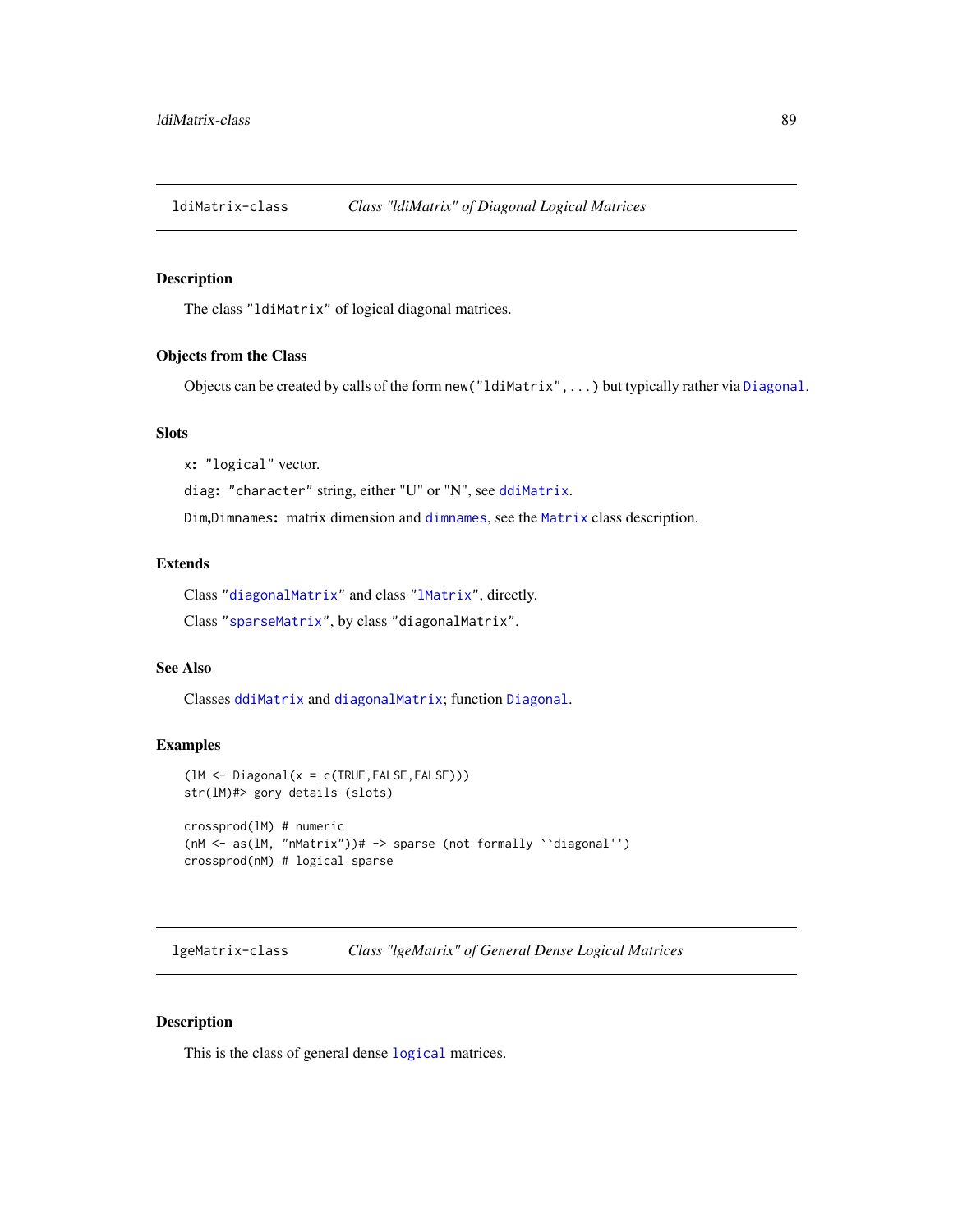### **Slots**

- x: Object of class "logical". The logical values that constitute the matrix, stored in column-major order.
- Dim,Dimnames: The dimension (a length-2 "integer") and corresponding names (or NULL), see the [Matrix](#page-100-0) class.
- factors: Object of class "list". A named list of factorizations that have been computed for the matrix.

# Extends

Class "ldenseMatrix", directly. Class "lMatrix", by class "ldenseMatrix". Class "denseMatrix", by class "ldenseMatrix". Class "Matrix", by class "ldenseMatrix". Class "Matrix", by class "ldenseMatrix".

## Methods

Currently, mainly [t\(](#page-0-0)) and coercion methods (for [as\(](#page-0-0).)); use, e.g., [showMethods\(](#page-0-0)class="lgeMatrix") for details.

# See Also

Non-general logical dense matrix classes such as [ltrMatrix](#page-92-0), or [lsyMatrix](#page-91-0); *sparse* logical classes such as [lgCMatrix](#page-89-0).

### Examples

```
showClass("lgeMatrix")
str(new("lgeMatrix"))
set.seed(1)
(1M \leq Matrix(matrix(rnorm(28), 4,7) > 0))# a simple random lgeMatrix
set.seed(11)
(IC <- Matrix(matrix(rnorm(28), 4,7) > 0))# a simple random lgCMatrix
as(lM, "lgCMatrix")
```
lsparseMatrix-classes *Sparse logical matrices*

### <span id="page-89-0"></span>Description

The lsparseMatrix class is a virtual class of sparse matrices with TRUE/FALSE or NA entries. Only the positions of the elements that are TRUE are stored.

These can be stored in the "triplet" form (class [TsparseMatrix](#page-164-0), subclasses lgTMatrix, lsTMatrix, and ltTMatrix) or in compressed column-oriented form (class [CsparseMatrix](#page-31-0), subclasses lgCMatrix, lsCMatrix, and ltCMatrix) or–*rarely*–in compressed row-oriented form (class [RsparseMatrix](#page-136-0), subclasses lgRMatrix, lsRMatrix, and ltRMatrix). The second letter in the name of these nonvirtual classes indicates general, symmetric, or triangular.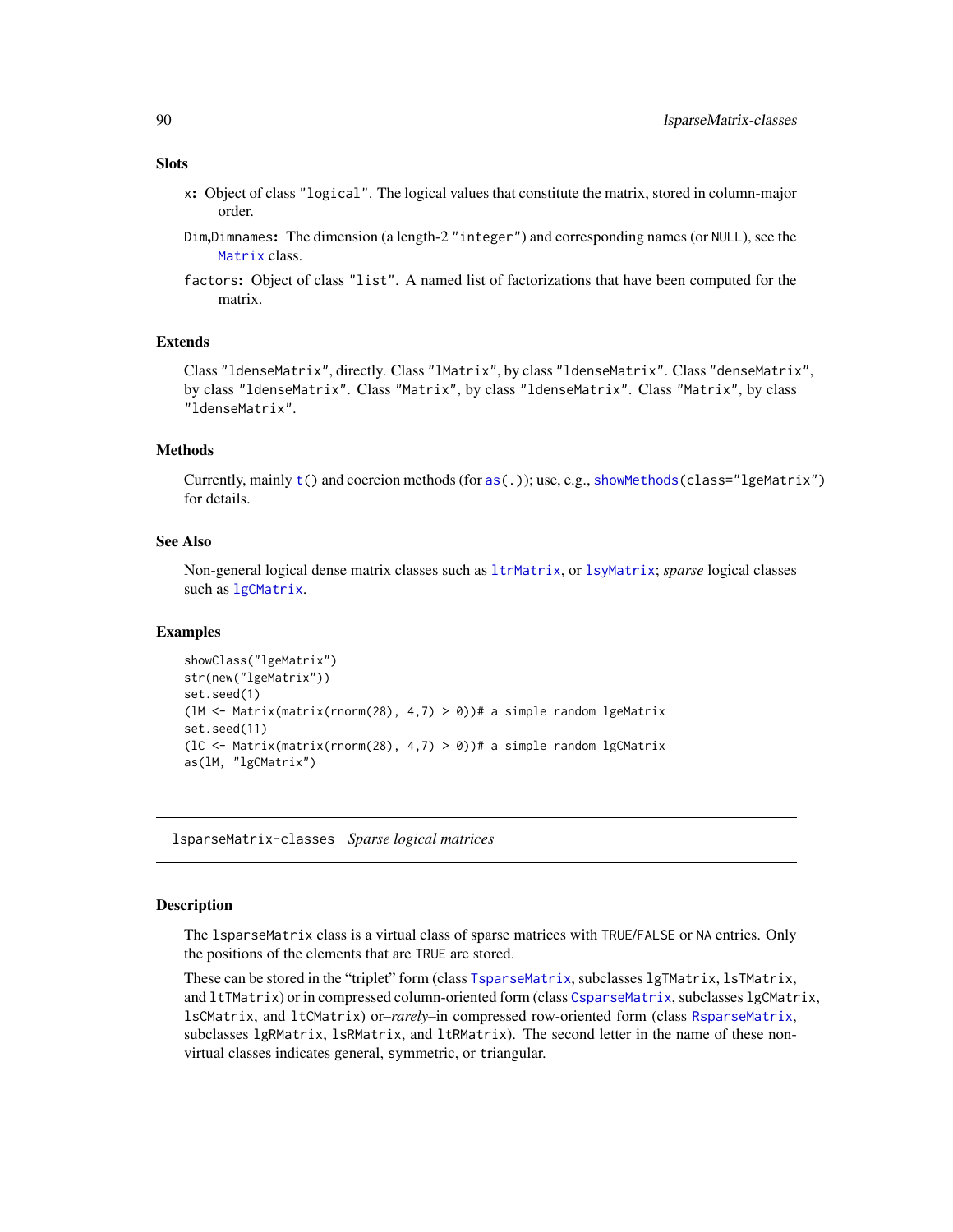### Details

Note that triplet stored ([TsparseMatrix](#page-164-0)) matrices such as lgTMatrix may contain duplicated pairs of indices  $(i, j)$  as for the corresponding numeric class [dgTMatrix](#page-39-0) where for such pairs, the corresponding x slot entries are added. For logical matrices, the x entries corresponding to duplicated index pairs  $(i, j)$  are "added" as well if the addition is defined as logical or, i.e., "TRUE + TRUE |-> TRUE" and "TRUE + FALSE |-> TRUE". Note the use of [uniqTsparse\(](#page-165-0)) for getting an internally unique representation without duplicated  $(i, j)$  entries.

### Objects from the Class

Objects can be created by calls of the form new("lgCMatrix",...) and so on. More frequently objects are created by coercion of a numeric sparse matrix to the logical form, e.g. in an expression  $x := 0$ .

The logical form is also used in the symbolic analysis phase of an algorithm involving sparse matrices. Such algorithms often involve two phases: a symbolic phase wherein the positions of the non-zeros in the result are determined and a numeric phase wherein the actual results are calculated. During the symbolic phase only the positions of the non-zero elements in any operands are of interest, hence any numeric sparse matrices can be treated as logical sparse matrices.

# **Slots**

- x: Object of class "logical", i.e., either TRUE, [NA](#page-0-0), or FALSE.
- uplo: Object of class "character". Must be either "U", for upper triangular, and "L", for lower triangular. Present in the triangular and symmetric classes but not in the general class.
- diag: Object of class "character". Must be either "U", for unit triangular (diagonal is all ones), or "N" for non-unit. The implicit diagonal elements are not explicitly stored when diag is "U". Present in the triangular classes only.
- p: Object of class "integer" of pointers, one for each column (row), to the initial (zero-based) index of elements in the column. Present in compressed column-oriented and compressed row-oriented forms only.
- i: Object of class "integer" of length nnzero (number of non-zero elements). These are the row numbers for each TRUE element in the matrix. All other elements are FALSE. Present in triplet and compressed column-oriented forms only.
- j: Object of class "integer" of length nnzero (number of non-zero elements). These are the column numbers for each TRUE element in the matrix. All other elements are FALSE. Present in triplet and compressed row-oriented forms only.
- Dim: Object of class "integer" the dimensions of the matrix.

## Methods

coerce signature(from = "dgCMatrix", to = "lgCMatrix")

t signature( $x =$ "lgCMatrix"): returns the transpose of  $x$ 

which signature(x = "lsparseMatrix"), semantically equivalent to base function [which\(](#page-0-0)x, arr.ind); for details, see the [lMatrix](#page-45-0) class documentation.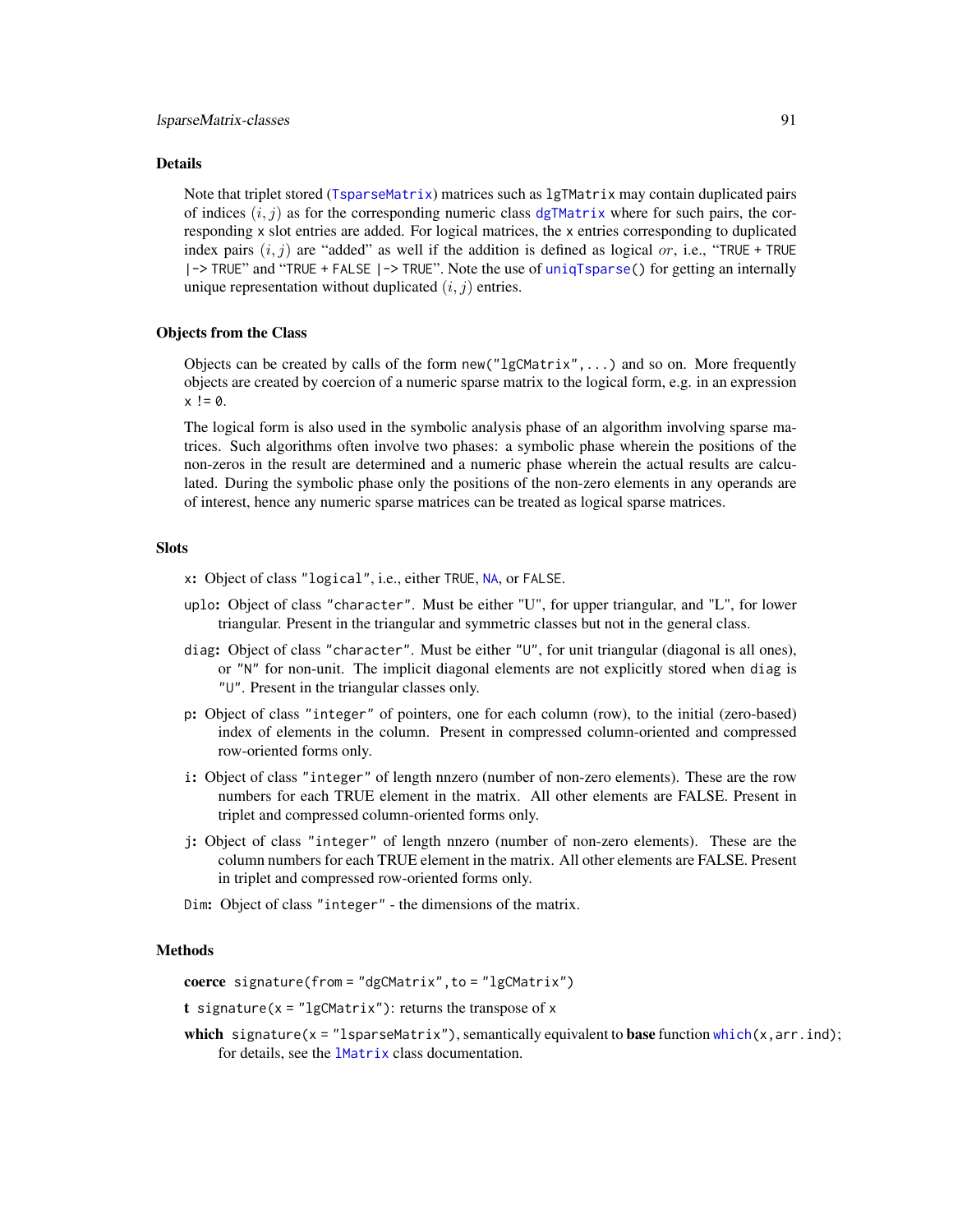## See Also

the class [dgCMatrix](#page-35-1) and [dgTMatrix](#page-39-0)

### Examples

```
(m <- Matrix(c(0,0,2:0), 3,5, dimnames=list(LETTERS[1:3],NULL)))
(lm < - (m > 1)) # lgC!lm # no longer sparse
stopifnot(is(lm,"lsparseMatrix"),
          identical(!lm, m <= 1))
data(KNex)
str(mmG.1 <- (KNex $ mm) > 0.1)# "lgC..."
table(mmG.1@x)# however with many ``non-structural zeros''
## from logical to nz_pattern -- okay when there are no NA's :
nmG.1 <- as(mmG.1, "nMatrix") # <<< has "TRUE" also where mmG.1 had FALSE
## from logical to "double"
dmG.1 \leq -as(mmG.1, "dMatrix") # has '0' and back:lmG.1 <- as(dmG.1, "lMatrix") # has no extra FALSE, i.e. drop0() included
stopifnot(identical(nmG.1, as((KNex $ mm) != 0,"nMatrix")),
          validObject(lmG.1), all(lmG.1@x),
          # same "logical" but lmG.1 has no 'FALSE' in x slot:
          all(lmG.1 == mmG.1))class(xnx <- crossprod(nmG.1))# "nsC.."
class(xlx <- crossprod(mmG.1))# "dsC.." : numeric
is0 \leftarrow (x \& x == 0)mean(as.vector(is0))# 99.3% zeros: quite sparse, but
table(xlx@x == 0)# more than half of the entries are (non-structural!) 0
stopifnot(isSymmetric(xlx), isSymmetric(xnx),
          ## compare xnx and xlx : have the *same* non-structural 0s :
          sapply(slotNames(xnx),
                 function(n) identical(slot(xnx, n), slot(xlx, n))))
```
<span id="page-91-0"></span>lsyMatrix-class *Symmetric Dense Logical Matrices*

## Description

The "lsyMatrix" class is the class of symmetric, dense logical matrices in non-packed storage and "lspMatrix" is the class of of these in packed storage. In the packed form, only the upper triangle or the lower triangle is stored.

#### Objects from the Class

Objects can be created by calls of the form new("lsyMatrix",...).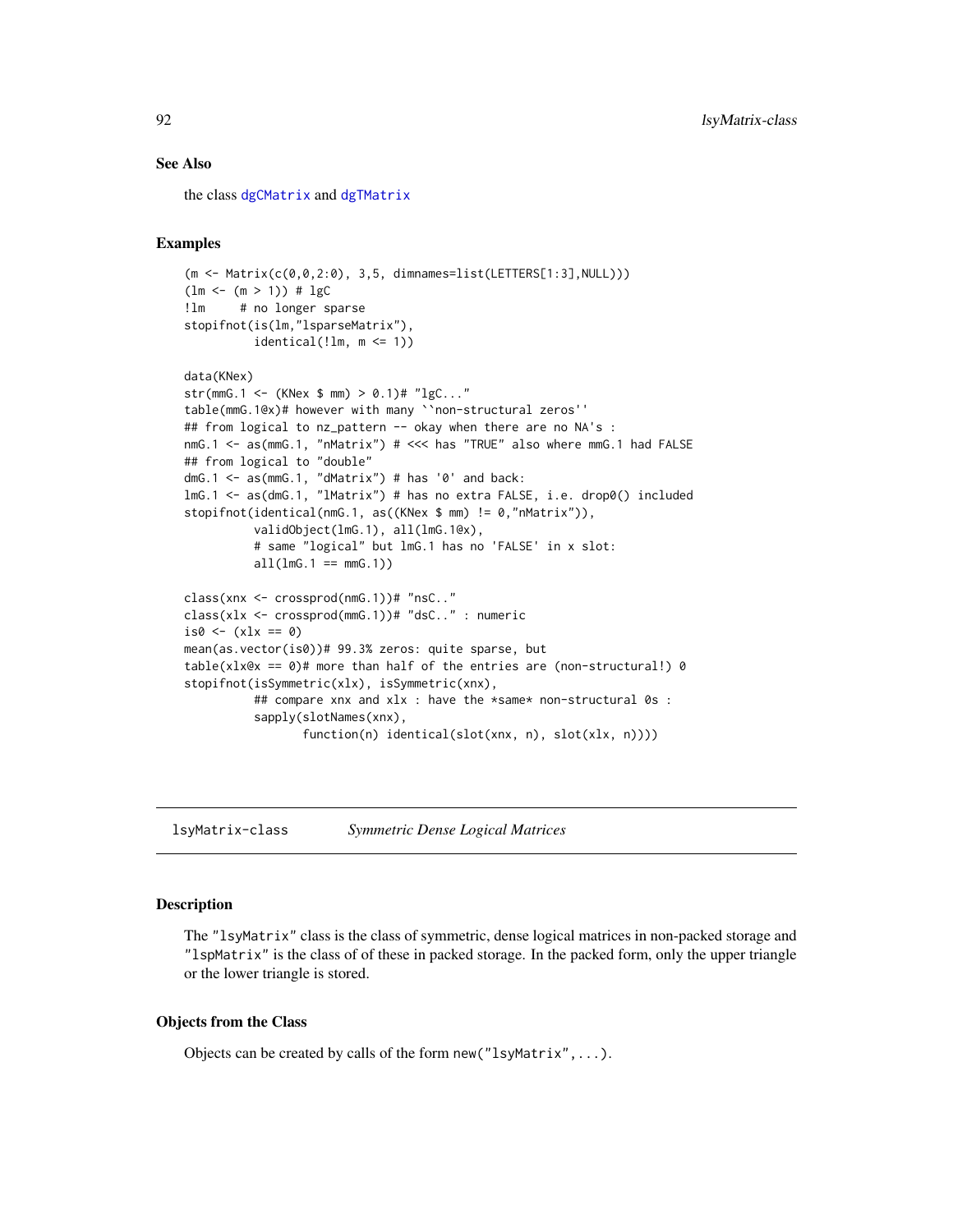## Slots

- uplo: Object of class "character". Must be either "U", for upper triangular, and "L", for lower triangular.
- x: Object of class "logical". The logical values that constitute the matrix, stored in column-major order.
- Dim,Dimnames: The dimension (a length-2 "integer") and corresponding names (or NULL), see the [Matrix](#page-100-0) class.
- factors: Object of class "list". A named list of factorizations that have been computed for the matrix.

# Extends

Both extend classes ["ldenseMatrix"](#page-87-0) and ["symmetricMatrix"](#page-160-0), directly; further, class "Matrix" and others, *in*directly. Use [showClass\(](#page-0-0)"lsyMatrix"), e.g., for details.

## Methods

Currently, mainly [t\(](#page-0-0)) and coercion methods (for [as\(](#page-0-0).); use, e.g., [showMethods\(](#page-0-0)class="dsyMatrix") for details.

# See Also

[lgeMatrix](#page-88-0), [Matrix](#page-100-0), [t](#page-0-0)

## Examples

```
(M2 <- Matrix(c(TRUE, NA,FALSE,FALSE), 2,2)) # logical dense (ltr)
str(M2)
# can
(sM <- M2 | t(M2)) # "lge"
as(sM, "lsyMatrix")
str(sM <- as(sM, "lspMatrix")) # packed symmetric
```
<span id="page-92-0"></span>ltrMatrix-class *Triangular Dense Logical Matrices*

# **Description**

The "ltrMatrix" class is the class of triangular, dense, logical matrices in nonpacked storage. The "ltpMatrix" class is the same except in packed storage.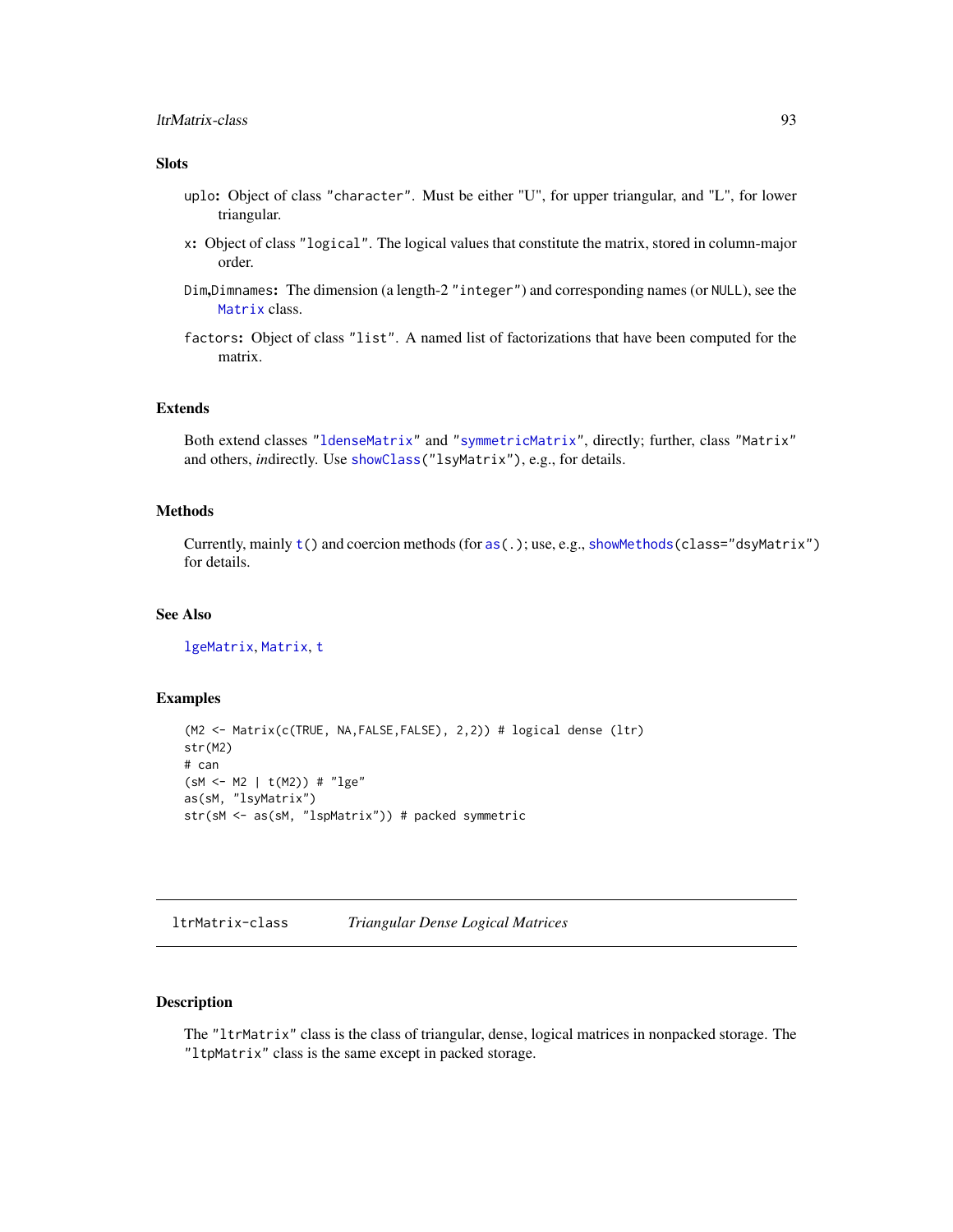# **Slots**

- x: Object of class "logical". The logical values that constitute the matrix, stored in column-major order.
- uplo: Object of class "character". Must be either "U", for upper triangular, and "L", for lower triangular.
- diag: Object of class "character". Must be either "U", for unit triangular (diagonal is all ones), or "N"; see [triangularMatrix](#page-163-0).
- Dim,Dimnames: The dimension (a length-2 "integer") and corresponding names (or NULL), see the [Matrix](#page-100-0) class.
- factors: Object of class "list". A named list of factorizations that have been computed for the matrix.

## Extends

Both extend classes ["ldenseMatrix"](#page-87-0) and ["triangularMatrix"](#page-163-0), directly; further, class "Matrix", ["lMatrix"](#page-45-0) and others, *in*directly. Use [showClass\(](#page-0-0)"ltrMatrix"), e.g., for details.

# Methods

Currently, mainly [t\(](#page-0-0)) and coercion methods (for [as\(](#page-0-0).); use, e.g., [showMethods\(](#page-0-0)class="ltpMatrix") for details.

# See Also

Classes [lgeMatrix](#page-88-0), [Matrix](#page-100-0); function [t](#page-0-0)

## Examples

```
showClass("ltrMatrix")
```

```
str(new("ltpMatrix"))
(lutr <- as(upper.tri(matrix(,4,4)), "ltrMatrix"))
str(lutp <- as(lutr, "ltpMatrix"))# packed matrix: only 10 = (4+1)*4/2 entries
!lutp ## the logical negation (is *not* logical triangular !)
## but this one is:
stopifnot(all.equal(lutp, as(!!lutp, "ltpMatrix")))
```
<span id="page-93-0"></span>lu *(Generalized) Triangular Decomposition of a Matrix*

### Description

Computes (generalized) triangular decompositions of square (sparse or dense) and non-square dense matrices.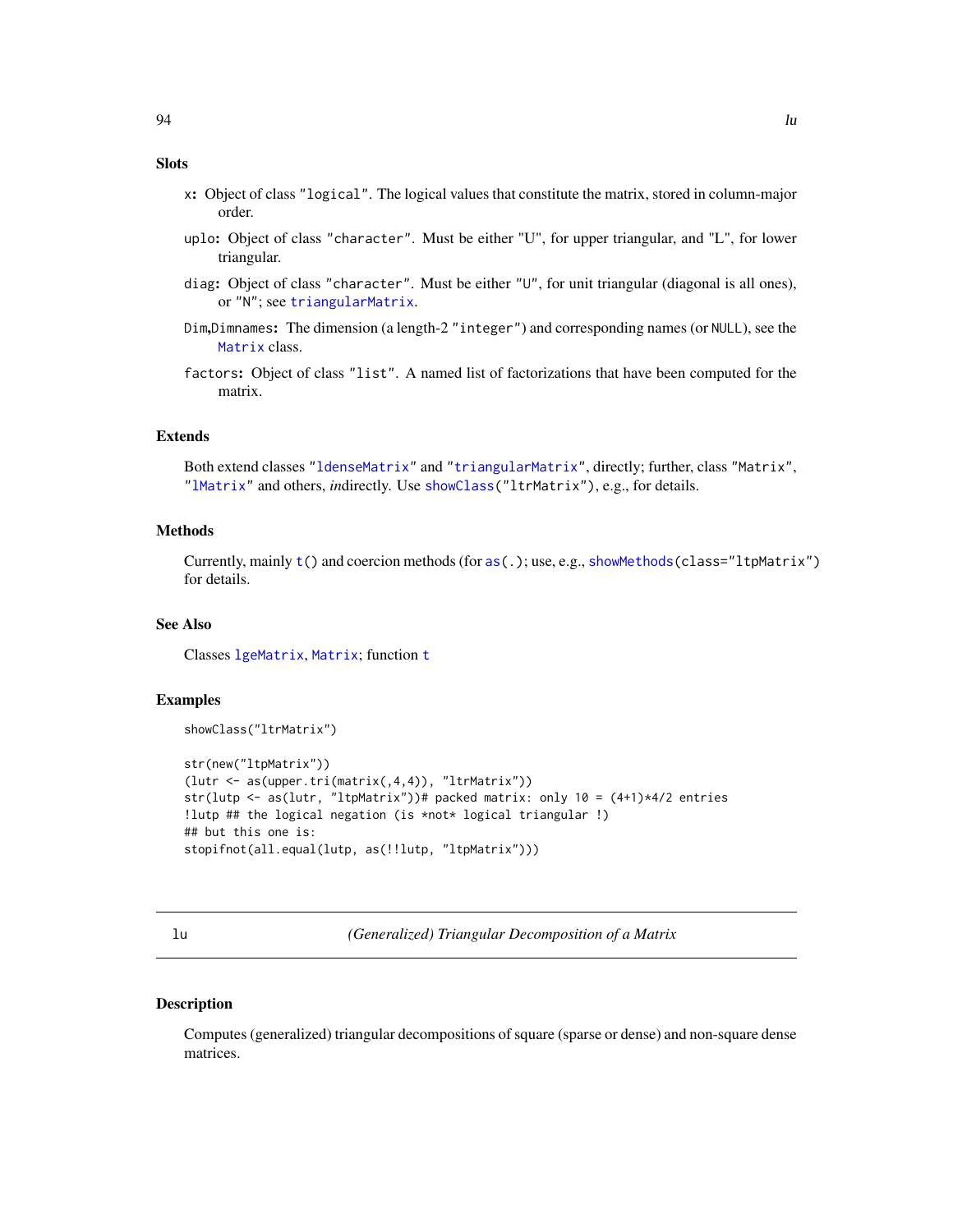# Usage

```
lu(x, \ldots)## S4 method for signature 'matrix'
lu(x, warnSing = TRUE, \dots)
## S4 method for signature 'dgeMatrix'
lu(x, warnSing = TRUE, \dots)
## S4 method for signature 'dgCMatrix'
lu(x, errSing = TRUE, order = TRUE, tol = 1,keep.dimames = TRUE, ...)
```
# Arguments

| $\mathsf{x}$  | a dense or sparse matrix, in the latter case of square dimension. No missing<br>values or IEEE special values are allowed.                                                                                                                                                           |
|---------------|--------------------------------------------------------------------------------------------------------------------------------------------------------------------------------------------------------------------------------------------------------------------------------------|
| warnSing      | (when x is a "denseMatrix") logical specifying if a warning should be sig-<br>nalled when x is singular.                                                                                                                                                                             |
| errSing       | (when x is a "sparseMatrix") logical specifying if an error (see stop) should<br>be signalled when x is singular. When x is singular, $lu(x, errSing = FALSE)$<br>returns NA instead of an LU decomposition. No warning is signalled and the<br>useR should be careful in that case. |
| order         | logical or integer, used to choose which fill-reducing permutation technique will<br>be used internally. Do not change unless you know what you are doing.                                                                                                                           |
| tol           | positive number indicating the pivoting tolerance used in cs_1u. Do only change<br>with much care.                                                                                                                                                                                   |
| keep.dimnames | logical indicating that dimnames should be propagated to the result, i.e., "kept".<br>This was hardcoded to FALSE in upto Matrix version 1.2-0. Setting to FALSE<br>may gain some performance.                                                                                       |
| $\ddots$ .    | further arguments passed to or from other methods.                                                                                                                                                                                                                                   |

# Details

lu() is a generic function with special methods for different types of matrices. Use [showMethods\(](#page-0-0)"lu") to list all the methods for the [lu](#page-93-0) generic.

The method for class [dgeMatrix](#page-36-0) (and all dense matrices) is based on LAPACK's "dgetrf" subroutine. It returns a decomposition also for singular and non-square matrices.

The method for class [dgCMatrix](#page-35-1) (and all sparse matrices) is based on functions from the CSparse library. It signals an error (or returns NA, when errSing = FALSE, see above) when the decomposition algorithm fails, as when x is (too close to) singular.

# Value

An object of class "LU", i.e., ["denseLU"](#page-96-0) (see its separate help page), or "sparseLU", see [sparseLU](#page-145-0); this is a representation of a triangular decomposition of x.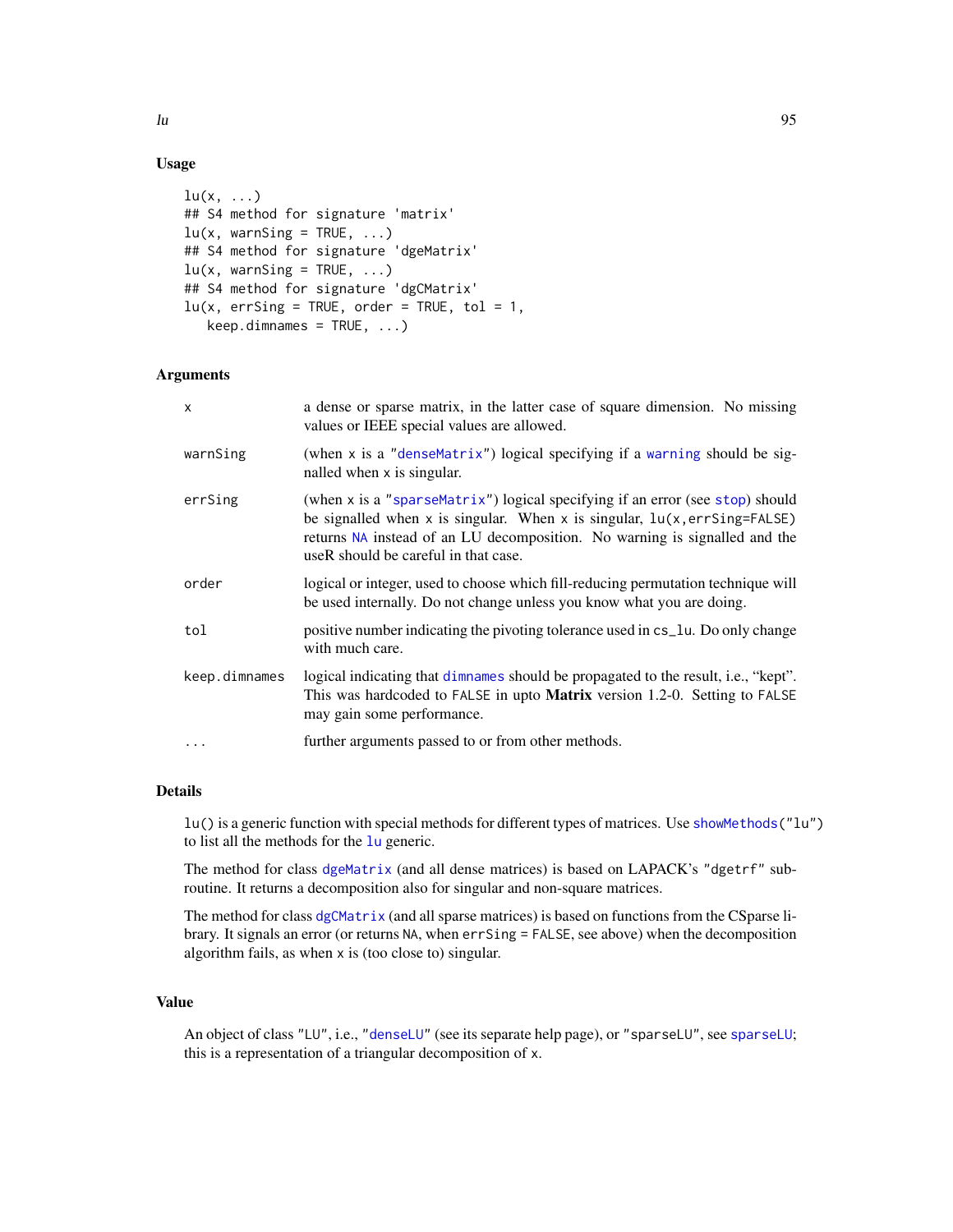## Note

Because the underlying algorithm differ entirely, in the *dense* case (class [denseLU](#page-96-0)), the decomposition is

$$
A = PLU,
$$

where as in the *sparse* case (class [sparseLU](#page-145-0)), it is

$$
A = P'LUQ.
$$

## References

Golub, G., and Van Loan, C. F. (1989). *Matrix Computations,* 2nd edition, Johns Hopkins, Baltimore.

Timothy A. Davis (2006) *Direct Methods for Sparse Linear Systems*, SIAM Series "Fundamentals of Algorithms".

### See Also

Class definitions [denseLU](#page-96-0) and [sparseLU](#page-145-0) and function [expand](#page-62-0); [qr](#page-126-0), [chol](#page-20-0).

```
##--- Dense -------------------------
x \leftarrow Matrix(rnorm(9), 3, 3)
lu(x)dim(x2 <- round(10 * x[-3]))# non-square
expand(lu2 < -lu(x2))
##--- Sparse (see more in ?"sparseLU-class")----- % ./sparseLU-class.Rd
pm <- as(readMM(system.file("external/pores_1.mtx",
                            package = "Matrix")),
         "CsparseMatrix")
str(pmLU \leq lu(pm)) # p is a 0-based permutation of the rows
                                # q is a 0-based permutation of the columns
## permute rows and columns of original matrix
ppm <- pm[pmLU@p + 1L, pmLU@q + 1L]
pLU <- drop0(pmLU@L %*% pmLU@U) # L %*% U -- dropping extra zeros
## equal up to "rounding"
ppm[1:14, 1:5]
pLU[1:14, 1:5]
```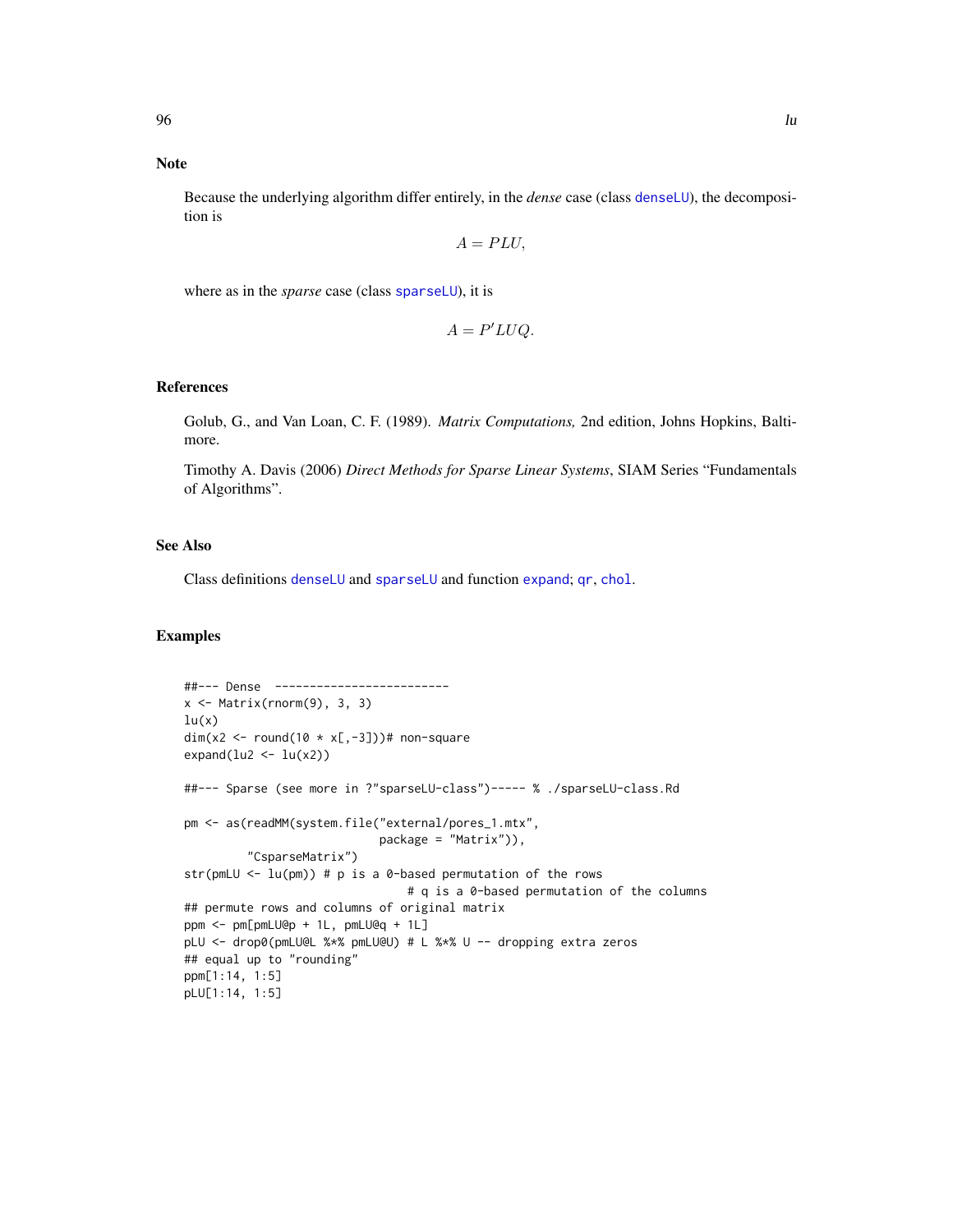<span id="page-96-1"></span>

#### <span id="page-96-0"></span>**Description**

The "LU" class is the *virtual* class of LU decompositions of real matrices. "denseLU" the class of LU decompositions of dense real matrices.

## Details

The decomposition is of the form

 $A = PLU$ 

where typically all matrices are of size  $n \times n$ , and the matrix P is a permutation matrix, L is lower triangular and  $U$  is upper triangular (both of class [dtrMatrix](#page-61-0)).

Note that the *dense* decomposition is also implemented for a  $m \times n$  matrix A, when  $m \neq n$ .

If  $m < n$  ("wide case"), U is  $m \times n$ , and hence not triangular. If  $m > n$  ("long case"), L is  $m \times n$ , and hence not triangular.

## Objects from the Class

Objects can be created by calls of the form  $new("denseLU", \ldots)$ . More commonly the objects are created explicitly from calls of the form  $\ln(\text{mm})$  where mm is an object that inherits from the "dgeMatrix" class or as a side-effect of other functions applied to "dgeMatrix" objects.

## Extends

"LU" directly extends the virtual class ["MatrixFactorization"](#page-105-0).

"denseLU" directly extends "LU".

### Slots

- x: object of class "numeric". The "L" (unit lower triangular) and "U" (upper triangular) factors of the original matrix. These are stored in a packed format described in the Lapack manual, and can retrieved by the expand() method, see below.
- perm: Object of class "integer" a vector of length min(Dim) that describes the permutation applied to the rows of the original matrix. The contents of this vector are described in the Lapack manual.
- Dim: the dimension of the original matrix; inherited from class [MatrixFactorization](#page-105-0) .

# **Methods**

- expand signature( $x =$  "denseLU"): Produce the "L" and "U" (and "P") factors as a named list of matrices, see also the example below.
- solve signature(a="denseLU",b="missing"): Compute the inverse of A,  $A^{-1}$ , solve(A) using the LU decomposition, see also [solve-methods](#page-140-0).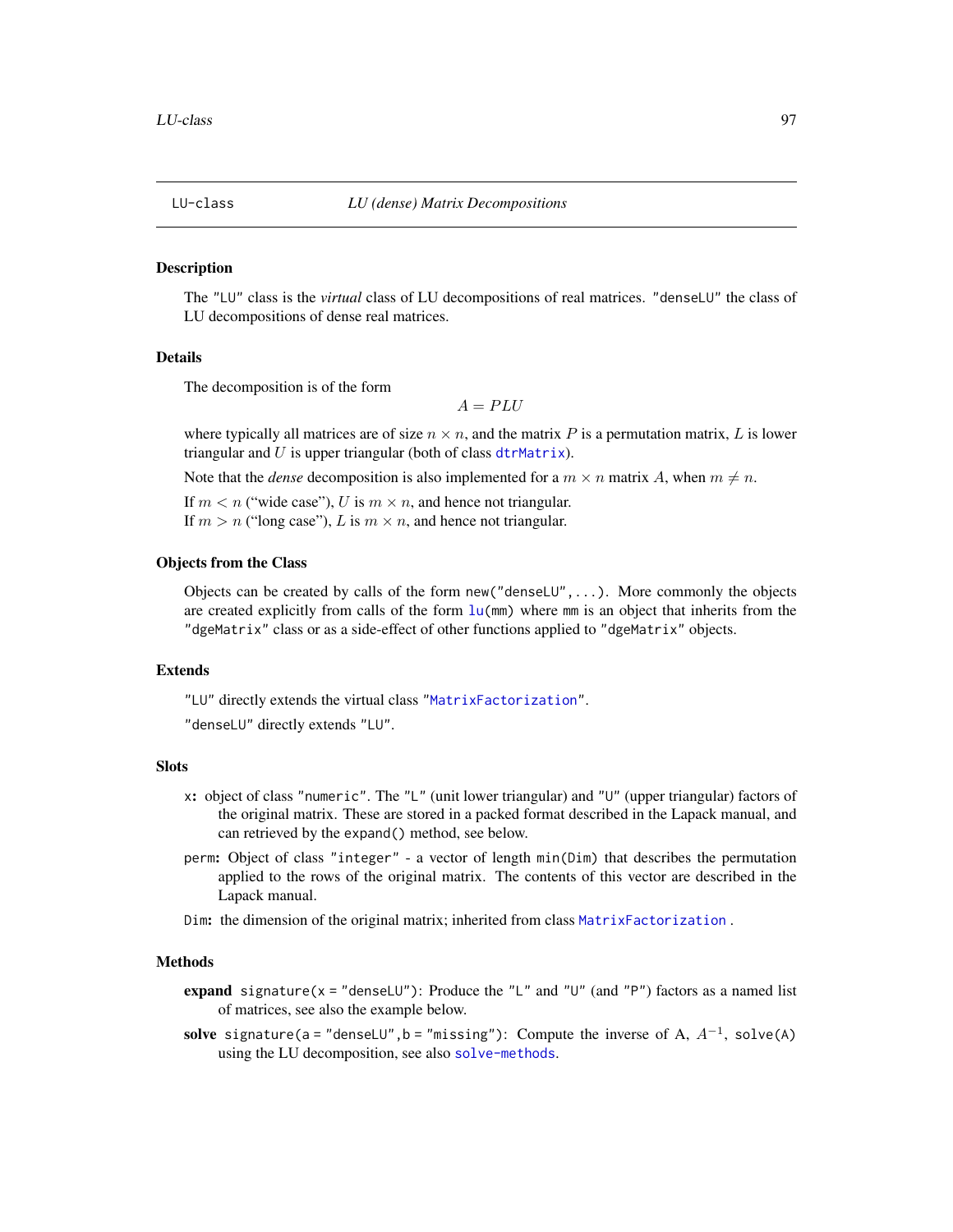# See Also

class [sparseLU](#page-145-0) for LU decompositions of *sparse* matrices; further, class [dgeMatrix](#page-36-0) and functions [lu](#page-93-0), [expand](#page-62-0).

### Examples

```
set.seed(1)
mm <- Matrix(round(rnorm(9),2), nrow = 3)
mm
str(lum < -lu(mm))elu <- expand(lum)
elu # three components: "L", "U", and "P", the permutation
elu$L %*% elu$U
(m2 <- with(elu, P %*% L %*% U)) # the same as 'mm'
stopifnot(all.equal(as(mm, "matrix"),
                    as(m2, "matrix")))
```
mat2triplet *Map Matrix to its Triplet Representation*

## Description

From an R object coercible to ["TsparseMatrix"](#page-164-0), typically a (sparse) matrix, produce its triplet rep-resentation which may collapse to a "Duplet" in the case of binary aka pattern, such as ["nMatrix"](#page-111-0) objects.

## Usage

 $mat2triplet(x, uniqT = FALSE)$ 

# Arguments

|       | any R object for which as (x, "TsparseMatrix") works; typically a matrix of<br>one of the <b>Matrix</b> package matrices. |
|-------|---------------------------------------------------------------------------------------------------------------------------|
| uniaT | logical indicating if the triplet representation should be 'unique' in the sense<br>of uniqTsparse().                     |

## Value

A [list](#page-0-0), typically with three components,

|   | vector of row indices for all non-zero entries of x                                                                |
|---|--------------------------------------------------------------------------------------------------------------------|
|   | vector of columns indices for all non-zero entries of x                                                            |
| x | vector of all non-zero entries of x; exists only when $as(x, "Tsparsematrix")$<br>is <b>not</b> a "nsparseMatrix". |

Note that the [order](#page-0-0) of the entries is determined by the coercion to ["TsparseMatrix"](#page-164-0) and hence typically with increasing j (and increasing i within ties of j).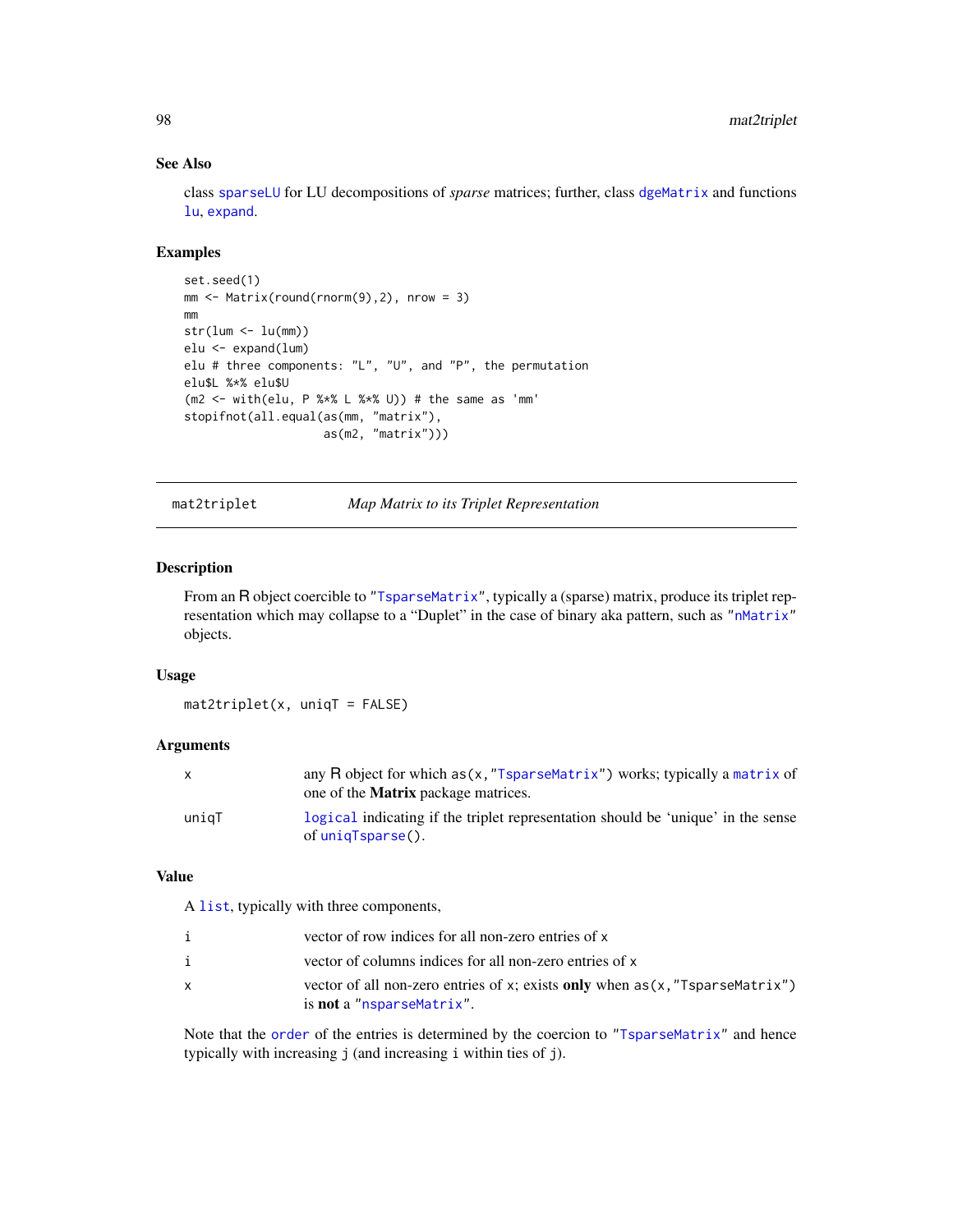#### Matrix 2008 **Matrix** 99

# Note

The mat2triplet() utility was created to be a more efficient and more predictable substitute for [summary\(](#page-0-0)<sparseMatrix>). UseRs have wrongly expected the latter to return a data frame with columns i and j which however is wrong for a ["diagonalMatrix"](#page-42-0).

### See Also

The summary() method for "sparseMatrix", [summary,sparseMatrix-method](#page-0-0).

mat2triplet() is conceptually the *inverse* function of [spMatrix](#page-159-0) and (one case of) [sparseMatrix](#page-147-0).

## Examples

```
if(FALSE) ## The function is defined (don't redefine here!), simply as
mat2triplet \leftarrow function(x, uniqT = FALSE) {
   T <- as(x, "TsparseMatrix")
    if(uniqT && anyDuplicatedT(T)) T <- .uniqTsparse(T)
    if(is(T, "nsparseMatrix"))
         list(i = T@i + 1L, j = T@j + 1L)else list(i = T@i + 1L, j = T@j + 1L, x = T@x)
}
i \leftarrow c(1,3:8); j \leftarrow c(2,9,6:10); x \leftarrow 7 * (1:7)(Ax \le sparseMatrix(i, j, x = x)) ## 8 x 10 "dgCMatrix"
str(trA <- mat2triplet(Ax))
stopifnot(i == sort(trA$i), sort(j) == trA$j, x == sort(trA$x))D <- Diagonal(x=4:2)
summary(D)
str(mat2triplet(D))
```
<span id="page-98-0"></span>Matrix *Construct a Classed Matrix*

### Description

Construct a Matrix of a class that inherits from Matrix.

#### Usage

```
Matrix(data=NA, nrow=1, ncol=1, byrow=FALSE, dimnames=NULL,
       sparse = NULL, doDiag = TRUE, forceCheck = FALSE)
```
## Arguments

| data | an optional numeric data vector or matrix.               |
|------|----------------------------------------------------------|
| nrow | when data is not a matrix, the desired number of rows    |
| ncol | when data is not a matrix, the desired number of columns |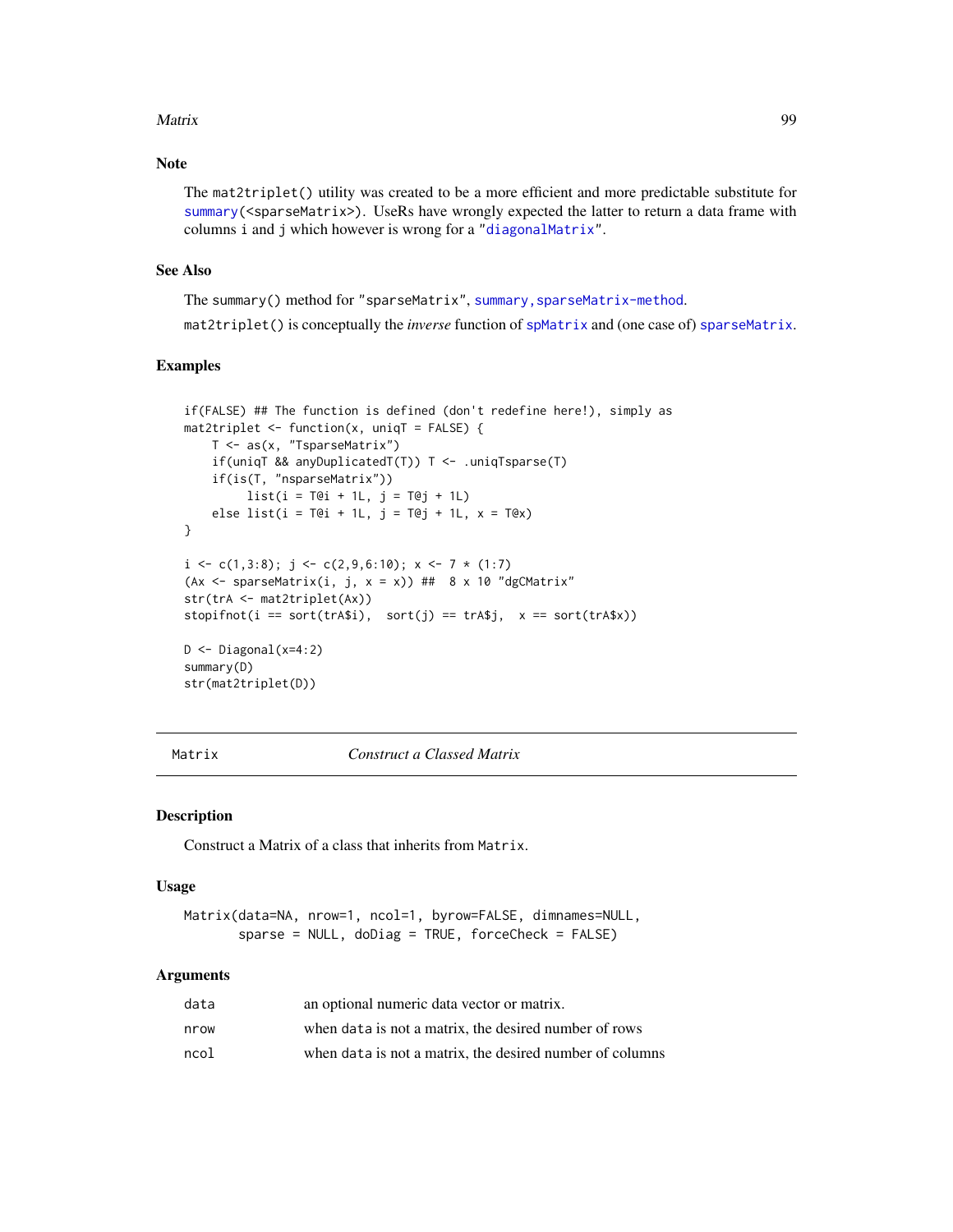| byrow      | logical. If FALSE (the default) the matrix is filled by columns, otherwise the<br>matrix is filled by rows.                                                                                                                                   |
|------------|-----------------------------------------------------------------------------------------------------------------------------------------------------------------------------------------------------------------------------------------------|
| dimnames   | a dimnames attribute for the matrix: a list of two character components. They<br>are set if not <b>NULL</b> (as per default).                                                                                                                 |
| sparse     | logical or NULL, specifying if the result should be sparse or not. By default, it is<br>made sparse when more than half of the entries are 0.                                                                                                 |
| doDiag     | logical indicating if a diagonal Matrix object should be returned when the re-<br>sulting matrix is diagonal <i>(mathematically)</i> . As class diagonal Matrix extends<br>sparse Matrix, this is a natural default for all values of sparse. |
|            | Otherwise, if doDiag is false, a dense or sparse (depending on sparse) symmet-<br><i>ric</i> matrix will be returned.                                                                                                                         |
| forceCheck | logical indicating if the checks for structure should even happen when data is<br>already a "Matrix" object.                                                                                                                                  |

### Details

If either of nrow or ncol is not given, an attempt is made to infer it from the length of data and the other parameter. Further, Matrix() makes efforts to keep [logical](#page-0-0) matrices logical, i.e., inheriting from class [lMatrix](#page-45-0), and to determine specially structured matrices such as symmetric, triangular or diagonal ones. Note that a *symmetric* matrix also needs symmetric [dimnames](#page-0-0), e.g., by specifying dimnames = list(NULL,NULL), see the examples.

Most of the time, the function works via a traditional (*full*) [matrix](#page-0-0). However, Matrix(0,nrow,ncol) directly constructs an "empty" [sparseMatrix,](#page-151-0) as does Matrix(FALSE, \*).

Although it is sometime possible to mix unclassed matrices (created with matrix) with ones of class "Matrix", it is much safer to always use carefully constructed ones of class "Matrix".

## Value

Returns matrix of a class that inherits from "Matrix". Only if data is not a [matrix](#page-0-0) and does not already inherit from class [Matrix](#page-100-0) are the arguments nrow, ncol and byrow made use of.

#### See Also

The classes [Matrix](#page-100-0), [symmetricMatrix](#page-160-0), [triangularMatrix](#page-163-0), and [diagonalMatrix](#page-42-0); further, [matrix](#page-0-0).

Special matrices can be constructed, e.g., via [sparseMatrix](#page-147-0) (sparse), [bdiag](#page-11-0) (block-diagonal), [bandSparse](#page-9-0) (banded sparse), or [Diagonal](#page-40-0).

```
Matrix(0, 3, 2) # 3 by 2 matrix of zeros <math>-</math> sparseMatrix(0, 3, 2, sparse=FALSE)# -> 'dense'
## 4 cases - 3 different results :
Matrix(0, 2, 2) # diagonal !
Matrix(0, 2, 2, sparse=FALSE)# (ditto)
Matrix(0, 2, 2, doDiag=FALSE)# -> sparse symm. "dsCMatrix"
Matrix(0, 2, 2, sparse=FALSE, doDiag=FALSE)# -> dense symm. "dsyMatrix"
```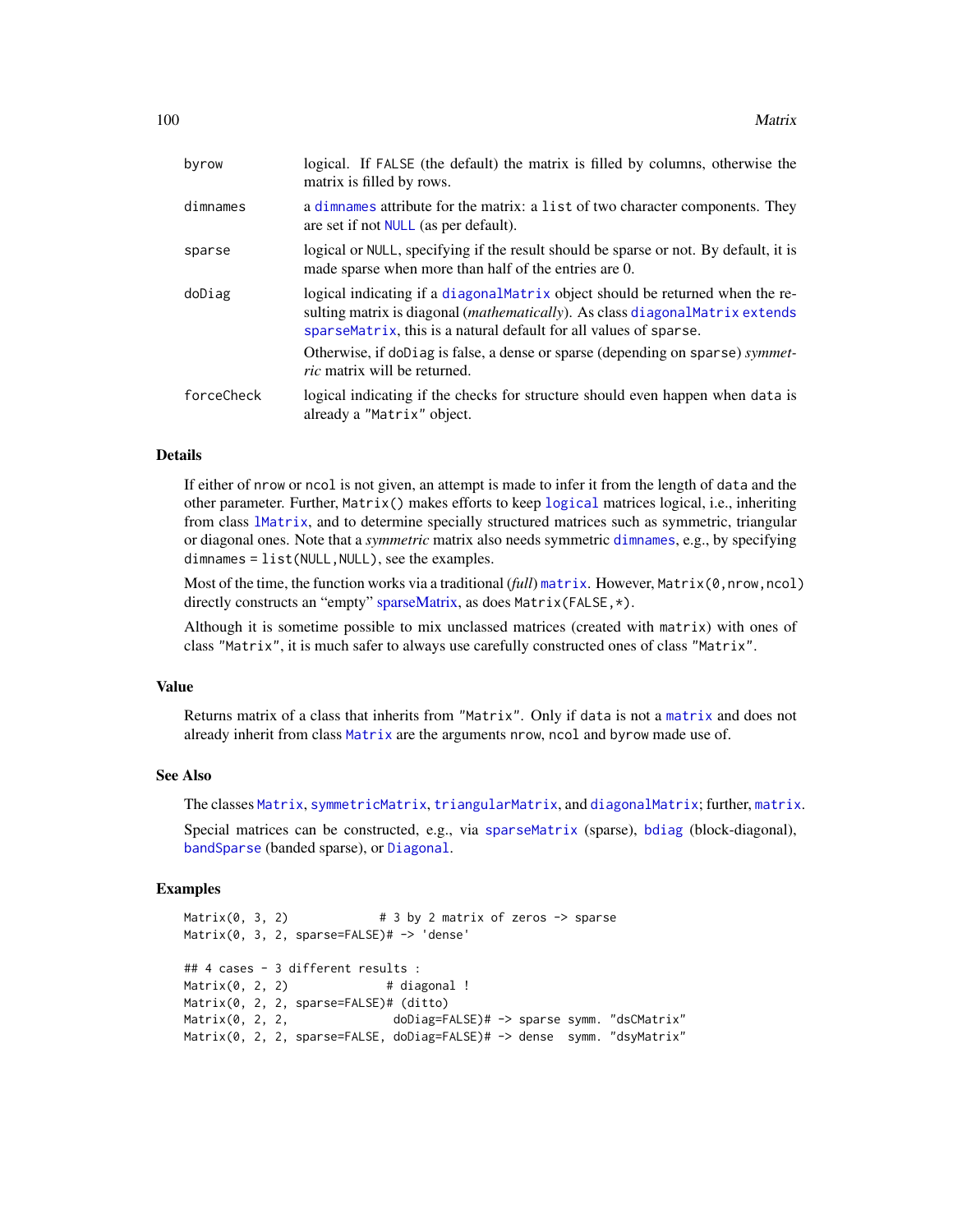#### Matrix-class 101

```
Matrix(1:6, 3, 2) # a 3 by 2 matrix (+ integer warning)Matrix(1:6 + 1, nrow=3)## logical ones:
Matrix(diag(4) > 0) # -> "ldiMatrix" with diag = "U"
Matrix(diag(4) > 0, sparse=TRUE) # (ditto)
Matrix(diag(4) >= 0) # \rightarrow "lsyMatrix" (of all 'TRUE')
## triangular
13 \leq upper.tri(matrix(,3,3))
(M \leq Matrix(13)) # -> "ltCMatrix"
Matrix(! 13) # -> "ltrMatrix"
as(l3, "CsparseMatrix")# "lgCMatrix"
Matrix(1:9, nrow=3,
      dimnames = list(c("a", "b", "c"), c("A", "B", "C"))(I3 <- Matrix(diag(3)))# identity, i.e., unit "diagonalMatrix"
str(I3) # note 'diag = "U"' and the empty 'x' slot
(A \leq - \text{cbind}(a=c(2,1), b=1:2))# symmetric *apart* from dimnames
Matrix(A) # hence 'dgeMatrix'
(As <- Matrix(A, dimnames = list(NULL,NULL)))# -> symmetric
forceSymmetric(A) # also symmetric, w/ symm. dimnames
stopifnot(is(As, "symmetricMatrix"),
          is(Matrix(0, 3,3), "sparseMatrix"),
          is(Matrix(FALSE, 1,1), "sparseMatrix"))
```
<span id="page-100-0"></span>Matrix-class *Virtual Class "Matrix" Class of Matrices*

### <span id="page-100-1"></span>Description

The Matrix class is a class contained by all actual classes in the **Matrix** package. It is a "virtual" class.

## **Slots**

Common to *all* matrix objects in the package:

- Dim: Object of class "integer" the dimensions of the matrix must be an integer vector with exactly two non-negative values.
- Dimnames: list of length two; each component containing NULL or a [character](#page-0-0) vector length equal the corresponding Dim element.

#### **Methods**

determinant signature( $x = "Matrix", logarithm = "missing");$  and

**determinant** signature( $x = "Matrix", logarithm = "logical");$  compute the (log) determinant of x. The method chosen depends on the actual Matrix class of x. Note that [det](#page-100-1) also works for all our matrices, calling the appropriate determinant() method. The Matrix::det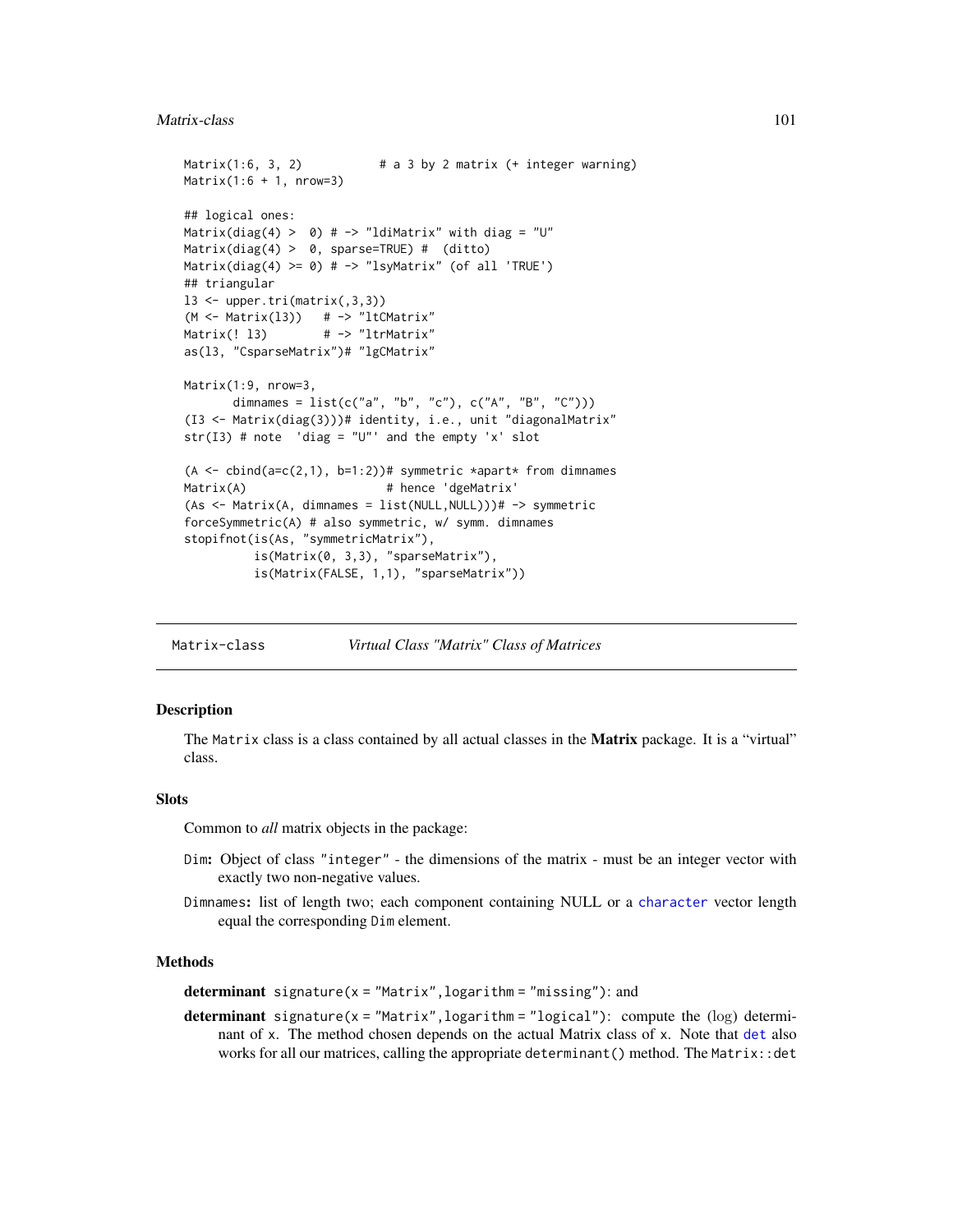is an exact copy of base::det, but in the correct namespace, and hence calling the S4-aware version of determinant().).

- diff signature( $x =$  "Matrix"): As [diff\(](#page-0-0)) for traditional matrices, i.e., applying diff() to each column.
- $dim$  signature(x = "Matrix"): extract matrix dimensions  $dim$ .
- $dim < -$  signature(x = "Matrix", value = "ANY"): where value is integer of length 2. Allows to *reshape* Matrix objects, but only when prod(value) == prod(dim(x)).
- $dimnames$  signature( $x = "Matrix"$ ): extract dimnames.
- dimnames<- signature( $x = "Matrix", value = "list");$  $x = "Matrix", value = "list");$  $x = "Matrix", value = "list");$  set the dimnames to a list of length 2, see [dimnames<-](#page-0-0).
- **length** signature( $x = "Matrix"$ ): simply defined as  $prod(im(x))$  (and hence of mode "double").
- show signature(object = "Matrix"): [show](#page-0-0) method for [print](#page-0-0)ing. For printing *sparse* matrices, see [printSpMatrix](#page-123-0).
- [image](#page-0-0) signature(object = "Matrix"): draws an image of the matrix entries, using [levelplot\(](#page-0-0)) from package lattice.
- head signature(object = "Matrix"): return only the *"head"*, i.e., the first few rows.
- tail signature(object = "Matrix"): return only the *"tail"*, i.e., the last few rows of the respective matrix.
- **as.matrix, as.array** signature( $x = "Matrix"$ ): the same as  $as(x, "matrix")$ ; see also the note below.
- **as.vector** signature( $x = "Matrix", mode = "missing"}$ ): as.vector(m) should be identical to as.vector(as(m,"matrix")), implemented more efficiently for some subclasses.
- $as(x, "vector"), as(x, "numeric") etc, similarly.$
- coerce signature(from = "ANY", to = "Matrix"): This relies on a correct as.  $matrix()$  method for from.

There are many more methods that (conceptually should) work for all "Matrix" objects, e.g., [colSums](#page-27-0), [rowMeans](#page-27-1). Even base functions may work automagically (if they first call as .matrix() on their principal argument), e.g., [apply](#page-0-0), [eigen](#page-0-0), [svd](#page-0-0) or [kappa](#page-0-0) all do work via coercion to a "traditional" (dense) [matrix](#page-0-0).

#### Note

Loading the Matrix namespace "overloads" as matrix and as array in the **base** namespace by the equivalent of function(x)  $as(x, "matrix")$ . Consequently,  $as.matrix(m)$  or  $as.array(m)$ will properly work when m inherits from the "Matrix" class — *also* for functions in package **base** and other packages. E.g., [apply](#page-0-0) or [outer](#page-0-0) can therefore be applied to "Matrix" matrices.

### Author(s)

Douglas Bates <bates@stat.wisc.edu> and Martin Maechler

# See Also

the classes [dgeMatrix](#page-36-0), [dgCMatrix](#page-35-1), and function [Matrix](#page-98-0) for construction (and examples). Methods, e.g., for [kronecker](#page-86-0).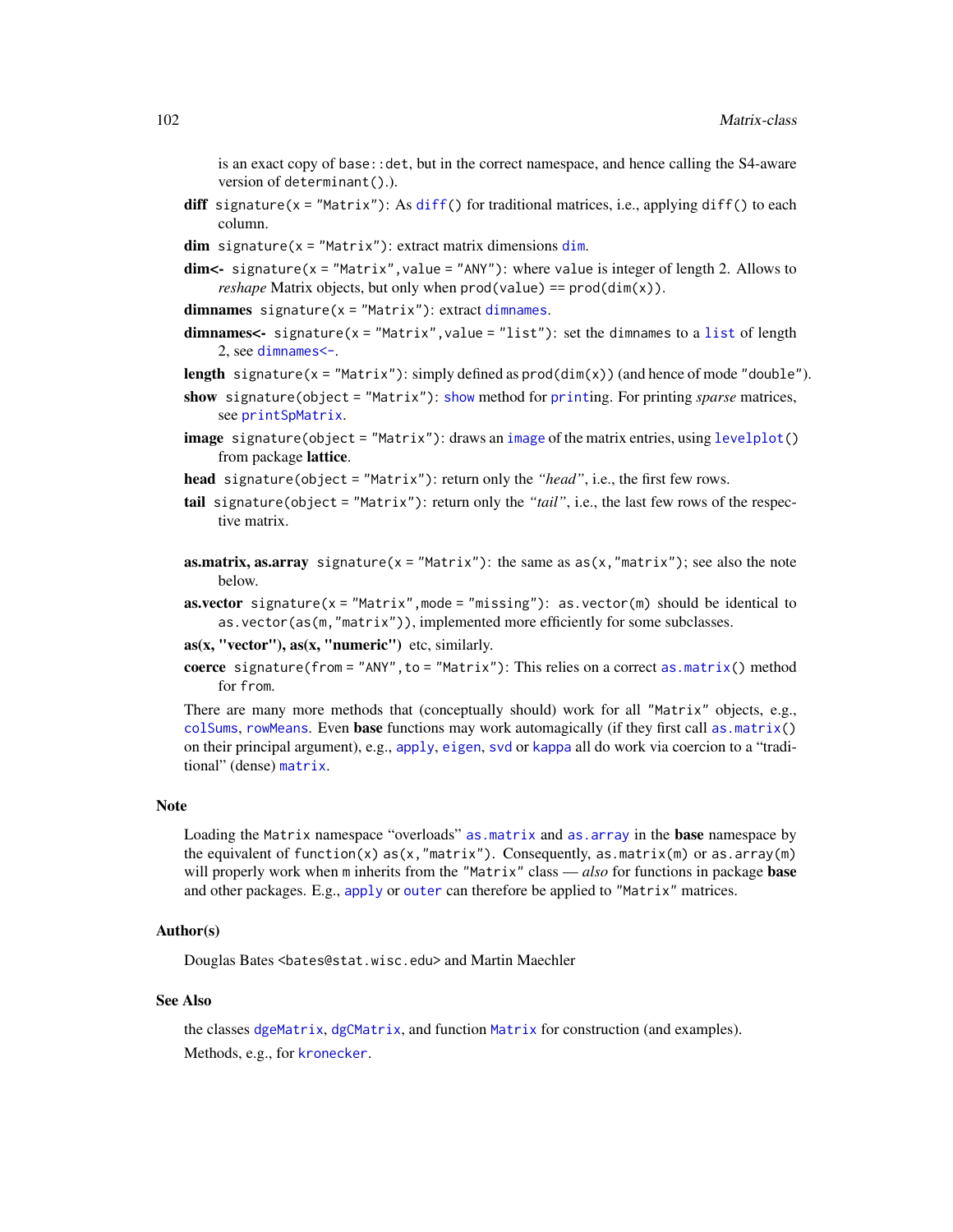# matrix-products 103

### Examples

```
slotNames("Matrix")
cl <- getClass("Matrix")
names(cl@subclasses) # more than 40 ..
showClass("Matrix")#> output with slots and all subclasses
(M <- Matrix(c(0,1,0,0), 6, 4))
dim(M)
diag(M)
cm < - M[1:4, ] + 10*Diagonal(4)diff(M)
## can reshape it even :
dim(M) <-c(2, 12)M
stopifnot(identical(M, Matrix(c(0,1,0,0), 2,12)),
          all.equal(det(cm),
                    determinant(as(cm,"matrix"), log=FALSE)$modulus,
                    check.attributes=FALSE))
```
matrix-products *Matrix (Cross) Products (of Transpose)*

#### <span id="page-102-0"></span>**Description**

The basic matrix product, %\*% is implemented for all our [Matrix](#page-100-0) and also for [sparseVector](#page-156-0) classes, fully analogously to R's base matrix and vector objects.

The functions [crossprod](#page-102-0) and [tcrossprod](#page-102-0) are matrix products or "cross products", ideally implemented efficiently without computing  $t(.)$  $t(.)$ 's unnecessarily. They also return [symmetricMatrix](#page-160-0) classed matrices when easily detectable, e.g., in crossprod(m), the one argument case.

tcrossprod() takes the cross-product of the transpose of a matrix. tcrossprod(x) is formally equivalent to, but faster than, the call  $x$  %\*  $t(x)$ , and so is tcrossprod(x,y) instead of  $x$  %\* t(y).

*Boolean* matrix products are computed via either [%&%](#page-174-0) or boolArith = TRUE.

### Usage

```
## S4 method for signature 'CsparseMatrix,diagonalMatrix'
x %*% y
## S4 method for signature 'dgeMatrix,missing'
crossprod(x, y = NULL, booleanWith = NA, ...)## S4 method for signature 'CsparseMatrix,diagonalMatrix'
crossprod(x, y = NULL, booleanWith = NA, ...)## .... and for many more signatures
```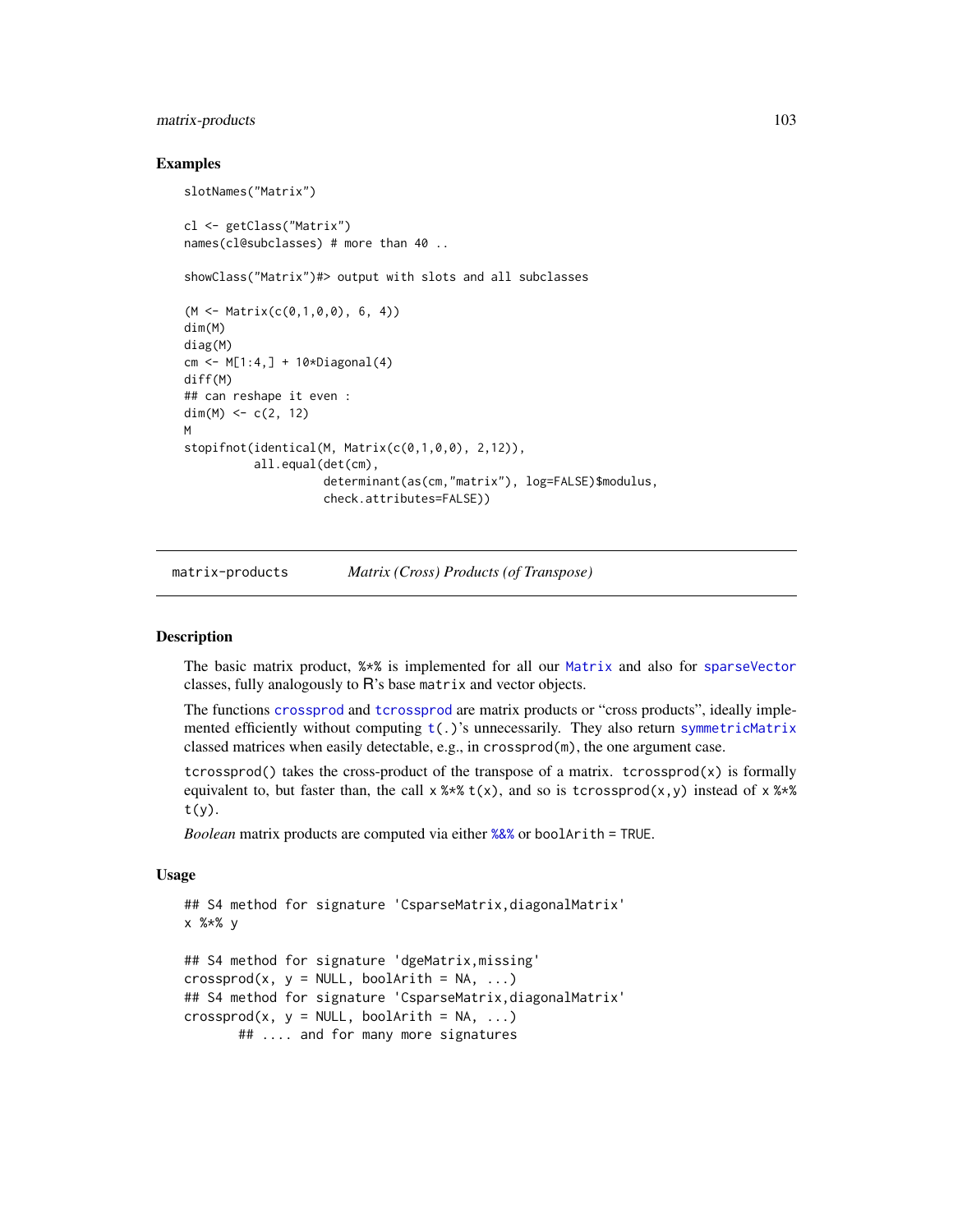```
## S4 method for signature 'CsparseMatrix,ddenseMatrix'
tcrossprod(x, y = NULL, booleanWith = NA, ...)## S4 method for signature 'TsparseMatrix,missing'
tcrossprod(x, y = NULL, booleanWith = NA, ...)## .... and for many more signatures
```
## Arguments

| x          | a matrix-like object                                                                                                                                                                                                                                                                                                                                     |
|------------|----------------------------------------------------------------------------------------------------------------------------------------------------------------------------------------------------------------------------------------------------------------------------------------------------------------------------------------------------------|
| У          | a matrix-like object, or for [t]crossprod() NULL (by default); the latter case is<br>formally equivalent to $y = x$ .                                                                                                                                                                                                                                    |
| boolArith  | logical, i.e., NA, TRUE, or FALSE. If true the result is (coerced to) a pattern<br>matrix, i.e., "nMatrix", unless there are NA entries and the result will be a<br>"IMatrix". If false the result is (coerced to) numeric. When NA, currently the<br>default, the result is a pattern matrix when x and y are "nsparseMatrix" and<br>numeric otherwise. |
| $\ddots$ . | potentially more arguments passed to and from methods.                                                                                                                                                                                                                                                                                                   |

# Details

For some classes in the Matrix package, such as [dgCMatrix](#page-35-1), it is much faster to calculate the crossproduct of the transpose directly instead of calculating the transpose first and then its cross-product.

boolArith = TRUE for regular ("non cross") matrix products, %\*% cannot be specified. Instead, we provide the [%&%](#page-174-0) operator for *boolean* matrix products.

## Value

A [Matrix](#page-100-0) object, in the one argument case of an appropriate *symmetric* matrix class, i.e., inheriting from [symmetricMatrix](#page-160-0).

### Methods

- %\*% signature(x = "dgeMatrix", y = "dgeMatrix"): Matrix multiplication; ditto for several other signature combinations, see showMethods("%\*%",class = "dgeMatrix").
- $\%*\%$  signature(x = "dtrMatrix", y = "matrix") and other signatures (use showMethods("%\*%", class="dtrMatrix") matrix multiplication. Multiplication of (matching) triangular matrices now should remain triangular (in the sense of class [triangularMatrix\)](#page-163-0).
- crossprod signature( $x =$  "dgeMatrix",  $y =$  "dgeMatrix"): ditto for several other signatures, use showMethods("crossprod", class = "dgeMatrix"), matrix crossproduct, an efficient version of  $t(x)$  %\*% y.
- crossprod signature(x = "CsparseMatrix", y = "missing") returns  $t(x)$  %\*% x as an dsCMatrix object.
- crossprod signature(x = "TsparseMatrix", y = "missing") returns  $t(x)$  %\*% x as an dsCMatrix object.
- crossprod,tcrossprod signature( $x = "dtrMatrix", y = "matrix")$  and other signatures, see " $x \cdot x$ " above.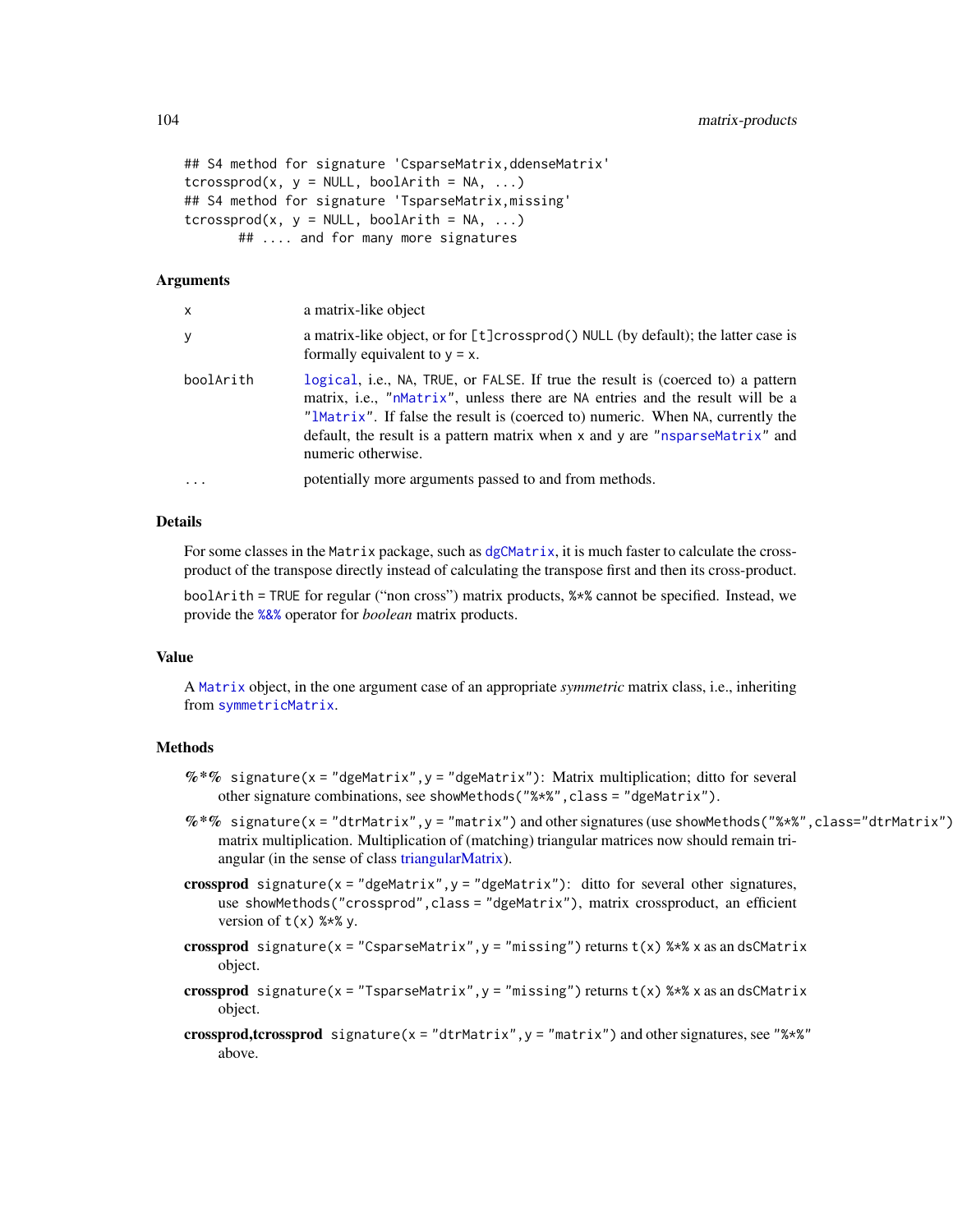#### MatrixClass 105

## Note

boolArith = TRUE, FALSE or NA has been newly introduced for Matrix 1.2.0 (March 2015). Its implementation may be incomplete and partly missing. Please report such omissions if detected!

Currently, boolArith = TRUE is implemented via [CsparseMatrix](#page-31-0) coercions which may be quite inefficient for dense matrices. Contributions for efficiency improvements are welcome.

### See Also

[tcrossprod](#page-102-0) in R's base, [crossprod](#page-102-0) and [%\\*%](#page-102-0).

## Examples

```
## A random sparse "incidence" matrix :
m <- matrix(0, 400, 500)
set.seed(12)
m[runif(314, 0, length(m))] <- 1
mm <- as(m, "dgCMatrix")
object.size(m) / object.size(mm) # smaller by a factor of > 200
## tcrossprod() is very fast:
system.time(tCmm <- tcrossprod(mm))# 0 (PIII, 933 MHz)
system.time(cm \leq crossprod(t(m))) # 0.16
system.time(cm. <- tcrossprod(m)) # 0.02
stopifnot(cm == as(tCmm, "matrix"))
## show sparse sub matrix
tCmm[1:16, 1:30]
```
MatrixClass *The Matrix (Super-) Class of a Class*

## **Description**

Return the (maybe super-)[class](#page-0-0) of class cl from package **Matrix**, returning [character\(](#page-0-0)0) if there is none.

### Usage

```
MatrixClass(cl, cld = getClassDef(cl), ...Matrix = TRUE,
           dropVirtual = TRUE, ...)
```
# Arguments

| cl     | string, class name                                                                                                                  |
|--------|-------------------------------------------------------------------------------------------------------------------------------------|
| cld    | its class definition                                                                                                                |
| Matrix | logical indicating if the result must be of pattern "[dlniz]. Matrix" where<br>the first letter "[dlniz]" denotes the content kind. |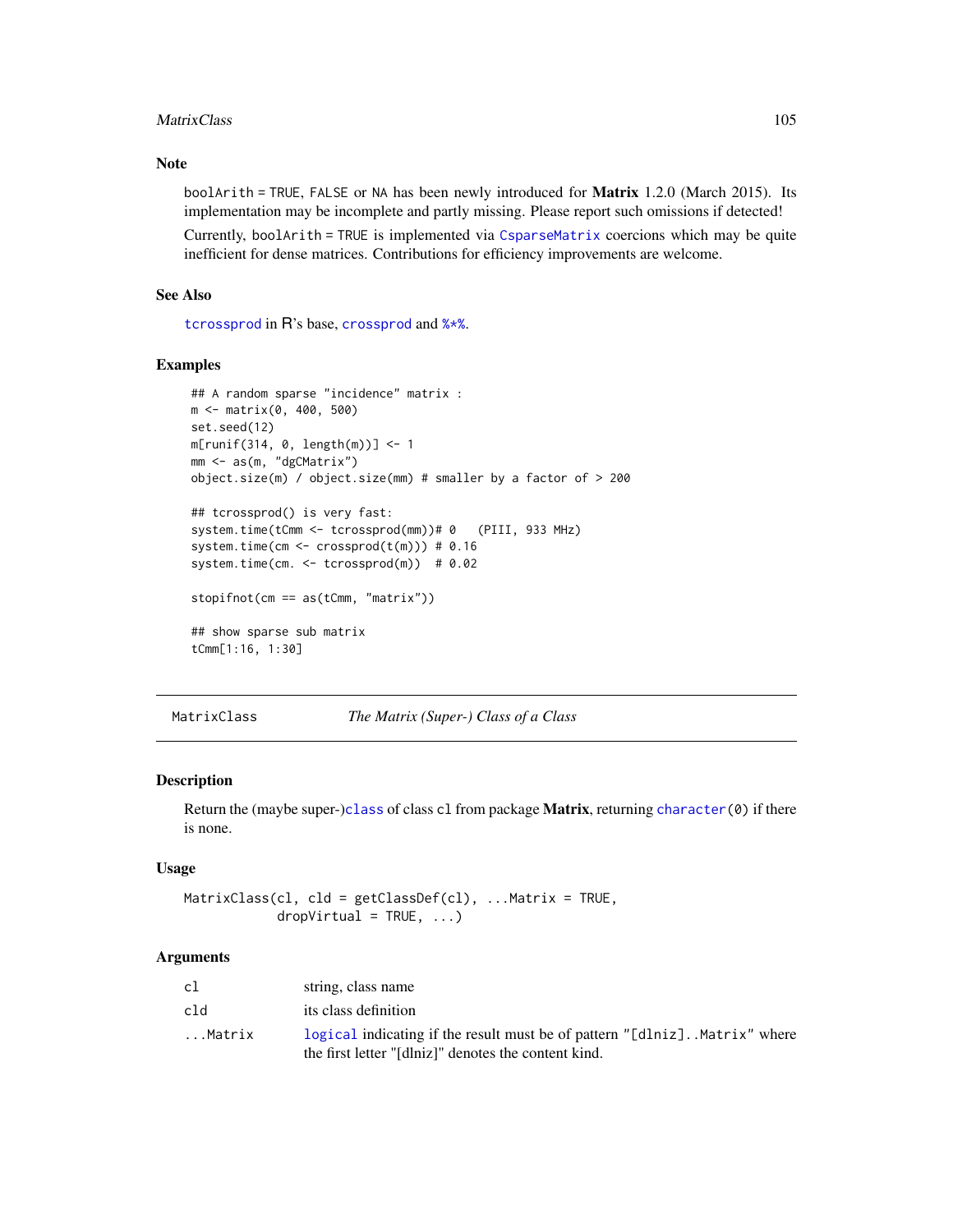| dropVirtual | logical indicating if virtual classes are included or not. |
|-------------|------------------------------------------------------------|
| $\cdots$    | further arguments are passed to . selectSuperClasses().    |

# Value

a [character](#page-0-0) string

### Author(s)

Martin Maechler, 24 Mar 2009

# See Also

[Matrix](#page-100-0), the mother of all Matrix classes.

# Examples

```
mkA <- setClass("A", contains="dgCMatrix")
(A \leq mKA()stopifnot(identical(
    MatrixClass("A"),
     "dgCMatrix"))
```
<span id="page-105-0"></span>MatrixFactorization-class

*Class "MatrixFactorization" of Matrix Factorizations*

# Description

The class "MatrixFactorization" is the virtual (super) class of (potentially) all matrix factorizations of matrices from package Matrix.

The class "CholeskyFactorization" is the virtual class of all Cholesky decompositions from Matrix (and trivial sub class of "MatrixFactorization").

# Objects from the Class

A virtual Class: No objects may be created from it.

# Slots

Dim: Object of class "integer" - the dimensions of the original matrix - must be an integer vector with exactly two non-negative values.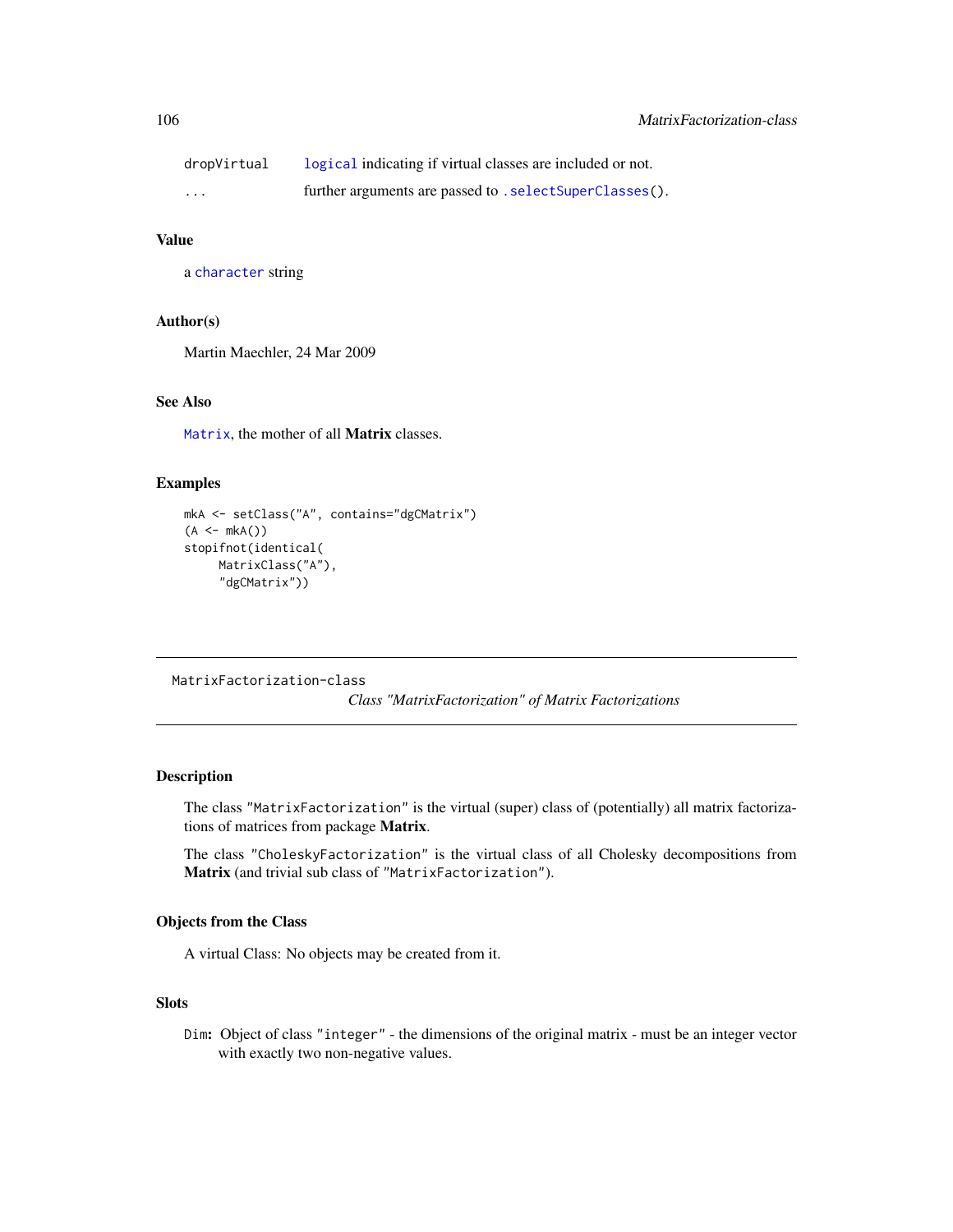## ndenseMatrix-class 107

### **Methods**

dim (x) simply returns x@Dim, see above.

- expand signature( $x =$  "MatrixFactorization"): this has not been implemented yet for all matrix factorizations. It should return a list whose components are matrices which when multiplied return the original [Matrix](#page-100-0) object.
- [show](#page-0-0) signature(object = "MatrixFactorization"): simple printing, see show.
- solve signature(a = "MatrixFactorization", b= .): solve  $Ax = b$  for x; see [solve-methods](#page-140-0).

### See Also

classes inheriting from "MatrixFactorization", such as [LU](#page-96-1), [Cholesky](#page-25-0), [CHMfactor](#page-17-0), and [sparseQR](#page-153-0).

## Examples

```
showClass("MatrixFactorization")
getClass("CholeskyFactorization")
```
ndenseMatrix-class *Virtual Class "ndenseMatrix" of Dense Logical Matrices*

### **Description**

n[denseMatrix](#page-35-0) is the virtual class of all dense logical (S4) matrices. It extends both denseMatrix and [lMatrix](#page-45-0) directly.

#### **Slots**

x: logical vector containing the entries of the matrix.

Dim, Dimnames: see [Matrix](#page-100-0).

# Extends

Class "nMatrix", directly. Class "denseMatrix", directly. Class "Matrix", by class "nMatrix". Class "Matrix", by class "denseMatrix".

### Methods

 $%$  \*% signature(x = "nsparseMatrix", y = "ndenseMatrix"): ...  $%$  \*% signature(x = "ndenseMatrix", y = "nsparseMatrix"): ... coerce signature(from = "matrix", to = "ndenseMatrix"): ... coerce signature(from = "ndenseMatrix", to = "matrix"): ... crossprod signature( $x = "nsparsematrix", y = "ndenseMatrix"); ...$ crossprod signature( $x = "ndenseMatrix", y = "nsparseMatrix"$ ): ...  $\textbf{a}s.\textbf{vector} \textbf{signature}(x = "ndenseMatrix", \text{mode} = "missing");...$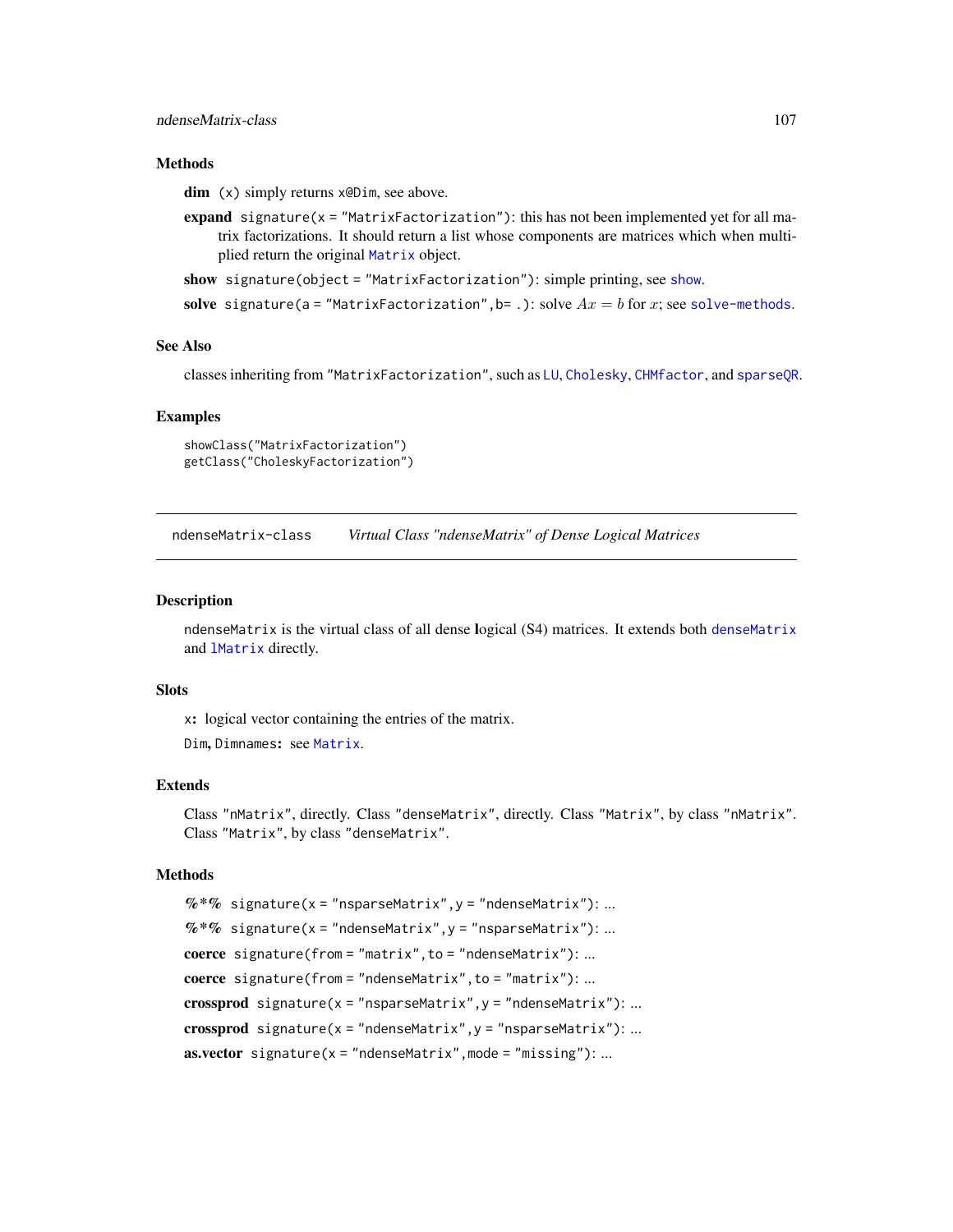diag signature( $x =$  "ndenseMatrix"): extracts the diagonal as for all matrices, see the generic [diag\(](#page-0-0)).

which signature( $x = "n$ denseMatrix"), semantically equivalent to base function [which\(](#page-0-0) $x, arr.ind$ ); for details, see the [lMatrix](#page-45-0) class documentation.

### See Also

Class [ngeMatrix](#page-110-0) and the other subclasses.

#### Examples

```
showClass("ndenseMatrix")
```
 $as(diag(3) > 0, "ndenseMatrix")$ # -> "nge"

### nearPD *Nearest Positive Definite Matrix*

## Description

Compute the nearest positive definite matrix to an approximate one, typically a correlation or variance-covariance matrix.

## Usage

```
nearPD(x, corr = FALSE, keepDiag = FALSE, base_matrix = FALSE,do2eigen = TRUE, doSym = FALSE,
      doDykstra = TRUE, only.values = FALSE,
      ensureSymmetry = !issymmetric(x),eig.tol = 1e-06, conv.tol = 1e-07, posd.tol = 1e-08,
      maxit = 100, conv.norm.type = "I", trace = FALSE)
```
### Arguments

| $\mathsf{x}$ | numeric $n \times n$ approximately positive definite matrix, typically an approxima-<br>tion to a correlation or covariance matrix. If x is not symmetric (and ensureSymmetry<br>is not false), symmpart $(x)$ is used. |
|--------------|-------------------------------------------------------------------------------------------------------------------------------------------------------------------------------------------------------------------------|
| corr         | logical indicating if the matrix should be a <i>correlation</i> matrix.                                                                                                                                                 |
| keepDiag     | logical, generalizing corr: if TRUE, the resulting matrix should have the same<br>diagonal $(\text{diag}(x))$ as the input matrix.                                                                                      |
| base.matrix  | logical indicating if the resulting mat component should be a <b>base</b> matrix or<br>(by default) a Matrix of class dpoMatrix.                                                                                        |
| do2eigen     | logical indicating if a posdefify() eigen step should be applied to the result of<br>the Higham algorithm.                                                                                                              |
| doSym        | logical indicating if $X < - (X + t(X))$ /2 should be done, after $X < -t$ crossprod(Qd,Q);<br>some doubt if this is necessary.                                                                                         |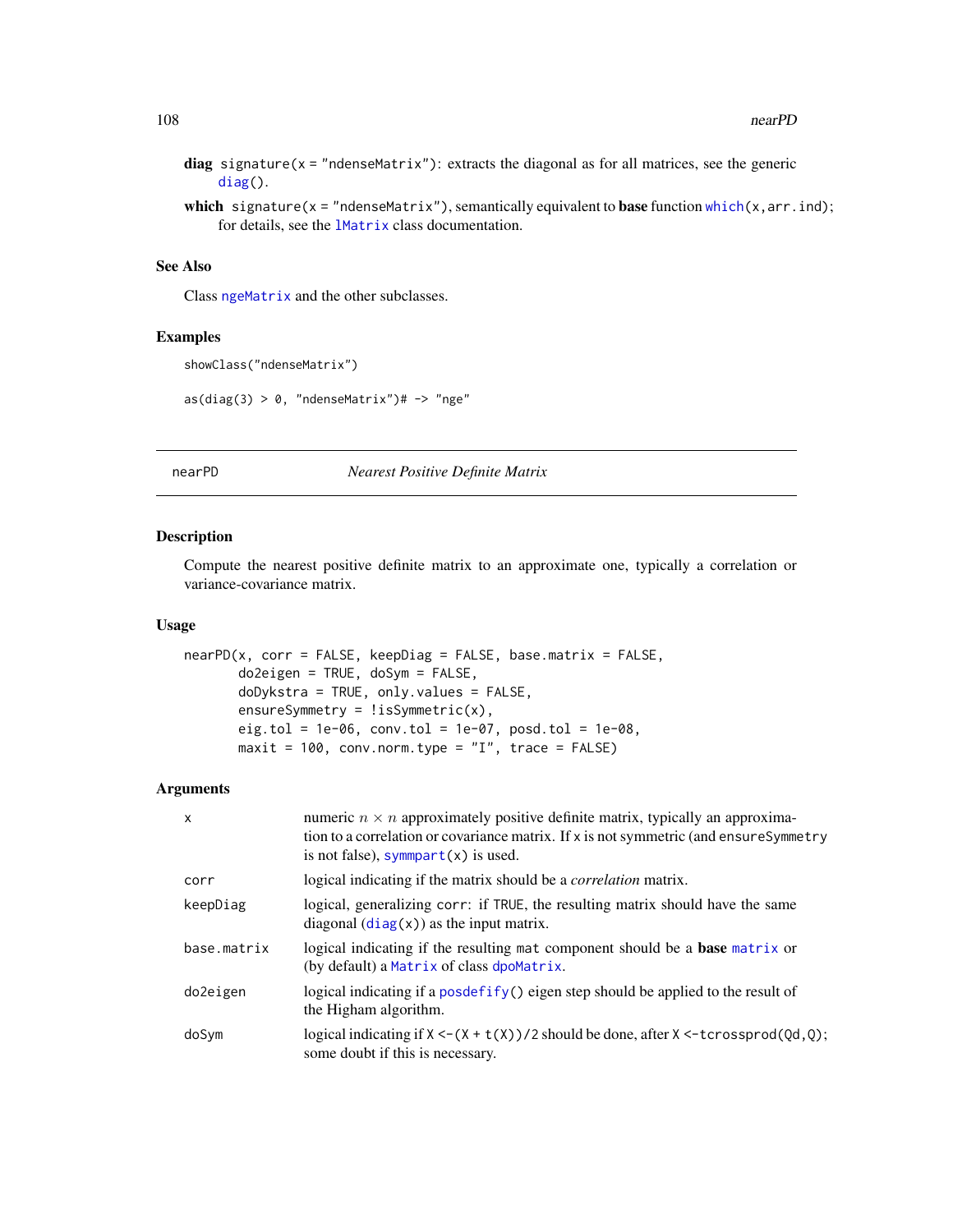#### nearPD 109

| doDykstra      | logical indicating if Dykstra's correction should be used; true by default. If false,<br>the algorithm is basically the direct fixpoint iteration $Y_k = P_U(P_S(Y_{k-1}))$ .                                                                               |  |
|----------------|-------------------------------------------------------------------------------------------------------------------------------------------------------------------------------------------------------------------------------------------------------------|--|
| only.values    | logical; if TRUE, the result is just the vector of eigenvalues of the approximating<br>matrix.                                                                                                                                                              |  |
| ensureSymmetry | logical; by default, symmpart(x) is used whenever is Symmetric(x) is not true.<br>The user can explicitly set this to TRUE or FALSE, saving the symmetry test.<br>Beware however that setting it FALSE for an asymmetric input x, is typically<br>nonsense! |  |
| eig.tol        | defines relative positiveness of eigenvalues compared to largest one, $\lambda_1$ . Eigen-<br>values $\lambda_k$ are treated as if zero when $\lambda_k/\lambda_1 \le eig.tol$ .                                                                            |  |
| conv.tol       | convergence tolerance for Higham algorithm.                                                                                                                                                                                                                 |  |
| posd.tol       | tolerance for enforcing positive definiteness (in the final posdefify step when<br>do2eigen is TRUE).                                                                                                                                                       |  |
| maxit          | maximum number of iterations allowed.                                                                                                                                                                                                                       |  |
| conv.norm.type | convergence norm type (norm(*, type)) used for Higham algorithm. The de-<br>fault is "I" (infinity), for reasons of speed (and back compatibility); using "F"<br>is more in line with Higham's proposal.                                                    |  |
| trace          | logical or integer specifying if convergence monitoring should be traced.                                                                                                                                                                                   |  |

## Details

This implements the algorithm of Higham (2002), and then (if do2eigen is true) forces positive definiteness using code from [posdefify](#page-0-0). The algorithm of Knol and ten Berge (1989) (not implemented here) is more general in that it allows constraints to (1) fix some rows (and columns) of the matrix and (2) force the smallest eigenvalue to have a certain value.

Note that setting corr = TRUE just sets diag(.)  $\le$  -1 within the algorithm.

Higham (2002) uses Dykstra's correction, but the version by Jens Oehlschlaegel did not use it (accidentally), and still gave reasonable results; this simplification, now only used if doDykstra = FALSE, was active in nearPD() up to Matrix version 0.999375-40.

# Value

If only.values = TRUE, a numeric vector of eigenvalues of the approximating matrix; Otherwise, as by default, an S3 object of [class](#page-0-0) "nearPD", basically a list with components

| mat         | a matrix of class dpoMatrix, the computed positive-definite matrix.                                             |  |
|-------------|-----------------------------------------------------------------------------------------------------------------|--|
| eigenvalues | numeric vector of eigenvalues of mat.                                                                           |  |
| corr        | logical, just the argument corr.                                                                                |  |
| normF       | the Frobenius norm (norm( $x-X$ , " $F''$ ) of the difference between the original and<br>the resulting matrix. |  |
| iterations  | number of iterations needed.                                                                                    |  |
| converged   | logical indicating if iterations converged.                                                                     |  |

# Author(s)

Jens Oehlschlaegel donated a first version. Subsequent changes by the Matrix package authors.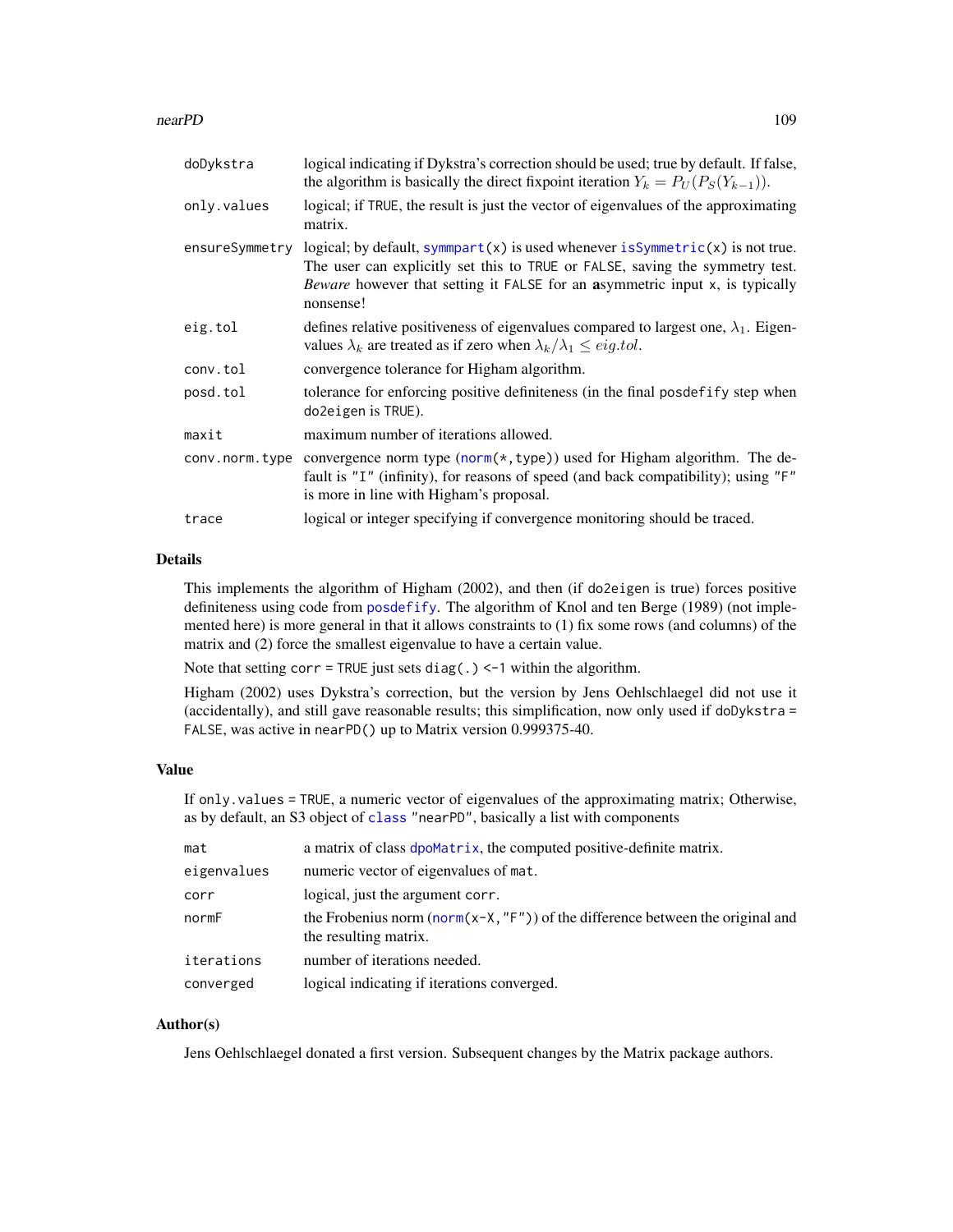## References

Cheng, Sheung Hun and Higham, Nick (1998) A Modified Cholesky Algorithm Based on a Symmetric Indefinite Factorization; *SIAM J. Matrix Anal.\ Appl.*, 19, 1097–1110.

Knol DL, ten Berge JMF (1989) Least-squares approximation of an improper correlation matrix by a proper one. *Psychometrika* 54, 53–61.

Higham, Nick (2002) Computing the nearest correlation matrix - a problem from finance; *IMA Journal of Numerical Analysis* 22, 329–343.

## See Also

A first version of this (with non-optional corr=TRUE) has been available as [nearcor\(](#page-0-0)); and more simple versions with a similar purpose [posdefify\(](#page-0-0)), both from package sfsmisc.

```
## Higham(2002), p.334f - simple example
A <- matrix(1, 3,3); A[1,3] <- A[3,1] <- 0
n.A <- nearPD(A, corr=TRUE, do2eigen=FALSE)
n.A[c("mat", "normF")]
n.A.m <- nearPD(A, corr=TRUE, do2eigen=FALSE, base.matrix=TRUE)$mat
stopifnot(exprs = { \#all.equal(n.A$mat[1,2], 0.760689917)
  all.equal(n.A$normF, 0.52779033, tolerance=1e-9)
  all.equal(n.A.m, unname(as.matrix(n.A$mat)), tolerance = 1e-15)# seen rel.d.= 1.46e-16
})
set.seed(27)
m \le - matrix(round(rnorm(25), 2), 5, 5)
m < - m + t(m)diag(m) \leq pmax(0, diag(m)) + 1
(m < - round(cov2cor(m), 2))
str(near.m <- nearPD(m, trace = TRUE))
round(near.m$mat, 2)
norm(m - near.m$mat) # 1.102 / 1.08
if(require("sfsmisc")) {
   m2 <- posdefify(m) # a simpler approach
   norm(m - m2) # 1.185, i.e., slightly "less near"
}
round(nearPD(m, only.values=TRUE), 9)
## A longer example, extended from Jens' original,
## showing the effects of some of the options:
pr <- Matrix(c(1, 0.477, 0.644, 0.478, 0.651, 0.826,
              0.477, 1, 0.516, 0.233, 0.682, 0.75,
              0.644, 0.516, 1, 0.599, 0.581, 0.742,
              0.478, 0.233, 0.599, 1, 0.741, 0.8,
              0.651, 0.682, 0.581, 0.741, 1, 0.798,
              0.826, 0.75, 0.742, 0.8, 0.798, 1),
```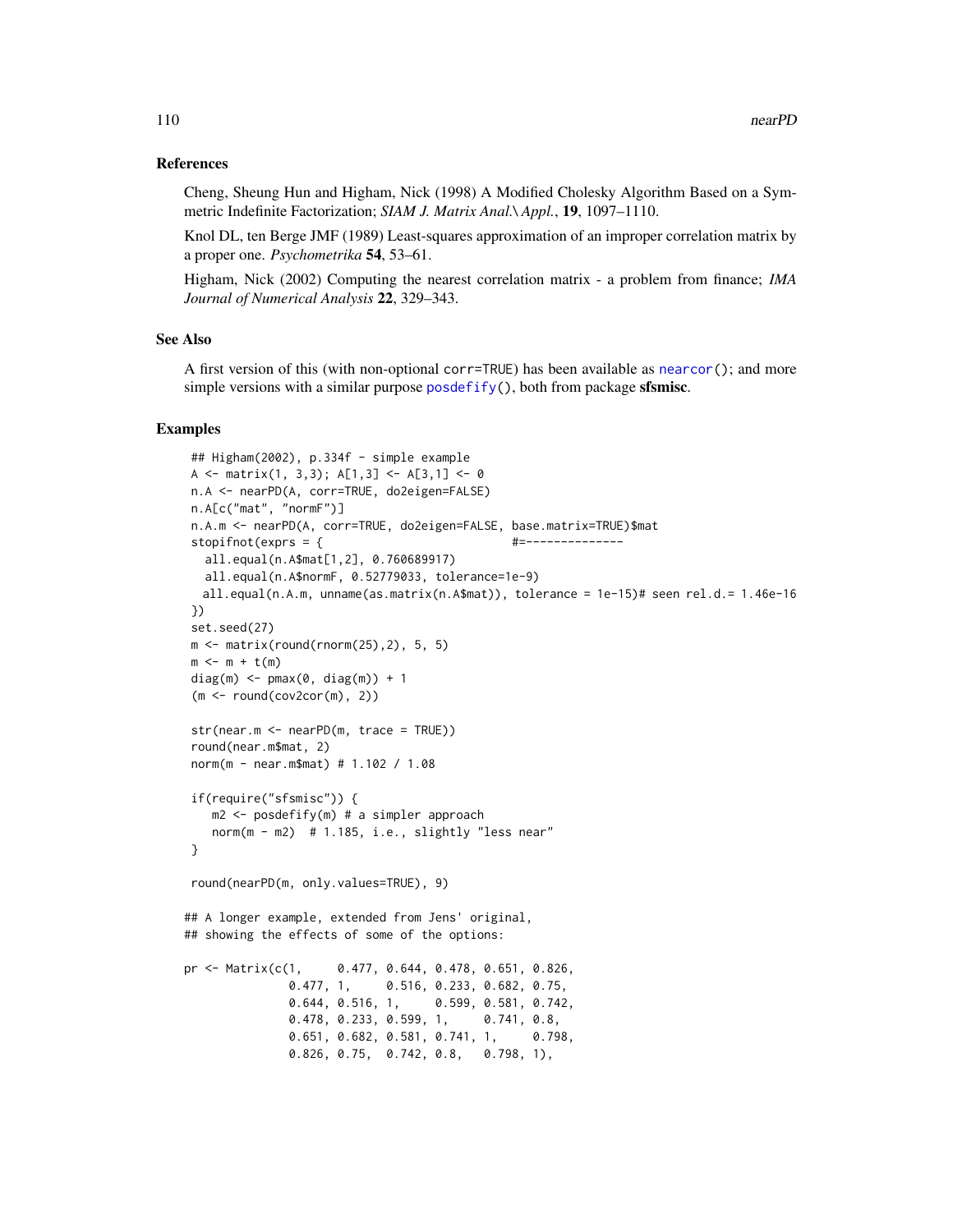# ngeMatrix-class 111

```
nrow = 6, ncol = 6nc. \leq nearPD(pr, conv.tol = 1e-7) # default
nc.$iterations # 2
nc.1 \leq nearPD(pr, conv.tol = 1e-7, corr = TRUE)nc.1$iterations # 11 / 12 (!)
ncr <- nearPD(pr, conv.tol = 1e-15)
str(ncr)# still 2 iterations
ncr.1 \leq nearPD(pr, conv.tol = 1e-15, corr = TRUE)
ncr.1 $ iterations # 27 / 30 !
ncF \leq -nearPD(pr, conv.tol = 1e-15, conv.norm = "F")stopifnot(all.equal(ncr, ncF))# norm type does not matter at all in this example
## But indeed, the 'corr = TRUE' constraint did ensure a better solution;
## cov2cor() does not just fix it up equivalently :
norm(pr - cov2cor(ncr$mat)) # = 0.09994
norm(pr - ncr.1$mat) # = 0.08746 / 0.08805
### 3) a real data example from a 'systemfit' model (3 eq.):
(load(system.file("external", "symW.rda", package="Matrix"))) # "symW"
dim(symW) # 24 x 24
class(symW)# "dsCMatrix": sparse symmetric
if(dev.interactive()) image(symW)
EV <- eigen(symW, only=TRUE)$values
summary(EV) ## looking more closely {EV sorted decreasingly}:
tail(EV)# all 6 are negative
EV2 <- eigen(sWpos <- nearPD(symW)$mat, only=TRUE)$values
stopifnot(EV2 > 0)
if(require("sfsmisc")) {
       plot(pmax(1e-3,EV), EV2, type="o", log="xy", xaxt="n",yaxt="n")
       eaxis(1); eaxis(2)
} else plot(pmax(1e-3,EV), EV2, type="o", log="xy")
abline(0,1, col="red3",lty=2)
```
<span id="page-110-0"></span>ngeMatrix-class *Class "ngeMatrix" of General Dense Nonzero-pattern Matrices*

#### Description

This is the class of general dense nonzero-pattern matrices, see [nMatrix](#page-111-0).

## **Slots**

- x: Object of class "logical". The logical values that constitute the matrix, stored in column-major order.
- Dim,Dimnames: The dimension (a length-2 "integer") and corresponding names (or NULL), see the [Matrix](#page-100-0) class.
- factors: Object of class "list". A named list of factorizations that have been computed for the matrix.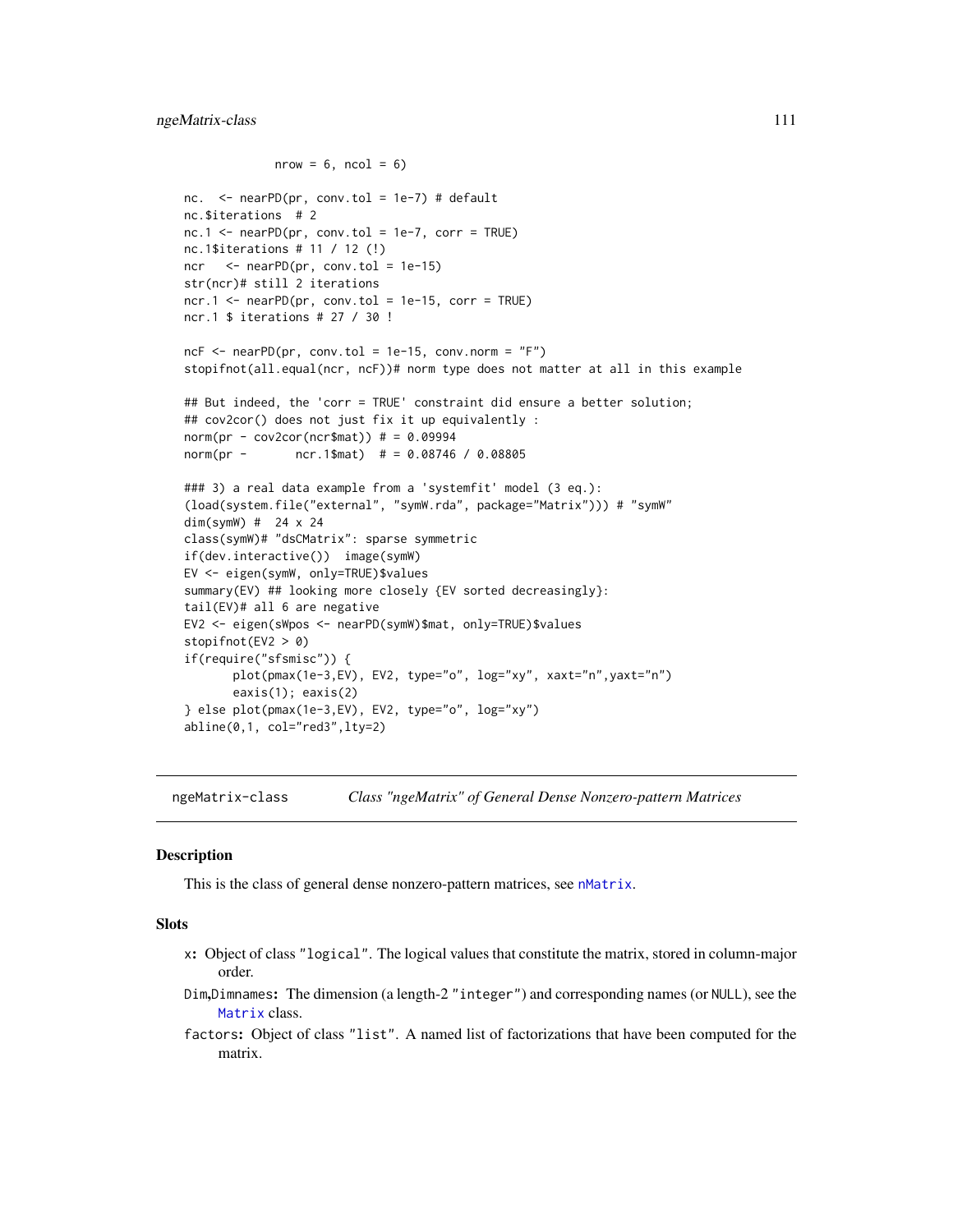## Extends

Class "ndenseMatrix", directly. Class "lMatrix", by class "ndenseMatrix". Class "denseMatrix", by class "ndenseMatrix". Class "Matrix", by class "ndenseMatrix". Class "Matrix", by class "ndenseMatrix".

#### Methods

Currently, mainly [t\(](#page-0-0)) and coercion methods (for [as\(](#page-0-0).)); use, e.g., [showMethods\(](#page-0-0)class="ngeMatrix") for details.

# See Also

Non-general logical dense matrix classes such as [ntrMatrix](#page-118-0), or [nsyMatrix](#page-117-0); *sparse* logical classes such as [ngCMatrix](#page-115-0).

## Examples

showClass("ngeMatrix") ## "lgeMatrix" is really more relevant

<span id="page-111-0"></span>

nMatrix-class *Class "nMatrix" of Non-zero Pattern Matrices*

#### Description

The nMatrix class is the virtual "mother" class of all *non-zero pattern* (or simply *pattern*) matrices in the Matrix package.

#### Slots

Common to *all* matrix object in the package:

- Dim: Object of class "integer" the dimensions of the matrix must be an integer vector with exactly two non-negative values.
- Dimnames: list of length two; each component containing NULL or a [character](#page-0-0) vector length equal the corresponding Dim element.

# Methods

There is a bunch of coercion methods (for  $as(\ldots)$  $as(\ldots)$ ), e.g.,

coerce signature(from = "matrix",to = "nMatrix"): Note that these coercions (must) coerce [NA](#page-0-0)s to non-zero, hence conceptually TRUE. This is particularly important when [sparseMatrix](#page-151-0) objects are coerced to "nMatrix" and hence to [nsparseMatrix](#page-115-0).

coerce signature(from = "dMatrix",to = "nMatrix"), and

coerce signature(from  $=$  "lMatrix", to  $=$  "nMatrix"): For dense matrices with [NA](#page-0-0)s, these coercions are valid since Matrix version 1.2.0 (still with a [warning](#page-0-0) or a [message](#page-0-0) if "Matrix.warn", or "Matrix.verbose" [options](#page-0-0) are set.)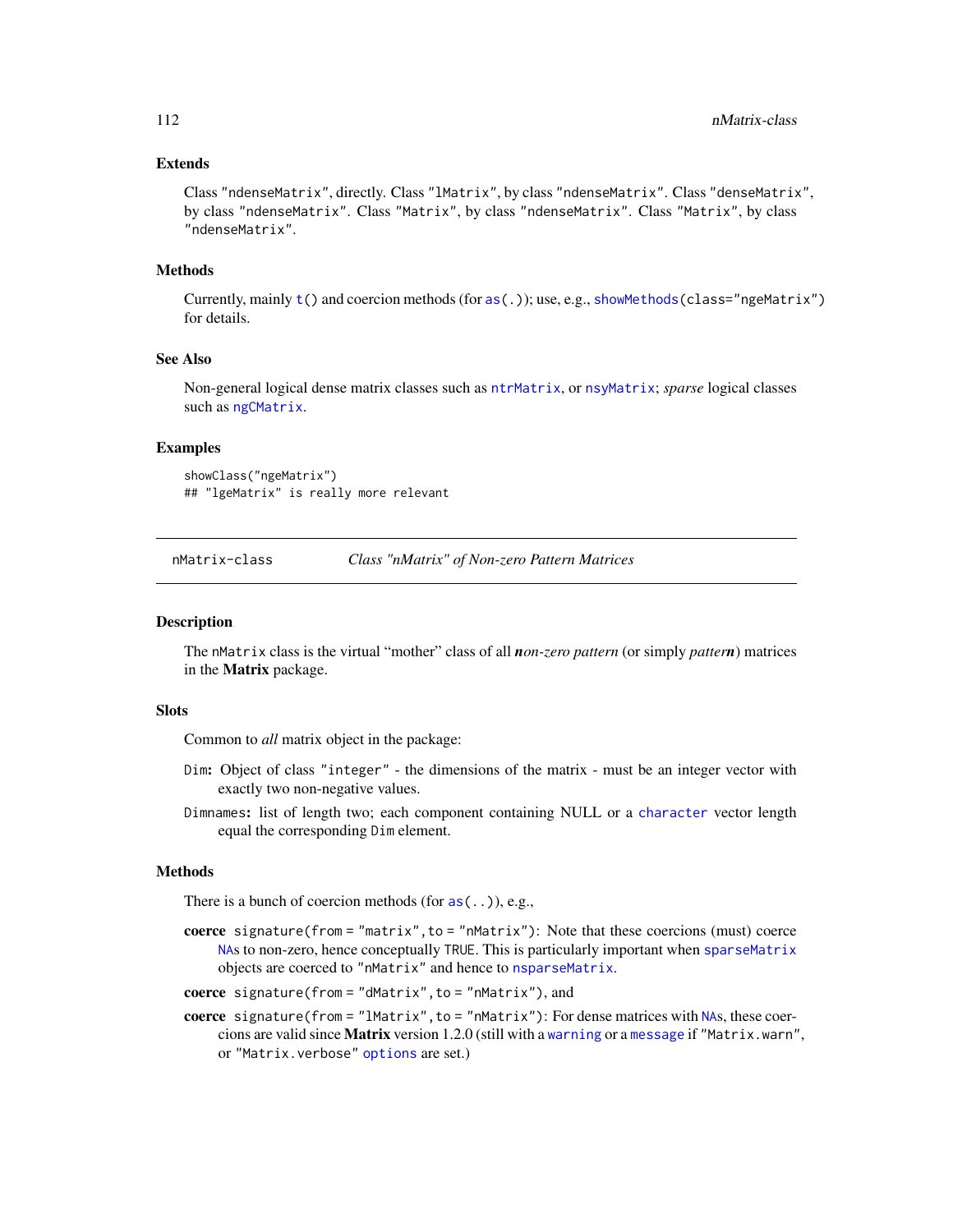```
coerce signature(from = "nMatrix",to = "matrix"): ...
coerce signature(from = "nMatrix",to = "dMatrix"): ...
coerce signature(from = "nMatrix", to = "lMatrix"): ...
```
— — —

Additional methods contain group methods, such as

```
Ops signature(e1 = "nMatrix", e2 = "...."), ...
Arith signature(e1 = "nMatrix", e2 = "..."), ...
Compare signature(e1 = "nMatrix", e2 = "...."), ...
Logic signature(e1 = "nMatrix", e2 = "...."), ...
Summary signature(x = "mMatrix", "...".),...
```
## See Also

The classes [lMatrix](#page-45-0), [nsparseMatrix](#page-115-0), and the mother class, [Matrix](#page-100-0).

#### Examples

```
getClass("nMatrix")
L3 <- Matrix(upper.tri(diag(3)))
L3 # an "ltCMatrix"
as(L3, "nMatrix") # \rightarrow ntC*## similar, not using Matrix()
as(upper.tri(diag(3)), "nMatrix")# currently "ngTMatrix"
```
<span id="page-112-0"></span>nnzero *The Number of Non-Zero Values of a Matrix*

# Description

Returns the number of non-zero values of a numeric-like R object, and in particular an object x inheriting from class [Matrix](#page-100-0).

## Usage

 $nnzero(x, na.counted = NA)$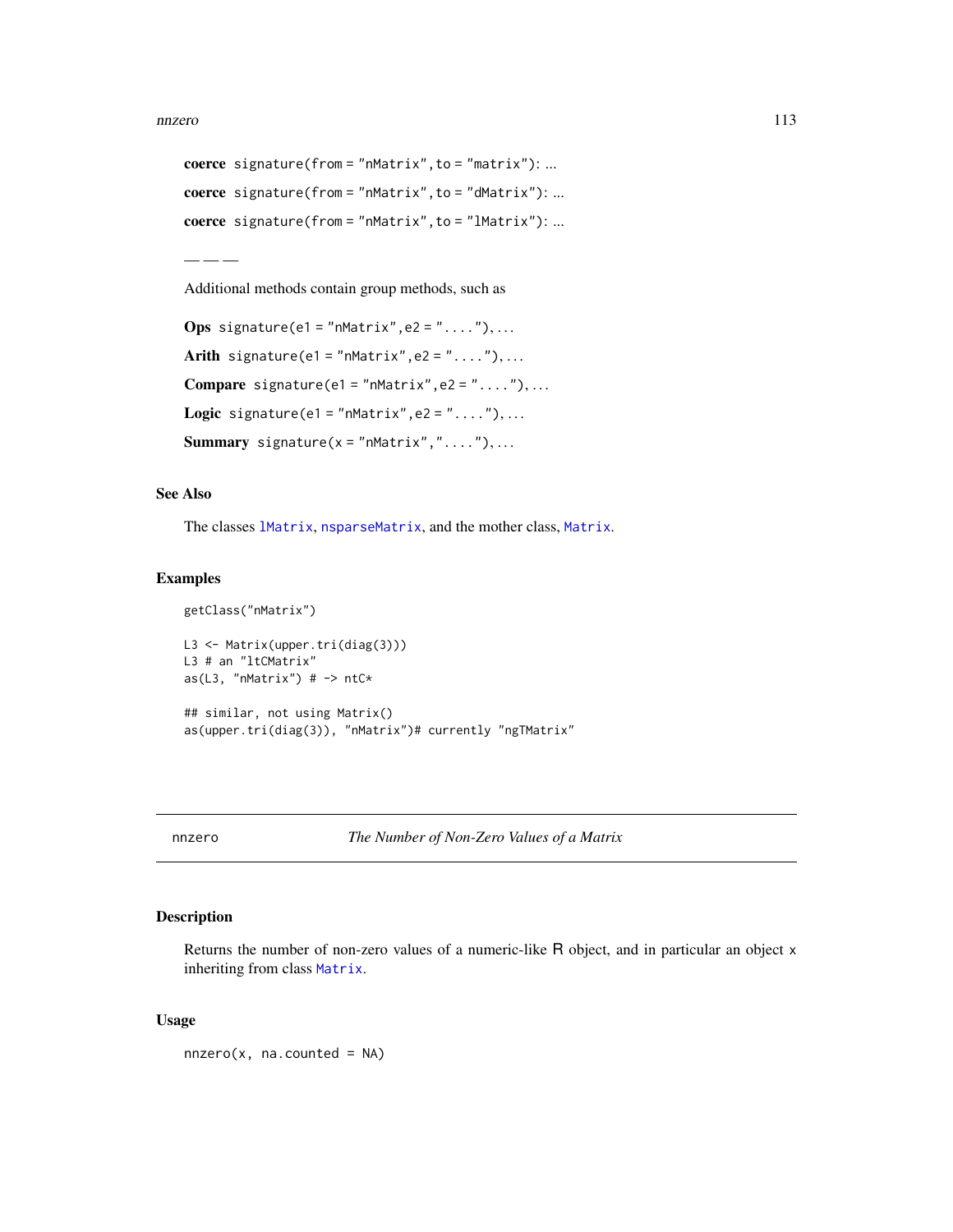## **Arguments**

| x          | an R object, typically inheriting from class Matrix or numeric.                                                                |
|------------|--------------------------------------------------------------------------------------------------------------------------------|
| na.counted | a logical describing how NAs should be counted. There are three possible<br>settings for na. counted:                          |
|            | <b>TRUE</b> NAs are counted as non-zero (since "they are not zero").                                                           |
|            | <b>NA</b> (default) the result will be NA if there are NA's in $x$ (since "NA's are not<br>known, i.e., <i>may be zero</i> "). |
|            | <b>FALSE</b> NAs are <i>omitted</i> from x before the non-zero entries are counted.                                            |
|            | For sparse matrices, you may often want to use na. counted = TRUE.                                                             |
|            |                                                                                                                                |

#### Value

the number of non zero entries in x (typically [integer](#page-0-0)).

Note that for a *symmetric* sparse matrix S (i.e., inheriting from class [symmetricMatrix](#page-160-0)), nnzero(S) is typically *twice* the length(S@x).

# Methods

- signature( $x = "ANY"$ ) the default method for non-[Matrix](#page-100-0) class objects, simply counts the number 0s in x, counting NA's depending on the na.counted argument, see above.
- signature(x = "denseMatrix") conceptually the same as for traditional [matrix](#page-0-0) objects, care has to be taken for ["symmetricMatrix"](#page-160-0) objects.
- signature( $x =$  "diagonalMatrix"), and signature( $x =$  "indMatrix") fast simple methods for these special "sparseMatrix" classes.
- signature( $x =$  "sparseMatrix") typically, the most interesting method, also carefully taking ["symmetricMatrix"](#page-160-0) objects into account.

## See Also

The [Matrix](#page-100-0) class also has a [length](#page-0-0) method; typically, length(M) is much larger than nnzero(M) for a sparse matrix M, and the latter is a better indication of the *size* of M.

[drop0](#page-49-0), [zapsmall](#page-0-0).

### Examples

class(M)

```
m \leq - Matrix(0+1:28, nrow = 4)
m[-3, c(2, 4:5, 7)] <- m[3, 1:4] <- m[1:3, 6] <- 0
(mT <- as(m, "dgTMatrix"))
nnzero(mT)
(S <- crossprod(mT))
nnzero(S)
str(S) # slots are smaller than nnzero()
stopifnot(nnzero(S) == sum(as.matrix(S) != 0))# failed earlier
data(KNex)
M <- KNex$mm
```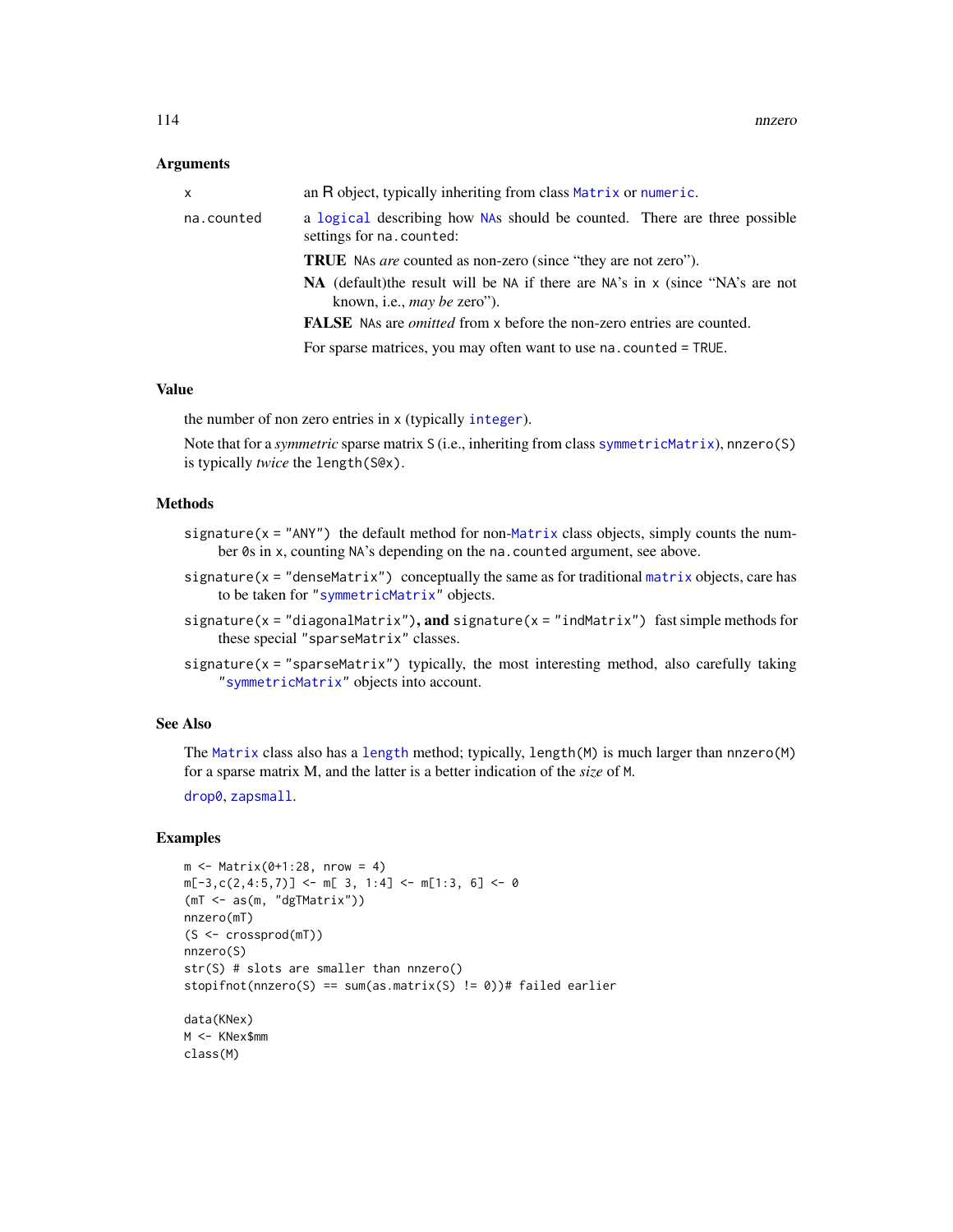norm and the contract of the contract of the contract of the contract of the contract of the contract of the contract of the contract of the contract of the contract of the contract of the contract of the contract of the c

```
dim(M)
length(M); stopifnot(length(M) == prod(dim(M)))
nnzero(M) # more relevant than length
## the above are also visible from
str(M)
```
<span id="page-114-0"></span>norm *Matrix Norms*

# Description

Computes a matrix norm of x, using Lapack for dense matrices. The norm can be the one ("O", or "1") norm, the infinity ("I") norm, the Frobenius ("F") norm, the maximum modulus ("M") among elements of a matrix, or the spectral norm or 2-norm ("2"), as determined by the value of type.

# Usage

norm(x, type, ...)

# Arguments

| X                 | a real or complex matrix.                                                                                                                                                                                                                                |
|-------------------|----------------------------------------------------------------------------------------------------------------------------------------------------------------------------------------------------------------------------------------------------------|
| type              | A character indicating the type of norm desired.                                                                                                                                                                                                         |
|                   | "0", "o" or "1" specifies the one norm, (maximum absolute column sum);<br>"I" or " $i$ " specifies the infinity norm (maximum absolute row sum);<br>"F" or "f" specifies the Frobenius norm (the Euclidean norm of x treated as if<br>it were a vector); |
|                   | " $M$ " or " $m$ " specifies the maximum modulus of all the elements in x; and<br>"2" specifies the "spectral norm" or 2-norm, which is the largest singular value<br>$(svd)$ of x.                                                                      |
|                   | The default is "0". Only the first character of type[1] is used.                                                                                                                                                                                         |
| $\cdot\cdot\cdot$ | further arguments passed to or from other methods.                                                                                                                                                                                                       |

# Details

For dense matrices, the methods eventually call the Lapack functions dlange, dlansy, dlantr, zlange, zlansy, and zlantr.

# Value

A numeric value of class "norm", representing the quantity chosen according to type.

# References

Anderson, E., et al. (1994). *LAPACK User's Guide,* 2nd edition, SIAM, Philadelphia.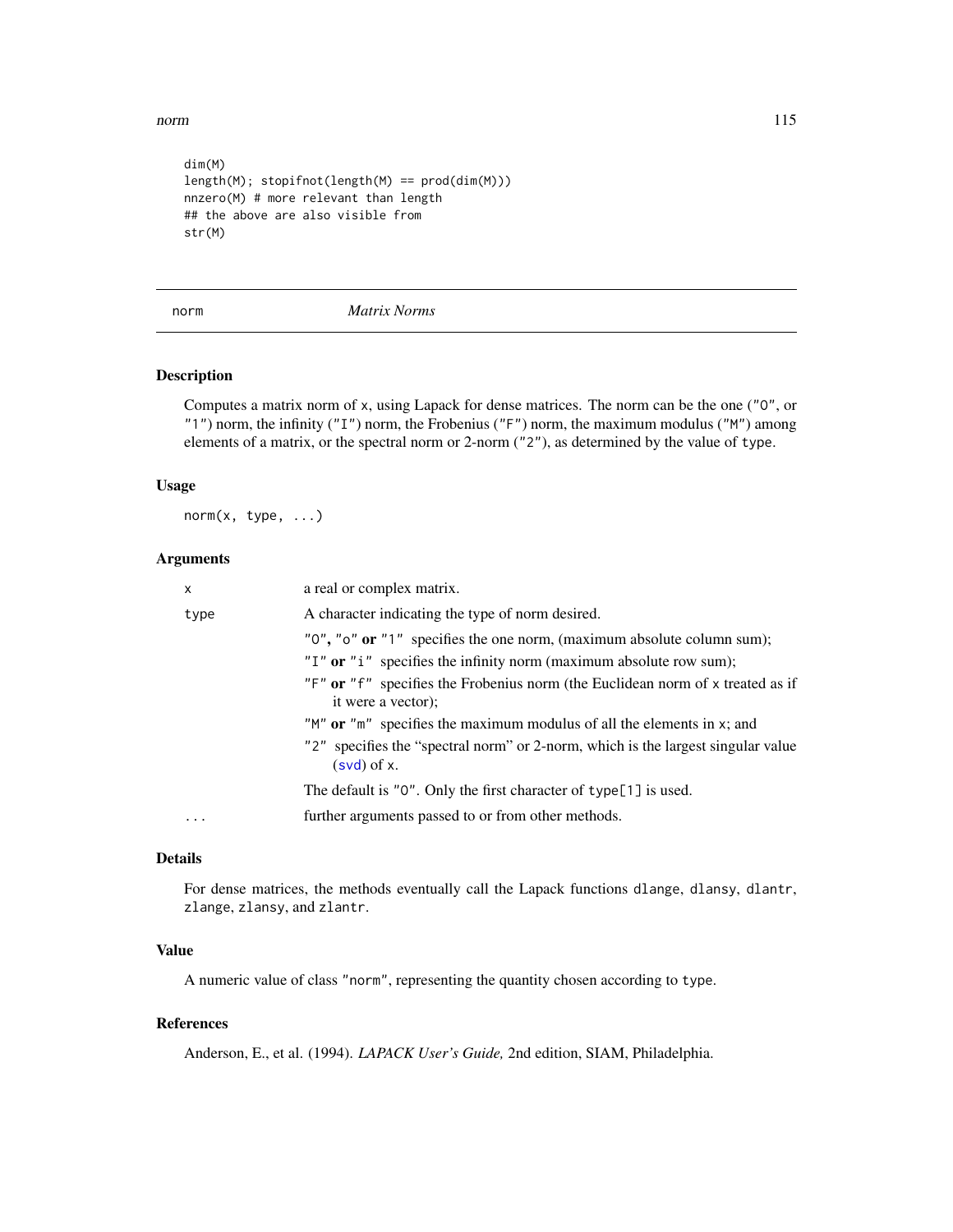## See Also

[onenormest\(](#page-29-0)), an *approximate* randomized estimate of the 1-norm condition number, efficient for large sparse matrices.

The [norm\(](#page-114-0)) function from R's base package.

## Examples

```
x \leftarrow \text{Hilbert}(9)norm(x)# = "0" = "1"
stopifnot(identical(norm(x), norm(x, "1")))
norm(x, 'I'')# the same, because 'x' is symmetric
allnorms \leq function(d) vapply(c("1","I","F","M","2"),
                                norm, x = d, double(1))
allnorms(x)
allnorms(Hilbert(10))
i \leq c(1,3:8); j \leq c(2,9,6:10); x \leq 7*(1:7)A \le sparseMatrix(i, j, x = x) \qquad ## 8 x 10 "dgCMatrix"
(sA <- sparseMatrix(i, j, x = x, symmetric = TRUE)) ## 10 x 10 "dsCMatrix"
(tA <- sparseMatrix(i, j, x = x, triangular= TRUE)) ## 10 x 10 "dtCMatrix"
(alInorms(A) \rightarrow nA)allnorms(sA)
allnorms(tA)
stopifnot(all.equal(nA, allnorms(as(A, "matrix"))),
 all.equal(nA, allnorms(tA))) # because tA == rbind(A, \theta, \theta)
A. <- A; A.[1,3] <- NA
stopifnot(is.na(allnorms(A.))) # gave error
```
nsparseMatrix-classes *Sparse "pattern" Matrices*

## <span id="page-115-0"></span>**Description**

The nsparseMatrix class is a virtual class of sparse *"pattern"* matrices, i.e., binary matrices conceptually with TRUE/FALSE entries. Only the positions of the elements that are TRUE are stored.

These can be stored in the "triplet" form ([TsparseMatrix](#page-164-0), subclasses ngTMatrix, nsTMatrix, and ntTMatrix which really contain pairs, not triplets) or in compressed column-oriented form (class [CsparseMatrix](#page-31-0), subclasses ngCMatrix, nsCMatrix, and ntCMatrix) or–*rarely*–in compressed row-oriented form (class [RsparseMatrix](#page-136-0), subclasses ngRMatrix, nsRMatrix, and ntRMatrix). The second letter in the name of these non-virtual classes indicates general, symmetric, or triangular.

## Objects from the Class

Objects can be created by calls of the form  $new("ngCMatrix", \ldots)$  and so on. More frequently objects are created by coercion of a numeric sparse matrix to the pattern form for use in the symbolic analysis phase of an algorithm involving sparse matrices. Such algorithms often involve two phases: a symbolic phase wherein the positions of the non-zeros in the result are determined and a numeric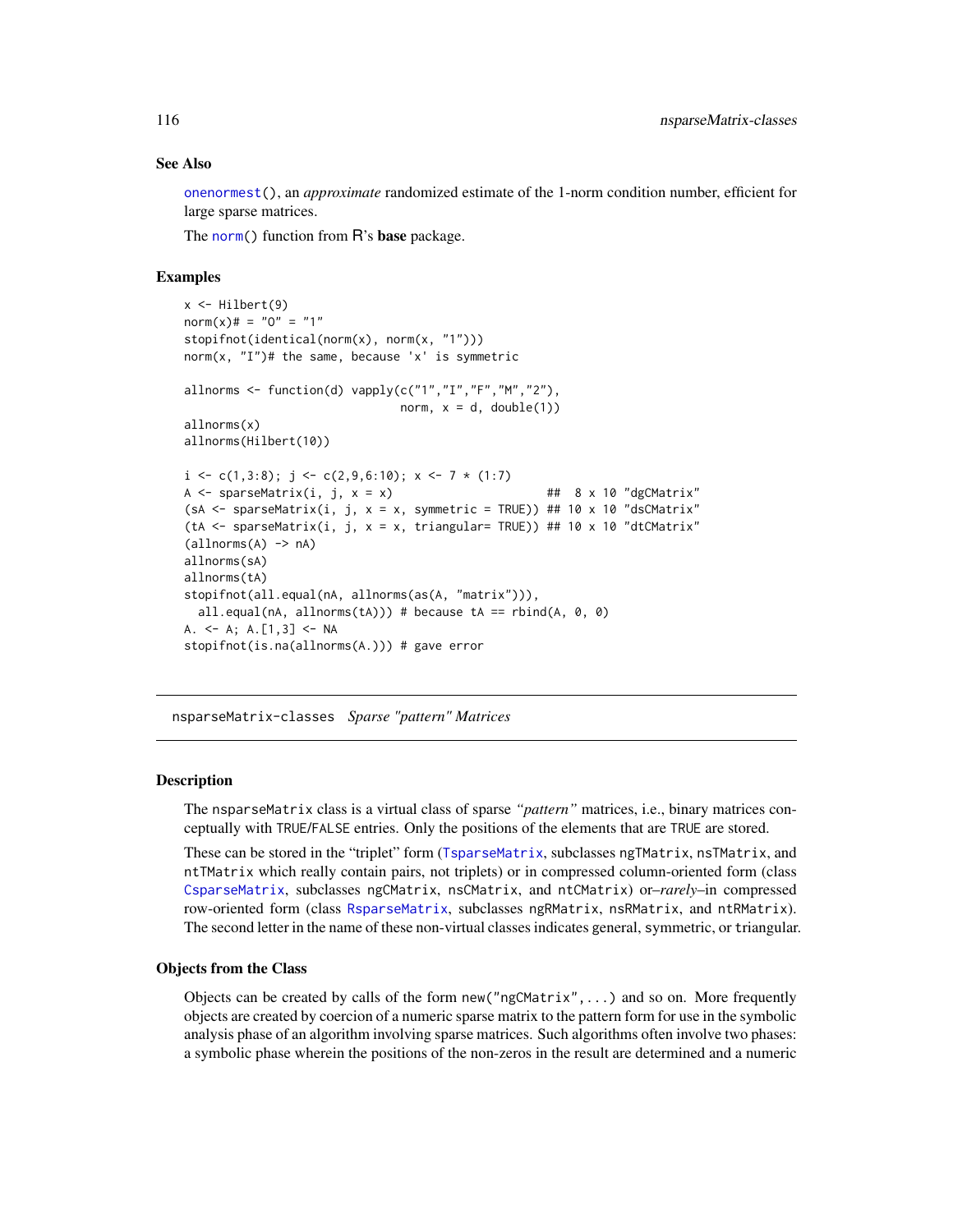## nsparseMatrix-classes 117

phase wherein the actual results are calculated. During the symbolic phase only the positions of the non-zero elements in any operands are of interest, hence numeric sparse matrices can be treated as sparse pattern matrices.

## **Slots**

- uplo: Object of class "character". Must be either "U", for upper triangular, and "L", for lower triangular. Present in the triangular and symmetric classes but not in the general class.
- diag: Object of class "character". Must be either "U", for unit triangular (diagonal is all ones), or "N" for non-unit. The implicit diagonal elements are not explicitly stored when diag is "U". Present in the triangular classes only.
- p: Object of class "integer" of pointers, one for each column (row), to the initial (zero-based) index of elements in the column. Present in compressed column-oriented and compressed row-oriented forms only.
- i: Object of class "integer" of length nnzero (number of non-zero elements). These are the row numbers for each TRUE element in the matrix. All other elements are FALSE. Present in triplet and compressed column-oriented forms only.
- j: Object of class "integer" of length nnzero (number of non-zero elements). These are the column numbers for each TRUE element in the matrix. All other elements are FALSE. Present in triplet and compressed column-oriented forms only.
- Dim: Object of class "integer" the dimensions of the matrix.

## Methods

- coerce signature(from = "dgCMatrix",to = "ngCMatrix"), and many similar ones; typically you should coerce to "nsparseMatrix" (or "nMatrix"). Note that coercion to a sparse pattern matrix records all the potential non-zero entries, i.e., explicit ("non-structural") zeroes are coerced to TRUE, not FALSE, see the example.
- t signature( $x = "ngCMatrix")$ : returns the transpose of x
- which signature(x = "lsparseMatrix"), semantically equivalent to base function [which\(](#page-0-0)x, arr.ind); for details, see the [lMatrix](#page-45-0) class documentation.

#### See Also

the class [dgCMatrix](#page-35-0)

```
(m <- Matrix(c(0,0,2:0), 3,5, dimnames=list(LETTERS[1:3],NULL)))
## ``extract the nonzero-pattern of (m) into an nMatrix'':
nm <- as(m, "nsparseMatrix") ## -> will be a "ngCMatrix"
str(nm) # no 'x' slot
nnm <- !nm # no longer sparse
(nnm <- as(nnm, "sparseMatrix"))# "lgCMatrix"
## consistency check:
stopifnot(xor(as( nm, "matrix"),
             as(nnm, "matrix")))
```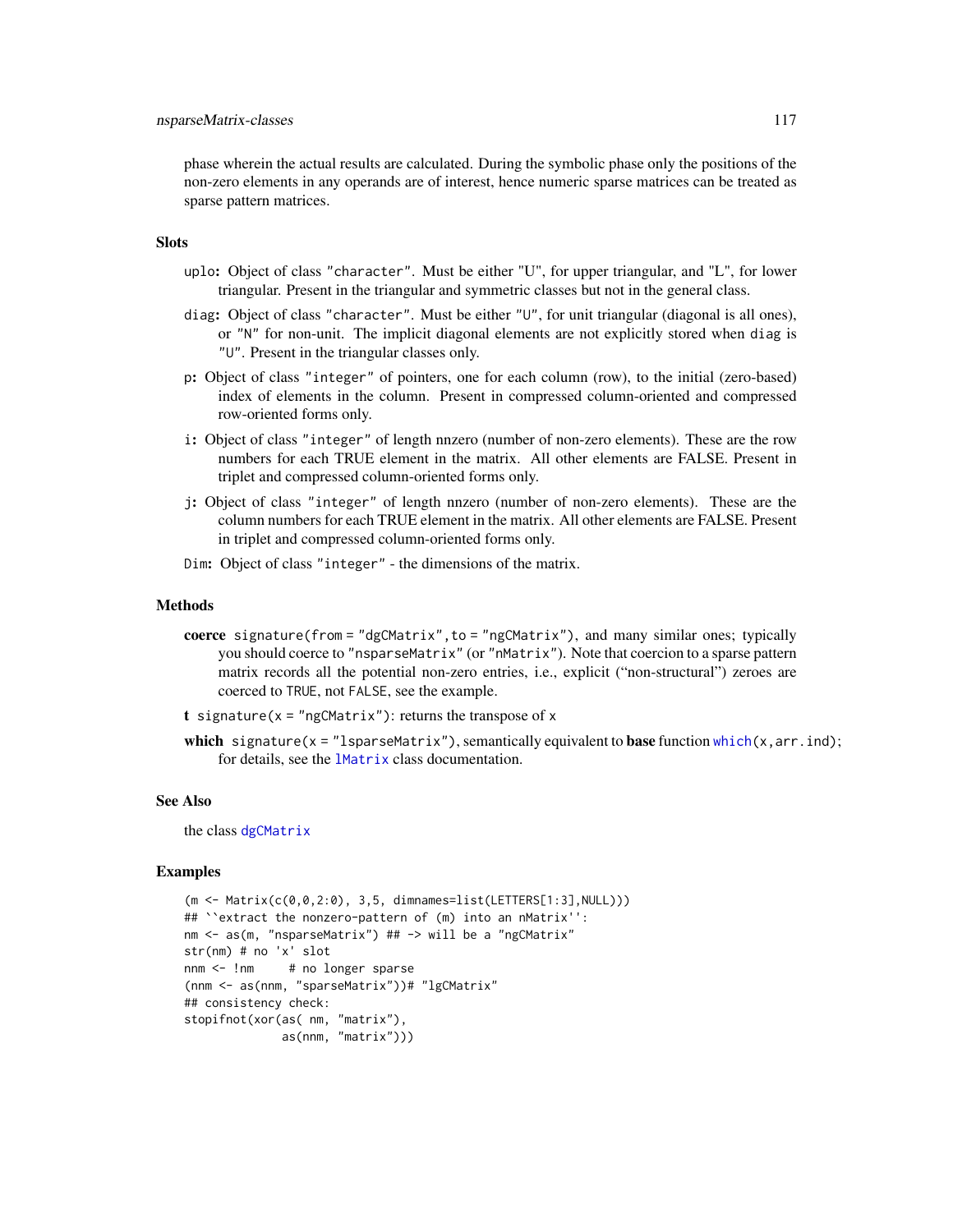```
## low-level way of adding "non-structural zeros" :
nnm@x[2:4] < -c(FALSE, NA, NA)nnm
as(nnm, "nMatrix") # NAs *and* non-structural 0 \vert---> 'TRUE'
data(KNex)
nmm <- as(KNex $ mm, "ngCMatrix")
str(xlx <- crossprod(nmm))# "nsCMatrix"
stopifnot(isSymmetric(xlx))
image(xlx, main=paste("crossprod(nmm) : Sparse", class(xlx)))
```
<span id="page-117-0"></span>nsyMatrix-class *Symmetric Dense Nonzero-Pattern Matrices*

#### Description

The "nsyMatrix" class is the class of symmetric, dense nonzero-pattern matrices in non-packed storage and "nspMatrix" is the class of of these in packed storage. Only the upper triangle or the lower triangle is stored.

## Objects from the Class

Objects can be created by calls of the form new("nsyMatrix",...).

### **Slots**

- uplo: Object of class "character". Must be either "U", for upper triangular, and "L", for lower triangular.
- x: Object of class "logical". The logical values that constitute the matrix, stored in column-major order.
- Dim,Dimnames: The dimension (a length-2 "integer") and corresponding names (or NULL), see the [Matrix](#page-100-0) class.
- factors: Object of class "list". A named list of factorizations that have been computed for the matrix.

## Extends

"nsyMatrix" extends class "ngeMatrix", directly, whereas "nspMatrix" extends class "ndenseMatrix", directly.

Both extend class "symmetricMatrix", directly, and class "Matrix" and others, *in*directly, use [showClass\(](#page-0-0)"nsyMatrix"), e.g., for details.

#### Methods

Currently, mainly [t\(](#page-0-0)) and coercion methods (for [as\(](#page-0-0).); use, e.g., [showMethods\(](#page-0-0)class="dsyMatrix") for details.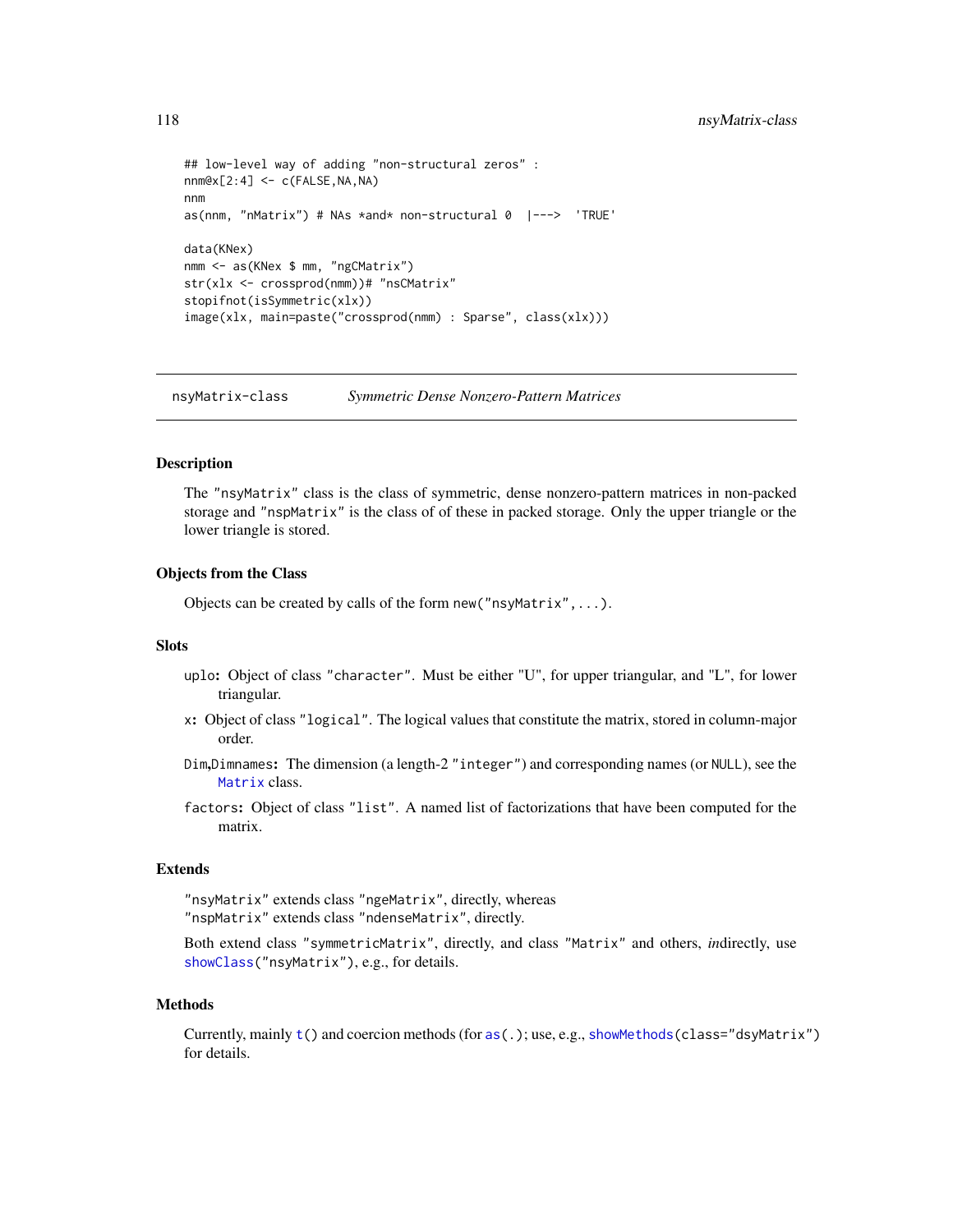# ntrMatrix-class 119

#### See Also

[ngeMatrix](#page-110-0), [Matrix](#page-100-0), [t](#page-0-0)

#### Examples

```
(s0 <- new("nsyMatrix"))
(M2 <- Matrix(c(TRUE, NA,FALSE,FALSE), 2,2)) # logical dense (ltr)
(sM < - M2 \& t(M2)) # "lge"
class(sM <- as(sM, "nMatrix")) # -> "nge"
     (SM < -as(SM, "nsyMatrix")) # -> "nsy"
str (sM \leq a s (sM, "nspMatrix")) # -> "nsp": packed symmetric
```
<span id="page-118-0"></span>ntrMatrix-class *Triangular Dense Logical Matrices*

# **Description**

The "ntrMatrix" class is the class of triangular, dense, logical matrices in nonpacked storage. The "ntpMatrix" class is the same except in packed storage.

# **Slots**

- x: Object of class "logical". The logical values that constitute the matrix, stored in column-major order.
- uplo: Object of class "character". Must be either "U", for upper triangular, and "L", for lower triangular.
- diag: Object of class "character". Must be either "U", for unit triangular (diagonal is all ones), or "N"; see [triangularMatrix](#page-163-0).
- Dim,Dimnames: The dimension (a length-2 "integer") and corresponding names (or NULL), see the [Matrix](#page-100-0) class.
- factors: Object of class "list". A named list of factorizations that have been computed for the matrix.

## Extends

"ntrMatrix" extends class "ngeMatrix", directly, whereas "ntpMatrix" extends class "ndenseMatrix", directly.

Both extend Class "triangularMatrix", directly, and class "denseMatrix", "lMatrix" and others, *in*directly, use [showClass\(](#page-0-0)"nsyMatrix"), e.g., for details.

#### Methods

Currently, mainly [t\(](#page-0-0)) and coercion methods (for [as\(](#page-0-0).); use, e.g., [showMethods\(](#page-0-0)class="nsyMatrix") for details.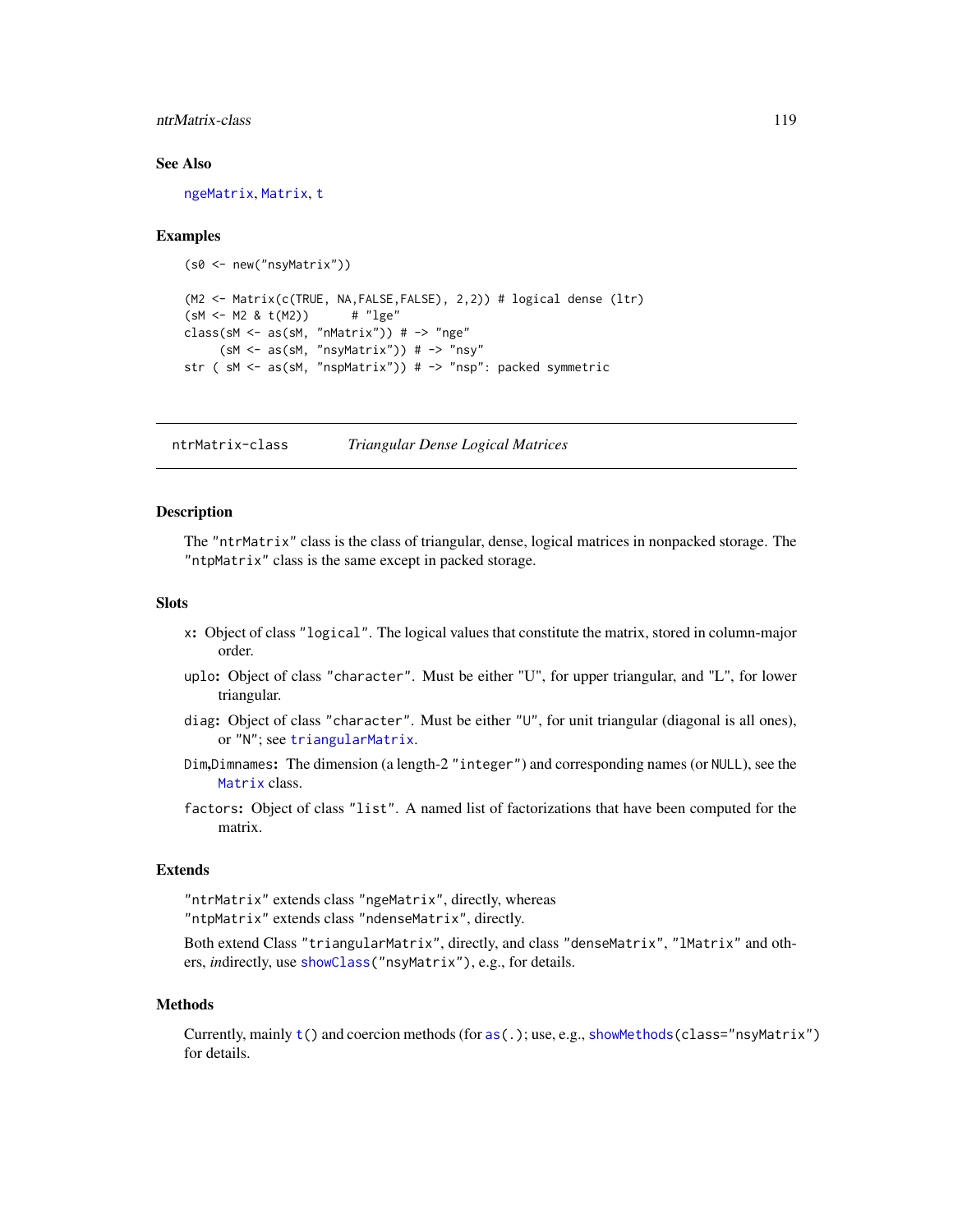## See Also

Classes [ngeMatrix](#page-110-0), [Matrix](#page-100-0); function [t](#page-0-0)

## Examples

```
showClass("ntrMatrix")
```

```
str(new("ntpMatrix"))
(nutr < -as(npper.tri(matrix(1,4,4)), "ntrMatrix"))str(nutp <- as(nutr, "ntpMatrix"))# packed matrix: only 10 = (4+1)*4/2 entries
!nutp ## the logical negation (is *not* logical triangular !)
## but this one is:
stopifnot(all.equal(nutp, as(!!nutp, "ntpMatrix")))
```
number-class *Class "number" of Possibly Complex Numbers*

## Description

The class "number" is a virtual class, currently used for vectors of eigen values which can be "numeric" or "complex".

It is a simple class union ([setClassUnion](#page-0-0)) of "numeric" and "complex".

### Objects from the Class

Since it is a virtual Class, no objects may be created from it.

## Examples

```
showClass("number")
stopifnot( is(1i, "number"), is(pi, "number"), is(1:3, "number") )
```
packedMatrix-class *Class* "packedMatrix" *of packed dense symmetric/triangular Matrices*

## Description

Class "packedMatrix" is a *virtual* class of packed dense symmetric or triangular Matrices.

It is used to define common methods for efficient subsetting, transposing etc for the *actual* classes it contains, i.e., the currently 2 x 3 classes "[dln]spMatrix" (packed symmetric) and "[dln]tpMatrix" (packed triangular), and subclasses of these, such as ["dppMatrix"](#page-48-1), ["pCholesky"](#page-25-0), and ["pBunchKaufman"](#page-25-0).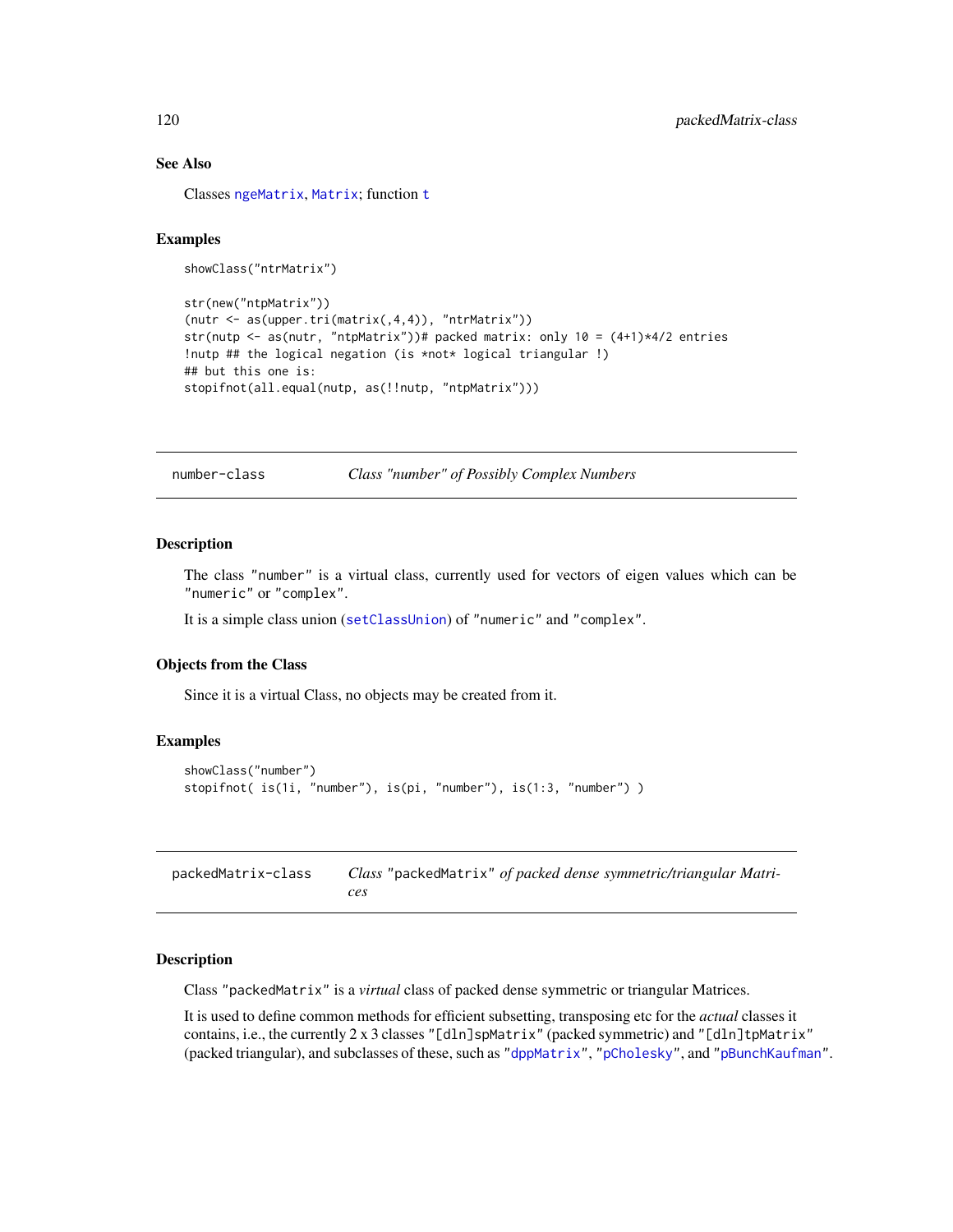#### packedMatrix-class 121

# **Slots**

uplo: "character"; either "U", for upper triangular, and "L", for lower. Dim, Dimnames: as all [Matrix](#page-100-0) objects.

#### Extends

Class ["Matrix"](#page-100-0), directly. Class "mMatrix", by class "Matrix", distance 2. Class ["replValue"](#page-134-0), by class "Matrix", distance 2.

## Methods

[  $signature(x = "packetMatrix", i = "missing", j = "missing", drop = "missing"). ...$  $[$  signature(x = "packedMatrix",  $i =$  "NULL",  $j =$  "missing", drop = "missing"): ... [  $signature(x = "packetMatrix", i = "index", j = "missing", drop = "missing"). ...$  $[$  signature(x = "packedMatrix",  $i$  = "matrix",  $j$  = "missing", drop = "missing"): ... [  $signature(x = "packetMatrix", i = "Matrix", j = "missing", drop = "missing"). ...$  $[$  signature(x = "packedMatrix",  $i$  = "missing",  $j$  = "NULL", drop = "missing"): ...  $[$  signature(x = "packedMatrix",  $i =$  "NULL",  $j =$  "NULL", drop = "missing"): ...  $[$  signature(x = "packedMatrix",i = "index",j = "NULL",drop = "missing"): ...  $[$  signature(x = "packedMatrix",  $i =$  "matrix",  $j =$  "NULL", drop = "missing"): ...  $[$  signature(x = "packedMatrix",  $i =$  "lMatrix",  $j =$  "NULL", drop = "missing"): ...  $[$  signature(x = "packedMatrix",  $i =$  "missing",  $j =$  "index", drop = "missing"): ...  $[$  signature(x = "packedMatrix",i = "NULL",j = "index",drop = "missing"): ...  $[$  signature(x = "packedMatrix",  $i =$  "index",  $j =$  "index", drop = "missing"): ...  $[$  signature(x = "packedMatrix",  $i =$  "matrix",  $j =$  "index", drop = "missing"): ...  $[$  signature(x = "packedMatrix", i = "lMatrix", j = "index", drop = "missing"): ... [ signature( $x = "packetMatrix", i = "missing", j = "missing", drop = "logical"); ...$  $[$  signature(x = "packedMatrix",  $i =$  "NULL",  $j =$  "missing", drop = "logical"): ...  $[$  signature(x = "packedMatrix",  $i =$  "index",  $j =$  "missing", drop = "logical"): ...  $[$  signature(x = "packedMatrix",  $i =$  "matrix",  $j =$  "missing", drop = "logical"): ...  $[$  signature(x = "packedMatrix", i = "lMatrix", j = "missing", drop = "logical"): ...  $[$  signature(x = "packedMatrix",  $i$  = "missing",  $j$  = "NULL", drop = "logical"): ...  $[$  signature(x = "packedMatrix",  $i =$  "NULL",  $j =$  "NULL", drop = "logical"): ...  $[$  signature(x = "packedMatrix",  $i =$  "index",  $j =$  "NULL", drop = "logical"): ...  $[$  signature(x = "packedMatrix",  $i =$  "matrix",  $j =$  "NULL", drop = "logical"): ...  $[$  signature(x = "packedMatrix",  $i =$  "lMatrix",  $j =$  "NULL", drop = "logical"): ...  $[$  signature(x = "packedMatrix", i = "missing", j = "index", drop = "logical"): ...  $[$  signature(x = "packedMatrix",  $i =$  "NULL",  $j =$  "index", drop = "logical"): ...  $[$  signature(x = "packedMatrix",  $i =$  "index",  $j =$  "index", drop = "logical"): ...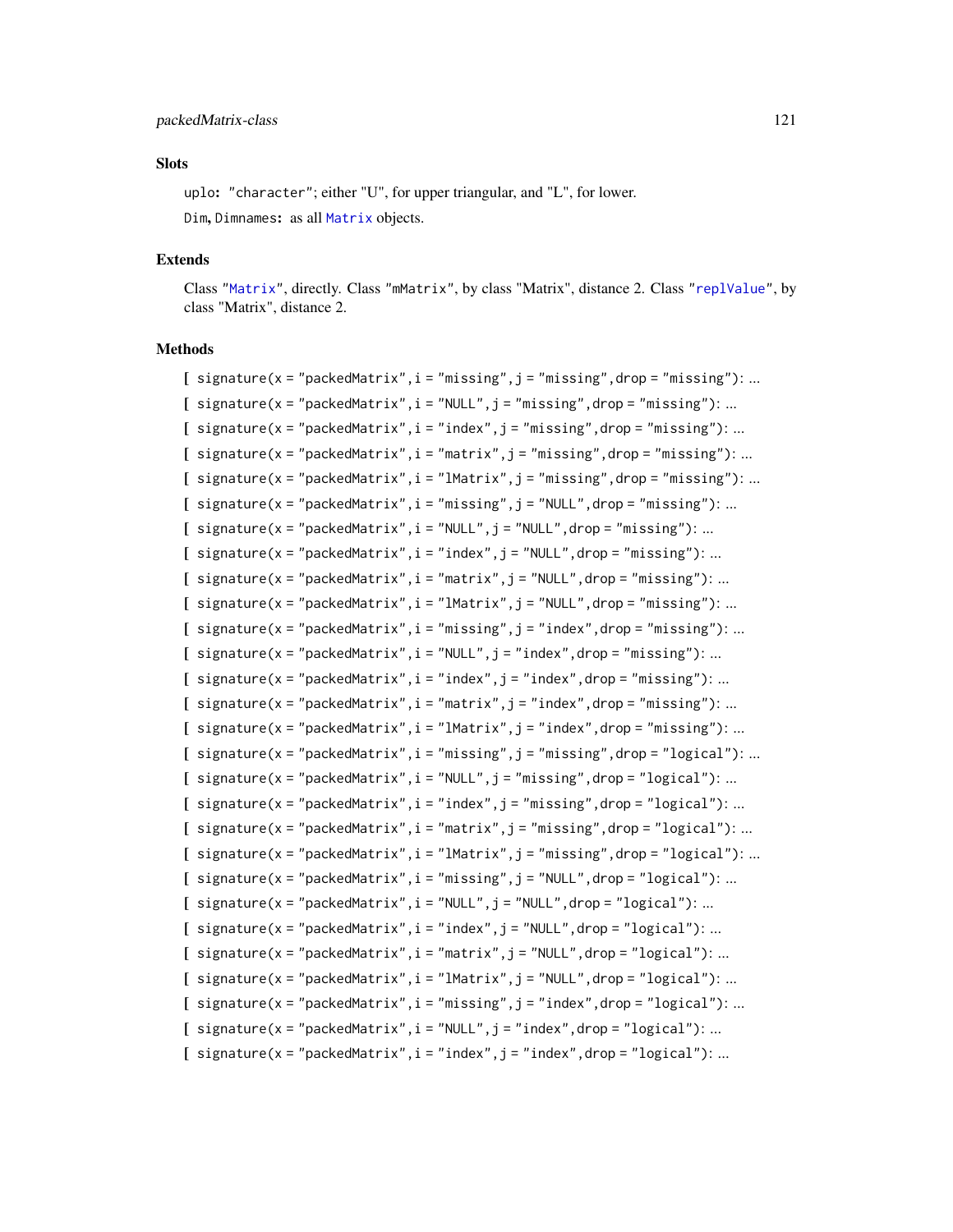```
[ signature(x = "packedMatrix", i = "matrix", j = "index", drop = "logical"): ...
[ signature(x = "packedMatrix", i = "lMatrix", j = "index", drop = "logical"): ...
diag signature(x = "packetMatrix"): ...
diag < - signature(x ="packedMatrix"): ...
t signature(x = "packetMatrix"): ...
```
# Author(s)

Mikael Jagan

#### See Also

[pack](#page-167-0) and [unpack](#page-167-1); its subclasses, ["dtpMatrix"](#page-58-0), ["lspMatrix"](#page-91-0), etc.

# Examples

```
showClass("packedMatrix")
showMethods(class = "packedMatrix")
```
pMatrix-class *Permutation matrices*

## **Description**

The "pMatrix" class is the class of permutation matrices, stored as 1-based integer permutation vectors.

Matrix (vector) multiplication with permutation matrices is equivalent to row or column permutation, and is implemented that way in the Matrix package, see the 'Details' below.

#### Details

Matrix multiplication with permutation matrices is equivalent to row or column permutation. Here are the four different cases for an arbitrary matrix  $M$  and a permutation matrix  $P$  (where we assume matching dimensions):

| MP  | $=$ M % $\times$ 8 P                                      | $= M[, i(p)]$ |
|-----|-----------------------------------------------------------|---------------|
| PM  | $=$ P % $\star$ % M                                       | $= M[p, ]$    |
| P'M | $= \crossprod(P,M) (\approx t(P) \text{ %} \text{ % } M)$ | $= M[i(p),]$  |
|     | $MP'$ = tcrossprod(M,P) ( $\approx$ M%*% t(P)) = M[, p]   |               |

where p is the "permutation vector" corresponding to the permutation matrix P (see first note), and i(p) is short for [invPerm\(](#page-78-0)p).

Also one could argue that these are really only two cases if you take into account that inversion ([solve](#page-140-0)) and [t](#page-0-0)ransposition  $(t)$  are the same for permutation matrices  $P$ .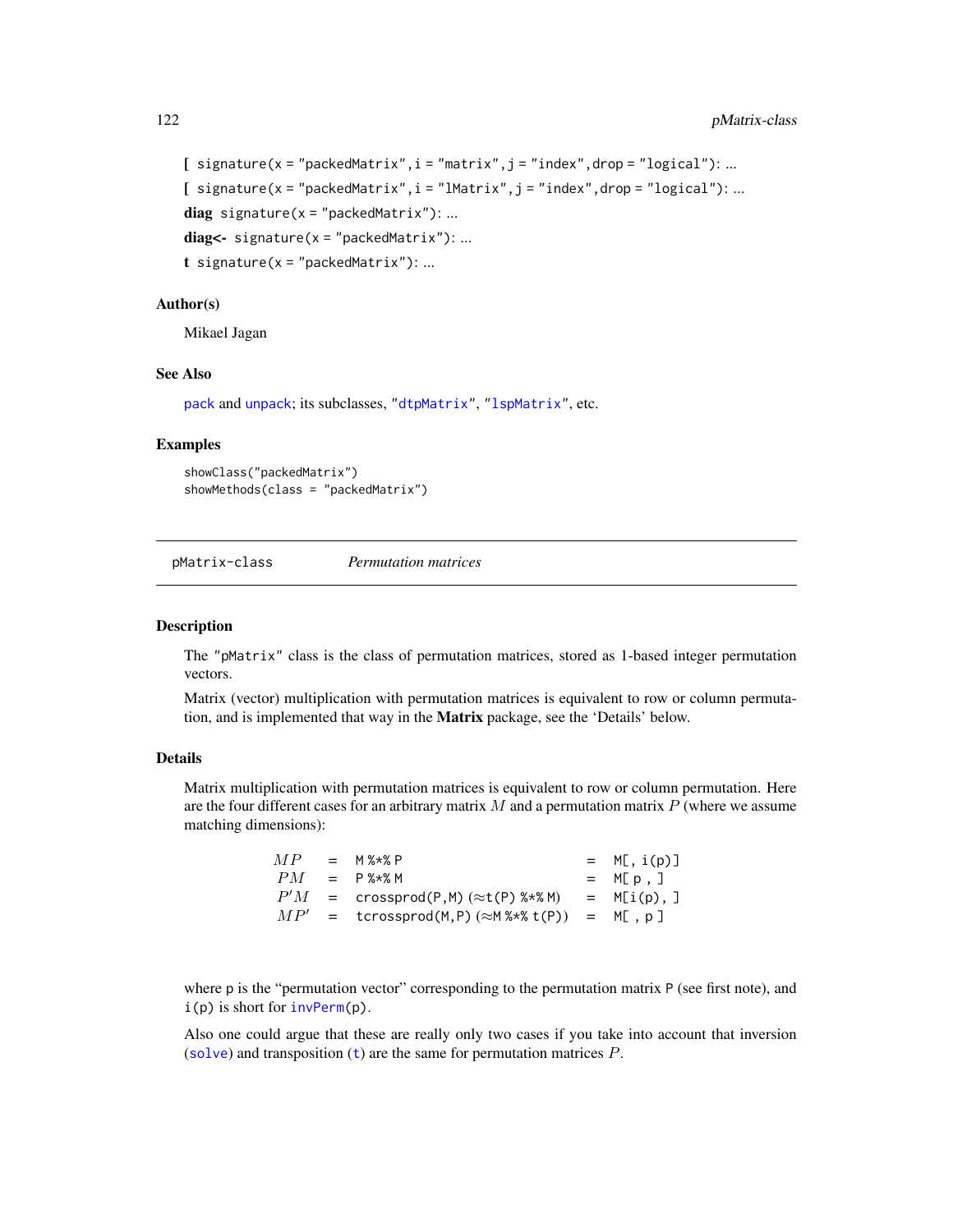## pMatrix-class 123

## Objects from the Class

Objects can be created by calls of the form  $new("pMatrix", \ldots)$  or by coercion from an integer permutation vector, see below.

### **Slots**

- perm: An integer, 1-based permutation vector, i.e. an integer vector of length Dim[1] whose elements form a permutation of 1:Dim[1].
- Dim: Object of class "integer". The dimensions of the matrix which must be a two-element vector of equal, non-negative integers.
- Dimnames: list of length two; each component containing NULL or a [character](#page-0-0) vector length equal the corresponding Dim element.

### Extends

Class ["indMatrix"](#page-76-0), directly.

## **Methods**

- $\%*\%$  signature(x = "matrix",y = "pMatrix") and other signatures (use showMethods("%\*%", class="pMatrix")): ...
- coerce signature(from = "integer", to = "pMatrix"): This is enables typical "pMatrix" construction, given a permutation vector of 1:n, see the first example.
- coerce signature(from = "numeric",to = "pMatrix"): a user convenience, to allow as(perm,"pMatrix") for numeric perm with integer values.

coerce signature(from = "pMatrix", to = "matrix"): coercion to a traditional FALSE/TRUE [matrix](#page-0-0) of [mode](#page-0-0) logical. (in earlier version of **Matrix**, it resulted in a 0/1-integer matrix; logical makes slightly more sense, corresponding better to the "natural" sparseMatrix counterpart, "ngTMatrix".)

- coerce signature(from = "pMatrix",to = "ngTMatrix"): coercion to sparse logical matrix of class [ngTMatrix](#page-115-0).
- determinant signature( $x = "pMatrix", logarithm="logical")$ : Since permutation matrices are orthogonal, the determinant must be +1 or -1. In fact, it is exactly the *sign of the permutation*.
- solve signature( $a = "pMatrix", b = "missing"$ ): return the inverse permutation matrix; note that solve $(P)$  is identical to  $t(P)$  for permutation matrices. See [solve-methods](#page-140-1) for other methods.
- t signature( $x =$ "pMatrix"): return the transpose of the permutation matrix (which is also the inverse of the permutation matrix).

#### Note

For every permutation matrix P, there is a corresponding permutation vector  $p$  (of indices, 1:n), and these are related by

P <- as(p, "pMatrix") p <- P@perm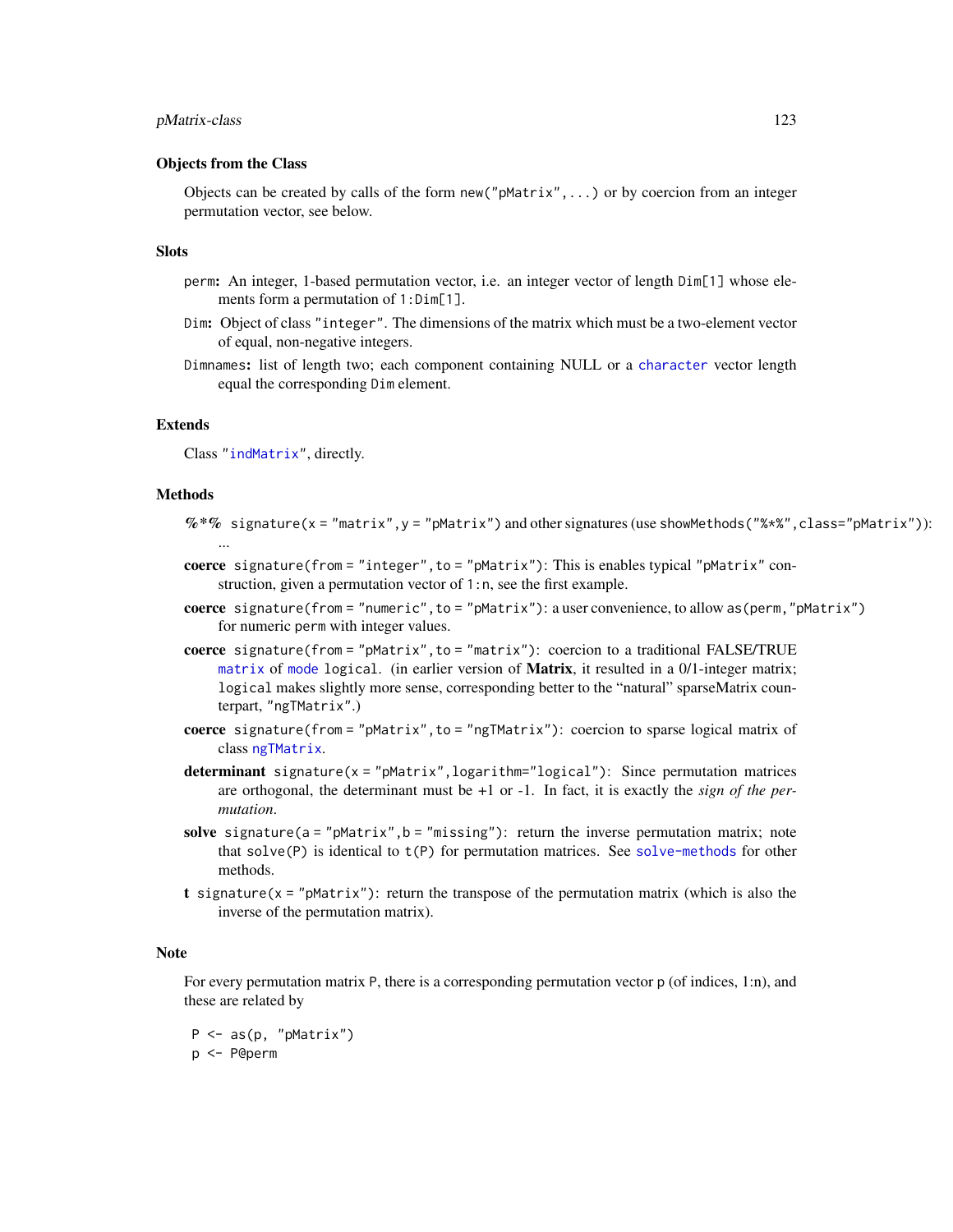see also the 'Examples'.

"Row-indexing" a permutation matrix typically returns an "indMatrix". See ["indMatrix"](#page-76-0) for all other subsetting/indexing and subassignment (A[..] <-v) operations.

# See Also

[invPerm\(](#page-78-0)p) computes the inverse permutation of an integer (index) vector p.

# Examples

```
(pm1 \leq -as(as.integer(c(2,3,1)), "pMatrix")t(pm1) # is the same as
solve(pm1)
pm1 %*% t(pm1) # check that the transpose is the inverse
stopifnot(all(diag(3) == as(pm1 %*% t(pm1), "matrix"),is.logical(as(pm1, "matrix")))
set.seed(11)
## random permutation matrix :
(p10 <- as(sample(10),"pMatrix"))
## Permute rows / columns of a numeric matrix :
(mm <- round(array(rnorm(3 * 3), c(3, 3)), 2))
mm %*% pm1
pm1 %*% mm
try(as(as.integer(c(3,3,1)), "pMatrix"))# Error: not a permutation
as(pm1, "ngTMatrix")
p10[1:7, 1:4] # gives an "ngTMatrix" (most economic!)
## row-indexing of a <pMatrix> keeps it as an <indMatrix>:
p10[1:3, ]
```

| printSpMatrix | <b>Format and Print Sparse Matrices Flexibly</b> |  |
|---------------|--------------------------------------------------|--|
|               |                                                  |  |

#### **Description**

Format and print sparse matrices flexibly. These are the "workhorses" used by the [format](#page-0-0), [show](#page-0-0) and [print](#page-0-0) methods for sparse matrices. If x is large, printSpMatrix2(x) calls printSpMatrix() twice, namely, for the first and the last few rows, suppressing those in between, and also suppresses columns when x is too wide.

printSpMatrix() basically prints the result of formatSpMatrix().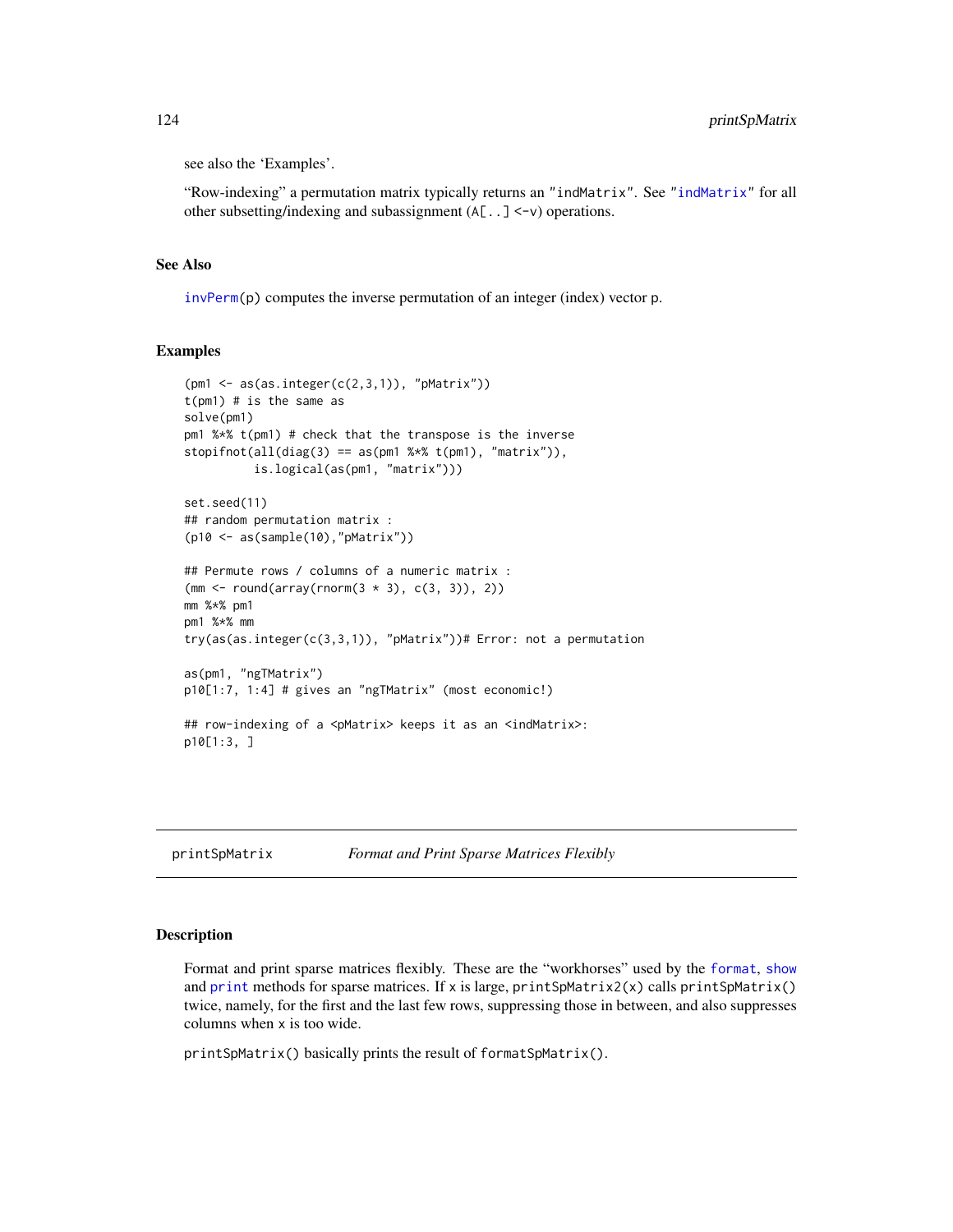# printSpMatrix 125

# Usage

```
formatSpMatrix(x, digits = NULL, maxp = 1e9,
               cld = getClassDef(class(x)), zero.print = "."col.names, note.dropping.colnames = TRUE, uniDiag = TRUE,
              align = c("fancy", "right")printSpMatrix(x, digits = NULL, maxp = max(100L, getOption("max.print")),
              cld = getClassDef(class(x)),zero.print = ".", col.names, note.dropping.colnames = TRUE,
              uniDiag = TRUE, col.trailer = "",
              align = c("fancy", "right"))
printSpMatrix2(x, digits = NULL, maxp = max(100L, getOption("max.print")),
              zero.print = ".", col.names, note.dropping.colnames = TRUE,
              uniDiag = TRUE, suppRows = NULL, suppCols = NULL,
              col.trailer = if(suppCols) "......" else "",
              align = c("fancy", "right"),
              width = getOption("width"), fitWidth = TRUE)
```
# Arguments

| X.                     | an R object inheriting from class sparseMatrix.                                                                                                                                                                                                                                                                                                                                                                                                                                                                                       |
|------------------------|---------------------------------------------------------------------------------------------------------------------------------------------------------------------------------------------------------------------------------------------------------------------------------------------------------------------------------------------------------------------------------------------------------------------------------------------------------------------------------------------------------------------------------------|
| digits                 | significant digits to use for printing, see print. default, the default, NULL, cor-<br>responds to using getOption("digits").                                                                                                                                                                                                                                                                                                                                                                                                         |
| maxp                   | integer, default from options(max.print), influences how many entries of<br>large matrices are printed at all. Typically should not be smaller than around<br>1000; values smaller than 100 are silently "rounded up" to 100.                                                                                                                                                                                                                                                                                                         |
| cld                    | the class definition of $x$ ; must be equivalent to $getClassDef(class(x))$ and<br>exists mainly for possible speedup.                                                                                                                                                                                                                                                                                                                                                                                                                |
| zero.print             | character which should be printed for <i>structural</i> zeroes. The default ". " may oc-<br>casionally be replaced by "" (blank); using "0" would look almost like print ()ing<br>of non-sparse matrices.                                                                                                                                                                                                                                                                                                                             |
| col.names              | logical or string specifying if and how column names of x should be printed, pos-<br>sibly abbreviated. The default is taken from options ("sparse.colnames") if<br>that is set, otherwise FALSE unless there are less than ten columns. When TRUE<br>the full column names are printed.<br>When col.names is a string beginning with "abb" or "sub" and ending with an<br>integer $n$ (i.e., of the form "abb $\langle n \rangle$ "), the column names are abbreviate()d<br>or substring()ed to (target) length n, see the examples. |
| note.dropping.colnames |                                                                                                                                                                                                                                                                                                                                                                                                                                                                                                                                       |
|                        | logical specifying, when col.names is FALSE if the dropping of the column<br>names should be noted, TRUE by default.                                                                                                                                                                                                                                                                                                                                                                                                                  |
| uniDiag                | logical indicating if the diagonal entries of a sparse unit triangular or unit-<br>diagonal matrix should be formatted as "I" instead of "1" (to emphasize that<br>the 1's are "structural").                                                                                                                                                                                                                                                                                                                                         |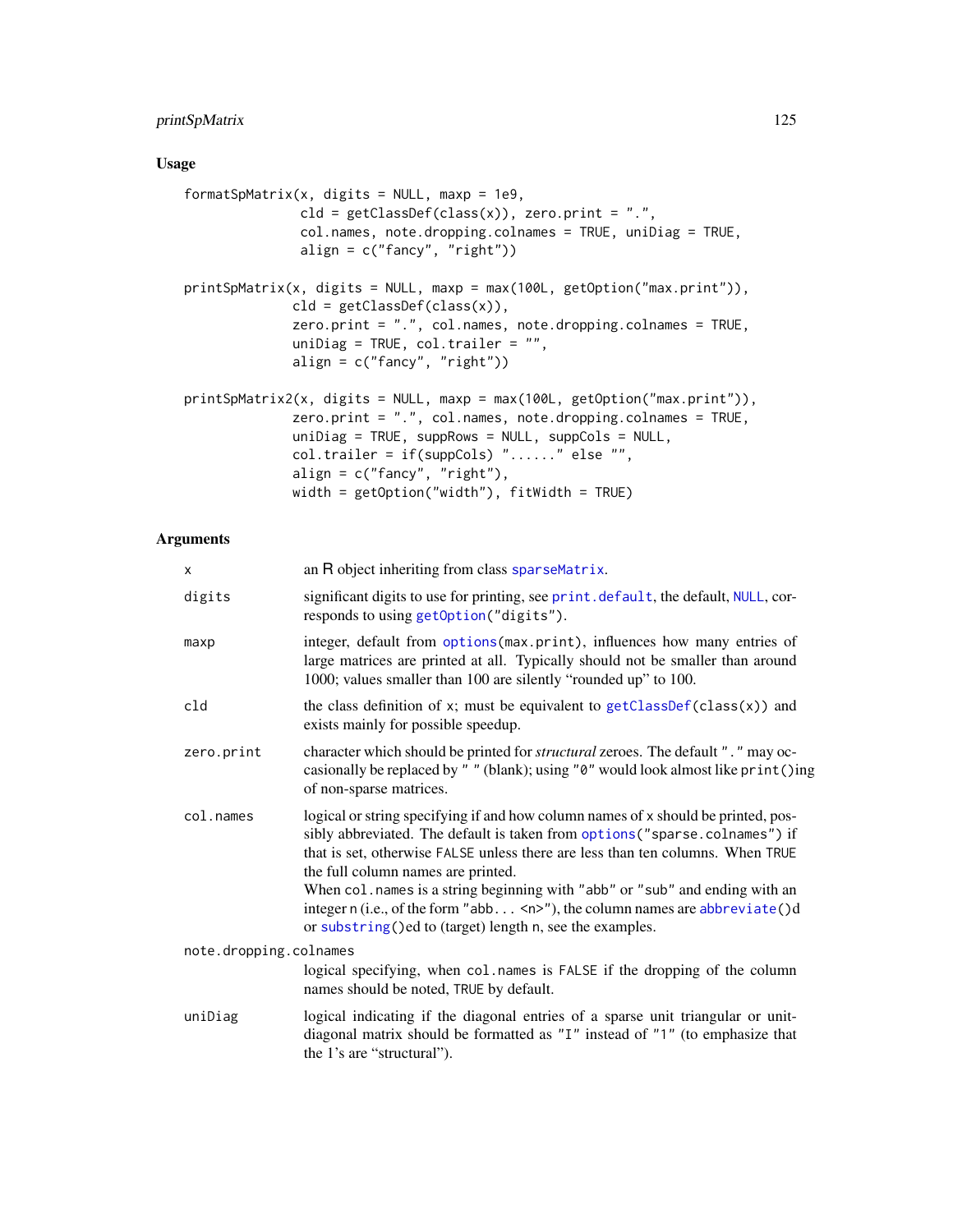| col.trailer        | a string to be appended to the right of each column; this is typically made use of<br>by show( <sparsematrix>) only, when suppressing columns.</sparsematrix>                                                                                                                                                                                                  |
|--------------------|----------------------------------------------------------------------------------------------------------------------------------------------------------------------------------------------------------------------------------------------------------------------------------------------------------------------------------------------------------------|
| suppRows, suppCols |                                                                                                                                                                                                                                                                                                                                                                |
|                    | logicals or NULL, for printSpMatrix2() specifying if rows or columns should<br>be suppressed in printing. If NULL, sensible defaults are determined from $dim(x)$<br>and options (c("width","max.print")). Setting both to FALSE may be a very<br>bad idea.                                                                                                    |
| align              | a string specifying how the zero. print codes should be aligned, i.e., padded as<br>strings. The default, "fancy", takes some effort to align the typical zero.print<br>$=$ ". " with the position of 0, i.e., the first decimal (one left of decimal point) of<br>the numbers printed, whereas align = "right" just makes use of print(*, right<br>$=$ TRUE). |
| width              | number, a positive integer, indicating the approximately desired (line) width of<br>the output, see also fit Width.                                                                                                                                                                                                                                            |
| fitWidth           | logical indicating if some effort should be made to match the desired width or<br>temporarily enlarge that if deemed necessary.                                                                                                                                                                                                                                |

# Details

formatSpMatrix: If  $x$  is large, only the first rows making up the approximately first maxp entries is used, otherwise all of x. [.formatSparseSimple\(](#page-68-0)) is applied to (a dense version of) the matrix. Then, [formatSparseM](#page-68-1) is used, unless in trivial cases or for sparse matrices without x slot.

#### Value

```
formatSpMatrix()
```
returns a character matrix with possibly empty column names, depending on col.names etc, see above.

printSpMatrix\*()

return x *invisibly*, see [invisible](#page-0-0).

# Author(s)

Martin Maechler

# See Also

the virtual class [sparseMatrix](#page-151-0) and the classes extending it; maybe [sparseMatrix](#page-147-0) or [spMatrix](#page-159-0) as simple constructors of such matrices.

The underlying utilities [formatSparseM](#page-68-1) and .formatSparseSimple() (on the same page).

```
f1 <- gl(5, 3, labels = LETTERS[1:5])X <- as(f1, "sparseMatrix")
X ## \leq => show(X) \leq => print(X)t(X) ## shows column names, since only 5 columns
```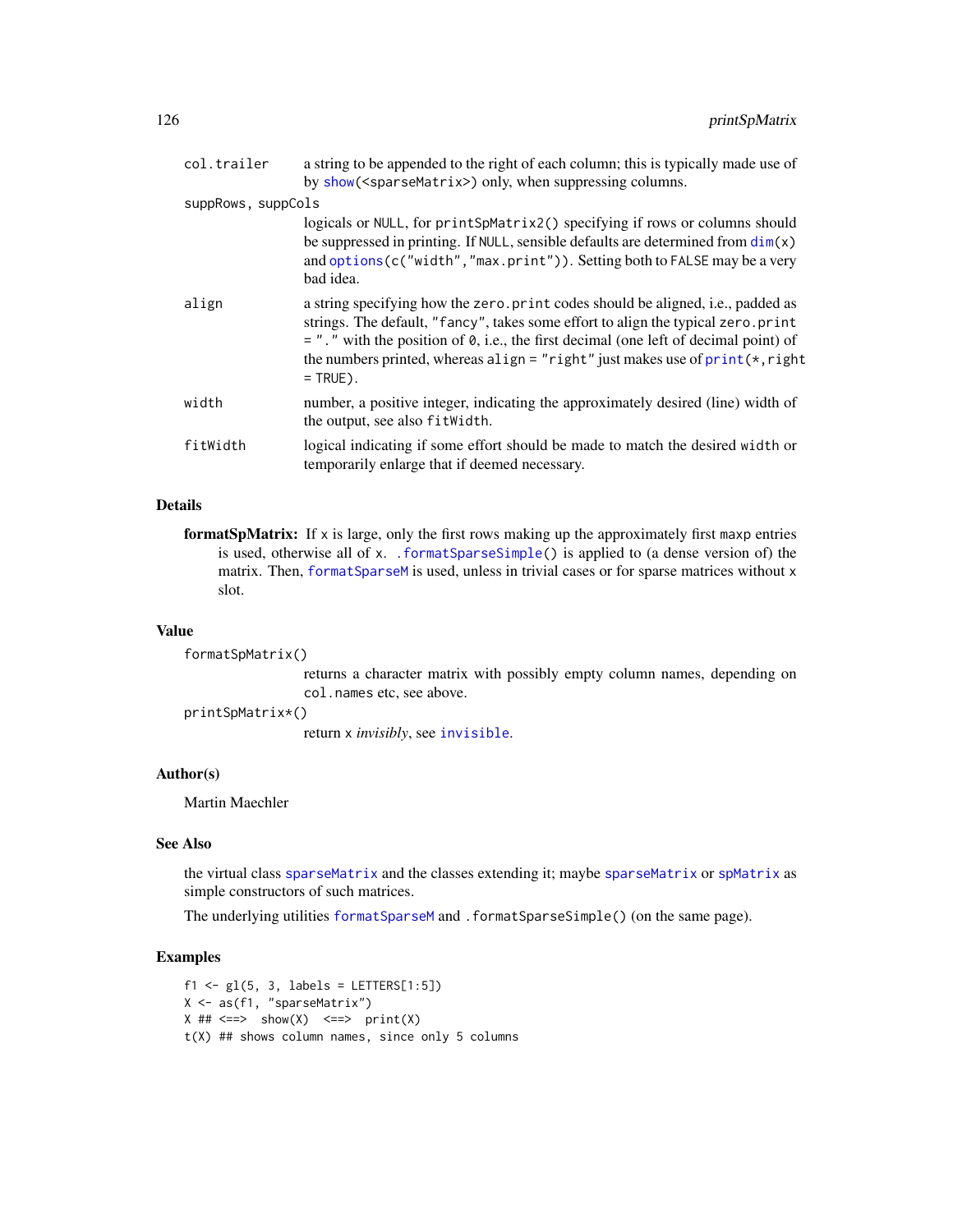# qr-methods 127

```
X2 \leq -as(g1(12, 3, labels = paste(LETTERS[1:12], "c", sep='.")),"sparseMatrix")
X2
## less nice, but possible:
print(X2, col.names = TRUE) # use [,1] [,2] .. => does not fit
## Possibilities with column names printing:
      t(X2) # suppressing column names
print(t(X2), col.names=TRUE)
print(t(X2), zero.print = "", col.name = "abbr. 1")print(t(X2), zero.print = "-'", col.name="substring 2")
```
<span id="page-126-1"></span>qr-methods *QR Decomposition – S4 Methods and Generic*

## <span id="page-126-0"></span>Description

The Matrix package provides methods for the QR decomposition of special classes of matrices. There is a generic function which uses [qr](#page-126-0) as default, but methods defined in this package can take extra arguments. In particular there is an option for determining a fill-reducing permutation of the columns of a sparse, rectangular matrix.

## Usage

```
qr(x, \ldots)qrR(qr, complete=FALSE, backPermute=TRUE, row.names = TRUE)
```
# Arguments

| $\mathsf{x}$ | a numeric or complex matrix whose QR decomposition is to be computed. Log-<br>ical matrices are coerced to numeric.                                                    |
|--------------|------------------------------------------------------------------------------------------------------------------------------------------------------------------------|
| qr           | a QR decomposition of the type computed by qr.                                                                                                                         |
| complete     | logical indicating whether the $R$ matrix is to be completed by binding zero-value<br>rows beneath the square upper triangle.                                          |
| backPermute  | logical indicating if the rows of the $R$ matrix should be back permuted such that<br>$q \in R()$ 's result can be used directly to reconstruct the original matrix X. |
| row.names    | logical indicating if rownames should propagated to the result.                                                                                                        |
| $\ddotsc$    | further arguments passed to or from other methods                                                                                                                      |

## Methods

- $x = "dgCMatrix"$  QR decomposition of a general sparse double-precision matrix with nrow(x)  $\ge$  ncol(x). Returns an object of class ["sparseQR"](#page-153-0).
- x = "sparseMatrix" works via "dgCMatrix".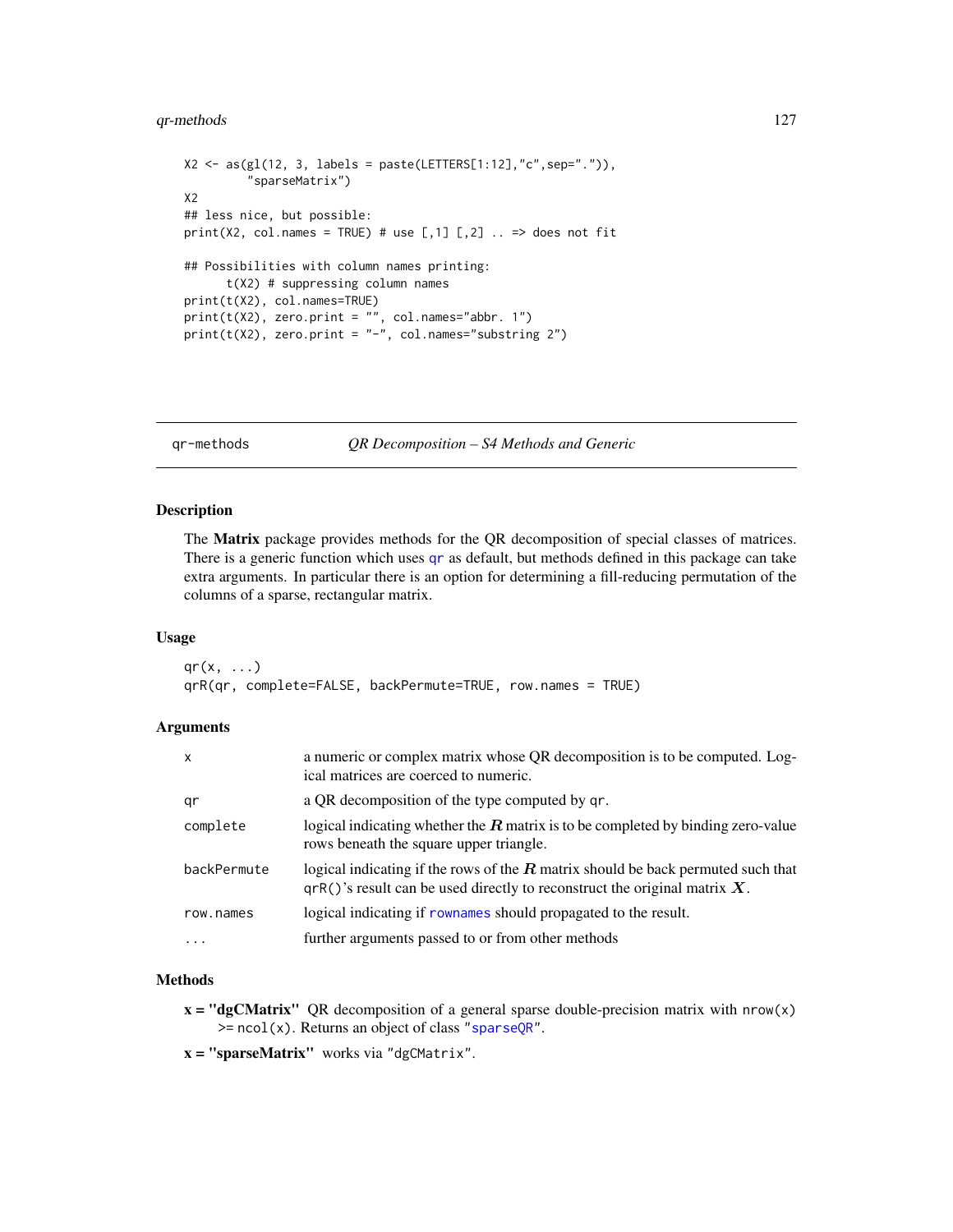#### See Also

[qr](#page-126-0); then, the class documentations, mainly [sparseQR](#page-153-0), and also [dgCMatrix](#page-35-0).

```
##------------- example of pivoting -- from base' qraux.Rd -------------
X \le - cbind(int = 1,
           b1=rep(1:0, each=3), b2=rep(0:1, each=3),
           c1 = rep(c(1,0,0), 2), c2 = rep(c(0,1,0), 2), c3 = rep(c(0,0,1), 2))rownames(X) <- paste0("r", seq_len(nrow(X)))
dnX < - dimnames(X)bX \leq X \neq [b]ase version of X
X \leftarrow as(bX, "sparseMatrix")X # is singular, columns "b2" and "c3" are "extra"
stopifnot(identical(dimnames(X), dnX))# some versions changed X's dimnames!
c(rankMatrix(X)) # = 4 (not 6)
m <- function(.) as(., "matrix")
##----- regular case ------------------------------------------
Xr \leq X[, -c(3,6)] # the "regular" (non-singular) version of X
stopifnot(rankMatrix(Xr) == ncol(Xr))
Y \leftarrow \text{cbind}(y \leftarrow \text{setNames}(1:6, \text{ paste0}("y", 1:6)))## regular case:
qXr \leq qr( Xr)qxr \leq qr(m(Xr))
qxrLA \leq qr(m(Xr), LAPACK=TRUE) # => qr.fitted(), qr.resid() not supported
qcfXy <- qr.coef (qXr, y) # vector
qcfXY <- qr.coef (qXr, Y) # 4x1 dgeMatrix
cf \leq c(int=6, b1=-3, c1=-2, c2=-1)doExtras <- interactive() || nzchar(Sys.getenv("R_MATRIX_CHECK_EXTRA")) ||
    identical("true", unname(Sys.getenv("R_PKG_CHECKING_doExtras")))
tolE <- if(doExtras) 1e-15 else 1e-13
stopifnot(exprs = {
  all.equal(qr.coef(qxr, y), cf, tol=tolE)
  all.equal(qr.coef(qxrLA,y), cf, tol=tolE)
  all.equal(qr.coef(qxr, Y), m(cf), tol=tolE)
  all.equal( qcfXy, cf, tol=tolE)
  all.equal(m(qcfXY), m(cf), tol=tolE)
  all.equal(y, qr.fitted(qxr, y), tol=2*tolE)
  all.equal(y, qr.fitted(qXr, y), tol=2*tolE)
  all.equal(m(qr.fitted(qXr, Y)), qr.fitted(qxr, Y), tol=tolE)
  all.equal( qr.resid (qXr, y), qr.resid (qxr, y), tol=tolE)
  all.equal(m(qr.resid (qXr, Y)), qr.resid (qxr, Y), tol=tolE)
})
##----- rank-deficient ("singular") case ------------------------------------
(qX < -qr( X)) # both @p and @q are non-trivial permutations
 qx \leftarrow qr(m(X)); str(qx) \# $pivot is non-trivial, too
drop0(R. <- qr.R(qX), tol=tolE) # columns *permuted*: c3 b1 ..
```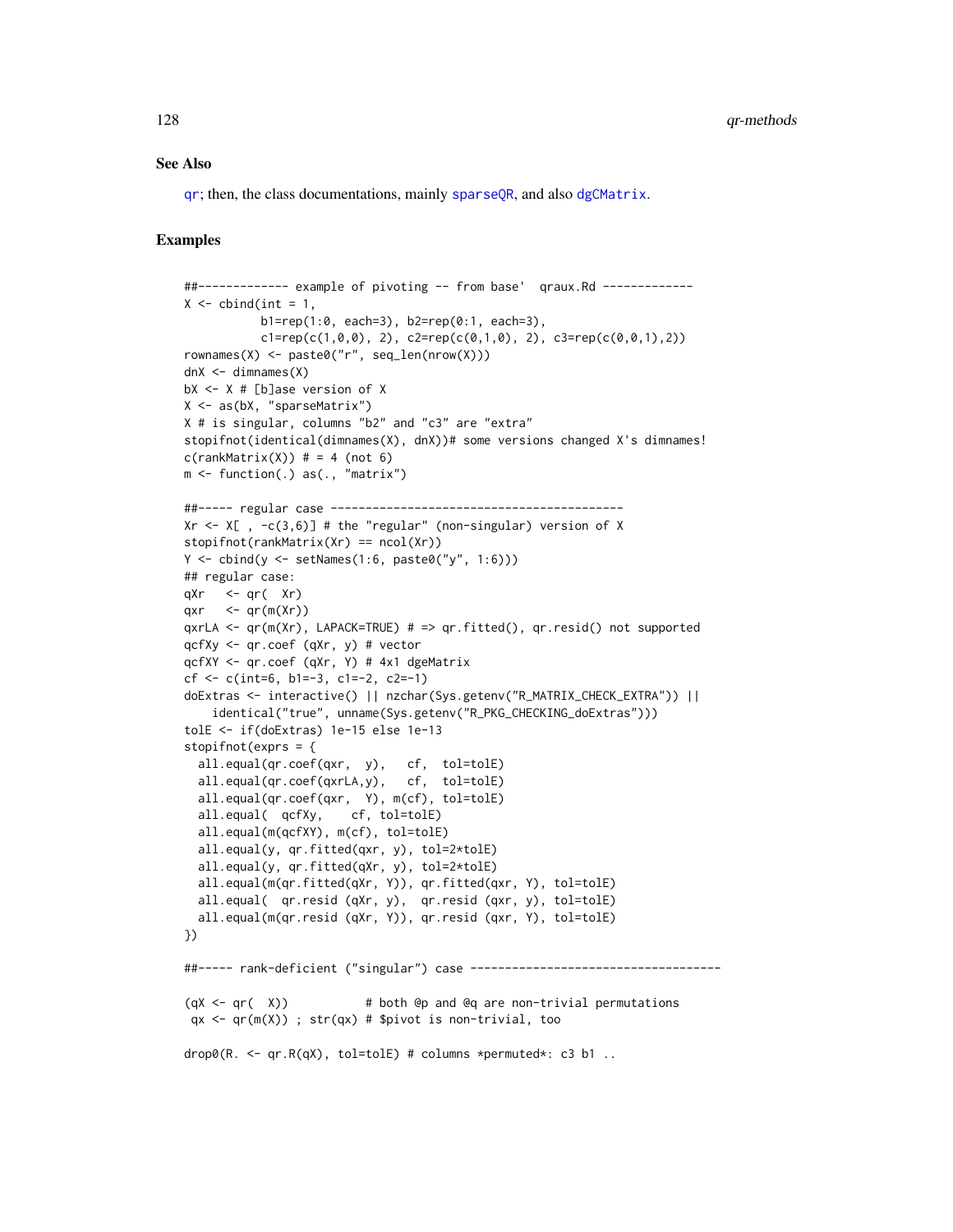#### rankMatrix 129

```
Q. \leq -qr.Q(qX)qI <- sort.list(qX@q) # the inverse 'q' permutation
(X. <- drop0(Q. %*% R.[, qI], tol=tolE))## just = X, incl. correct colnames
stopifnot(all(X - X.) < 8*.Machine$double.eps,
          ## qrR(.) returns R already "back permuted" (as with qI):
          identical(R.[, qI], qrR(qX)) )
##
## In this sense, classical qr.coef() is fine:
cfqx <- qr.coef(qx, y) # quite different from
nna <- !is.na(cfqx)
stopifnot(all.equal(unname(qr.fitted(qx,y)),
                    as.numeric(X[,nna] %*% cfqx[nna])))
## FIXME: do these make *any* sense? --- should give warnings !
qr.coef(qX, y)
qr.coef(qX, Y)
rm(m)
```
rankMatrix *Rank of a Matrix*

## Description

Compute 'the' matrix rank, a well-defined functional in theory $(*)$ , somewhat ambiguous in practice. We provide several methods, the default corresponding to Matlab's definition.

(\*) The rank of a  $n \times m$  matrix A,  $rk(A)$ , is the maximal number of linearly independent columns (or rows); hence  $rk(A) \leq min(n, m)$ .

## Usage

```
rankMatrix(x, tol = NULL,method = c("tolNorm2", "qr.R", "qrLINPACK", "qr",
                      "useGrad", "maybeGrad"),
          sval = svd(x, 0, 0)$d, warn.t = TRUE, warn.qr = TRUE)
```
qr2rankMatrix(qr, tol = NULL, isBqr = is.qr(qr), do.warn = TRUE)

# Arguments

| $\mathsf{x}$ | numeric matrix, of dimension $n \times m$ , say.                                                                                                                                                                                                                                                |
|--------------|-------------------------------------------------------------------------------------------------------------------------------------------------------------------------------------------------------------------------------------------------------------------------------------------------|
| tol          | nonnegative number specifying a (relative, "scalefree") tolerance for testing<br>of "practically zero" with specific meaning depending on method; by default,<br>$max(dim(x))$ * .Machine\$double.eps is according to Matlab's default (for its<br>only method which is our method="tolNorm2"). |
| method       | a character string specifying the computational method for the rank, can be ab-<br>breviated:                                                                                                                                                                                                   |
|              | "tolNorm2": the number of singular values $>=$ tol $*$ max(sval);                                                                                                                                                                                                                               |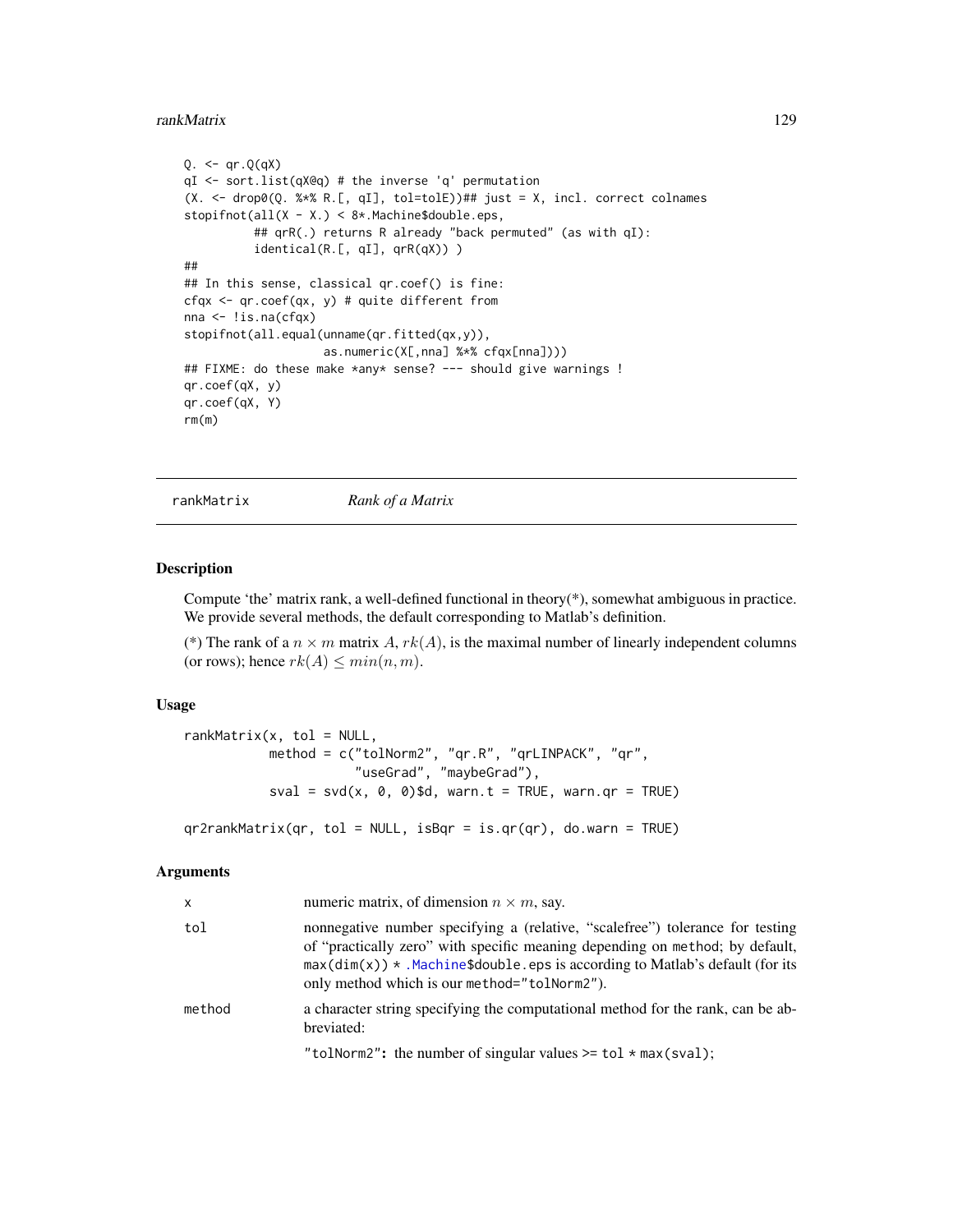|         | " $q$ rLINPACK": for a dense matrix, this is the rank of $qr(x, tol, LAPACK=False)$<br>(which is $qr()$ \$rank);<br>This ("qr*", dense) version used to be the recommended way to compute a<br>matrix rank for a while in the past.<br>For sparse x, this is equivalent to " $qr.R$ ".                                                                                         |
|---------|--------------------------------------------------------------------------------------------------------------------------------------------------------------------------------------------------------------------------------------------------------------------------------------------------------------------------------------------------------------------------------|
|         | "qr.R": this is the rank of triangular matrix $R$ , where qr() uses LAPACK or a<br>"sparseQR" method (see $qr$ -methods) to compute the decomposition $QR$ .<br>The rank of $R$ is then defined as the number of "non-zero" diagonal entries<br>$d_i$ of R, and "non-zero"s fulfill $ d_i  \geq \text{tol} \cdot \max( d_i )$ .                                                |
|         | "qr": is for back compatibility; for dense x, it corresponds to "qrLINPACK",<br>whereas for sparse x, it uses "qr.R".<br>For all the "qr*" methods, singular values sval are not used, which may be<br>crucially important for a large sparse matrix x, as in that case, when sval is<br>not specified, the default, computing svd() currently coerces x to a dense<br>matrix. |
|         | "useGrad": considering the "gradient" of the (decreasing) singular values, the<br>index of the <i>smallest</i> gap.                                                                                                                                                                                                                                                            |
|         | "maybeGrad": choosing method "useGrad" only when that seems reasonable;<br>otherwise using "tolNorm2".                                                                                                                                                                                                                                                                         |
| sval    | numeric vector of non-increasing singular values of x; typically unspecified and<br>computed from x when needed, i.e., unless method = "qr".                                                                                                                                                                                                                                   |
| warn.t  | logical indicating if $rankMatrix()$ should warn when it needs $t(x)$ instead of<br>x. Currently, for method = " $qr$ " only, gives a warning by default because the<br>caller often could have passed $t(x)$ directly, more efficiently.                                                                                                                                      |
| warn.qr | in the $QR$ cases (i.e., if method starts with "qr"), rankMatrix() calls qr2rankMarix(, do. warn<br>= warn.qr), see below.                                                                                                                                                                                                                                                     |
| qr      | an R object resulting from $qr(x, )$ , i.e., typically inheriting from class "qr"<br>or "sparseQR".                                                                                                                                                                                                                                                                            |
| isBqr   | logical indicating if qr is resulting from base qr(). (Otherwise, it is typically<br>from Matrix package sparse qr.)                                                                                                                                                                                                                                                           |
| do.warn | logical; if true, warn about non-finite (or in the sparseQR case negative) diago-<br>nal entries in the $R$ matrix of the $QR$ decomposition. Do not change lightly!                                                                                                                                                                                                           |

# Details

qr2rankMatrix() is typically called from rankMatrix() for the "qr"\* methods, but can be used directly - much more efficiently in case the qr-decomposition is available anyway.

# Value

If x is a matrix of all  $\theta$  (or of zero dimension), the rank is zero; otherwise, typically a positive integer in  $1:min(dim(x))$  with attributes detailing the method used.

There are rare cases where the sparse  $QR$  decomposition "fails" in so far as the diagonal entries of  $R$ , the  $d_i$  (see above), end with non-finite, typically [NaN](#page-0-0) entries. Then, a warning is signalled (unless warn.qr / do.warn is not true) and NA (specifically, [NA\\_integer\\_](#page-0-0)) is returned.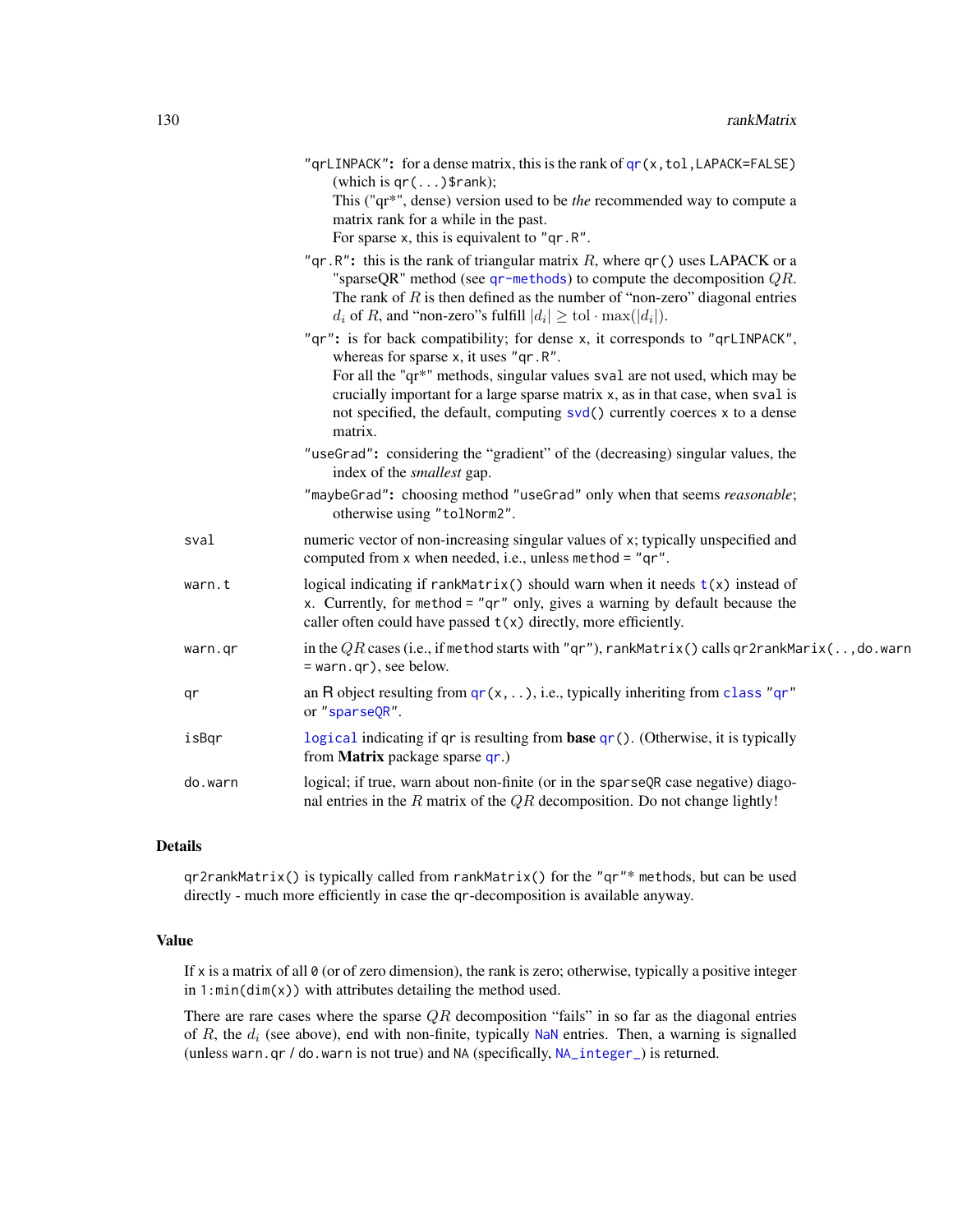#### rankMatrix 131

## **Note**

For large sparse matrices x, unless you can specify sval yourself, currently method = "qr" may be the only feasible one, as the others need sval and call [svd\(](#page-0-0)) which currently coerces x to a [denseMatrix](#page-35-1) which may be very slow or impossible, depending on the matrix dimensions.

Note that in the case of sparse x, method = "qr", all non-strictly zero diagonal entries  $d_i$  where counted, up to including **Matrix** version 1.1-0, i.e., that method implicitly used tol =  $\theta$ , see also the set.seed(42) example below.

#### Author(s)

Martin Maechler; for the "\*Grad" methods building on suggestions by Ravi Varadhan.

## See Also

[qr](#page-126-0), [svd](#page-0-0).

```
rankMatrix(cbind(1, 0, 1:3)) # 2
(meths <- eval(formals(rankMatrix)$method))
## a "border" case:
H12 <- Hilbert(12)
rankMatrix(H12, tol = 1e-20) # 12; but 11 with default method & tol.
sapply(meths, function(.m.) rankMatrix(H12, method = .m.))
## tolNorm2 qr.R qrLINPACK qr useGrad maybeGrad
## 11 11 12 12 11 11
## The meaning of 'tol' for method="qrLINPACK" and *dense* x is not entirely "scale free"
rMQL <- function(ex, M) rankMatrix(M, method="qrLINPACK",tol = 10^-ex)
rMQR \le function(ex, M) rankMatrix(M, method="qr.R", tol = 10^-ex)
sapply(5:15, rMQL, M = H12) # result is platform dependent## 7 7 8 10 10 11 11 11 12 12 12 {x86_64}
sapply(5:15, rMQL, M = 1000 \times H12) # not identical unfortunately
## 7 7 8 10 11 11 12 12 12 12 12
sapply(5:15, rMQR, M = H12)## 5 6 7 8 8 9 9 10 10 11 11
sapply(5:15, rMQR, M = 1000 \times H12) # the *same*
## "sparse" case:
M15 <- kronecker(diag(x=c(100,1,10)), Hilbert(5))
sapply(meths, function(.m.) rankMatrix(M15, method = .m.))
#--> all 15, but 'useGrad' has 14.
sapply(meths, function(.m.) rankMatrix(M15, method = .m., tol = 1e-7)) # all 14
## "large" sparse
n <- 250000; p <- 33; nnz <- 10000
L <- sparseMatrix(i = sample.int(n, nnz, replace=TRUE),
                 j = sample.int(p, nnz, replace=TRUE), x = norm(nnz))(st1 \leq -system.time(r1 \leq -rankMatrix(L))) # warning+ ~1.5 sec (2013)
```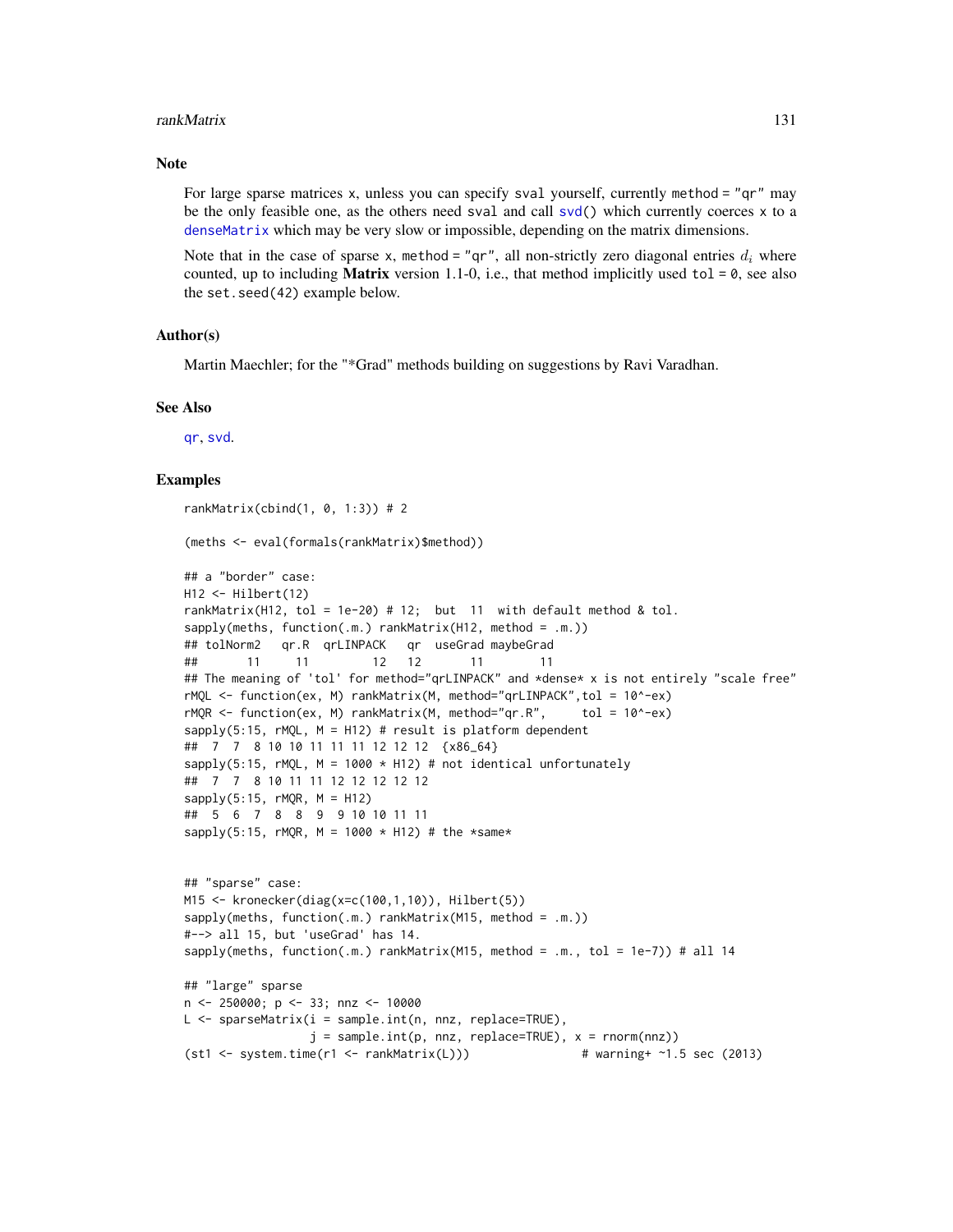#### 132 rcond

```
(st2 <- system.time(r2 <- rankMatrix(L, method = "qr"))) # considerably faster!
r1[[1]] == print(r2[[1]]) # ---> (33 TRUE))## another sparse-"qr" one, which ``failed'' till 2013-11-23:
set.seed(42)
f1 <- factor(sample(50, 1000, replace=TRUE))
f2 <- factor(sample(50, 1000, replace=TRUE))
f3 <- factor(sample(50, 1000, replace=TRUE))
D <- t(do.call(rbind, lapply(list(f1,f2,f3), as, 'sparseMatrix')))
dim(D); nnzero(D) ## 1000 x 150 // 3000 non-zeros (= 2%)
stopifnot(rankMatrix(D, method='qr') == 148,
 rankMatrix(crossprod(D),method='qr') == 148)
## zero matrix has rank 0 :
stopifnot(sapply(meths, function(.m.)
                       rankMatrix(matrix(0, 2, 2), method = .m.)) == 0)
```
rcond *Estimate the Reciprocal Condition Number*

## Description

Estimate the reciprocal of the condition number of a matrix.

This is a generic function with several methods, as seen by [showMethods\(](#page-0-0)rcond).

## Usage

rcond(x, norm, ...)

```
## S4 method for signature 'sparseMatrix, character'
rcond(x, norm, useInv=FALSE, ...)
```
## Arguments

| X      | an R object that inherits from the Matrix class.                                                                                                                                                                                                                                                                                   |
|--------|------------------------------------------------------------------------------------------------------------------------------------------------------------------------------------------------------------------------------------------------------------------------------------------------------------------------------------|
| norm   | character string indicating the type of norm to be used in the estimate. The<br>default is " $0$ " for the 1-norm (" $0$ " is equivalent to " $1$ "). For sparse matrices,<br>when useInv=TRUE, norm can be any of the kinds allowed for norm; otherwise,<br>the other possible value is "I" for the infinity norm, see also norm. |
| useInv | logical (or "Matrix" containing $solve(x)$ ). If not false, compute the reciprocal<br>condition number as $1/(\Vert x \Vert \cdot \Vert x^{-1} \Vert)$ , where $x^{-1}$ is the inverse of x, solve(x).                                                                                                                             |
|        | This may be an efficient alternative (only) in situations where $solve(x)$ is fast<br>(or known), e.g., for (very) sparse or triangular matrices.                                                                                                                                                                                  |
|        | Note that the <i>result</i> may differ depending on useInv, as per default, when it is<br>false, an <i>approximation</i> is computed.                                                                                                                                                                                              |
|        | further arguments passed to or from other methods.                                                                                                                                                                                                                                                                                 |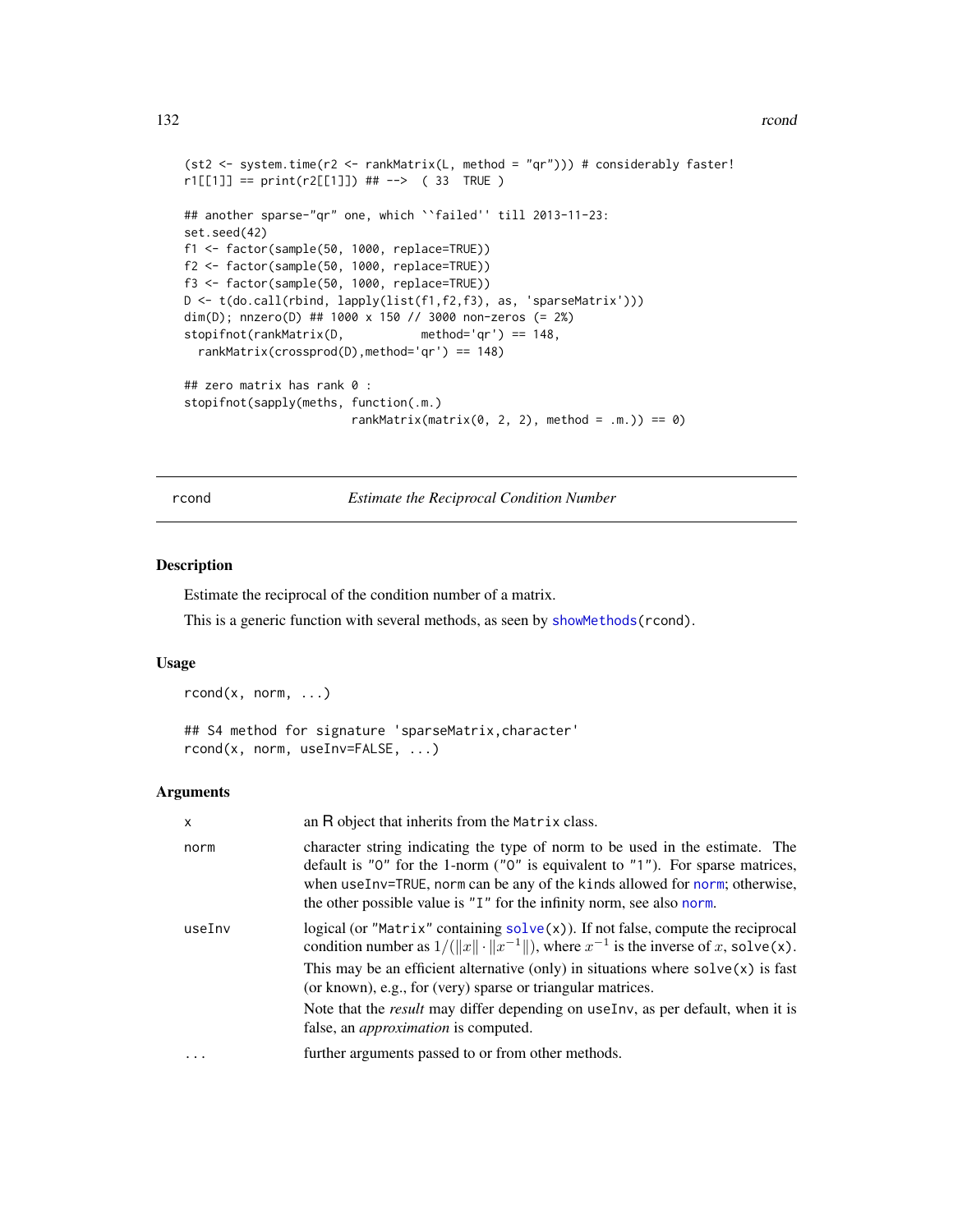rcond and 133

## Value

An estimate of the reciprocal condition number of x.

## **BACKGROUND**

The condition number of a regular (square) matrix is the product of the [norm](#page-114-0) of the matrix and the norm of its inverse (or pseudo-inverse).

More generally, the condition number is defined (also for non-square matrices  $A$ ) as

$$
\kappa(A) = \frac{\max_{\|v\|=1} \|Av\|}{\min_{\|v\|=1} \|Av\|}.
$$

Whenever x is *not* a square matrix, in our method definitions, this is typically computed via rcond(qr.R(qr(X)),...) where  $X$  is  $x$  or  $t(x)$ .

The condition number takes on values between 1 and infinity, inclusive, and can be viewed as a factor by which errors in solving linear systems with this matrix as coefficient matrix could be magnified.

rcond() computes the *reciprocal* condition number  $1/\kappa$  with values in [0, 1] and can be viewed as a scaled measure of how close a matrix is to being rank deficient (aka "singular").

Condition numbers are usually estimated, since exact computation is costly in terms of floatingpoint operations. An (over) estimate of reciprocal condition number is given, since by doing so overflow is avoided. Matrices are well-conditioned if the reciprocal condition number is near 1 and ill-conditioned if it is near zero.

## **References**

Golub, G., and Van Loan, C. F. (1989). *Matrix Computations,* 2nd edition, Johns Hopkins, Baltimore.

# See Also

[norm](#page-114-0), [kappa\(](#page-0-0)) from package base computes an *approximate* condition number of a "traditional" matrix, even non-square ones, with respect to the  $p = 2$  (Euclidean) [norm](#page-114-0). [solve](#page-140-0).

[condest](#page-29-1), a newer *approximate* estimate of the (1-norm) condition number, particularly efficient for large sparse matrices.

```
x \leftarrow Matrix(rnorm(9), 3, 3)
rcond(x)
## typically "the same" (with more computational effort):
1 / (norm(x) * norm(solve(x)))rcond(Hilbert(9)) # should be about 9.1e-13
## For non-square matrices:
rcond(x1 \leq - \text{cbind}(1,1:10)) # 0.05278rcond(x2 <- cbind(x1, 2:11))# practically 0, since x2 does not have full rank
```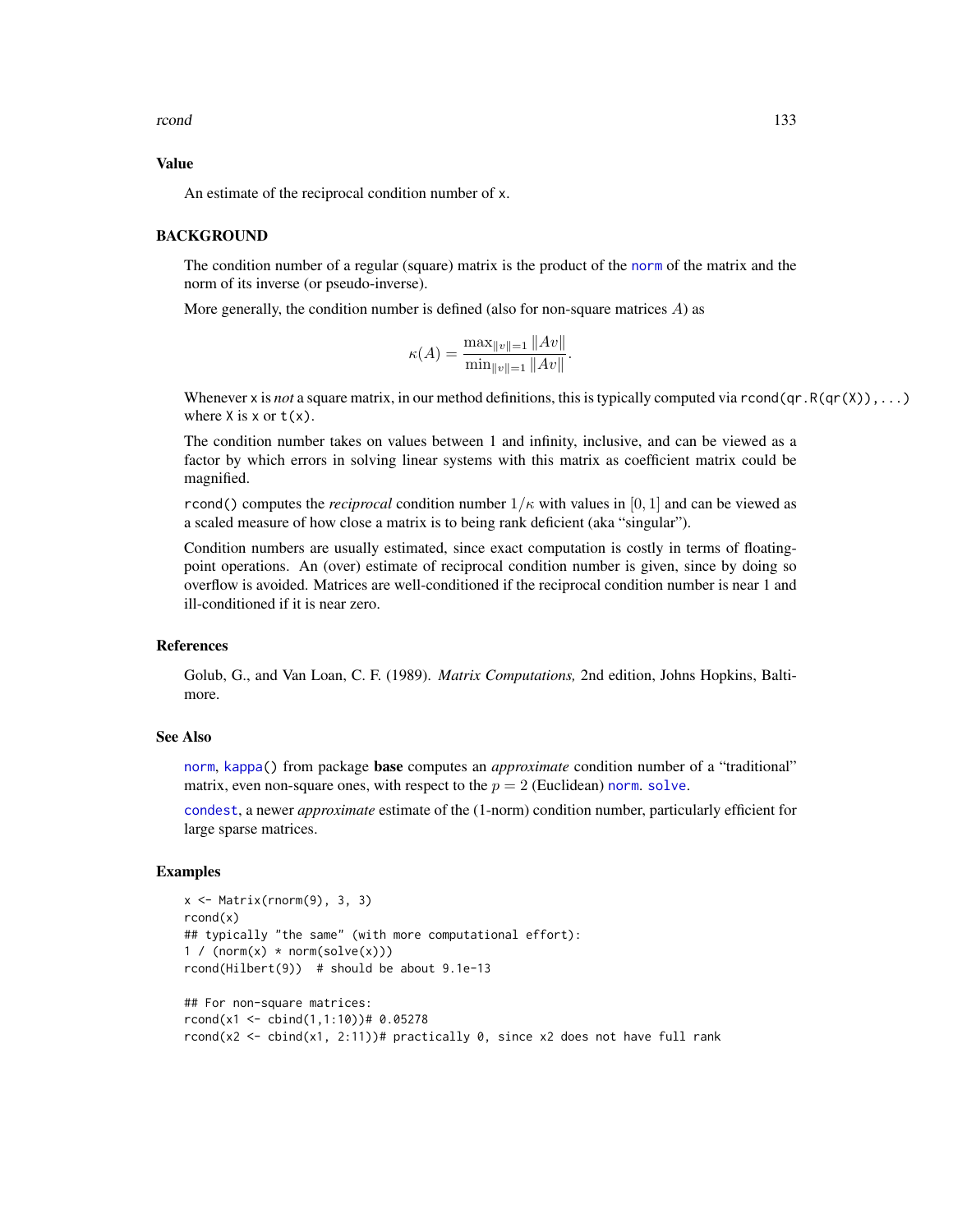```
## sparse
(S1 <- Matrix(rbind(0:1,0, diag(3:-2))))
rcond(S1)
m1 <- as(S1, "denseMatrix")
all.equal(rcond(S1), rcond(m1))
## wide and sparse
rcond(Matrix(cbind(0, diag(2:-1))))
## Large sparse example ----------
m <- Matrix(c(3,0:2), 2,2)
M <- bdiag(kronecker(Diagonal(2), m), kronecker(m,m))
36*(iM <- solve(M)) # still sparse
MM <- kronecker(Diagonal(10), kronecker(Diagonal(5), kronecker(m, M)))
dim(M3 <- kronecker(bdiag(M,M),MM)) # 12'800 ^ 2
if(interactive()) ## takes about 2 seconds if you have >= 8 GB RAM
  system.time(r <- rcond(M3))
## whereas this is *fast* even though it computes solve(M3)
system.time(r. <- rcond(M3, useInv=TRUE))
if(interactive()) ## the values are not the same
  c(r, r.) # 0.05555 0.013888
## for all 4 norms available for sparseMatrix :
cbind(rr <- sapply(c("1","I","F","M"),
             function(N) rcond(M3, norm=N, useInv=TRUE)))
```

| rep2abI | Replicate Vectors into 'abIndex' Result |
|---------|-----------------------------------------|
|         |                                         |

#### **Description**

 $rep2abI(x, times)$  conceptually computes  $rep.int(x, times)$  $rep.int(x, times)$  but with an [abIndex](#page-4-0) class result.

## Usage

rep2abI(x, times)

## **Arguments**

|       | numeric vector                                     |
|-------|----------------------------------------------------|
| times | integer (valued) scalar: the number of repetitions |

#### Value

a vector of [class](#page-0-0) [abIndex](#page-4-0)

#### See Also

[rep.int\(](#page-0-0)), the base function; [abIseq](#page-5-0), [abIndex](#page-4-0).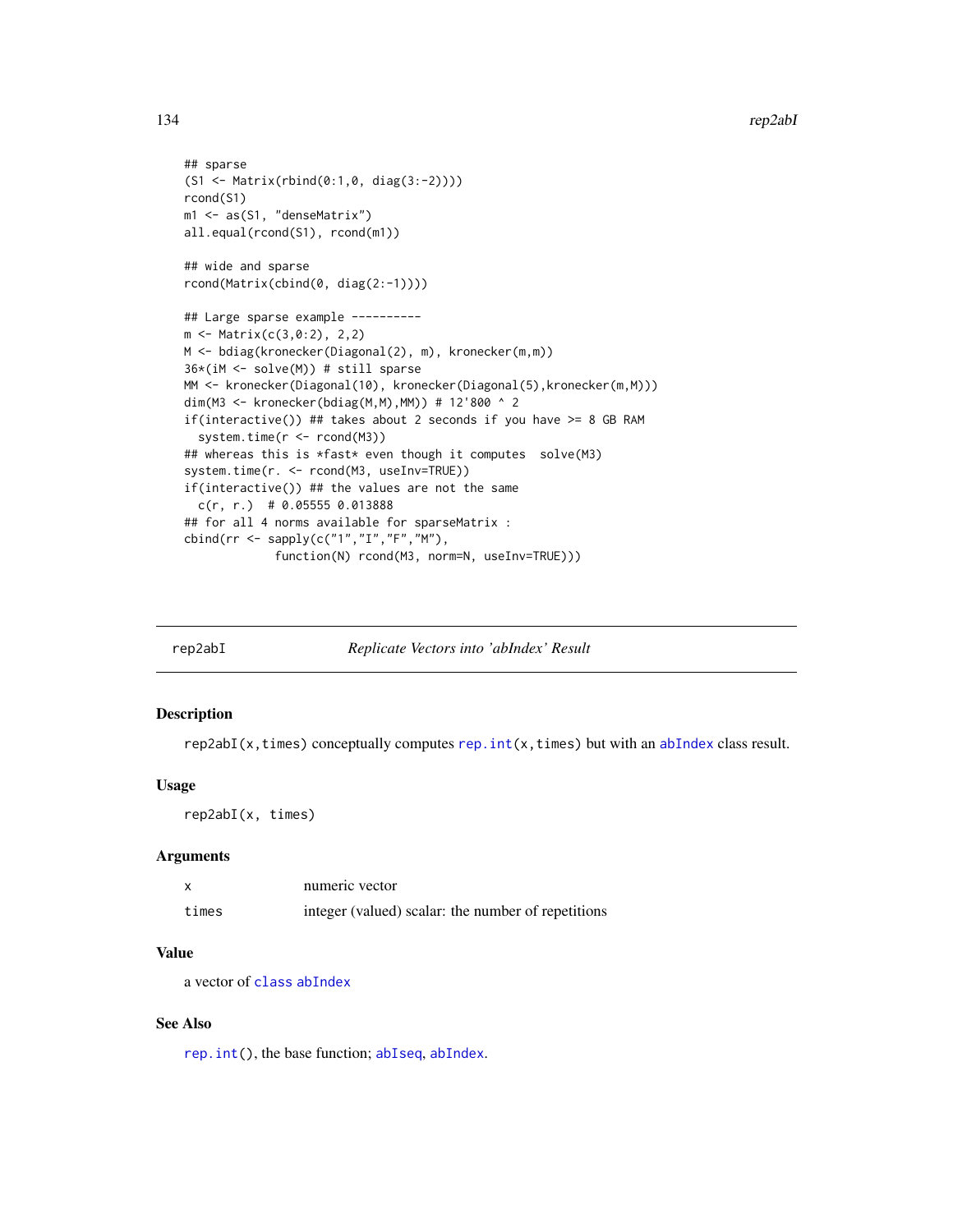# replValue-class 135

## Examples

```
(ab \le rep2abI(2:7, 4))stopifnot(identical(as(ab, "numeric"),
  rep(2:7, 4)))
```
<span id="page-134-0"></span>replValue-class *Virtual Class "replValue" - Simple Class for subassignment Values*

#### **Description**

The class "replValue" is a virtual class used for values in signatures for sub-assignment of **Matrix** matrices.

In fact, it is a simple class union ([setClassUnion](#page-0-0)) of "numeric" and "logical" (and maybe "complex" in the future).

## Objects from the Class

Since it is a virtual Class, no objects may be created from it.

# See Also

[Subassign-methods](#page-173-0), also for examples.

## Examples

showClass("replValue")

rleDiff-class *Class "rleDiff" of rle(diff(.)) Stored Vectors*

### **Description**

Class "rleDiff" is for compactly storing long vectors which mainly consist of *linear* stretches. For such a vector x, [diff\(](#page-0-0)x) consists of *constant* stretches and is hence well compressable via [rle\(](#page-0-0)).

## Objects from the Class

Objects can be created by calls of the form new("rleDiff",...).

Currently experimental, see below.

# **Slots**

first: A single number (of class "numLike", a class union of "numeric" and "logical").

rle: Object of class "rle", basically a [list](#page-0-0) with components "lengths" and "values", see [rle\(](#page-0-0)). As this is used to encode potentially huge index vectors, lengths may be of type [double](#page-0-0) here.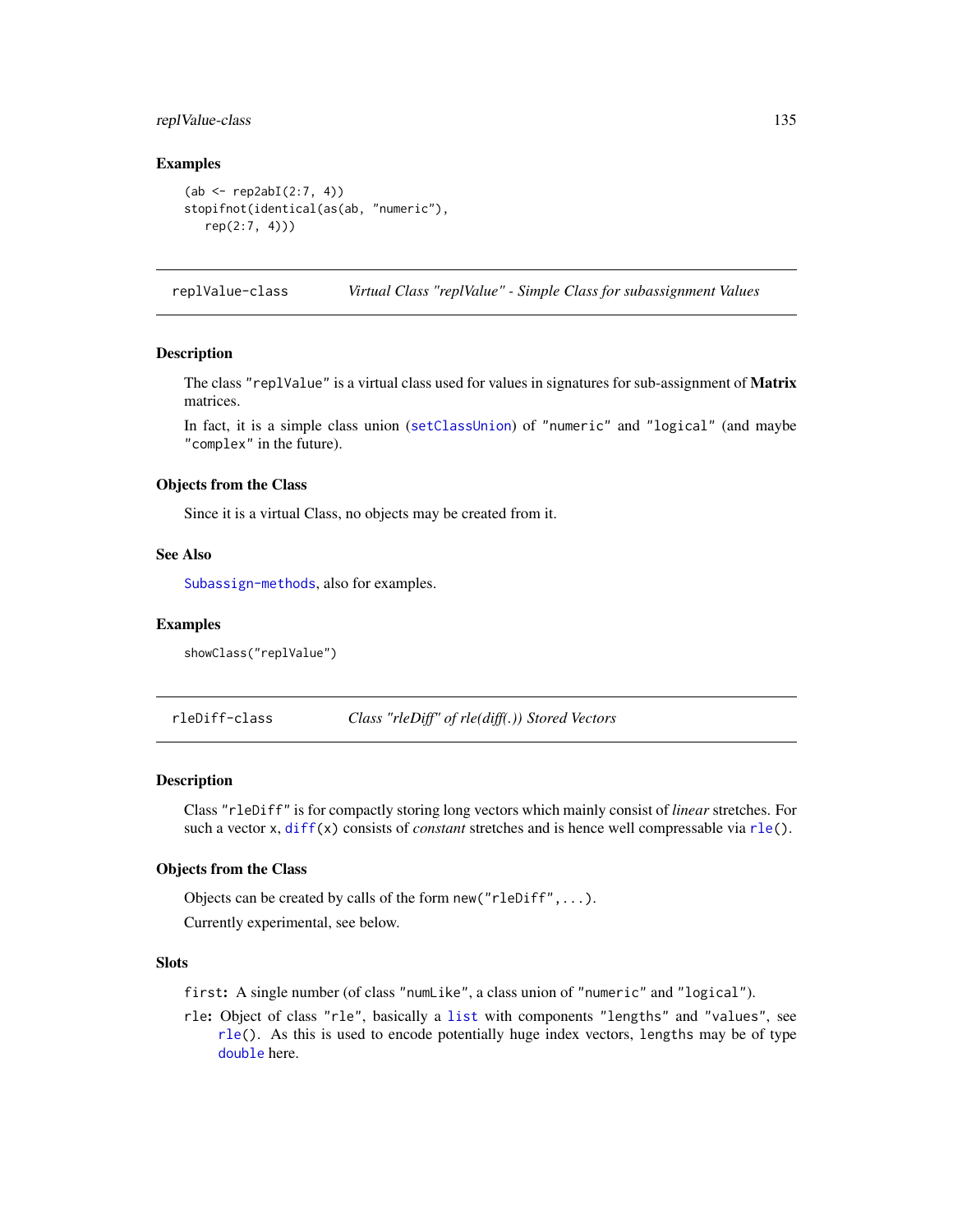# Methods

There is a simple [show](#page-0-0) method only.

# Note

This is currently an *experimental* auxiliary class for the class [abIndex](#page-4-0), see there.

# See Also

[rle](#page-0-0), [abIndex](#page-4-0).

# Examples

```
showClass("rleDiff")
```

```
ab <- c(abIseq(2, 100), abIseq(20, -2))
ab@rleD # is "rleDiff"
```
rsparsematrix *Random Sparse Matrix*

## Description

Generate a random sparse matrix efficiently. The default has rounded gaussian non-zero entries, and rand.x = NULL generates random pattern matrices, i.e. inheriting from [nsparseMatrix](#page-115-0).

## Usage

```
rsparsematrix(nrow, ncol, density, nnz = round(density * maxE),
              symmetric = FALSE,
              rand.x = function(n) signif(rnorm(n), 2), ...)
```
#### Arguments

| nrow, ncol        | number of rows and columns, i.e., the matrix dimension $(dim)$ .                                                                                                                                                                               |
|-------------------|------------------------------------------------------------------------------------------------------------------------------------------------------------------------------------------------------------------------------------------------|
| density           | optional number in $[0, 1]$ , the density is the proportion of non-zero entries among<br>all matrix entries. If specified it determines the default for nnz, otherwise nnz<br>needs to be specified.                                           |
| nnz               | number of non-zero entries, for a sparse matrix typically considerably smaller<br>than nrow*ncol. Must be specified if density is not.                                                                                                         |
| symmetric         | logical indicating if result should be a matrix of class symmetric Matrix. Note<br>that in the symmetric case, nnz denotes the number of non zero entries of the<br>upper (or lower) part of the matrix, including the diagonal.               |
| rand.x            | NULL or the random number generator for the $x$ slot, a function such that<br>rand. x(n) generates a numeric vector of length n. Typical examples are rand. x<br>$=$ rnorm, or rand. $x =$ runif; the default is nice for didactical purposes. |
| $\cdot\cdot\cdot$ | optionally further arguments passed to sparseMatrix(), notably repr.                                                                                                                                                                           |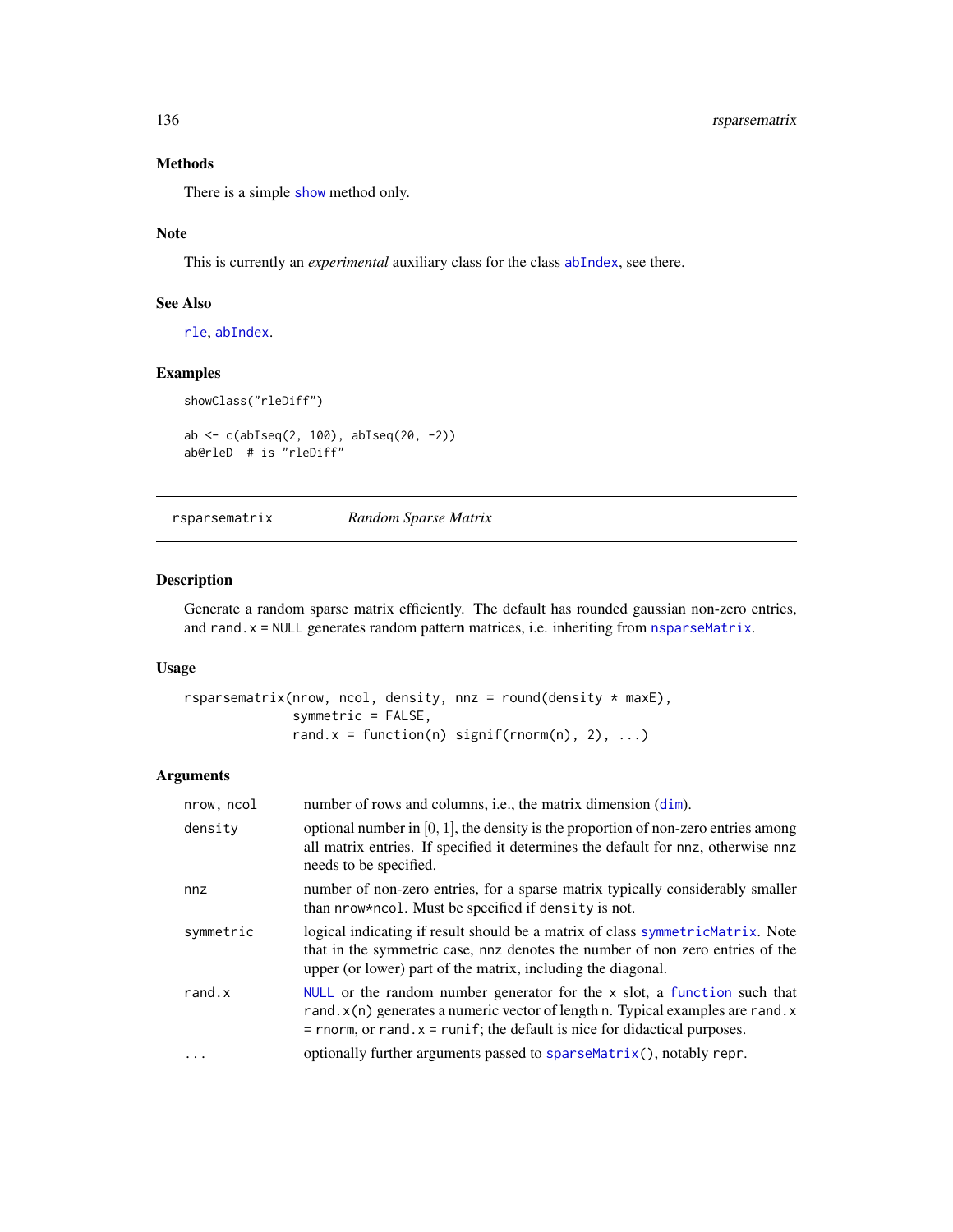## RsparseMatrix-class 137

## Details

The algorithm first samples "encoded"  $(i, j)$ s without replacement, via one dimensional indices, if not symmetric [sample.int\(](#page-0-0)nrow\*ncol,nnz), then—if rand.x is not NULL—gets x <-rand.x(nnz) and calls [sparseMatrix\(](#page-147-0) $i=i,j=j,x=x,...$ ). When rand.x=NULL, sparseMatrix( $i=i,j=j,...$ ) will return a pattern matrix (i.e., inheriting from [nsparseMatrix](#page-115-0)).

## Value

a [sparseMatrix](#page-151-0), say M of dimension (nrow, ncol), i.e., with dim(M) == c(nrow,ncol), if symmetric is not true, with  $nzM < -n$ nzero(M) fulfilling nzM  $\le$  nnz and typically, nzM == nnz.

# Author(s)

Martin Maechler

## Examples

```
set.seed(17)# to be reproducible
M \leq r rsparsematrix(8, 12, nnz = 30) # small example, not very sparse
M
M1 \leq rsparsematrix(1000, 20, nnz = 123, rand.x = runif)
summary(M1)
## a random *symmetric* Matrix
(S9 <- rsparsematrix(9, 9, nnz = 10, symmetric=TRUE)) # dsCMatrix
nnzero(S9)# ~ 20: as 'nnz' only counts one "triangle"
## a random patter*n* aka boolean Matrix (no 'x' slot):
(n7 < - rsparsematrix(5, 12, nnz = 10, rand.x = NULL))
## a [T]riplet representation sparseMatrix:
T2 \leq r sparsematrix(40, 12, nnz = 99, repr = "T")
head(T2)
```
<span id="page-136-0"></span>RsparseMatrix-class *Class "RsparseMatrix" of Sparse Matrices in Row-compressed Form*

#### **Description**

The "RsparseMatrix" class is the virtual class of all sparse matrices coded in sorted compressed row-oriented form. Since it is a virtual class, no objects may be created from it. See showClass("RsparseMatrix") for its subclasses.

#### Slots

- j: Object of class "integer" of length nnzero (number of non-zero elements). These are the row numbers for each non-zero element in the matrix.
- p: Object of class "integer" of pointers, one for each row, to the initial (zero-based) index of elements in the row.

Dim, Dimnames: inherited from the superclass, see [sparseMatrix](#page-151-0).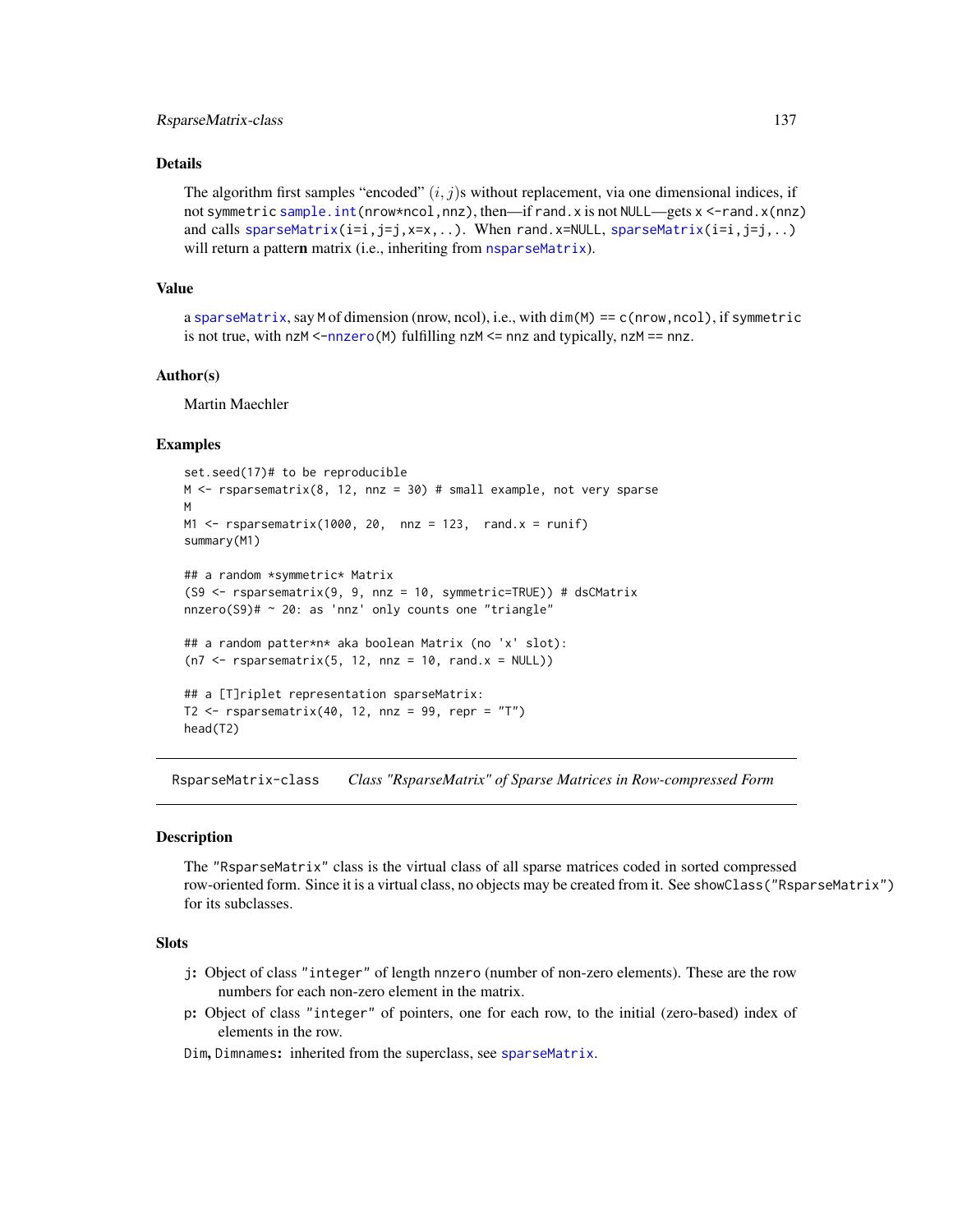## Extends

Class "sparseMatrix", directly. Class "Matrix", by class "sparseMatrix".

#### Methods

Originally, few methods were defined on purpose, as we rather use the [CsparseMatrix](#page-31-0) in Matrix. Then, more methods were added but *beware* that these typically do *not* return "RsparseMatrix" results, but rather Csparse\* or Tsparse\* ones; e.g., R[i,j] <-v for an "RsparseMatrix" R works, but after the assignment, R is a (triplet) "TsparseMatrix".

```
t signature(x = "RsparseMatrix"): ...
coerce signature(from = "RsparseMatrix", to = "CsparseMatrix"): ...
coerce signature(from = "RsparseMatrix",to = "TsparseMatrix"): ...
```
## See Also

its superclass, [sparseMatrix](#page-151-0), and, e.g., class [dgRMatrix](#page-38-0) for the links to other classes.

## Examples

showClass("RsparseMatrix")

<span id="page-137-0"></span>

Schur *Schur Decomposition of a Matrix*

#### Description

Computes the Schur decomposition and eigenvalues of a square matrix; see the BACKGROUND information below.

## Usage

Schur(x, vectors, ...)

## Arguments

| X        | numeric square Matrix (inheriting from class "Matrix") or traditional matrix.<br>Missing values (NAs) are not allowed.               |
|----------|--------------------------------------------------------------------------------------------------------------------------------------|
| vectors  | logical. When TRUE (the default), the Schur vectors are computed, and the result<br>is a proper Matrix Factorization of class Schur. |
| $\cdots$ | further arguments passed to or from other methods.                                                                                   |

# Details

Based on the Lapack subroutine dgees.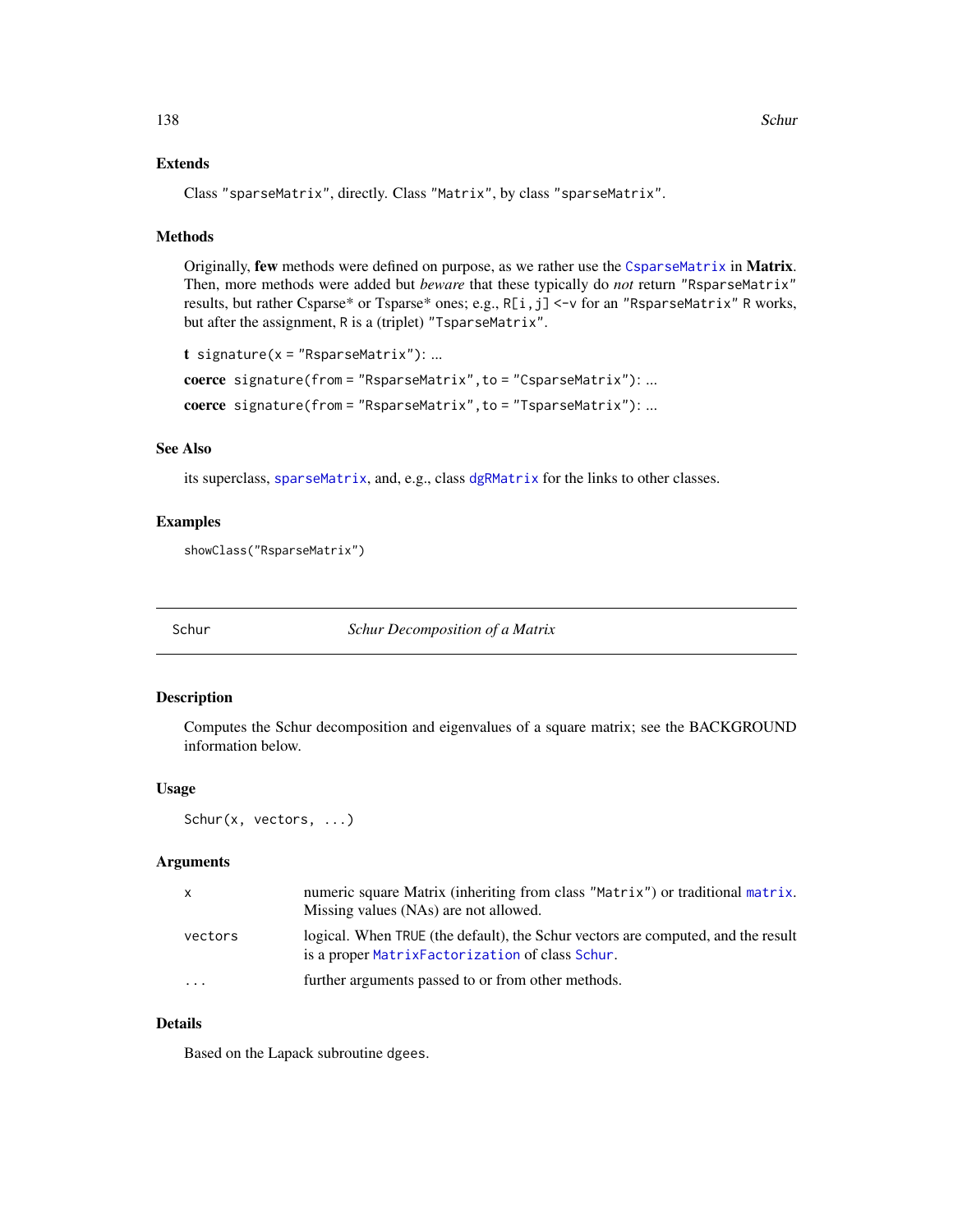## Schur and the set of the set of the set of the set of the set of the set of the set of the set of the set of the set of the set of the set of the set of the set of the set of the set of the set of the set of the set of the

## Value

If vectors are TRUE, as per default: If  $x$  is a [Matrix](#page-100-0) an object of class [Schur](#page-139-0), otherwise, for a traditional [matrix](#page-0-0) x, a [list](#page-0-0) with components T, Q, and EValues.

If vectors are FALSE, a list with components

|         | the upper quasi-triangular (square) matrix of the Schur decomposition. |
|---------|------------------------------------------------------------------------|
| EValues | the vector of numeric or complex eigen values of $T$ or $A$ .          |

## BACKGROUND

If A is a square matrix, then  $A = Q T t(Q)$ , where Q is orthogonal, and T is upper block-triangular (nearly triangular with either 1 by 1 or 2 by 2 blocks on the diagonal) where the 2 by 2 blocks correspond to (non-real) complex eigenvalues. The eigenvalues of A are the same as those of T, which are easy to compute. The Schur form is used most often for computing non-symmetric eigenvalue decompositions, and for computing functions of matrices such as matrix exponentials.

## References

Anderson, E., et al. (1994). *LAPACK User's Guide,* 2nd edition, SIAM, Philadelphia.

## Examples

)

```
Schur(Hilbert(9)) \qquad \qquad \qquad \qquad \text{# Schur factorial} (real eigenvalues)
(A \leq Matrix(round(rnorm(5*5, sd = 100)), nrow = 5))
(Sch.A \leftarrow Schur(A))eTA <- eigen(Sch.A@T)
str(SchA <- Schur(A, vectors=FALSE))# no 'T' ==> simple list
stopifnot(all.equal(eTA$values, eigen(A)$values, tolerance = 1e-13),
          all.equal(eTA$values,
                     local({z <- Sch.A@EValues
                            z[order(Mod(z), decreasing=TRUE)]}), tolerance = 1e-13),
          identical(SchA$T, Sch.A@T),
          identical(SchA$EValues, Sch.A@EValues))
## For the faint of heart, we provide Schur() also for traditional matrices:
a.m <- function(M) unname(as(M, "matrix"))
a \leftarrow a.m(A)Sch.a <- Schur(a)
stopifnot(identical(Sch.a, list(Q = a.m(Sch.A @ Q),T = a.m(Sch.A @ T),EValues = Sch.A@EValues)),
  all.equal(a, with(Sch.a, Q %*% T %*% t(Q)))
```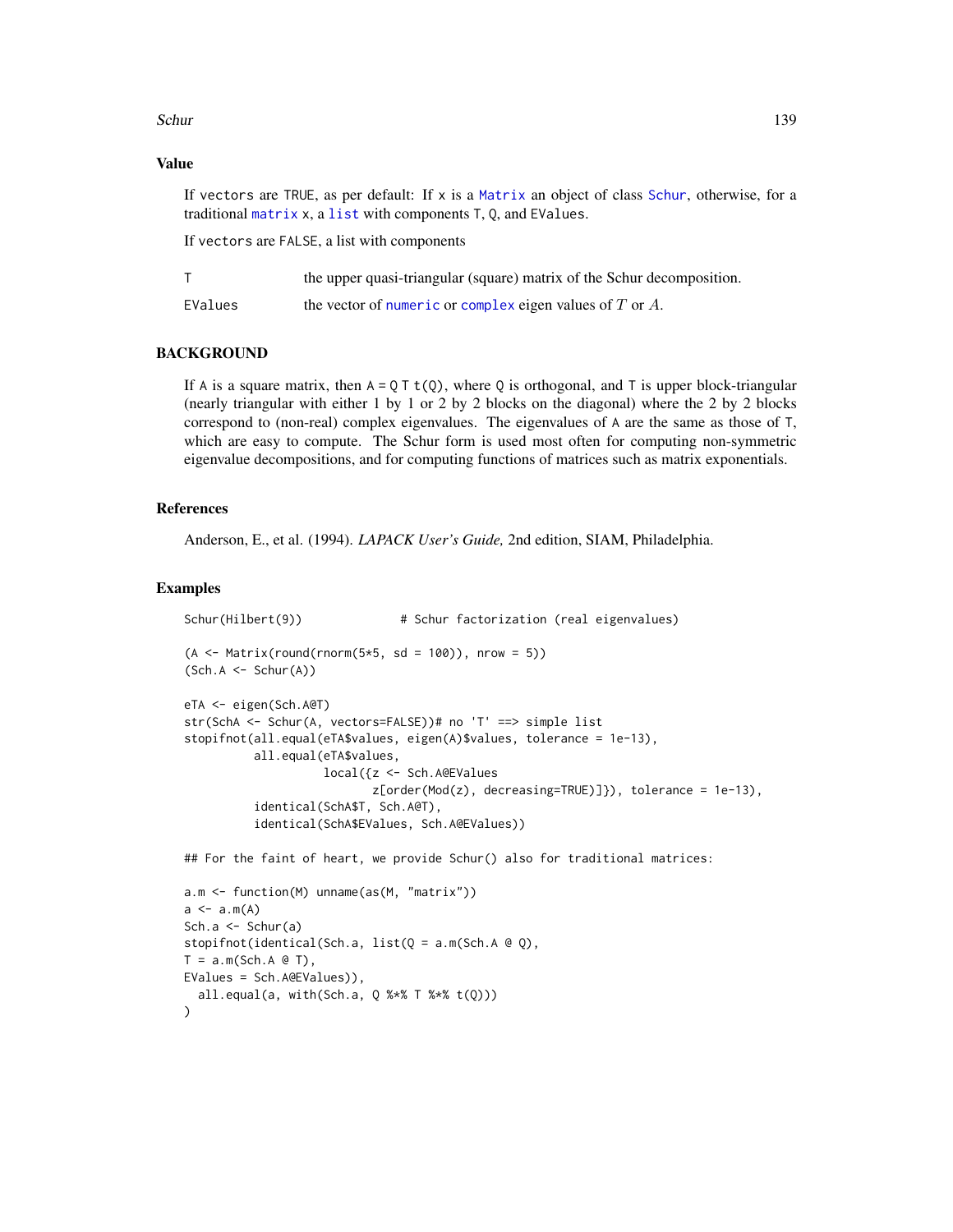<span id="page-139-0"></span>

# Description

Class "Schur" is the class of Schur matrix factorizations. These are a generalization of eigen value (or "spectral") decompositions for general (possibly asymmmetric) square matrices, see the [Schur\(](#page-137-0)) function.

#### Objects from the Class

Objects of class "Schur" are typically created by [Schur\(](#page-137-0)).

## **Slots**

"Schur" has slots

- T: Upper Block-triangular [Matrix](#page-100-0) object.
- Q: Square *orthogonal* "Matrix".

EValues: numeric or complex vector of eigenvalues of T.

Dim: the matrix dimension: equal to  $c(n,n)$  of class "integer".

## Extends

Class ["MatrixFactorization"](#page-105-0), directly.

# See Also

[Schur\(](#page-137-0)) for object creation; [MatrixFactorization](#page-105-0).

```
showClass("Schur")
Schur(M <- Matrix(c(1:7, 10:2), 4,4))
## Trivial, of course:
str(Schur(Diagonal(5)))
## for more examples, see Schur()
```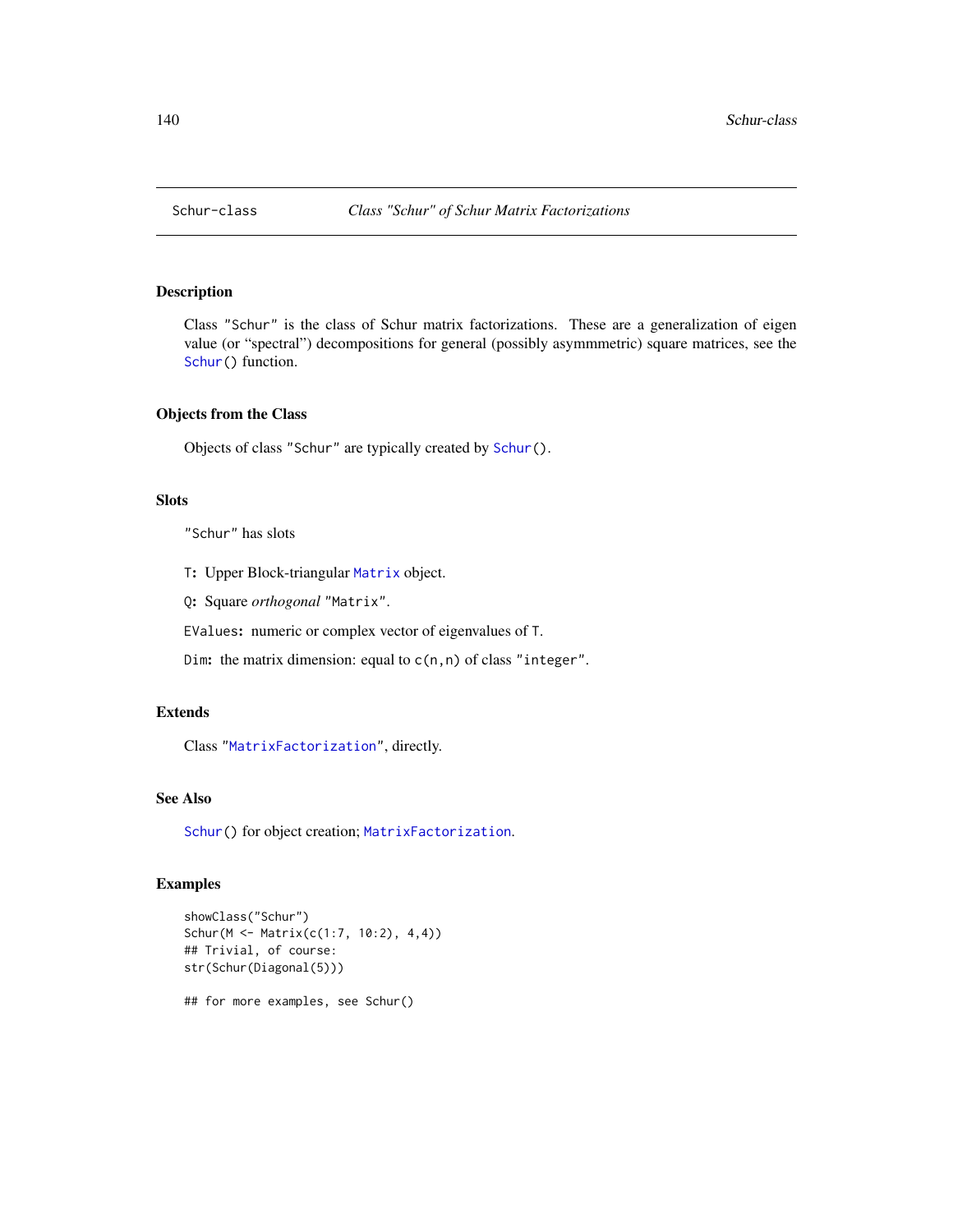<span id="page-140-1"></span>

## <span id="page-140-0"></span>Description

Methods for function [solve](#page-140-0) to solve a linear system of equations, or equivalently, solve for  $X$  in

 $AX = B$ 

where  $A$  is a square matrix, and  $X$ ,  $B$  are matrices or vectors (which are treated as 1-column matrices), and the R syntax is

 $X \leftarrow solve(A, B)$ 

In solve $(a,b)$  in the Matrix package, a may also be a Matrix Factorization instead of directly a matrix.

# Usage

```
## S4 method for signature 'CHMfactor,ddenseMatrix'
solve(a, b,
     system = c("A", "LDLt", "LD", "DLt", "L", "Lt", "D", "P", "Pt"), ...## S4 method for signature 'dgCMatrix,missing'
solve(a, b, sparse = NA, tol = .Machine$double.eps, ...)## S4 method for signature 'dgCMatrix,matrix'
solve(a, b, sparse = FALSE, tol = .Machine$double.eps, ...)solve(a, b, ...) ## *the* two-argument version, almost always preferred to
# solve(a) ## the *rarely* needed one-argument version
```
#### Arguments

| a      | a square numeric matrix, A, typically of one of the classes in Matrix. Logical<br>matrices are coerced to corresponding numeric ones.                                                            |
|--------|--------------------------------------------------------------------------------------------------------------------------------------------------------------------------------------------------|
| b      | numeric vector or matrix (dense or sparse) as RHS of the linear system $Ax = b$ .                                                                                                                |
| system | only if a is a CHM factor: character string indicating the kind of linear system<br>to be solved, see below. Note that the default, "A", does not solve the triangular<br>system (but "L" does). |
| sparse | only when a is a sparseMatrix, i.e., typically a dgCMatrix: logical specifying<br>if the result should be a (formally) sparse matrix.                                                            |
| tol    | only used when a is sparse, in the is Symmetric(a, tol= $\star$ ) test, where that ap-<br>plies.                                                                                                 |
| .      | potentially further arguments to the methods.                                                                                                                                                    |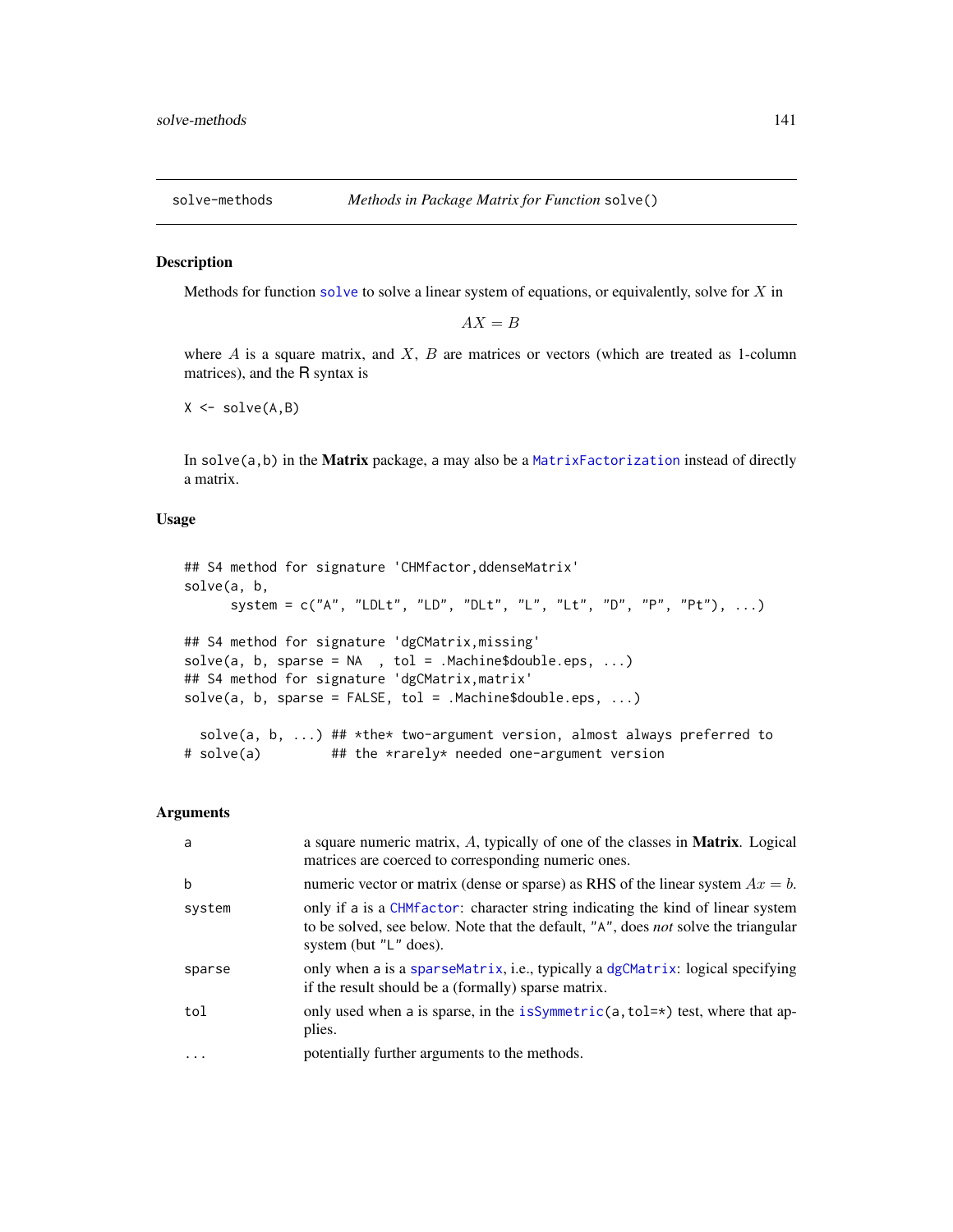#### Methods

signature( $a = "ANY"$ ,  $b = "ANY"$ ) is simply the **base** package's S3 generic [solve](#page-140-0).

signature(a = ["CHMfactor"](#page-17-0), b = " $\dots$ "), system=  $*$  The solve methods for a "CHMfactor" object take an optional third argument system whose value can be one of the character strings "A", "LDLt", "LD", "DLt", "L", "Lt", "D", "P" or "Pt". This argument describes the system to be solved. The default, "A", is to solve  $Ax = b$  for x where A is sparse, positive-definite matrix that was factored to produce a. Analogously, system = "L" returns the solution x, of  $Lx =$ b; similarly, for all system codes but "P" and "Pt" where, e.g., x <-solve(a,b, system="P") is equivalent to  $x < -P$  %\*% b.

```
If b is a sparseMatrix, system is used as above the corresponding sparse CHOLMOD algo-
rithm is called.
```
- signature(a = "ddenseMatrix", b = " $\dots$ ") (for all b) work via as(a, "dgeMatrix"), using the its methods, see below.
- signature(a = "denseLU", b = "missing") basically computes uses triangular forward- and backsolve.

signature( $a = "dgCMatrix", b = "matrix")$ , and

signature(a = "dgCMatrix", b = "ddenseMatrix") with extra argument list (sparse = FALSE, tol  $=$ .Machine\$double.eps ) : Uses the sparse  $\ln(a)$  decomposition (which is cached in a's factor slot). By default, sparse=FALSE, returns a [denseMatrix](#page-35-1), since  $U^{-1} L^{-1} B$  may not be sparse at all, even when  $L$  and  $U$  are.

If sparse=TRUE, returns a [sparseMatrix](#page-151-0) (which may not be very sparse at all, even if a *was* sparse).

signature( $a = "dgCMatrix", b = "dsparseMatrix")$ , and

- $signature(a = "dgCMatrix", b = "missing")$  with extra argument list (sparse=FALSE, tol = .Machine\$double.eps ) : Checks if a is symmetric, and in that case, coerces it to ["symmetricMatrix"](#page-160-0), and then computes a *sparse* solution via sparse Cholesky factorization, independently of the sparse argument. If a is not symmetric, the sparse [lu](#page-93-0) decomposition is used and the result will be sparse or dense, depending on the sparse argument, exactly as for the above  $(b =$ "ddenseMatrix") case.
- signature( $a = "degMatrix", b = "...".$ ) solve the system via internal LU, calling LAPACK routines dgetri or dgetrs.
- signature( $a = "diagonalMatrix", b = "matrix")$  and other bs: Of course this is trivially implemented, as  $D^{-1}$  is diagonal with entries  $1/D[i, i]$ .

signature(a = "dpoMatrix", b = "....Matrix"), and

- $signature(a = "dppMatrix", b = "...Matrix")$  The Cholesky decomposition of a is calculated (if needed) while solving the system.
- signature( $a = "dsCMatrix", b = "....")$  All these methods first try Cholmod's Cholesky factorization; if that works, i.e., typically if a is positive semi-definite, it is made use of. Otherwise, the sparse LU decomposition is used as for the "general" matrices of class "dgCMatrix".

signature( $a = "dspMatrix", b = "...")$ , and

- $signature(a = "dsyMatrix", b = "...")$  all end up calling LAPACK routines dsptri, dsptrs, dsytrs and dsytri.
- signature(a = "dtCMatrix", b = "CsparseMatrix"),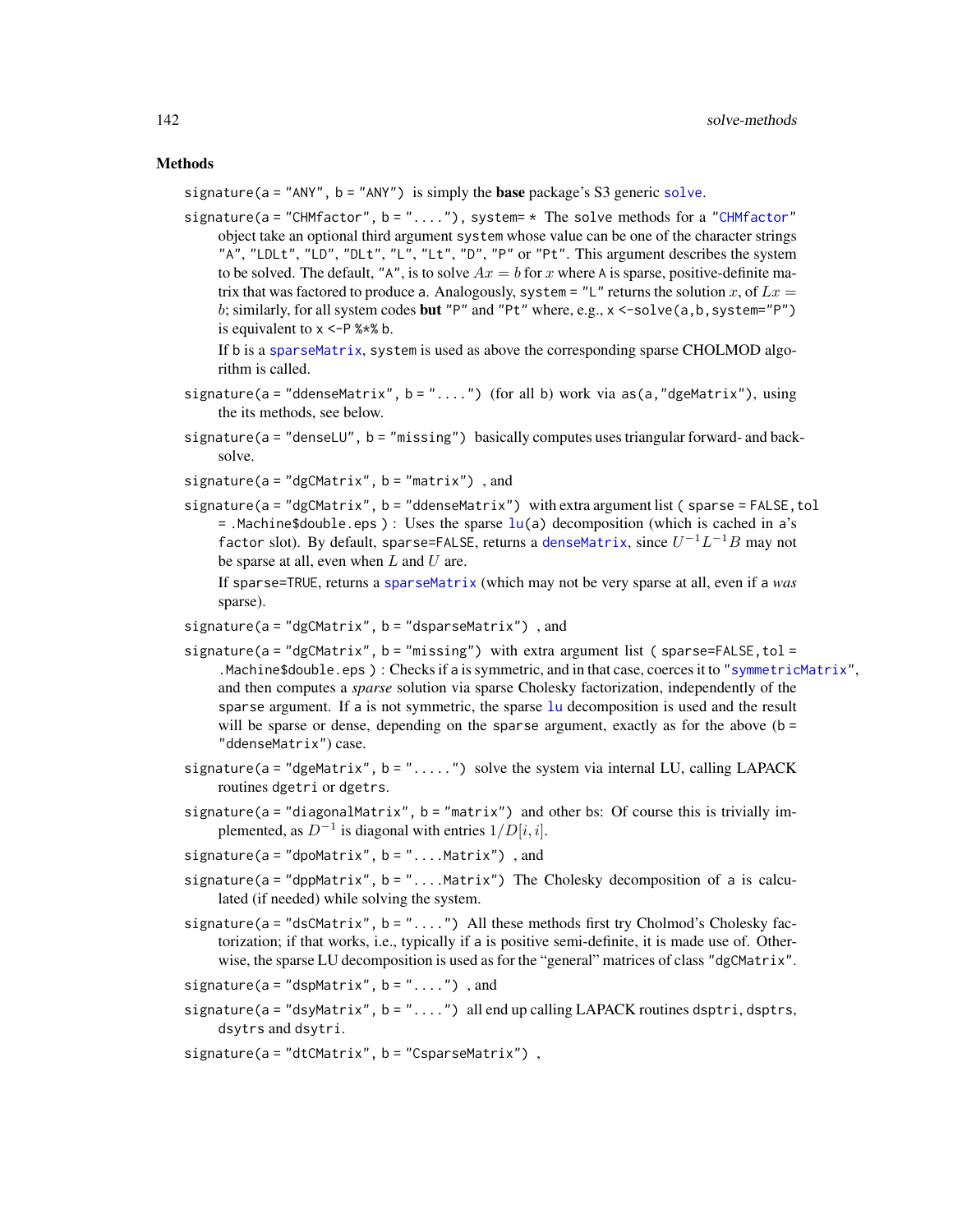- signature(a = "dtCMatrix", b = "dgeMatrix"), etc sparse triangular solve, in traditional S/R also known as [backsolve](#page-0-0), or [forwardsolve](#page-0-0). solve(a,b) is a [sparseMatrix](#page-151-0) if b is, and hence a [denseMatrix](#page-35-1) otherwise.
- signature( $a = "dtrMatrix"$ ,  $b = "ddenseMatrix")$ , and
- signature(a = "dtpMatrix", b = "matrix") , and similar b, including "missing", and "diagonalMatrix": all use LAPACK based versions of efficient triangular [backsolve](#page-0-0), or [forwardsolve](#page-0-0).
- signature(a = "Matrix", b = "diagonalMatrix") works via as(b,"CsparseMatrix").
- signature( $a = "sparseQR", b = "ANY")$  simply uses  $qr.coeff(a, b)$ .
- signature(a = "pMatrix", b = ".....") these methods typically use [crossprod\(](#page-102-0)a,b), as the inverse of a permutation matrix is the same as its transpose.
- signature(a = "TsparseMatrix", b = "ANY") all work via as(a,"CsparseMatrix").

#### See Also

[solve](#page-140-0), [lu](#page-93-0), and class documentations [CHMfactor](#page-17-0), [sparseLU](#page-145-0), and [MatrixFactorization](#page-105-0).

```
## A close to symmetric example with "quite sparse" inverse:
n1 <- 7; n2 <- 3
dd \le data.frame(a = gl(n1,n2), b = gl(n2,1,n1*n2))# balanced 2-way
X <- sparse.model.matrix(\sim -1+ a + b, dd)# no intercept --> even sparser
XXt <- tcrossprod(X)
diag(XXt) <- rep(c(\emptyset, \emptyset, 1, \emptyset)), length.out = nrow(XXt))n <- nrow(ZZ <- kronecker(XXt, Diagonal(x=c(4,1))))
image(a <- 2*Diagonal(n) + ZZ %*% Diagonal(x=c(10, rep(1, n-1))))
isSymmetric(a) # FALSE
image(drop0(skewpart(a)))
image(ia0 <- solve(a)) # checker board, dense [but really, a is singular!]
try(solve(a, sparse=TRUE))##-> error [ TODO: assertError ]
ia. <- solve(a, sparse=TRUE, tol = 1e-19)##-> *no* error
if(R.version$arch == "x86_64")## Fails on 32-bit [Fedora 19, R 3.0.2] from Matrix 1.1-0 on [FIXME ??] only
 stopifnot(all.equal(as.matrix(ia.), as.matrix(ia0)))
a \leftarrow a + Diagonal(n)iad \leq solve(a)
ias <- solve(a, sparse=TRUE)
stopifnot(all.equal(as(ias,"denseMatrix"), iad, tolerance=1e-14))
I. \le iad %*% a ; image(I.)
I0 \leftarrow drop0(zapsmall(I.)); image(I0).I \leq a %*% iad
.10 \leq drop0(zapsmall(.I))
stopifnot( all.equal(as(I0, "diagonalMatrix"), Diagonal(n)),
           all.equal(as(.I0,"diagonalMatrix"), Diagonal(n)) )
```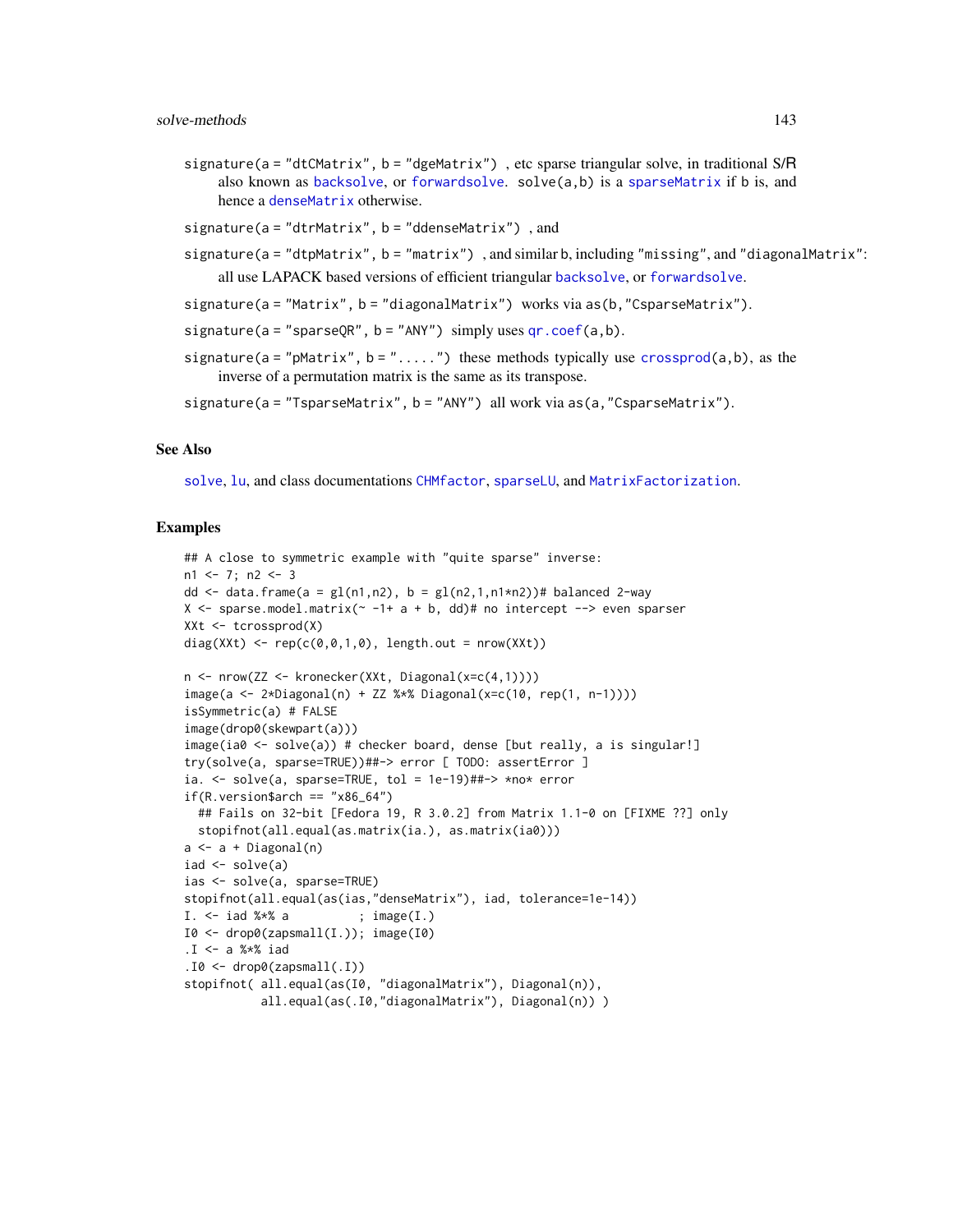sparse.model.matrix *Construct Sparse Design / Model Matrices*

## Description

Construct a sparse model or "design" matrix, from a formula and data frame (sparse.model.matrix) or a single factor (fac2sparse).

The fac2[Ss]parse() functions are utilities, also used internally in the principal user level function sparse.model.matrix().

# Usage

```
sparse.model.matrix(object, data = environment(object),
    contrasts.arg = NULL, xlev = NULL, transpose = FALSE,
   drop.unused.levels = FALSE, row.names = TRUE,
   sep = "", verbose = FALSE, ...)fac2sparse(from, to = c("d", "i", "l", "n", "z"),
```

```
drop.unused.levels = TRUE, repr = c("C","T","R"), giveCsparse)
fac2Sparse(from, to = c("d", "i", "l", "n", "z"),drop.unused.levels = TRUE, repr = c("C","T","R"), giveCsparse,
   factorPatt12, contrasts.arg = NULL)
```
# Arguments

| object             | an object of an appropriate class. For the default method, a model formula or<br>terms object.                                                                                                     |
|--------------------|----------------------------------------------------------------------------------------------------------------------------------------------------------------------------------------------------|
| data               | a data frame created with model. frame. If another sort of object, model. frame<br>is called first.                                                                                                |
| contrasts.arg      | for sparse model matrix(): A list, whose entries are contrasts suitable for<br>input to the contrasts replacement function and whose names are the<br>names of columns of data containing factors. |
|                    | for fac2Sparse(): character string or NULL or (coercable to) "sparseMatrix",<br>specifying the contrasts to be applied to the factor levels.                                                       |
| xlev               | to be used as argument of model. frame if data has no "terms" attribute.                                                                                                                           |
| transpose          | logical indicating if the <i>transpose</i> should be returned; if the transposed is used<br>anyway, setting transpose = TRUE is more efficient.                                                    |
| drop.unused.levels |                                                                                                                                                                                                    |
|                    | should factors have unused levels dropped? The default for sparse. model. matrix<br>has been changed to FALSE, 2010-07, for compatibility with R's standard (dense)<br>$model.matrix()$ .          |
| row.names          | logical indicating if row names should be used.                                                                                                                                                    |
| sep                | character string passed to paste() when constructing column names from the<br>variable name and its levels.                                                                                        |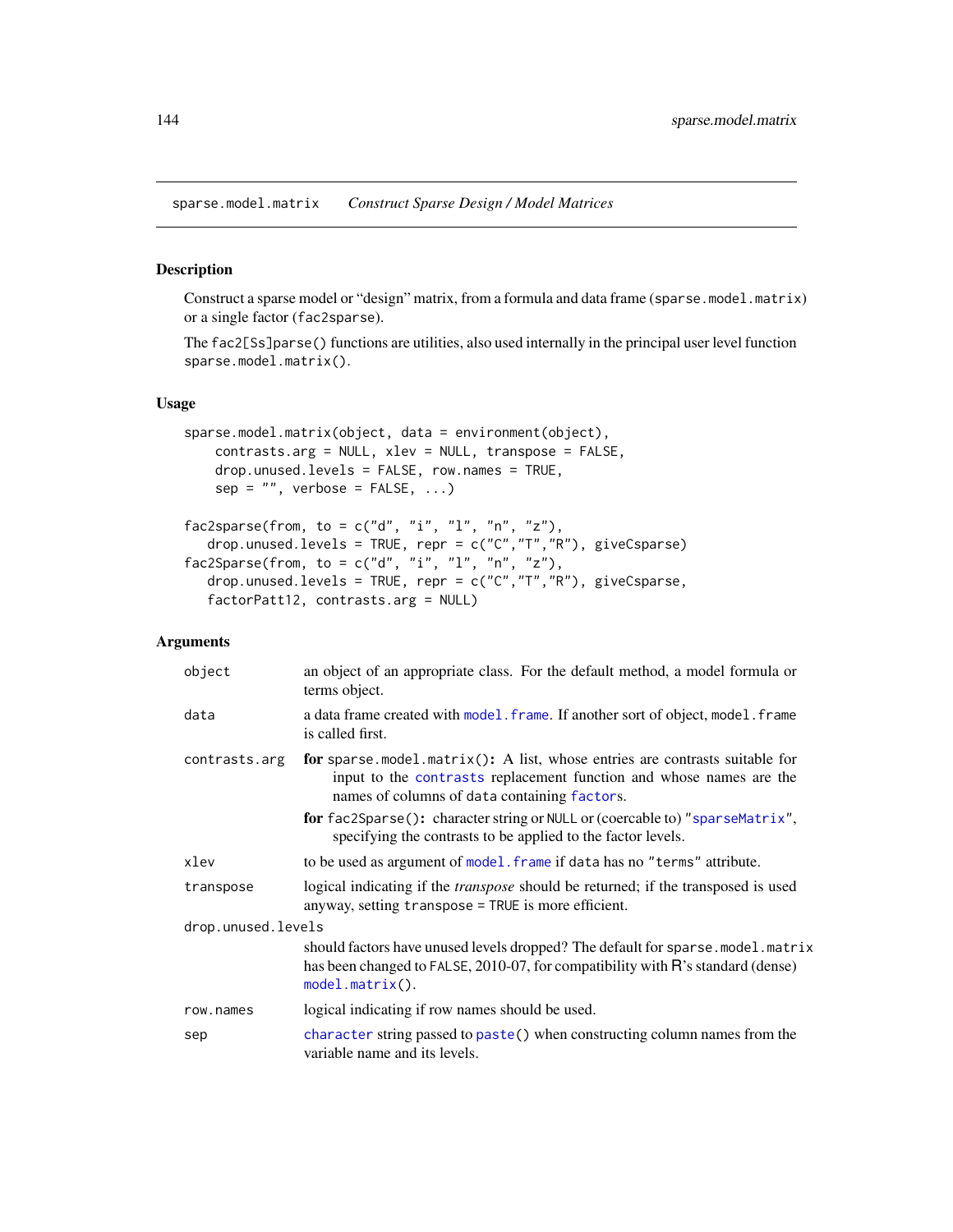| verbose      | logical or integer indicating if (and how much) progress output should be printed.                                                                                                                |
|--------------|---------------------------------------------------------------------------------------------------------------------------------------------------------------------------------------------------|
| $\cdots$     | further arguments passed to or from other methods.                                                                                                                                                |
| from         | (for fac2sparse():) a factor.                                                                                                                                                                     |
| to           | a character indicating the "kind" of sparse matrix to be returned. The default,<br>"d" is for double.                                                                                             |
| giveCsparse  | <b>deprecated</b> , replaced with repr; logical indicating if the result must be a CsparseMatrix.                                                                                                 |
| repr         | character string, one of "C", "T", or "R", specifying the sparse representation<br>to be used for the result, i.e., one from the super classes CsparseMatrix, TsparseMatrix,<br>or RsparseMatrix. |
| factorPatt12 | logical vector, say fp, of length two; when fp[1] is true, return "contrasted"<br>$t(X)$ ; when fp[2] is true, the original ("dummy") $t(X)$ , i.e, the result of fac2sparse().                   |

# Value

a sparse matrix, extending [CsparseMatrix](#page-31-0) (for fac2sparse() if repr = "C" as per default; a [TsparseMatrix](#page-164-0) or [RsparseMatrix](#page-136-0), otherwise).

For fac2Sparse(), a [list](#page-0-0) of length two, both components with the corresponding transposed model matrix, where the corresponding factorPatt12 is true.

Note that [model.Matrix\(](#page-0-0) $\star$ , sparse=TRUE) from package **MatrixModels** may be often be preferable to sparse.model.matrix() nowadays, as model.Matrix() returns [modelMatrix](#page-0-0) objects with additional slots assign and contrasts which relate back to the variables used.

fac2sparse(), the basic workhorse of sparse.model.matrix(), returns the *transpose* ([t](#page-0-0)) of the model matrix.

# Author(s)

Doug Bates and Martin Maechler, with initial suggestions from Tim Hesterberg.

# See Also

[model.matrix](#page-0-0) in standard R's package stats.

[model.Matrix](#page-0-0) which calls sparse.model.matrix or model.matrix depending on its sparse argument may be preferred to sparse.model.matrix.

as(f,"sparseMatrix") (see coerce(from = "factor", ..) in the class doc [sparseMatrix\)](#page-151-0) produces the *transposed* sparse model matrix for a single factor f (and *no* contrasts).

```
dd <- data.frame(a = gl(3,4), b = gl(4,1,12))# balanced 2-way
options("contrasts") # the default: "contr.treatment"
sparse.model.matrix(\sim a + b, dd)
sparse.model.matrix(\sim -1+ a + b, dd)# no intercept --> even sparser
sparse.model.matrix (~ a + b, dd, contrasts = list(a="contr.sum"))sparse.model.matrix(\sim a + b, dd, contrasts = list(b="contr.SAS"))
## Sparse method is equivalent to the traditional one :
```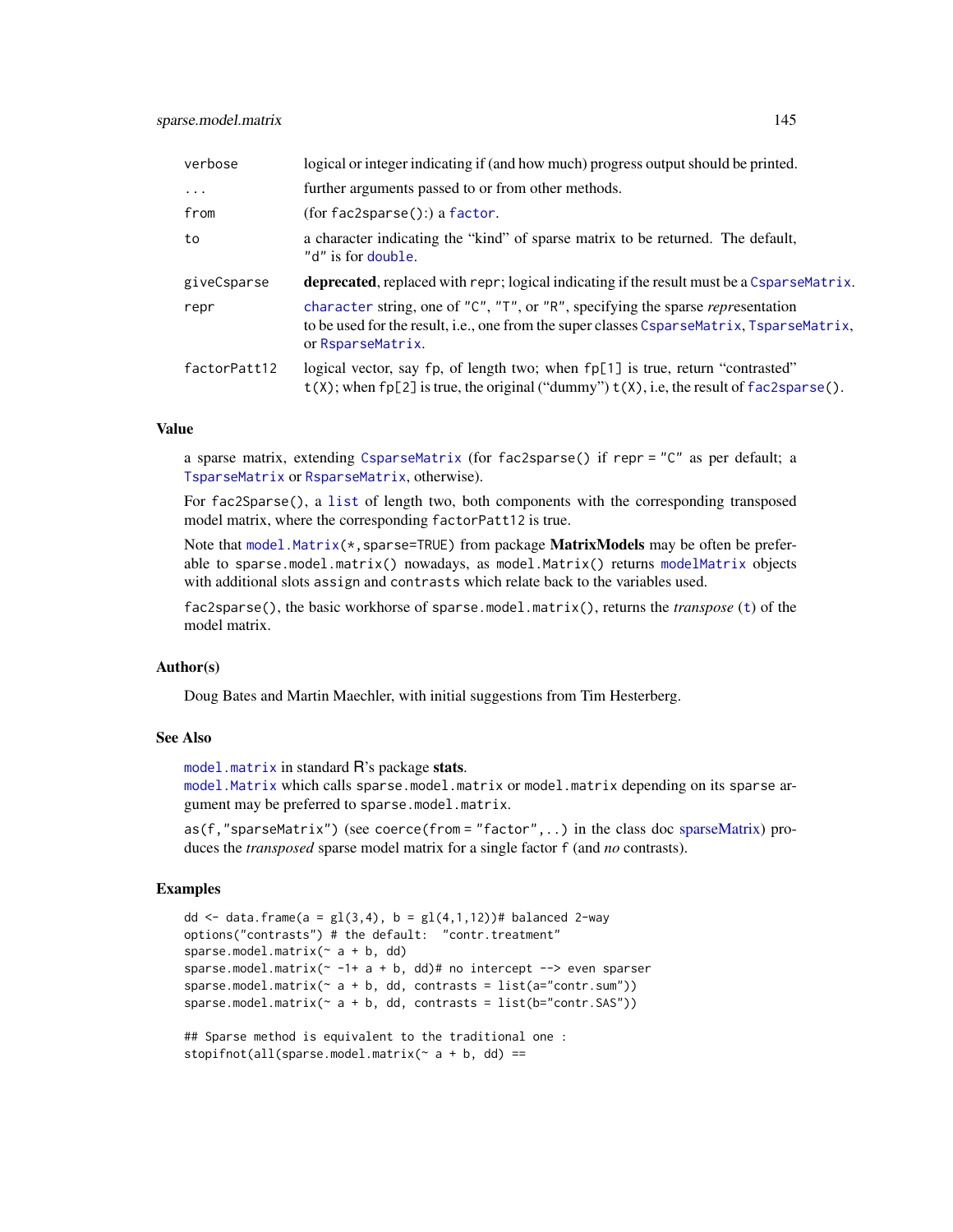```
Matrix(model.matrix(\sim a + b, dd), sparse=TRUE)),
 all(sparse.model.matrix(\sim 0+ a + b, dd) ==
      Matrix(model.matrix(~ 0+ a + b, dd), sparse=TRUE)))
(ff \leftarrow gl(3, 4, , c("X", "Y", "Z"))fac2sparse(ff) # 3 x 12 sparse Matrix of class "dgCMatrix"
##
## X 1 1 1 1 . . . . . . . .
## Y . . . . 1 1 1 1 . . . .
## Z . . . . . . . . 1 1 1 1
## can also be computed via sparse.model.matrix():
f30 \leftarrow gl(3,0)f12 <- gl(3,0, 12)stopifnot(
 all.equal(t( fac2sparse(ff) ),
    sparse.model.matrix(~ 0+ff),
    tolerance = 0, check.attributes=FALSE),
 is(M <- fac2sparse(f30, drop= TRUE),"CsparseMatrix"), dim(M) == c(0, 0),
 is(M <- fac2sparse(f30, drop=FALSE),"CsparseMatrix"), dim(M) == c(3, 0),
 is(M \leftarrow fac2sparse(f12, drop= TRUE), "CsparseMatrix"), dim(M) == c(0,12),is(M <- fac2sparse(f12, drop=FALSE),"CsparseMatrix"), dim(M) == c(3,12)
 )
```
sparseLU-class *Sparse LU decomposition of a square sparse matrix*

# Description

Objects of this class contain the components of the LU decomposition of a sparse square matrix.

#### Objects from the Class

Objects can be created by calls of the form new("sparseLU",...) but are more commonly created by function [lu\(](#page-93-0)) applied to a sparse matrix, such as a matrix of class [dgCMatrix](#page-35-0).

#### **Slots**

- L: Object of class ["dtCMatrix"](#page-56-0), the lower triangular factor from the left.
- U: Object of class ["dtCMatrix"](#page-56-0), the upper triangular factor from the right.
- p: Object of class "integer", permutation applied from the left.
- q: Object of class "integer", permutation applied from the right.

Dim: the dimension of the original matrix; inherited from class [MatrixFactorization](#page-105-0).

# Extends

Class ["LU"](#page-96-0), directly. Class ["MatrixFactorization"](#page-105-0), by class "LU".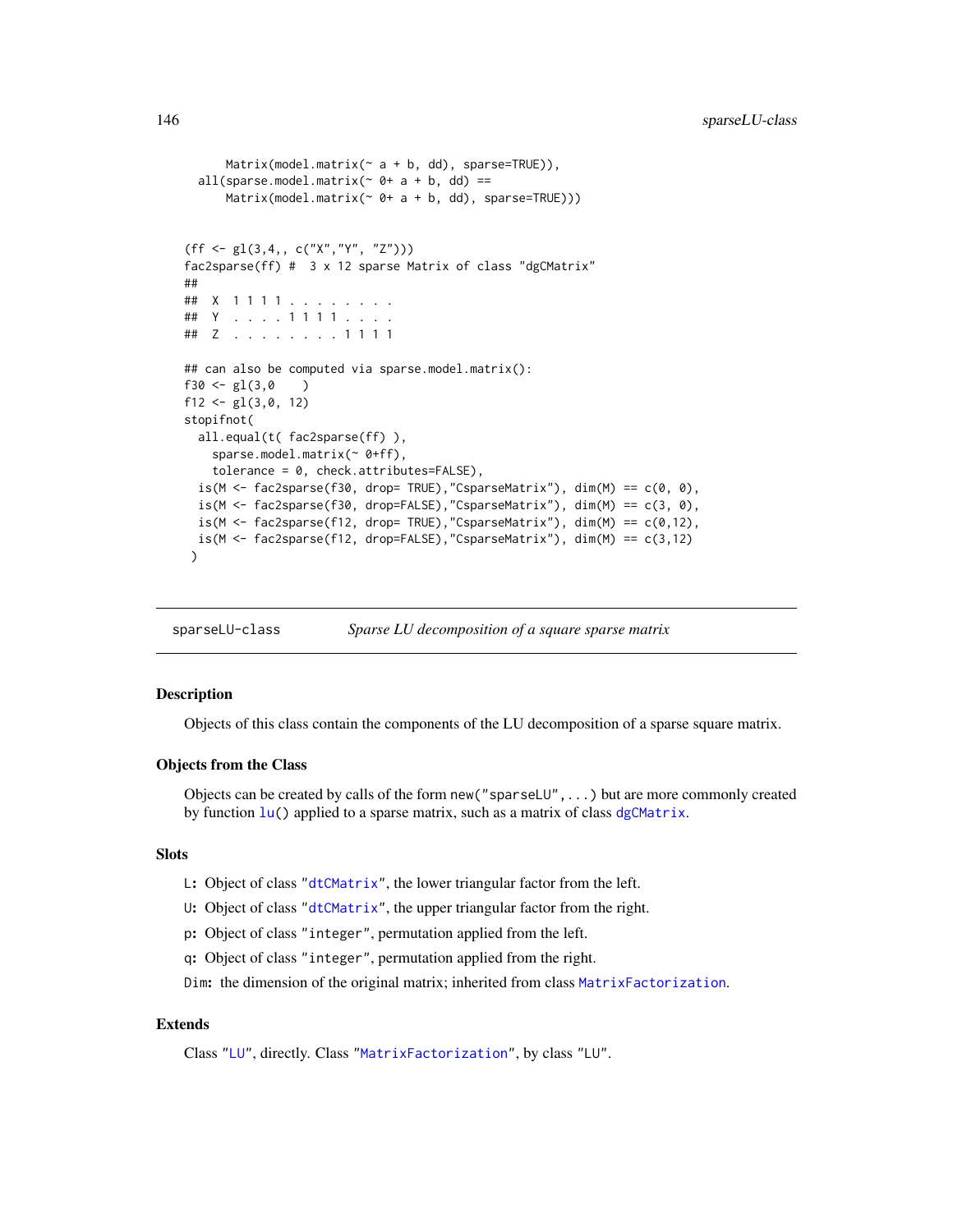#### Methods

expand signature( $x =$ "sparseLU") Returns a list with components P, L, U, and Q, where P and  $Q$  represent fill-reducing permutations, and  $L$ , and  $U$  the lower and upper triangular matrices of the decomposition. The original matrix corresponds to the product  $P'LUQ$ .

#### Note

The decomposition is of the form

$$
A = P'LUQ,
$$

or equivalently  $PAQ' = LU$ , where all matrices are sparse and of size  $n \times n$ . The matrices P and  $Q$ , and their transposes  $P'$  and  $Q'$  are permutation matrices,  $L$  is lower triangular and  $U$  is upper triangular.

#### See Also

[lu](#page-93-0), [solve](#page-140-0), [dgCMatrix](#page-35-0)

```
## Extending the one in examples(lu), calling the matrix A,
## and confirming the factorization identities :
A <- as(readMM(system.file("external/pores_1.mtx",
                            package = "Matrix")),
         "CsparseMatrix")
## with dimnames(.) - to see that they propagate to L, U :
dimnames(A) <- dnA <- list(paste0("r", seq_len(nrow(A))),
                           paste0("C", seq_len(ncol(A))))
str(luA <- lu(A)) # p is a 0-based permutation of the rows
                  # q is a 0-based permutation of the columns
xA < - expand(luA)
## which is simply doing
stopifnot(identical(xA$ L, luA@L),
          identical(xA$ U, luA@U),
          identical(xA$ P, as(luA@p +1L, "pMatrix")),
          identical(xA$ Q, as(luA@q +1L, "pMatrix")))
P.LUQ <- with(xA, t(P) %*% L %*% U %*% Q)
stopifnot(all.equal(A, P.LUQ, tolerance = 1e-12),
          identical(dimnames(P.LUQ), dnA))
## permute rows and columns of original matrix
pA <- A[luA@p + 1L, luA@q + 1L]
stopifnot(identical(pA, with(xA, P %*% A %*% t(Q))))
pLU <- drop0(luA@L %*% luA@U) # L %*% U -- dropping extra zeros
stopifnot(all.equal(pA, pLU, tolerance = 1e-12))
```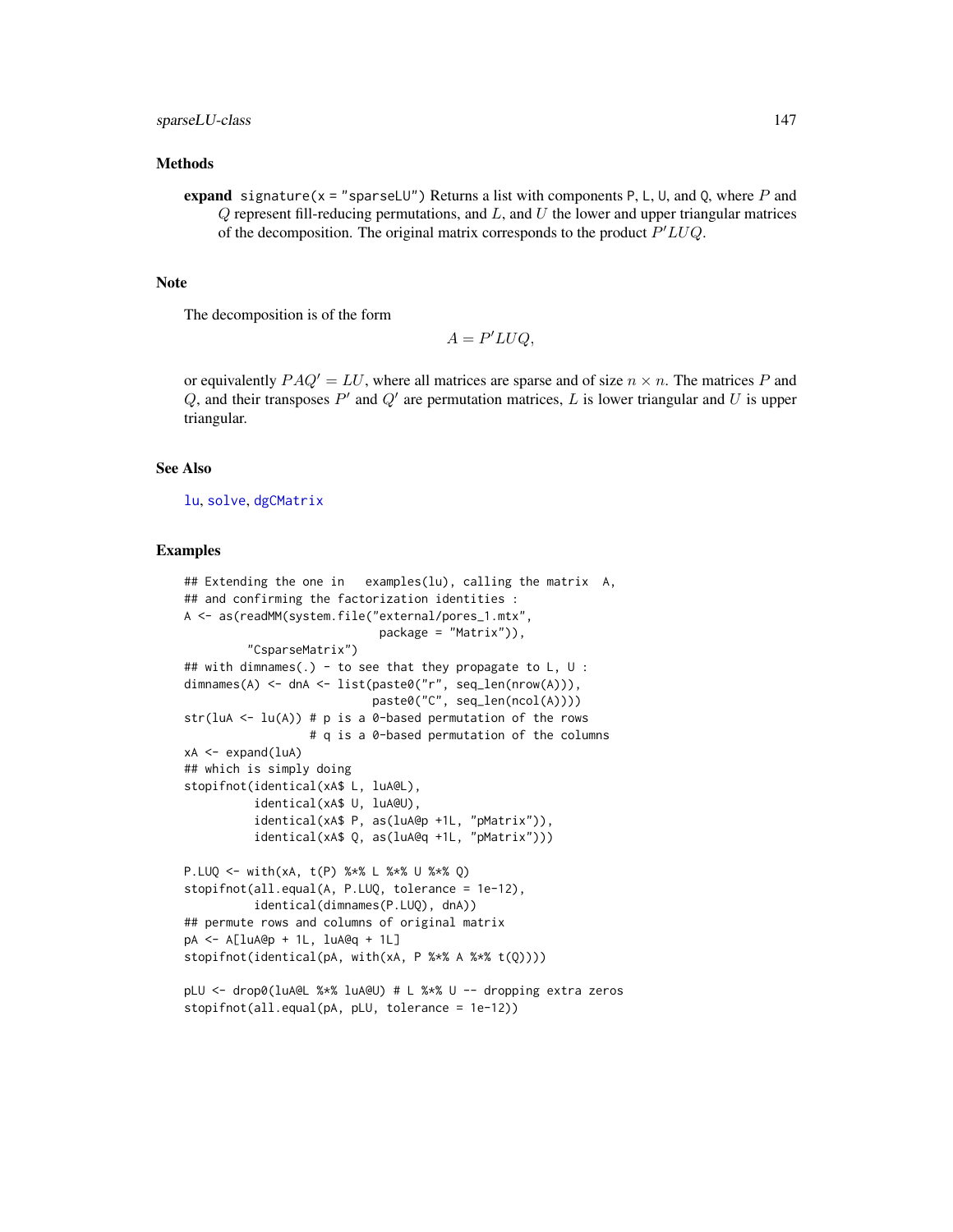<span id="page-147-1"></span>SparseM-conversions *Sparse Matrix Coercion from and to those from package* SparseM

#### Description

Methods for coercion from and to sparse matrices from package **SparseM** are provided here, for ease of porting functionality to the **Matrix** package, and comparing functionality of the two packages. All these work via the usual [as\(](#page-0-0).,"<class>") coercion,

as(from, Class)

#### Methods

```
from = "matrix.csr", to = "dgRMatrix" ...from = "matrix.csc", to = "dgCMatrix" ...
from = "matrix.coo", to = "dgTMatrix" ...
from = "dgRMatrix", to = "matrix.csr" ...
from = "dgCMatrix", to = "matrix.csc" ...from = "dgTMatrix", to = "matrix.coo" ...
from = "sparseMatrix", to = "matrix.csr" ...from = "matrix.csr", to = "dgCMatrix" ...
from = "matrix.coo", to = "dgCMatrix" ...from = "matrix.csr", to = "Matrix" ...
from = "matrix.csc", to = "Matrix" ...
from = "matrix.coo", to = "Matrix" ...
```
# See Also

The documentation in CRAN package **[SparseM](https://CRAN.R-project.org/package=SparseM)**, such as SparseM. ontology, and one important class, [matrix.csr](#page-0-0).

<span id="page-147-0"></span>sparseMatrix *General Sparse Matrix Construction from Nonzero Entries*

#### **Description**

User friendly construction of a compressed, column-oriented, sparse matrix, inheriting from [class](#page-0-0) [CsparseMatrix](#page-31-0) (or [TsparseMatrix](#page-164-0) if giveCsparse is false), from locations (and values) of its non-zero entries.

This is the recommended user interface rather than direct [new\(](#page-0-0)"\*\*\*Matrix",....) calls.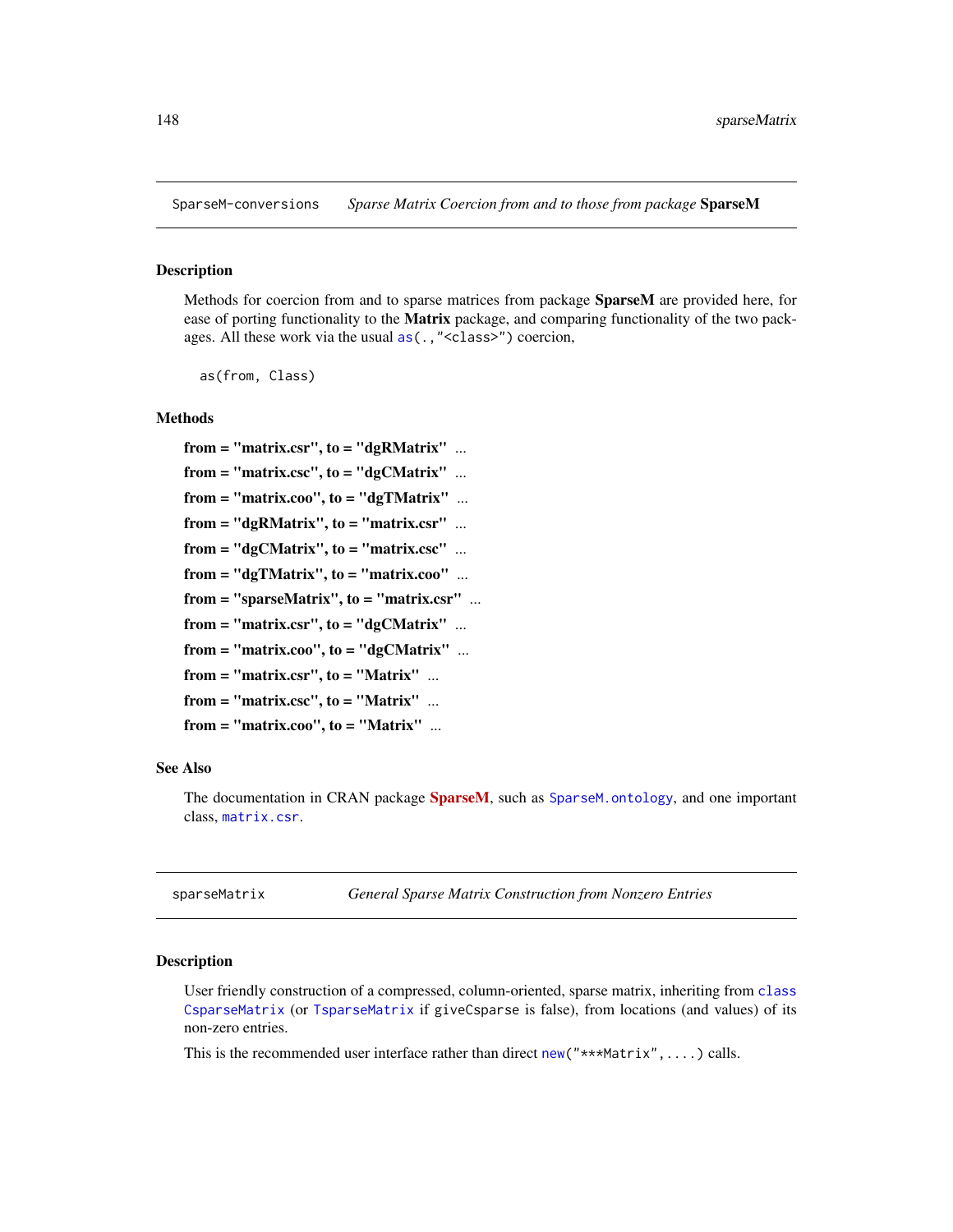# sparseMatrix 149

# Usage

```
sparseMatrix(i = ep, j = ep, p, x, dims, dimnames,symmetric = FALSE, triangular = FALSE, index1 = TRUE,
            repr = "C", giveCsparse = (repr == "C"),
            check = TRUE, use last.ij = FALSE)
```
# Arguments

| i,j         | integer vectors of the same length specifying the locations (row and column in-<br>dices) of the non-zero (or non-TRUE) entries of the matrix. Note that for <i>repeated</i><br>pairs $(i_k, j_k)$ , when x is not missing, the corresponding $x_k$ are <i>added</i> , in consis-<br>tency with the definition of the "TsparseMatrix" class, unless use. last. ij is<br>true, in which case only the <i>last</i> of the corresponding $(i_k, j_k, x_k)$ triplet is used. |
|-------------|--------------------------------------------------------------------------------------------------------------------------------------------------------------------------------------------------------------------------------------------------------------------------------------------------------------------------------------------------------------------------------------------------------------------------------------------------------------------------|
| р           | numeric (integer valued) vector of pointers, one for each column (or row), to the<br>initial (zero-based) index of elements in the column (or row). Exactly one of i,<br>j or p must be missing.                                                                                                                                                                                                                                                                         |
| х           | optional values of the matrix entries. If specified, must be of the same length as<br>i / j, or of length one where it will be recycled to full length. If missing, the re-<br>sulting matrix will be a 0/1 pattern matrix, i.e., extending class nsparseMatrix.                                                                                                                                                                                                         |
| dims        | optional, non-negative, integer, dimensions vector of length 2. Defaults to $c$ ( $max(i)$ , $max(j)$ ).                                                                                                                                                                                                                                                                                                                                                                 |
| dimnames    | optional list of dimnames; if not specified, none, i.e., NULL ones, are used.                                                                                                                                                                                                                                                                                                                                                                                            |
| symmetric   | logical indicating if the resulting matrix should be symmetric. In that case, only<br>the lower or upper triangle needs to be specified via $(i/j/p)$ .                                                                                                                                                                                                                                                                                                                  |
| triangular  | logical indicating if the resulting matrix should be triangular. In that case, the<br>lower or upper triangle needs to be specified via $(i/j/p)$ .                                                                                                                                                                                                                                                                                                                      |
| index1      | logical scalar. If TRUE, the default, the index vectors i and/or j are 1-based, as is<br>the convention in R. That is, counting of rows and columns starts at 1. If FALSE<br>the index vectors are 0-based so counting of rows and columns starts at 0; this<br>corresponds to the internal representation.                                                                                                                                                              |
| repr        | character string, one of "C", "T", or "R", specifying the sparse representation<br>to be used for the result, i.e., one from the super classes CsparseMatrix, TsparseMatrix,<br>or RsparseMatrix.                                                                                                                                                                                                                                                                        |
| giveCsparse | (deprecated, replaced with repr): logical indicating if the result should be a<br>CsparseMatrix or a TsparseMatrix, where the default was TRUE, and now is<br>determined from repr; very often Csparse matrices are more efficient subse-<br>quently, but not always.                                                                                                                                                                                                    |
| check       | logical indicating if a validity check is performed; do not set to FALSE unless<br>you know what you're doing!                                                                                                                                                                                                                                                                                                                                                           |
| use.last.ij | logical indicating if in the case of repeated, i.e., duplicated pairs $(i_k, j_k)$ only the<br>last one should be used. The default, FALSE, corresponds to the "TsparseMatrix"<br>definition.                                                                                                                                                                                                                                                                            |
|             |                                                                                                                                                                                                                                                                                                                                                                                                                                                                          |

# Details

Exactly one of the arguments i, j and p must be missing.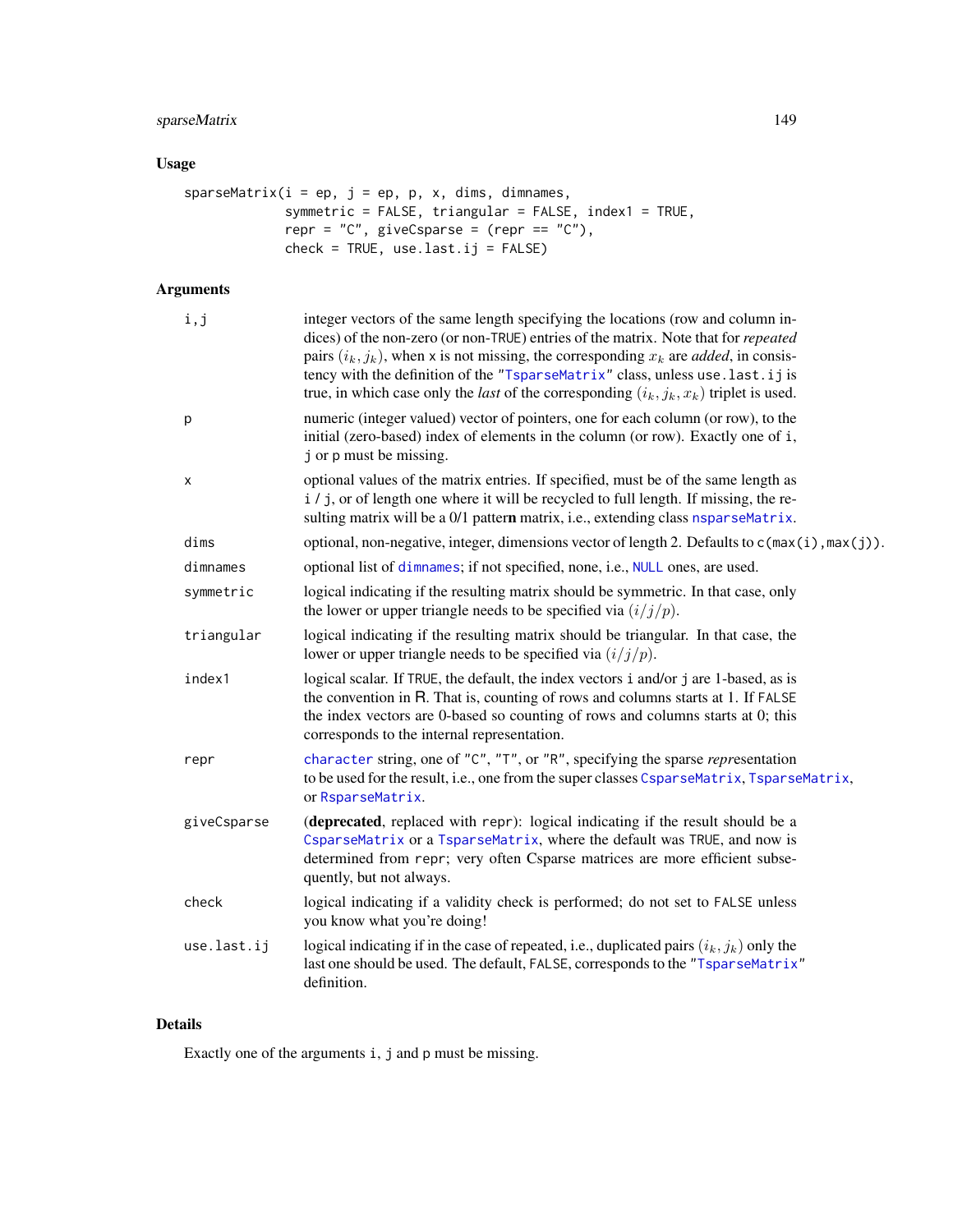In typical usage,  $p$  is missing,  $i$  and  $j$  are vectors of positive integers and  $x$  is a numeric vector. These three vectors, which must have the same length, form the triplet representation of the sparse matrix.

If i or j is missing then p must be a non-decreasing integer vector whose first element is zero. It provides the compressed, or "pointer" representation of the row or column indices, whichever is missing. The expanded form of p,  $rep(seq\_along(dp)$ ,dp) where dp <-diff(p), is used as the (1-based) row or column indices.

You cannot set both singular and triangular to true; rather use [Diagonal\(](#page-40-0)) (or its alternatives, see there).

The values of i, j, p and index1 are used to create 1-based index vectors i and j from which a [TsparseMatrix](#page-164-0) is constructed, with numerical values given by x, if non-missing. Note that in that case, when some pairs  $(i_k, j_k)$  are repeated (aka "duplicated"), the corresponding  $x_k$  are *added*, in consistency with the definition of the ["TsparseMatrix"](#page-164-0) class, unless use.last.ij is set to true.

By default, when repr = "C", the [CsparseMatrix](#page-31-0) derived from this triplet form is returned, where repr = "R" now allows to directly get an [RsparseMatrix](#page-136-0) and repr = "T" leaves the result as [TsparseMatrix](#page-164-0).

The reason for returning a [CsparseMatrix](#page-31-0) object instead of the triplet format by default is that the compressed column form is easier to work with when performing matrix operations. In particular, if there are no zeros in x then a [CsparseMatrix](#page-31-0) is a unique representation of the sparse matrix.

# Value

A sparse matrix, by default (from repr = "C") in compressed, column-oriented form, as an R object inheriting from both [CsparseMatrix](#page-31-0) and [generalMatrix](#page-70-0).

#### Note

You *do* need to use index1 = FALSE (or add  $+1$  to i and j) if you want use the 0-based i (and j) slots from existing sparse matrices.

# See Also

[Matrix\(](#page-98-0)\*,sparse=TRUE) for the constructor of such matrices from a *dense* matrix. That is easier in small sample, but much less efficient (or impossible) for large matrices, where something like sparseMatrix() is needed. Further [bdiag](#page-11-0) and [Diagonal](#page-40-0) for (block-)diagonal and [bandSparse](#page-9-0) for banded sparse matrix constructors.

Random sparse matrices via [rsparsematrix\(](#page-135-0)).

The standard  $R \times tabs(*,sparse=TRUE)$ , for sparse tables and [sparse.model.matrix\(](#page-143-1)) for building sparse model matrices.

Consider [CsparseMatrix](#page-31-0) and similar class definition help files.

```
## simple example
i \leq c(1,3:8); j \leq c(2,9,6:10); x \leq 7*(1:7)(A \leq sparseMatrix(i, j, x = x)) \qquad \qquad \qquad \text{#} \quad 8 \times 10 \text{ "dgCMatrix"}summary(A)
```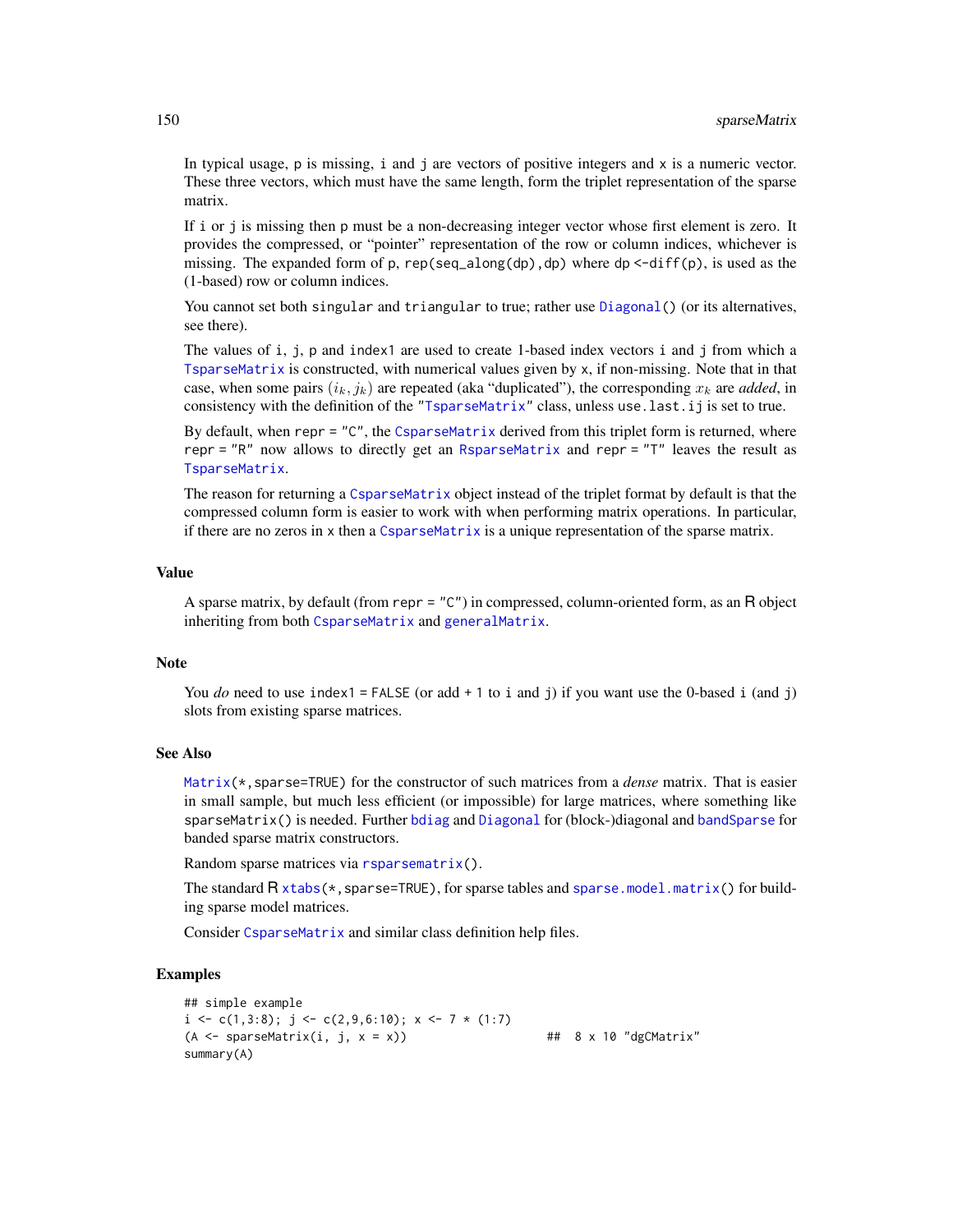```
str(A) # note that *internally* 0-based row indices are used
(sA <- sparseMatrix(i, j, x = x, symmetric = TRUE)) ## 10 x 10 "dsCMatrix"
(tA <- sparseMatrix(i, j, x = x, triangular= TRUE)) ## 10 x 10 "dtCMatrix"
stopifnot( all(sA == tA + t(tA)),
           identical(sA, as(tA + t(tA), "symmetricMatrix"))## dims can be larger than the maximum row or column indices
(AA \leq sparseMatrix(c(1,3:8), c(2,9,6:10), x = 7 * (1:7), \text{dims } = c(10,20)))summary(AA)
## i, j and x can be in an arbitrary order, as long as they are consistent
set.seed(1); (perm <- sample(1:7))
(A1 <- sparseMatrix(i[perm], j[perm], x = x[perm]))
stopifnot(identical(A, A1))
## The slots are 0-index based, so
try( sparseMatrix(i=A@i, p=A@p, x= seq_along(A@x)) )
## fails and you should say so: 1-indexing is FALSE:
     sparseMatrix(i=A@i, p=A@p, x= seq_along(A@x), index1 = FALSE)
## the (i, j) pairs can be repeated, in which case the x's are summed
(args < - data frame(i = c(i, 1), j = c(j, 2), x = c(x, 2)))(Aa <- do.call(sparseMatrix, args))
## explicitly ask for elimination of such duplicates, so
## that the last one is used:
(A. <- do.call(sparseMatrix, c(args, list(use.last.ij = TRUE))))
stopifnot(Aa[1,2] == 9, # 2+7 == 9A.[1,2] == 2 # 2 was *after* 7
## for a pattern matrix, of course there is no "summing":
(nA <- do.call(sparseMatrix, args[c("i","j")]))
dn <- list(LETTERS[1:3], letters[1:5])
## pointer vectors can be used, and the (i,x) slots are sorted if necessary:
m \leq - sparseMatrix(i = c(3,1, 3:2, 2:1), p= c(0:2, 4,4,6), x = 1:6, dimnames = dn)
m
str(m)
stopifnot(identical(dimnames(m), dn))
sparseMatrix(x = 2.72, i=1:3, j=2:4) # recycling x
sparseMatrix(x = TRUE, i=1:3, j=2:4) # recycling x, |--> "lgCMatrix"
## no 'x' --> patter*n* matrix:
(n \leq -sparseMatrix(i=1:6, j=rev(2:7)))# -> ngCMatrix
## an empty sparse matrix:
(e \leq sparseMatrix(dims = c(4,6), i={}, j={}))
## a symmetric one:
(sy <- sparseMatrix(i= c(2,4,3:5), j= c(4,7:5,5), x = 1:5,
                    dims = c(7,7), symmetric=TRUE))
stopifnot(isSymmetric(sy),
```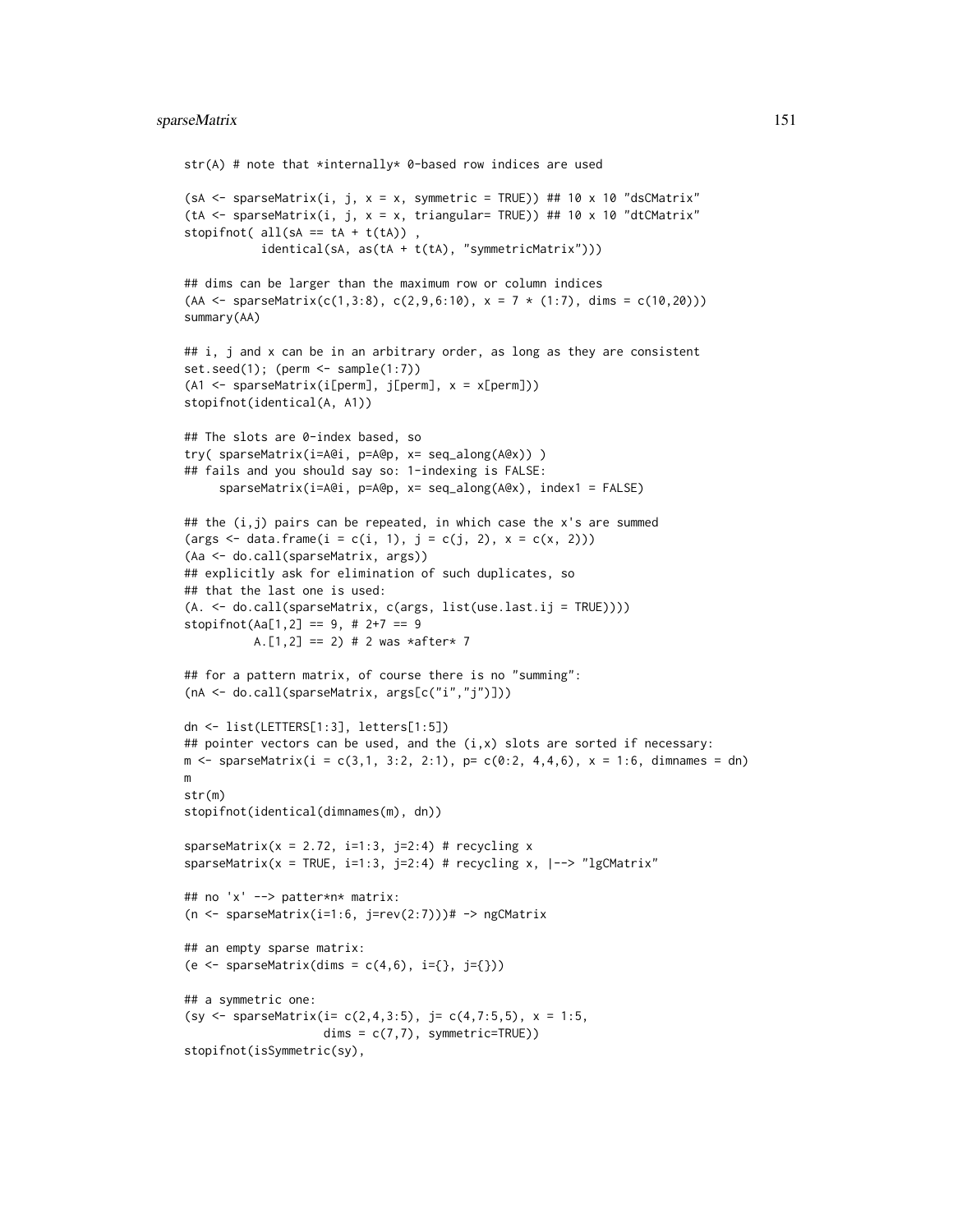```
identical(sy, ## switch i \leq j {and transpose }
    t( sparseMatrix(j= c(2,4,3:5), i= c(4,7:5,5), x = 1:5,
                    dims = c(7,7), symmetric=TRUE))))
## rsparsematrix() calls sparseMatrix() :
M1 <- rsparsematrix(1000, 20, nnz = 200)
summary(M1)
## pointers example in converting from other sparse matrix representations.
if(require(SparseM) && packageVersion("SparseM") >= 0.87 &&
  nzchar(dfil <- system.file("extdata", "rua_32_ax.rua", package = "SparseM"))) {
 X <- model.matrix(read.matrix.hb(dfil))
 XX \leq sparseMatrix(j = X@ja, p = X@ia - 1L, x = X@ra, dims = X@dimension)
 validObject(XX)
 ## Alternatively, and even more user friendly :
 X. <- as(X, "Matrix") # or also
 X2 <- as(X, "sparseMatrix")
 stopifnot(identical(XX, X.), identical(X., X2))
}
```
<span id="page-151-0"></span>sparseMatrix-class *Virtual Class "sparseMatrix" — Mother of Sparse Matrices*

### Description

Virtual Mother Class of All Sparse Matrices

#### Slots

Dim: Object of class "integer" - the dimensions of the matrix - must be an integer vector with exactly two non-negative values.

Dimnames: a list of length two - inherited from class [Matrix](#page-100-0), see Matrix.

#### Extends

Class "Matrix", directly.

#### Methods

show (object = "sparseMatrix"): The [show](#page-0-0) method for sparse matrices prints *"structural"* zeroes as "." using [printSpMatrix\(](#page-123-0)) which allows further customization.

```
print signature(x = "sparseMatrix"), ...
```
The [print](#page-0-0) method for sparse matrices by default is the same as show() but can be called with extra optional arguments, see [printSpMatrix\(](#page-123-0)).

```
format signature(x ="sparseMatrix"), ....
```
The [format](#page-0-0) method for sparse matrices, see format SpMatrix() for details such as the extra optional arguments.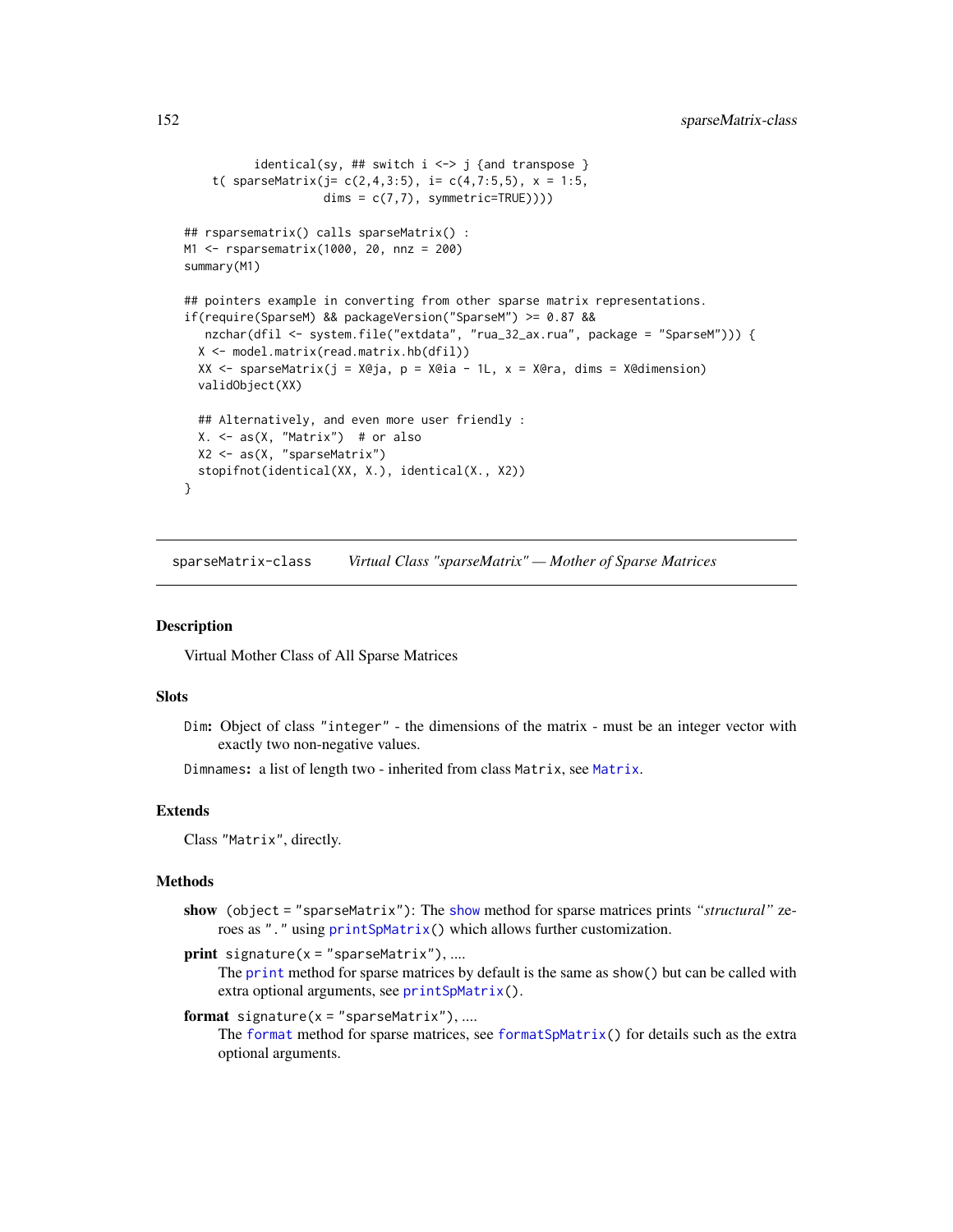- summary (object = "sparseMatrix", uniqT=FALSE): Returns an object of S3 class "sparseSummary" which is basically a data. frame with columns  $(i,j,x)$  (or just  $(i,j)$  for [nsparseMatrix](#page-115-0) class objects) with the stored (typically non-zero) entries. The [print](#page-0-0) method resembles Matlab's way of printing sparse matrices, and also the MatrixMarket format, see [writeMM](#page-64-0).
- **cbind2** ( $x = x, y = x$ ): several methods for binding matrices together, column-wise, see the basic [cbind](#page-0-0) and [rbind](#page-0-0) functions.

Note that the result will typically be sparse, even when one argument is dense and larger than the sparse one.

- **rbind2**  $(x = *, y = *)$ : binding matrices together row-wise, see cbind2 above.
- determinant (x = "sparseMatrix", logarithm=TRUE): [determinant\(](#page-0-0)) methods for sparse matrices typically work via [Cholesky](#page-22-0) or [lu](#page-93-0) decompositions.
- diag  $(x = "sparsematrix")$ : extracts the diagonal of a sparse matrix.
- dim<- signature(x = "sparseMatrix", value = "ANY"): allows to *reshape* a sparse matrix to a sparse matrix with the same entries but different dimensions. value must be of length two and fulfill  $prod(value) == prod(dim(x))$ .
- coerce signature(from = "factor", to = "sparseMatrix"): Coercion of a factor to "sparseMatrix" produces the matrix of indicator rows stored as an object of class "dgCMatrix". To obtain columns representing the interaction of the factor and a numeric covariate, replace the "x" slot of the result by the numeric covariate then take the transpose. Missing values ([NA](#page-0-0)) from the factor are translated to columns of all 0s.

See also [colSums](#page-27-0), [norm](#page-114-0), ... for methods with separate help pages.

#### Note

In method selection for multiplication operations (i.e. %\*% and the two-argument form of [crossprod](#page-102-0)) the sparseMatrix class takes precedence in the sense that if one operand is a sparse matrix and the other is any type of dense matrix then the dense matrix is coerced to a dgeMatrix and the appropriate sparse matrix method is used.

### See Also

[sparseMatrix](#page-147-0), and its references, such as [xtabs\(](#page-0-0)\*, sparse=TRUE), or [sparse.model.matrix\(](#page-143-1)), for constructing sparse matrices.

[T2graph](#page-70-1) for conversion of "graph" objects (package graph) to and from sparse matrices.

```
showClass("sparseMatrix") ## and look at the help() of its subclasses
M <- Matrix(0, 10000, 100)
M[1,1] <- M[2,3] <- 3.14
M ## show(.) method suppresses printing of the majority of rows
data(CAex); dim(CAex) # 72 x 72 matrix
determinant(CAex) # works via sparse lu(.)
## factor -> t( <sparse design matrix> ) :
(fact \leftarrow gl(5, 3, 30, labels = LETTERS[1:5]))(Xt <- as(fact, "sparseMatrix")) # indicator rows
```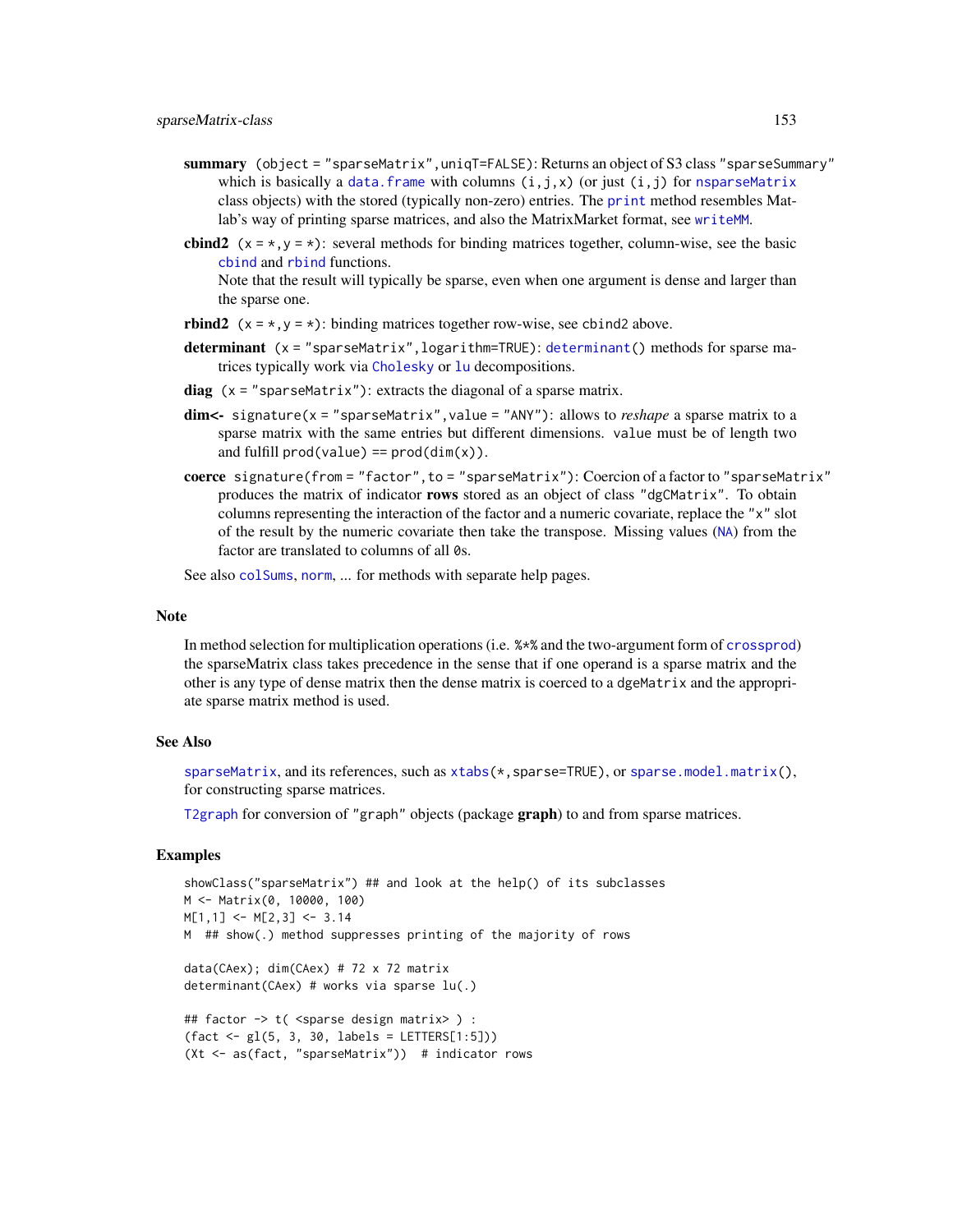```
## missing values --> all-0 columns:
f.mis <- fact
i.mis \leq c(3:5, 17)is.na(f.mis) < -i.misXt != (X. <- as(f.mis, "sparseMatrix")) # differ only in columns 3:5,17
stopifnot(all(X.[,i.mis] == 0), all(Xt[, -i.mis] == X.[, -i.mis]))
```
sparseQR-class *Sparse QR decomposition of a sparse matrix*

#### <span id="page-153-0"></span>Description

Objects class "sparseQR" represent a QR decomposition of a sparse  $m \times n$  ("long":  $m \ge n$ ) rectangular matrix A, typically resulting from  $qr()$  $qr()$ , see 'Details' notably about row and column permutations for pivoting.

#### Details

For a sparse  $m \times n$  ("long":  $m \ge n$ ) rectangular matrix A, the sparse QR decomposition is either of the form  $PA = QR$  with a (row) permutation matrix P, (encoded in the p slot of the result) if the q slot is of length 0,

or of the form  $PAP* = QR$  with an extra (column) permutation matrix  $P*$  (encoded in the q slot). Note that the row permutation  $PA$  in R is simply  $A[p+1]$ , where p is the p-slot, a 0-based permutation of 1:m applied to the rows of the original matrix.

If the q slot has length n it is a 0-based permutation of 1:n applied to the columns of the original matrix to reduce the amount of "fill-in" in the matrix R, and  $AP*$  in R is simply A[, q+1].

R is an  $m \times n$  matrix that is zero below the main diagonal, i.e., upper triangular  $(m \times m)$  with  $m - n$  extra zero rows.

The matrix  $Q$  is a "virtual matrix". It is the product of n Householder transformations. The information to generate these Householder transformations is stored in the V and beta slots.

Note however that qr.Q() returns the row permuted matrix  $Q^* := P^{-1}Q = P'Q$  as permutation matrices are orthogonal; and  $Q*$  is orthogonal itself because  $Q$  and  $P$  are. This is useful because then, as in the dense matrix and **base**  $R$  matrix  $qr$  case, we have the mathematical identity

$$
PA = Q * R,
$$

in R as

$$
A[p+1, ] == qr.Q(*) %*% R .
$$

The "sparseQR" methods for the qr. \* functions return objects of class "[dgeMatrix](#page-36-0)" (see dgeMatrix). Results from  $qr.coef, qr.resid and qr. fitted (when  $k == ncol(R)$ ) are well-defined and should$ match those from the corresponding dense matrix calculations. However, because the matrix Q is not uniquely defined, the results of qr.qy and qr.qty do not necessarily match those from the corresponding dense matrix calculations.

Also, the results of qr.qy and qr.qty apply to the permuted column order when the q slot has length n.

<span id="page-153-1"></span>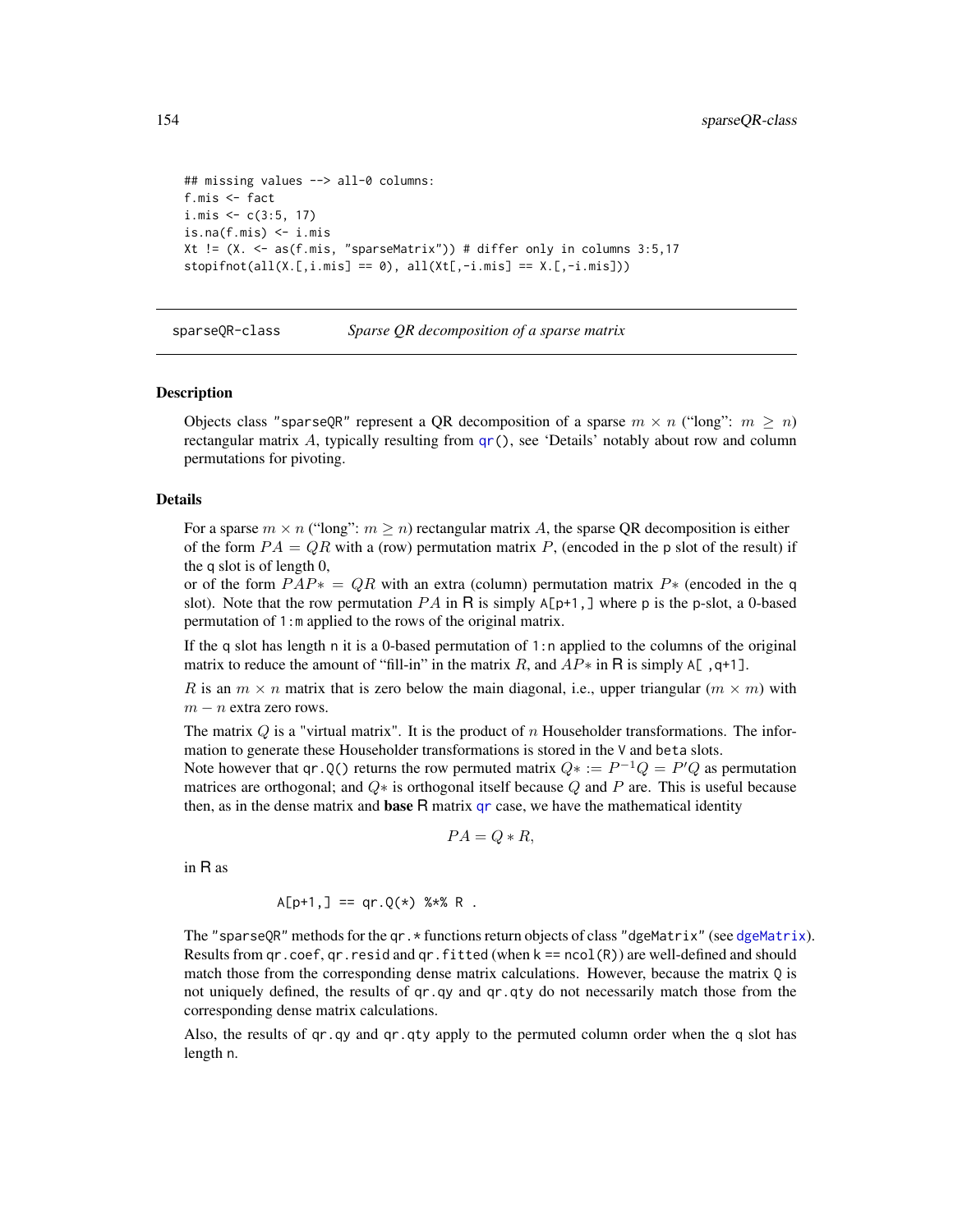#### Objects from the Class

Objects can be created by calls of the form new (" $space$ R);...) but are more commonly created by function [qr](#page-126-0) applied to a sparse matrix such as a matrix of class [dgCMatrix](#page-35-0).

#### Slots

V: Object of class "dgCMatrix". The columns of  $V$  are the vectors that generate the Householder transformations of which the matrix Q is composed.

beta: Object of class "numeric", the normalizing factors for the Householder transformations.

p: Object of class "integer": Permutation (of  $\theta$ : (n-1)) applied to the rows of the original matrix.

- R: Object of class "dgCMatrix": An upper triangular matrix of the same dimension as  $X$ .
- q: Object of class "integer": Permutation applied from the right, i.e., to the *columns* of the original matrix. Can be of length 0 which implies no permutation.

#### Methods

**qr.R** signature(qr = "sparseQR"): compute the upper triangular R matrix of the QR decomposition. Note that this currently warns because of possible permutation mismatch with the classical qr.R() result, *and* you can suppress these warnings by setting [options\(](#page-0-0)) either "Matrix.quiet.qr.R" or (the more general) either "Matrix.quiet" to [TRUE](#page-0-0).

qr.Q signature(qr = "sparse $QR$ "): compute the orthogonal Q matrix of the QR decomposition.

 $qr.coef$  signature( $qr = "sparseQR", y = "ddenseMatrix")$ : ...  $qr.coef$  signature( $qr = "sparseQR", y = "matrix"$ ): ...  $qr.coef$  signature( $qr = "sparseQR", y = "numeric")$ : ...  $gr.fitted$  signature(qr = "sparseQR",  $y =$  "ddenseMatrix"): ... qr.fitted signature(qr = "sparseQR",  $y =$  "matrix"): ... qr.fitted signature(qr = "sparse $QR''$ ,  $y$  = "numeric"): ...  $qr,qty$  signature( $qr = "sparseQR", y = "ddenseMatrix")$ : ...  $q$ r.qty signature( $qr = "sparseQR", y = "matrix"$ ): ...  $qr.qty$  signature( $qr = "sparseQR", y = "numeric")$ : ...  $qr,qy$  signature( $qr = "sparseQR", y = "ddenseMatrix")$ : ...  $q$ r.qy signature(qr = "sparseQR",  $y$  = "matrix"): ...  $qrqy$  signature(qr = "sparseQR",  $y$  = "numeric"): ...  $qrresid$  signature(qr = "sparseQR",  $y$  = "ddenseMatrix"): ...

qr.resid signature(qr = "sparse $QR''$ ,  $y$  = "matrix"): ...

 $qr.read$  signature(qr = "sparse $QR$ ",  $y$  = "numeric"): ...

solve signature( $a = "sparseQR", b = "ANY")$ : For solve( $a, b$ ), simply uses qr.coef( $a, b$ ).

# See Also

[qr](#page-126-0), [qr.Q](#page-153-0), [qr.R](#page-0-0), [qr.fitted](#page-0-0), [qr.resid](#page-0-0), [qr.coef](#page-0-0), [qr.qty](#page-0-0), [qr.qy](#page-0-0), Permutation matrices in the Matrix package: [pMatrix](#page-121-0); [dgCMatrix](#page-35-0), [dgeMatrix](#page-36-0).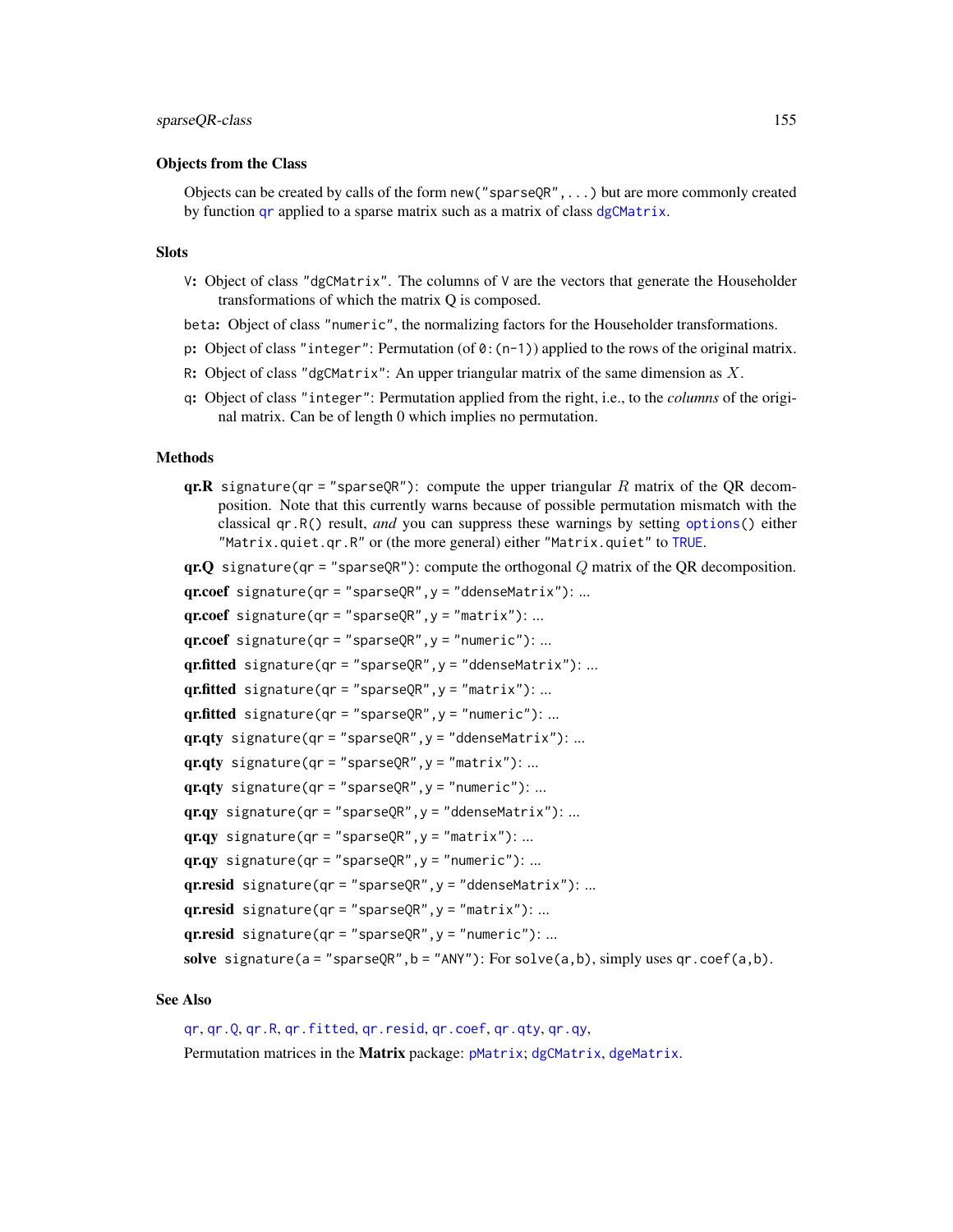#### <span id="page-155-1"></span>Examples

```
data(KNex)
mm <- KNex $ mm
y <- KNex $ y
y. <- as(as.matrix(y), "dgCMatrix")
str(qrm < -qr(mm))qc \leq qr.coef (qrm, y); qc. \leq qr.coef (qrm, y.) # 2nd failed in Matrix \leq 1.1-0
 qf <- qr.fitted(qrm, y); qf. <- qr.fitted(qrm, y.)
 qs <- qr.resid (qrm, y); qs. <- qr.resid (qrm, y.)
stopifnot(all.equal(qc, as.numeric(qc.), tolerance=1e-12),
          all.equal(qf, as.numeric(qf.), tolerance=1e-12),
          all.equal(qs, as.numeric(qs.), tolerance=1e-12),
          all.equal(qf+qs, y, tolerance=1e-12))
```
<span id="page-155-0"></span>sparseVector *Sparse Vector Construction from Nonzero Entries*

# Description

User friendly construction of sparse vectors, i.e., objects inheriting from [class](#page-0-0) [sparseVector](#page-156-0), from indices and values of its non-zero entries.

#### Usage

sparseVector(x, i, length)

#### **Arguments**

|        | vector of the non zero entries; may be missing in which case a "nsparse Vector"<br>will be returned.                           |
|--------|--------------------------------------------------------------------------------------------------------------------------------|
| i      | integer vector (of the same length as x) specifying the indices of the non-zero<br>(or non-TRUE) entries of the sparse vector. |
| length | length of the sparse vector.                                                                                                   |

### Details

zero entries in x are dropped automatically, analogously as  $drop@()$  acts on sparse matrices.

# Value

a sparse vector, i.e., inheriting from [class](#page-0-0) [sparseVector](#page-156-0).

# Author(s)

Martin Maechler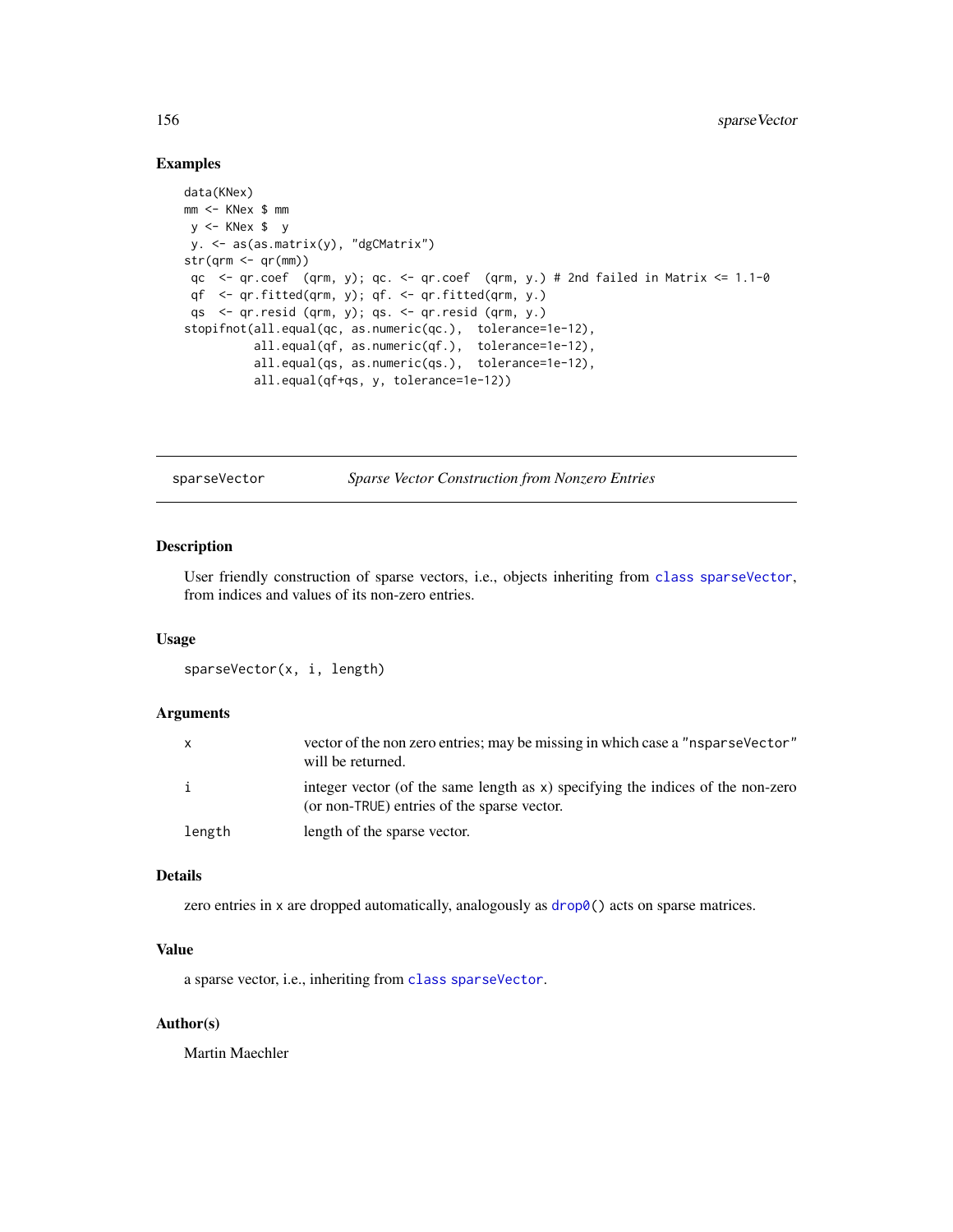#### <span id="page-156-1"></span>sparseVector-class 157

#### See Also

[sparseMatrix\(](#page-147-0)) constructor for sparse matrices; the class [sparseVector](#page-156-0).

#### Examples

```
str(sv <- sparseVector(x = 1:10, i = sample(999, 10), length=1000))
sx \leftarrow c(0,0,3, 3.2, 0,0,0,-3:1,0,0,2,0,0,5,0,0)ss <- as(sx, "sparseVector")
stopifnot(identical(ss,
   sparseVector(x = c(2, -1, -2, 3, 1, -3, 5, 3.2),i = c(15L, 10:9, 3L, 12L, 8L, 18L, 4L), length = 20L))(ns < - sparseVector(i = c(7, 3, 2), length = 10))stopifnot(identical(ns,
      new("nsparseVector", length = 10, i = c(2, 3, 7))))
```
<span id="page-156-0"></span>sparseVector-class *Sparse Vector Classes*

#### **Description**

Sparse Vector Classes: The virtual mother class "sparseVector" has the five actual daughter classes "dsparseVector", "isparseVector", "lsparseVector", "nsparseVector", and "zsparseVector", where we've mainly implemented methods for the  $d*$ ,  $l*$  and  $n*$  ones.

#### **Slots**

- length: class "numeric" the [length](#page-0-0) of the sparse vector. Note that "numeric" can be consider-ably larger than the maximal "integer", [.Machine\\$](#page-0-0)integer.max, on purpose.
- i: class "numeric" the (1-based) indices of the non-zero entries. Must *not* be NA and strictly sorted increasingly.

Note that "integer" is "part of" "numeric", and can (and often will) be used for non-huge sparseVectors.

x: (for all but "nsparseVector"): the non-zero entries. This is of class "numeric" for class "dsparseVector", "logical" for class "lsparseVector", etc.

Note that "nsparseVector"s have no x slot. Further, mainly for ease of method definitions, we've defined the class union (see [setClassUnion](#page-0-0)) of all sparse vector classes which *have* an x slot, as class "xsparseVector".

# Methods

length signature( $x =$ "sparseVector"): simply extracts the length slot.

show signature(object = "sparseVector"): The [show](#page-0-0) method for sparse vectors prints *"structural"* zeroes as "." using the non-exported prSpVector function which allows further customization such as replacing "." by " " (blank).

Note that [options\(](#page-0-0)max.print) will influence how many entries of large sparse vectors are printed at all.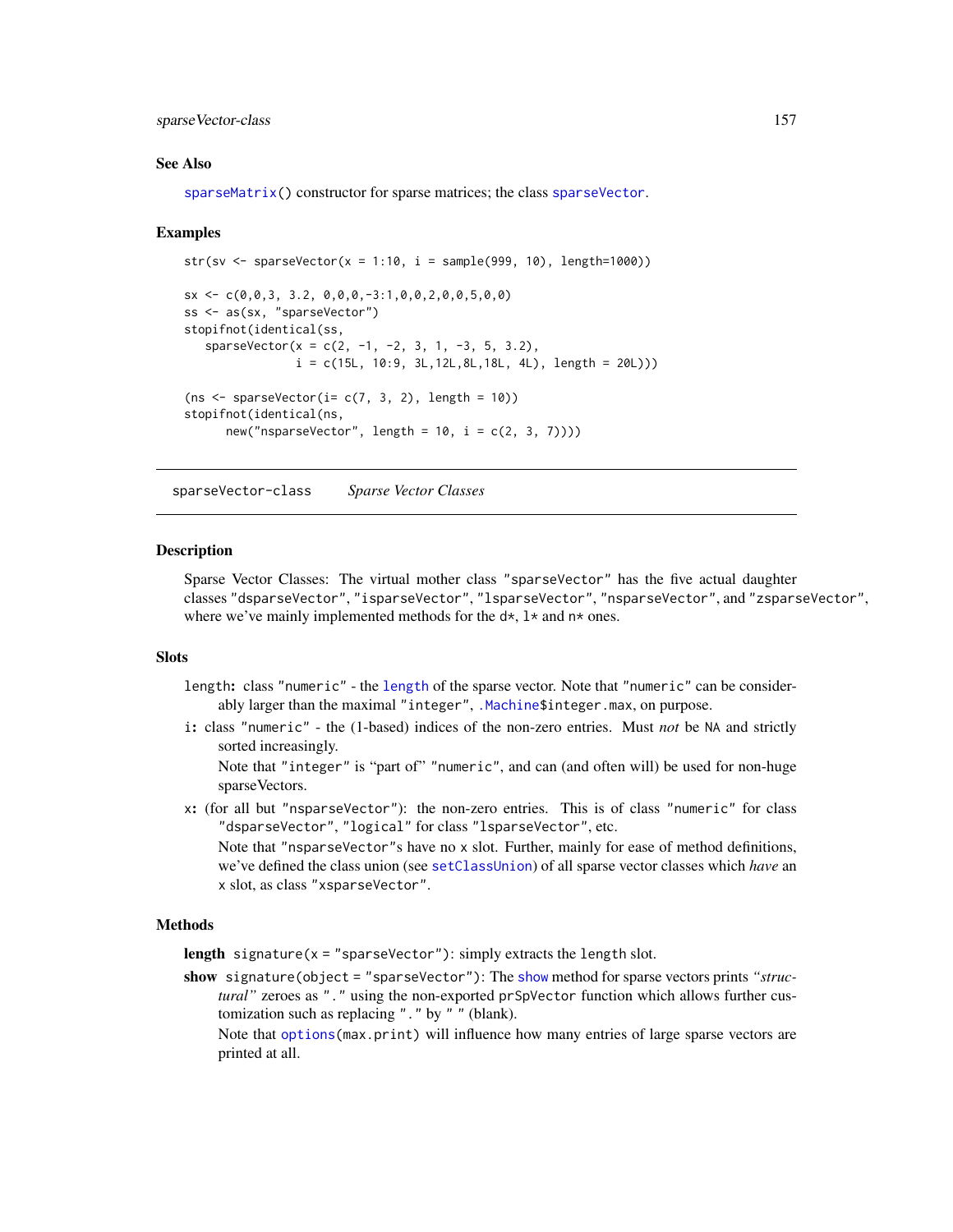- **as.vector** signature( $x =$ "sparseVector", mode = "character") coerces sparse vectors to "regular", i.e., atomic vectors. This is the same as  $as(x, "vector").$
- as ..: see coerce below
- coerce signature(from = "sparseVector",to = "sparseMatrix"), and
- coerce signature(from = "sparseMatrix",to = "sparseVector"), etc: coercions to and from sparse matrices ([sparseMatrix](#page-151-0)) are provided and work analogously as in standard  $R$ , i.e., a vector is coerced to a 1-column matrix.
- $dim < -$  signature(x = "sparseVector", value = "integer") coerces a sparse vector to a sparse Matrix, i.e., an object inheriting from [sparseMatrix](#page-151-0), of the appropriate dimension.
- **[head](#page-0-0)** signature(x = "sparseVector"): as with R's (package **util**) head, head(x, n) (for  $n >=$ 1) is equivalent to  $x[1:n]$ , but here can be much more efficient, see the example.
- tail signature( $x = "sparseVector")$ : analogous to [head](#page-0-0), see above.
- **toeplitz** signature(x = "sparseVector"): as [toeplitz\(](#page-0-0)x), produce the  $n \times n$  Toeplitz matrix from x, where  $n = length(x)$ .
- rep signature(x = "sparseVector") repeat x, with the same argument list (x, times, length.out, each,...) as the default method for rep().
- which signature( $x =$ "nsparseVector") and
- which signature( $x =$  "lsparseVector") return the indices of the non-zero entries (which is trivial for sparse vectors).
- Ops signature(e1 = "sparseVector", e2 = " $*$ "): define arithmetic, compare and logic operations, (see [Ops](#page-0-0)).
- **[Summary](#page-0-0)** signature( $x =$ "sparseVector"): define all the Summary methods.
- [ signature(x = "atomicVector",i = ...): not only can you subset (aka *"index into"*) sparseVectors  $x[i]$  using sparseVectors i, but we also support efficient subsetting of traditional vectors x by logical sparse vectors (i.e., i of class "nsparseVector" or "lsparseVector").
- is.na, is.finite, is.infinite  $(x = "sparseVector")$ , and
- is.na, is.finite, is.infinite (x = "nsparseVector"): return [logical](#page-0-0) or "nsparseVector" of the same length as x, indicating if/where x is [NA](#page-0-0) (or NaN), finite or infinite, entirely analogously to the corresponding base R functions.

c.sparseVector() is an S3 method for all "sparseVector"s, but automatic dispatch only happens for the first argument, so it is useful also as regular R function, see the examples.

#### See Also

[sparseVector\(](#page-155-0)) for friendly construction of sparse vectors (apart from  $as(*," sparseVector'')$ ).

```
getClass("sparseVector")
getClass("dsparseVector")
getClass("xsparseVector")# those with an 'x' slot
sx \leftarrow c(0,0,3, 3.2, 0,0,0,-3:1,0,0,2,0,0,5,0,0)(ss <- as(sx, "sparseVector"))
```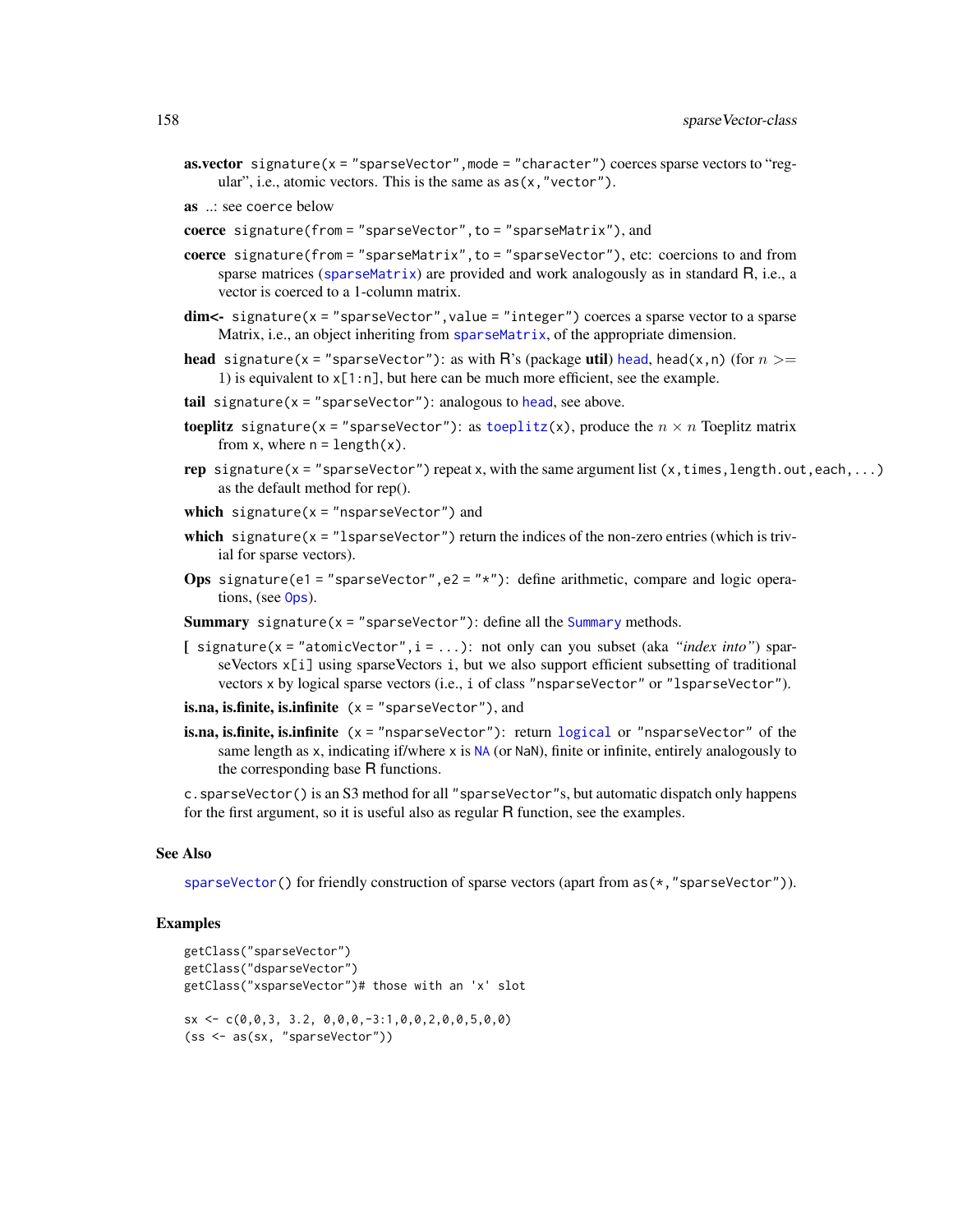# sparseVector-class 159

```
ix <- as.integer(round(sx))
(is <- as(ix, "sparseVector")) ## an "isparseVector" (!)
(ns <- sparseVector(i= c(7, 3, 2), length = 10)) # "nsparseVector"
## rep() works too:
(ri \leq rep(is, length.out= 25))## Using `dim<-` as in base R :
r \leftarrow ss
dim(r) \leq c(4,5) # becomes a sparse Matrix:
r
## or coercion (as as.matrix() in base R):
as(ss, "Matrix")
stopifnot(all(ss == print(as(ss, "CsparseMatrix"))))
## currently has "non-structural" FALSE -- printing as ":"
(lis <- is & FALSE)
(nn \leftarrow is[i s == 0]) # all "structural" FALSE
## NA-case
sN \leftarrow sx; sN[4] \leftarrow NA(svN <- as(sN, "sparseVector"))
v \leq -as(c(\emptyset, \emptyset, 3, 3.2, rep(\emptyset, 9), -3, \emptyset, -1, rep(\emptyset, 2\emptyset), 5, \emptyset),"sparseVector")
v <- rep(rep(v, 50), 5000)
set.seed(1); v[sample(v@i, 1e6)] <- 0
str(v)
system.time(for(i in 1:4) hv <- head(v, 1e6))
## user system elapsed
## 0.033 0.000 0.032
system.time(for(i in 1:4) h2 <- v[1:1e6])
## user system elapsed
## 1.317 0.000 1.319
stopifnot(identical(hv, h2),
          identical(is | FALSE, is != 0),
  validObject(svN), validObject(lis), as.logical(is.na(svN[4])),
  identical(is^2 > 0,is & TRUE),
  all(!lis), !any(lis), length(nn@i) == 0, !any(nn), all(!nn),
  sum(lis) == 0, !prod(lis), range(lis) == c(0,0))
## create and use the t(.) method:
t(x20 \leq spaceVector(c(9,3:1), i=c(1:2,4,7), length=20))(T20 <- toeplitz(x20))
stopifnot(is(T20, "symmetricMatrix"), is(T20, "sparseMatrix"),
  identical(unname(as.matrix(T20)),
                     toeplitz(as.vector(x20))))
## c() method for "sparseVector" - also available as regular function
```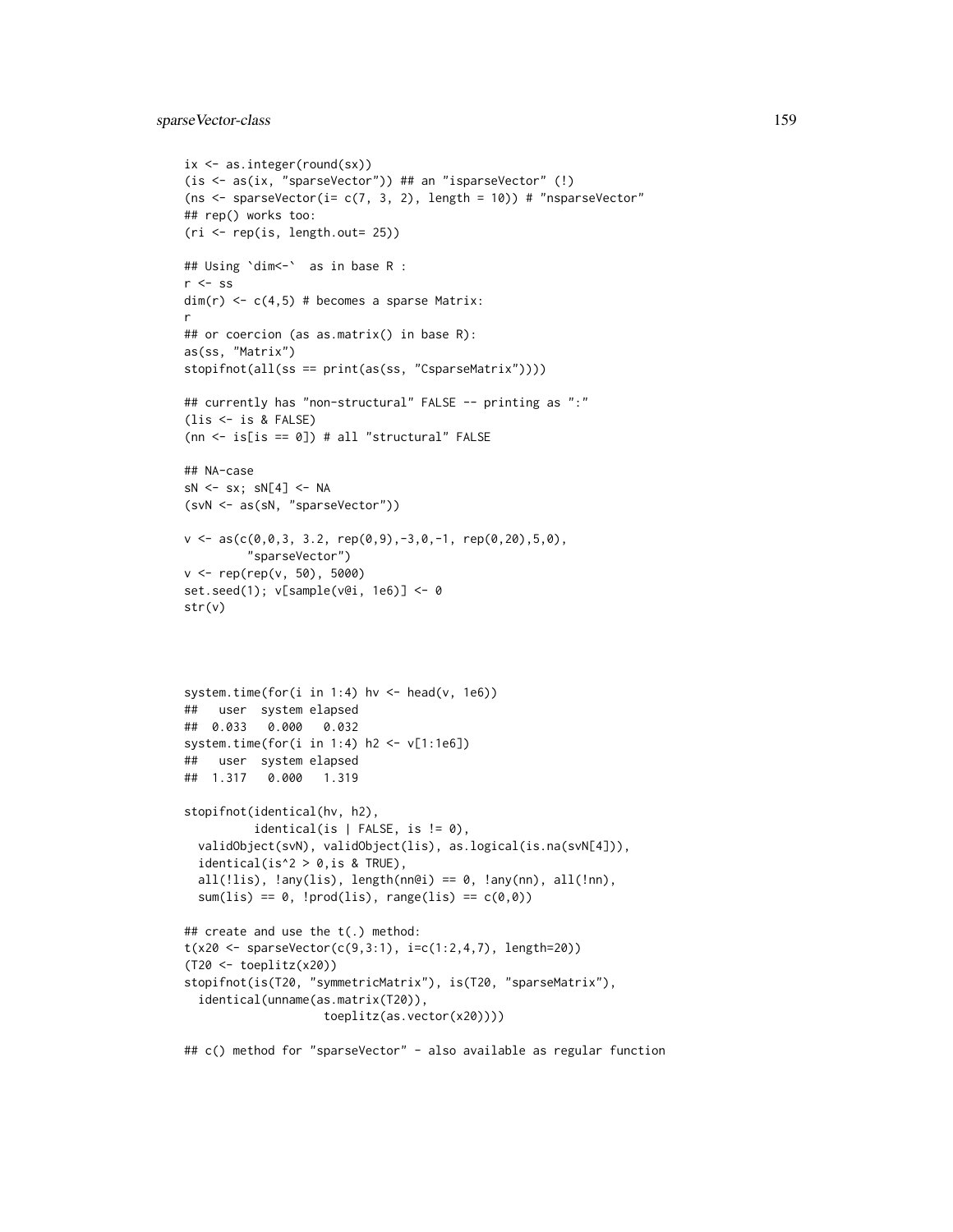#### <span id="page-159-1"></span>160 spMatrix and the space of the space of the space of the space of the space of the space of the space of the space of the space of the space of the space of the space of the space of the space of the space of the space

```
(c1 \leq c(x20, 0, 0, 0, -10*x20))(c2 < -c(ns, is, FALSE))(c3 <- c(ns, !ns, TRUE, NA, FALSE))
(c4 \le c(ns, rev(ns)))## here, c() would produce a list {not dispatching to c.sparseVector()}
(c5 < -c.sparseVector(0, 0, x20))## checking (consistency)
.v <- as.vector
.s <- function(v) as(v, "sparseVector")
stopifnot(
 all.equal(c1, .s(c(.v(x20), 0,0,0, -10*.v(x20))), tol=0),
 all.equal(c2, .s(c(.v(ns), .v(is), FALSE)), tol=0),
 all.equal(c3, .s(c(.v(ns), !.v(ns), TRUE, NA, FALSE)), tol=0),
 all.equal(c4, .s(c(.v(ns), rev(.v(ns)))), tol=0),
 all.equal(c5, .s(c(0,0, .v(x20))), tol=0)
)
```
<span id="page-159-0"></span>spMatrix *Sparse Matrix Constructor From Triplet*

#### **Description**

User friendly construction of a sparse matrix (inheriting from class [TsparseMatrix](#page-164-0)) from the triplet representation.

This is much less flexible than [sparseMatrix\(](#page-147-0)) and hence somewhat *deprecated*.

# Usage

```
sphatrix(nrow, ncol, i = integer(), j = integer(), x = numeric())
```
# **Arguments**

| nrow, ncol | integers specifying the desired number of rows and columns.                                                         |
|------------|---------------------------------------------------------------------------------------------------------------------|
| i,j        | integer vectors of the same length specifying the locations of the non-zero (or<br>non-TRUE) entries of the matrix. |
| X.         | atomic vector of the same length as i and j, specifying the values of the non-<br>zero entries.                     |

# Value

A sparse matrix in triplet form, as an R object inheriting from both [TsparseMatrix](#page-164-0) and [generalMatrix](#page-70-0).

The matrix M will have  $M[i[k], j[k]] == x[k],$  for  $k = 1, 2, ..., n$ , where n = length(i) and  $M[i]$  $i', j'$ ] == 0 for all other pairs  $(i', j')$ .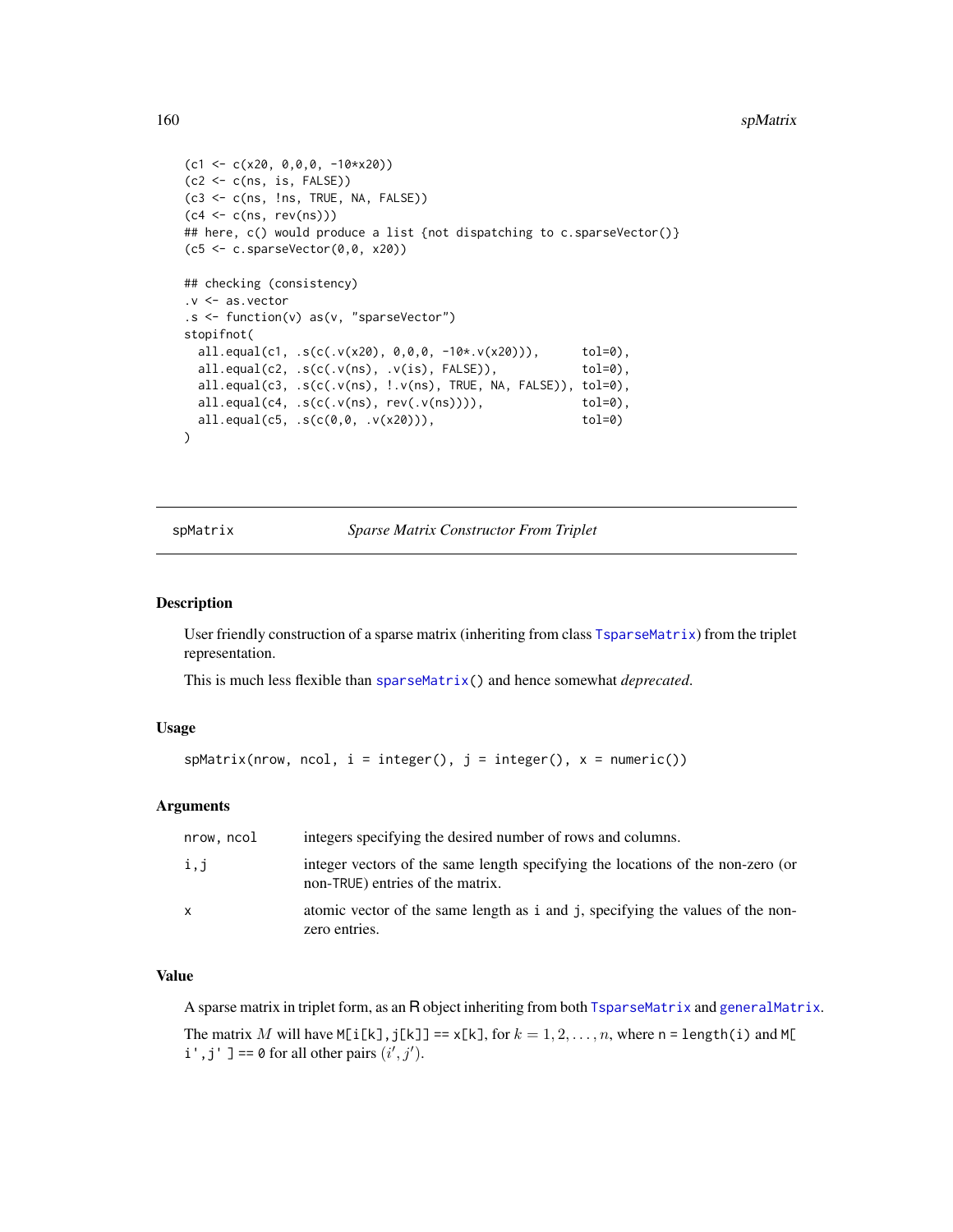# <span id="page-160-1"></span>symmetricMatrix-class 161

#### See Also

 $Matrix(*, sparse=TRUE)$  $Matrix(*, sparse=TRUE)$  for the more usual constructor of such matrices. Then, [sparseMatrix](#page-147-0) is more general and flexible than spMatrix() and by default returns a [CsparseMatrix](#page-31-0) which is often slightly more desirable. Further, [bdiag](#page-11-0) and [Diagonal](#page-40-0) for (block-)diagonal matrix constructors.

Consider [TsparseMatrix](#page-164-0) and similar class definition help files.

# Examples

```
## simple example
A <- spMatrix(10,20, i = c(1, 3:8),
                    j = c(2, 9, 6:10),
                    x = 7 * (1:7)A # a "dgTMatrix"
summary(A)
str(A) # note that *internally* 0-based indices (i,j) are used
L \leq - spMatrix(9, 30, i = rep(1:9, 3), 1:27,
              (1:27) %% 4 != 1)
L # an "lgTMatrix"
## A simplified predecessor of Matrix' rsparsematrix() function :
rSpMatrix <- function(nrow, ncol, nnz,
                      rand.x = function(n) round(rnorm(nnz), 2))
{
     ## Purpose: random sparse matrix
     ## --------------------------------------------------------------
     ## Arguments: (nrow,ncol): dimension
     ## nnz : number of non-zero entries
     ## rand.x: random number generator for 'x' slot
     ## --------------------------------------------------------------
     ## Author: Martin Maechler, Date: 14.-16. May 2007
     stopifnot((nnz <- as.integer(nnz)) >= 0,
              nrow >= 0, ncol >= 0, nnz <= nrow * ncol)
     spMatrix(nrow, ncol,
             i = sample(nrow, nnz, replace = TRUE),
             j = sample(ncol, nnz, replace = TRUE),x = rand.x(nnz))}
M1 <- rSpMatrix(100000, 20, nnz = 200)
 summary(M1)
```
<span id="page-160-0"></span>symmetricMatrix-class *Virtual Class of Symmetric Matrices in Package Matrix*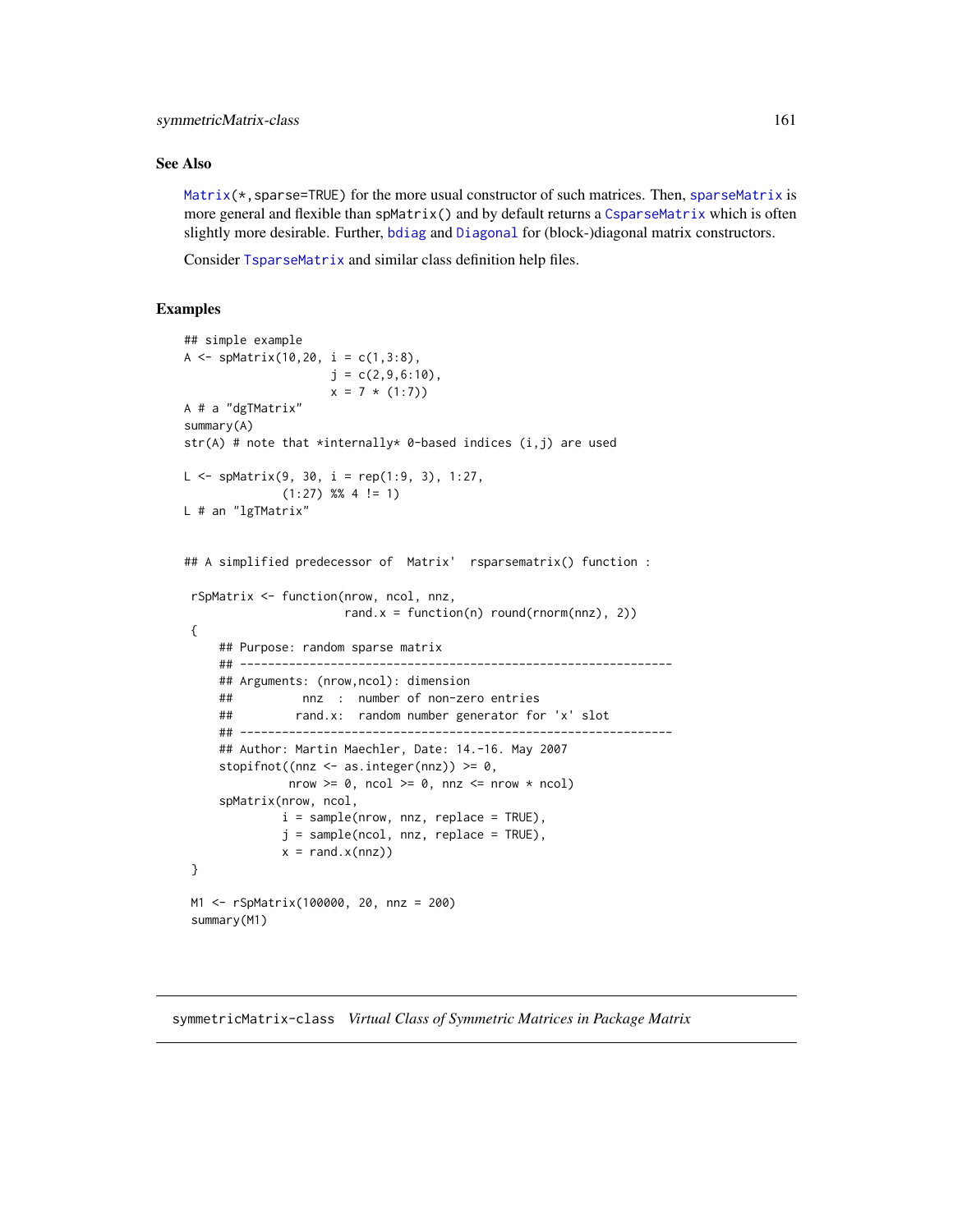#### **Description**

The virtual class of symmetric matrices, "symmetricMatrix", from the package **Matrix** contains numeric and logical, dense and sparse matrices, e.g., see the examples with the "actual" subclasses.

The main use is in methods (and C functions) that can deal with all symmetric matrices, and in as(\*,"symmetricMatrix").

## Slots

- uplo: Object of class "character". Must be either "U", for upper triangular, and "L", for lower triangular.
- Dim, Dimnames: The dimension (a length-2 "integer") and corresponding names (or NULL), inherited from the [Matrix](#page-100-0), see there. See below, about storing only one of the two Dimnames components.

factors: a list of matrix factorizations, also from the Matrix class.

# Extends

Class "Matrix", directly.

#### Methods

- coerce signature(from = "ddiMatrix",to = "symmetricMatrix"): and many other coercion methods, some of which are particularly optimized.
- dimnames signature(object = "symmetricMatrix"): returns *symmetric* [dimnames](#page-0-0), even when the Dimnames slot only has row or column names. This allows to save storage for large (typically sparse) symmetric matrices.

isSymmetric signature(object = "symmetricMatrix"): returns TRUE trivially.

There's a C function symmetricMatrix\_validate() called by the internal validity checking functions, and also from [getValidity\(](#page-0-0)getClass("symmetricMatrix")).

# Validity and [dimnames](#page-0-0)

The validity checks do not require a symmetric Dimnames slot, so it can be list (NULL, <character>), e.g., for efficiency. However, [dimnames\(](#page-0-0)) and other functions and methods should behave as if the dimnames were symmetric, i.e., with both list components identical.

# See Also

[isSymmetric](#page-0-0) which has efficient methods [\(isSymmetric-methods\)](#page-82-0) for the Matrix classes. Classes [triangularMatrix](#page-163-0), and, e.g., [dsyMatrix](#page-55-0) for numeric *dense* matrices, or [lsCMatrix](#page-89-0) for a logical *sparse* matrix class.

```
## An example about the symmetric Dimnames:
sy <- sparseMatrix(i= c(2,4,3:5), j= c(4,7:5,5), x = 1:5, dims = c(7,7),
                   symmetric=TRUE, dimnames = list(NULL, letters[1:7]))
sy # shows symmetrical dimnames
```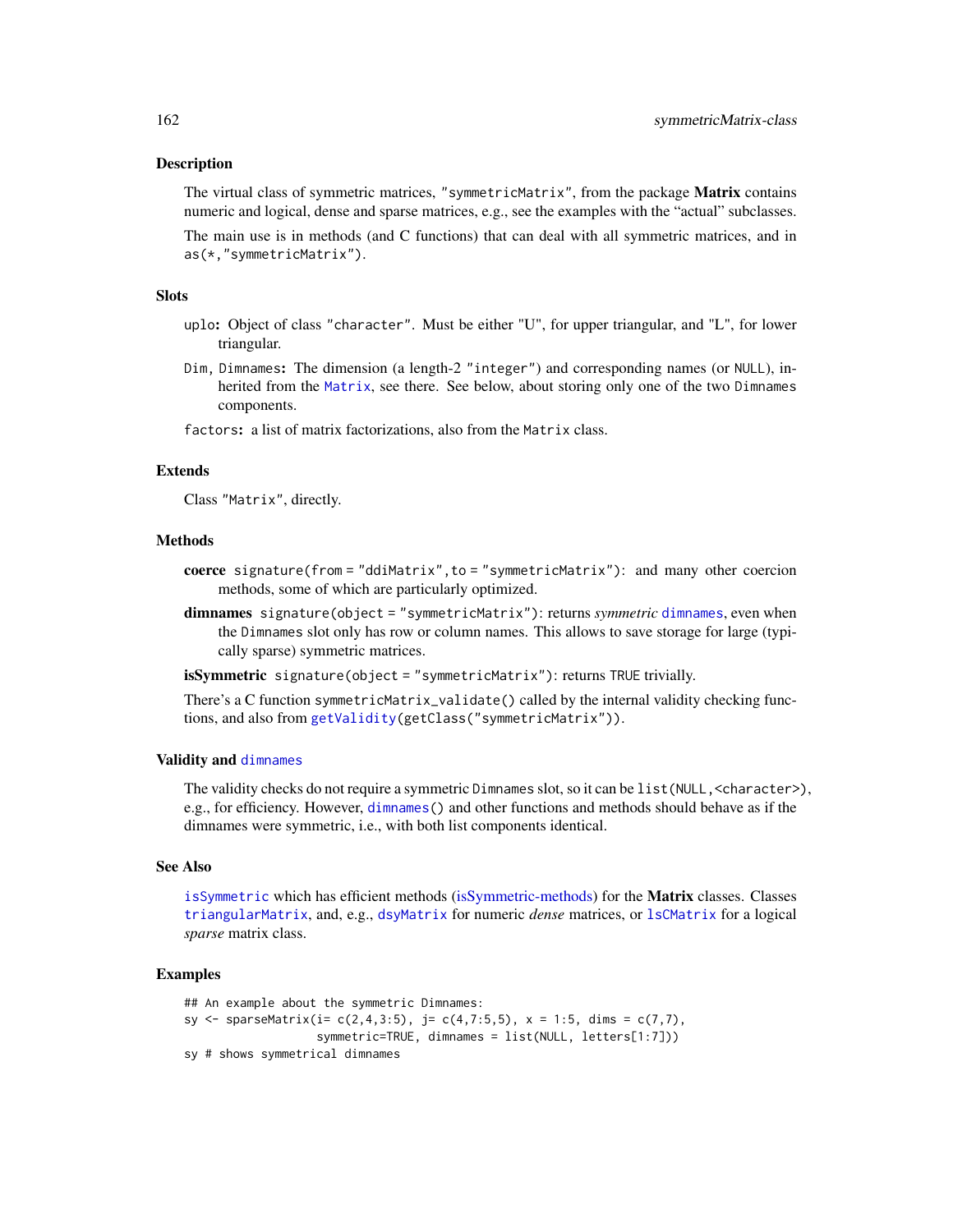#### <span id="page-162-0"></span>symmpart 163

```
sy@Dimnames # internally only one part is stored
dimnames(sy) # both parts - as sy *is* symmetrical
showClass("symmetricMatrix")
## The names of direct subclasses:
scl <- getClass("symmetricMatrix")@subclasses
directly <- sapply(lapply(scl, slot, "by"), length) == 0
names(scl)[directly]
## Methods -- applicaple to all subclasses above:
showMethods(classes = "symmetricMatrix")
```
symmpart *Symmetric Part and Skew(symmetric) Part of a Matrix*

### Description

symmpart(x) computes the symmetric part  $(x + t(x))/2$  and skewpart(x) the skew symmetric part  $(x -t(x))/2$  of a square matrix x, more efficiently for specific Matrix classes.

Note that  $x = \text{symmpart}(x) + \text{skewpart}(x)$  for all square matrices – apart from extraneous [NA](#page-0-0) values in the RHS.

#### Usage

symmpart(x) skewpart(x)

#### Arguments

x a *square* matrix; either "traditional" of class "matrix", or typically, inheriting from the [Matrix](#page-100-0) class.

# Details

These are generic functions with several methods for different matrix classes, use e.g., [showMethods\(](#page-0-0)symmpart) to see them.

If the row and column names differ, the result will use the column names unless they are (partly) NULL where the row names are non-NULL (see also the examples).

# Value

symmpart() returns a symmetric matrix, inheriting from [symmetricMatrix](#page-160-0) iff x inherited from Matrix.

skewpart() returns a skew-symmetric matrix, typically of the same class as x (or the closest "general" one, see [generalMatrix](#page-70-0)).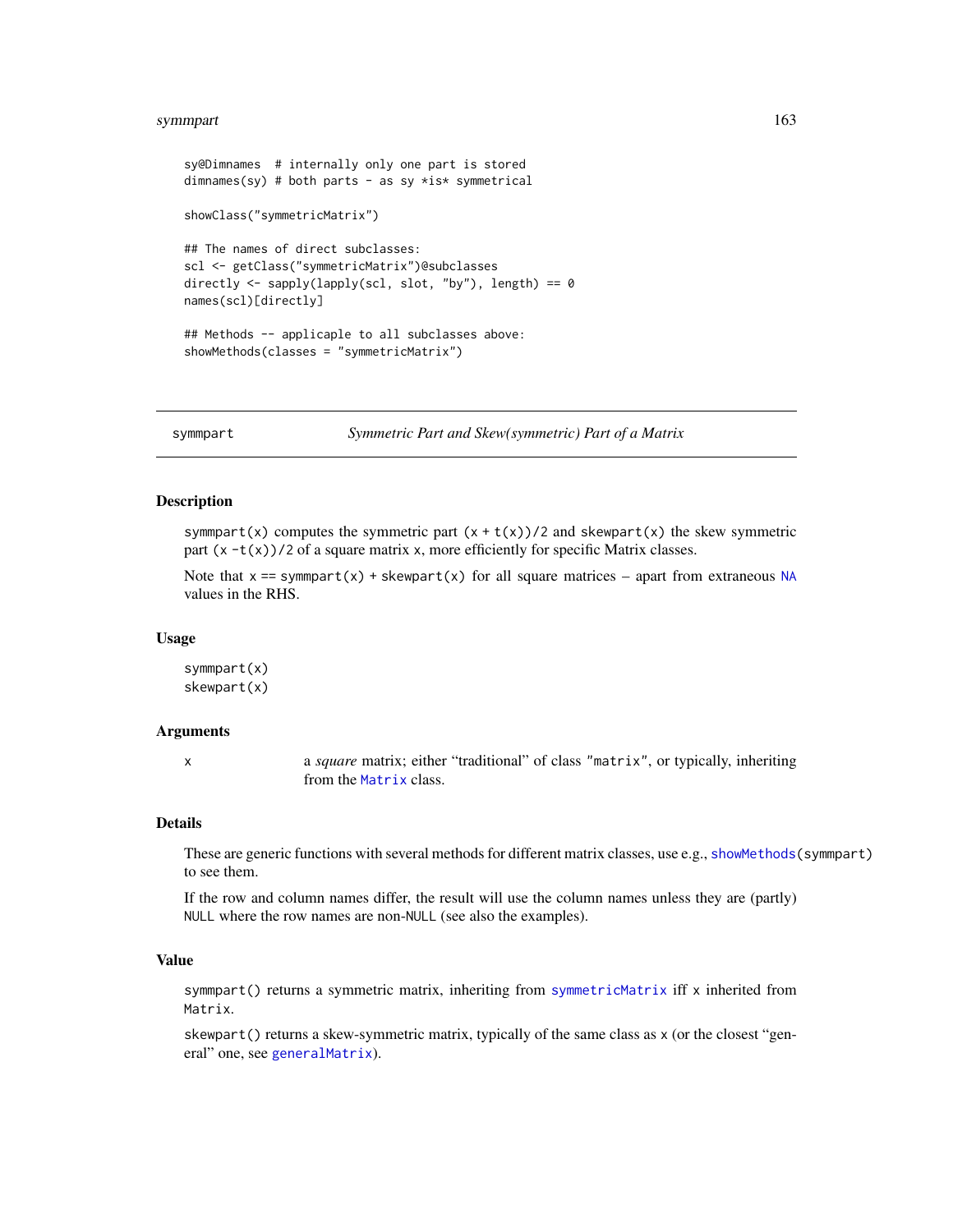# See Also

[isSymmetric](#page-0-0).

# Examples

```
m <- Matrix(1:4, 2,2)
symmpart(m)
skewpart(m)
stopifnot(all(m == symmpart(m) + skewpart(m)))
dn \le dimnames(m) \le list(row = c("r1", "r2"), col = c("var.1", "var.2"))
stopifnot(all(m == symmpart(m) + skewpart(m)))
colnames(m) <- NULL
stopifnot(all(m == symmpart(m) + skewpart(m)))
dimnames(m) <- unname(dn)
stopifnot(all(m == symmpart(m) + skewpart(m)))
## investigate the current methods:
showMethods(skewpart, include = TRUE)
```
<span id="page-163-0"></span>triangularMatrix-class

*Virtual Class of Triangular Matrices in Package Matrix*

#### **Description**

The virtual class of triangular matrices,"triangularMatrix", the package Matrix contains *square* ([nrow](#page-0-0) == [ncol](#page-0-0)) numeric and logical, dense and sparse matrices, e.g., see the examples. A main use of the virtual class is in methods (and C functions) that can deal with all triangular matrices.

# Slots

- uplo: String (of class "character"). Must be either "U", for upper triangular, and "L", for lower triangular.
- diag: String (of class "character"). Must be either "U", for unit triangular (diagonal is all ones), or "N" for non-unit. The diagonal elements are not accessed internally when diag is "U". For [denseMatrix](#page-35-1) classes, they need to be allocated though, i.e., the length of the x slot does not depend on diag.
- Dim, Dimnames: The dimension (a length-2 "integer") and corresponding names (or NULL), inherited from the [Matrix](#page-100-0), see there.

#### Extends

Class "Matrix", directly.

<span id="page-163-1"></span>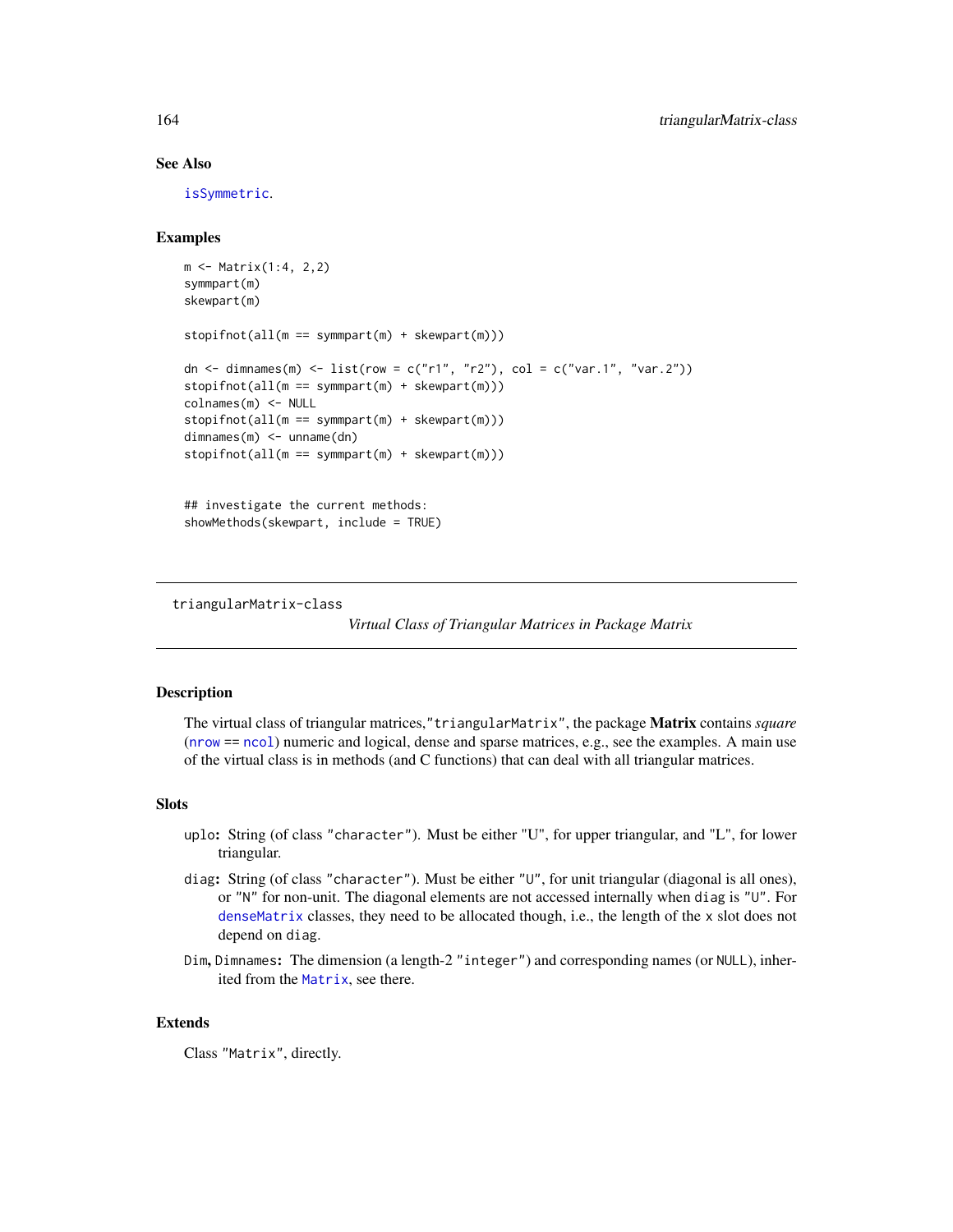# <span id="page-164-1"></span>TsparseMatrix-class 165

#### Methods

There's a C function triangularMatrix\_validity() called by the internal validity checking functions.

Currently, [Schur](#page-137-0), [isSymmetric](#page-0-0) and as() (i.e. [coerce](#page-0-0)) have methods with triangularMatrix in their signature.

# See Also

[isTriangular\(](#page-82-1)) for testing any matrix for triangularity; classes [symmetricMatrix](#page-160-0), and, e.g., [dtrMatrix](#page-61-0) for numeric *dense* matrices, or [ltCMatrix](#page-89-0) for a logical *sparse* matrix subclass of "triangularMatrix".

#### Examples

```
showClass("triangularMatrix")
```

```
## The names of direct subclasses:
scl <- getClass("triangularMatrix")@subclasses
directly \leq sapply(lapply(scl, slot, "by"), length) == 0
names(scl)[directly]
(m <- matrix(c(5,1,0,3), 2))
```

```
as(m, "triangularMatrix")
```
<span id="page-164-0"></span>TsparseMatrix-class *Class "TsparseMatrix" of Sparse Matrices in Triplet Form*

# Description

The "TsparseMatrix" class is the virtual class of all sparse matrices coded in triplet form. Since it is a virtual class, no objects may be created from it. See showClass("TsparseMatrix") for its subclasses.

#### **Slots**

Dim, Dimnames: from the ["Matrix"](#page-100-0) class,

- i: Object of class "integer" the row indices of non-zero entries *in 0-base*, i.e., must be in  $0:$  (nrow(.)-1).
- j: Object of class "integer" the column indices of non-zero entries. Must be the same length as slot i and  $0$ -based as well, i.e., in  $\theta$ : (ncol(.)-1). For numeric Tsparse matrices, (i,j) pairs can occur more than once, see [dgTMatrix](#page-39-0).

# Extends

Class "sparseMatrix", directly. Class "Matrix", by class "sparseMatrix".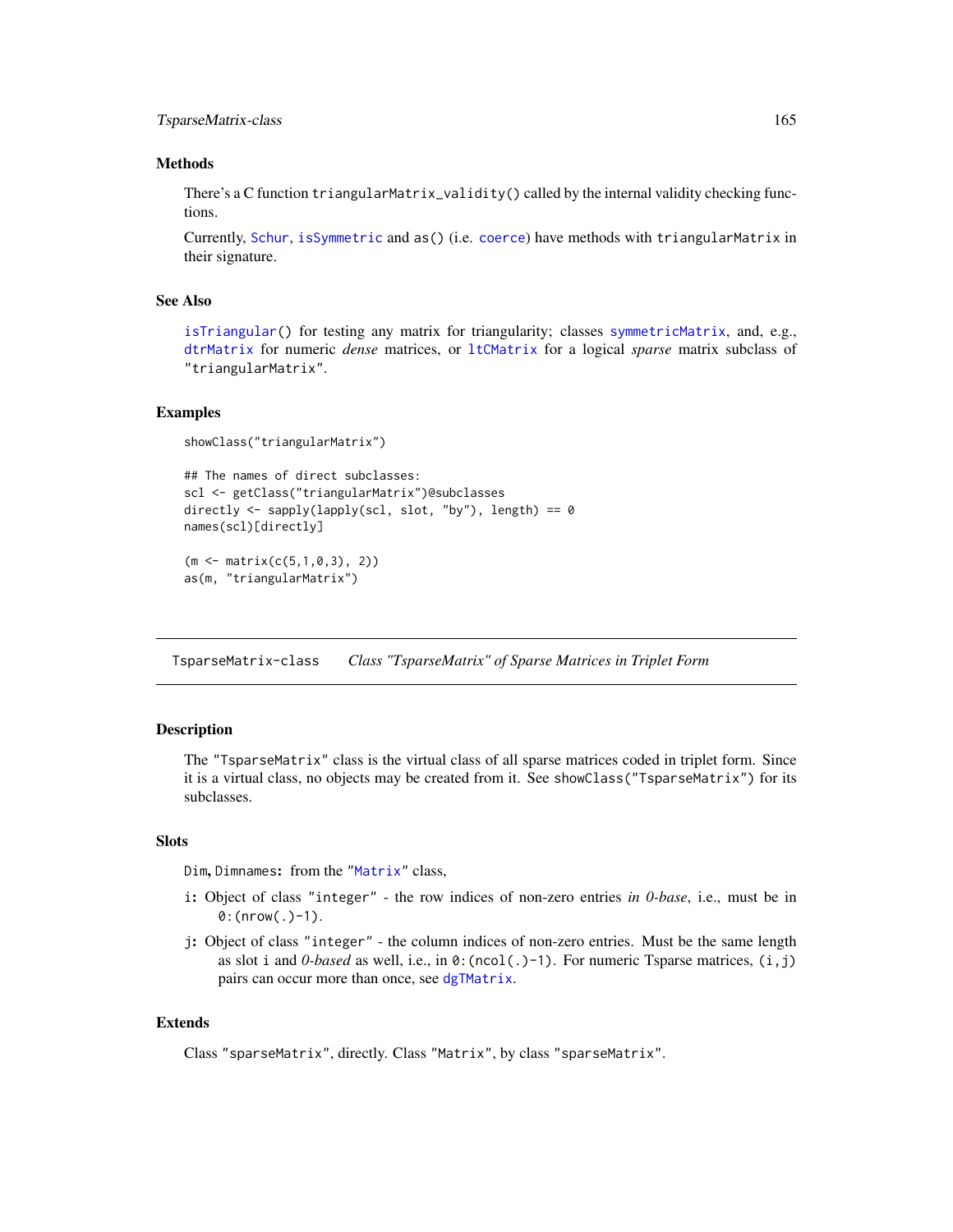#### Methods

Extraction  $("["")$  methods, see  $[-methods.$  $[-methods.$ 

# Note

Most operations with sparse matrices are performed using the compressed, column-oriented or [CsparseMatrix](#page-31-0) representation. The triplet representation is convenient for creating a sparse matrix or for reading and writing such matrices. Once it is created, however, the matrix is generally coerced to a [CsparseMatrix](#page-31-0) for further operations.

Note that all new(.), [spMatrix](#page-159-0) and [sparseMatrix\(](#page-147-0)\*,repr="T") constructors for "TsparseMatrix" classes implicitly add (i.e., "sum up")  $x_k$ 's that belong to identical  $(i_k, j_k)$  pairs, see, the example below, or also ["dgTMatrix"](#page-39-0).

For convenience, methods for some operations such as  $***$  and crossprod are defined for [TsparseMatrix](#page-164-0) objects. These methods simply coerce the [TsparseMatrix](#page-164-0) object to a [CsparseMatrix](#page-31-0) object then perform the operation.

#### See Also

its superclass, [sparseMatrix](#page-151-0), and the [dgTMatrix](#page-39-0) class, for the links to other classes.

#### Examples

```
showClass("TsparseMatrix")
## or just the subclasses' names
names(getClass("TsparseMatrix")@subclasses)
T3 \leq spMatrix(3,4, i=c(1,3:1), j=c(2,4:2), x=1:4)
```

```
T3 # only 3 non-zero entries, 5 = 1+4 !
```
uniqTsparse *Unique (Sorted) TsparseMatrix Representations*

#### **Description**

Detect or "unify" (or "standardize") non-unique [TsparseMatrix](#page-164-0) matrices, prducing unique  $(i, j, x)$ triplets which are *sorted*, first in j, then in i (in the sense of  $order(j, i)$  $order(j, i)$ ).

Note that new(.), [spMatrix](#page-159-0) or [sparseMatrix](#page-147-0) constructors for "dgTMatrix" (and other ["TsparseMatrix"](#page-164-0) classes) implicitly add  $x_k$ 's that belong to identical  $(i_k, j_k)$  pairs.

anyDuplicatedT() reports the index of the first duplicated pair, or  $\theta$  if there is none.

uniqTsparse(x) replaces duplicated index pairs  $(i, j)$  and their corresponding x slot entries by the triple  $(i, j, sx)$  where sx = sum(x [<all pairs matching (i,j)>]), and for logical x, addition is replaced by logical or.

<span id="page-165-0"></span>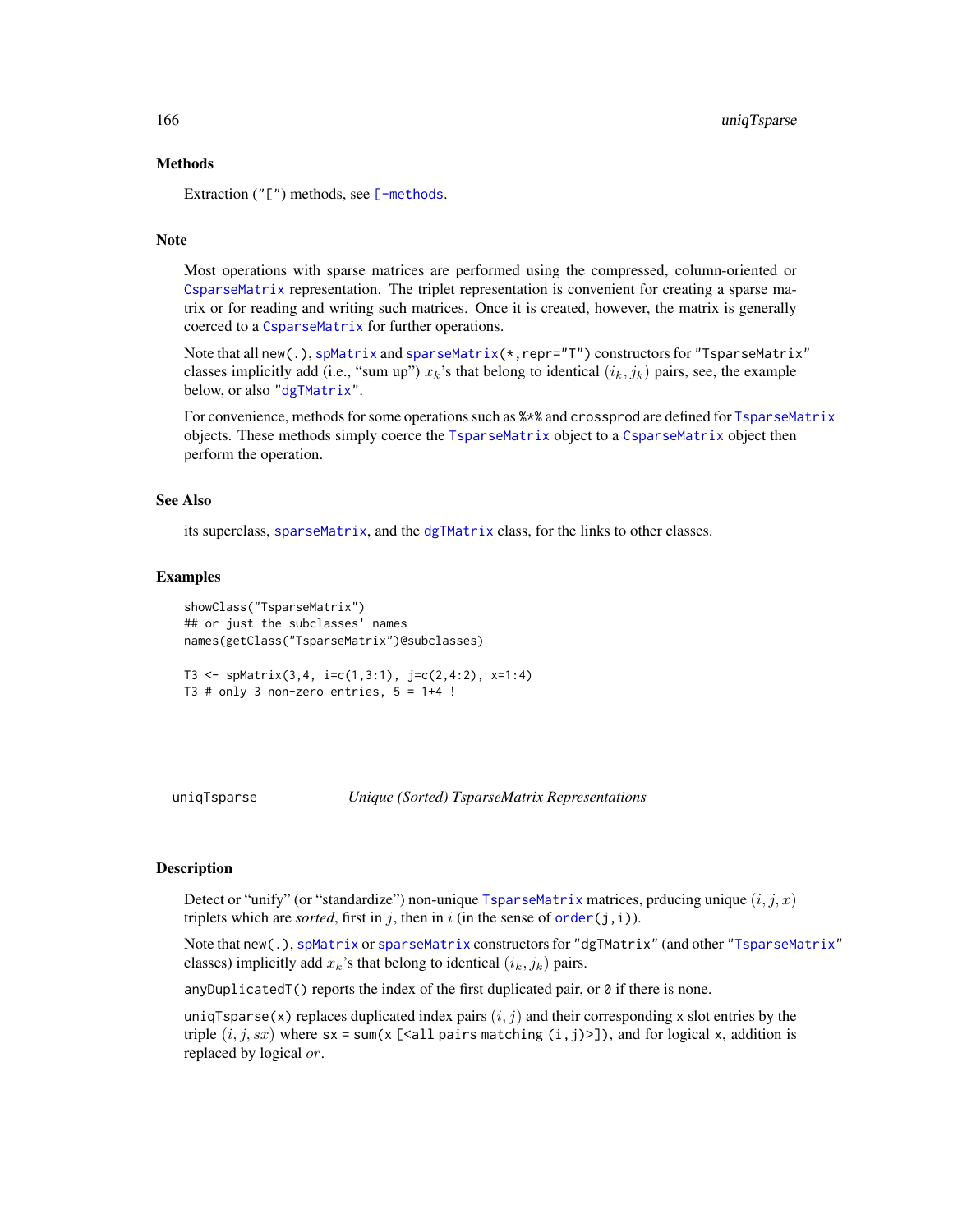# uniqTsparse 167

# Usage

```
uniqTsparse(x, class.x = c(class(x)))anyDuplicatedT(x, di = dim(x))
```
#### Arguments

|         | a sparse matrix stored in triplet form, i.e., inheriting from class TsparseMatrix. |
|---------|------------------------------------------------------------------------------------|
| class.x | optional character string specifying class(x).                                     |
| di      | the matrix dimension of $x$ , $dim(x)$ .                                           |

# Value

uniq $T$ sparse $(x)$  returns a  $T$ sparseMatrix "like x", of the same class and with the same elements, just internally possibly changed to "unique"  $(i, j, x)$  triplets in *sorted* order.

anyDuplicatedT(x) returns an [integer](#page-0-0) as [anyDuplicated](#page-0-0), the *index* of the first duplicated entry (from the  $(i, j)$  pairs) if there is one, and 0 otherwise.

# See Also

[TsparseMatrix](#page-164-0), for uniqueness, notably [dgTMatrix](#page-39-0).

```
example("dgTMatrix-class", echo=FALSE)
## \rightarrow 'T2' with (i,j,x) slots of length 5 each
T2u <- uniqTsparse(T2)
stopifnot(## They "are" the same (and print the same):
          all.equal(T2, T2u, tol=0),
          ## but not internally:
          anyDuplicatedT(T2) == 2,
          anyDuplicatedT(T2u) == 0,length(T2 \, \text{Qx}) == 5,
          length(T2u@x) == 3)## is 'x' a "uniq Tsparse" Matrix ? [requires x to be TsparseMatrix!]
non\_unique <- function(x, di = dim(x))
  is.unsorted(x@j) || anyDuplicatedT(x, di)
non_uniqT(T2 ) # TRUE
non_uniqT(T2u) # FALSE
T3 < -T2uT3[1, c(1,3)] <- 10; T3[2, c(1,5)] <- 20
T3u <- uniqTsparse(T3)
str(T3u) # sorted in 'j', and within j, sorted in i
stopifnot(!non_uniqT(T3u))
## Logical l.TMatrix and n.TMatrix :
(L2 < -T2 > 0)validObject(L2u <- uniqTsparse(L2))
(N2 <- as(L2, "nMatrix"))
```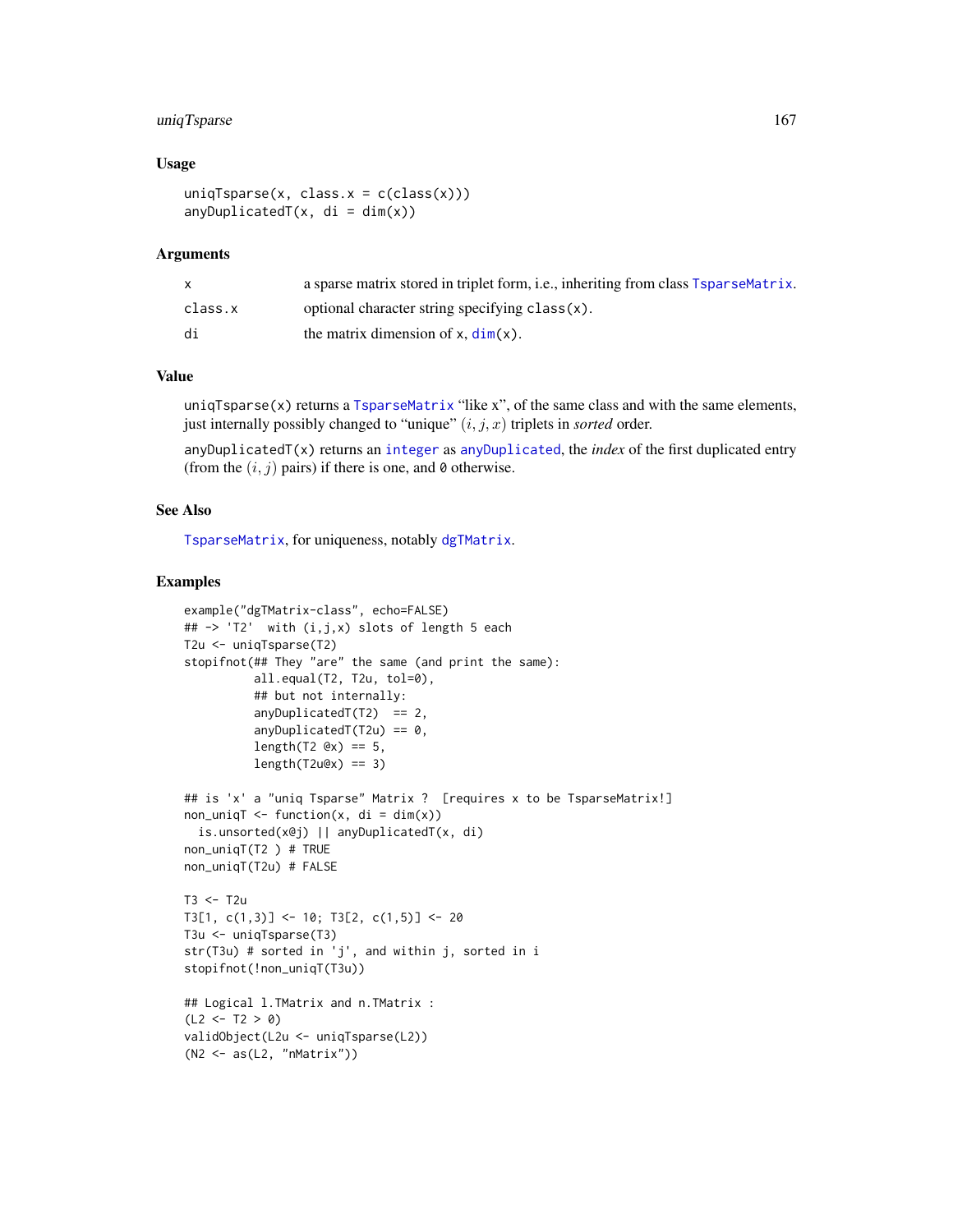<span id="page-167-0"></span>168 unpack

```
validObject(N2u <- uniqTsparse(N2))
stopifnot(N2u@i == L2u@i, L2u@i == T2u@i, N2@i == L2@i, L2@i == T2@i,
         N2u@j == L2u@j, L2u@j == T2u@j, N2@j == L2@j, L2@j == T2@j)
# now with a nasty NA [partly failed in Matrix 1.1-5]:
L2.N <- L2; L2.N@x[2] <- NA; L2.N
validObject(L2.N)
(m2N <- as.matrix(L2.N)) # looks "ok"
iL <- as.integer(m2N)
stopifnot(identical(10L, which(is.na(match(iL, 0:1)))))
symnum(m2N)
```
unpack *Representation of Packed and Unpacked (Dense) Matrices*

### Description

"Packed" matrix storage here applies to dense matrices ([denseMatrix](#page-35-1)) only, and there is available only for symmetric ([symmetricMatrix](#page-160-0)) or triangular ([triangularMatrix](#page-163-0)) matrices, where only one triangle of the matrix needs to be stored.

unpack() unpacks "packed" matrices, where pack() produces "packed" matrices.

#### Usage

 $pack(x, \ldots)$ ## S4 method for signature 'matrix'  $pack(x, symmetric = NA, upperTri = NA, ...)$ 

 $unpack(x, \ldots)$ 

# Arguments

| $\mathsf{x}$ | for unpack(): a matrix stored in packed form, e.g., of class "d?pMatrix" where<br>"?" is "t" for triangular or "s" for symmetric. |
|--------------|-----------------------------------------------------------------------------------------------------------------------------------|
|              | for pack(): a (symmetric or triangular) matrix stored in full storage.                                                            |
| symmetric    | logical (including NA) for optionally specifying if x is symmetric (or rather tri-<br>angular).                                   |
| upperTri     | (for the triangular case only) logical (incl. NA) indicating if x is upper (or lower)<br>triangular.                              |
| $\cdots$     | further arguments passed to or from other methods.                                                                                |

# Details

These are generic functions with special methods for different types of packed (or non-packed) symmetric or triangular dense matrices. Use [showMethods\(](#page-0-0)"unpack") to list the methods for unpack(), and similarly for pack().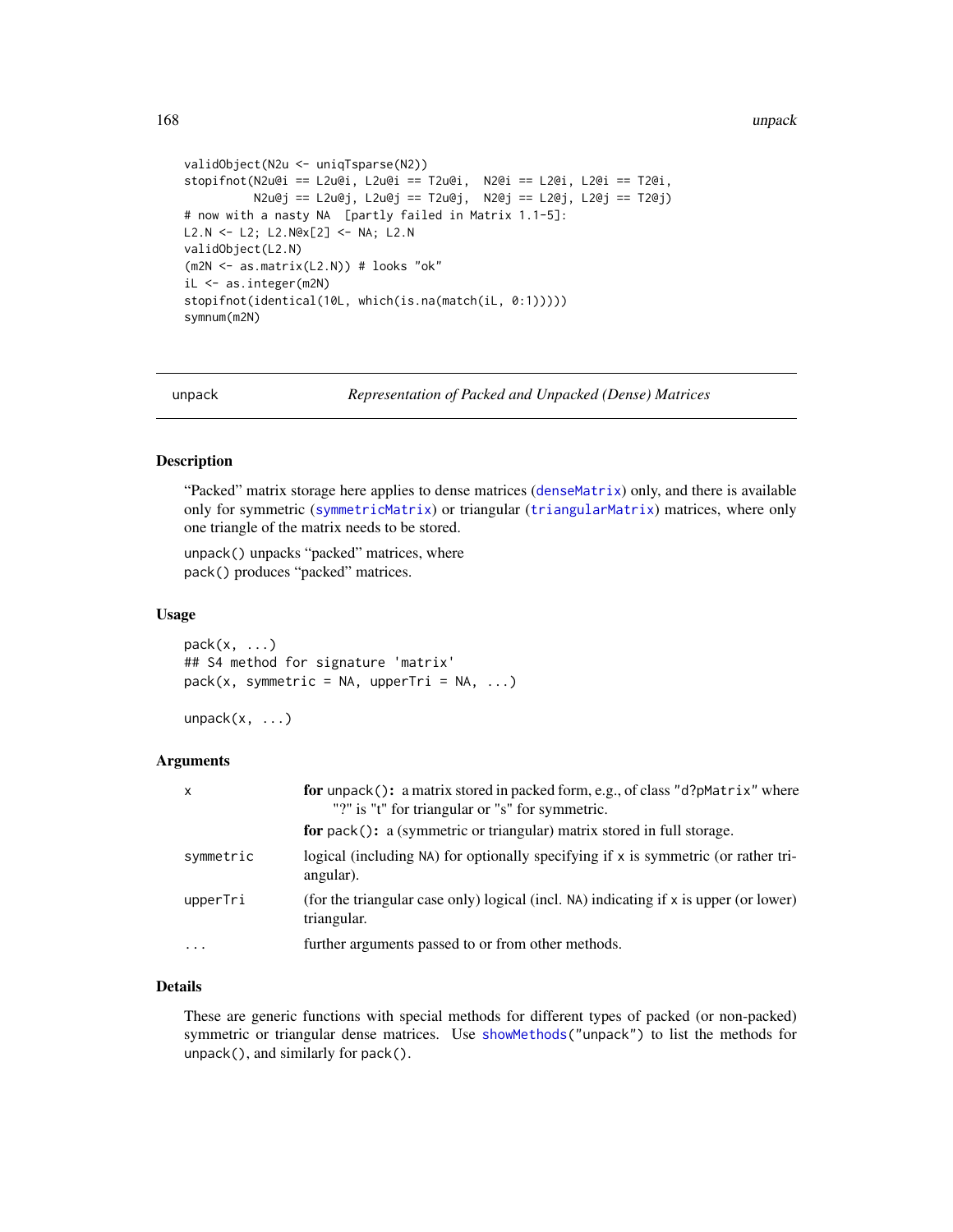# <span id="page-168-0"></span>Unused-classes 169

# Value

```
for unpack(): A Matrix object containing the full-storage representation of x.
for pack(): A packed Matrix (i.e. of class "..pMatrix") representation of x.
```
#### Examples

```
showMethods("unpack")
(cp4 <- chol(Hilbert(4))) # is triangular
tp4 <- as(cp4,"dtpMatrix")# [t]riangular [p]acked
str(tp4)
(unpack(tp4))
stopifnot(identical(tp4, pack(unpack(tp4))))
(s <- crossprod(matrix(sample(15), 5,3))) # traditional symmetric matrix
(sp < - pack(s))mt <- as.matrix(tt <- tril(s))
(pt < -pack(mt))stopifnot(identical(pt, pack(tt)),
 dim(s) == dim(sp), all(s == sp),dim(mt) == dim(pt), all(mt == pt), all(mt == tt)showMethods("pack")
```
Unused-classes *Virtual Classes Not Yet Really Implemented and Used*

#### Description

iMatrix is the virtual class of all integer (S4) matrices. It extends the [Matrix](#page-100-0) class directly. zMatrix is the virtual class of all [complex](#page-0-0) (S4) matrices. It extends the [Matrix](#page-100-0) class directly.

#### Examples

```
showClass("iMatrix")
showClass("zMatrix")
```
updown *Up- and Down-Dating a Cholesky Decomposition*

#### Description

Compute the up- or down-dated Cholesky decomposition

#### Usage

updown(update, C, L)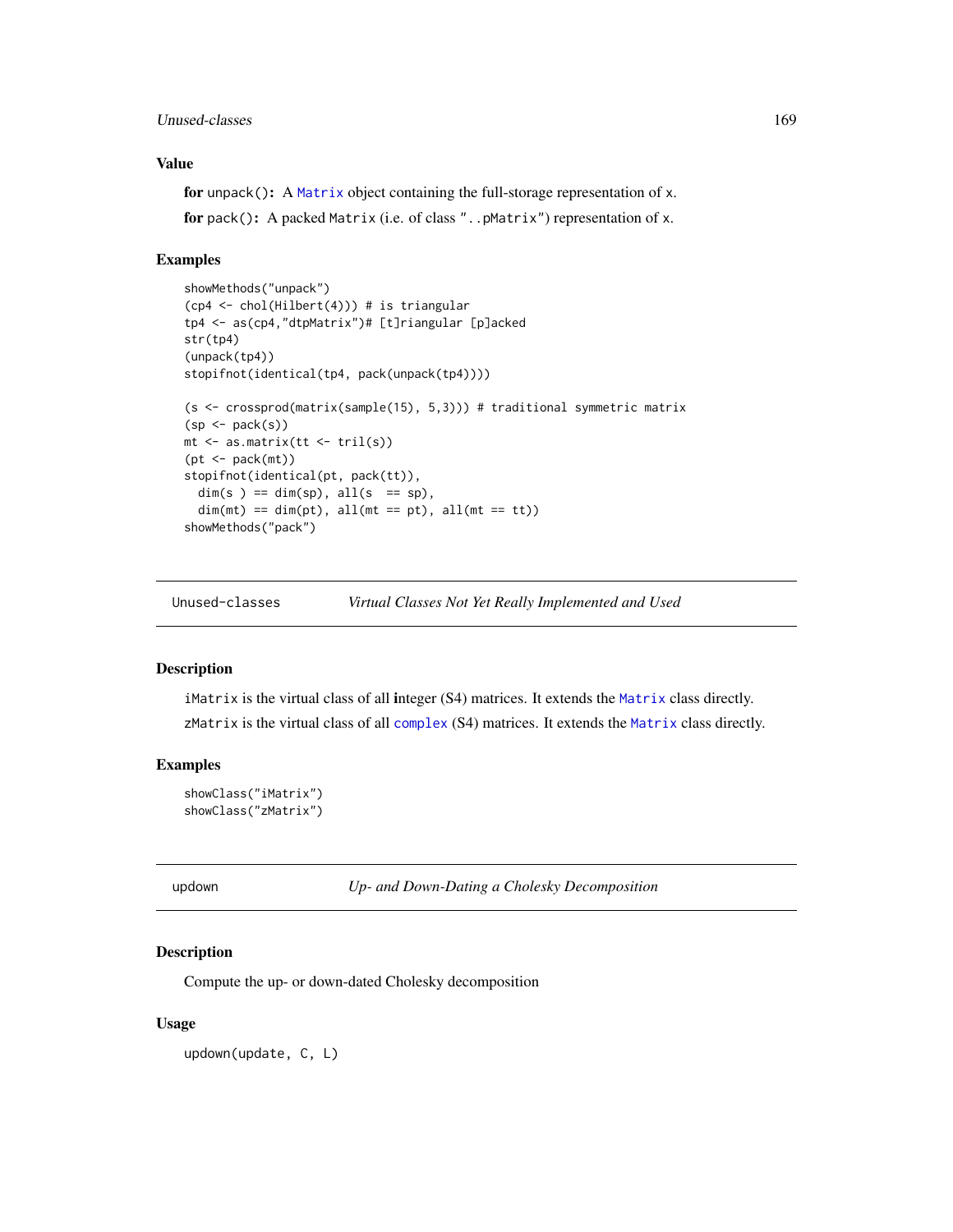#### **Arguments**

| update | logical (TRUE or FALSE) or "+" or "-" indicating if an up- or a down-date is to<br>be computed. |
|--------|-------------------------------------------------------------------------------------------------|
| C      | any R object, coercable to a sparse matrix (i.e., of subclass of sparseMatrix).                 |
|        | a Cholesky factor, specifically, of class "CHM factor".                                         |

# Value

an updated Cholesky factor, of the same dimension as L. Typically of class ["dCHMsimpl"](#page-17-1) (a sub class of ["CHMfactor"](#page-17-0)).

# Methods

```
signature(update = "character", C = "mMatrix", L = "CHMfactor") ..
signature(update = "logical", C = "mMatrix", L = "CHMfactor") ..
```
# Author(s)

Contributed by Nicholas Nagle, University of Tennessee, Knoxville, USA

# References

CHOLMOD manual, currently beginning of chapter~18. ...

# See Also

[Cholesky](#page-22-0),

```
dn <- list(LETTERS[1:3], letters[1:5])
## pointer vectors can be used, and the (i,x) slots are sorted if necessary:
m \leq - sparseMatrix(i = c(3,1, 3:2, 2:1), p= c(0:2, 4,4,6), x = 1:6, dimnames = dn)
cA <- Cholesky(A <- crossprod(m) + Diagonal(5))
166 * as(cA, "Matrix") * 2uc1 <- updown("+", Diagonal(5), cA)
## Hmm: this loses positive definiteness:
uc2 <- updown("-", 2*Diagonal(5), cA)
image(show(as(cA, "Matrix")))
image(show(c2 <- as(uc2,"Matrix")))# severely negative entries
##--> Warning
```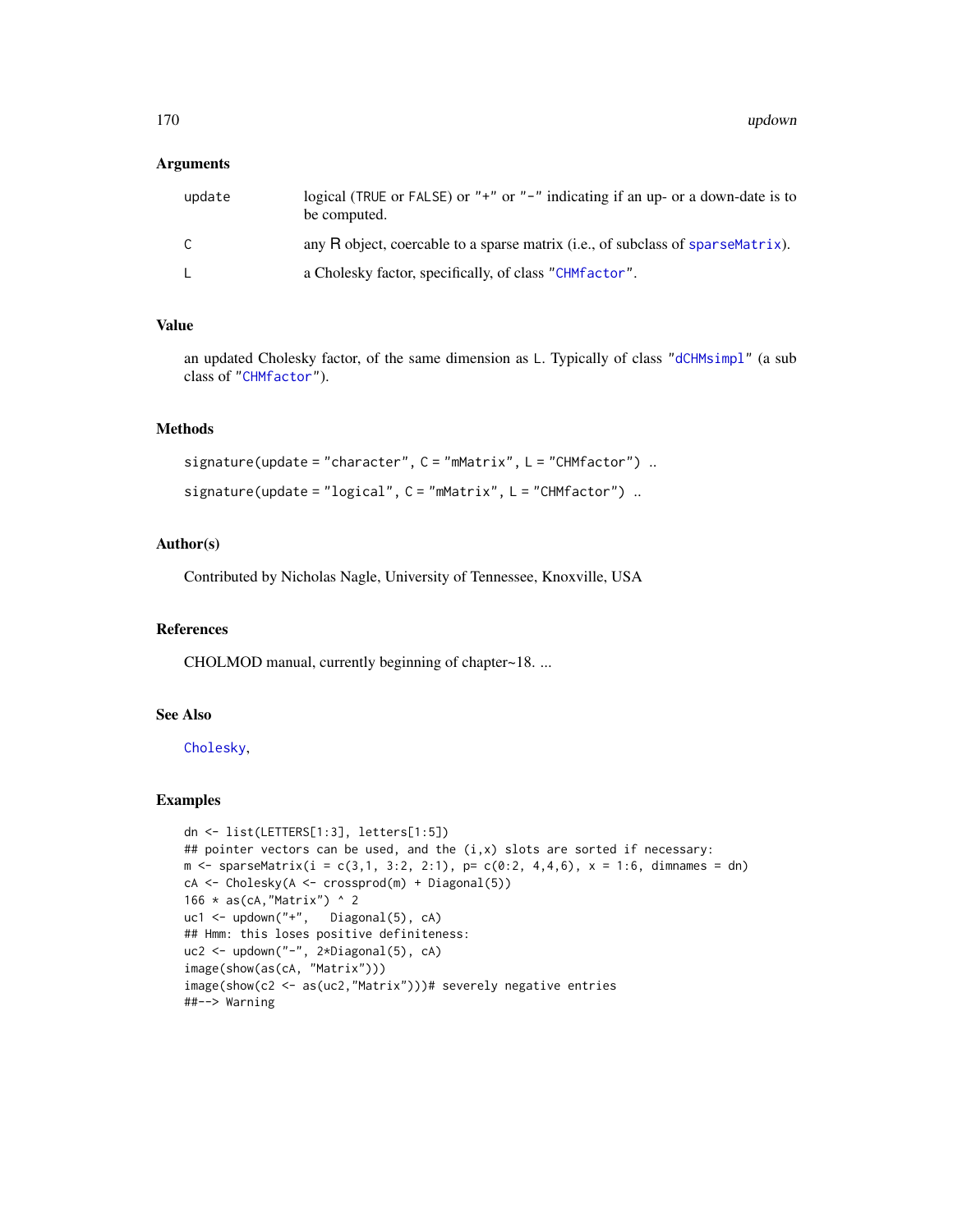<span id="page-170-0"></span>

#### Description

This matrix represents the contiguities of 3111 US counties using the Queen criterion of at least a single shared boundary point. The representation is as a row standardised spatial weights matrix transformed to a symmetric matrix (see Ord (1975), p. 125).

# Usage

```
data(USCounties)
```
# Format

A 3111<sup>2</sup> symmetric sparse matrix of class [dsCMatrix](#page-51-0) with 9101 non-zero entries.

### Details

The data were read into R using [read.gal](#page-0-0), and row-standardised and transformed to symmetry using [nb2listw](#page-0-0) and [similar.listw](#page-0-0). This spatial weights object was converted to class [dsCMatrix](#page-51-0) using [as\\_dsTMatrix\\_listw](#page-0-0) and coercion.

# Source

The data were retrieved from http://sal.uiuc.edu/weights/zips/usc.zip, files "usc.txt" and "usc\\_q.GAL", with permission for use and distribution from Luc Anselin (in early 2008).

# References

Ord, J. K. (1975) Estimation methods for models of spatial interaction; *Journal of the American Statistical Association* 70, 120–126.

```
data(USCounties)
(n <- ncol(USCounties))
IM <- .symDiagonal(n)
nn <- 50
set.seed(1)
rho \le- runif(nn, 0, 1)
system.time(MJ <- sapply(rho, function(x)
determinant(IM - x * USCounties, logarithm = TRUE)$modulus))
## can be done faster, by update()ing the Cholesky factor:
nWC <- -USCounties
C1 <- Cholesky(nWC, Imult = 2)
system.time(MJ1 <- n * log(rho) +
            sapply(rho, function(x)
```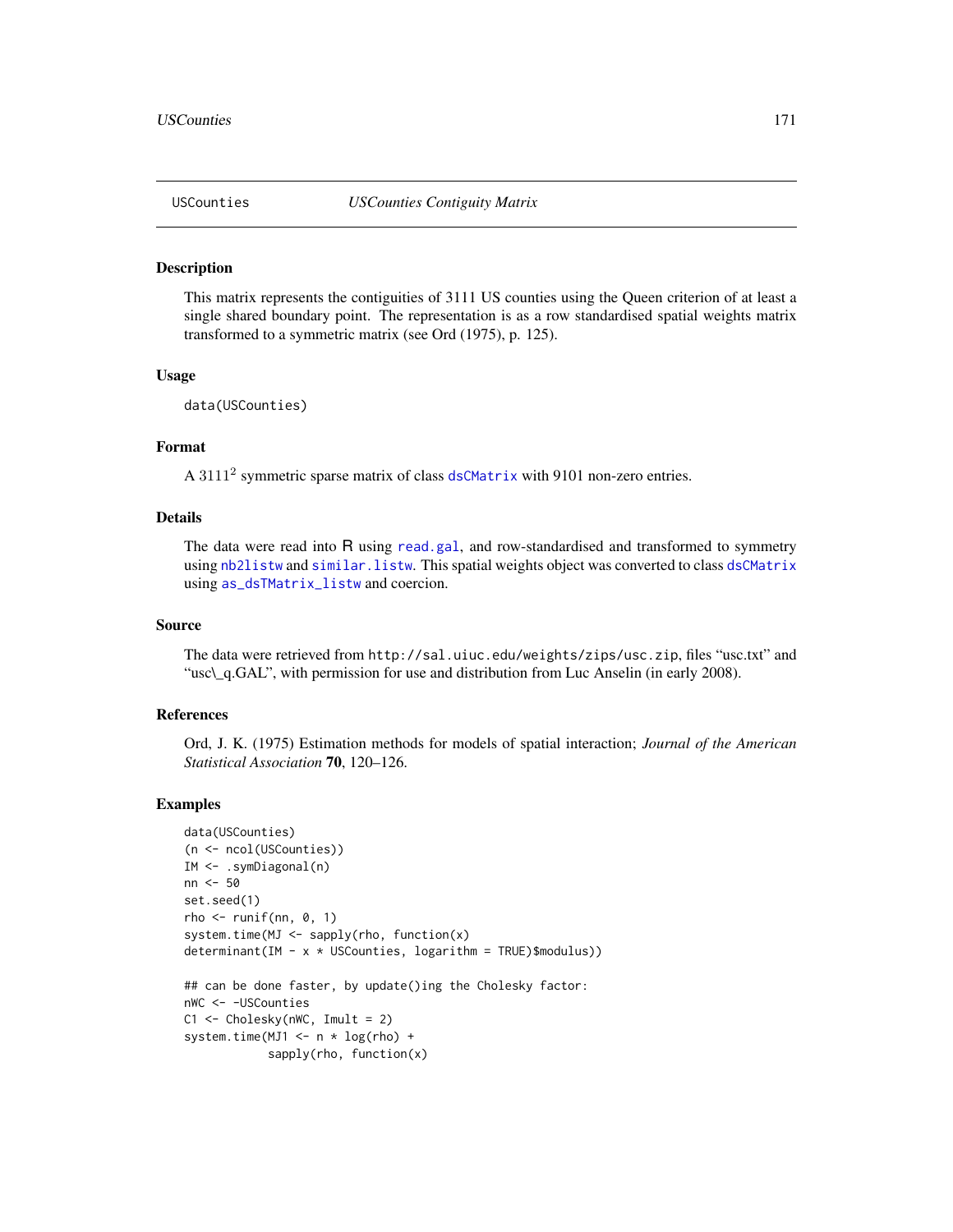```
2 * c(determinant(update(C1, nWC, 1/x))$modulus)))
all.equal(MJ, MJ1)
C2 <- Cholesky(nWC, super = TRUE, Imult = 2)
system.time(MJ2 <- n * log(rho) +
            sapply(rho, function(x)
                   2 * c(determinant(update(C2, nWC, 1/x))$modulus)))
all.equal(MJ, MJ2)
system.time(MJ3 <- n * log(rho) + Matrix:::ldetL2up(C1, nWC, 1/rho))
stopifnot(all.equal(MJ, MJ3))
system.time(MJ4 <- n * log(rho) + Matrix:::ldetL2up(C2, nWC, 1/rho))
stopifnot(all.equal(MJ, MJ4))
```
wrld\_1deg *World 1-degree grid contiguity matrix*

#### Description

This matrix represents the distance-based contiguities of 15260 one-degree grid cells of land areas. The representation is as a row standardised spatial weights matrix transformed to a symmetric matrix (see Ord (1975), p. 125).

### Usage

data(wrld\_1deg)

# Format

A 15260<sup>2</sup> symmetric sparse matrix of class [dsCMatrix](#page-51-0) with 55973 non-zero entries.

### Details

The data were created into R using the coordinates of a 'SpatialPixels' object containing approximately one-degree grid cells for land areas only (world excluding Antarctica), using package [spdep](https://CRAN.R-project.org/package=spdep)'s [dnearneigh](#page-0-0) with a cutoff distance of sqrt(2), and row-standardised and transformed to symmetry using [nb2listw](#page-0-0) and [similar.listw](#page-0-0). This spatial weights object was converted to a [dsTMatrix](#page-51-1) using [as\\_dsTMatrix\\_listw](#page-0-0) and then coerced (column-compressed).

#### Source

The shoreline data was read into R using [Rgshhs](#page-0-0) from the GSHHS coarse shoreline database distributed with the **[maptools](https://CRAN.R-project.org/package=maptools)** package, omitting Antarctica. A matching approximately one-degree grid was generated using [Sobj\\_SpatialGrid](#page-0-0), and the grids on land were found using the appropriate [over](#page-0-0) method for the 'SpatialPolygons' and 'SpatialGrid' objects, yielding a 'SpatialPixels' one containing only the grid cells with centres on land.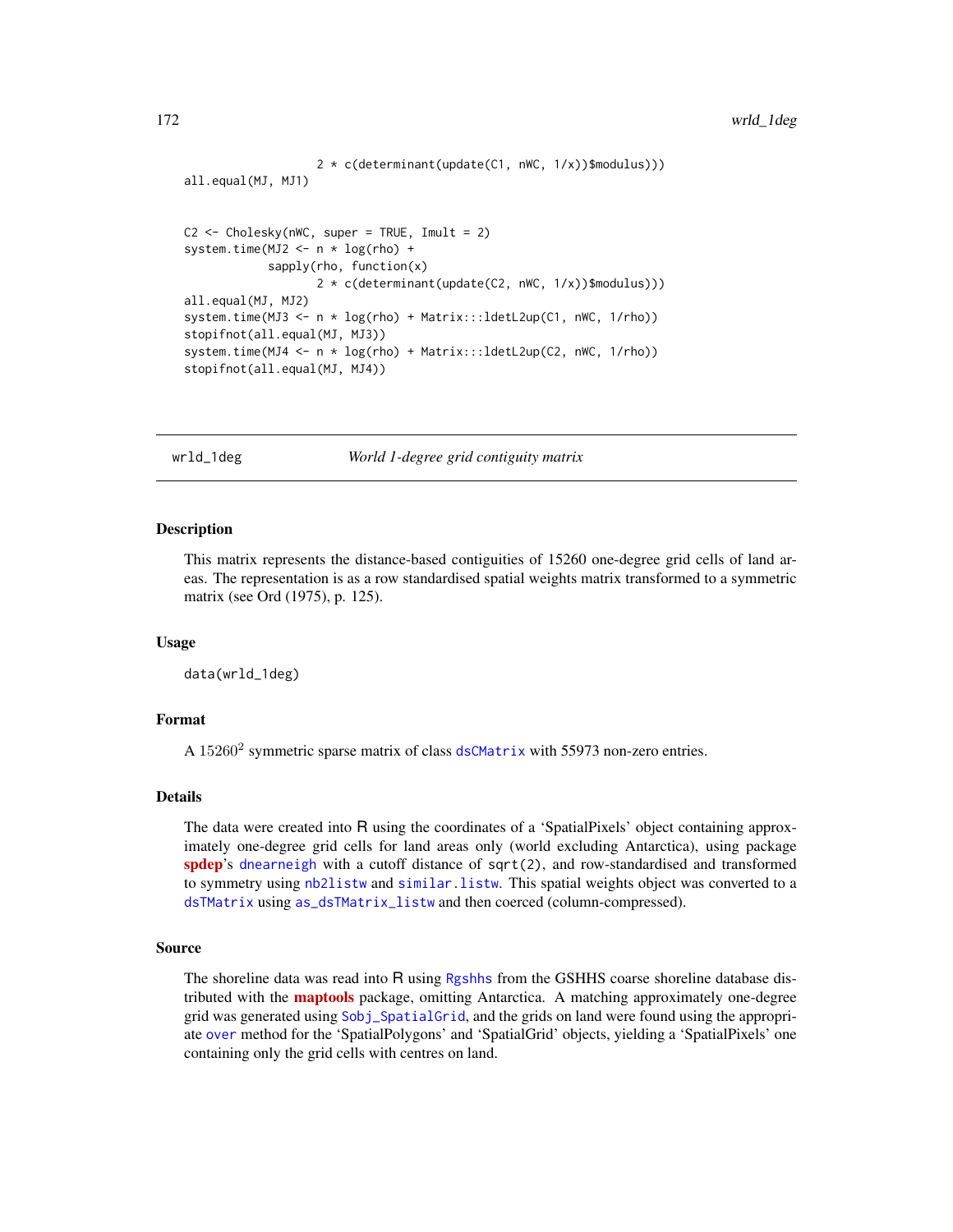#### <span id="page-172-1"></span>[-methods 173

#### References

Ord, J. K. (1975) Estimation methods for models of spatial interaction; *Journal of the American Statistical Association* 70, 120–126.

#### Examples

```
data(wrld_1deg)
(n <- ncol(wrld_1deg))
IM <- .symDiagonal(n)
doExtras <- interactive() || nzchar(Sys.getenv("R_MATRIX_CHECK_EXTRA")) ||
    identical("true", unname(Sys.getenv("R_PKG_CHECKING_doExtras")))
nn <- if(doExtras) 20 else 3
set.seed(1)
rho \leftarrow runif(nn, 0, 1)system.time(MJ <- sapply(rho,
                   function(x) determinant(IM - x * wrd\_1deg,
                                            logarithm = TRUE)$modulus))
nWC <- -wrld_1deg
C1 \leq Cholesky(nWC, Imult = 2)
## Note that det(<CHMfactor>) = det(L) = sqrt(det(A))
## ====> \log \det(A) = \log(\det(L)^2) = 2 * \log \det(L) :
system.time(MJ1 <- n * log(rho) +
   sapply(rho, function(x) c(2* determinant(update(C1, nWC, 1/x))$modulus))
)
stopifnot(all.equal(MJ, MJ1))
C2 \leq Cholesky(nWC, super = TRUE, Imult = 2)
system.time(MJ2 <- n * log(rho) +
   sapply(rho, function(x) c(2* determinant(update(C2, nWC, 1/x))$modulus))
)
system.time(MJ3 <- n * log(rho) + Matrix:::ldetL2up(C1, nWC, 1/rho))
system.time(MJ4 <- n * log(rho) + Matrix:::ldetL2up(C2, nWC, 1/rho))
stopifnot(all.equal(MJ, MJ2),
          all.equal(MJ, MJ3),
          all.equal(MJ, MJ4))
```
[-methods *Methods for "[": Extraction or Subsetting in Package 'Matrix'*

### **Description**

Methods for "[", i.e., extraction or subsetting mostly of matrices, in package **Matrix**.

#### Methods

There are more than these:

```
x = "Matrix", i = "missing", j = "missing", drop= "ANY" ...
x = "Matrix", i = "numeric", j = "missing", drop = "missing" ...x = "Matrix", i = "missing", j = "numeric", drop = "missing" ...
```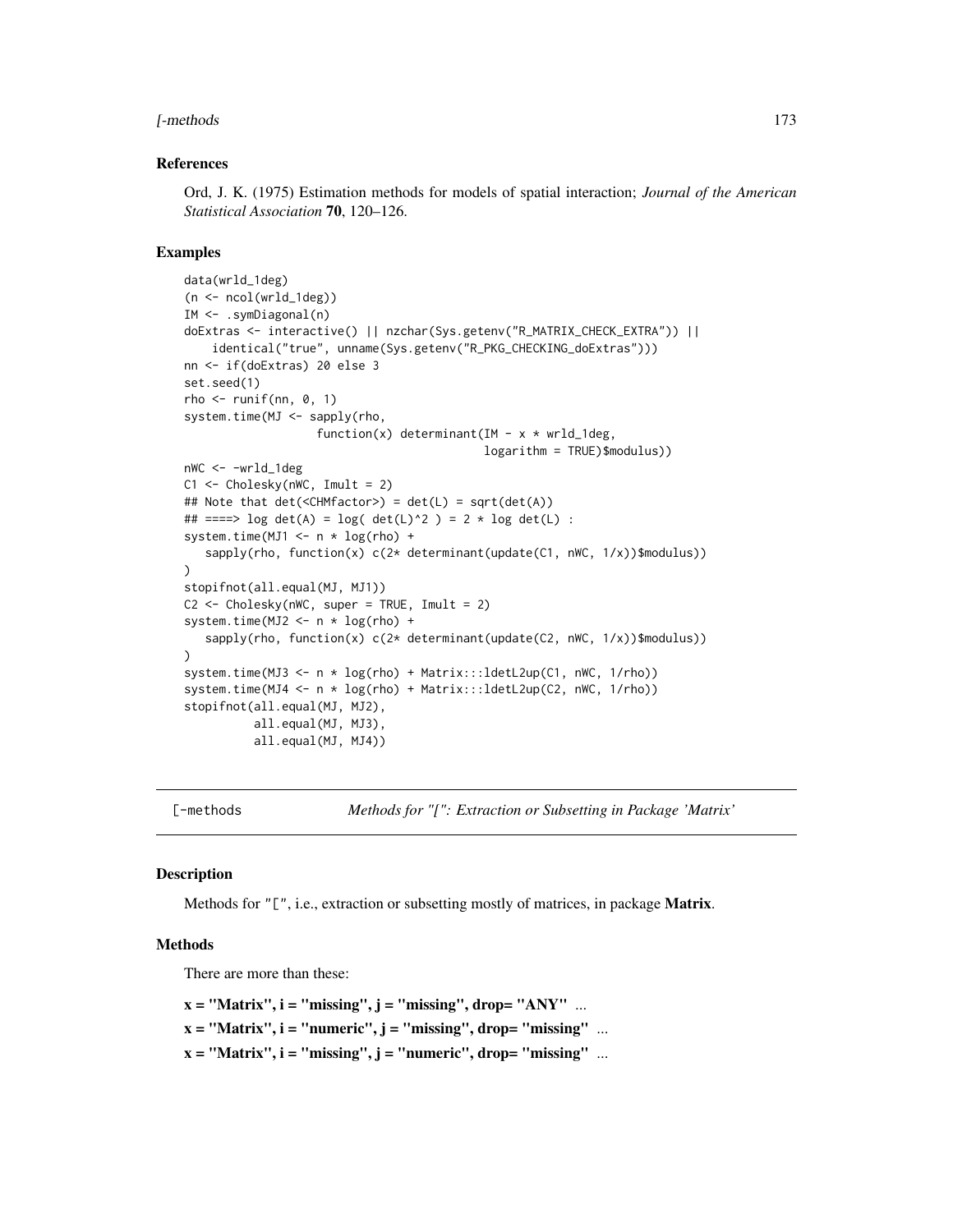```
x = "dsparseMatrix", i = "missing", j = "numeric", drop = "logical" ...x = "dsparseMatrix", i = "numeric", j = "missing", drop = "logical" ...x = "dsparseMatrix", i = "numeric", j = "numeric", drop= "logical" ...
```
# See Also

[\[<--methods](#page-173-0) for sub*assign*ment to "Matrix" objects. [Extract](#page-0-0) about the standard extraction.

#### Examples

```
str(m <- Matrix(round(rnorm(7*4),2), nrow = 7))
stopifnot(identical(m, m[]))
m[2, 3] # simple number
m[2, 3:4] # simple numeric of length 2
m[2, 3:4, drop=FALSE] # sub matrix of class 'dgeMatrix'
## rows or columns only:
m[1,] # first row, as simple numeric vector
m[, 1:2] # sub matrix of first two columns
```

```
showMethods("[", inherited = FALSE)
```
<span id="page-173-0"></span>[<--methods *Methods for "[<-" - Assigning to Subsets for 'Matrix'*

#### **Description**

Methods for "[<-", i.e., extraction or subsetting mostly of matrices, in package **Matrix**.

Note: Contrary to standard [matrix](#page-0-0) assignment in base R, in  $x$ [...] <-val it is typically an error (see [stop](#page-0-0)) when the [type](#page-0-0) or [class](#page-0-0) of val would require the class of x to be changed, e.g., when x is logical, say "lsparseMatrix", and val is numeric. In other cases, e.g., when x is a "nsparseMatrix" and val is not TRUE or FALSE, a warning is signalled, and val is "interpreted" as [logical](#page-0-0), and (logical) [NA](#page-0-0) is interpreted as TRUE.

#### Methods

There are *many many* more than these:

- $x = "Matrix", i = "missing", j = "missing", value = "ANY" is currently a simple fallback method$ implementation which ensures "readable" error messages.
- $x = "Matrix", i = "ANY", j = "ANY", value = "ANY"$  currently gives an error
- $x = "denseMatrix", i = "index", j = "missing", value = "numeric" ...$
- $x = "denseMatrix", i = "index", j = "index", value = "numeric" ...$
- $x = "denseMatrix", i = "missing", j = "index", value = "numeric" ...$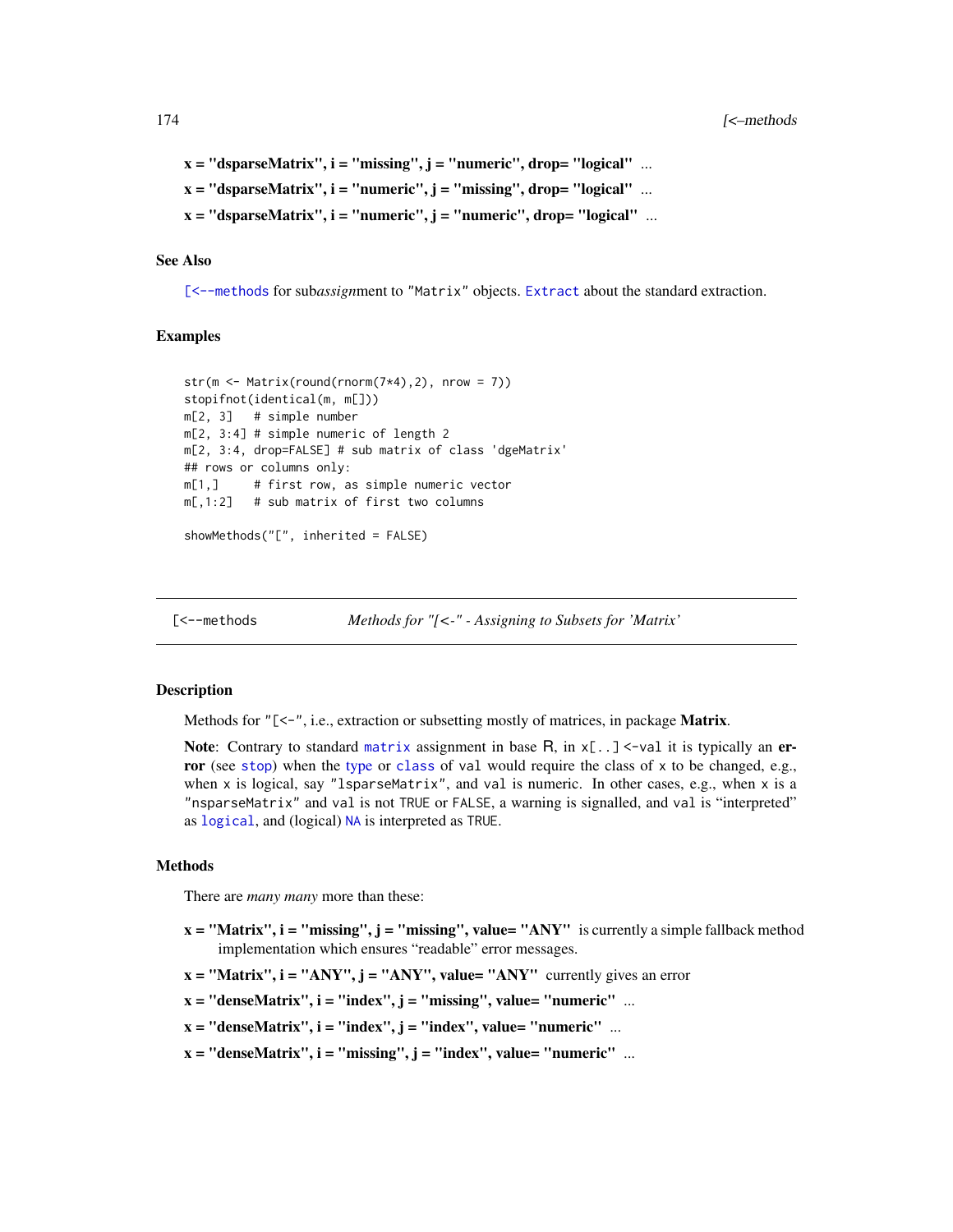# <span id="page-174-0"></span> $%$  & %-methods 175

# See Also

[\[-methods](#page-172-0) for subsetting "Matrix" objects; the [index](#page-75-0) class; [Extract](#page-0-0) about the standard subset assignment (and extraction).

#### Examples

```
set.seed(101)
(a \leq m \leq Maxarix(round(rnorm(7*4), 2), nrow = 7))a[] <- 2.2 # <<- replaces **every** entry
a
## as do these:
a[,] \leq -3; a[TRUE,] \leq -4m[2, 3] <- 3.14 # simple number
m[3, 3:4]<-3:4 # simple numeric of length 2
## sub matrix assignment:
m[-(4:7), 3:4] <- cbind(1,2:4) #-> upper right corner of 'm'
m[3:5, 2:3] < -0m[6:7, 1:2] <- Diagonal(2)
m
## rows or columns only:
m[1, ] \le -10m[, 2] <- 1:7
m[-(1:6), ] \le -3:0 # not the first 6 rows, i.e. only the 7th
as(m, "sparseMatrix")
```
%&%-methods *Boolean Arithmetic Matrix Products:* %&% *and Methods*

### Description

For boolean or "pattern" matrices, i.e., R objects of class [nMatrix](#page-111-0), it is natural to allow matrix products using boolean instead of numerical arithmetic.

In package Matrix, we use the binary operator %&% (aka "infix") function) for this and provide methods for all our matrices and the traditional R matrices (see [matrix](#page-0-0)).

# Value

a pattern matrix, i.e., inheriting from ["nMatrix"](#page-111-0), or an ["ldiMatrix"](#page-88-0) in case of a diagonal matrix.

#### Methods

We provide methods for both the "traditional" (R base) matrices and numeric vectors and conceptually all matrices and [sparseVector](#page-156-0)s in package Matrix.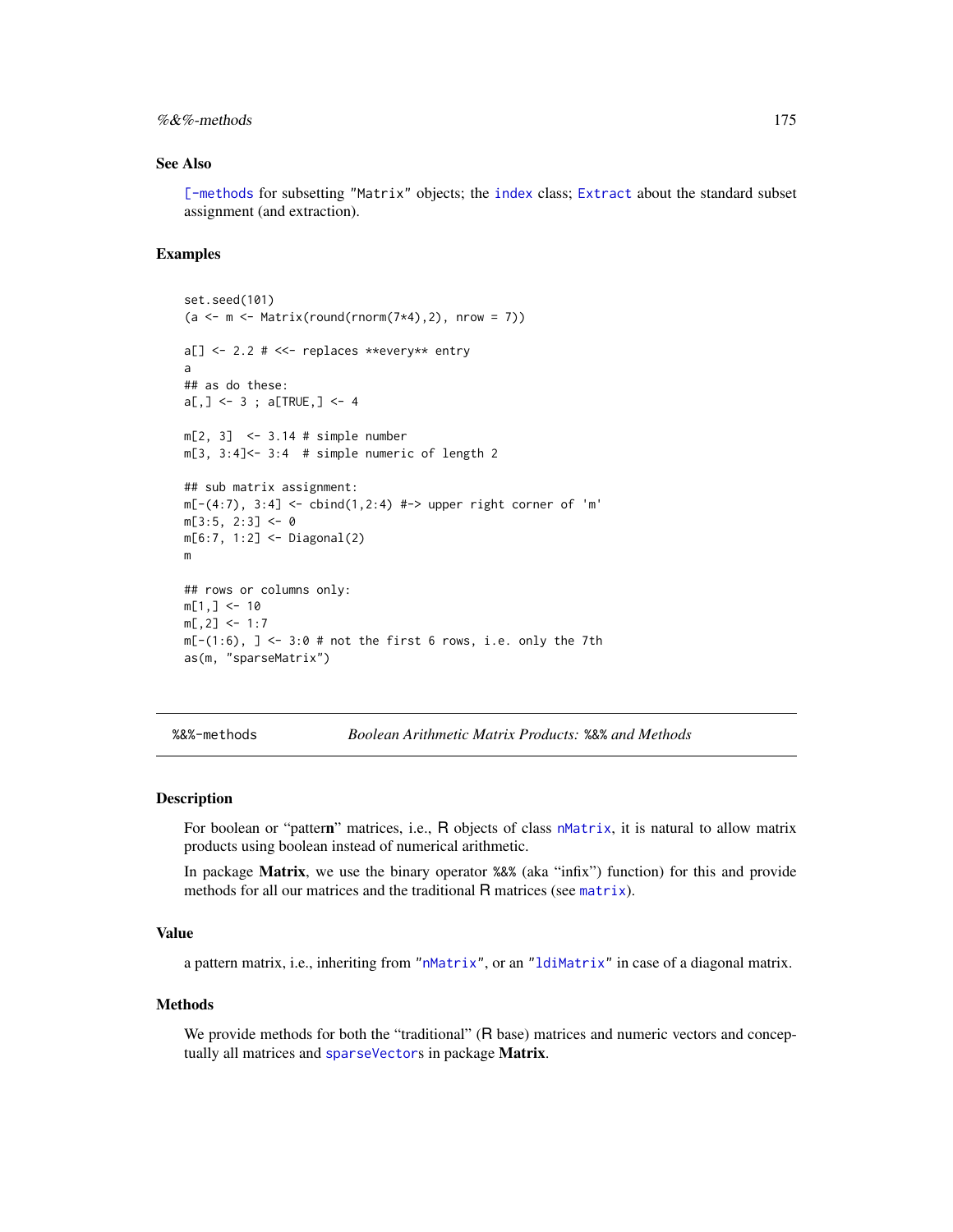```
signature(x = "ANY", y = "ANY")signature(x = "ANY", y = "Matrix")signature(x = "Matrix", y = "ANY")signature(x = "mMatrix", y = "mMatrix")signature(x = "nMatrix", y = "nMatrix")signature(x = "mMatrix", y = "nsparseMatrix")signature(x = "nsparseMatrix", y = "nMatrix")signature(x = "nsparseMatrix", y = "nsparseMatrix")signature(x = "sparseVector", y = "mMatrix")signature(x = "mMatrix", y = "sparseVector")signature(x = "sparseVector", y = "sparseVector")
```
# Note

The current implementation ends up coercing both x and y to (virtual) class [nsparseMatrix](#page-115-0) which may be quite inefficient. A future implementation may well return a matrix with different class, but the "same" content, i.e., the same matrix entries  $m_i j$ .

```
set.seed(7)
L \leftarrow Matrix(rnorm(20) > 1, 4,5)
(N \leq a s(L, "nMatrix"))D \leq Matrix(round(rnorm(30)), 5,6) # \Rightarrow values in -1:1 (for this seed)
L %&% D
stopifnot(identical(L %&% D, N %&% D),
          all(L %&% D == as((L %*% abs(D)) > 0, "sparseMatrix")))
## cross products , possibly with boolArith = TRUE :
crossprod(N) # -> sparse patter'n' (TRUE/FALSE : boolean arithmetic)
crossprod(N +0) # -> numeric Matrix (with same "pattern")
stopifnot(all(crossprod(N) == t(N) % 0.8% N),identical(crossprod(N), crossprod(N +0, boolArith=TRUE)),
          identical(crossprod(L), crossprod(N , boolArith=FALSE)))
crossprod(D, boolArith = TRUE) # pattern: "nsCMatrix"
crossprod(L, boolArith = TRUE) # ditto
crossprod(L, boolArith = FALSE) # numeric: "dsCMatrix"
```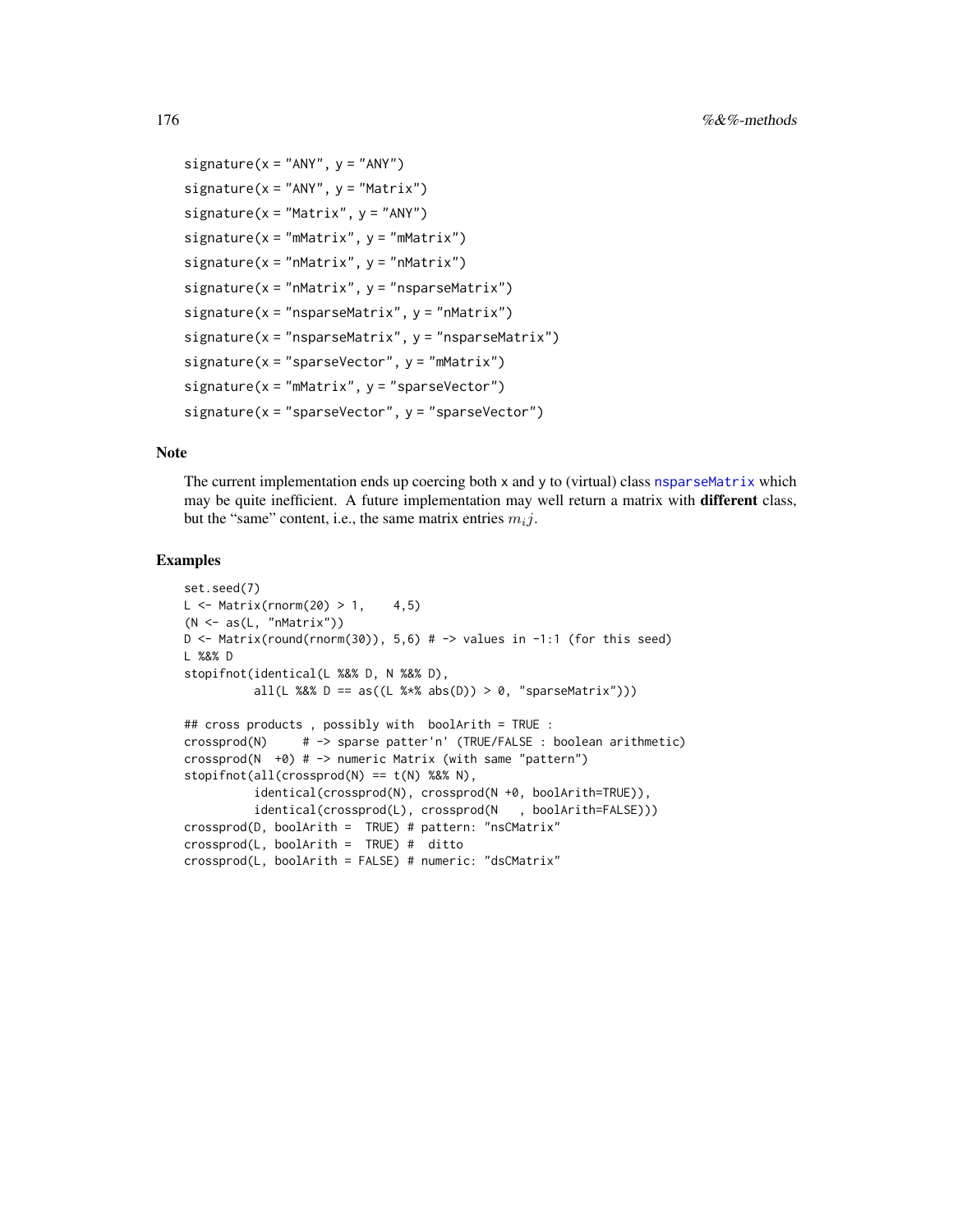# **Index**

```
!,Matrix-method (Matrix-class), 101
!,ldenseMatrix-method
        (ldenseMatrix-class), 88
!,ldiMatrix-method (ldiMatrix-class), 89
!,lgeMatrix-method (lgeMatrix-class), 89
!,lsparseMatrix-method
        (lsparseMatrix-classes), 90
!,ltpMatrix-method (ltrMatrix-class), 93
!,ltrMatrix-method (ltrMatrix-class), 93
!,ndenseMatrix-method
        (ndenseMatrix-class), 107
!,ngeMatrix-method (ngeMatrix-class),
        111
!,nsparseMatrix-method
        (nsparseMatrix-classes), 116
!,ntpMatrix-method (ntrMatrix-class),
        119
!,ntrMatrix-method (ntrMatrix-class),
        119
!,sparseVector-method
        (sparseVector-class), 157
∗ Choleski
    Cholesky, 23
∗ IO
    externalFormats, 65
∗ algebra
    band, 9
    bandSparse, 10
    CHMfactor-class, 18
    chol, 21
    chol2inv-methods, 23
    Cholesky, 23
    Cholesky-class, 26
    colSums, 28
    dgCMatrix-class, 36
    dgeMatrix-class, 37
    dgRMatrix-class, 39
    dgTMatrix-class, 40
    Diagonal, 41
```
dMatrix-class, [46](#page-45-0) dmperm, [47](#page-46-0) dpoMatrix-class, [49](#page-48-0) dsCMatrix-class, [52](#page-51-2) dsRMatrix-class, [54](#page-53-0) dtCMatrix-class, [57](#page-56-1) dtRMatrix-class, [61](#page-60-0) expand, [63](#page-62-0) expm, [64](#page-63-0) externalFormats, [65](#page-64-1) facmul, [67](#page-66-0) Hilbert, [73](#page-72-0) lsparseMatrix-classes, [90](#page-89-1) lu, [94](#page-93-1) LU-class, [97](#page-96-1) Matrix, [99](#page-98-1) Matrix-class, [101](#page-100-1) matrix-products, [103](#page-102-1) nearPD, [108](#page-107-0) nMatrix-class, [112](#page-111-1) norm, [115](#page-114-1) nsparseMatrix-classes, [116](#page-115-1) qr-methods, [127](#page-126-1) rankMatrix, [129](#page-128-0) rcond, [132](#page-131-0) Schur, [138](#page-137-1) sparseQR-class, [154](#page-153-1) unpack, [168](#page-167-0) ∗ arithmetic invPerm, [79](#page-78-0) ∗ arith all.equal-methods, [8](#page-7-0) colSums, [28](#page-27-1) symmpart, [163](#page-162-0) ∗ array [-methods, [173](#page-172-1) [<--methods, [174](#page-173-1) bandSparse, [10](#page-9-1) bdiag, [12](#page-11-1)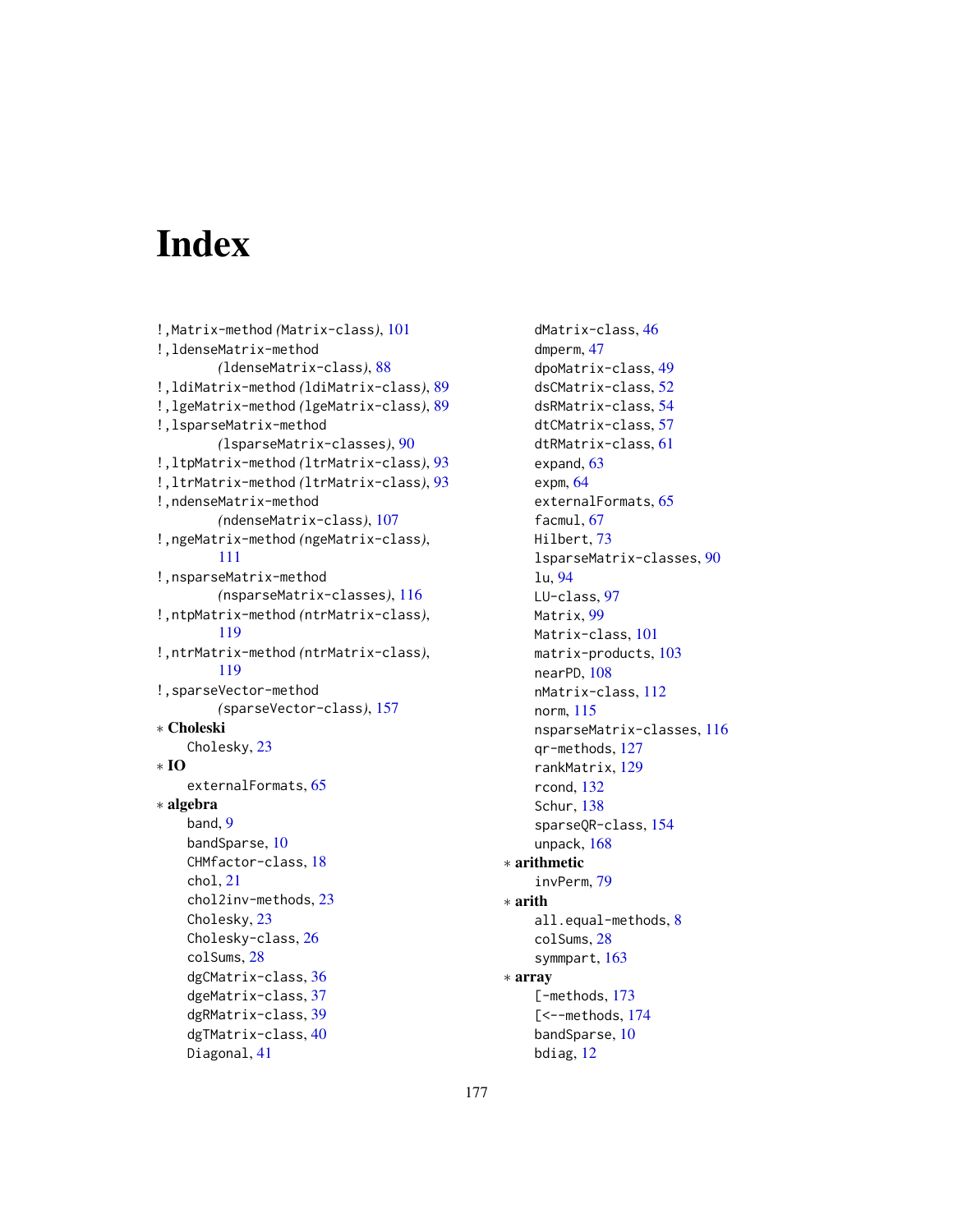cBind, [16](#page-15-0) chol, [21](#page-20-0) Cholesky, [23](#page-22-1) colSums, [28](#page-27-1) Diagonal, [41](#page-40-1) drop0, [50](#page-49-1) externalFormats, [65](#page-64-1) facmul, [67](#page-66-0) forceSymmetric, [68](#page-67-0) Hilbert, [73](#page-72-0) KhatriRao, [84](#page-83-0) kronecker-methods, [87](#page-86-0) lu, [94](#page-93-1) Matrix, [99](#page-98-1) nearPD, [108](#page-107-0) qr-methods, [127](#page-126-1) rankMatrix, [129](#page-128-0) rcond, [132](#page-131-0) rsparsematrix, [136](#page-135-1) sparseMatrix, [148](#page-147-1) sparseQR-class, [154](#page-153-1) sparseVector, [156](#page-155-1) spMatrix, [160](#page-159-1) symmpart, [163](#page-162-0) unpack, [168](#page-167-0) ∗ attribute nnzero, [113](#page-112-0) ∗ classes abIndex-class, [5](#page-4-0) abIseq, [6](#page-5-0) atomicVector-class, [8](#page-7-0) CHMfactor-class, [18](#page-17-2) Cholesky-class, [26](#page-25-0) compMatrix-class, [29](#page-28-0) CsparseMatrix-class, [32](#page-31-1) ddenseMatrix-class, [34](#page-33-0) ddiMatrix-class, [35](#page-34-0) denseMatrix-class, [36](#page-35-2) dgCMatrix-class, [36](#page-35-2) dgeMatrix-class, [37](#page-36-1) dgRMatrix-class, [39](#page-38-0) dgTMatrix-class, [40](#page-39-1) diagonalMatrix-class, [43](#page-42-0) diagU2N, [44](#page-43-0) dMatrix-class, [46](#page-45-0) dpoMatrix-class, [49](#page-48-0) dsCMatrix-class, [52](#page-51-2) dsparseMatrix-class, [54](#page-53-0)

dsRMatrix-class, [54](#page-53-0) dsyMatrix-class, [56](#page-55-1) dtCMatrix-class, [57](#page-56-1) dtpMatrix-class, [59](#page-58-0) dtRMatrix-class, [61](#page-60-0) dtrMatrix-class, [62](#page-61-1) generalMatrix-class, [71](#page-70-2) index-class, [76](#page-75-1) indMatrix-class, [77](#page-76-0) ldenseMatrix-class, [88](#page-87-0) ldiMatrix-class, [89](#page-88-1) lgeMatrix-class, [89](#page-88-1) lsparseMatrix-classes, [90](#page-89-1) lsyMatrix-class, [92](#page-91-0) ltrMatrix-class, [93](#page-92-0) LU-class, [97](#page-96-1) mat2triplet, [98](#page-97-0) Matrix-class, [101](#page-100-1) MatrixClass, [105](#page-104-0) MatrixFactorization-class, [106](#page-105-1) ndenseMatrix-class, [107](#page-106-0) ngeMatrix-class, [111](#page-110-0) nMatrix-class, [112](#page-111-1) nsparseMatrix-classes, [116](#page-115-1) nsyMatrix-class, [118](#page-117-0) ntrMatrix-class, [119](#page-118-0) number-class, [120](#page-119-0) packedMatrix-class, [120](#page-119-0) pMatrix-class, [122](#page-121-1) replValue-class, [135](#page-134-0) rleDiff-class, [135](#page-134-0) RsparseMatrix-class, [137](#page-136-1) Schur-class, [140](#page-139-0) sparseLU-class, [146](#page-145-0) sparseMatrix-class, [152](#page-151-1) sparseQR-class, [154](#page-153-1) sparseVector-class, [157](#page-156-1) symmetricMatrix-class, [161](#page-160-1) triangularMatrix-class, [164](#page-163-1) TsparseMatrix-class, [165](#page-164-1) uniqTsparse, [166](#page-165-0) Unused-classes, [169](#page-168-0) ∗ datasets CAex, [15](#page-14-0) KNex, [86](#page-85-0) USCounties, [171](#page-170-0) wrld\_1deg, [172](#page-171-0) ∗ distribution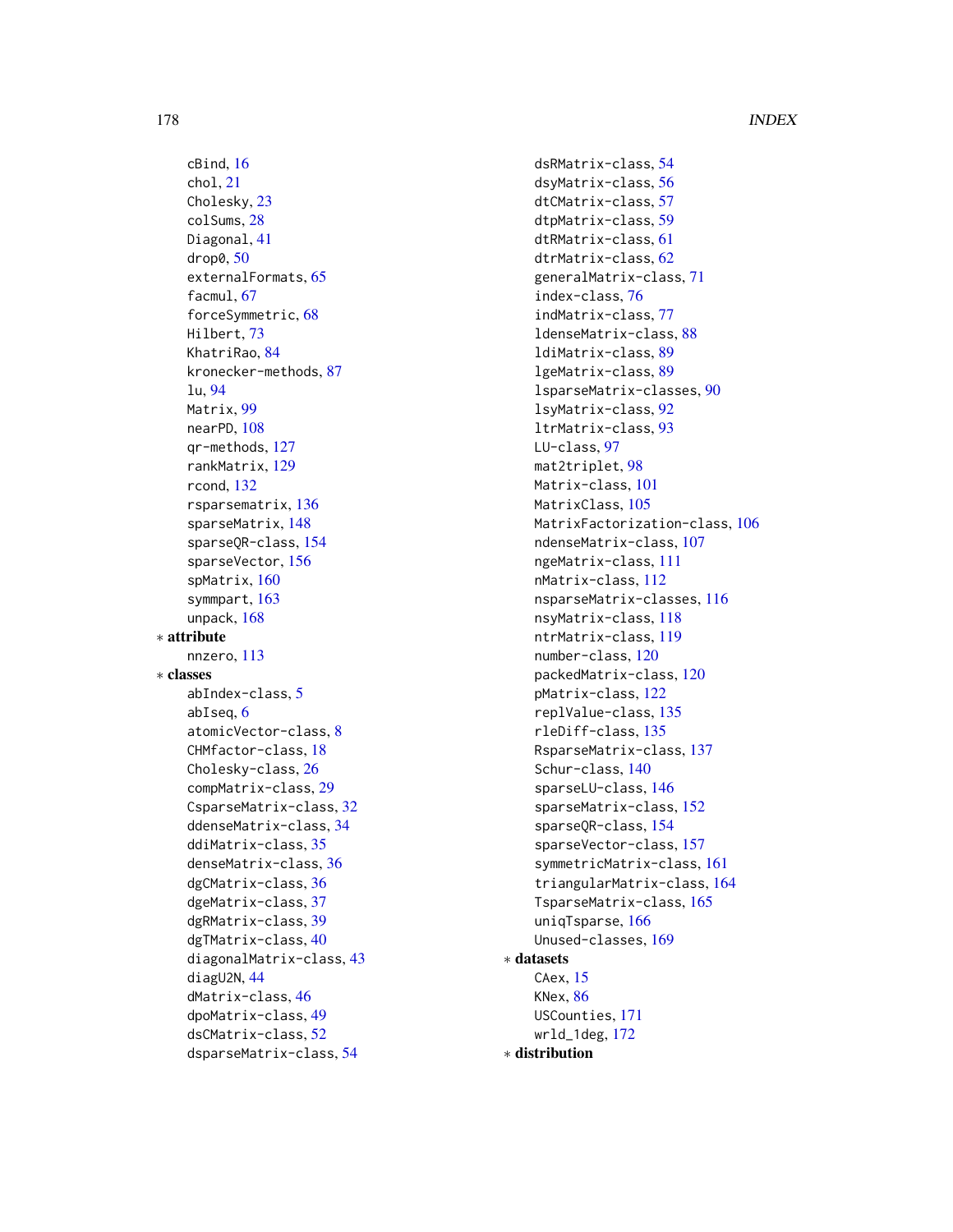### INDEX 279

rsparsematrix, [136](#page-135-1) ∗ graph graph-sparseMatrix, [71](#page-70-2) ∗ hplot image-methods, [73](#page-72-0) ∗ manip abIseq, [6](#page-5-0) cBind, [16](#page-15-0) mat2triplet, [98](#page-97-0) rep2abI, [134](#page-133-0) ∗ math expm,  $64$ ∗ methods [-methods, [173](#page-172-1) [<--methods, [174](#page-173-1) %&%-methods, [175](#page-174-0) all-methods, [7](#page-6-0) all.equal-methods, [8](#page-7-0) band, [9](#page-8-0) BunchKaufman-methods, [14](#page-13-0) chol2inv-methods, [23](#page-22-1) image-methods, [73](#page-72-0) is.na-methods, [80](#page-79-0) isSymmetric-methods, [83](#page-82-2) isTriangular, [83](#page-82-2) KhatriRao, [84](#page-83-0) kronecker-methods, [87](#page-86-0) matrix-products, [103](#page-102-1) qr-methods, [127](#page-126-1) solve-methods, [141](#page-140-1) SparseM-conversions, [148](#page-147-1) updown, [169](#page-168-0) ∗ models sparse.model.matrix, [144](#page-143-2) ∗ print formatSparseM, [69](#page-68-0) printSpMatrix, [124](#page-123-2) ∗ utilities diagU2N, [44](#page-43-0) drop0, [50](#page-49-1) formatSparseM, [69](#page-68-0) graph-sparseMatrix, [71](#page-70-2) is.null.DN, [81](#page-80-0) mat2triplet, [98](#page-97-0) uniqTsparse, [166](#page-165-0) \*,Matrix,ddiMatrix-method *(*diagonalMatrix-class*)*, [43](#page-42-0) \*,Matrix,ldiMatrix-method

*(*diagonalMatrix-class*)*, [43](#page-42-0) \*,ddenseMatrix,ddiMatrix-method *(*diagonalMatrix-class*)*, [43](#page-42-0) \*,ddenseMatrix,ldiMatrix-method *(*diagonalMatrix-class*)*, [43](#page-42-0) \*,ddiMatrix,Matrix-method *(*diagonalMatrix-class*)*, [43](#page-42-0) \*,ddiMatrix,ddenseMatrix-method *(*diagonalMatrix-class*)*, [43](#page-42-0) \*,ddiMatrix,ldenseMatrix-method *(*diagonalMatrix-class*)*, [43](#page-42-0) \*,ddiMatrix,ndenseMatrix-method *(*diagonalMatrix-class*)*, [43](#page-42-0) \*,ldenseMatrix,ddiMatrix-method *(*diagonalMatrix-class*)*, [43](#page-42-0) \*,ldenseMatrix,ldiMatrix-method *(*diagonalMatrix-class*)*, [43](#page-42-0) \*,ldiMatrix,Matrix-method *(*diagonalMatrix-class*)*, [43](#page-42-0) \*,ldiMatrix,ddenseMatrix-method *(*diagonalMatrix-class*)*, [43](#page-42-0) \*,ldiMatrix,ldenseMatrix-method *(*diagonalMatrix-class*)*, [43](#page-42-0) \*,ldiMatrix,ndenseMatrix-method *(*diagonalMatrix-class*)*, [43](#page-42-0) \*,ndenseMatrix,ddiMatrix-method *(*diagonalMatrix-class*)*, [43](#page-42-0) \*,ndenseMatrix,ldiMatrix-method *(*diagonalMatrix-class*)*, [43](#page-42-0) +,Matrix,missing-method *(*Matrix-class*)*, [101](#page-100-1) +,dgTMatrix,dgTMatrix-method *(*dgTMatrix-class*)*, [40](#page-39-1) -,Matrix,missing-method *(*Matrix-class*)*, [101](#page-100-1) -,ddiMatrix,missing-method *(*diagonalMatrix-class*)*, [43](#page-42-0) -,denseMatrix,missing-method *(*denseMatrix-class*)*, [36](#page-35-2) -,dsparseVector,missing-method *(*sparseVector-class*)*, [157](#page-156-1) -,indMatrix,missing-method *(*indMatrix-class*)*, [77](#page-76-0) -,ldiMatrix,missing-method *(*diagonalMatrix-class*)*, [43](#page-42-0) -,lsparseMatrix,missing-method *(*lsparseMatrix-classes*)*, [90](#page-89-1) -,nsparseMatrix,missing-method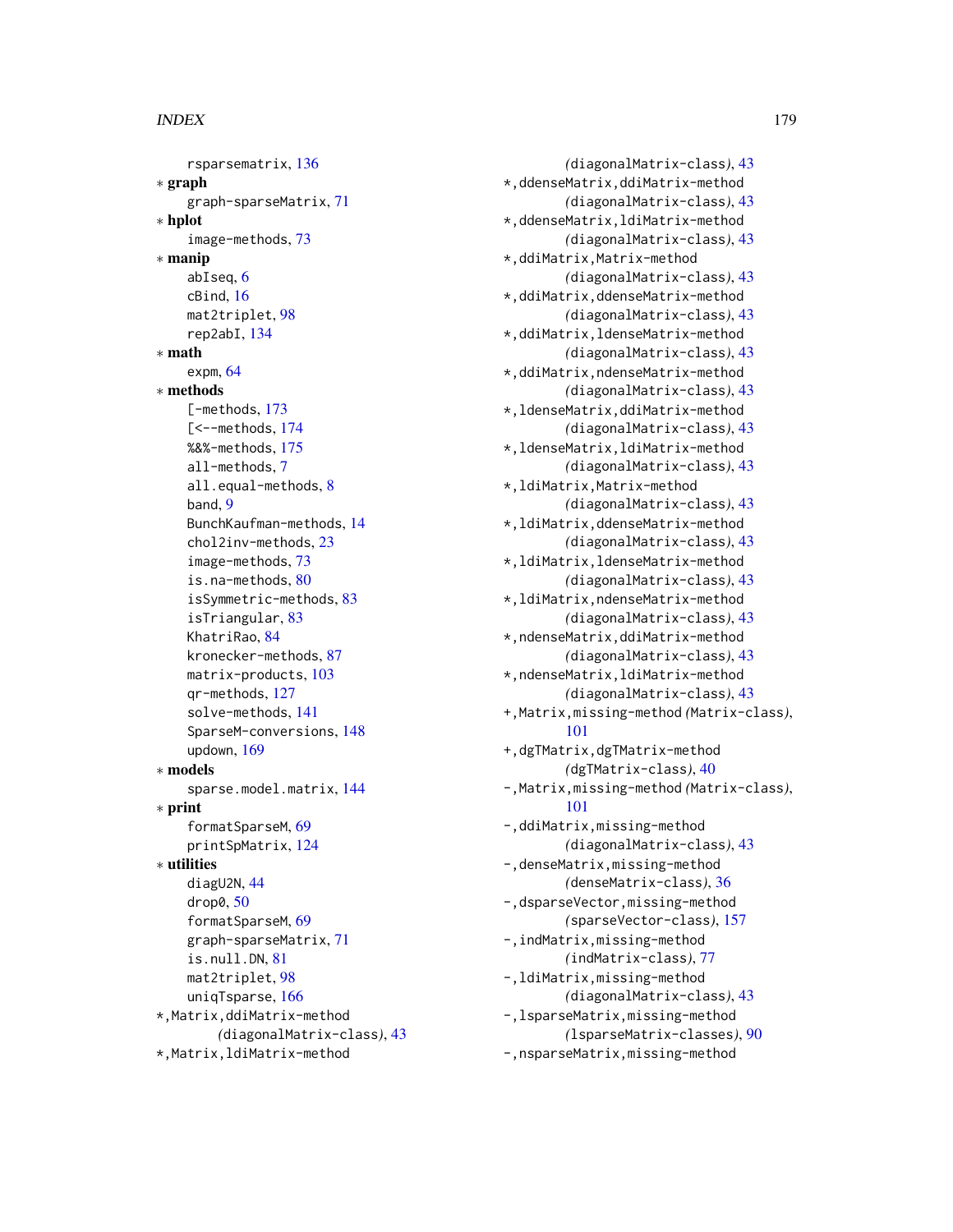*(*nsparseMatrix-classes*)*, [116](#page-115-1) -,pMatrix,missing-method *(*pMatrix-class*)*, [122](#page-121-1) -,sparseMatrix,missing-method *(*sparseMatrix-class*)*, [152](#page-151-1) .Deprecated, *[17](#page-16-0)* .Machine, *[129](#page-128-0)*, *[157](#page-156-1)* .SuiteSparse\_version *(*Cholesky*)*, [23](#page-22-1) .bdiag *(*bdiag*)*, [12](#page-11-1) .diagU2N *(*diagU2N*)*, [44](#page-43-0) .dsy2mat *(*dsyMatrix-class*)*, [56](#page-55-1) .formatSparseSimple, *[126](#page-125-0)* .formatSparseSimple *(*formatSparseM*)*, [69](#page-68-0) .selectSuperClasses, *[106](#page-105-1)* .sparseDiagonal *(*Diagonal*)*, [41](#page-40-1) .symDiagonal *(*Diagonal*)*, [41](#page-40-1) .trDiagonal *(*Diagonal*)*, [41](#page-40-1) .updateCHMfactor *(*CHMfactor-class*)*, [18](#page-17-2) .validateCsparse *(*CsparseMatrix-class*)*, [32](#page-31-1) /,ddiMatrix,Matrix-method *(*diagonalMatrix-class*)*, [43](#page-42-0) /,ddiMatrix,ddenseMatrix-method *(*diagonalMatrix-class*)*, [43](#page-42-0) /,ddiMatrix,ldenseMatrix-method *(*diagonalMatrix-class*)*, [43](#page-42-0) /,ddiMatrix,ndenseMatrix-method *(*diagonalMatrix-class*)*, [43](#page-42-0) /,ldiMatrix,Matrix-method *(*diagonalMatrix-class*)*, [43](#page-42-0) /,ldiMatrix,ddenseMatrix-method *(*diagonalMatrix-class*)*, [43](#page-42-0) /,ldiMatrix,ldenseMatrix-method *(*diagonalMatrix-class*)*, [43](#page-42-0) /,ldiMatrix,ndenseMatrix-method *(*diagonalMatrix-class*)*, [43](#page-42-0) [,CsparseMatrix,index,index,logical-method *(*[-methods*)*, [173](#page-172-1)

*(*[-methods*)*, [173](#page-172-1)

*(*[-methods*)*, [173](#page-172-1) [,Matrix,ANY,ANY,ANY-method *(*[-methods*)*, [173](#page-172-1) [, Matrix, index, index, missing-method *(*[-methods*)*, [173](#page-172-1)

*(*[-methods*)*, [173](#page-172-1)

[, Matrix, index, missing, missing-method

[,CsparseMatrix,index,missing,logical-method [,denseMatrix,matrix,missing,missing-method [, CsparseMatrix, missing, index, logical-method [, denseMatrix, missing, index, logical-method [, Matrix, 1Matrix, missing, ANY-method *(*[-methods*)*, [173](#page-172-1) [,Matrix,lMatrix,missing,missing-method *(*[-methods*)*, [173](#page-172-1) [,Matrix,logical,missing,ANY-method *(*[-methods*)*, [173](#page-172-1) [,Matrix,logical,missing,missing-method *(*[-methods*)*, [173](#page-172-1) [,Matrix,matrix,missing,ANY-method *(*[-methods*)*, [173](#page-172-1) [, Matrix, matrix, missing, missing-method *(*[-methods*)*, [173](#page-172-1) [,Matrix,missing,index,missing-method *(*[-methods*)*, [173](#page-172-1) [,Matrix,missing,missing,ANY-method *(*[-methods*)*, [173](#page-172-1) [,Matrix,missing,missing,logical-method *(*[-methods*)*, [173](#page-172-1) [,Matrix,missing,missing,missing-method *(*[-methods*)*, [173](#page-172-1) [,TsparseMatrix,index,index,logical-method *(*[-methods*)*, [173](#page-172-1) [,TsparseMatrix,index,missing,logical-method *(*[-methods*)*, [173](#page-172-1) [,TsparseMatrix,missing,index,logical-method *(*[-methods*)*, [173](#page-172-1) [,abIndex,index,ANY,ANY-method *(*abIndex-class*)*, [5](#page-4-0) [,dMatrix,lMatrix,missing,ANY-method *(*dMatrix-class*)*, [46](#page-45-0) [,dMatrix,logical,missing,ANY-method *(*dMatrix-class*)*, [46](#page-45-0) [,denseMatrix,index,index,logical-method *(*[-methods*)*, [173](#page-172-1) [, denseMatrix, index, missing, logical-method *(*[-methods*)*, [173](#page-172-1) [,denseMatrix,matrix,missing,ANY-method *(*[-methods*)*, [173](#page-172-1) *(*[-methods*)*, [173](#page-172-1) *(*[-methods*)*, [173](#page-172-1) [,diagonalMatrix,index,index,logical-method *(*[-methods*)*, [173](#page-172-1) [,diagonalMatrix,index,missing,logical-method *(*[-methods*)*, [173](#page-172-1) [,diagonalMatrix,missing,index,logical-method *(*[-methods*)*, [173](#page-172-1)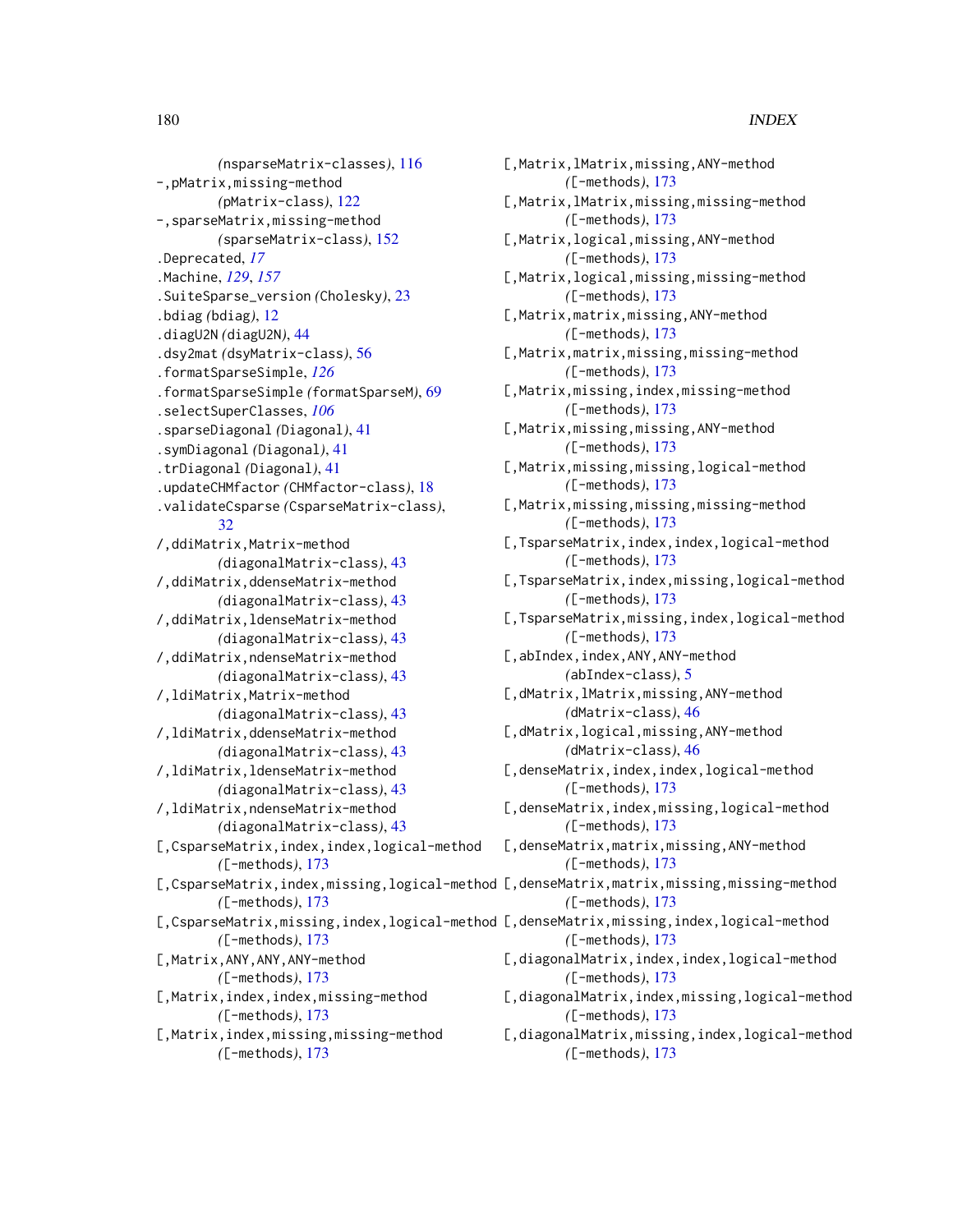# $INDEX$  and the set of the set of the set of the set of the set of the set of the set of the set of the set of the set of the set of the set of the set of the set of the set of the set of the set of the set of the set of th

| [, indMatrix, index, missing, logical-method    | [,packedMatrix,matrix,missing,missing-method                                                                         |
|-------------------------------------------------|----------------------------------------------------------------------------------------------------------------------|
| $([-methods), 173]$                             | (packedMatrix-class), 120                                                                                            |
| [, packedMatrix, NULL, NULL, logical-method     | [, packedMatrix, missing, NULL, logical-method                                                                       |
| (packedMatrix-class), 120                       | (packedMatrix-class), 120                                                                                            |
| [, packedMatrix, NULL, NULL, missing-method     | [, packedMatrix, missing, NULL, missing-method                                                                       |
| (packedMatrix-class), 120                       | (packedMatrix-class), 120                                                                                            |
| [, packedMatrix, NULL, index, logical-method    | [, packedMatrix, missing, index, logical-method                                                                      |
| (packedMatrix-class), 120                       | (packedMatrix-class), 120                                                                                            |
| [, packedMatrix, NULL, index, missing-method    | [,packedMatrix,missing,index,missing-method                                                                          |
| (packedMatrix-class), 120                       | (packedMatrix-class), 120                                                                                            |
| [, packedMatrix, NULL, missing, logical-method  | [, packedMatrix, missing, missing, logical-method                                                                    |
| (packedMatrix-class), 120                       | (packedMatrix-class), 120                                                                                            |
| [, packedMatrix, NULL, missing, missing-method  | [, packedMatrix, missing, missing, missing-methoo                                                                    |
| (packedMatrix-class), 120                       | (packedMatrix-class), 120                                                                                            |
| [, packedMatrix, index, NULL, logical-method    | [, sparseMatrix, index, index, logical-method                                                                        |
| (packedMatrix-class), 120                       | $([-methods), 173]$                                                                                                  |
| [, packedMatrix, index, NULL, missing-method    | [, sparseMatrix, index, missing, logical-method                                                                      |
| (packedMatrix-class), 120                       | $([-methods), 173]$                                                                                                  |
| [, packedMatrix, index, index, logical-method   | [, sparseMatrix, missing, index, logical-method                                                                      |
| (packedMatrix-class), 120                       | $([-methods), 173]$                                                                                                  |
| [, packedMatrix, index, index, missing-method   | [, sparseVector, index, ANY, ANY-method                                                                              |
| (packedMatrix-class), 120                       | (sparseVector-class), 157                                                                                            |
| [, packedMatrix, index, missing, logical-method | [, sparseVector, lsparseVector, ANY, ANY-method                                                                      |
| (packedMatrix-class), 120                       | (sparseVector-class), 157                                                                                            |
| [, packedMatrix, index, missing, missing-method | [, sparseVector, nsparseVector, ANY, ANY-method                                                                      |
| (packedMatrix-class), 120                       | (sparseVector-class), 157                                                                                            |
| [, packedMatrix, lMatrix, NULL, logical-method  | $\mathsf{[-methods, 173]}$                                                                                           |
| (packedMatrix-class), 120                       | $\mathsf{K}$ --methods, 174                                                                                          |
| [, packedMatrix, lMatrix, NULL, missing-method  | [<-, CsparseMatrix, Matrix, missing, replValue-mo                                                                    |
| (packedMatrix-class), 120                       | $(L<-methods), 174$                                                                                                  |
| [, packedMatrix, lMatrix, index, logical-method | [<-, CsparseMatrix, index, index, replValue-meth                                                                     |
| (packedMatrix-class), 120                       | $(L<-methods), 174$                                                                                                  |
| [,packedMatrix,lMatrix,index,missing-method     | [<-, CsparseMatrix, index, index, sparseVector-mo                                                                    |
| (packedMatrix-class), 120                       | $(L<-methods), 174$                                                                                                  |
| (packedMatrix-class), 120                       | [,packedMatrix,lMatrix,missing,logical-method[<-,CsparseMatrix,index,missing,replValue-me]<br>$(L<-methods), 174$    |
| (packedMatrix-class), 120                       | [,packedMatrix,lMatrix,missing,missing-method[<-,CsparseMatrix,index,missing,sparseVector<br>$($ [<--methods), $174$ |
| [, packedMatrix, matrix, NULL, logical-method   | [<-, CsparseMatrix, ldenseMatrix, missing, replVa                                                                    |
| (packedMatrix-class), 120                       | $($ [<--methods), $174$                                                                                              |
| [, packedMatrix, matrix, NULL, missing-method   | [<-, CsparseMatrix, lsparseMatrix, missing, repl'                                                                    |
| (packedMatrix-class), 120                       | $($ [ < - - methods), $174$                                                                                          |
| [, packedMatrix, matrix, index, logical-method  | [<-, CsparseMatrix, matrix, missing, replValue-mo                                                                    |
| (packedMatrix-class), 120                       | $($ [<--methods), $174$                                                                                              |
| [, packedMatrix, matrix, index, missing-method  | [<-, CsparseMatrix, missing, index, replValue-me                                                                     |
| (packedMatrix-class), 120                       | $($ [<--methods), $174$                                                                                              |
| (packedMatrix-class), 120                       | [,packedMatrix,matrix,missing,logical-method [<-,CsparseMatrix,missing,index,sparseVector<br>$(L<-methods), 174$     |

Matrix,missing,NULL,logical-method *(*packedMatrix-class*)*, [120](#page-119-0) Matrix,missing,NULL,missing-method *(*packedMatrix-class*)*, [120](#page-119-0) Matrix,missing,index,logical-method *(*packedMatrix-class*)*, [120](#page-119-0) Matrix,missing,index,missing-method *(*packedMatrix-class*)*, [120](#page-119-0) Matrix,missing,missing,logical-method *(*packedMatrix-class*)*, [120](#page-119-0) Matrix,missing,missing,missing-method *(*packedMatrix-class*)*, [120](#page-119-0) Matrix,index,index,logical-method *(*[-methods*)*, [173](#page-172-0) Matrix,index,missing,logical-method *(*[-methods*)*, [173](#page-172-0) Matrix,missing,index,logical-method *(*[-methods*)*, [173](#page-172-0) Vector, index, ANY, ANY-method *(*sparseVector-class*)*, [157](#page-156-0) Vector, lsparseVector, ANY, ANY-method *(*sparseVector-class*)*, [157](#page-156-0) Vector,nsparseVector,ANY,ANY-method *(*sparseVector-class*)*, [157](#page-156-0) s, [173](#page-172-0) ods, [174](#page-173-0) rseMatrix,Matrix,missing,replValue-method *(*[<--methods*)*, [174](#page-173-0)

rseMatrix, index, index, sparseVector-method *(*[<--methods*)*, [174](#page-173-0)

rseMatrix,index,missing,replValue-method *(*[<--methods*)*, [174](#page-173-0)

rseMatrix, index, missing, sparseVector-method *(*[<--methods*)*, [174](#page-173-0)

- rseMatrix,ldenseMatrix,missing,replValue-method *(*[<--methods*)*, [174](#page-173-0)
- rseMatrix, lsparseMatrix, missing, replValue-method *(*[<--methods*)*, [174](#page-173-0)
- rseMatrix,matrix,missing,replValue-method *(*[<--methods*)*, [174](#page-173-0)
- rseMatrix,missing,index,replValue-method *(*[<--methods*)*, [174](#page-173-0)

rseMatrix, missing, index, sparseVector-method *(*[<--methods*)*, [174](#page-173-0)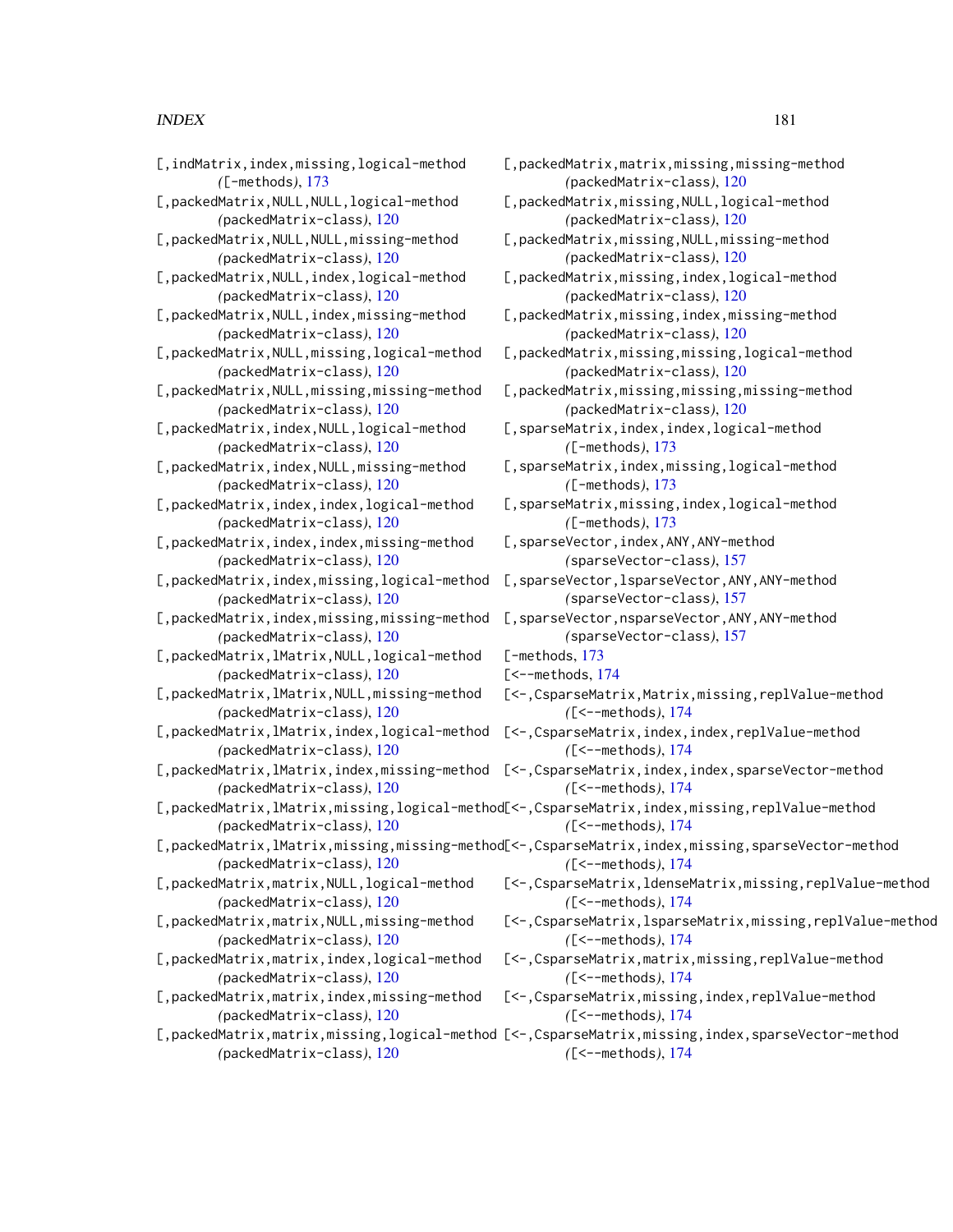|                                                                                 | [<-,CsparseMatrix,ndenseMatrix,missing,replValce <del>,mspthoseMatrix,index,missing,replValue-method</del>                 |
|---------------------------------------------------------------------------------|----------------------------------------------------------------------------------------------------------------------------|
| $($ [<--methods), $174$                                                         | $(\text{K--methods}), 174$                                                                                                 |
|                                                                                 | [<-, CsparseMatrix, nsparseMatrix, missing, replV@dteFspathseMatrix, index, missing, sparseVector-method                   |
| $($ [<--methods), $174$                                                         | $(L<-methods), 174$                                                                                                        |
| [<-, Matrix, ANY, ANY, ANY-method                                               | [<-, TsparseMatrix, lMatrix, missing, replValue-method                                                                     |
| $($ [<--methods), $174$                                                         | $($ [<--methods), $174$                                                                                                    |
| [<-, Matrix, ANY, ANY, Matrix-method                                            | [<-,TsparseMatrix,matrix,missing,replValue-method                                                                          |
| $($ [<--methods), $174$                                                         | $(L<-methods), 174$                                                                                                        |
| [<-, Matrix, ANY, ANY, matrix-method<br>$(L<-methods), 174$                     | [<-, TsparseMatrix, missing, index, replValue-method<br>$(L<-methods), 174$                                                |
| [<-, Matrix, ANY, missing, Matrix-method<br>$(L<-methods), 174$                 | [<-, TsparseMatrix, missing, index, sparseVector-method<br>$(L<-methods), 174$                                             |
| [<-, Matrix, ANY, missing, matrix-method<br>$(L<-methods), 174$                 | [<-,TsparseMatrix,nMatrix,missing,replValue-method<br>$(L<-methods), 174$                                                  |
|                                                                                 | [<-,Matrix,ldenseMatrix,missing,replValue-method,denseMatrix,index,index,replValue-method                                  |
| $(\text{K--methods}), 174$                                                      | $(\text{K--methods})$ , 174                                                                                                |
|                                                                                 | [<-,Matrix,lsparseMatrix,missing,replValue-me[koddenseMatrix,index,missing,replValue-method                                |
| $(\text{K--methods})$ , 174                                                     | $($ [ < - - methods), $174$                                                                                                |
| [<-, Matrix, matrix, missing, replValue-method                                  | [<-, denseMatrix, matrix, missing, replValue-method                                                                        |
| $($ [<--methods), $174$                                                         | $($ [<--methods), $174$                                                                                                    |
| [<-, Matrix, missing, ANY, Matrix-method<br>$($ [<--methods), $174$             | [<-, denseMatrix, missing, index, replValue-method<br>$($ [<--methods), $174$                                              |
| [<-, Matrix, missing, ANY, matrix-method                                        | [<-, denseMatrix, missing, missing, ANY-method                                                                             |
| $($ [<--methods), $174$                                                         | $(L<-methods), 174$                                                                                                        |
| $($ [<--methods), $174$                                                         | [<-,Matrix,ndenseMatrix,missing,replValue-method,diagonalMatrix,index,index,replValue-method<br>$(\text{K--methods}), 174$ |
| $($ [<--methods), 174                                                           | [<-,Matrix,nsparseMatrix,missing,replValue-me[koddiagonalMatrix,index,index,sparseMatrix-method<br>$(L<-methods), 174$     |
| $($ [<--methods), 174                                                           | [<-,RsparseMatrix,index,index,replValue-metho[k-,diagonalMatrix,index,index,sparseVector-method<br>$(L<-methods), 174$     |
|                                                                                 | [<-,RsparseMatrix,index,index,sparseVector-me[koddiagonalMatrix,index,missing,replValue-method                             |
| $($ [<--methods), $174$                                                         | $(\text{K--methods})$ , 174                                                                                                |
|                                                                                 | [<-,RsparseMatrix,index,missing,replValue-method,diagonalMatrix,index,missing,sparseMatrix-method                          |
| $($ [<--methods), $174$                                                         | $(\text{K--methods}), 174$                                                                                                 |
|                                                                                 | [<-,RsparseMatrix,index,missing,sparseVector-[methoidagonalMatrix,index,missing,sparseVector-method                        |
| $($ [<--methods), $174$                                                         | $(L<-methods), 174$                                                                                                        |
|                                                                                 | [<-,RsparseMatrix,matrix,missing,replValue-me[koddiagonalMatrix,matrix,missing,replValue-method                            |
| $(\text{K--methods})$ , 174                                                     | $($ [<--methods), 174                                                                                                      |
|                                                                                 | [<-, RsparseMatrix, missing, index, replValue-method, diagonalMatrix, missing, index, replValue-method                     |
| $(\text{K--methods})$ , 174                                                     | $($ [<--methods), $174$                                                                                                    |
|                                                                                 | [<-, RsparseMatrix, missing, index, sparseVector-[methoidagonalMatrix, missing, index, sparseMatrix-method                 |
| $(I<-\text{methods})$ , 174                                                     | $($ [<--methods), $174$                                                                                                    |
|                                                                                 | [<-,TsparseMatrix,Matrix,missing,replValue-me[thoddiagonalMatrix,missing,index,sparseVector-method                         |
| $($ [<--methods), $174$                                                         | $($ [<--methods), $174$                                                                                                    |
|                                                                                 | [<-,TsparseMatrix,index,index,replValue-metho[k-,diagonalMatrix,missing,missing,ANY-method                                 |
| $($ [<--methods), $174$                                                         | $(\text{K--methods})$ , 174                                                                                                |
| [<-,TsparseMatrix,index,index,sparseVector-me[kodindMatrix,index,ANY,ANY-method |                                                                                                                            |

*(*[<--methods*)*, [174](#page-173-0) *(*[<--methods*)*, [174](#page-173-0)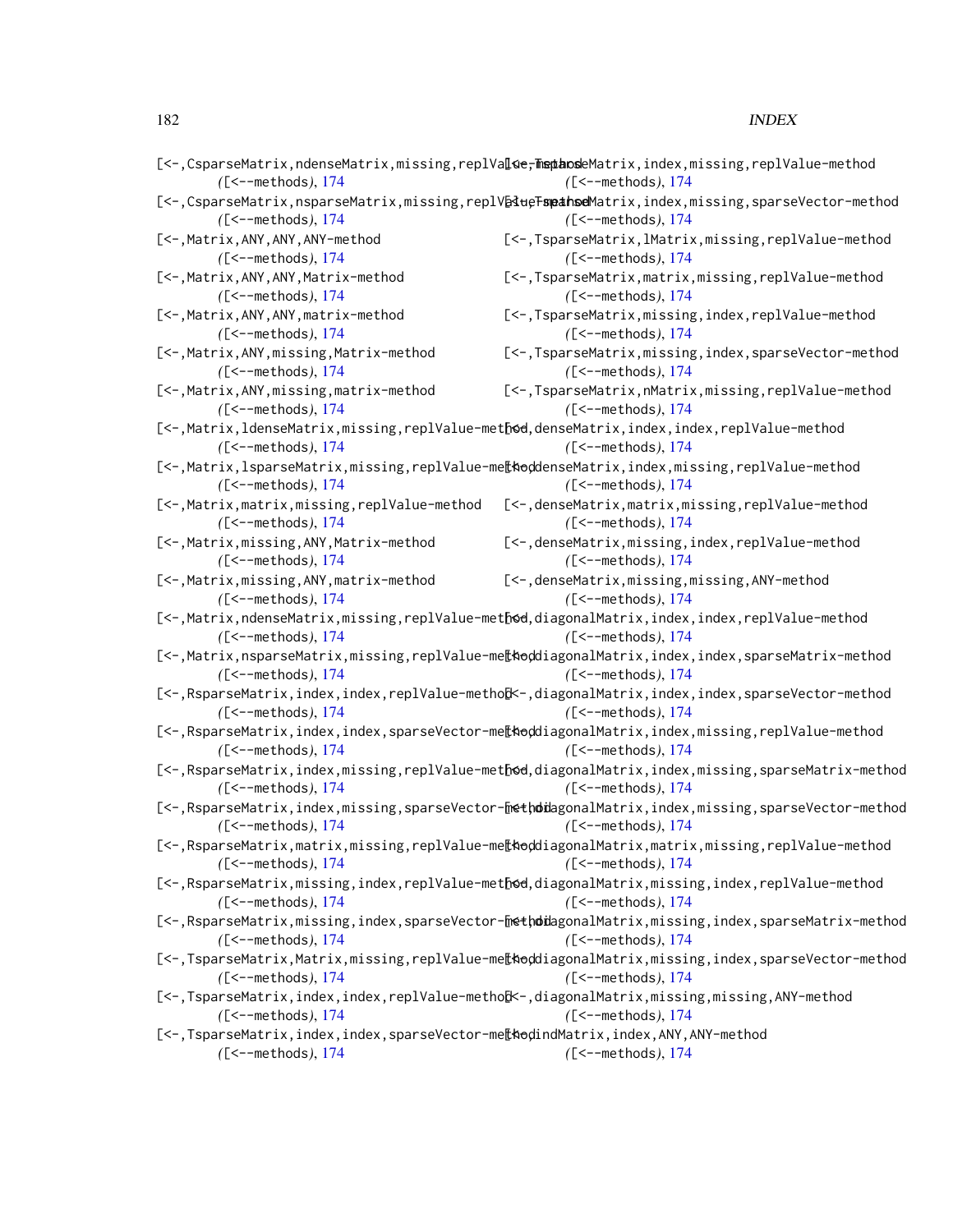### $I\ N$ DEX 183

[<-,indMatrix,missing,index,ANY-method *(*[<--methods*)*, [174](#page-173-0) [<-,indMatrix,missing,missing,ANY-method *(*[<--methods*)*, [174](#page-173-0) [<-,sparseMatrix,ANY,ANY,sparseMatrix-method *(*[<--methods*)*, [174](#page-173-0) [<-,sparseMatrix,ANY,missing,sparseMatrix-method *(*[<--methods*)*, [174](#page-173-0) [<-,sparseMatrix,missing,ANY,sparseMatrix-method *(*[<--methods*)*, [174](#page-173-0) [<-,sparseMatrix,missing,missing,ANY-method *(*[<--methods*)*, [174](#page-173-0) [<-,sparseVector,index,missing,replValueSp-method *(*sparseVector-class*)*, [157](#page-156-0) [<-,sparseVector,sparseVector,missing,replValueSp-methmatrix-products), [103](#page-102-0) *(*sparseVector-class*)*, [157](#page-156-0) %\*% *(*matrix-products*)*, [103](#page-102-0) %\*%,ANY,Matrix-method *(*matrix-products*)*, [103](#page-102-0) %\*%,ANY,TsparseMatrix-method *(*matrix-products*)*, [103](#page-102-0) %\*%,CsparseMatrix,CsparseMatrix-method *(*matrix-products*)*, [103](#page-102-0) %\*%,CsparseMatrix,ddenseMatrix-method *(*matrix-products*)*, [103](#page-102-0) %\*%,CsparseMatrix,diagonalMatrix-method *(*matrix-products*)*, [103](#page-102-0) %\*%,CsparseMatrix,matrix-method *(*matrix-products*)*, [103](#page-102-0) %\*%,CsparseMatrix,numLike-method *(*matrix-products*)*, [103](#page-102-0) %\*%,Matrix,ANY-method *(*matrix-products*)*, [103](#page-102-0) %\*%,Matrix,TsparseMatrix-method *(*matrix-products*)*, [103](#page-102-0) %\*%,Matrix,indMatrix-method *(*matrix-products*)*, [103](#page-102-0) %\*%,Matrix,matrix-method *(*matrix-products*)*, [103](#page-102-0) %\*%,Matrix,numLike-method *(*matrix-products*)*, [103](#page-102-0) %\*%,Matrix,pMatrix-method *(*matrix-products*)*, [103](#page-102-0) %\*%,RsparseMatrix,mMatrix-method *(*matrix-products*)*, [103](#page-102-0) %\*%,TsparseMatrix,ANY-method *(*matrix-products*)*, [103](#page-102-0) %\*%,TsparseMatrix,Matrix-method

*(*matrix-products*)*, [103](#page-102-0) %\*%,TsparseMatrix,TsparseMatrix-method *(*matrix-products*)*, [103](#page-102-0) %\*%,dMatrix,integer-method *(*matrix-products*)*, [103](#page-102-0) %\*%,dMatrix,lMatrix-method *(*matrix-products*)*, [103](#page-102-0) %\*%,dMatrix,nMatrix-method *(*matrix-products*)*, [103](#page-102-0) %\*%,ddenseMatrix,CsparseMatrix-method *(*matrix-products*)*, [103](#page-102-0) %\*%,ddenseMatrix,ddenseMatrix-method *(*matrix-products*)*, [103](#page-102-0) %\*%,ddenseMatrix,dsparseMatrix-method %\*%,ddenseMatrix,dsyMatrix-method *(*matrix-products*)*, [103](#page-102-0) %\*%,ddenseMatrix,dtrMatrix-method *(*matrix-products*)*, [103](#page-102-0) %\*%,ddenseMatrix,ldenseMatrix-method *(*matrix-products*)*, [103](#page-102-0) %\*%,ddenseMatrix,matrix-method *(*matrix-products*)*, [103](#page-102-0) %\*%,ddenseMatrix,ndenseMatrix-method *(*matrix-products*)*, [103](#page-102-0) %\*%,denseMatrix,diagonalMatrix-method *(*matrix-products*)*, [103](#page-102-0) %\*%,dgeMatrix,dgeMatrix-method *(*matrix-products*)*, [103](#page-102-0) %\*%,dgeMatrix,diagonalMatrix-method *(*matrix-products*)*, [103](#page-102-0) %\*%,dgeMatrix,dsparseMatrix-method *(*matrix-products*)*, [103](#page-102-0) %\*%,dgeMatrix,dtpMatrix-method *(*matrix-products*)*, [103](#page-102-0) %\*%,dgeMatrix,matrix-method *(*matrix-products*)*, [103](#page-102-0) %\*%,dgeMatrix,numLike-method *(*matrix-products*)*, [103](#page-102-0) %\*%,diagonalMatrix,CsparseMatrix-method *(*matrix-products*)*, [103](#page-102-0) %\*%,diagonalMatrix,denseMatrix-method *(*matrix-products*)*, [103](#page-102-0) %\*%,diagonalMatrix,dgeMatrix-method *(*matrix-products*)*, [103](#page-102-0) %\*%,diagonalMatrix,diagonalMatrix-method *(*matrix-products*)*, [103](#page-102-0) %\*%,diagonalMatrix,lgeMatrix-method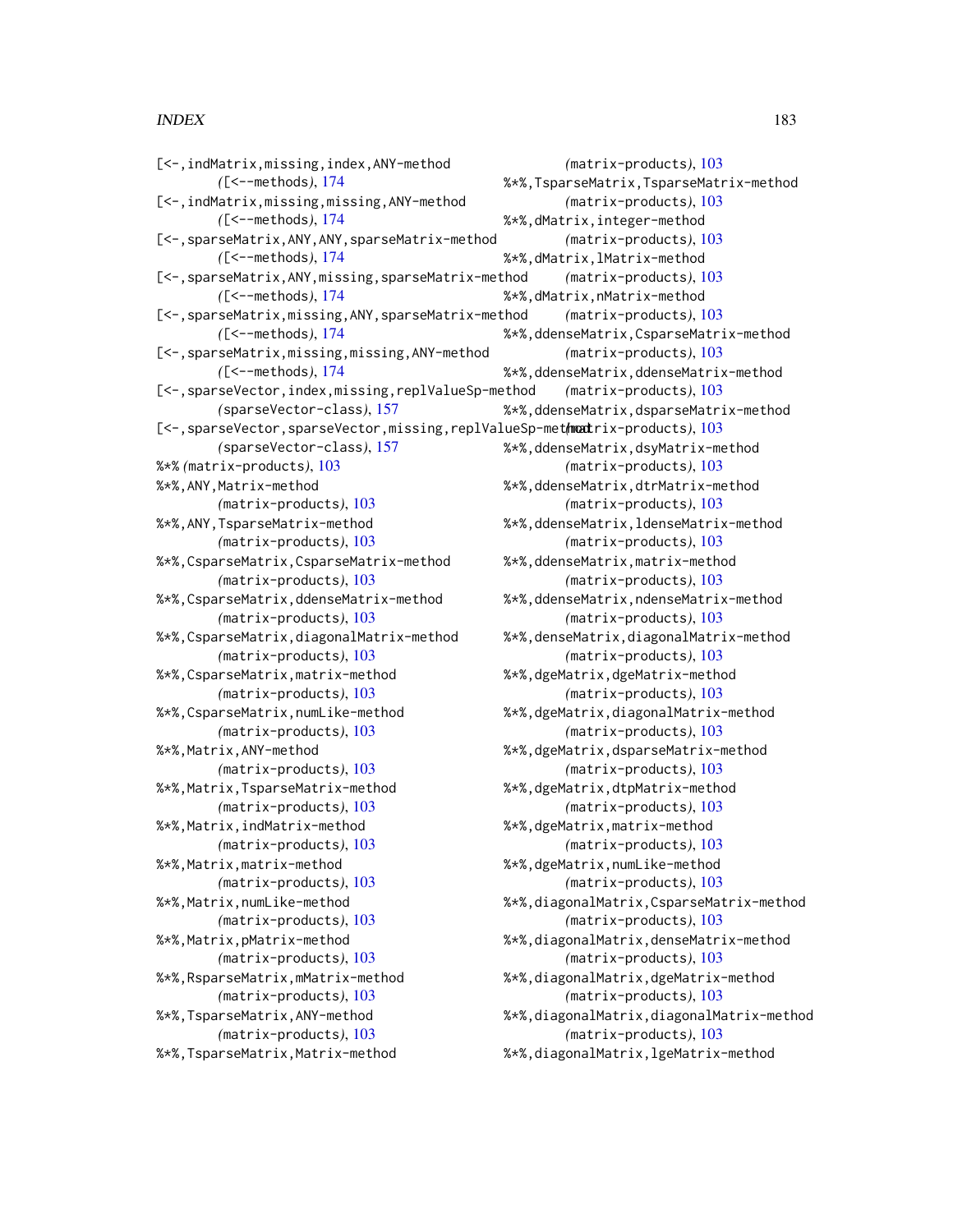*(*matrix-products*)*, [103](#page-102-0) %\*%,ldenseMatrix,matrix-method *(*matrix-products*)*, [103](#page-102-0) %\*%,ldenseMatrix,ndenseMatrix-method *(*matrix-products*)*, [103](#page-102-0) %\*%,lgCMatrix,lgCMatrix-method *(*matrix-products*)*, [103](#page-102-0) %\*%,lgeMatrix,diagonalMatrix-method *(*matrix-products*)*, [103](#page-102-0) %\*%,lsparseMatrix,ldenseMatrix-method *(*matrix-products*)*, [103](#page-102-0) %\*%,lsparseMatrix,lsparseMatrix-method *(*matrix-products*)*, [103](#page-102-0) %\*%,mMatrix,RsparseMatrix-method *(*matrix-products*)*, [103](#page-102-0) %\*%,mMatrix,sparseVector-method *(*matrix-products*)*, [103](#page-102-0) %\*%,matrix,CsparseMatrix-method *(*matrix-products*)*, [103](#page-102-0) %\*%,matrix,Matrix-method *(*matrix-products*)*, [103](#page-102-0) %\*%,matrix,ddenseMatrix-method *(*matrix-products*)*, [103](#page-102-0) %\*%,matrix,dgeMatrix-method *(*matrix-products*)*, [103](#page-102-0) %\*%,matrix,diagonalMatrix-method *(*matrix-products*)*, [103](#page-102-0) %\*%,matrix,dsyMatrix-method *(*matrix-products*)*, [103](#page-102-0) %\*%,matrix,dtpMatrix-method *(*matrix-products*)*, [103](#page-102-0) %\*%,matrix,dtrMatrix-method *(*matrix-products*)*, [103](#page-102-0) %\*%,matrix,indMatrix-method *(*matrix-products*)*, [103](#page-102-0) %\*%,matrix,ldenseMatrix-method *(*matrix-products*)*, [103](#page-102-0) %\*%,matrix,ndenseMatrix-method *(*matrix-products*)*, [103](#page-102-0) %\*%,matrix,pMatrix-method *(*matrix-products*)*, [103](#page-102-0) %\*%,matrix,sparseMatrix-method *(*matrix-products*)*, [103](#page-102-0) %\*%,nMatrix,dMatrix-method *(*matrix-products*)*, [103](#page-102-0) %\*%,nMatrix,lMatrix-method *(*matrix-products*)*, [103](#page-102-0) %\*%,nMatrix,nMatrix-method

*(*matrix-products*)*, [103](#page-102-0) %\*%,diagonalMatrix,matrix-method *(*matrix-products*)*, [103](#page-102-0) %\*%,diagonalMatrix,sparseMatrix-method *(*matrix-products*)*, [103](#page-102-0) %\*%,dspMatrix,ddenseMatrix-method *(*matrix-products*)*, [103](#page-102-0) %\*%,dspMatrix,matrix-method *(*matrix-products*)*, [103](#page-102-0) %\*%,dsparseMatrix,ddenseMatrix-method *(*matrix-products*)*, [103](#page-102-0) %\*%,dsparseMatrix,dgeMatrix-method *(*matrix-products*)*, [103](#page-102-0) %\*%,dsyMatrix,ddenseMatrix-method *(*matrix-products*)*, [103](#page-102-0) %\*%,dsyMatrix,dsyMatrix-method *(*matrix-products*)*, [103](#page-102-0) %\*%,dsyMatrix,matrix-method *(*matrix-products*)*, [103](#page-102-0) %\*%,dtpMatrix,ddenseMatrix-method *(*matrix-products*)*, [103](#page-102-0) %\*%,dtpMatrix,matrix-method *(*matrix-products*)*, [103](#page-102-0) %\*%,dtrMatrix,ddenseMatrix-method *(*matrix-products*)*, [103](#page-102-0) %\*%,dtrMatrix,dtrMatrix-method *(*matrix-products*)*, [103](#page-102-0) %\*%,dtrMatrix,matrix-method *(*matrix-products*)*, [103](#page-102-0) %\*%,indMatrix,Matrix-method *(*matrix-products*)*, [103](#page-102-0) %\*%,indMatrix,indMatrix-method *(*matrix-products*)*, [103](#page-102-0) %\*%,indMatrix,matrix-method *(*matrix-products*)*, [103](#page-102-0) %\*%,integer,dMatrix-method *(*matrix-products*)*, [103](#page-102-0) %\*%,lMatrix,dMatrix-method *(*matrix-products*)*, [103](#page-102-0) %\*%,lMatrix,lMatrix-method *(*matrix-products*)*, [103](#page-102-0) %\*%,lMatrix,nMatrix-method *(*matrix-products*)*, [103](#page-102-0) %\*%,ldenseMatrix,ddenseMatrix-method *(*matrix-products*)*, [103](#page-102-0) %\*%,ldenseMatrix,ldenseMatrix-method *(*matrix-products*)*, [103](#page-102-0) %\*%,ldenseMatrix,lsparseMatrix-method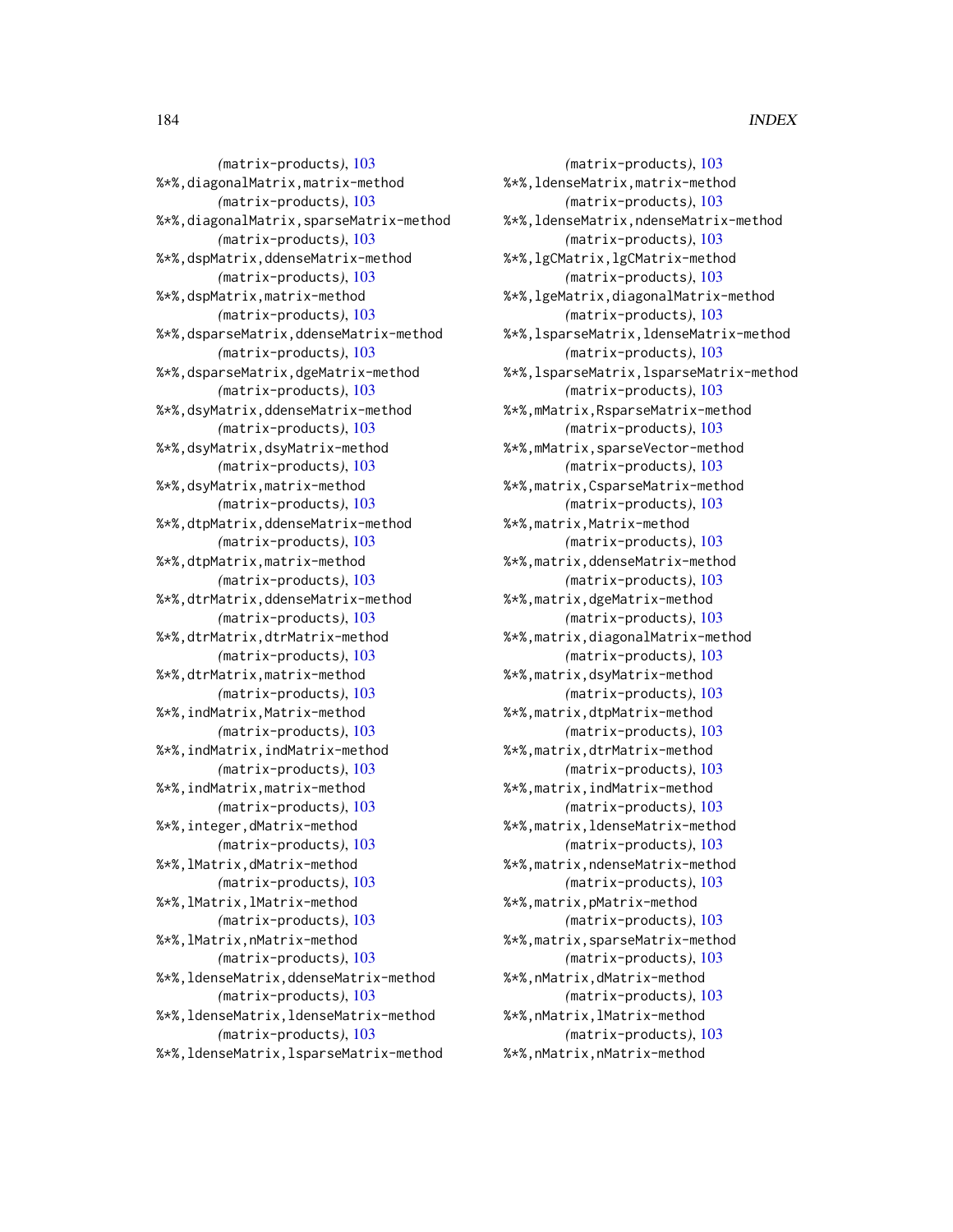*(*matrix-products*)*, [103](#page-102-0) %\*%,ndenseMatrix,ddenseMatrix-method *(*matrix-products*)*, [103](#page-102-0) %\*%,ndenseMatrix,ldenseMatrix-method *(*matrix-products*)*, [103](#page-102-0) %\*%,ndenseMatrix,matrix-method *(*matrix-products*)*, [103](#page-102-0) %\*%,ndenseMatrix,ndenseMatrix-method *(*matrix-products*)*, [103](#page-102-0) %\*%,ndenseMatrix,nsparseMatrix-method *(*matrix-products*)*, [103](#page-102-0) %\*%,ngCMatrix,ngCMatrix-method *(*matrix-products*)*, [103](#page-102-0) %\*%,nsparseMatrix,ndenseMatrix-method *(*matrix-products*)*, [103](#page-102-0) %\*%,nsparseMatrix,nsparseMatrix-method *(*matrix-products*)*, [103](#page-102-0) %\*%,numLike,CsparseMatrix-method *(*matrix-products*)*, [103](#page-102-0) %\*%,numLike,Matrix-method *(*matrix-products*)*, [103](#page-102-0) %\*%,numLike,dgeMatrix-method *(*matrix-products*)*, [103](#page-102-0) %\*%,numLike,sparseVector-method *(*matrix-products*)*, [103](#page-102-0) %\*%,pMatrix,Matrix-method *(*matrix-products*)*, [103](#page-102-0) %\*%,pMatrix,matrix-method *(*matrix-products*)*, [103](#page-102-0) %\*%,pMatrix,pMatrix-method *(*matrix-products*)*, [103](#page-102-0) %\*%,sparseMatrix,diagonalMatrix-method *(*matrix-products*)*, [103](#page-102-0) %\*%,sparseMatrix,matrix-method *(*matrix-products*)*, [103](#page-102-0) %\*%,sparseVector,mMatrix-method *(*matrix-products*)*, [103](#page-102-0) %\*%,sparseVector,numLike-method *(*matrix-products*)*, [103](#page-102-0) %\*%,sparseVector,sparseVector-method *(*matrix-products*)*, [103](#page-102-0) %\*%-methods *(*matrix-products*)*, [103](#page-102-0) %/%,ddiMatrix,Matrix-method *(*diagonalMatrix-class*)*, [43](#page-42-0) %/%,ddiMatrix,ddenseMatrix-method *(*diagonalMatrix-class*)*, [43](#page-42-0) %/%,ddiMatrix,ldenseMatrix-method *(*diagonalMatrix-class*)*, [43](#page-42-0)

%/%,ddiMatrix,ndenseMatrix-method *(*diagonalMatrix-class*)*, [43](#page-42-0) %/%,ldiMatrix,Matrix-method *(*diagonalMatrix-class*)*, [43](#page-42-0) %/%,ldiMatrix,ddenseMatrix-method *(*diagonalMatrix-class*)*, [43](#page-42-0) %/%,ldiMatrix,ldenseMatrix-method *(*diagonalMatrix-class*)*, [43](#page-42-0) %/%,ldiMatrix,ndenseMatrix-method *(*diagonalMatrix-class*)*, [43](#page-42-0) %%,ddiMatrix,Matrix-method *(*diagonalMatrix-class*)*, [43](#page-42-0) %%,ddiMatrix,ddenseMatrix-method *(*diagonalMatrix-class*)*, [43](#page-42-0) %%,ddiMatrix,ldenseMatrix-method *(*diagonalMatrix-class*)*, [43](#page-42-0) %%,ddiMatrix,ndenseMatrix-method *(*diagonalMatrix-class*)*, [43](#page-42-0) %%,ldiMatrix,Matrix-method *(*diagonalMatrix-class*)*, [43](#page-42-0) %%,ldiMatrix,ddenseMatrix-method *(*diagonalMatrix-class*)*, [43](#page-42-0) %%,ldiMatrix,ldenseMatrix-method *(*diagonalMatrix-class*)*, [43](#page-42-0) %%,ldiMatrix,ndenseMatrix-method *(*diagonalMatrix-class*)*, [43](#page-42-0) %&% *(*%&%-methods*)*, [175](#page-174-0) %&%,ANY,ANY-method *(*%&%-methods*)*, [175](#page-174-0) %&%,ANY,Matrix-method *(*%&%-methods*)*, [175](#page-174-0) %&%,ANY,matrix-method *(*%&%-methods*)*, [175](#page-174-0) %&%,CsparseMatrix,diagonalMatrix-method *(*%&%-methods*)*, [175](#page-174-0) %&%,Matrix,ANY-method *(*%&%-methods*)*, [175](#page-174-0) %&%,Matrix,Matrix-method *(*%&%-methods*)*, [175](#page-174-0) %&%,diagonalMatrix,CsparseMatrix-method *(*%&%-methods*)*, [175](#page-174-0) %&%,diagonalMatrix,diagonalMatrix-method *(*%&%-methods*)*, [175](#page-174-0) %&%,diagonalMatrix,geMatrix-method *(*%&%-methods*)*, [175](#page-174-0) %&%,diagonalMatrix,sparseMatrix-method *(*%&%-methods*)*, [175](#page-174-0) %&%,geMatrix,diagonalMatrix-method *(*%&%-methods*)*, [175](#page-174-0) %&%,mMatrix,mMatrix-method *(*%&%-methods*)*, [175](#page-174-0) %&%,mMatrix,nMatrix-method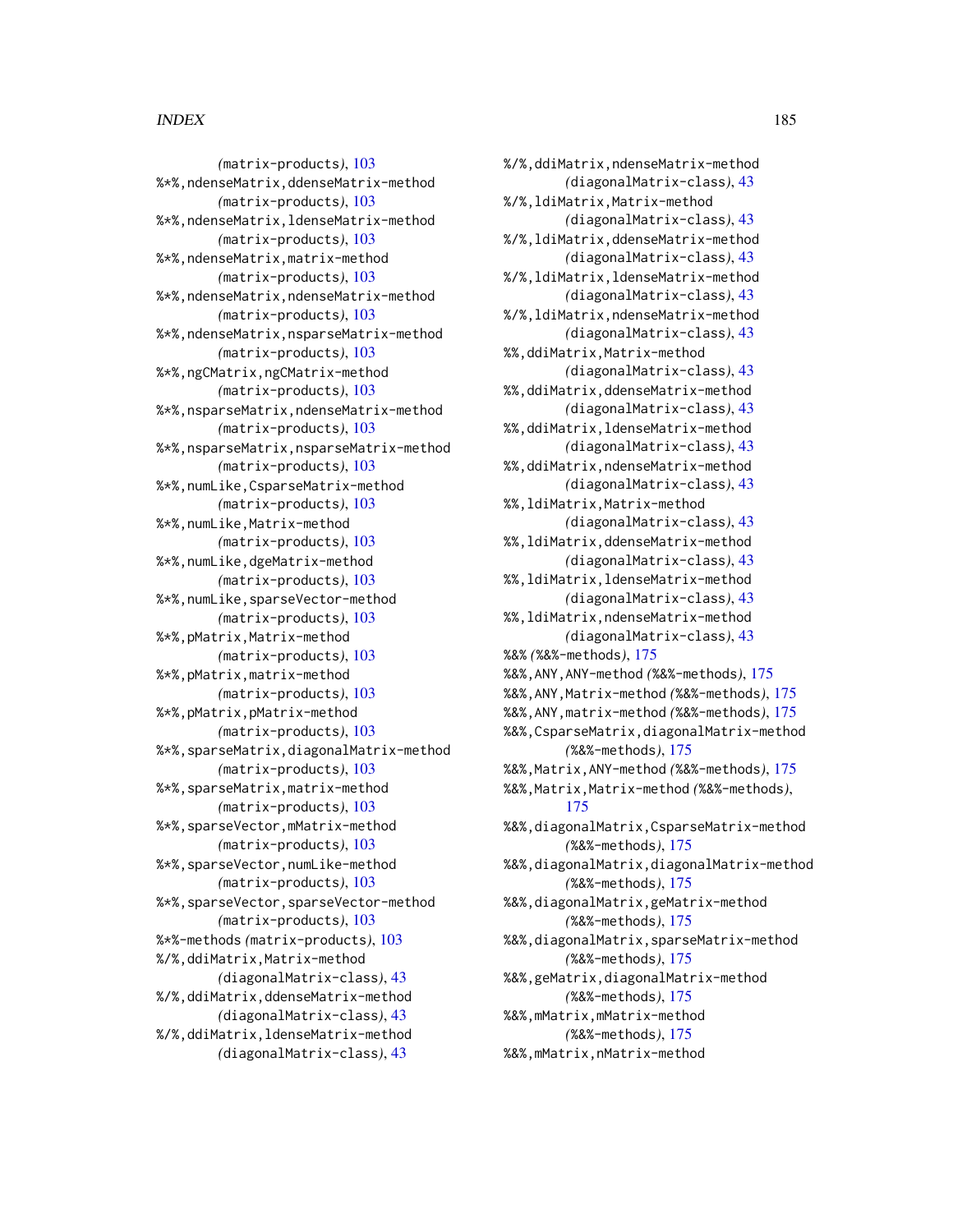*(*%&%-methods*)*, [175](#page-174-0) %&%,mMatrix,sparseVector-method *(*%&%-methods*)*, [175](#page-174-0) %&%,matrix,ANY-method *(*%&%-methods*)*, [175](#page-174-0) %&%,matrix,matrix-method *(*%&%-methods*)*, [175](#page-174-0) %&%,nCsparseMatrix,nCsparseMatrix-method *(*%&%-methods*)*, [175](#page-174-0) %&%,nCsparseMatrix,nsparseMatrix-method *(*%&%-methods*)*, [175](#page-174-0) %&%,nMatrix,mMatrix-method *(*%&%-methods*)*, [175](#page-174-0) %&%,nMatrix,nMatrix-method *(*%&%-methods*)*, [175](#page-174-0) %&%,nMatrix,nsparseMatrix-method *(*%&%-methods*)*, [175](#page-174-0) %&%,nsparseMatrix,nCsparseMatrix-method *(*%&%-methods*)*, [175](#page-174-0) %&%,nsparseMatrix,nMatrix-method *(*%&%-methods*)*, [175](#page-174-0) %&%,nsparseMatrix,nsparseMatrix-method *(*%&%-methods*)*, [175](#page-174-0) %&%,numLike,sparseVector-method *(*%&%-methods*)*, [175](#page-174-0) %&%,sparseMatrix,diagonalMatrix-method *(*%&%-methods*)*, [175](#page-174-0) %&%,sparseVector,mMatrix-method *(*%&%-methods*)*, [175](#page-174-0) %&%,sparseVector,numLike-method *(*%&%-methods*)*, [175](#page-174-0) %&%,sparseVector,sparseVector-method *(*%&%-methods*)*, [175](#page-174-0) &,Matrix,ddiMatrix-method *(*diagonalMatrix-class*)*, [43](#page-42-0) &,Matrix,ldiMatrix-method *(*diagonalMatrix-class*)*, [43](#page-42-0) &,ddenseMatrix,ddiMatrix-method *(*diagonalMatrix-class*)*, [43](#page-42-0) &,ddenseMatrix,ldiMatrix-method *(*diagonalMatrix-class*)*, [43](#page-42-0) &,ddiMatrix,Matrix-method *(*diagonalMatrix-class*)*, [43](#page-42-0) &,ddiMatrix,ddenseMatrix-method *(*diagonalMatrix-class*)*, [43](#page-42-0) &,ddiMatrix,ldenseMatrix-method *(*diagonalMatrix-class*)*, [43](#page-42-0) &,ddiMatrix,ndenseMatrix-method *(*diagonalMatrix-class*)*, [43](#page-42-0)

&,ldenseMatrix,ddiMatrix-method *(*diagonalMatrix-class*)*, [43](#page-42-0) &,ldenseMatrix,ldiMatrix-method *(*diagonalMatrix-class*)*, [43](#page-42-0) &,ldiMatrix,Matrix-method *(*diagonalMatrix-class*)*, [43](#page-42-0) &,ldiMatrix,ddenseMatrix-method *(*diagonalMatrix-class*)*, [43](#page-42-0) &,ldiMatrix,ldenseMatrix-method *(*diagonalMatrix-class*)*, [43](#page-42-0) &,ldiMatrix,ndenseMatrix-method *(*diagonalMatrix-class*)*, [43](#page-42-0) &,ndenseMatrix,ddiMatrix-method *(*diagonalMatrix-class*)*, [43](#page-42-0) &,ndenseMatrix,ldiMatrix-method *(*diagonalMatrix-class*)*, [43](#page-42-0) %\*%, *[33](#page-32-0)*, *[38](#page-37-0)*, *[105](#page-104-0)* %&%, *[103,](#page-102-0) [104](#page-103-0)* %&%-methods, [175](#page-174-0) ^,Matrix,ddiMatrix-method *(*diagonalMatrix-class*)*, [43](#page-42-0) ^,Matrix,ldiMatrix-method *(*diagonalMatrix-class*)*, [43](#page-42-0) ^,ddenseMatrix,ddiMatrix-method *(*diagonalMatrix-class*)*, [43](#page-42-0) ^,ddenseMatrix,ldiMatrix-method *(*diagonalMatrix-class*)*, [43](#page-42-0) ^,ddiMatrix,Matrix-method *(*diagonalMatrix-class*)*, [43](#page-42-0) ^,ddiMatrix,ddenseMatrix-method *(*diagonalMatrix-class*)*, [43](#page-42-0) ^,ddiMatrix,ldenseMatrix-method *(*diagonalMatrix-class*)*, [43](#page-42-0) ^,ddiMatrix,ndenseMatrix-method *(*diagonalMatrix-class*)*, [43](#page-42-0) ^,ldenseMatrix,ddiMatrix-method *(*diagonalMatrix-class*)*, [43](#page-42-0) ^,ldenseMatrix,ldiMatrix-method *(*diagonalMatrix-class*)*, [43](#page-42-0) ^,ldiMatrix,Matrix-method *(*diagonalMatrix-class*)*, [43](#page-42-0) ^,ldiMatrix,ddenseMatrix-method *(*diagonalMatrix-class*)*, [43](#page-42-0) ^,ldiMatrix,ldenseMatrix-method *(*diagonalMatrix-class*)*, [43](#page-42-0) ^,ldiMatrix,ndenseMatrix-method *(*diagonalMatrix-class*)*, [43](#page-42-0) ^,ndenseMatrix,ddiMatrix-method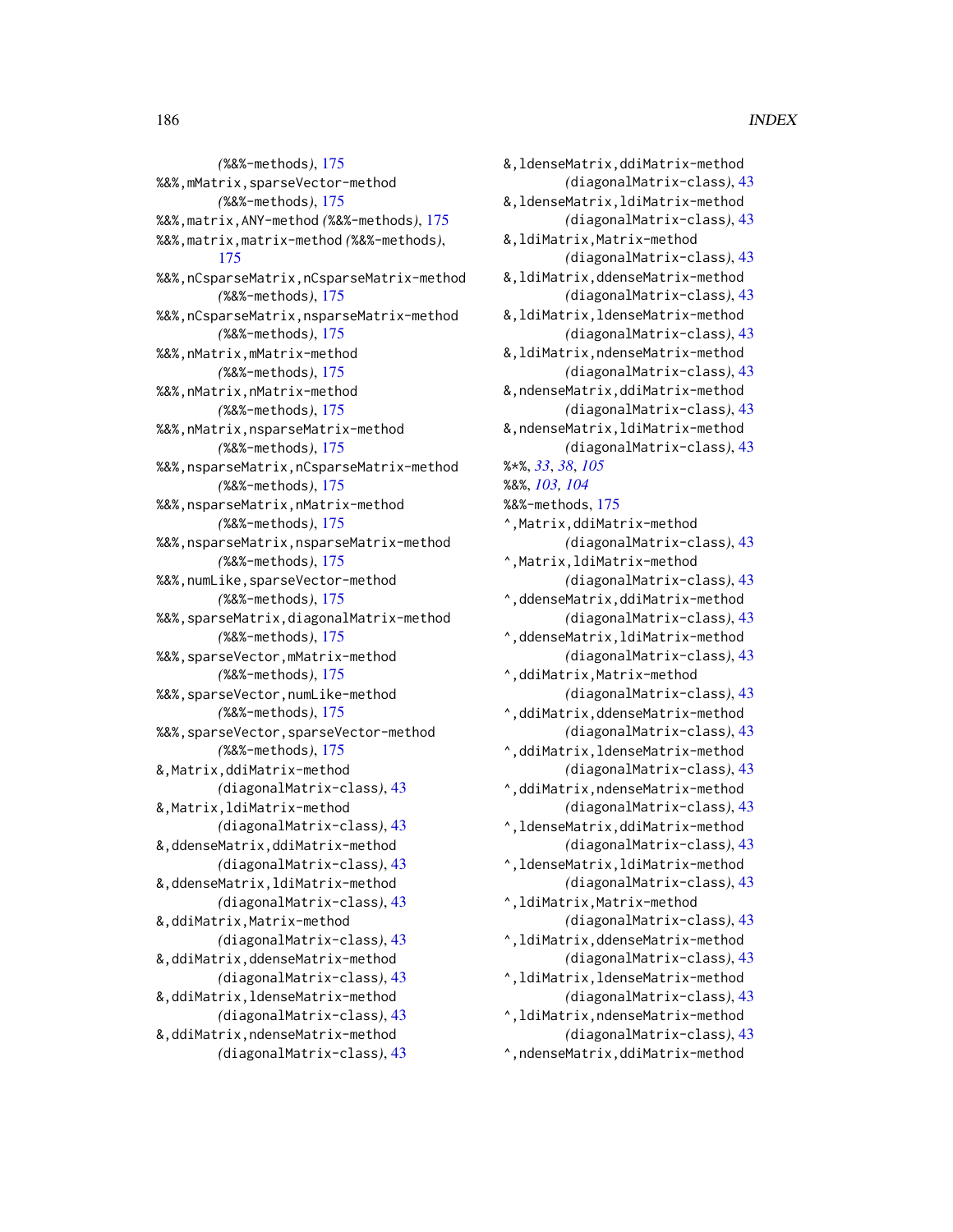*(*diagonalMatrix-class*)*, [43](#page-42-0) ^,ndenseMatrix,ldiMatrix-method *(*diagonalMatrix-class*)*, [43](#page-42-0) abbreviate, *[125](#page-124-0)* abIndex, *[6,](#page-5-0) [7](#page-6-0)*, *[134](#page-133-0)*, *[136](#page-135-0)* abIndex-class, [5](#page-4-0) abIseq, *[5](#page-4-0)*, [6,](#page-5-0) *[134](#page-133-0)* abIseq1 *(*abIseq*)*, [6](#page-5-0) abs, *[74](#page-73-0)* all, *[7](#page-6-0)*, *[46](#page-45-0)* all,ddiMatrix-method *(*diagonalMatrix-class*)*, [43](#page-42-0) all,ldenseMatrix-method *(*all-methods*)*, [7](#page-6-0) all,ldiMatrix-method *(*diagonalMatrix-class*)*, [43](#page-42-0) all,lsparseMatrix-method *(*all-methods*)*, [7](#page-6-0) all,lsyMatrix-method *(*all-methods*)*, [7](#page-6-0) all,Matrix-method *(*all-methods*)*, [7](#page-6-0) all,nsparseMatrix-method *(*nsparseMatrix-classes*)*, [116](#page-115-0) all-methods, [7](#page-6-0) all.equal, *[8](#page-7-0)* all.equal,abIndex,abIndex-method *(*all.equal-methods*)*, [8](#page-7-0) all.equal,abIndex,numLike-method *(*all.equal-methods*)*, [8](#page-7-0) all.equal,ANY,Matrix-method *(*all.equal-methods*)*, [8](#page-7-0) all.equal,ANY,sparseMatrix-method *(*all.equal-methods*)*, [8](#page-7-0) all.equal,ANY,sparseVector-method *(*all.equal-methods*)*, [8](#page-7-0) all.equal,Matrix,ANY-method *(*all.equal-methods*)*, [8](#page-7-0) all.equal,Matrix,Matrix-method *(*all.equal-methods*)*, [8](#page-7-0) all.equal,numLike,abIndex-method *(*all.equal-methods*)*, [8](#page-7-0) all.equal,sparseMatrix,ANY-method *(*all.equal-methods*)*, [8](#page-7-0) all.equal,sparseMatrix,sparseMatrix-method *(*all.equal-methods*)*, [8](#page-7-0) all.equal,sparseMatrix,sparseVector-method *(*all.equal-methods*)*, [8](#page-7-0) all.equal,sparseVector,ANY-method *(*all.equal-methods*)*, [8](#page-7-0)

all.equal,sparseVector,sparseMatrix-method *(*all.equal-methods*)*, [8](#page-7-0) all.equal,sparseVector,sparseVector-method *(*all.equal-methods*)*, [8](#page-7-0) all.equal-methods, [8](#page-7-0) all.equal.numeric, *[8](#page-7-0)* any, *[7](#page-6-0)*, *[46](#page-45-0)* any,ddiMatrix-method *(*diagonalMatrix-class*)*, [43](#page-42-0) any,ldiMatrix-method *(*diagonalMatrix-class*)*, [43](#page-42-0) any,lMatrix-method *(*all-methods*)*, [7](#page-6-0) any,Matrix-method *(*all-methods*)*, [7](#page-6-0) any,nsparseMatrix-method *(*nsparseMatrix-classes*)*, [116](#page-115-0) anyDuplicated, *[167](#page-166-0)* anyDuplicatedT *(*uniqTsparse*)*, [166](#page-165-0) anyNA,dMatrix-method *(*is.na-methods*)*, [80](#page-79-0) anyNA,iMatrix-method *(*is.na-methods*)*, [80](#page-79-0) anyNA,lMatrix-method *(*is.na-methods*)*, [80](#page-79-0) anyNA, ndenseMatrix-method *(*is.na-methods*)*, [80](#page-79-0) anyNA, nsparseMatrix-method *(*is.na-methods*)*, [80](#page-79-0) anyNA,nsparseVector-method *(*is.na-methods*)*, [80](#page-79-0) anyNA,sparseVector-method *(*is.na-methods*)*, [80](#page-79-0) anyNA,xMatrix-method *(*is.na-methods*)*, [80](#page-79-0) anyNA,zMatrix-method *(*is.na-methods*)*, [80](#page-79-0) apply, *[102](#page-101-0)* Arith, *[38](#page-37-0)*, *[46](#page-45-0)* Arith,abIndex,abIndex-method *(*abIndex-class*)*, [5](#page-4-0) Arith,abIndex,numLike-method *(*abIndex-class*)*, [5](#page-4-0) Arith,CsparseMatrix,CsparseMatrix-method *(*CsparseMatrix-class*)*, [32](#page-31-0) Arith,CsparseMatrix,numeric-method *(*CsparseMatrix-class*)*, [32](#page-31-0) Arith,ddenseMatrix,ddenseMatrix-method *(*ddenseMatrix-class*)*, [34](#page-33-0) Arith,ddenseMatrix,logical-method *(*ddenseMatrix-class*)*, [34](#page-33-0) Arith,ddenseMatrix,numeric-method *(*ddenseMatrix-class*)*, [34](#page-33-0) Arith,ddenseMatrix,sparseVector-method *(*sparseVector-class*)*, [157](#page-156-0)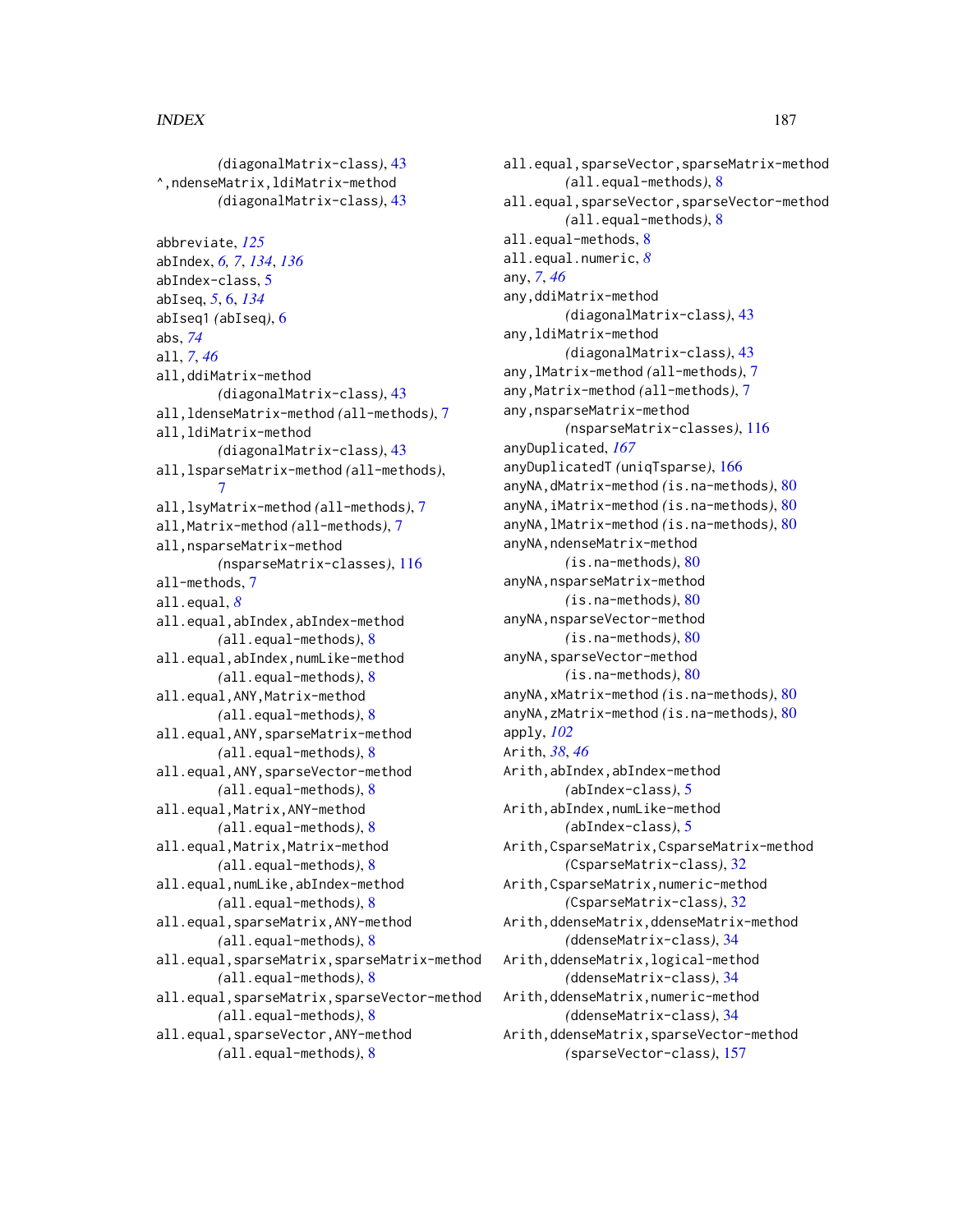Arith,lMatrix,logical-method *(*dMatrix-class*)*, [46](#page-45-0) Arith,lMatrix,numeric-method *(*dMatrix-class*)*, [46](#page-45-0) Arith,logical,ddenseMatrix-method *(*ddenseMatrix-class*)*, [34](#page-33-0) Arith,logical,ddiMatrix-method *(*diagonalMatrix-class*)*, [43](#page-42-0) Arith,logical,dgCMatrix-method *(*dgCMatrix-class*)*, [36](#page-35-0) Arith,logical,dgeMatrix-method *(*dgeMatrix-class*)*, [37](#page-36-0) Arith,logical,dpoMatrix-method *(*dpoMatrix-class*)*, [49](#page-48-0) Arith,logical,dppMatrix-method *(*dpoMatrix-class*)*, [49](#page-48-0) Arith,logical,dsparseMatrix-method *(*dsparseMatrix-class*)*, [54](#page-53-0) Arith,logical,ldiMatrix-method *(*diagonalMatrix-class*)*, [43](#page-42-0) Arith,logical,lMatrix-method *(*dMatrix-class*)*, [46](#page-45-0) Arith,logical,nMatrix-method *(*nMatrix-class*)*, [112](#page-111-0) Arith,lsparseMatrix,Matrix-method *(*lsparseMatrix-classes*)*, [90](#page-89-0) Arith,Matrix,lsparseMatrix-method *(*lsparseMatrix-classes*)*, [90](#page-89-0) Arith, Matrix, Matrix-method *(*Matrix-class*)*, [101](#page-100-0) Arith,Matrix,nsparseMatrix-method *(*nsparseMatrix-classes*)*, [116](#page-115-0) Arith,ngeMatrix,ngeMatrix-method *(*ngeMatrix-class*)*, [111](#page-110-0) Arith,nMatrix,logical-method *(*nMatrix-class*)*, [112](#page-111-0) Arith,nMatrix,numeric-method *(*nMatrix-class*)*, [112](#page-111-0) Arith,nsparseMatrix,Matrix-method *(*nsparseMatrix-classes*)*, [116](#page-115-0) Arith,numeric,CsparseMatrix-method *(*CsparseMatrix-class*)*, [32](#page-31-0) Arith,numeric,ddenseMatrix-method *(*ddenseMatrix-class*)*, [34](#page-33-0) Arith,numeric,ddiMatrix-method *(*diagonalMatrix-class*)*, [43](#page-42-0) Arith,numeric,dgCMatrix-method *(*dgCMatrix-class*)*, [36](#page-35-0)

Arith,ddiMatrix,logical-method *(*diagonalMatrix-class*)*, [43](#page-42-0) Arith,ddiMatrix,numeric-method *(*diagonalMatrix-class*)*, [43](#page-42-0) Arith,dgCMatrix,dgCMatrix-method *(*dgCMatrix-class*)*, [36](#page-35-0) Arith,dgCMatrix,logical-method *(*dgCMatrix-class*)*, [36](#page-35-0) Arith,dgCMatrix,numeric-method *(*dgCMatrix-class*)*, [36](#page-35-0) Arith,dgeMatrix,dgeMatrix-method *(*dgeMatrix-class*)*, [37](#page-36-0) Arith,dgeMatrix,logical-method *(*dgeMatrix-class*)*, [37](#page-36-0) Arith,dgeMatrix,numeric-method *(*dgeMatrix-class*)*, [37](#page-36-0) Arith,dgeMatrix,sparseVector-method *(*sparseVector-class*)*, [157](#page-156-0) Arith,dMatrix,dMatrix-method *(*dMatrix-class*)*, [46](#page-45-0) Arith,dpoMatrix,logical-method *(*dpoMatrix-class*)*, [49](#page-48-0) Arith,dpoMatrix,numeric-method *(*dpoMatrix-class*)*, [49](#page-48-0) Arith,dppMatrix,logical-method *(*dpoMatrix-class*)*, [49](#page-48-0) Arith,dppMatrix,numeric-method *(*dpoMatrix-class*)*, [49](#page-48-0) Arith,dsCMatrix,dsCMatrix-method *(*dsCMatrix-class*)*, [52](#page-51-0) Arith,dsparseMatrix,logical-method *(*dsparseMatrix-class*)*, [54](#page-53-0) Arith,dsparseMatrix,numeric-method *(*dsparseMatrix-class*)*, [54](#page-53-0) Arith,dsparseVector,dsparseVector-method *(*sparseVector-class*)*, [157](#page-156-0) Arith,dtCMatrix,dtCMatrix-method *(*dtCMatrix-class*)*, [57](#page-56-0) Arith,ldiMatrix,logical-method *(*diagonalMatrix-class*)*, [43](#page-42-0) Arith,ldiMatrix,numeric-method *(*diagonalMatrix-class*)*, [43](#page-42-0) Arith,lgCMatrix,lgCMatrix-method *(*lsparseMatrix-classes*)*, [90](#page-89-0) Arith,lgeMatrix,lgeMatrix-method *(*lgeMatrix-class*)*, [89](#page-88-0) Arith,lgTMatrix,lgTMatrix-method *(*lsparseMatrix-classes*)*, [90](#page-89-0)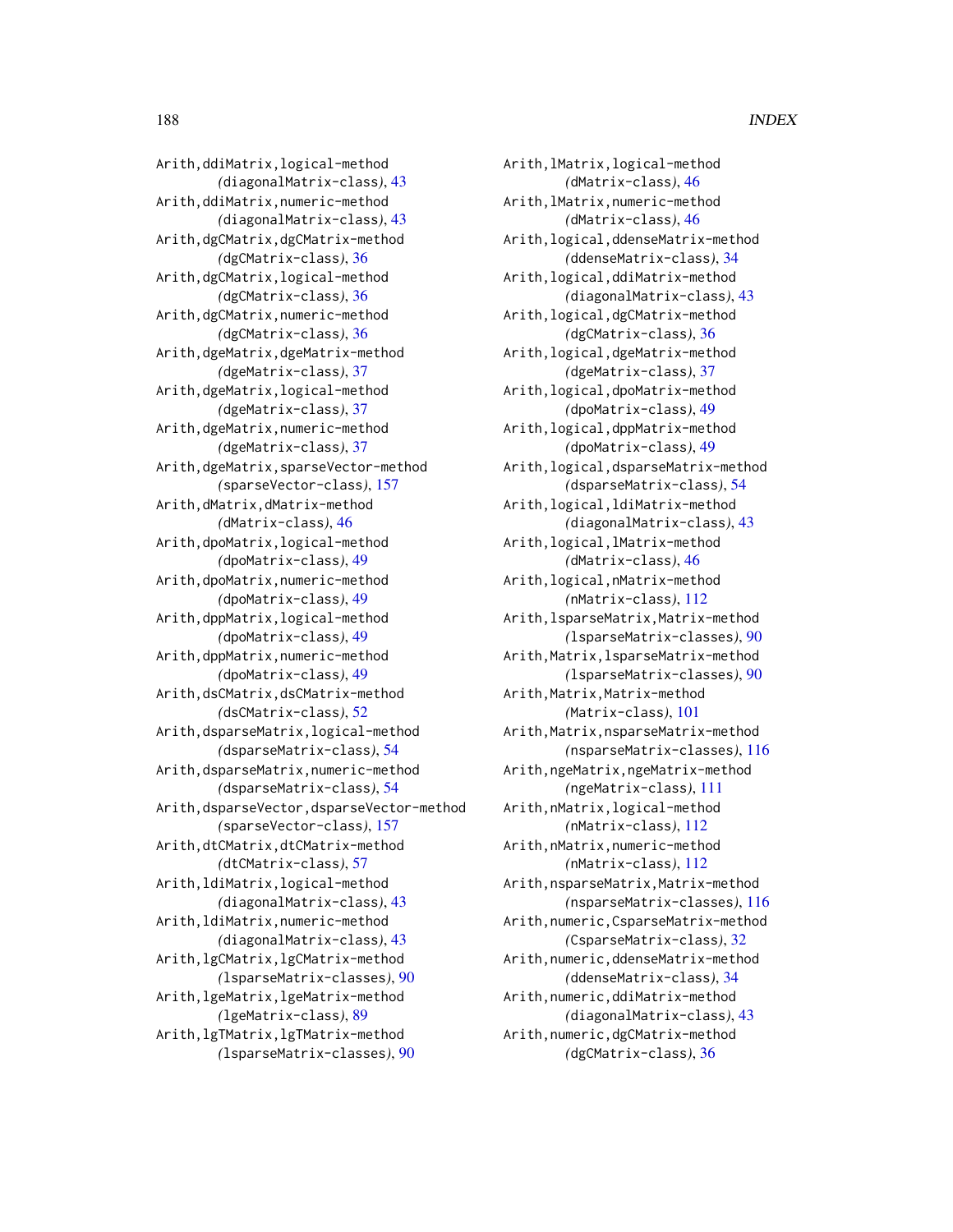Arith,numeric,dgeMatrix-method *(*dgeMatrix-class*)*, [37](#page-36-0) Arith,numeric,dpoMatrix-method *(*dpoMatrix-class*)*, [49](#page-48-0) Arith,numeric,dppMatrix-method *(*dpoMatrix-class*)*, [49](#page-48-0) Arith,numeric,dsparseMatrix-method *(*dsparseMatrix-class*)*, [54](#page-53-0) Arith,numeric,ldiMatrix-method *(*diagonalMatrix-class*)*, [43](#page-42-0) Arith,numeric,lMatrix-method *(*dMatrix-class*)*, [46](#page-45-0) Arith,numeric,nMatrix-method *(*nMatrix-class*)*, [112](#page-111-0) Arith,numLike,abIndex-method *(*abIndex-class*)*, [5](#page-4-0) Arith,sparseVector,ddenseMatrix-method *(*sparseVector-class*)*, [157](#page-156-0) Arith,sparseVector,dgeMatrix-method *(*sparseVector-class*)*, [157](#page-156-0) Arith,sparseVector,sparseVector-method *(*sparseVector-class*)*, [157](#page-156-0) Arith,triangularMatrix,diagonalMatrix-method *(*diagonalMatrix-class*)*, [43](#page-42-0) as, *[71](#page-70-0)*, *[90](#page-89-0)*, *[93,](#page-92-0) [94](#page-93-0)*, *[112](#page-111-0)*, *[118,](#page-117-0) [119](#page-118-0)*, *[148](#page-147-0)* as.array, *[102](#page-101-0)* as.array,Matrix-method *(*Matrix-class*)*, [101](#page-100-0) as.integer,abIndex-method *(*abIndex-class*)*, [5](#page-4-0) as.logical,ldenseMatrix-method *(*ldenseMatrix-class*)*, [88](#page-87-0) as.logical,Matrix-method *(*Matrix-class*)*, [101](#page-100-0) as.logical,ndenseMatrix-method *(*ndenseMatrix-class*)*, [107](#page-106-0) as.logical,sparseVector-method *(*sparseVector-class*)*, [157](#page-156-0) as.matrix, *[102](#page-101-0)* as.matrix,Matrix-method *(*Matrix-class*)*, [101](#page-100-0) as.numeric,abIndex-method *(*abIndex-class*)*, [5](#page-4-0) as.numeric,ddenseMatrix-method *(*ddenseMatrix-class*)*, [34](#page-33-0) as.numeric,Matrix-method *(*Matrix-class*)*, [101](#page-100-0) as.numeric,sparseVector-method

*(*sparseVector-class*)*, [157](#page-156-0) as.vector, *[8](#page-7-0)* as.vector,abIndex-method *(*abIndex-class*)*, [5](#page-4-0) as.vector,dgCMatrix-method *(*dgCMatrix-class*)*, [36](#page-35-0) as.vector,dgeMatrix-method *(*dgeMatrix-class*)*, [37](#page-36-0) as.vector,diagonalMatrix-method *(*diagonalMatrix-class*)*, [43](#page-42-0) as.vector,dsCMatrix-method *(*dsCMatrix-class*)*, [52](#page-51-0) as.vector,ldenseMatrix-method *(*ldenseMatrix-class*)*, [88](#page-87-0) as.vector,lgeMatrix-method *(*lgeMatrix-class*)*, [89](#page-88-0) as.vector,Matrix-method *(*Matrix-class*)*, [101](#page-100-0) as.vector,ndenseMatrix-method *(*ndenseMatrix-class*)*, [107](#page-106-0) as.vector,ngeMatrix-method *(*ngeMatrix-class*)*, [111](#page-110-0) as.vector,sparseVector-method *(*sparseVector-class*)*, [157](#page-156-0) as\_dsTMatrix\_listw, *[171,](#page-170-0) [172](#page-171-0)* atomicVector-class, [8](#page-7-0) attributes, *[84](#page-83-0)*

backsolve, *[143](#page-142-0)* band, [9,](#page-8-0) *[11](#page-10-0)*, *[42](#page-41-0)* band,CsparseMatrix-method *(*band*)*, [9](#page-8-0) band,ddenseMatrix-method *(*band*)*, [9](#page-8-0) band,denseMatrix-method *(*band*)*, [9](#page-8-0) band,matrix-method *(*band*)*, [9](#page-8-0) band,RsparseMatrix-method *(*band*)*, [9](#page-8-0) band,TsparseMatrix-method *(*band*)*, [9](#page-8-0) band-methods *(*band*)*, [9](#page-8-0) bandSparse, *[10](#page-9-0)*, [10,](#page-9-0) *[13](#page-12-0)*, *[42](#page-41-0)*, *[100](#page-99-0)*, *[150](#page-149-0)* bdiag, *[11](#page-10-0)*, [12,](#page-11-0) *[100](#page-99-0)*, *[150](#page-149-0)*, *[161](#page-160-0)* BunchKaufman, *[14,](#page-13-0) [15](#page-14-0)*, *[26](#page-25-0)*, *[30](#page-29-0)* BunchKaufman *(*BunchKaufman-methods*)*, [14](#page-13-0) BunchKaufman,dspMatrix-method *(*BunchKaufman-methods*)*, [14](#page-13-0) BunchKaufman,dsyMatrix-method *(*BunchKaufman-methods*)*, [14](#page-13-0) BunchKaufman,matrix-method *(*BunchKaufman-methods*)*, [14](#page-13-0) BunchKaufman-class *(*Cholesky-class*)*, [26](#page-25-0) BunchKaufman-methods, [14](#page-13-0)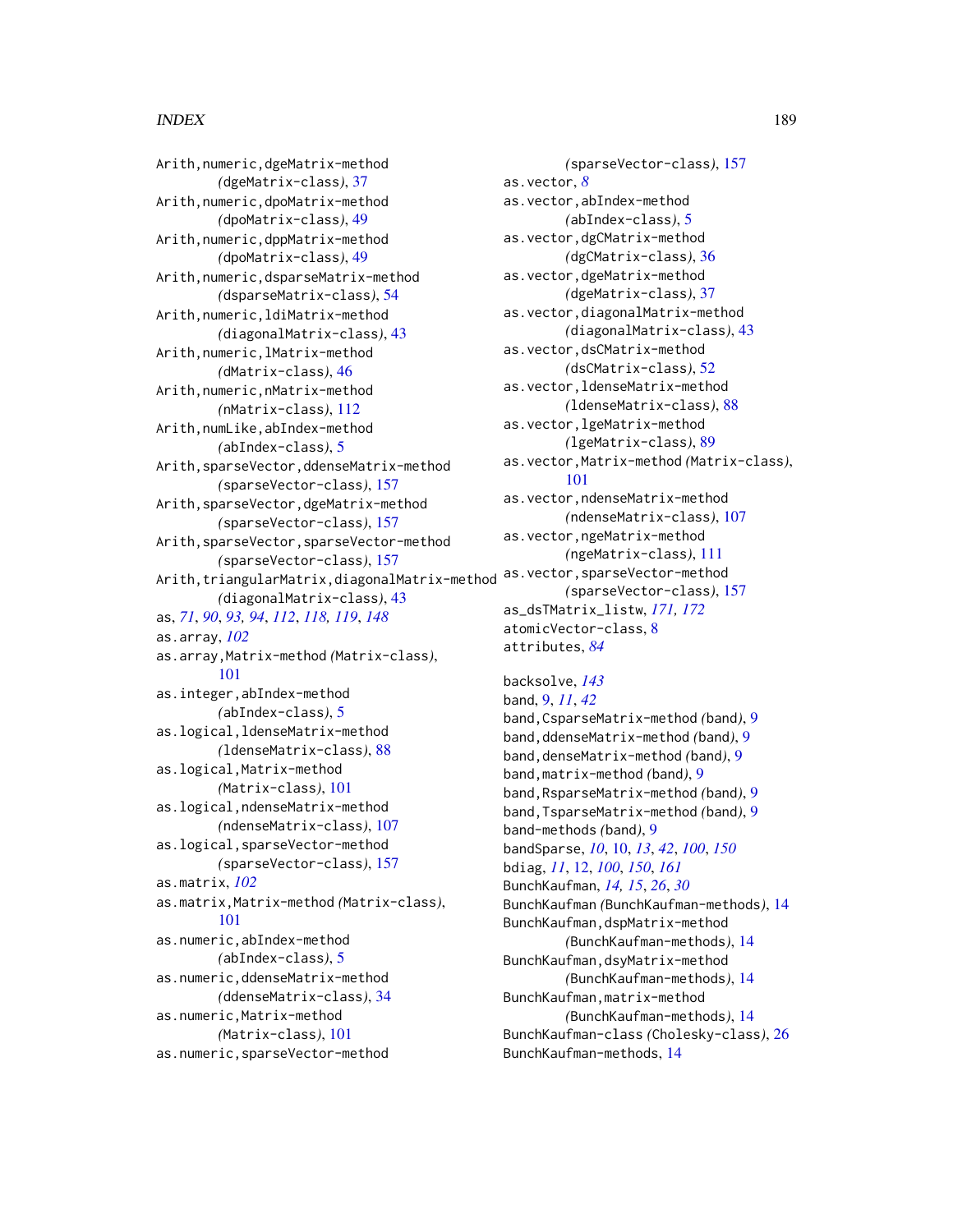c, *[5](#page-4-0)* c.abIndex *(*abIseq*)*, [6](#page-5-0) c.sparseVector *(*sparseVector-class*)*, [157](#page-156-0) CAex, [15](#page-14-0) cBind, [16](#page-15-0) cbind, *[16,](#page-15-0) [17](#page-16-0)*, *[153](#page-152-0)* cbind2, *[16,](#page-15-0) [17](#page-16-0)* cbind2,ANY,Matrix-method *(*Matrix-class*)*, [101](#page-100-0) cbind2,atomicVector,ddiMatrix-method *(*diagonalMatrix-class*)*, [43](#page-42-0) cbind2,atomicVector,ldiMatrix-method *(*diagonalMatrix-class*)*, [43](#page-42-0) cbind2,atomicVector,Matrix-method *(*Matrix-class*)*, [101](#page-100-0) cbind2,ddiMatrix,atomicVector-method *(*diagonalMatrix-class*)*, [43](#page-42-0) cbind2,ddiMatrix,matrix-method *(*diagonalMatrix-class*)*, [43](#page-42-0) cbind2,denseMatrix,denseMatrix-method *(*denseMatrix-class*)*, [36](#page-35-0) cbind2,denseMatrix,matrix-method *(*denseMatrix-class*)*, [36](#page-35-0) cbind2,denseMatrix,numeric-method *(*denseMatrix-class*)*, [36](#page-35-0) cbind2,denseMatrix,sparseMatrix-method *(*cBind*)*, [16](#page-15-0) cbind2,diagonalMatrix,sparseMatrix-method *(*diagonalMatrix-class*)*, [43](#page-42-0) cbind2,ldiMatrix,atomicVector-method *(*diagonalMatrix-class*)*, [43](#page-42-0) cbind2,ldiMatrix,matrix-method *(*diagonalMatrix-class*)*, [43](#page-42-0) cbind2,Matrix,ANY-method *(*Matrix-class*)*, [101](#page-100-0) cbind2,Matrix,atomicVector-method *(*Matrix-class*)*, [101](#page-100-0) cbind2,matrix,ddiMatrix-method *(*diagonalMatrix-class*)*, [43](#page-42-0) cbind2,matrix,denseMatrix-method *(*denseMatrix-class*)*, [36](#page-35-0) cbind2,matrix,ldiMatrix-method *(*diagonalMatrix-class*)*, [43](#page-42-0) cbind2,Matrix,Matrix-method *(*Matrix-class*)*, [101](#page-100-0) cbind2,Matrix,missing-method *(*Matrix-class*)*, [101](#page-100-0) cbind2,Matrix,NULL-method

*(*Matrix-class*)*, [101](#page-100-0) cbind2,matrix,sparseMatrix-method *(*sparseMatrix-class*)*, [152](#page-151-0) cbind2,NULL,Matrix-method *(*Matrix-class*)*, [101](#page-100-0) cbind2,numeric,denseMatrix-method *(*denseMatrix-class*)*, [36](#page-35-0) cbind2,numeric,sparseMatrix-method *(*sparseMatrix-class*)*, [152](#page-151-0) cbind2,sparseMatrix,denseMatrix-method *(*cBind*)*, [16](#page-15-0) cbind2,sparseMatrix,diagonalMatrix-method *(*diagonalMatrix-class*)*, [43](#page-42-0) cbind2,sparseMatrix,matrix-method *(*sparseMatrix-class*)*, [152](#page-151-0) cbind2,sparseMatrix,numeric-method *(*sparseMatrix-class*)*, [152](#page-151-0) cbind2,sparseMatrix,sparseMatrix-method *(*sparseMatrix-class*)*, [152](#page-151-0) character, *[5](#page-4-0)*, *[11](#page-10-0)*, *[46](#page-45-0)*, *[77](#page-76-0)*, *[101](#page-100-0)*, *[105,](#page-104-0) [106](#page-105-0)*, *[112](#page-111-0)*, *[123](#page-122-0)*, *[144,](#page-143-0) [145](#page-144-0)*, *[149](#page-148-0)* CHMfactor, *[24,](#page-23-0) [25](#page-24-0)*, *[27](#page-26-0)*, *[107](#page-106-0)*, *[141](#page-140-0)[–143](#page-142-0)*, *[170](#page-169-0)* CHMfactor-class, [18](#page-17-0) CHMsimpl, *[24](#page-23-0)* CHMsimpl-class *(*CHMfactor-class*)*, [18](#page-17-0) CHMsuper, *[24](#page-23-0)* CHMsuper-class *(*CHMfactor-class*)*, [18](#page-17-0) chol, *[15](#page-14-0)*, [21,](#page-20-0) *[22](#page-21-0)[–27](#page-26-0)*, *[30](#page-29-0)*, *[38](#page-37-0)*, *[50](#page-49-0)*, *[52](#page-51-0)*, *[96](#page-95-0)* chol,ddenseMatrix-method *(*chol*)*, [21](#page-20-0) chol,ddiMatrix-method *(*chol*)*, [21](#page-20-0) chol,dgeMatrix-method *(*chol*)*, [21](#page-20-0) chol,dpoMatrix-method *(*chol*)*, [21](#page-20-0) chol,dppMatrix-method *(*chol*)*, [21](#page-20-0) chol,dsCMatrix-method *(*chol*)*, [21](#page-20-0) chol,dsparseMatrix-method *(*chol*)*, [21](#page-20-0) chol,dtCMatrix-method *(*chol*)*, [21](#page-20-0) chol,dtRMatrix-method *(*chol*)*, [21](#page-20-0) chol,dtTMatrix-method *(*chol*)*, [21](#page-20-0) chol,ldiMatrix-method *(*chol*)*, [21](#page-20-0) chol,lsCMatrix-method *(*chol*)*, [21](#page-20-0) chol,Matrix-method *(*chol*)*, [21](#page-20-0) chol,nsCMatrix-method *(*chol*)*, [21](#page-20-0) chol-methods *(*chol*)*, [21](#page-20-0) chol2inv, *[23](#page-22-0)* chol2inv,ANY-method *(*chol2inv-methods*)*,  $23$ chol2inv,CHMfactor-method *(*chol2inv-methods*)*, [23](#page-22-0)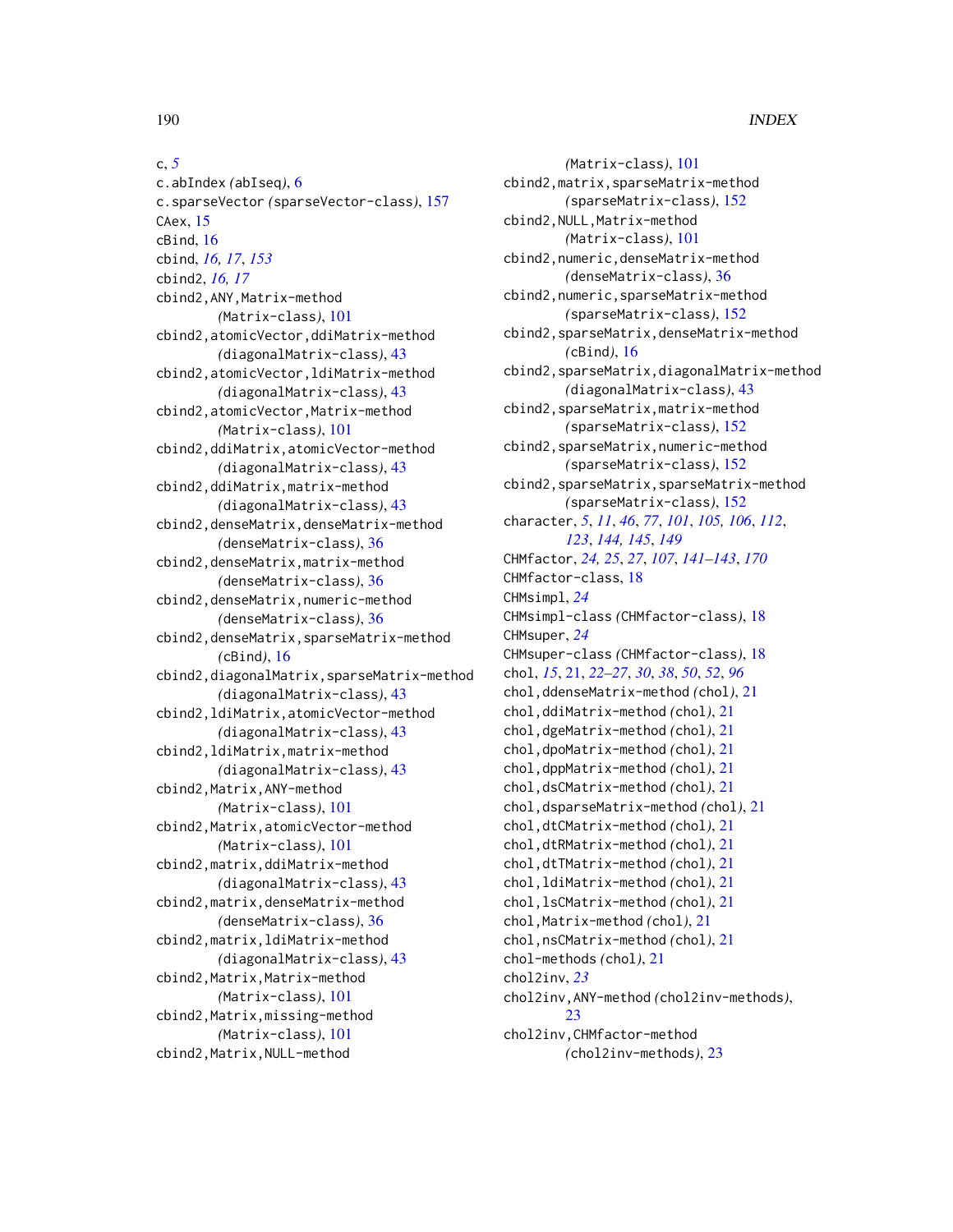### $I<sub>ND</sub>E<sub>X</sub>$  191

chol2inv,denseMatrix-method *(*chol2inv-methods*)*, [23](#page-22-0) chol2inv,diagonalMatrix-method *(*diagonalMatrix-class*)*, [43](#page-42-0) chol2inv,dtrMatrix-method *(*chol2inv-methods*)*, [23](#page-22-0) chol2inv,sparseMatrix-method *(*chol2inv-methods*)*, [23](#page-22-0) chol2inv-methods, [23](#page-22-0) Cholesky, *[15](#page-14-0)*, *[18](#page-17-0)*, *[20](#page-19-0)[–22](#page-21-0)*, [23,](#page-22-0) *[24](#page-23-0)*, *[27](#page-26-0)*, *[30](#page-29-0)*, *[52](#page-51-0)*, *[64](#page-63-0)*, *[107](#page-106-0)*, *[153](#page-152-0)*, *[170](#page-169-0)* Cholesky,CsparseMatrix-method *(*Cholesky*)*, [23](#page-22-0) Cholesky,dsCMatrix-method *(*Cholesky*)*, [23](#page-22-0) Cholesky,Matrix-method *(*Cholesky*)*, [23](#page-22-0) Cholesky,nsparseMatrix-method *(*Cholesky*)*, [23](#page-22-0) Cholesky, sparseMatrix-method *(*Cholesky*)*, [23](#page-22-0) Cholesky-class, [26](#page-25-0) CholeskyFactorization-class *(*MatrixFactorization-class*)*, [106](#page-105-0) class, *[5](#page-4-0)*, *[8](#page-7-0)*, *[11](#page-10-0)*, *[17](#page-16-0)*, *[44,](#page-43-0) [45](#page-44-0)*, *[81](#page-80-0)*, *[83](#page-82-0)*, *[105](#page-104-0)*, *[109](#page-108-0)*, *[130](#page-129-0)*, *[134](#page-133-0)*, *[148](#page-147-0)*, *[156](#page-155-0)*, *[174](#page-173-0)* coerce, *[165](#page-164-0)* coerce,abIndex,integer-method *(*abIndex-class*)*, [5](#page-4-0) coerce,abIndex,numeric-method *(*abIndex-class*)*, [5](#page-4-0) coerce,abIndex,seqMat-method *(*abIndex-class*)*, [5](#page-4-0) coerce,abIndex,vector-method *(*abIndex-class*)*, [5](#page-4-0) coerce,ANY,denseMatrix-method *(*denseMatrix-class*)*, [36](#page-35-0) coerce,ANY,Matrix-method *(*Matrix-class*)*, [101](#page-100-0) coerce,ANY,nsparseVector-method *(*sparseVector-class*)*, [157](#page-156-0) coerce,ANY,sparseMatrix-method *(*sparseMatrix-class*)*, [152](#page-151-0) coerce,ANY,sparseVector-method *(*sparseVector-class*)*, [157](#page-156-0) coerce,atomicVector,dsparseVector-method *(*sparseVector-class*)*, [157](#page-156-0) coerce,atomicVector,sparseVector-method *(*sparseVector-class*)*, [157](#page-156-0)

coerce,BunchKaufman,lMatrix-method *(*Cholesky-class*)*, [26](#page-25-0) coerce,CHMfactor,Matrix-method *(*CHMfactor-class*)*, [18](#page-17-0) coerce,CHMfactor,pMatrix-method *(*CHMfactor-class*)*, [18](#page-17-0) coerce,CHMfactor,sparseMatrix-method *(*CHMfactor-class*)*, [18](#page-17-0) coerce,CHMfactor,triangularMatrix-method *(*CHMfactor-class*)*, [18](#page-17-0) coerce,Cholesky,lMatrix-method *(*Cholesky-class*)*, [26](#page-25-0) coerce,CsparseMatrix,denseMatrix-method *(*CsparseMatrix-class*)*, [32](#page-31-0) coerce,CsparseMatrix,lMatrix-method *(*CsparseMatrix-class*)*, [32](#page-31-0) coerce,CsparseMatrix,lsparseMatrix-method *(*CsparseMatrix-class*)*, [32](#page-31-0) coerce,CsparseMatrix,matrix.coo-method *(*SparseM-conversions*)*, [148](#page-147-0) coerce,CsparseMatrix,matrix.csc-method *(*SparseM-conversions*)*, [148](#page-147-0) coerce,CsparseMatrix,matrix.csr-method *(*SparseM-conversions*)*, [148](#page-147-0) coerce,CsparseMatrix,nMatrix-method *(*CsparseMatrix-class*)*, [32](#page-31-0) coerce,CsparseMatrix,nsparseMatrix-method *(*CsparseMatrix-class*)*, [32](#page-31-0) coerce,CsparseMatrix,RsparseMatrix-method *(*RsparseMatrix-class*)*, [137](#page-136-0) coerce,CsparseMatrix,sparseVector-method *(*sparseVector-class*)*, [157](#page-156-0) coerce,CsparseMatrix,symmetricMatrix-method *(*symmetricMatrix-class*)*, [161](#page-160-0) coerce,CsparseMatrix,TsparseMatrix-method *(*CsparseMatrix-class*)*, [32](#page-31-0) coerce,ddenseMatrix,dgeMatrix-method *(*ddenseMatrix-class*)*, [34](#page-33-0) coerce,ddenseMatrix,matrix-method *(*ddenseMatrix-class*)*, [34](#page-33-0) coerce,ddiMatrix,CsparseMatrix-method *(*diagonalMatrix-class*)*, [43](#page-42-0) coerce,ddiMatrix,ddenseMatrix-method *(*diagonalMatrix-class*)*, [43](#page-42-0) coerce,ddiMatrix,dgCMatrix-method *(*dgCMatrix-class*)*, [36](#page-35-0) coerce,ddiMatrix,dgeMatrix-method *(*diagonalMatrix-class*)*, [43](#page-42-0)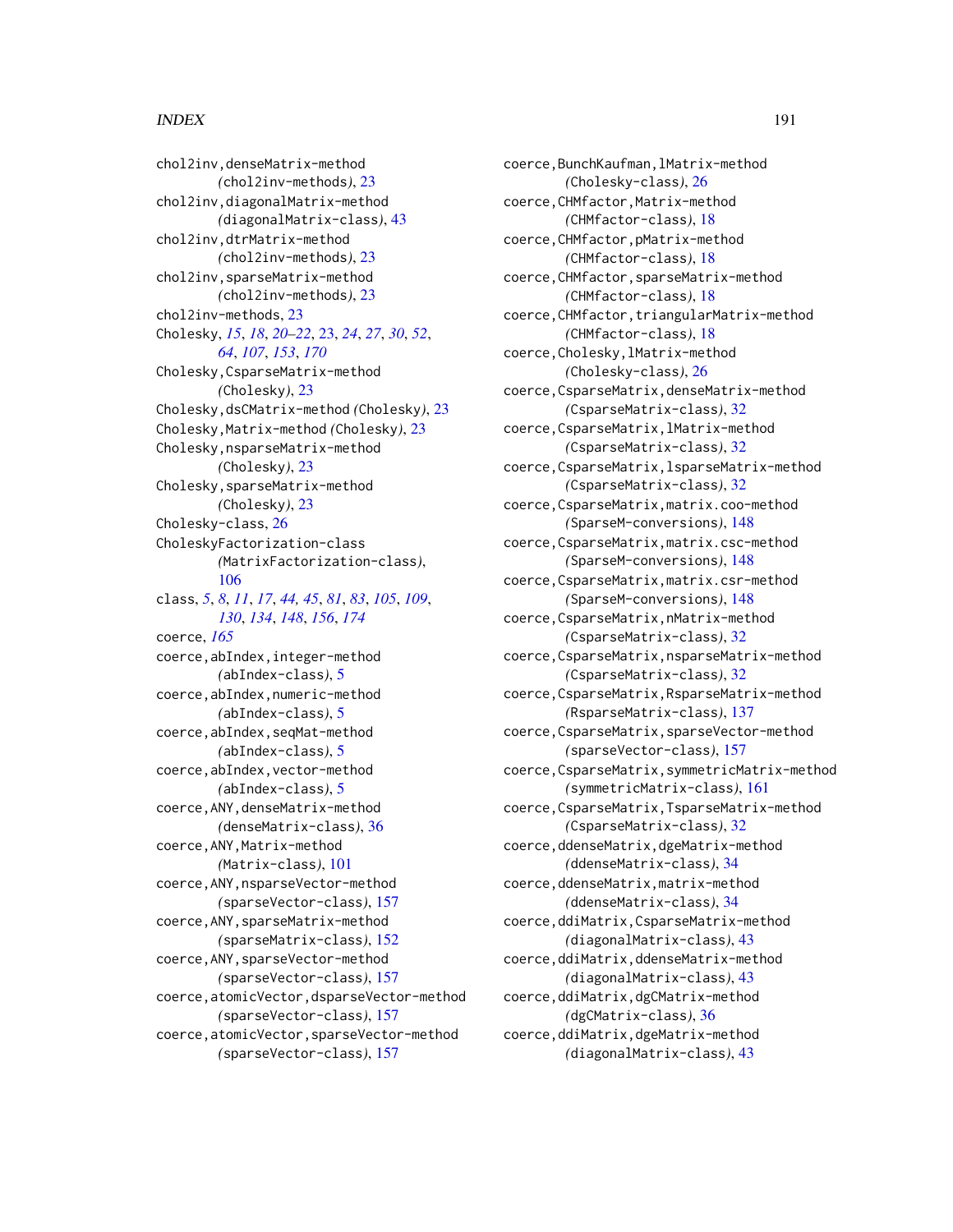coerce,ddiMatrix,dsparseMatrix-method *(*diagonalMatrix-class*)*, [43](#page-42-0) coerce,ddiMatrix,dtCMatrix-method *(*dtCMatrix-class*)*, [57](#page-56-0) coerce,ddiMatrix,matrix-method *(*diagonalMatrix-class*)*, [43](#page-42-0) coerce,ddiMatrix,symmetricMatrix-method *(*diagonalMatrix-class*)*, [43](#page-42-0) coerce,ddiMatrix,triangularMatrix-method *(*diagonalMatrix-class*)*, [43](#page-42-0) coerce,ddiMatrix,TsparseMatrix-method *(*diagonalMatrix-class*)*, [43](#page-42-0) coerce,denseMatrix,CsparseMatrix-method *(*denseMatrix-class*)*, [36](#page-35-0) coerce,denseMatrix,generalMatrix-method *(*denseMatrix-class*)*, [36](#page-35-0) coerce,denseMatrix,RsparseMatrix-method *(*RsparseMatrix-class*)*, [137](#page-136-0) coerce,denseMatrix,sparseMatrix-method *(*denseMatrix-class*)*, [36](#page-35-0) coerce,denseMatrix,symmetricMatrix-method *(*symmetricMatrix-class*)*, [161](#page-160-0) coerce,denseMatrix,TsparseMatrix-method *(*denseMatrix-class*)*, [36](#page-35-0) coerce,dgCMatrix,dgeMatrix-method *(*dgCMatrix-class*)*, [36](#page-35-0) coerce,dgCMatrix,dgTMatrix-method *(*dgCMatrix-class*)*, [36](#page-35-0) coerce,dgCMatrix,dsCMatrix-method *(*dgCMatrix-class*)*, [36](#page-35-0) coerce,dgCMatrix,dtCMatrix-method *(*dgCMatrix-class*)*, [36](#page-35-0) coerce,dgCMatrix,lgCMatrix-method *(*dgCMatrix-class*)*, [36](#page-35-0) coerce,dgCMatrix,matrix-method *(*dgCMatrix-class*)*, [36](#page-35-0) coerce,dgCMatrix,matrix.csc-method *(*SparseM-conversions*)*, [148](#page-147-0) coerce,dgCMatrix,ngCMatrix-method *(*dgCMatrix-class*)*, [36](#page-35-0) coerce,dgCMatrix,vector-method *(*dgCMatrix-class*)*, [36](#page-35-0) coerce,dgeMatrix,dgCMatrix-method *(*dgCMatrix-class*)*, [36](#page-35-0) coerce,dgeMatrix,dgTMatrix-method *(*dgTMatrix-class*)*, [40](#page-39-0) coerce,dgeMatrix,dsCMatrix-method *(*dsCMatrix-class*)*, [52](#page-51-0)

coerce,dgeMatrix,dspMatrix-method *(*dsyMatrix-class*)*, [56](#page-55-0) coerce,dgeMatrix,dsTMatrix-method *(*dsCMatrix-class*)*, [52](#page-51-0) coerce,dgeMatrix,dsyMatrix-method *(*dsyMatrix-class*)*, [56](#page-55-0) coerce,dgeMatrix,dtrMatrix-method *(*dtrMatrix-class*)*, [62](#page-61-0) coerce,dgeMatrix,lgeMatrix-method *(*dgeMatrix-class*)*, [37](#page-36-0) coerce,dgeMatrix,matrix-method *(*dgeMatrix-class*)*, [37](#page-36-0) coerce,dgeMatrix,triangularMatrix-method *(*dgeMatrix-class*)*, [37](#page-36-0) coerce,dgRMatrix,matrix.csr-method *(*SparseM-conversions*)*, [148](#page-147-0) coerce,dgTMatrix,dgCMatrix-method *(*dgTMatrix-class*)*, [40](#page-39-0) coerce,dgTMatrix,dgeMatrix-method *(*dgTMatrix-class*)*, [40](#page-39-0) coerce,dgTMatrix,dsTMatrix-method *(*dgTMatrix-class*)*, [40](#page-39-0) coerce,dgTMatrix,dtCMatrix-method *(*dgTMatrix-class*)*, [40](#page-39-0) coerce,dgTMatrix,dtTMatrix-method *(*dgTMatrix-class*)*, [40](#page-39-0) coerce,dgTMatrix,graphNEL-method *(*graph-sparseMatrix*)*, [71](#page-70-0) coerce,dgTMatrix,matrix-method *(*dgTMatrix-class*)*, [40](#page-39-0) coerce,dgTMatrix,matrix.coo-method *(*SparseM-conversions*)*, [148](#page-147-0) coerce,dgTMatrix,symmetricMatrix-method *(*dgTMatrix-class*)*, [40](#page-39-0) coerce,dgTMatrix,triangularMatrix-method *(*dgTMatrix-class*)*, [40](#page-39-0) coerce,diagonalMatrix,denseMatrix-method *(*diagonalMatrix-class*)*, [43](#page-42-0) coerce,diagonalMatrix,generalMatrix-method *(*diagonalMatrix-class*)*, [43](#page-42-0) coerce,diagonalMatrix,matrix-method *(*diagonalMatrix-class*)*, [43](#page-42-0) coerce,diagonalMatrix,nMatrix-method *(*diagonalMatrix-class*)*, [43](#page-42-0) coerce,diagonalMatrix,nsparseMatrix-method *(*diagonalMatrix-class*)*, [43](#page-42-0) coerce,diagonalMatrix,sparseVector-method *(*sparseVector-class*)*, [157](#page-156-0)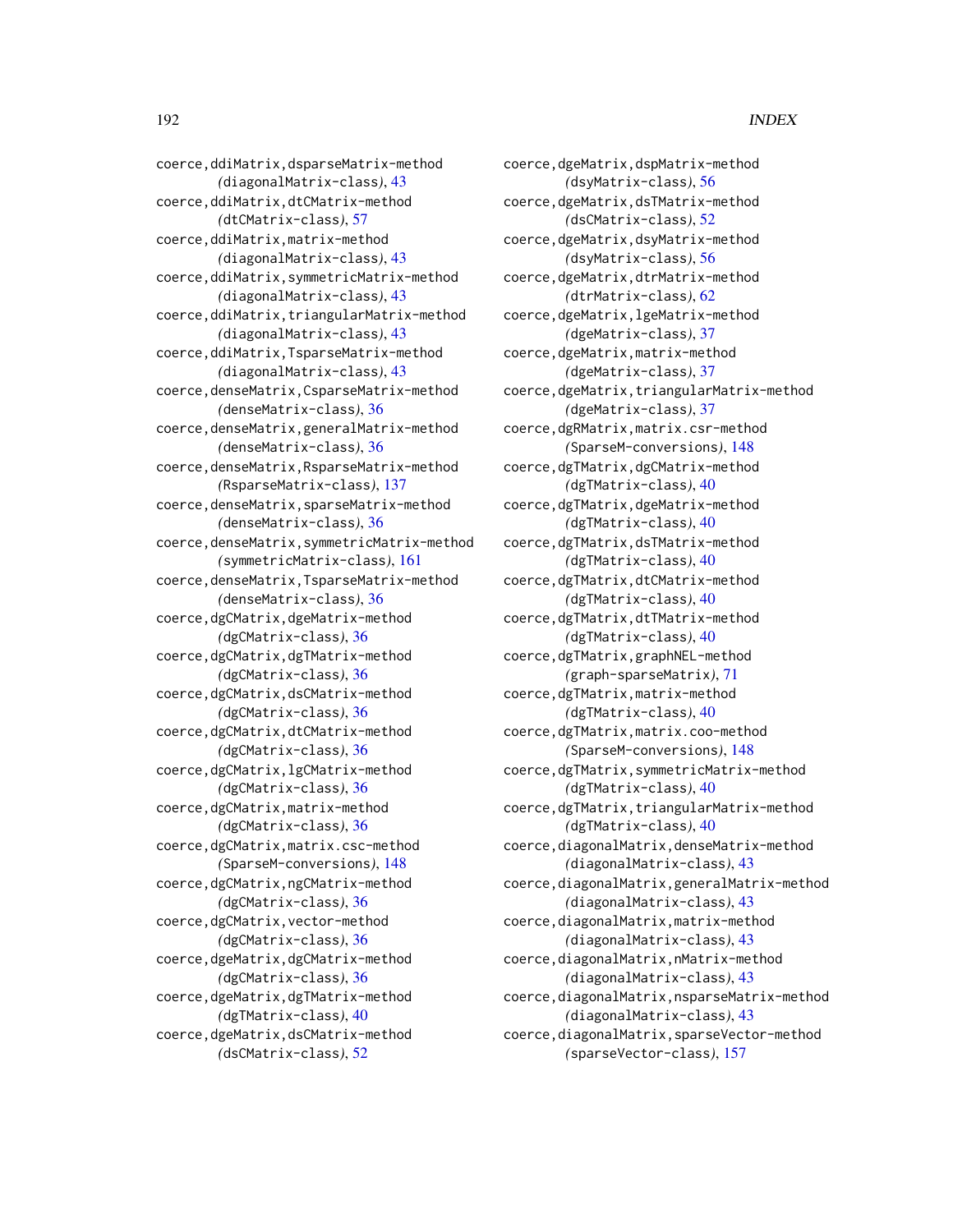coerce,dMatrix,lMatrix-method *(*dMatrix-class*)*, [46](#page-45-0) coerce,dMatrix,nMatrix-method *(*nMatrix-class*)*, [112](#page-111-0) coerce,dpoMatrix,corMatrix-method *(*dpoMatrix-class*)*, [49](#page-48-0) coerce,dpoMatrix,dppMatrix-method *(*dpoMatrix-class*)*, [49](#page-48-0) coerce,dpoMatrix,lMatrix-method *(*dpoMatrix-class*)*, [49](#page-48-0) coerce,dpoMatrix,nMatrix-method *(*dpoMatrix-class*)*, [49](#page-48-0) coerce,dppMatrix,CsparseMatrix-method *(*dpoMatrix-class*)*, [49](#page-48-0) coerce,dppMatrix,dpoMatrix-method *(*dpoMatrix-class*)*, [49](#page-48-0) coerce,dppMatrix,lMatrix-method *(*dpoMatrix-class*)*, [49](#page-48-0) coerce,dppMatrix,nMatrix-method *(*dpoMatrix-class*)*, [49](#page-48-0) coerce,dppMatrix,sparseMatrix-method *(*dpoMatrix-class*)*, [49](#page-48-0) coerce,dsCMatrix,denseMatrix-method *(*dsCMatrix-class*)*, [52](#page-51-0) coerce,dsCMatrix,dgCMatrix-method *(*dsCMatrix-class*)*, [52](#page-51-0) coerce,dsCMatrix,dgeMatrix-method *(*dsCMatrix-class*)*, [52](#page-51-0) coerce,dsCMatrix,dgTMatrix-method *(*dsCMatrix-class*)*, [52](#page-51-0) coerce,dsCMatrix,dsRMatrix-method *(*dsCMatrix-class*)*, [52](#page-51-0) coerce,dsCMatrix,dsTMatrix-method *(*dsCMatrix-class*)*, [52](#page-51-0) coerce,dsCMatrix,dsyMatrix-method *(*dsCMatrix-class*)*, [52](#page-51-0) coerce,dsCMatrix,generalMatrix-method *(*dsCMatrix-class*)*, [52](#page-51-0) coerce,dsCMatrix,lsCMatrix-method *(*dsCMatrix-class*)*, [52](#page-51-0) coerce,dsCMatrix,matrix-method *(*dsCMatrix-class*)*, [52](#page-51-0) coerce,dsCMatrix,nsCMatrix-method *(*dsCMatrix-class*)*, [52](#page-51-0) coerce,dsCMatrix,vector-method *(*dsCMatrix-class*)*, [52](#page-51-0) coerce,dsparseMatrix,matrix.csr-method *(*SparseM-conversions*)*, [148](#page-147-0)

coerce,dspMatrix,CsparseMatrix-method *(*dsyMatrix-class*)*, [56](#page-55-0) coerce,dspMatrix,dpoMatrix-method *(*dpoMatrix-class*)*, [49](#page-48-0) coerce,dspMatrix,dppMatrix-method *(*dpoMatrix-class*)*, [49](#page-48-0) coerce,dspMatrix,dsyMatrix-method *(*dsyMatrix-class*)*, [56](#page-55-0) coerce,dspMatrix,lspMatrix-method *(*dsyMatrix-class*)*, [56](#page-55-0) coerce,dspMatrix,matrix-method *(*dsyMatrix-class*)*, [56](#page-55-0) coerce,dspMatrix,sparseMatrix-method *(*dsyMatrix-class*)*, [56](#page-55-0) coerce,dsTMatrix,dgeMatrix-method *(*dsCMatrix-class*)*, [52](#page-51-0) coerce,dsTMatrix,dgTMatrix-method *(*dsCMatrix-class*)*, [52](#page-51-0) coerce,dsTMatrix,dsCMatrix-method *(*dsCMatrix-class*)*, [52](#page-51-0) coerce,dsTMatrix,dsyMatrix-method *(*dsCMatrix-class*)*, [52](#page-51-0) coerce,dsTMatrix,lsTMatrix-method *(*dsCMatrix-class*)*, [52](#page-51-0) coerce,dsTMatrix,matrix-method *(*dsCMatrix-class*)*, [52](#page-51-0) coerce,dsyMatrix,corMatrix-method *(*dsyMatrix-class*)*, [56](#page-55-0) coerce,dsyMatrix,dpoMatrix-method *(*dsyMatrix-class*)*, [56](#page-55-0) coerce,dsyMatrix,dsCMatrix-method *(*dsCMatrix-class*)*, [52](#page-51-0) coerce,dsyMatrix,dspMatrix-method *(*dsyMatrix-class*)*, [56](#page-55-0) coerce,dsyMatrix,dsTMatrix-method *(*dsCMatrix-class*)*, [52](#page-51-0) coerce,dsyMatrix,lsyMatrix-method *(*dsyMatrix-class*)*, [56](#page-55-0) coerce,dsyMatrix,matrix-method *(*dsyMatrix-class*)*, [56](#page-55-0) coerce,dtCMatrix,denseMatrix-method *(*dtCMatrix-class*)*, [57](#page-56-0) coerce,dtCMatrix,dgCMatrix-method *(*dtCMatrix-class*)*, [57](#page-56-0) coerce,dtCMatrix,dgeMatrix-method *(*dtCMatrix-class*)*, [57](#page-56-0) coerce,dtCMatrix,dgTMatrix-method *(*dtCMatrix-class*)*, [57](#page-56-0)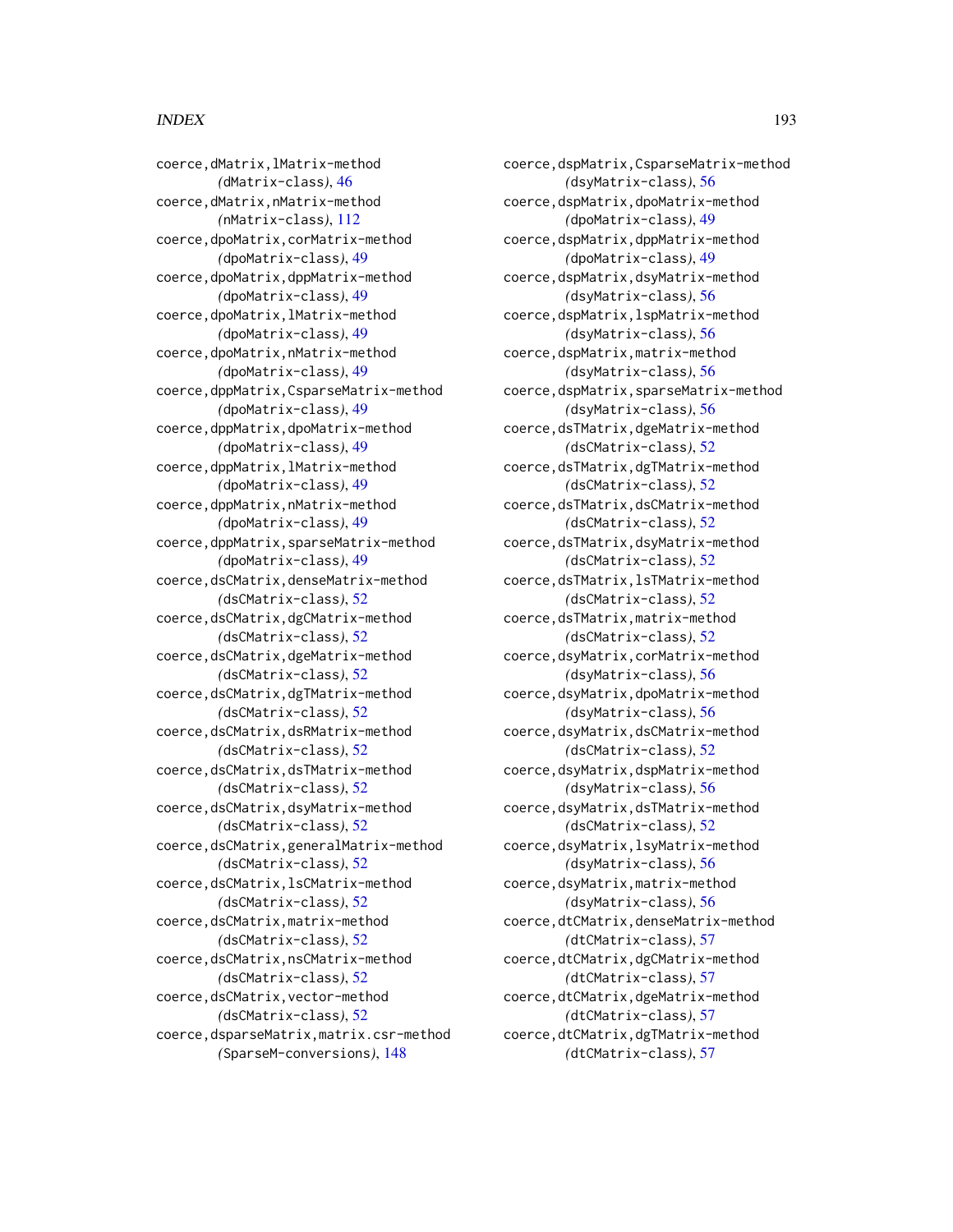coerce,dtCMatrix,dsCMatrix-method *(*dtCMatrix-class*)*, [57](#page-56-0) coerce,dtCMatrix,dtRMatrix-method *(*dsCMatrix-class*)*, [52](#page-51-0) coerce,dtCMatrix,dtrMatrix-method *(*dtCMatrix-class*)*, [57](#page-56-0) coerce,dtCMatrix,dtTMatrix-method *(*dtCMatrix-class*)*, [57](#page-56-0) coerce,dtCMatrix,ltCMatrix-method *(*dtCMatrix-class*)*, [57](#page-56-0) coerce,dtCMatrix,matrix-method *(*dtCMatrix-class*)*, [57](#page-56-0) coerce,dtCMatrix,ntCMatrix-method *(*dtCMatrix-class*)*, [57](#page-56-0) coerce,dtCMatrix,TsparseMatrix-method *(*dtCMatrix-class*)*, [57](#page-56-0) coerce,dtpMatrix,dtrMatrix-method *(*dtpMatrix-class*)*, [59](#page-58-0) coerce,dtpMatrix,dtTMatrix-method *(*dtpMatrix-class*)*, [59](#page-58-0) coerce,dtpMatrix,ltpMatrix-method *(*dtpMatrix-class*)*, [59](#page-58-0) coerce,dtpMatrix,matrix-method *(*dtpMatrix-class*)*, [59](#page-58-0) coerce,dtrMatrix,CsparseMatrix-method *(*dtrMatrix-class*)*, [62](#page-61-0) coerce,dtrMatrix,dtpMatrix-method *(*dtrMatrix-class*)*, [62](#page-61-0) coerce,dtrMatrix,ltrMatrix-method *(*dtrMatrix-class*)*, [62](#page-61-0) coerce,dtrMatrix,matrix-method *(*dtrMatrix-class*)*, [62](#page-61-0) coerce,dtrMatrix,sparseMatrix-method *(*dtrMatrix-class*)*, [62](#page-61-0) coerce,dtTMatrix,dgeMatrix-method *(*dtCMatrix-class*)*, [57](#page-56-0) coerce,dtTMatrix,dgTMatrix-method *(*dtCMatrix-class*)*, [57](#page-56-0) coerce,dtTMatrix,dtCMatrix-method *(*dtCMatrix-class*)*, [57](#page-56-0) coerce,dtTMatrix,dtrMatrix-method *(*dtCMatrix-class*)*, [57](#page-56-0) coerce,dtTMatrix,generalMatrix-method *(*dtCMatrix-class*)*, [57](#page-56-0) coerce,dtTMatrix,matrix-method *(*dtCMatrix-class*)*, [57](#page-56-0) coerce,factor,dgCMatrix-method *(*dgCMatrix-class*)*, [36](#page-35-0)

coerce,factor,sparseMatrix-method *(*sparseMatrix-class*)*, [152](#page-151-0) coerce,graph,CsparseMatrix-method *(*graph-sparseMatrix*)*, [71](#page-70-0) coerce,graph,Matrix-method *(*graph-sparseMatrix*)*, [71](#page-70-0) coerce,graph,sparseMatrix-method *(*graph-sparseMatrix*)*, [71](#page-70-0) coerce,graphAM,sparseMatrix-method *(*graph-sparseMatrix*)*, [71](#page-70-0) coerce,graphNEL,CsparseMatrix-method *(*graph-sparseMatrix*)*, [71](#page-70-0) coerce,graphNEL,dsCMatrix-method *(*dsCMatrix-class*)*, [52](#page-51-0) coerce,graphNEL,TsparseMatrix-method *(*graph-sparseMatrix*)*, [71](#page-70-0) coerce,indMatrix,CsparseMatrix-method *(*indMatrix-class*)*, [77](#page-76-0) coerce,indMatrix,dMatrix-method *(*indMatrix-class*)*, [77](#page-76-0) coerce,indMatrix,dsparseMatrix-method *(*indMatrix-class*)*, [77](#page-76-0) coerce,indMatrix,lMatrix-method *(*indMatrix-class*)*, [77](#page-76-0) coerce,indMatrix,lsparseMatrix-method *(*indMatrix-class*)*, [77](#page-76-0) coerce,indMatrix,matrix-method *(*indMatrix-class*)*, [77](#page-76-0) coerce,indMatrix,ngeMatrix-method *(*indMatrix-class*)*, [77](#page-76-0) coerce,indMatrix,ngTMatrix-method *(*indMatrix-class*)*, [77](#page-76-0) coerce,indMatrix,nMatrix-method *(*indMatrix-class*)*, [77](#page-76-0) coerce,indMatrix,nsparseMatrix-method *(*indMatrix-class*)*, [77](#page-76-0) coerce,indMatrix,TsparseMatrix-method *(*indMatrix-class*)*, [77](#page-76-0) coerce,integer,indMatrix-method *(*indMatrix-class*)*, [77](#page-76-0) coerce,integer,pMatrix-method *(*pMatrix-class*)*, [122](#page-121-0) coerce,ldenseMatrix,matrix-method *(*ldenseMatrix-class*)*, [88](#page-87-0) coerce,ldiMatrix,CsparseMatrix-method *(*diagonalMatrix-class*)*, [43](#page-42-0) coerce,ldiMatrix,ldenseMatrix-method *(*diagonalMatrix-class*)*, [43](#page-42-0)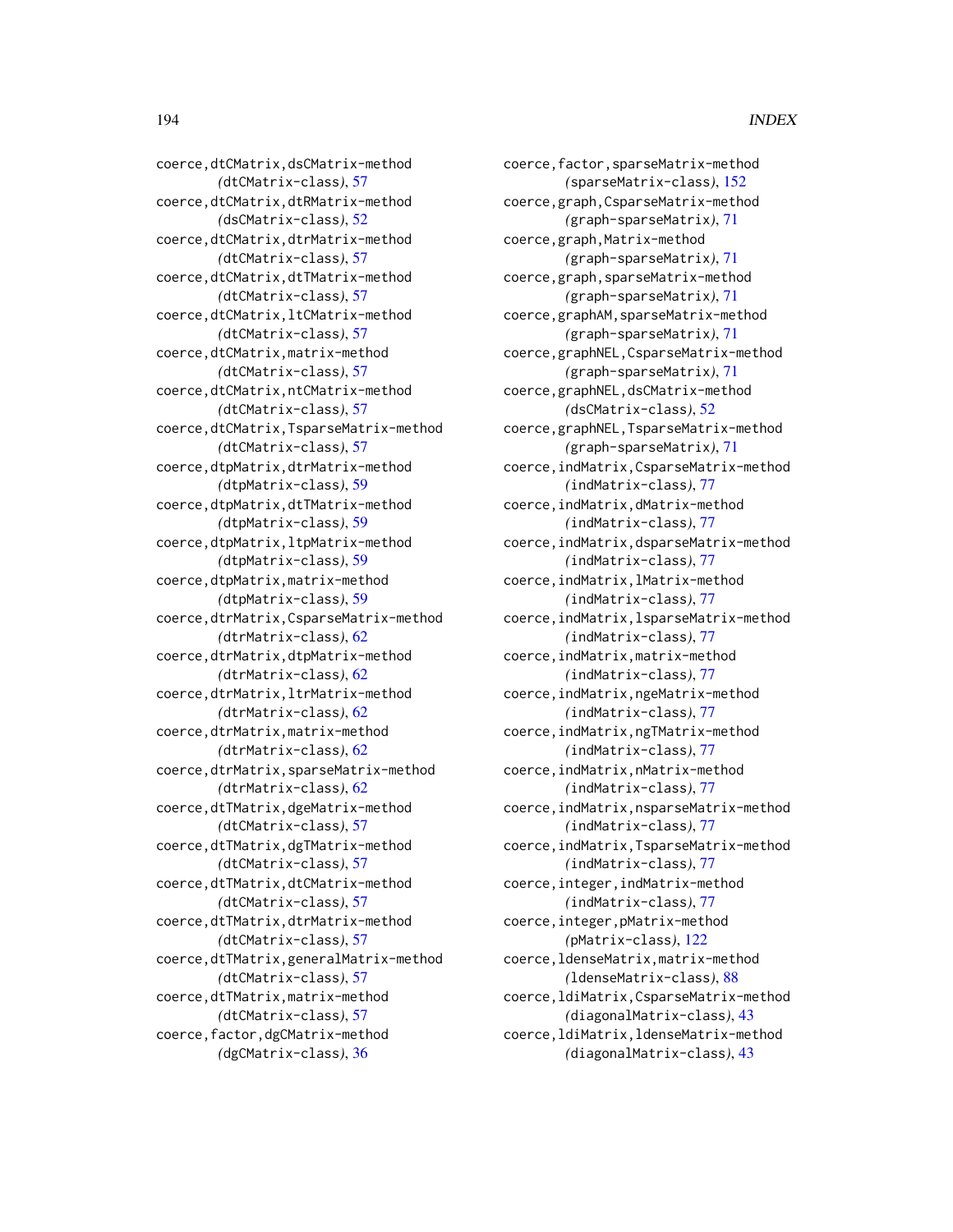coerce,ldiMatrix,lgCMatrix-method *(*ldiMatrix-class*)*, [89](#page-88-0) coerce,ldiMatrix,lgTMatrix-method *(*ldiMatrix-class*)*, [89](#page-88-0) coerce,ldiMatrix,lsparseMatrix-method *(*diagonalMatrix-class*)*, [43](#page-42-0) coerce,ldiMatrix,symmetricMatrix-method *(*diagonalMatrix-class*)*, [43](#page-42-0) coerce,ldiMatrix,triangularMatrix-method *(*diagonalMatrix-class*)*, [43](#page-42-0) coerce,ldiMatrix,TsparseMatrix-method *(*diagonalMatrix-class*)*, [43](#page-42-0) coerce,lgCMatrix,dgCMatrix-method *(*lsparseMatrix-classes*)*, [90](#page-89-0) coerce,lgCMatrix,lgeMatrix-method *(*lsparseMatrix-classes*)*, [90](#page-89-0) coerce,lgCMatrix,lgTMatrix-method *(*lsparseMatrix-classes*)*, [90](#page-89-0) coerce,lgCMatrix,lsCMatrix-method *(*lsparseMatrix-classes*)*, [90](#page-89-0) coerce,lgCMatrix,ltCMatrix-method *(*lsparseMatrix-classes*)*, [90](#page-89-0) coerce,lgCMatrix,matrix-method *(*lsparseMatrix-classes*)*, [90](#page-89-0) coerce,lgeMatrix,dgeMatrix-method *(*lgeMatrix-class*)*, [89](#page-88-0) coerce,lgeMatrix,lgCMatrix-method *(*lgeMatrix-class*)*, [89](#page-88-0) coerce,lgeMatrix,lgTMatrix-method *(*lgeMatrix-class*)*, [89](#page-88-0) coerce,lgeMatrix,lspMatrix-method *(*lgeMatrix-class*)*, [89](#page-88-0) coerce,lgeMatrix,lsyMatrix-method *(*lgeMatrix-class*)*, [89](#page-88-0) coerce,lgeMatrix,ltpMatrix-method *(*lgeMatrix-class*)*, [89](#page-88-0) coerce,lgeMatrix,ltrMatrix-method *(*lgeMatrix-class*)*, [89](#page-88-0) coerce,lgeMatrix,matrix-method *(*lgeMatrix-class*)*, [89](#page-88-0) coerce,lgeMatrix,triangularMatrix-method *(*triangularMatrix-class*)*, [164](#page-163-0) coerce,lgTMatrix,dgTMatrix-method *(*lsparseMatrix-classes*)*, [90](#page-89-0) coerce,lgTMatrix,lgCMatrix-method *(*lsparseMatrix-classes*)*, [90](#page-89-0) coerce,lgTMatrix,lgeMatrix-method *(*lsparseMatrix-classes*)*, [90](#page-89-0)

coerce,lgTMatrix,lsCMatrix-method *(*lsparseMatrix-classes*)*, [90](#page-89-0) coerce,lgTMatrix,ltTMatrix-method *(*lsparseMatrix-classes*)*, [90](#page-89-0) coerce,lgTMatrix,matrix-method *(*lsparseMatrix-classes*)*, [90](#page-89-0) coerce,lgTMatrix,symmetricMatrix-method *(*lsparseMatrix-classes*)*, [90](#page-89-0) coerce,lgTMatrix,triangularMatrix-method *(*lsparseMatrix-classes*)*, [90](#page-89-0) coerce,list,indMatrix-method *(*indMatrix-class*)*, [77](#page-76-0) coerce,lMatrix,dgCMatrix-method *(*dMatrix-class*)*, [46](#page-45-0) coerce,lMatrix,dMatrix-method *(*dMatrix-class*)*, [46](#page-45-0) coerce,lMatrix,nMatrix-method *(*nMatrix-class*)*, [112](#page-111-0) coerce,logical,abIndex-method *(*abIndex-class*)*, [5](#page-4-0) coerce,lsCMatrix,dgTMatrix-method *(*lsparseMatrix-classes*)*, [90](#page-89-0) coerce,lsCMatrix,dsCMatrix-method *(*lsparseMatrix-classes*)*, [90](#page-89-0) coerce,lsCMatrix,generalMatrix-method *(*lsparseMatrix-classes*)*, [90](#page-89-0) coerce,lsCMatrix,lgCMatrix-method *(*lsparseMatrix-classes*)*, [90](#page-89-0) coerce,lsCMatrix,lgTMatrix-method *(*lsparseMatrix-classes*)*, [90](#page-89-0) coerce,lsCMatrix,lsTMatrix-method *(*lsparseMatrix-classes*)*, [90](#page-89-0) coerce,lsCMatrix,matrix-method *(*lsparseMatrix-classes*)*, [90](#page-89-0) coerce,lsparseMatrix,dsparseMatrix-method *(*lsparseMatrix-classes*)*, [90](#page-89-0) coerce,lsparseMatrix,matrix-method *(*lsparseMatrix-classes*)*, [90](#page-89-0) coerce,lspMatrix,dspMatrix-method *(*lsyMatrix-class*)*, [92](#page-91-0) coerce,lspMatrix,lgeMatrix-method *(*lsyMatrix-class*)*, [92](#page-91-0) coerce,lspMatrix,lsyMatrix-method *(*lsyMatrix-class*)*, [92](#page-91-0) coerce,lsTMatrix,dsTMatrix-method *(*lsparseMatrix-classes*)*, [90](#page-89-0) coerce,lsTMatrix,lgCMatrix-method *(*lsparseMatrix-classes*)*, [90](#page-89-0)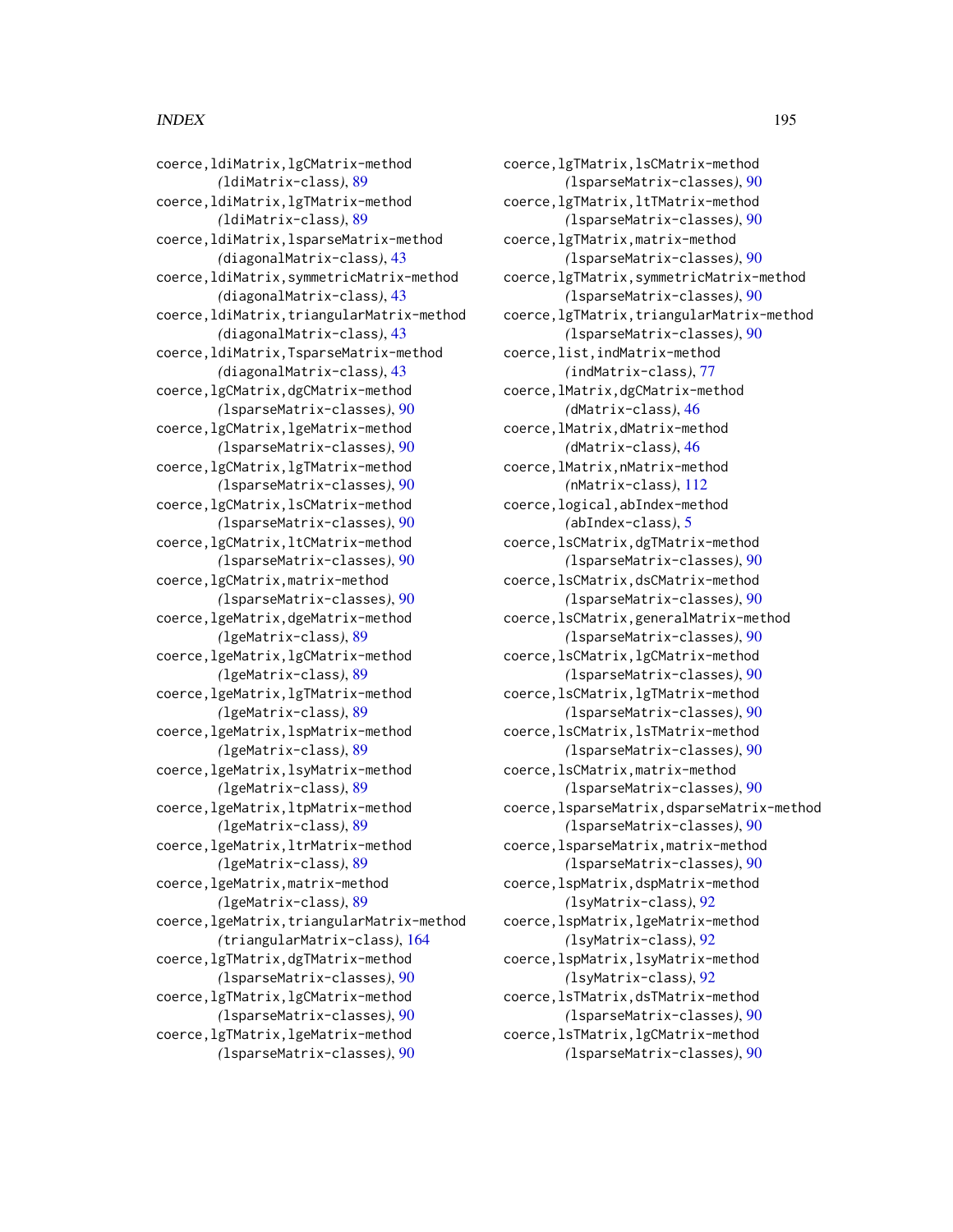coerce,ltTMatrix,matrix-method *(*lsparseMatrix-classes*)*, [90](#page-89-0) coerce,Matrix,complex-method *(*Matrix-class*)*, [101](#page-100-0) coerce,Matrix,corMatrix-method *(*dpoMatrix-class*)*, [49](#page-48-0) coerce,matrix,corMatrix-method *(*dpoMatrix-class*)*, [49](#page-48-0) coerce,Matrix,CsparseMatrix-method *(*Matrix-class*)*, [101](#page-100-0) coerce,matrix,CsparseMatrix-method *(*CsparseMatrix-class*)*, [32](#page-31-0) coerce,Matrix,denseMatrix-method *(*Matrix-class*)*, [101](#page-100-0) coerce,matrix,dgCMatrix-method *(*dgCMatrix-class*)*, [36](#page-35-0) coerce,matrix,dgeMatrix-method *(*dgeMatrix-class*)*, [37](#page-36-0) coerce,matrix,dgRMatrix-method *(*RsparseMatrix-class*)*, [137](#page-136-0) coerce,matrix,dgTMatrix-method *(*dgTMatrix-class*)*, [40](#page-39-0) coerce,Matrix,diagonalMatrix-method *(*diagonalMatrix-class*)*, [43](#page-42-0) coerce,matrix,diagonalMatrix-method *(*diagonalMatrix-class*)*, [43](#page-42-0) coerce,Matrix,dpoMatrix-method *(*dpoMatrix-class*)*, [49](#page-48-0) coerce,matrix,dpoMatrix-method *(*dpoMatrix-class*)*, [49](#page-48-0) coerce,Matrix,dppMatrix-method *(*dpoMatrix-class*)*, [49](#page-48-0) coerce,matrix,dppMatrix-method *(*dpoMatrix-class*)*, [49](#page-48-0) coerce,matrix,dsCMatrix-method *(*dsCMatrix-class*)*, [52](#page-51-0) coerce,matrix,dspMatrix-method *(*dsyMatrix-class*)*, [56](#page-55-0) coerce,matrix,dsTMatrix-method *(*dsCMatrix-class*)*, [52](#page-51-0) coerce,matrix,dsyMatrix-method *(*dsyMatrix-class*)*, [56](#page-55-0) coerce,matrix,dtCMatrix-method *(*dtCMatrix-class*)*, [57](#page-56-0) coerce,matrix,dtpMatrix-method *(*dtpMatrix-class*)*, [59](#page-58-0) coerce,matrix,dtrMatrix-method *(*dtrMatrix-class*)*, [62](#page-61-0)

coerce,lsTMatrix,lgTMatrix-method *(*lsparseMatrix-classes*)*, [90](#page-89-0) coerce,lsTMatrix,lsCMatrix-method *(*lsparseMatrix-classes*)*, [90](#page-89-0) coerce,lsTMatrix,lsyMatrix-method *(*lsparseMatrix-classes*)*, [90](#page-89-0) coerce,lsTMatrix,matrix-method *(*lsparseMatrix-classes*)*, [90](#page-89-0) coerce,lsyMatrix,dsyMatrix-method *(*lsyMatrix-class*)*, [92](#page-91-0) coerce,lsyMatrix,lgeMatrix-method *(*lsyMatrix-class*)*, [92](#page-91-0) coerce,lsyMatrix,lspMatrix-method *(*lsyMatrix-class*)*, [92](#page-91-0) coerce,ltCMatrix,dMatrix-method *(*lsparseMatrix-classes*)*, [90](#page-89-0) coerce,ltCMatrix,dtCMatrix-method *(*lsparseMatrix-classes*)*, [90](#page-89-0) coerce,ltCMatrix,lgCMatrix-method *(*lsparseMatrix-classes*)*, [90](#page-89-0) coerce,ltCMatrix,ltTMatrix-method *(*lsparseMatrix-classes*)*, [90](#page-89-0) coerce,ltCMatrix,matrix-method *(*lsparseMatrix-classes*)*, [90](#page-89-0) coerce,ltpMatrix,dtpMatrix-method *(*ltrMatrix-class*)*, [93](#page-92-0) coerce,ltpMatrix,lgeMatrix-method *(*ltrMatrix-class*)*, [93](#page-92-0) coerce,ltpMatrix,ltrMatrix-method *(*ltrMatrix-class*)*, [93](#page-92-0) coerce,ltrMatrix,dtrMatrix-method *(*ltrMatrix-class*)*, [93](#page-92-0) coerce,ltrMatrix,lgeMatrix-method *(*ltrMatrix-class*)*, [93](#page-92-0) coerce,ltrMatrix,ltpMatrix-method *(*ltrMatrix-class*)*, [93](#page-92-0) coerce,ltTMatrix,dtTMatrix-method *(*lsparseMatrix-classes*)*, [90](#page-89-0) coerce,ltTMatrix,generalMatrix-method *(*lsparseMatrix-classes*)*, [90](#page-89-0) coerce,ltTMatrix,lgCMatrix-method *(*lsparseMatrix-classes*)*, [90](#page-89-0) coerce,ltTMatrix,lgTMatrix-method *(*lsparseMatrix-classes*)*, [90](#page-89-0) coerce,ltTMatrix,ltCMatrix-method *(*lsparseMatrix-classes*)*, [90](#page-89-0) coerce,ltTMatrix,ltrMatrix-method *(*lsparseMatrix-classes*)*, [90](#page-89-0)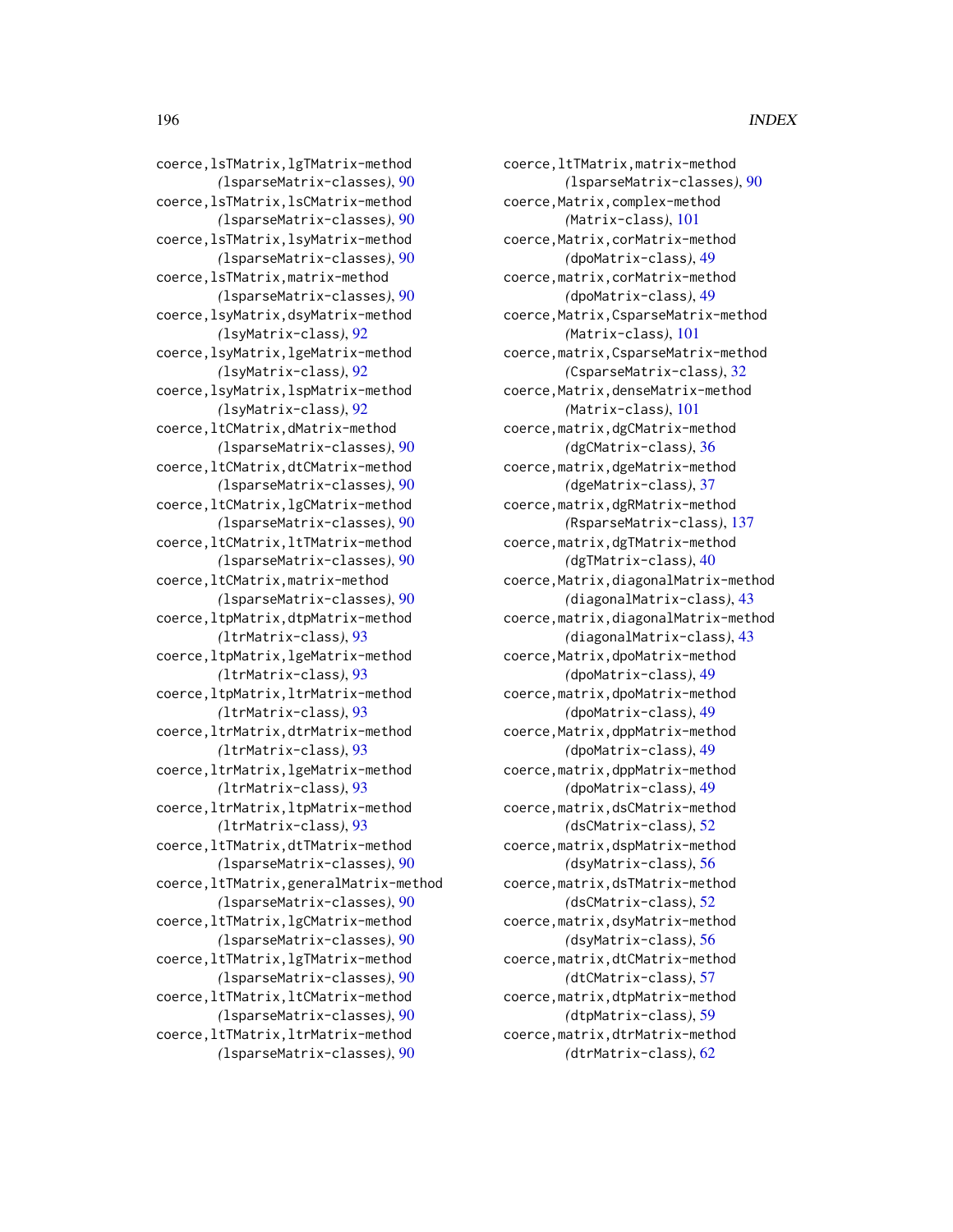coerce,matrix,dtTMatrix-method *(*dtCMatrix-class*)*, [57](#page-56-0) coerce,matrix,indMatrix-method *(*indMatrix-class*)*, [77](#page-76-0) coerce,Matrix,integer-method *(*Matrix-class*)*, [101](#page-100-0) coerce,matrix,ldenseMatrix-method *(*ldenseMatrix-class*)*, [88](#page-87-0) coerce,matrix,lgCMatrix-method *(*lsparseMatrix-classes*)*, [90](#page-89-0) coerce,matrix,lgeMatrix-method *(*lgeMatrix-class*)*, [89](#page-88-0) coerce,matrix,lgTMatrix-method *(*lsparseMatrix-classes*)*, [90](#page-89-0) coerce,matrix,lMatrix-method *(*dMatrix-class*)*, [46](#page-45-0) coerce,Matrix,logical-method *(*Matrix-class*)*, [101](#page-100-0) coerce,matrix,lsCMatrix-method *(*lsparseMatrix-classes*)*, [90](#page-89-0) coerce,matrix,lspMatrix-method *(*lsyMatrix-class*)*, [92](#page-91-0) coerce,matrix,lsyMatrix-method *(*lsyMatrix-class*)*, [92](#page-91-0) coerce,matrix,ltCMatrix-method *(*lsparseMatrix-classes*)*, [90](#page-89-0) coerce,matrix,ltpMatrix-method *(*ltrMatrix-class*)*, [93](#page-92-0) coerce,matrix,ltrMatrix-method *(*ltrMatrix-class*)*, [93](#page-92-0) coerce,matrix,ltTMatrix-method *(*lsparseMatrix-classes*)*, [90](#page-89-0) coerce,Matrix,matrix-method *(*Matrix-class*)*, [101](#page-100-0) coerce,matrix,Matrix-method *(*Matrix-class*)*, [101](#page-100-0) coerce,matrix,ndenseMatrix-method *(*ndenseMatrix-class*)*, [107](#page-106-0) coerce,matrix,ngCMatrix-method *(*nsparseMatrix-classes*)*, [116](#page-115-0) coerce,matrix,ngeMatrix-method *(*ngeMatrix-class*)*, [111](#page-110-0) coerce,matrix,ngTMatrix-method *(*nsparseMatrix-classes*)*, [116](#page-115-0) coerce,matrix,nMatrix-method *(*nMatrix-class*)*, [112](#page-111-0) coerce,matrix,nspMatrix-method *(*nsyMatrix-class*)*, [118](#page-117-0)

coerce,matrix,nsyMatrix-method *(*nsyMatrix-class*)*, [118](#page-117-0) coerce,matrix,ntCMatrix-method *(*nsparseMatrix-classes*)*, [116](#page-115-0) coerce,matrix,ntpMatrix-method *(*ntrMatrix-class*)*, [119](#page-118-0) coerce,matrix,ntrMatrix-method *(*ntrMatrix-class*)*, [119](#page-118-0) coerce,matrix,ntTMatrix-method *(*nsparseMatrix-classes*)*, [116](#page-115-0) coerce,Matrix,numeric-method *(*Matrix-class*)*, [101](#page-100-0) coerce,matrix,pMatrix-method *(*pMatrix-class*)*, [122](#page-121-0) coerce,matrix,RsparseMatrix-method *(*RsparseMatrix-class*)*, [137](#page-136-0) coerce,Matrix,sparseMatrix-method *(*Matrix-class*)*, [101](#page-100-0) coerce,matrix,symmetricMatrix-method *(*symmetricMatrix-class*)*, [161](#page-160-0) coerce,matrix,triangularMatrix-method *(*triangularMatrix-class*)*, [164](#page-163-0) coerce,Matrix,TsparseMatrix-method *(*TsparseMatrix-class*)*, [165](#page-164-0) coerce,matrix,TsparseMatrix-method *(*TsparseMatrix-class*)*, [165](#page-164-0) coerce,Matrix,vector-method *(*Matrix-class*)*, [101](#page-100-0) coerce,matrix.coo,CsparseMatrix-method *(*SparseM-conversions*)*, [148](#page-147-0) coerce,matrix.coo,dgCMatrix-method *(*SparseM-conversions*)*, [148](#page-147-0) coerce,matrix.coo,dgTMatrix-method *(*SparseM-conversions*)*, [148](#page-147-0) coerce,matrix.coo,Matrix-method *(*SparseM-conversions*)*, [148](#page-147-0) coerce,matrix.coo,TsparseMatrix-method *(*SparseM-conversions*)*, [148](#page-147-0) coerce,matrix.csc,CsparseMatrix-method *(*SparseM-conversions*)*, [148](#page-147-0) coerce,matrix.csc,dgCMatrix-method *(*SparseM-conversions*)*, [148](#page-147-0) coerce,matrix.csc,Matrix-method *(*SparseM-conversions*)*, [148](#page-147-0) coerce,matrix.csc,TsparseMatrix-method *(*SparseM-conversions*)*, [148](#page-147-0) coerce,matrix.csr,CsparseMatrix-method *(*SparseM-conversions*)*, [148](#page-147-0)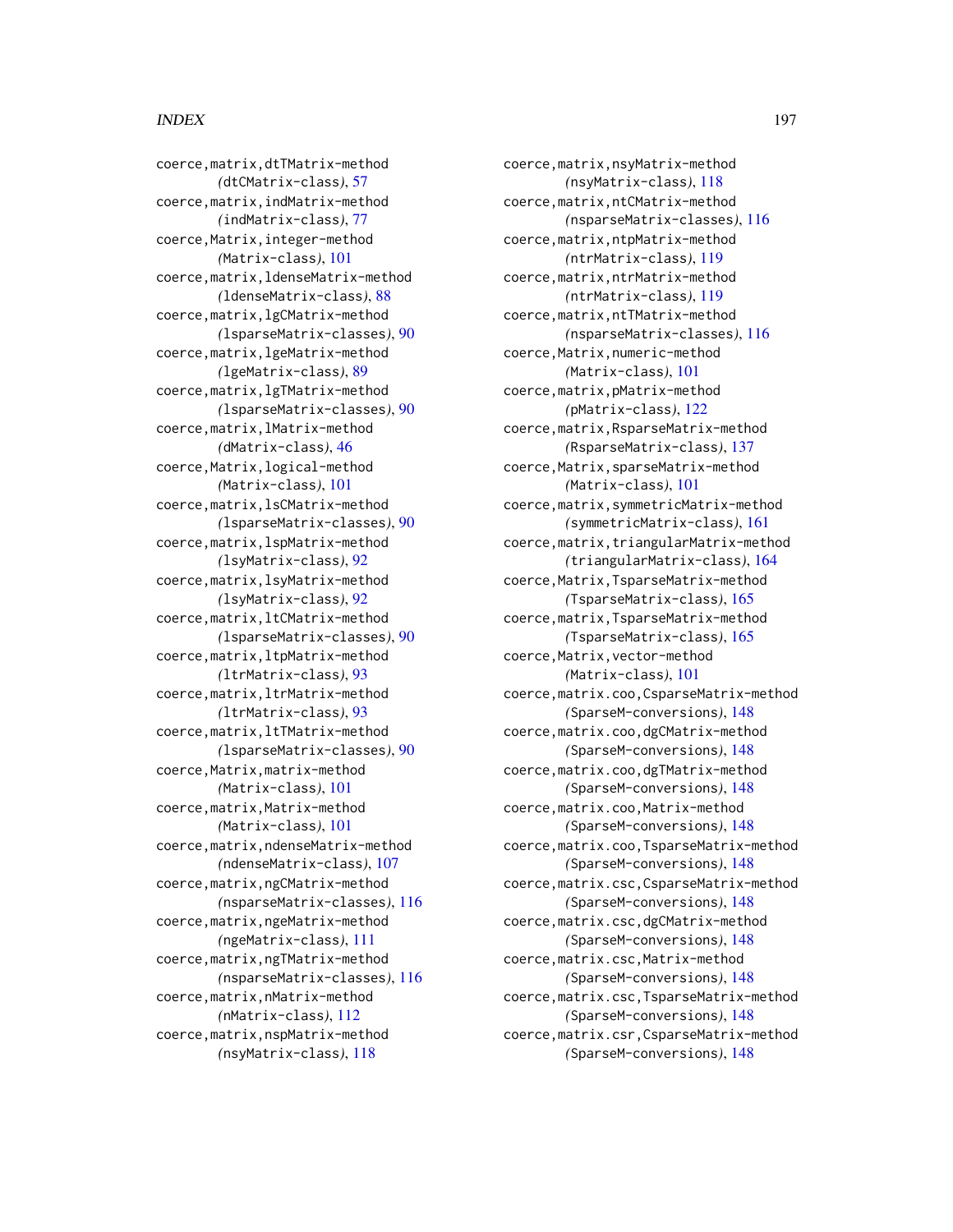coerce,ngeMatrix,ngCMatrix-method *(*ngeMatrix-class*)*, [111](#page-110-0) coerce,ngeMatrix,ngTMatrix-method *(*ngeMatrix-class*)*, [111](#page-110-0) coerce,ngeMatrix,nspMatrix-method *(*ngeMatrix-class*)*, [111](#page-110-0) coerce,ngeMatrix,nsyMatrix-method *(*ngeMatrix-class*)*, [111](#page-110-0) coerce,ngeMatrix,ntpMatrix-method *(*ngeMatrix-class*)*, [111](#page-110-0) coerce,ngeMatrix,ntrMatrix-method *(*ngeMatrix-class*)*, [111](#page-110-0) coerce,ngeMatrix,triangularMatrix-method *(*triangularMatrix-class*)*, [164](#page-163-0) coerce,ngTMatrix,dgTMatrix-method *(*nsparseMatrix-classes*)*, [116](#page-115-0) coerce,ngTMatrix,dMatrix-method *(*nsparseMatrix-classes*)*, [116](#page-115-0) coerce,ngTMatrix,dsparseMatrix-method *(*nsparseMatrix-classes*)*, [116](#page-115-0) coerce,ngTMatrix,generalMatrix-method *(*nsparseMatrix-classes*)*, [116](#page-115-0) coerce,ngTMatrix,lgeMatrix-method *(*nsparseMatrix-classes*)*, [116](#page-115-0) coerce,ngTMatrix,lgTMatrix-method *(*nsparseMatrix-classes*)*, [116](#page-115-0) coerce,ngTMatrix,lMatrix-method *(*nsparseMatrix-classes*)*, [116](#page-115-0) coerce,ngTMatrix,matrix-method *(*nsparseMatrix-classes*)*, [116](#page-115-0) coerce,ngTMatrix,ngCMatrix-method *(*nsparseMatrix-classes*)*, [116](#page-115-0) coerce,ngTMatrix,ngeMatrix-method *(*nsparseMatrix-classes*)*, [116](#page-115-0) coerce,ngTMatrix,ntTMatrix-method *(*nsparseMatrix-classes*)*, [116](#page-115-0) coerce,ngTMatrix,symmetricMatrix-method *(*nsparseMatrix-classes*)*, [116](#page-115-0) coerce,ngTMatrix,triangularMatrix-method *(*nsparseMatrix-classes*)*, [116](#page-115-0) coerce,nMatrix,dMatrix-method *(*nMatrix-class*)*, [112](#page-111-0) coerce,nMatrix,indMatrix-method *(*indMatrix-class*)*, [77](#page-76-0) coerce,nMatrix,lMatrix-method *(*nMatrix-class*)*, [112](#page-111-0) coerce,nMatrix,matrix-method *(*nMatrix-class*)*, [112](#page-111-0)

coerce,matrix.csr,dgCMatrix-method *(*SparseM-conversions*)*, [148](#page-147-0) coerce,matrix.csr,dgRMatrix-method *(*SparseM-conversions*)*, [148](#page-147-0) coerce,matrix.csr,Matrix-method *(*SparseM-conversions*)*, [148](#page-147-0) coerce,matrix.csr,RsparseMatrix-method *(*SparseM-conversions*)*, [148](#page-147-0) coerce,matrix.csr,TsparseMatrix-method *(*SparseM-conversions*)*, [148](#page-147-0) coerce,ndenseMatrix,CsparseMatrix-method *(*ndenseMatrix-class*)*, [107](#page-106-0) coerce,ndenseMatrix,ldenseMatrix-method *(*ndenseMatrix-class*)*, [107](#page-106-0) coerce,ndenseMatrix,matrix-method *(*ndenseMatrix-class*)*, [107](#page-106-0) coerce,ndenseMatrix,nsparseMatrix-method *(*ndenseMatrix-class*)*, [107](#page-106-0) coerce,ndenseMatrix,sparseMatrix-method *(*ndenseMatrix-class*)*, [107](#page-106-0) coerce,ndenseMatrix,TsparseMatrix-method *(*ndenseMatrix-class*)*, [107](#page-106-0) coerce,ngCMatrix,dgCMatrix-method *(*nsparseMatrix-classes*)*, [116](#page-115-0) coerce,ngCMatrix,dMatrix-method *(*nsparseMatrix-classes*)*, [116](#page-115-0) coerce,ngCMatrix,dsparseMatrix-method *(*nsparseMatrix-classes*)*, [116](#page-115-0) coerce,ngCMatrix,lgCMatrix-method *(*nsparseMatrix-classes*)*, [116](#page-115-0) coerce,ngCMatrix,lMatrix-method *(*nsparseMatrix-classes*)*, [116](#page-115-0) coerce,ngCMatrix,lsparseMatrix-method *(*nsparseMatrix-classes*)*, [116](#page-115-0) coerce,ngCMatrix,matrix-method *(*nsparseMatrix-classes*)*, [116](#page-115-0) coerce,ngCMatrix,ngeMatrix-method *(*nsparseMatrix-classes*)*, [116](#page-115-0) coerce,ngCMatrix,ngTMatrix-method *(*nsparseMatrix-classes*)*, [116](#page-115-0) coerce,ngCMatrix,ntCMatrix-method *(*nsparseMatrix-classes*)*, [116](#page-115-0) coerce,ngeMatrix,dgeMatrix-method *(*ngeMatrix-class*)*, [111](#page-110-0) coerce,ngeMatrix,lgeMatrix-method *(*ndenseMatrix-class*)*, [107](#page-106-0) coerce,ngeMatrix,matrix-method *(*ngeMatrix-class*)*, [111](#page-110-0)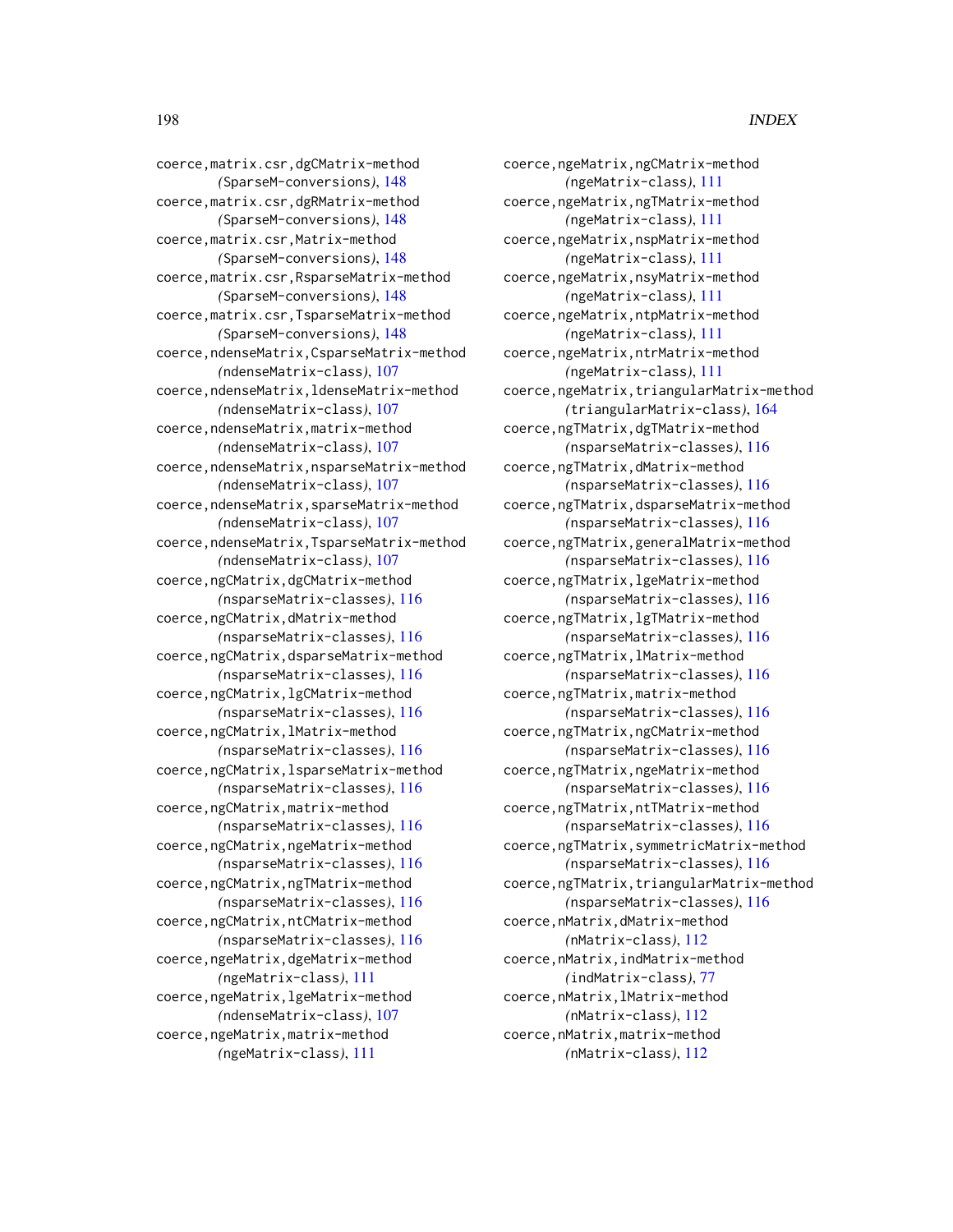coerce,nsTMatrix,nsCMatrix-method *(*nsparseMatrix-classes*)*, [116](#page-115-0) coerce,nsTMatrix,nsyMatrix-method *(*nsparseMatrix-classes*)*, [116](#page-115-0) coerce,nsyMatrix,dsyMatrix-method *(*nsyMatrix-class*)*, [118](#page-117-0) coerce,nsyMatrix,lsyMatrix-method *(*ndenseMatrix-class*)*, [107](#page-106-0) coerce,nsyMatrix,ngeMatrix-method *(*nsyMatrix-class*)*, [118](#page-117-0) coerce,nsyMatrix,nspMatrix-method *(*nsyMatrix-class*)*, [118](#page-117-0) coerce,ntCMatrix,dMatrix-method *(*nsparseMatrix-classes*)*, [116](#page-115-0) coerce,ntCMatrix,dsparseMatrix-method *(*nsparseMatrix-classes*)*, [116](#page-115-0) coerce,ntCMatrix,dtCMatrix-method *(*nsparseMatrix-classes*)*, [116](#page-115-0) coerce,ntCMatrix,lMatrix-method *(*nsparseMatrix-classes*)*, [116](#page-115-0) coerce,ntCMatrix,lsparseMatrix-method *(*nsparseMatrix-classes*)*, [116](#page-115-0) coerce,ntCMatrix,ltCMatrix-method *(*nsparseMatrix-classes*)*, [116](#page-115-0) coerce,ntCMatrix,matrix-method *(*nsparseMatrix-classes*)*, [116](#page-115-0) coerce,ntCMatrix,ngCMatrix-method *(*nsparseMatrix-classes*)*, [116](#page-115-0) coerce,ntCMatrix,TsparseMatrix-method *(*nsparseMatrix-classes*)*, [116](#page-115-0) coerce,ntpMatrix,dtpMatrix-method *(*ntrMatrix-class*)*, [119](#page-118-0) coerce,ntpMatrix,ltpMatrix-method *(*ndenseMatrix-class*)*, [107](#page-106-0) coerce,ntpMatrix,ngeMatrix-method *(*ntrMatrix-class*)*, [119](#page-118-0) coerce,ntpMatrix,ntrMatrix-method *(*ntrMatrix-class*)*, [119](#page-118-0) coerce,ntrMatrix,dtrMatrix-method *(*ntrMatrix-class*)*, [119](#page-118-0) coerce,ntrMatrix,ltrMatrix-method *(*ndenseMatrix-class*)*, [107](#page-106-0) coerce,ntrMatrix,ngeMatrix-method *(*ntrMatrix-class*)*, [119](#page-118-0) coerce,ntrMatrix,ntpMatrix-method *(*ntrMatrix-class*)*, [119](#page-118-0) coerce,ntTMatrix,dtTMatrix-method *(*nsparseMatrix-classes*)*, [116](#page-115-0)

coerce,nMatrix,pMatrix-method *(*pMatrix-class*)*, [122](#page-121-0) coerce,nsCMatrix,dMatrix-method *(*nsparseMatrix-classes*)*, [116](#page-115-0) coerce,nsCMatrix,dsCMatrix-method *(*nsparseMatrix-classes*)*, [116](#page-115-0) coerce,nsCMatrix,dsparseMatrix-method *(*nsparseMatrix-classes*)*, [116](#page-115-0) coerce,nsCMatrix,generalMatrix-method *(*nsparseMatrix-classes*)*, [116](#page-115-0) coerce,nsCMatrix,lMatrix-method *(*nsparseMatrix-classes*)*, [116](#page-115-0) coerce,nsCMatrix,lsCMatrix-method *(*nsparseMatrix-classes*)*, [116](#page-115-0) coerce,nsCMatrix,lsparseMatrix-method *(*nsparseMatrix-classes*)*, [116](#page-115-0) coerce,nsCMatrix,matrix-method *(*nsparseMatrix-classes*)*, [116](#page-115-0) coerce,nsCMatrix,ngCMatrix-method *(*nsparseMatrix-classes*)*, [116](#page-115-0) coerce,nsCMatrix,nsTMatrix-method *(*nsparseMatrix-classes*)*, [116](#page-115-0) coerce,nsparseMatrix,dsparseMatrix-method *(*nsparseMatrix-classes*)*, [116](#page-115-0) coerce,nsparseVector,dsparseVector-method *(*sparseVector-class*)*, [157](#page-156-0) coerce,nsparseVector,isparseVector-method *(*sparseVector-class*)*, [157](#page-156-0) coerce,nsparseVector,lsparseVector-method *(*sparseVector-class*)*, [157](#page-156-0) coerce,nsparseVector,zsparseVector-method *(*sparseVector-class*)*, [157](#page-156-0) coerce,nspMatrix,dspMatrix-method *(*nsyMatrix-class*)*, [118](#page-117-0) coerce,nspMatrix,lspMatrix-method *(*ndenseMatrix-class*)*, [107](#page-106-0) coerce,nspMatrix,ngeMatrix-method *(*nsyMatrix-class*)*, [118](#page-117-0) coerce,nspMatrix,nsyMatrix-method *(*nsyMatrix-class*)*, [118](#page-117-0) coerce,nsTMatrix,dsTMatrix-method *(*nsparseMatrix-classes*)*, [116](#page-115-0) coerce,nsTMatrix,matrix-method *(*nsparseMatrix-classes*)*, [116](#page-115-0) coerce,nsTMatrix,ngCMatrix-method *(*nsparseMatrix-classes*)*, [116](#page-115-0) coerce,nsTMatrix,ngTMatrix-method

*(*nsparseMatrix-classes*)*, [116](#page-115-0)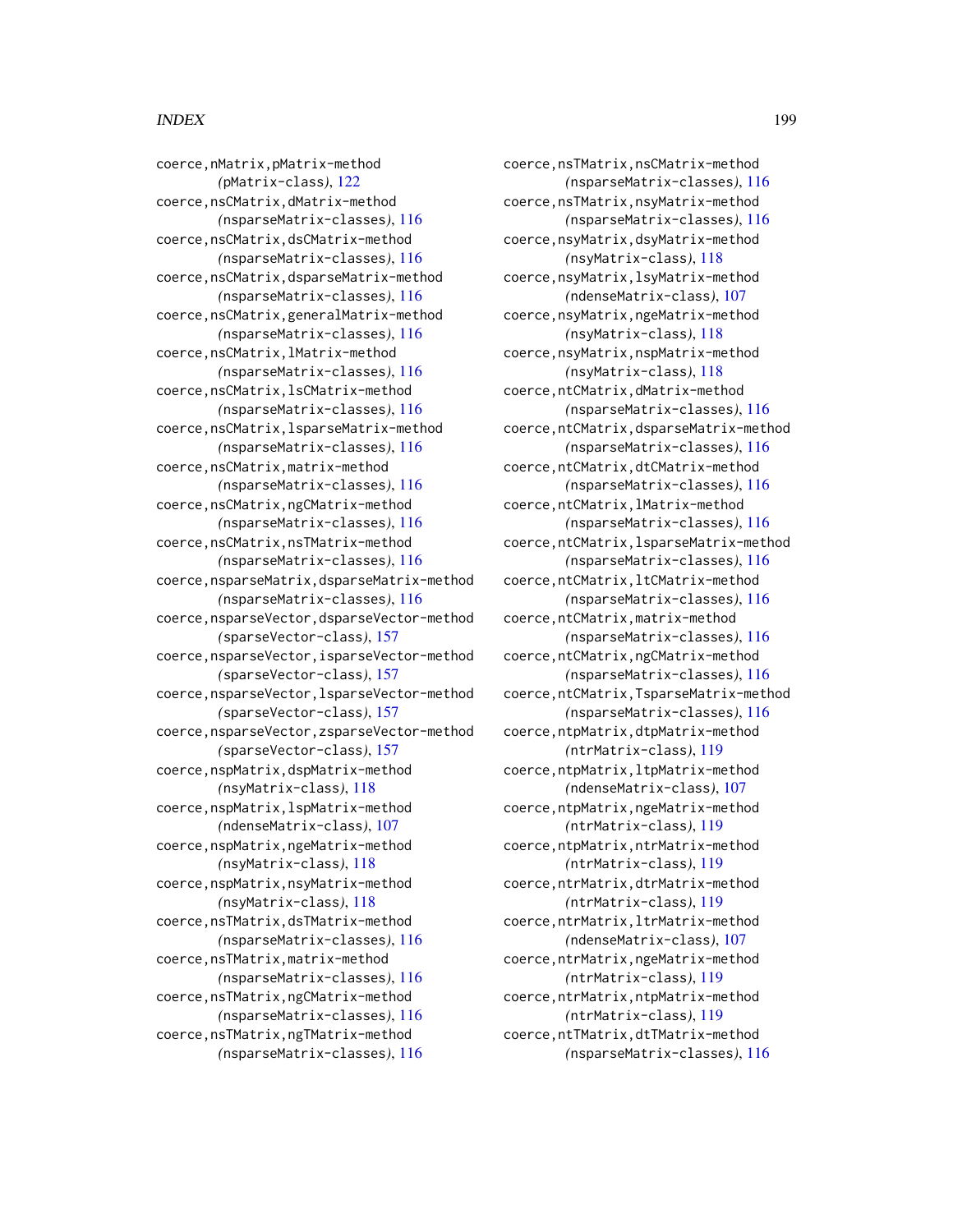coerce,ntTMatrix,generalMatrix-method *(*nsparseMatrix-classes*)*, [116](#page-115-0) coerce,ntTMatrix,matrix-method *(*nsparseMatrix-classes*)*, [116](#page-115-0) coerce,ntTMatrix,ngCMatrix-method *(*nsparseMatrix-classes*)*, [116](#page-115-0) coerce,ntTMatrix,ngTMatrix-method *(*nsparseMatrix-classes*)*, [116](#page-115-0) coerce,ntTMatrix,ntCMatrix-method *(*nsparseMatrix-classes*)*, [116](#page-115-0) coerce,ntTMatrix,ntrMatrix-method *(*nsparseMatrix-classes*)*, [116](#page-115-0) coerce,numeric,abIndex-method *(*abIndex-class*)*, [5](#page-4-0) coerce,numeric,CsparseMatrix-method *(*CsparseMatrix-class*)*, [32](#page-31-0) coerce,numeric,indMatrix-method *(*indMatrix-class*)*, [77](#page-76-0) coerce,numeric,pMatrix-method *(*pMatrix-class*)*, [122](#page-121-0) coerce,numeric,seqMat-method *(*abIndex-class*)*, [5](#page-4-0) coerce,numeric,TsparseMatrix-method *(*TsparseMatrix-class*)*, [165](#page-164-0) coerce,numLike,dgeMatrix-method *(*dgeMatrix-class*)*, [37](#page-36-0) coerce,pBunchKaufman,lMatrix-method *(*Cholesky-class*)*, [26](#page-25-0) coerce,pCholesky,lMatrix-method *(*Cholesky-class*)*, [26](#page-25-0) coerce,pMatrix,CsparseMatrix-method *(*pMatrix-class*)*, [122](#page-121-0) coerce,pMatrix,dMatrix-method *(*pMatrix-class*)*, [122](#page-121-0) coerce,pMatrix,dsparseMatrix-method *(*pMatrix-class*)*, [122](#page-121-0) coerce,pMatrix,lMatrix-method *(*pMatrix-class*)*, [122](#page-121-0) coerce,pMatrix,matrix-method *(*pMatrix-class*)*, [122](#page-121-0) coerce,pMatrix,ngeMatrix-method *(*pMatrix-class*)*, [122](#page-121-0) coerce,pMatrix,ngTMatrix-method *(*pMatrix-class*)*, [122](#page-121-0) coerce,pMatrix,nMatrix-method *(*pMatrix-class*)*, [122](#page-121-0) coerce,pMatrix,nsparseMatrix-method *(*pMatrix-class*)*, [122](#page-121-0)

coerce,pMatrix,TsparseMatrix-method *(*pMatrix-class*)*, [122](#page-121-0) coerce,RsparseMatrix,CsparseMatrix-method *(*RsparseMatrix-class*)*, [137](#page-136-0) coerce,RsparseMatrix,denseMatrix-method *(*RsparseMatrix-class*)*, [137](#page-136-0) coerce,RsparseMatrix,dgeMatrix-method *(*RsparseMatrix-class*)*, [137](#page-136-0) coerce,RsparseMatrix,dMatrix-method *(*RsparseMatrix-class*)*, [137](#page-136-0) coerce,RsparseMatrix,dsparseMatrix-method *(*RsparseMatrix-class*)*, [137](#page-136-0) coerce,RsparseMatrix,generalMatrix-method *(*RsparseMatrix-class*)*, [137](#page-136-0) coerce,RsparseMatrix,lMatrix-method *(*RsparseMatrix-class*)*, [137](#page-136-0) coerce,RsparseMatrix,lsparseMatrix-method *(*RsparseMatrix-class*)*, [137](#page-136-0) coerce,RsparseMatrix,matrix-method *(*RsparseMatrix-class*)*, [137](#page-136-0) coerce,RsparseMatrix,nMatrix-method *(*RsparseMatrix-class*)*, [137](#page-136-0) coerce,RsparseMatrix,nsparseMatrix-method *(*RsparseMatrix-class*)*, [137](#page-136-0) coerce,RsparseMatrix,TsparseMatrix-method *(*RsparseMatrix-class*)*, [137](#page-136-0) coerce,seqMat,abIndex-method *(*abIndex-class*)*, [5](#page-4-0) coerce,seqMat,numeric-method *(*abIndex-class*)*, [5](#page-4-0) coerce,sparseMatrix,generalMatrix-method *(*sparseMatrix-class*)*, [152](#page-151-0) coerce,sparseMatrix,graph-method *(*graph-sparseMatrix*)*, [71](#page-70-0) coerce,sparseMatrix,graphNEL-method *(*graph-sparseMatrix*)*, [71](#page-70-0) coerce,sparseMatrix,indMatrix-method *(*indMatrix-class*)*, [77](#page-76-0) coerce,sparseMatrix,pMatrix-method *(*pMatrix-class*)*, [122](#page-121-0) coerce, sparseMatrix, RsparseMatrix-method *(*RsparseMatrix-class*)*, [137](#page-136-0) coerce,sparseMatrix,sparseVector-method *(*sparseVector-class*)*, [157](#page-156-0) coerce,sparseMatrix,symmetricMatrix-method *(*sparseMatrix-class*)*, [152](#page-151-0) coerce,sparseMatrix,triangularMatrix-method *(*sparseMatrix-class*)*, [152](#page-151-0)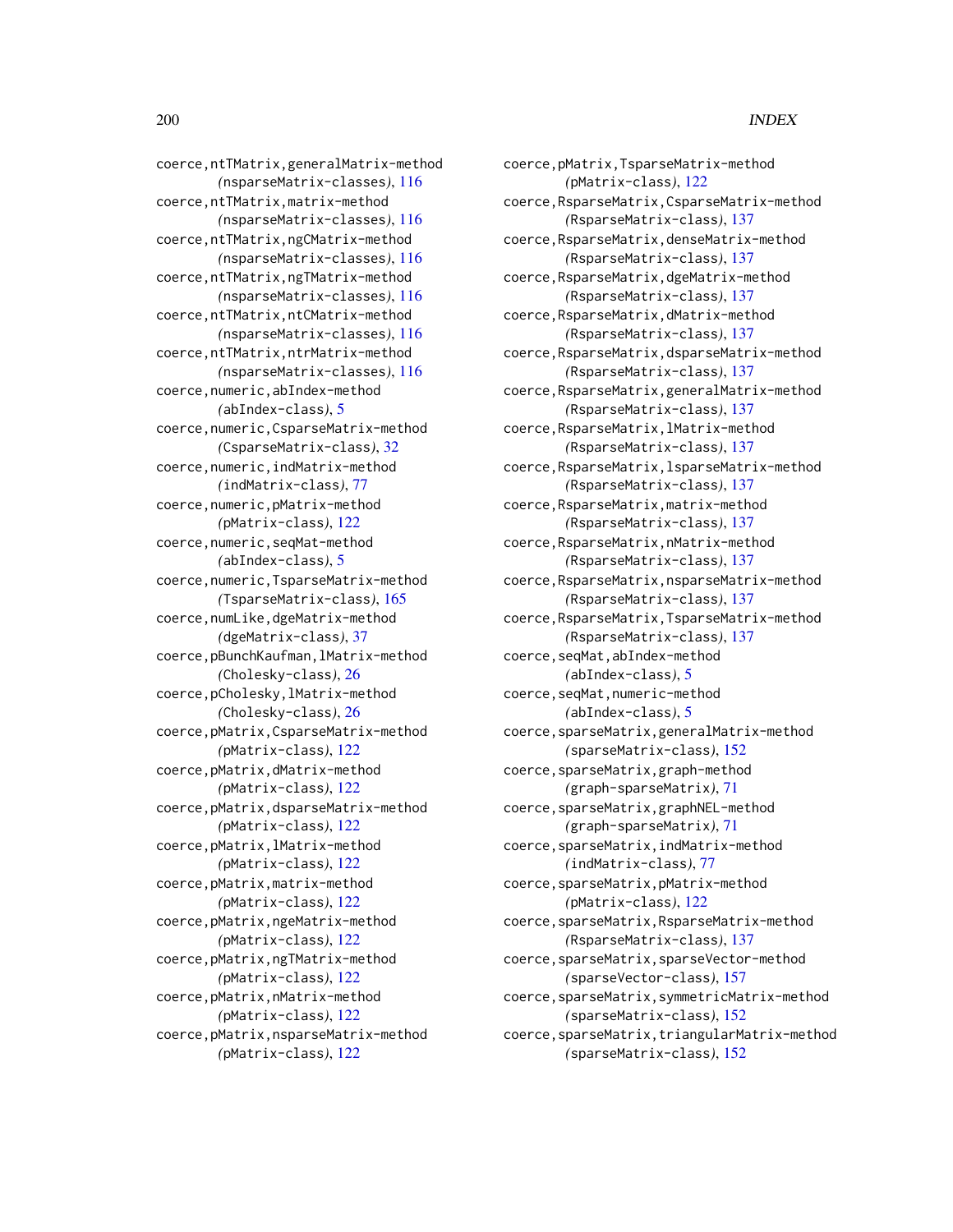coerce,sparseVector,CsparseMatrix-method *(*sparseVector-class*)*, [157](#page-156-0) coerce,sparseVector,integer-method *(*sparseVector-class*)*, [157](#page-156-0) coerce,sparseVector,logical-method *(*sparseVector-class*)*, [157](#page-156-0) coerce,sparseVector,Matrix-method *(*sparseVector-class*)*, [157](#page-156-0) coerce,sparseVector,numeric-method *(*sparseVector-class*)*, [157](#page-156-0) coerce,sparseVector,sparseMatrix-method *(*sparseVector-class*)*, [157](#page-156-0) coerce,sparseVector,TsparseMatrix-method *(*sparseVector-class*)*, [157](#page-156-0) coerce,sparseVector,vector-method *(*sparseVector-class*)*, [157](#page-156-0) coerce,table,sparseMatrix-method *(*sparseMatrix-class*)*, [152](#page-151-0) coerce,triangularMatrix,symmetricMatrix-method *(*triangularMatrix-class*)*, [164](#page-163-0) coerce,TsparseMatrix,CsparseMatrix-method *(*TsparseMatrix-class*)*, [165](#page-164-0) coerce,TsparseMatrix,graphNEL-method *(*graph-sparseMatrix*)*, [71](#page-70-0) coerce,TsparseMatrix,lMatrix-method *(*TsparseMatrix-class*)*, [165](#page-164-0) coerce,TsparseMatrix,lsparseMatrix-method *(*TsparseMatrix-class*)*, [165](#page-164-0) coerce,TsparseMatrix,matrix-method *(*TsparseMatrix-class*)*, [165](#page-164-0) coerce,TsparseMatrix,nMatrix-method *(*TsparseMatrix-class*)*, [165](#page-164-0) coerce,TsparseMatrix,nsparseMatrix-method *(*TsparseMatrix-class*)*, [165](#page-164-0) coerce,TsparseMatrix,sparseVector-method *(*sparseVector-class*)*, [157](#page-156-0) coerce,xsparseVector,dsparseVector-method *(*sparseVector-class*)*, [157](#page-156-0) coerce,xsparseVector,isparseVector-method *(*sparseVector-class*)*, [157](#page-156-0) coerce,xsparseVector,lsparseVector-method *(*sparseVector-class*)*, [157](#page-156-0) coerce,xsparseVector,nsparseVector-method *(*sparseVector-class*)*, [157](#page-156-0) coerce,xsparseVector,zsparseVector-method *(*sparseVector-class*)*, [157](#page-156-0) colMeans *(*colSums*)*, [28](#page-27-0) colMeans,CsparseMatrix-method

*(*colSums*)*, [28](#page-27-0) colMeans,ddenseMatrix-method *(*colSums*)*, [28](#page-27-0) colMeans,denseMatrix-method *(*colSums*)*, [28](#page-27-0) colMeans,dgCMatrix-method *(*colSums*)*, [28](#page-27-0) colMeans,dgeMatrix-method *(*dgeMatrix-class*)*, [37](#page-36-0) colMeans,diagonalMatrix-method *(*colSums*)*, [28](#page-27-0) colMeans,igCMatrix-method *(*colSums*)*, [28](#page-27-0) colMeans,indMatrix-method *(*indMatrix-class*)*, [77](#page-76-0) colMeans,lgCMatrix-method *(*colSums*)*, [28](#page-27-0) colMeans,ngCMatrix-method *(*colSums*)*, [28](#page-27-0) colMeans,RsparseMatrix-method *(*colSums*)*, [28](#page-27-0) colMeans,TsparseMatrix-method *(*colSums*)*, [28](#page-27-0) colSums, *[28](#page-27-0)*, [28,](#page-27-0) *[33](#page-32-0)*, *[36](#page-35-0)*, *[102](#page-101-0)*, *[153](#page-152-0)* colSums,CsparseMatrix-method *(*colSums*)*, [28](#page-27-0) colSums,ddenseMatrix-method *(*colSums*)*, [28](#page-27-0) colSums,denseMatrix-method *(*colSums*)*, [28](#page-27-0) colSums,dgCMatrix-method *(*colSums*)*, [28](#page-27-0) colSums,dgeMatrix-method *(*dgeMatrix-class*)*, [37](#page-36-0) colSums,diagonalMatrix-method *(*colSums*)*, [28](#page-27-0) colSums,igCMatrix-method *(*colSums*)*, [28](#page-27-0) colSums,indMatrix-method *(*indMatrix-class*)*, [77](#page-76-0) colSums,lgCMatrix-method *(*colSums*)*, [28](#page-27-0) colSums,ngCMatrix-method *(*colSums*)*, [28](#page-27-0) colSums,RsparseMatrix-method *(*colSums*)*, [28](#page-27-0) colSums,TsparseMatrix-method *(*colSums*)*, [28](#page-27-0) Compare,CsparseMatrix,CsparseMatrix-method *(*CsparseMatrix-class*)*, [32](#page-31-0) Compare,dMatrix,logical-method *(*dMatrix-class*)*, [46](#page-45-0) Compare,dMatrix,numeric-method *(*dMatrix-class*)*, [46](#page-45-0) Compare,lgeMatrix,lgeMatrix-method *(*lgeMatrix-class*)*, [89](#page-88-0) Compare,lMatrix,logical-method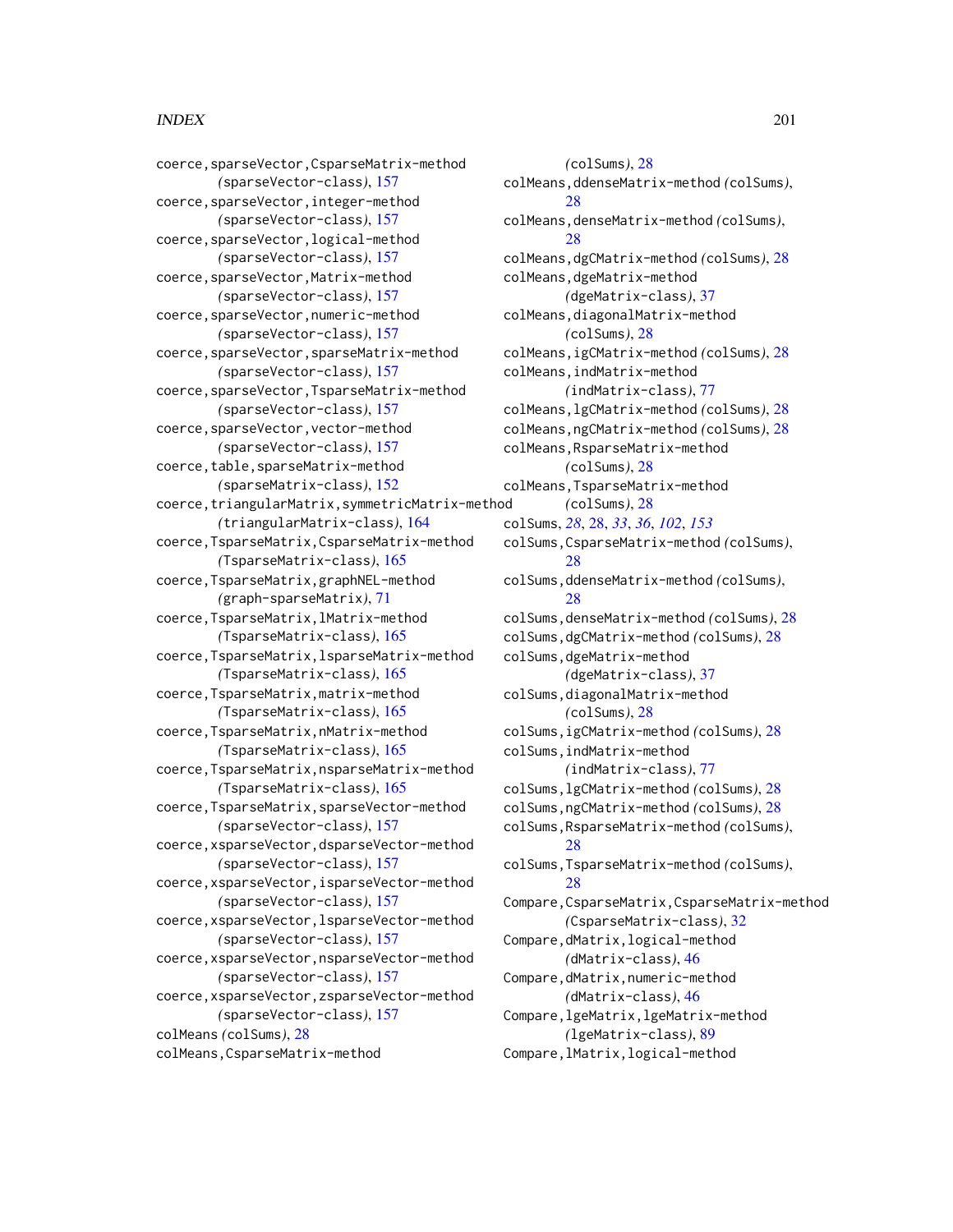*(*dMatrix-class*)*, [46](#page-45-0) Compare,lMatrix,numeric-method *(*dMatrix-class*)*, [46](#page-45-0) Compare,logical,dMatrix-method *(*dMatrix-class*)*, [46](#page-45-0) Compare,logical,lMatrix-method *(*dMatrix-class*)*, [46](#page-45-0) Compare,logical,nMatrix-method *(*nMatrix-class*)*, [112](#page-111-0) Compare,lsparseMatrix,lsparseMatrix-method *(*lsparseMatrix-classes*)*, [90](#page-89-0) Compare, ngeMatrix, ngeMatrix-method *(*ngeMatrix-class*)*, [111](#page-110-0) Compare,nMatrix,logical-method *(*nMatrix-class*)*, [112](#page-111-0) Compare,nMatrix,nMatrix-method *(*nMatrix-class*)*, [112](#page-111-0) Compare,nMatrix,numeric-method *(*nMatrix-class*)*, [112](#page-111-0) Compare, numeric, dMatrix-method *(*dMatrix-class*)*, [46](#page-45-0) Compare, numeric, lMatrix-method *(*dMatrix-class*)*, [46](#page-45-0) Compare, numeric, nMatrix-method *(*nMatrix-class*)*, [112](#page-111-0) Compare,triangularMatrix,diagonalMatrix-method *(*diagonalMatrix-class*)*, [43](#page-42-0) complex, *[9](#page-8-0)*, *[139](#page-138-0)*, *[169](#page-168-0)* compMatrix, *[71](#page-70-0)* compMatrix-class, [29](#page-28-0) condest, [30,](#page-29-0) *[31](#page-30-0)*, *[133](#page-132-0)* contrasts, *[144](#page-143-0)* corMatrix, *[57](#page-56-0)* corMatrix-class *(*dpoMatrix-class*)*, [49](#page-48-0) cov2cor,Matrix-method *(*Matrix-class*)*, [101](#page-100-0) cov2cor,sparseMatrix-method *(*sparseMatrix-class*)*, [152](#page-151-0) crossprod, *[33](#page-32-0)*, *[38](#page-37-0)*, *[50](#page-49-0)*, *[78](#page-77-0)*, *[103](#page-102-0)*, *[105](#page-104-0)*, *[143](#page-142-0)*, *[153](#page-152-0)* crossprod *(*matrix-products*)*, [103](#page-102-0) crossprod,ANY,Matrix-method *(*matrix-products*)*, [103](#page-102-0) crossprod,ANY,RsparseMatrix-method *(*matrix-products*)*, [103](#page-102-0) crossprod,ANY,TsparseMatrix-method *(*matrix-products*)*, [103](#page-102-0) *(*matrix-products*)*, [103](#page-102-0)

crossprod,CsparseMatrix,CsparseMatrix-method crossprod,diagonalMatrix,matrix-method crossprod,CsparseMatrix,ddenseMatrix-method *(*matrix-products*)*, [103](#page-102-0) crossprod,CsparseMatrix,diagonalMatrix-method *(*matrix-products*)*, [103](#page-102-0) crossprod,CsparseMatrix,matrix-method *(*matrix-products*)*, [103](#page-102-0) crossprod,CsparseMatrix,missing-method *(*matrix-products*)*, [103](#page-102-0) crossprod,CsparseMatrix,numLike-method *(*matrix-products*)*, [103](#page-102-0) crossprod,ddenseMatrix,CsparseMatrix-method *(*matrix-products*)*, [103](#page-102-0) crossprod,ddenseMatrix,ddenseMatrix-method *(*matrix-products*)*, [103](#page-102-0) crossprod,ddenseMatrix,dgCMatrix-method *(*matrix-products*)*, [103](#page-102-0) crossprod,ddenseMatrix,dsparseMatrix-method *(*matrix-products*)*, [103](#page-102-0) crossprod,ddenseMatrix,ldenseMatrix-method *(*matrix-products*)*, [103](#page-102-0) crossprod,ddenseMatrix,matrix-method *(*matrix-products*)*, [103](#page-102-0) crossprod,ddenseMatrix,missing-method *(*matrix-products*)*, [103](#page-102-0) crossprod,ddenseMatrix,ndenseMatrix-method *(*matrix-products*)*, [103](#page-102-0) crossprod,dgCMatrix,dgeMatrix-method *(*matrix-products*)*, [103](#page-102-0) crossprod,dgeMatrix,dgeMatrix-method *(*matrix-products*)*, [103](#page-102-0) crossprod,dgeMatrix,dsparseMatrix-method *(*matrix-products*)*, [103](#page-102-0) crossprod,dgeMatrix,matrix-method *(*matrix-products*)*, [103](#page-102-0) crossprod,dgeMatrix,missing-method *(*matrix-products*)*, [103](#page-102-0) crossprod,dgeMatrix,numLike-method *(*matrix-products*)*, [103](#page-102-0) crossprod,diagonalMatrix,CsparseMatrix-method *(*matrix-products*)*, [103](#page-102-0) crossprod,diagonalMatrix,dgeMatrix-method *(*matrix-products*)*, [103](#page-102-0) crossprod,diagonalMatrix,diagonalMatrix-method *(*matrix-products*)*, [103](#page-102-0) crossprod,diagonalMatrix,lgeMatrix-method *(*matrix-products*)*, [103](#page-102-0) *(*matrix-products*)*, [103](#page-102-0)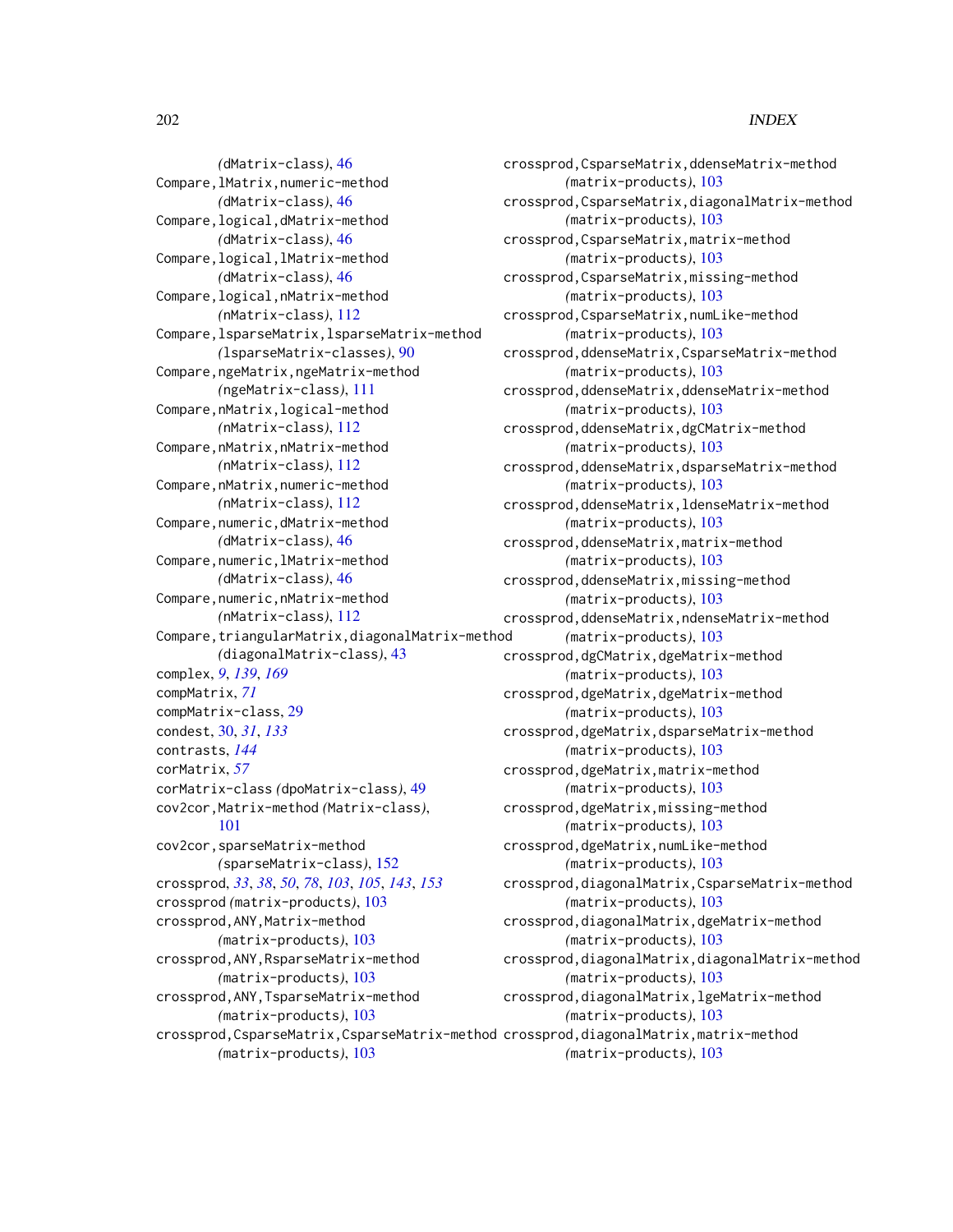crossprod,diagonalMatrix,missing-method *(*matrix-products*)*, [103](#page-102-0) crossprod,diagonalMatrix,sparseMatrix-method crossprod,lsparseMatrix-method *(*matrix-products*)*, [103](#page-102-0) crossprod,dsparseMatrix,ddenseMatrix-method crossprod,Matrix,ANY-method *(*matrix-products*)*, [103](#page-102-0) crossprod,dsparseMatrix,dgeMatrix-method *(*matrix-products*)*, [103](#page-102-0) crossprod,dtpMatrix,ddenseMatrix-method *(*matrix-products*)*, [103](#page-102-0) crossprod,dtpMatrix,matrix-method *(*matrix-products*)*, [103](#page-102-0) crossprod,dtrMatrix,ddenseMatrix-method *(*matrix-products*)*, [103](#page-102-0) crossprod,dtrMatrix,dtrMatrix-method *(*matrix-products*)*, [103](#page-102-0) crossprod,dtrMatrix,matrix-method *(*matrix-products*)*, [103](#page-102-0) crossprod,dtrMatrix,missing-method *(*matrix-products*)*, [103](#page-102-0) crossprod,indMatrix,indMatrix-method *(*matrix-products*)*, [103](#page-102-0) crossprod,indMatrix,Matrix-method *(*matrix-products*)*, [103](#page-102-0) crossprod,indMatrix,matrix-method *(*matrix-products*)*, [103](#page-102-0) crossprod,indMatrix,missing-method *(*matrix-products*)*, [103](#page-102-0) crossprod,ldenseMatrix,ddenseMatrix-method *(*matrix-products*)*, [103](#page-102-0) crossprod,ldenseMatrix,ldenseMatrix-method *(*matrix-products*)*, [103](#page-102-0) crossprod,ldenseMatrix,lsparseMatrix-method *(*matrix-products*)*, [103](#page-102-0) crossprod,ldenseMatrix,matrix-method *(*matrix-products*)*, [103](#page-102-0) crossprod,ldenseMatrix,missing-method *(*matrix-products*)*, [103](#page-102-0) crossprod,ldenseMatrix,ndenseMatrix-method *(*matrix-products*)*, [103](#page-102-0) crossprod,lgCMatrix,missing-method *(*matrix-products*)*, [103](#page-102-0) crossprod,lgTMatrix,missing-method *(*matrix-products*)*, [103](#page-102-0) crossprod,lsparseMatrix,ldenseMatrix-method crossprod,ngTMatrix,missing-method *(*matrix-products*)*, [103](#page-102-0) crossprod, lsparseMatrix, lsparseMatrix-method crossprod, nsparseMatrix, missing-method *(*matrix-products*)*, [103](#page-102-0)

crossprod,lsparseMatrix,missing-method *(*matrix-products*)*, [103](#page-102-0) *(*matrix-products*)*, [103](#page-102-0) *(*matrix-products*)*, [103](#page-102-0) crossprod,matrix,CsparseMatrix-method *(*matrix-products*)*, [103](#page-102-0) crossprod,matrix,dgeMatrix-method *(*matrix-products*)*, [103](#page-102-0) crossprod,matrix,diagonalMatrix-method *(*matrix-products*)*, [103](#page-102-0) crossprod,matrix,dtrMatrix-method *(*matrix-products*)*, [103](#page-102-0) crossprod,Matrix,Matrix-method *(*matrix-products*)*, [103](#page-102-0) crossprod,Matrix,matrix-method *(*matrix-products*)*, [103](#page-102-0) crossprod,matrix,Matrix-method *(*matrix-products*)*, [103](#page-102-0) crossprod,Matrix,missing-method *(*matrix-products*)*, [103](#page-102-0) crossprod,Matrix,numLike-method *(*matrix-products*)*, [103](#page-102-0) crossprod,Matrix,TsparseMatrix-method *(*matrix-products*)*, [103](#page-102-0) crossprod,mMatrix,RsparseMatrix-method *(*matrix-products*)*, [103](#page-102-0) crossprod,mMatrix,sparseVector-method *(*matrix-products*)*, [103](#page-102-0) crossprod,ndenseMatrix,ddenseMatrix-method *(*matrix-products*)*, [103](#page-102-0) crossprod,ndenseMatrix,ldenseMatrix-method *(*matrix-products*)*, [103](#page-102-0) crossprod,ndenseMatrix,matrix-method *(*matrix-products*)*, [103](#page-102-0) crossprod,ndenseMatrix,missing-method *(*matrix-products*)*, [103](#page-102-0) crossprod,ndenseMatrix,ndenseMatrix-method *(*matrix-products*)*, [103](#page-102-0) crossprod,ndenseMatrix,nsparseMatrix-method *(*matrix-products*)*, [103](#page-102-0) crossprod,ngCMatrix,missing-method *(*matrix-products*)*, [103](#page-102-0) *(*matrix-products*)*, [103](#page-102-0) *(*matrix-products*)*, [103](#page-102-0)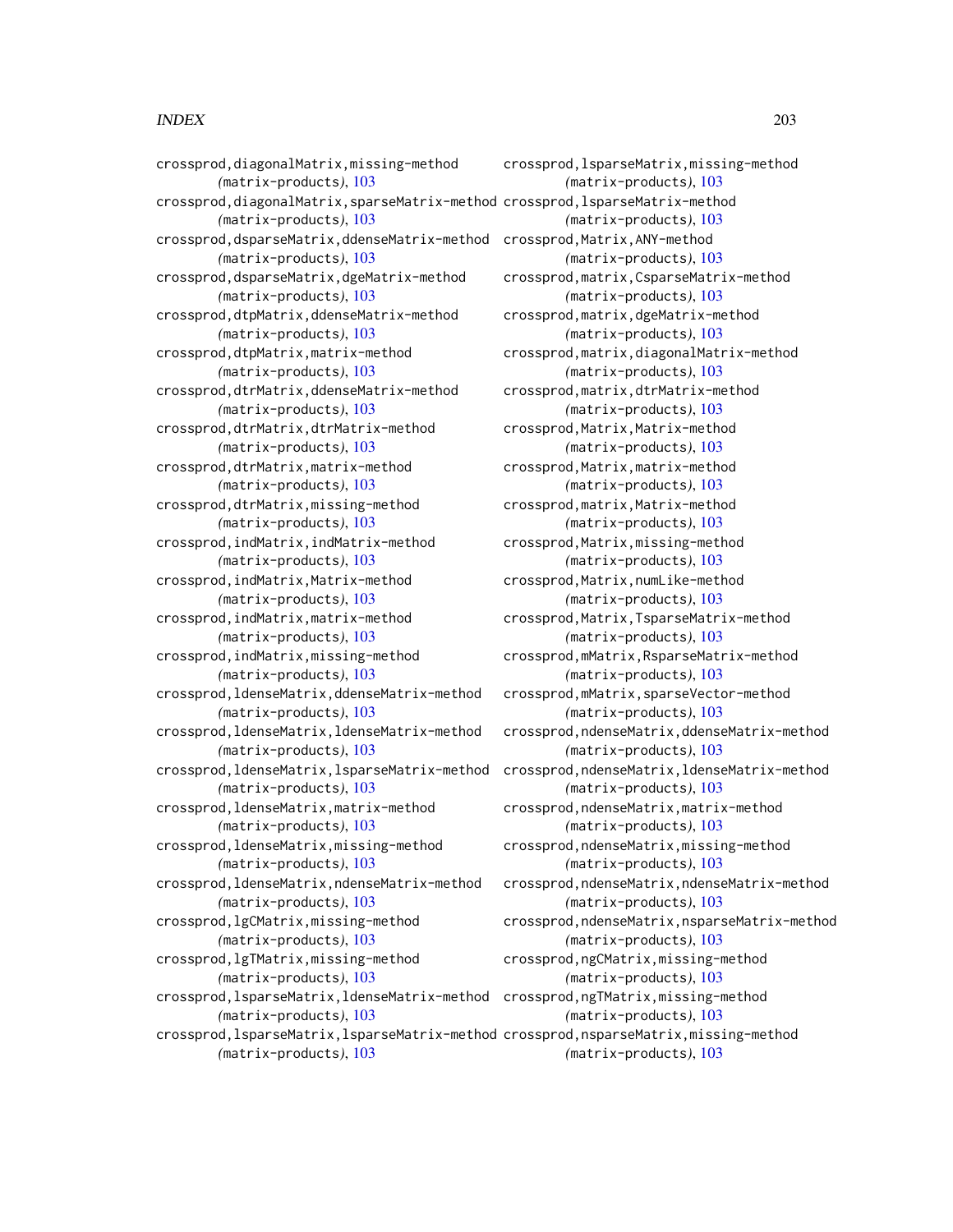```
crossprod,nsparseMatrix,ndenseMatrix-method
crossprod,TsparseMatrix,TsparseMatrix-method
        (matrix-products), 103
crossprod,nsparseMatrix,nsparseMatrix-method
crossprod-methods, 37
        (matrix-products), 103
crossprod,nsparseMatrix-method
        (matrix-products), 103
crossprod,numLike,CsparseMatrix-method
        (matrix-products), 103
crossprod,numLike,dgeMatrix-method
        (matrix-products), 103
crossprod,numLike,Matrix-method
        (matrix-products), 103
crossprod,numLike,sparseVector-method
        (matrix-products), 103
crossprod,pMatrix,Matrix-method
        (matrix-products), 103
crossprod,pMatrix,matrix-method
        (matrix-products), 103
crossprod,pMatrix,missing-method
        (matrix-products), 103
crossprod,pMatrix,pMatrix-method
        (matrix-products), 103
crossprod,RsparseMatrix,ANY-method
        (matrix-products), 103
crossprod,RsparseMatrix,mMatrix-method
        (matrix-products), 103
crossprod,sparseMatrix,diagonalMatrix-method
determinant,CHMfactor,logical-method
        (matrix-products), 103
crossprod,sparseVector,missing-method
        (matrix-products), 103
crossprod,sparseVector,mMatrix-method
        (matrix-products), 103
crossprod,sparseVector,numLike-method
        (matrix-products), 103
crossprod,sparseVector,sparseVector-method
        (matrix-products), 103
crossprod,symmetricMatrix,ANY-method
        (matrix-products), 103
crossprod,symmetricMatrix,Matrix-method
        (matrix-products), 103
crossprod,symmetricMatrix,missing-method
        (matrix-products), 103
crossprod,TsparseMatrix,ANY-method
        (matrix-products), 103
crossprod,TsparseMatrix,Matrix-method
        (matrix-products), 103
crossprod,TsparseMatrix,missing-method
        (matrix-products), 103
                                                       (matrix-products), 103
                                               crossprod-methods (matrix-products), 103
                                               CsparseMatrix, 11, 12, 18, 37, 41, 42, 51, 52,
                                                       58, 85, 90, 105, 116, 138, 145,
                                                       148–150, 161, 166
                                               CsparseMatrix-class, 32
                                               cumsum, 44
                                               data.frame, 66, 153
                                               dCHMsimpl, 170
                                               dCHMsimpl-class (CHMfactor-class), 18
                                               dCHMsuper-class (CHMfactor-class), 18
                                               ddenseMatrix, 36, 63
                                               ddenseMatrix-class, 34
                                               ddiMatrix, 42, 44, 89
                                               ddiMatrix-class, 35
                                               denseLU, 95, 96
                                               denseLU-class (LU-class), 97
                                               denseMatrix, 17, 45, 81, 88, 95, 107, 131,
                                                       142, 143, 164, 168
                                               denseMatrix-class, 36
                                               det, 101
                                               det (Matrix-class), 101
                                               determinant, 27, 50, 60, 153
                                                       (CHMfactor-class), 18
                                               determinant,CHMfactor,missing-method
                                                       (CHMfactor-class), 18
                                               determinant,ddenseMatrix,logical-method
                                                       (ddenseMatrix-class), 34
                                               determinant,ddenseMatrix,missing-method
                                                       (ddenseMatrix-class), 34
                                               determinant,dgCMatrix,logical-method
                                                       (sparseMatrix-class), 152
                                               determinant,dgeMatrix,logical-method
                                                       (dgeMatrix-class), 37
                                               determinant,dgeMatrix,missing-method
                                                       (dgeMatrix-class), 37
                                               determinant,diagonalMatrix,logical-method
                                                       (diagonalMatrix-class), 43
                                               determinant,dpoMatrix,logical-method
                                                       (dpoMatrix-class), 49
                                               determinant,dpoMatrix,missing-method
                                                       (dpoMatrix-class), 49
                                               determinant,dppMatrix,logical-method
                                                       (dpoMatrix-class), 49
```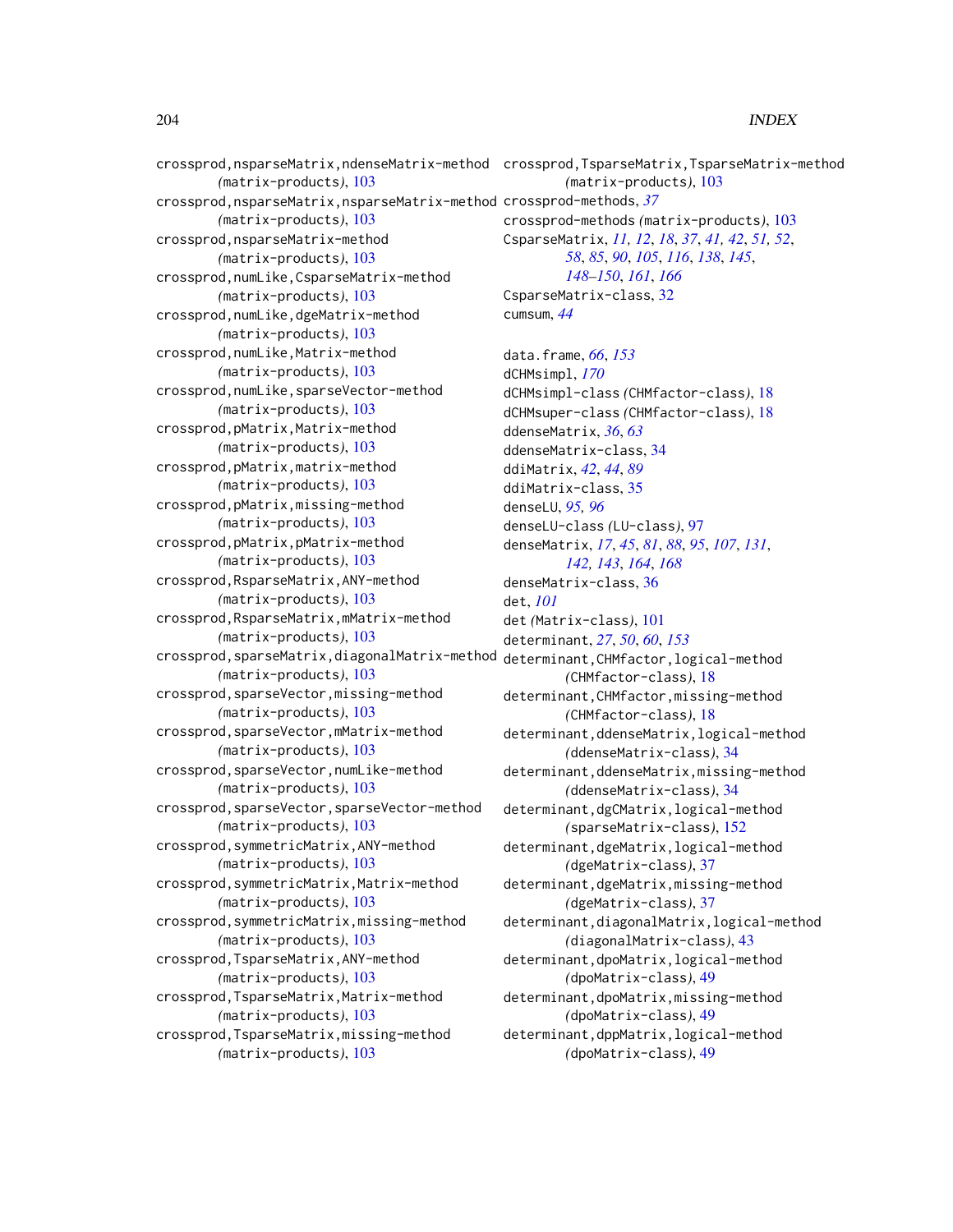determinant,dppMatrix,missing-method *(*dpoMatrix-class*)*, [49](#page-48-0) determinant,dsCMatrix,logical-method *(*dsCMatrix-class*)*, [52](#page-51-0) determinant,dsCMatrix,missing-method *(*dsCMatrix-class*)*, [52](#page-51-0) determinant,dsparseMatrix,logical-method *(*sparseMatrix-class*)*, [152](#page-151-0) determinant,dtCMatrix,logical-method *(*sparseMatrix-class*)*, [152](#page-151-0) determinant,dtpMatrix,logical-method *(*dtpMatrix-class*)*, [59](#page-58-0) determinant,dtpMatrix,missing-method *(*dtpMatrix-class*)*, [59](#page-58-0) determinant,dtrMatrix,logical-method *(*dtrMatrix-class*)*, [62](#page-61-0) determinant,dtrMatrix,missing-method *(*dtrMatrix-class*)*, [62](#page-61-0) determinant,indMatrix,logical-method *(*indMatrix-class*)*, [77](#page-76-0) determinant,Matrix,logical-method *(*Matrix-class*)*, [101](#page-100-0) determinant,Matrix,missing-method *(*Matrix-class*)*, [101](#page-100-0) determinant,pMatrix,logical-method *(*pMatrix-class*)*, [122](#page-121-0) determinant,sparseMatrix,logical-method *(*sparseMatrix-class*)*, [152](#page-151-0) determinant,sparseMatrix,missing-method *(*sparseMatrix-class*)*, [152](#page-151-0) dgCMatrix, *[16](#page-15-0)*, *[18](#page-17-0)*, *[20](#page-19-0)*, *[33](#page-32-0)*, *[39–](#page-38-0)[41](#page-40-0)*, *[47](#page-46-0)*, *[53–](#page-52-0)[55](#page-54-0)*, *[58](#page-57-0)*, *[61](#page-60-0)*, *[92](#page-91-0)*, *[95](#page-94-0)*, *[102](#page-101-0)*, *[104](#page-103-0)*, *[117](#page-116-0)*, *[128](#page-127-0)*, *[141](#page-140-0)*, *[146,](#page-145-0) [147](#page-146-0)*, *[155](#page-154-0)* dgCMatrix-class, [36](#page-35-0) dgeMatrix, *[34](#page-33-0)*, *[47](#page-46-0)*, *[50](#page-49-0)*, *[53](#page-52-0)*, *[55](#page-54-0)*, *[57,](#page-56-0) [58](#page-57-0)*, *[61](#page-60-0)*, *[95](#page-94-0)*, *[98](#page-97-0)*, *[102](#page-101-0)*, *[154,](#page-153-0) [155](#page-154-0)* dgeMatrix-class, [37](#page-36-0) dgRMatrix, *[54](#page-53-0)*, *[138](#page-137-0)* dgRMatrix-class, [39](#page-38-0) dgTMatrix, *[53](#page-52-0)[–55](#page-54-0)*, *[58](#page-57-0)*, *[61](#page-60-0)*, *[72](#page-71-0)*, *[75](#page-74-0)*, *[91,](#page-90-0) [92](#page-91-0)*, *[165](#page-164-0)[–167](#page-166-0)* dgTMatrix-class, [40](#page-39-0) diag, *[11](#page-10-0)*, *[42](#page-41-0)*, *[77](#page-76-0)*, *[108](#page-107-0)* diag,CsparseMatrix-method *(*CsparseMatrix-class*)*, [32](#page-31-0) diag,ddenseMatrix-method *(*ddenseMatrix-class*)*, [34](#page-33-0) diag,dgCMatrix-method

*(*dgCMatrix-class*)*, [36](#page-35-0) diag,dgeMatrix-method *(*dgeMatrix-class*)*, [37](#page-36-0) diag,dgRMatrix-method *(*dgRMatrix-class*)*, [39](#page-38-0) diag,diagonalMatrix-method *(*diagonalMatrix-class*)*, [43](#page-42-0) diag,dsyMatrix-method *(*dsyMatrix-class*)*, [56](#page-55-0) diag,dtrMatrix-method *(*dtrMatrix-class*)*, [62](#page-61-0) diag,ldenseMatrix-method *(*ldenseMatrix-class*)*, [88](#page-87-0) diag,lgeMatrix-method *(*lgeMatrix-class*)*, [89](#page-88-0) diag,lsyMatrix-method *(*lsyMatrix-class*)*, [92](#page-91-0) diag,ltrMatrix-method *(*ltrMatrix-class*)*, [93](#page-92-0) diag,Matrix-method *(*Matrix-class*)*, [101](#page-100-0) diag,ngeMatrix-method *(*ngeMatrix-class*)*, [111](#page-110-0) diag,nsyMatrix-method *(*nsyMatrix-class*)*, [118](#page-117-0) diag,ntrMatrix-method *(*ntrMatrix-class*)*, [119](#page-118-0) diag,packedMatrix-method *(*packedMatrix-class*)*, [120](#page-119-0) diag,sparseMatrix-method *(*sparseMatrix-class*)*, [152](#page-151-0) diag<-,dgeMatrix-method *(*dgeMatrix-class*)*, [37](#page-36-0) diag<-,dsyMatrix-method *(*dsyMatrix-class*)*, [56](#page-55-0) diag<-,dtrMatrix-method *(*dtrMatrix-class*)*, [62](#page-61-0) diag<-,lgeMatrix-method *(*lgeMatrix-class*)*, [89](#page-88-0) diag<-,lsyMatrix-method *(*lsyMatrix-class*)*, [92](#page-91-0) diag<-,ltrMatrix-method *(*ltrMatrix-class*)*, [93](#page-92-0) diag<-,ngeMatrix-method *(*ngeMatrix-class*)*, [111](#page-110-0) diag<-,nsyMatrix-method *(*nsyMatrix-class*)*, [118](#page-117-0) diag<-,ntrMatrix-method *(*ntrMatrix-class*)*, [119](#page-118-0)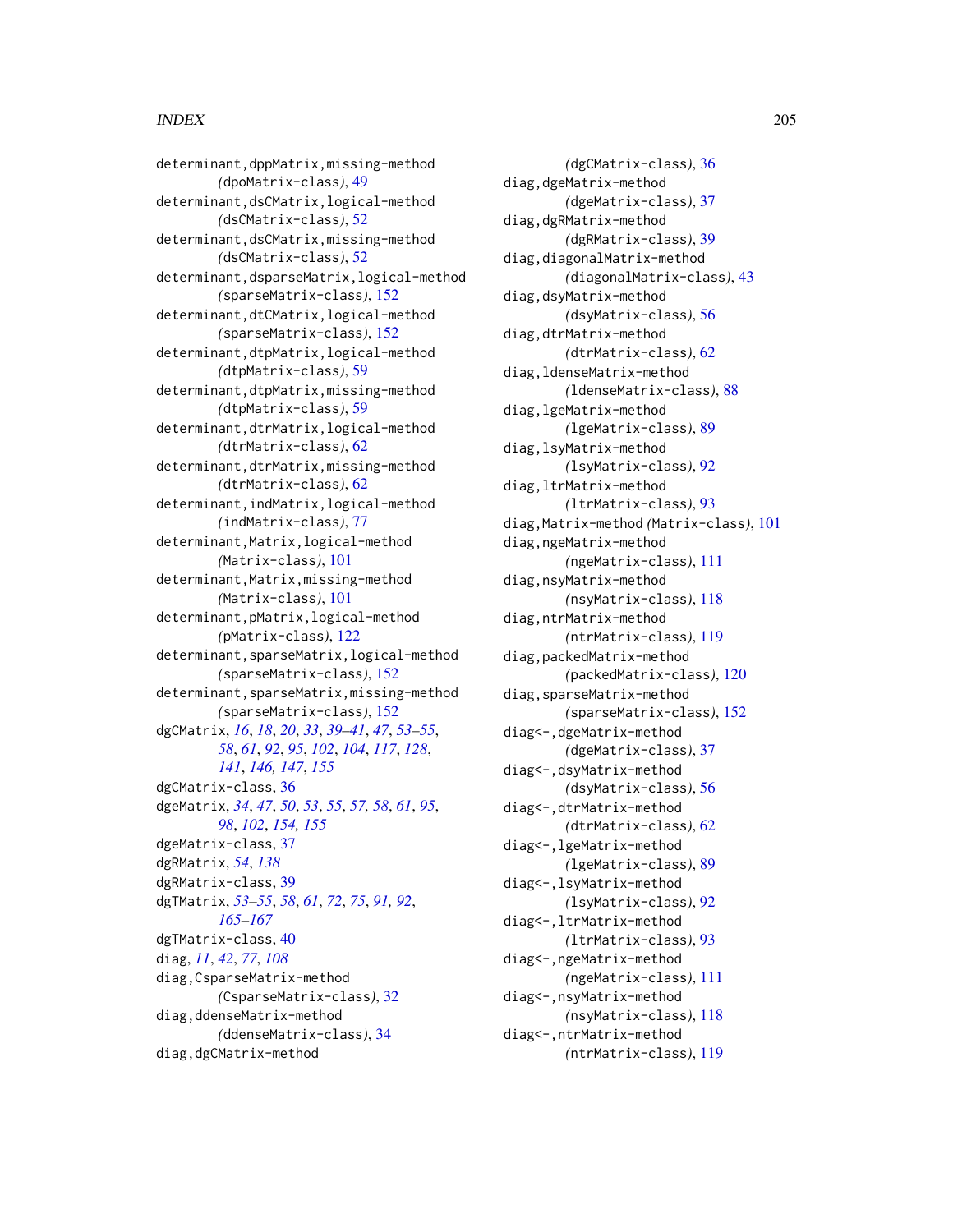diag<-,packedMatrix-method *(*packedMatrix-class*)*, [120](#page-119-0) diagN2U *(*diagU2N*)*, [44](#page-43-0) Diagonal, *[13](#page-12-0)*, *[35](#page-34-0)*, [41,](#page-40-0) *[44](#page-43-0)*, *[89](#page-88-0)*, *[100](#page-99-0)*, *[150](#page-149-0)*, *[161](#page-160-0)* diagonalMatrix, *[13](#page-12-0)*, *[17](#page-16-0)*, *[35](#page-34-0)*, *[41,](#page-40-0) [42](#page-41-0)*, *[71](#page-70-0)*, *[84](#page-83-0)*, *[89](#page-88-0)*, *[99,](#page-98-0) [100](#page-99-0)* diagonalMatrix-class, [43](#page-42-0) diagU2N, [44](#page-43-0) diff, *[102](#page-101-0)*, *[135](#page-134-0)* diff,Matrix-method *(*Matrix-class*)*, [101](#page-100-0) dim, *[102](#page-101-0)*, *[126](#page-125-0)*, *[136](#page-135-0)*, *[167](#page-166-0)* dim,dgCMatrix-method *(*dgCMatrix-class*)*, [36](#page-35-0) dim,dgeMatrix-method *(*dgeMatrix-class*)*, [37](#page-36-0) dim,dgRMatrix-method *(*dgRMatrix-class*)*, [39](#page-38-0) dim,Matrix-method *(*Matrix-class*)*, [101](#page-100-0) dim,MatrixFactorization-method *(*MatrixFactorization-class*)*, [106](#page-105-0) dim<-,denseMatrix-method *(*denseMatrix-class*)*, [36](#page-35-0) dim<-,Matrix-method *(*Matrix-class*)*, [101](#page-100-0) dim<-,sparseMatrix-method *(*sparseMatrix-class*)*, [152](#page-151-0) dim<-,sparseVector-method *(*sparseVector-class*)*, [157](#page-156-0) dimnames, *[28](#page-27-0)*, *[35](#page-34-0)*, *[43](#page-42-0)*, *[46](#page-45-0)*, *[66](#page-65-0)*, *[70](#page-69-0)*, *[81,](#page-80-0) [82](#page-81-0)*, *[84](#page-83-0)*, *[89](#page-88-0)*, *[95](#page-94-0)*, *[100](#page-99-0)*, *[102](#page-101-0)*, *[149](#page-148-0)*, *[162](#page-161-0)* dimnames,dgeMatrix-method *(*dgeMatrix-class*)*, [37](#page-36-0) dimnames,Matrix-method *(*Matrix-class*)*, [101](#page-100-0) dimnames,symmetricMatrix-method *(*symmetricMatrix-class*)*, [161](#page-160-0) dimnames<-,compMatrix,list-method *(*compMatrix-class*)*, [29](#page-28-0) dimnames<-,compMatrix,NULL-method *(*compMatrix-class*)*, [29](#page-28-0) dimnames<-,Matrix,list-method *(*Matrix-class*)*, [101](#page-100-0) dimnames<-,Matrix,NULL-method *(*Matrix-class*)*, [101](#page-100-0) dMatrix, *[34,](#page-33-0) [35](#page-34-0)*, *[64](#page-63-0)* dMatrix-class, [46](#page-45-0) dmperm, [47](#page-46-0) dnearneigh, *[172](#page-171-0)*

double, *[135](#page-134-0)*, *[145](#page-144-0)* dpoMatrix, *[21](#page-20-0)*, *[26,](#page-25-0) [27](#page-26-0)*, *[57](#page-56-0)*, *[73](#page-72-0)*, *[108,](#page-107-0) [109](#page-108-0)* dpoMatrix-class, [49](#page-48-0) dppMatrix, *[57](#page-56-0)*, *[120](#page-119-0)* dppMatrix-class *(*dpoMatrix-class*)*, [49](#page-48-0) drop,abIndex-method *(*abIndex-class*)*, [5](#page-4-0) drop,Matrix-method *(*Matrix-class*)*, [101](#page-100-0) drop0, *[19](#page-18-0)*, *[47](#page-46-0)*, [50,](#page-49-0) *[114](#page-113-0)*, *[156](#page-155-0)* dsCMatrix, *[18](#page-17-0)*, *[20](#page-19-0)*, *[24,](#page-23-0) [25](#page-24-0)*, *[37](#page-36-0)*, *[42](#page-41-0)*, *[171,](#page-170-0) [172](#page-171-0)* dsCMatrix-class, [52](#page-51-0) dsparseMatrix, *[18](#page-17-0)*, *[34](#page-33-0)*, *[41,](#page-40-0) [42](#page-41-0)*, *[52](#page-51-0)*, *[55](#page-54-0)* dsparseMatrix-class, [54](#page-53-0) dsparseVector-class *(*sparseVector-class*)*, [157](#page-156-0) dspMatrix-class *(*dsyMatrix-class*)*, [56](#page-55-0) dsRMatrix-class, [54](#page-53-0) dsTMatrix, *[172](#page-171-0)* dsTMatrix-class *(*dsCMatrix-class*)*, [52](#page-51-0) dsyMatrix, *[26](#page-25-0)*, *[38](#page-37-0)*, *[50](#page-49-0)*, *[162](#page-161-0)* dsyMatrix-class, [56](#page-55-0) dtCMatrix, *[37](#page-36-0)*, *[45](#page-44-0)*, *[47](#page-46-0)*, *[146](#page-145-0)* dtCMatrix-class, [57](#page-56-0) dtpMatrix, *[63](#page-62-0)*, *[122](#page-121-0)* dtpMatrix-class, [59](#page-58-0) dtrMatrix, *[26,](#page-25-0) [27](#page-26-0)*, *[38](#page-37-0)*, *[58](#page-57-0)*, *[60](#page-59-0)*, *[97](#page-96-0)*, *[165](#page-164-0)* dtRMatrix-class, [61](#page-60-0) dtrMatrix-class, [62](#page-61-0) dtTMatrix-class *(*dtCMatrix-class*)*, [57](#page-56-0) eigen, *[15,](#page-14-0) [16](#page-15-0)*, *[102](#page-101-0)*

eigen,dgeMatrix,logical-method *(*dgeMatrix-class*)*, [37](#page-36-0) eigen,dgeMatrix,missing-method *(*dgeMatrix-class*)*, [37](#page-36-0) eigen, Matrix, ANY, logical-method *(*dgeMatrix-class*)*, [37](#page-36-0) eigen, Matrix, ANY, missing-method *(*dgeMatrix-class*)*, [37](#page-36-0) expand, *[24,](#page-23-0) [25](#page-24-0)*, [63,](#page-62-0) *[96](#page-95-0)*, *[98](#page-97-0)* expand,CHMfactor-method *(*CHMfactor-class*)*, [18](#page-17-0) expand,denseLU-method *(*LU-class*)*, [97](#page-96-0) expand, MatrixFactorization-method *(*MatrixFactorization-class*)*, [106](#page-105-0) expand,sparseLU-method *(*sparseLU-class*)*, [146](#page-145-0) expm, *[46](#page-45-0)*, [64,](#page-63-0) *[65](#page-64-0)* expm,ddiMatrix-method *(*expm*)*, [64](#page-63-0)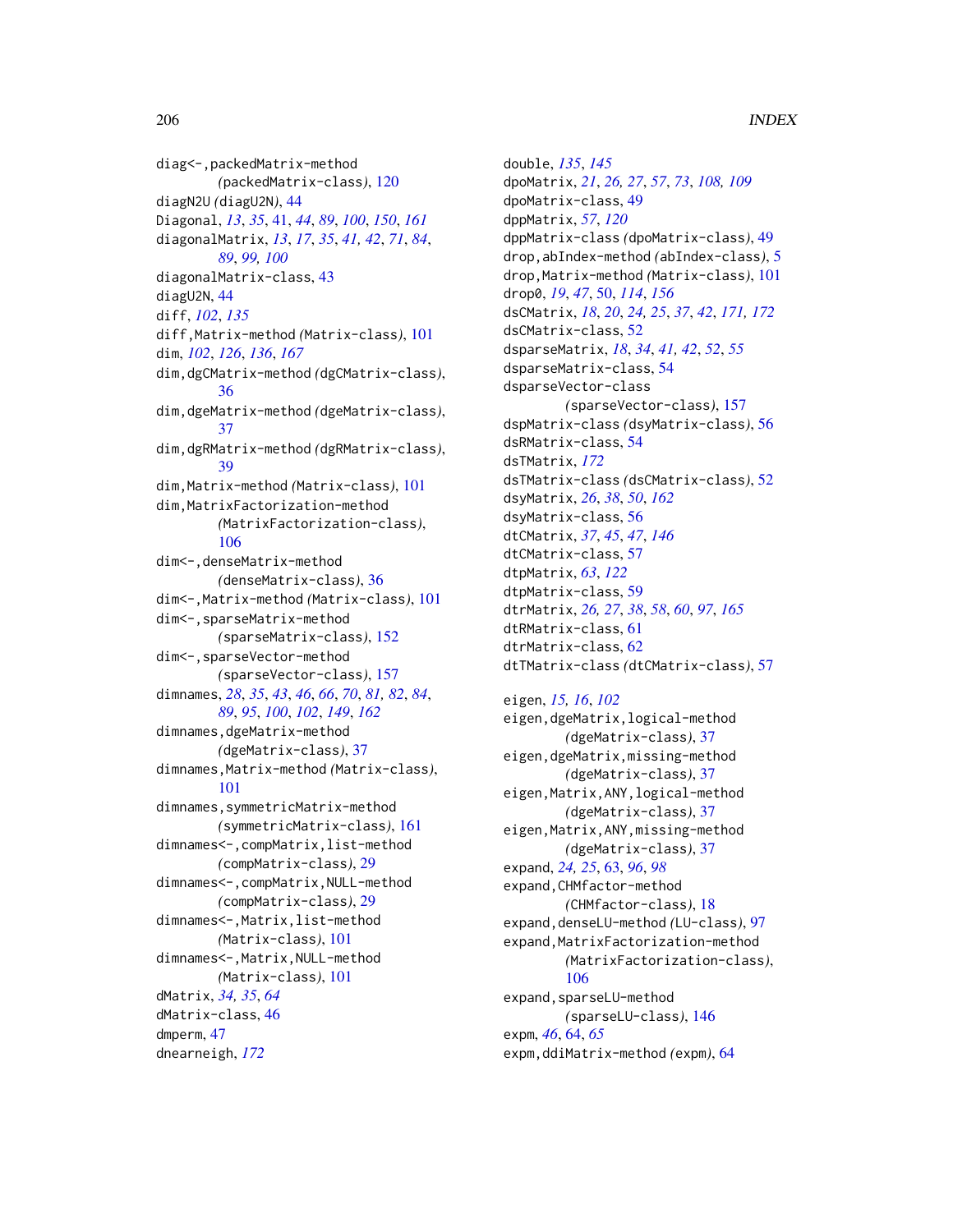```
expm,dgeMatrix-method (expm), 64
expm,dMatrix-method (expm), 64
expm,Matrix-method (expm), 64
expm,matrix-method (expm), 64
expm,symmetricMatrix-method (expm), 64
expm,triangularMatrix-method (expm), 64
extends, 100
externalFormats, 65
Extract, 174, 175
```
fac2Sparse *(*sparse.model.matrix*)*, [144](#page-143-0) fac2sparse, *[145](#page-144-0)* fac2sparse *(*sparse.model.matrix*)*, [144](#page-143-0) facmul, *[64](#page-63-0)*, [67](#page-66-0) factor, *[144,](#page-143-0) [145](#page-144-0)* FALSE, *[82](#page-81-0)*

- forceSymmetric, [68,](#page-67-0) *[83](#page-82-0)*
- forceSymmetric,corMatrix,character-method *(*forceSymmetric*)*, [68](#page-67-0)

forceSymmetric,corMatrix,missing-method *(*forceSymmetric*)*, [68](#page-67-0)

- forceSymmetric,CsparseMatrix,ANY-method *(*forceSymmetric*)*, [68](#page-67-0)
- forceSymmetric,denseMatrix,character-method *(*forceSymmetric*)*, [68](#page-67-0)
- forceSymmetric,denseMatrix,missing-method *(*forceSymmetric*)*, [68](#page-67-0)
- forceSymmetric,dpoMatrix,character-method *(*forceSymmetric*)*, [68](#page-67-0)
- forceSymmetric,dpoMatrix,missing-method *(*forceSymmetric*)*, [68](#page-67-0)
- forceSymmetric,dppMatrix,character-method *(*forceSymmetric*)*, [68](#page-67-0)
- forceSymmetric,dppMatrix,missing-method *(*forceSymmetric*)*, [68](#page-67-0)
- forceSymmetric,dsCMatrix,character-method *(*forceSymmetric*)*, [68](#page-67-0)
- forceSymmetric,dsCMatrix,missing-method *(*forceSymmetric*)*, [68](#page-67-0)
- forceSymmetric,dspMatrix,character-method *(*forceSymmetric*)*, [68](#page-67-0)
- forceSymmetric,dspMatrix,missing-method *(*forceSymmetric*)*, [68](#page-67-0)
- forceSymmetric,dsRMatrix,character-method *(*forceSymmetric*)*, [68](#page-67-0)
- forceSymmetric,dsRMatrix,missing-method *(*forceSymmetric*)*, [68](#page-67-0)
- forceSymmetric,dsTMatrix,character-method *(*forceSymmetric*)*, [68](#page-67-0)

forceSymmetric,dsTMatrix,missing-method *(*forceSymmetric*)*, [68](#page-67-0) forceSymmetric,dsyMatrix,character-method *(*forceSymmetric*)*, [68](#page-67-0) forceSymmetric,dsyMatrix,missing-method *(*forceSymmetric*)*, [68](#page-67-0) forceSymmetric,lsCMatrix,character-method *(*forceSymmetric*)*, [68](#page-67-0) forceSymmetric,lsCMatrix,missing-method *(*forceSymmetric*)*, [68](#page-67-0) forceSymmetric,lspMatrix,character-method *(*forceSymmetric*)*, [68](#page-67-0) forceSymmetric,lspMatrix,missing-method *(*forceSymmetric*)*, [68](#page-67-0) forceSymmetric,lsRMatrix,character-method *(*forceSymmetric*)*, [68](#page-67-0) forceSymmetric,lsRMatrix,missing-method *(*forceSymmetric*)*, [68](#page-67-0) forceSymmetric,lsTMatrix,character-method *(*forceSymmetric*)*, [68](#page-67-0) forceSymmetric,lsTMatrix,missing-method *(*forceSymmetric*)*, [68](#page-67-0) forceSymmetric,lsyMatrix,character-method *(*forceSymmetric*)*, [68](#page-67-0) forceSymmetric,lsyMatrix,missing-method *(*forceSymmetric*)*, [68](#page-67-0) forceSymmetric,matrix,ANY-method *(*forceSymmetric*)*, [68](#page-67-0) forceSymmetric,Matrix,missing-method *(*forceSymmetric*)*, [68](#page-67-0) forceSymmetric,nsCMatrix,character-method *(*forceSymmetric*)*, [68](#page-67-0) forceSymmetric,nsCMatrix,missing-method *(*forceSymmetric*)*, [68](#page-67-0) forceSymmetric,nspMatrix,character-method *(*forceSymmetric*)*, [68](#page-67-0) forceSymmetric,nspMatrix,missing-method *(*forceSymmetric*)*, [68](#page-67-0) forceSymmetric,nsRMatrix,character-method *(*forceSymmetric*)*, [68](#page-67-0) forceSymmetric,nsRMatrix,missing-method *(*forceSymmetric*)*, [68](#page-67-0)

- forceSymmetric,nsTMatrix,character-method *(*forceSymmetric*)*, [68](#page-67-0)
- forceSymmetric,nsTMatrix,missing-method *(*forceSymmetric*)*, [68](#page-67-0)
- forceSymmetric,nsyMatrix,character-method *(*forceSymmetric*)*, [68](#page-67-0)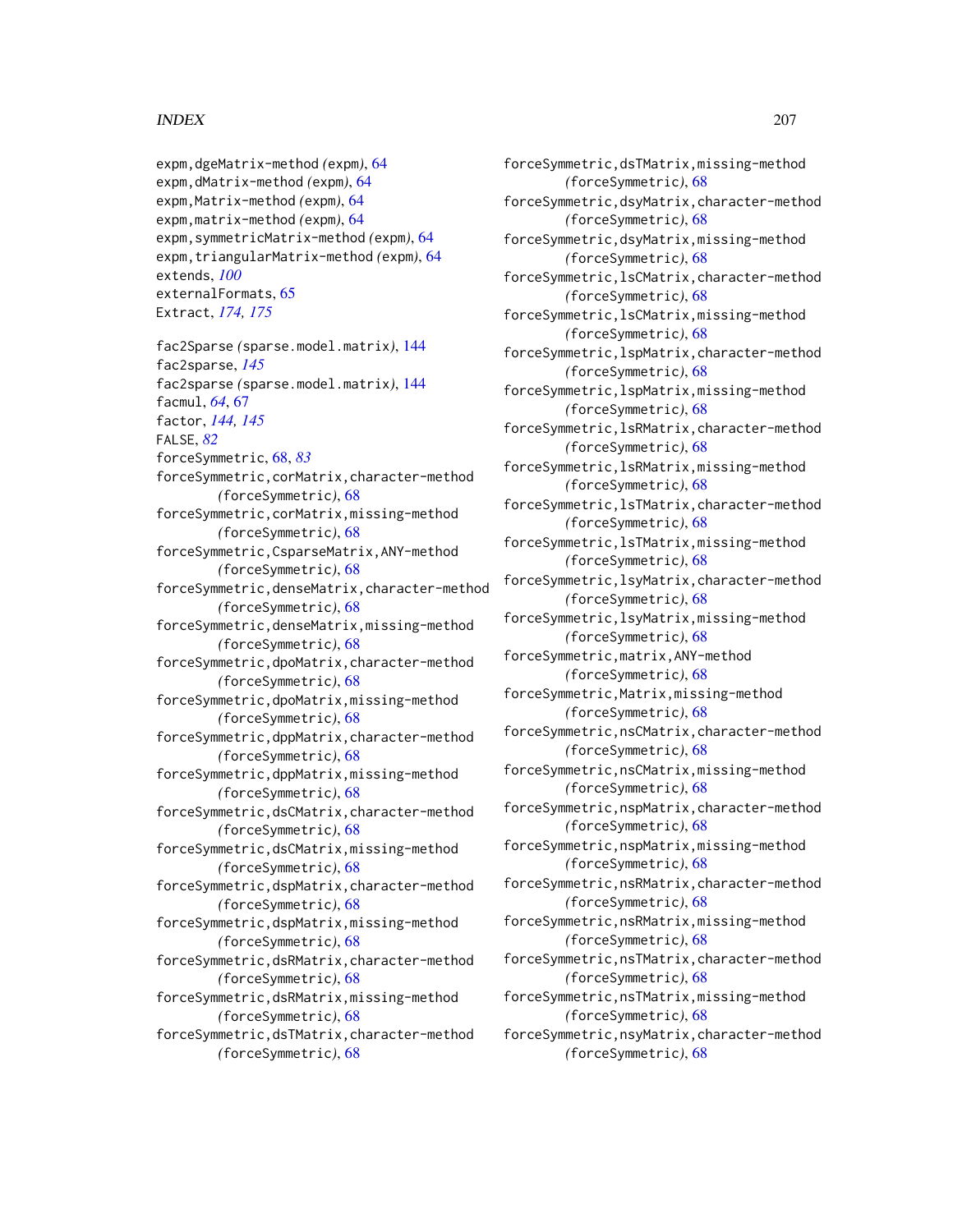forceSymmetric,nsyMatrix,missing-method *(*forceSymmetric*)*, [68](#page-67-0) forceSymmetric,sparseMatrix,ANY-method *(*forceSymmetric*)*, [68](#page-67-0) format, *[69,](#page-68-0) [70](#page-69-0)*, *[124](#page-123-0)*, *[152](#page-151-0)* format,sparseMatrix-method *(*sparseMatrix-class*)*, [152](#page-151-0) formatSparseM, [69,](#page-68-0) *[126](#page-125-0)* formatSpMatrix, *[69,](#page-68-0) [70](#page-69-0)*, *[152](#page-151-0)* formatSpMatrix *(*printSpMatrix*)*, [124](#page-123-0) forwardsolve, *[143](#page-142-0)* function, *[84](#page-83-0)*, *[136](#page-135-0)*

gamma,dgCMatrix-method *(*dgCMatrix-class*)*, [36](#page-35-0) gamma,dMatrix-method *(*dMatrix-class*)*, [46](#page-45-0) generalMatrix, *[77](#page-76-0)*, *[150](#page-149-0)*, *[160](#page-159-0)*, *[163](#page-162-0)* generalMatrix-class, [71](#page-70-0) get.adjacency, *[72](#page-71-0)* get.gpar, *[74](#page-73-0)* getClassDef, *[125](#page-124-0)* getOption, *[125](#page-124-0)* getValidity, *[162](#page-161-0)* graph, *[71](#page-70-0)* graph-sparseMatrix, [71](#page-70-0) graph.adjacency, *[72](#page-71-0)* graph2T *(*graph-sparseMatrix*)*, [71](#page-70-0) grey, *[74](#page-73-0)* grid.raster, *[74](#page-73-0)* grid.rect, *[74](#page-73-0)*

head, *[158](#page-157-0)* head,Matrix-method *(*Matrix-class*)*, [101](#page-100-0) head,sparseVector-method *(*sparseVector-class*)*, [157](#page-156-0) Hilbert, [73](#page-72-0)

image, *[73](#page-72-0)*, *[102](#page-101-0)* image,ANY-method *(*image-methods*)*, [73](#page-72-0) image,CHMfactor-method *(*image-methods*)*, [73](#page-72-0) image,dgCMatrix-method *(*image-methods*)*, [73](#page-72-0) image,dgRMatrix-method *(*image-methods*)*, [73](#page-72-0) image,dgTMatrix-method *(*image-methods*)*, [73](#page-72-0) image,dsparseMatrix-method *(*image-methods*)*, [73](#page-72-0)

image,lsparseMatrix-method *(*image-methods*)*, [73](#page-72-0) image,Matrix-method *(*image-methods*)*, [73](#page-72-0) image,nsparseMatrix-method *(*image-methods*)*, [73](#page-72-0) image-methods, [73](#page-72-0) iMatrix-class *(*Unused-classes*)*, [169](#page-168-0) index, *[175](#page-174-0)* index-class, [76](#page-75-0) indMatrix, *[17](#page-16-0)*, *[123,](#page-122-0) [124](#page-123-0)* indMatrix-class, [77](#page-76-0) integer, *[9](#page-8-0)*, *[32](#page-31-0)*, *[40](#page-39-0)*, *[52](#page-51-0)*, *[58](#page-57-0)*, *[77](#page-76-0)*, *[114](#page-113-0)*, *[167](#page-166-0)* invisible, *[126](#page-125-0)* invPerm, [79,](#page-78-0) *[122](#page-121-0)*, *[124](#page-123-0)* is, *[74](#page-73-0)* is.atomic, *[8,](#page-7-0) [9](#page-8-0)* is.finite, *[80,](#page-79-0) [81](#page-80-0)* is.finite,abIndex-method *(*abIndex-class*)*, [5](#page-4-0) is.finite,ddenseMatrix-method *(*is.na-methods*)*, [80](#page-79-0) is.finite,dgeMatrix-method *(*is.na-methods*)*, [80](#page-79-0) is.finite,diagonalMatrix-method *(*is.na-methods*)*, [80](#page-79-0) is.finite,dsparseMatrix-method *(*is.na-methods*)*, [80](#page-79-0) is.finite,indMatrix-method *(*is.na-methods*)*, [80](#page-79-0) is.finite,lMatrix-method *(*is.na-methods*)*, [80](#page-79-0) is.finite,nMatrix-method *(*is.na-methods*)*, [80](#page-79-0) is.finite,nsparseVector-method *(*sparseVector-class*)*, [157](#page-156-0) is.finite,sparseVector-method *(*sparseVector-class*)*, [157](#page-156-0) is.infinite, *[80,](#page-79-0) [81](#page-80-0)* is.infinite,abIndex-method *(*abIndex-class*)*, [5](#page-4-0) is.infinite,ddenseMatrix-method *(*is.na-methods*)*, [80](#page-79-0) is.infinite,diagonalMatrix-method *(*is.na-methods*)*, [80](#page-79-0) is.infinite,dsparseMatrix-method *(*is.na-methods*)*, [80](#page-79-0) is.infinite,indMatrix-method *(*is.na-methods*)*, [80](#page-79-0)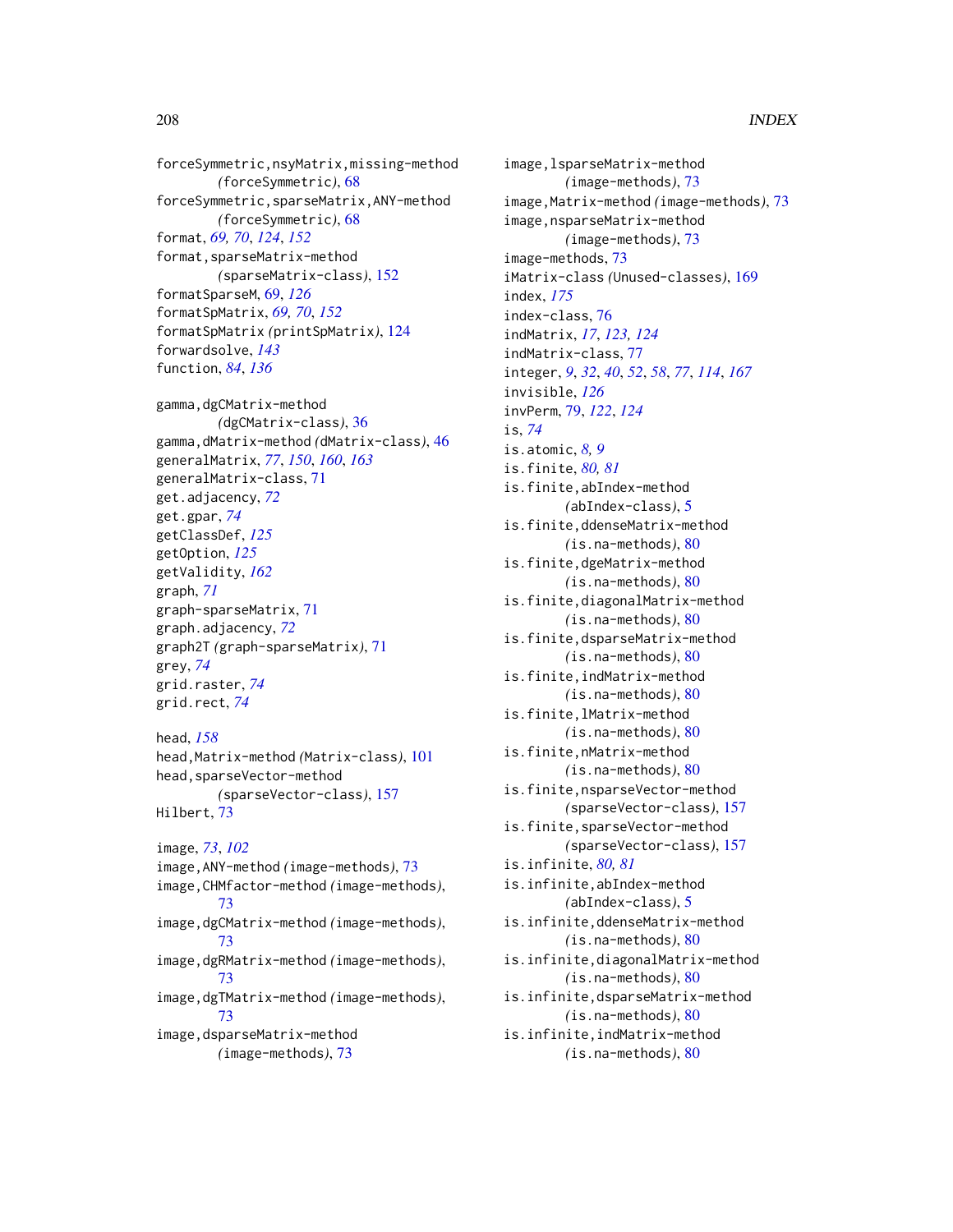is.infinite,lMatrix-method *(*is.na-methods*)*, [80](#page-79-0) is.infinite,nMatrix-method *(*is.na-methods*)*, [80](#page-79-0) is.infinite,nsparseVector-method *(*sparseVector-class*)*, [157](#page-156-0) is.infinite,sparseVector-method *(*sparseVector-class*)*, [157](#page-156-0) is.na, *[80,](#page-79-0) [81](#page-80-0)* is.na,abIndex-method *(*abIndex-class*)*, [5](#page-4-0) is.na,denseMatrix-method *(*is.na-methods*)*, [80](#page-79-0) is.na,indMatrix-method *(*is.na-methods*)*, [80](#page-79-0) is.na,nsparseMatrix-method *(*nsparseMatrix-classes*)*, [116](#page-115-0) is.na,nsparseVector-method *(*sparseVector-class*)*, [157](#page-156-0) is.na,sparseMatrix-method *(*is.na-methods*)*, [80](#page-79-0) is.na,sparseVector-method *(*sparseVector-class*)*, [157](#page-156-0) is.na-methods, [80](#page-79-0) is.null, *[81,](#page-80-0) [82](#page-81-0)* is.null.DN, [81](#page-80-0) isDiagonal, *[44](#page-43-0)* isDiagonal *(*isTriangular*)*, [83](#page-82-0) isDiagonal,CsparseMatrix-method *(*isTriangular*)*, [83](#page-82-0) isDiagonal,denseMatrix-method *(*isTriangular*)*, [83](#page-82-0) isDiagonal,diagonalMatrix-method *(*isTriangular*)*, [83](#page-82-0) isDiagonal,matrix-method *(*isTriangular*)*, [83](#page-82-0) isDiagonal,sparseMatrix-method *(*isTriangular*)*, [83](#page-82-0) isDiagonal,symmetricMatrix-method *(*isTriangular*)*, [83](#page-82-0) isDiagonal,triangularMatrix-method *(*isTriangular*)*, [83](#page-82-0) isDiagonal,TsparseMatrix-method *(*isTriangular*)*, [83](#page-82-0) isDiagonal-methods *(*isTriangular*)*, [83](#page-82-0) isLDL *(*CHMfactor-class*)*, [18](#page-17-0) isparseVector-class *(*sparseVector-class*)*, [157](#page-156-0) isSymmetric, *[83,](#page-82-0) [84](#page-83-0)*, *[109](#page-108-0)*, *[141](#page-140-0)*, *[162](#page-161-0)*, *[164,](#page-163-0) [165](#page-164-0)*

isSymmetric,denseMatrix-method *(*isSymmetric-methods*)*, [83](#page-82-0) isSymmetric,dgCMatrix-method *(*dgCMatrix-class*)*, [36](#page-35-0) isSymmetric,diagonalMatrix-method *(*isSymmetric-methods*)*, [83](#page-82-0) isSymmetric,indMatrix-method *(*indMatrix-class*)*, [77](#page-76-0) isSymmetric,sparseMatrix-method *(*isSymmetric-methods*)*, [83](#page-82-0) isSymmetric,symmetricMatrix-method *(*isSymmetric-methods*)*, [83](#page-82-0) isSymmetric,triangularMatrix-method *(*isSymmetric-methods*)*, [83](#page-82-0) isSymmetric-methods, [83,](#page-82-0) *[162](#page-161-0)* isTriangular, [83,](#page-82-0) *[165](#page-164-0)* isTriangular,BunchKaufman-method *(*isTriangular*)*, [83](#page-82-0) isTriangular,Cholesky-method *(*isTriangular*)*, [83](#page-82-0) isTriangular,CsparseMatrix-method *(*isTriangular*)*, [83](#page-82-0) isTriangular,denseMatrix-method *(*isTriangular*)*, [83](#page-82-0) isTriangular,diagonalMatrix-method *(*isTriangular*)*, [83](#page-82-0) isTriangular,dtCMatrix-method *(*isTriangular*)*, [83](#page-82-0) isTriangular,dtpMatrix-method *(*isTriangular*)*, [83](#page-82-0) isTriangular,dtRMatrix-method *(*isTriangular*)*, [83](#page-82-0) isTriangular,dtrMatrix-method *(*isTriangular*)*, [83](#page-82-0) isTriangular,dtTMatrix-method *(*isTriangular*)*, [83](#page-82-0) isTriangular,ltCMatrix-method *(*isTriangular*)*, [83](#page-82-0) isTriangular,ltpMatrix-method *(*isTriangular*)*, [83](#page-82-0) isTriangular,ltRMatrix-method *(*isTriangular*)*, [83](#page-82-0) isTriangular,ltrMatrix-method *(*isTriangular*)*, [83](#page-82-0) isTriangular,ltTMatrix-method *(*isTriangular*)*, [83](#page-82-0) isTriangular,matrix-method *(*isTriangular*)*, [83](#page-82-0)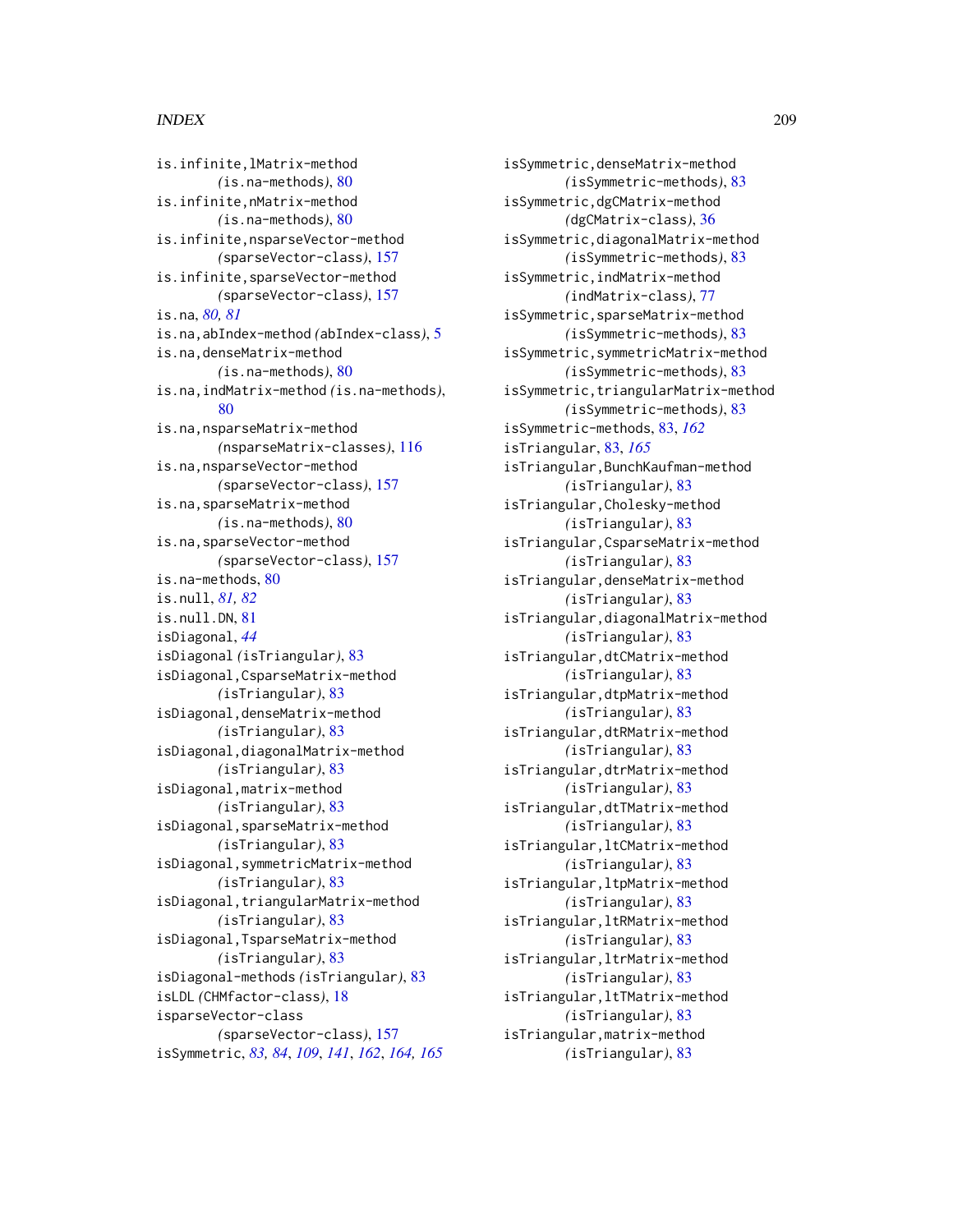isTriangular,ntCMatrix-method *(*isTriangular*)*, [83](#page-82-0) isTriangular,ntpMatrix-method *(*isTriangular*)*, [83](#page-82-0) isTriangular,ntRMatrix-method *(*isTriangular*)*, [83](#page-82-0) isTriangular,ntrMatrix-method *(*isTriangular*)*, [83](#page-82-0) isTriangular,ntTMatrix-method *(*isTriangular*)*, [83](#page-82-0) isTriangular,pBunchKaufman-method *(*isTriangular*)*, [83](#page-82-0) isTriangular,pCholesky-method *(*isTriangular*)*, [83](#page-82-0) isTriangular,triangularMatrix-method *(*isTriangular*)*, [83](#page-82-0) isTriangular,TsparseMatrix-method *(*isTriangular*)*, [83](#page-82-0) isTriangular-methods *(*isTriangular*)*, [83](#page-82-0)

kappa, *[102](#page-101-0)*, *[133](#page-132-0)* KhatriRao, [84](#page-83-0) KNex, [86](#page-85-0) kronecker, *[13](#page-12-0)*, *[33](#page-32-0)*, *[36](#page-35-0)*, *[42](#page-41-0)*, *[78](#page-77-0)*, *[84,](#page-83-0) [85](#page-84-0)*, *[87](#page-86-0)*, *[102](#page-101-0)* kronecker,ANY,diagonalMatrix-method *(*kronecker-methods*)*, [87](#page-86-0) kronecker,ANY,Matrix-method *(*kronecker-methods*)*, [87](#page-86-0) kronecker,ANY,sparseMatrix-method *(*kronecker-methods*)*, [87](#page-86-0) kronecker,dgTMatrix,dgTMatrix-method *(*kronecker-methods*)*, [87](#page-86-0) kronecker,dgTMatrix,dtTMatrix-method *(*kronecker-methods*)*, [87](#page-86-0) kronecker,diagonalMatrix,ANY-method *(*kronecker-methods*)*, [87](#page-86-0) kronecker,diagonalMatrix,Matrix-method *(*kronecker-methods*)*, [87](#page-86-0) kronecker,dsparseMatrix,dsparseMatrix-method *(*kronecker-methods*)*, [87](#page-86-0) kronecker,dtTMatrix,dgTMatrix-method *(*kronecker-methods*)*, [87](#page-86-0) kronecker,dtTMatrix,dtTMatrix-method *(*kronecker-methods*)*, [87](#page-86-0) kronecker,indMatrix,indMatrix-method *(*kronecker-methods*)*, [87](#page-86-0) kronecker,Matrix,ANY-method *(*kronecker-methods*)*, [87](#page-86-0)

kronecker,Matrix,diagonalMatrix-method *(*kronecker-methods*)*, [87](#page-86-0) kronecker,sparseMatrix,ANY-method *(*kronecker-methods*)*, [87](#page-86-0) kronecker,sparseMatrix,TsparseMatrix-method *(*kronecker-methods*)*, [87](#page-86-0) kronecker,TsparseMatrix,sparseMatrix-method *(*kronecker-methods*)*, [87](#page-86-0) kronecker,TsparseMatrix,TsparseMatrix-method *(*kronecker-methods*)*, [87](#page-86-0) kronecker-methods, [87](#page-86-0)

ldenseMatrix, *[36](#page-35-0)*, *[93,](#page-92-0) [94](#page-93-0)* ldenseMatrix-class, [88](#page-87-0) ldiMatrix, *[42](#page-41-0)*, *[44](#page-43-0)*, *[175](#page-174-0)* ldiMatrix-class, [89](#page-88-0) length, *[47](#page-46-0)*, *[114](#page-113-0)*, *[157](#page-156-0)* length,abIndex-method *(*abIndex-class*)*, [5](#page-4-0) length,Matrix-method *(*Matrix-class*)*, [101](#page-100-0) length, sparseVector-method *(*sparseVector-class*)*, [157](#page-156-0) levelplot, *[37](#page-36-0)*, *[39,](#page-38-0) [40](#page-39-0)*, *[73](#page-72-0)[–75](#page-74-0)*, *[102](#page-101-0)* lgamma,dgCMatrix-method *(*dgCMatrix-class*)*, [36](#page-35-0) lgamma,dMatrix-method *(*dMatrix-class*)*, [46](#page-45-0) lgCMatrix, *[90](#page-89-0)* lgCMatrix-class *(*lsparseMatrix-classes*)*, [90](#page-89-0) lgeMatrix, *[88](#page-87-0)*, *[93,](#page-92-0) [94](#page-93-0)* lgeMatrix-class, [89](#page-88-0) lgRMatrix-class *(*lsparseMatrix-classes*)*, [90](#page-89-0) lgTMatrix-class *(*lsparseMatrix-classes*)*, [90](#page-89-0) list, *[12](#page-11-0)*, *[30,](#page-29-0) [31](#page-30-0)*, *[43](#page-42-0)*, *[47,](#page-46-0) [48](#page-47-0)*, *[74](#page-73-0)*, *[77](#page-76-0)*, *[98](#page-97-0)*, *[102](#page-101-0)*, *[135](#page-134-0)*, *[139](#page-138-0)*, *[145](#page-144-0)* lMatrix, *[88,](#page-87-0) [89](#page-88-0)*, *[91](#page-90-0)*, *[94](#page-93-0)*, *[100](#page-99-0)*, *[104](#page-103-0)*, *[107,](#page-106-0) [108](#page-107-0)*, *[113](#page-112-0)*, *[117](#page-116-0)* lMatrix-class *(*dMatrix-class*)*, [46](#page-45-0) log,CsparseMatrix-method *(*CsparseMatrix-class*)*, [32](#page-31-0) log,ddenseMatrix-method *(*ddenseMatrix-class*)*, [34](#page-33-0) log,denseMatrix-method *(*denseMatrix-class*)*, [36](#page-35-0) log,dgCMatrix-method *(*dgCMatrix-class*)*, [36](#page-35-0)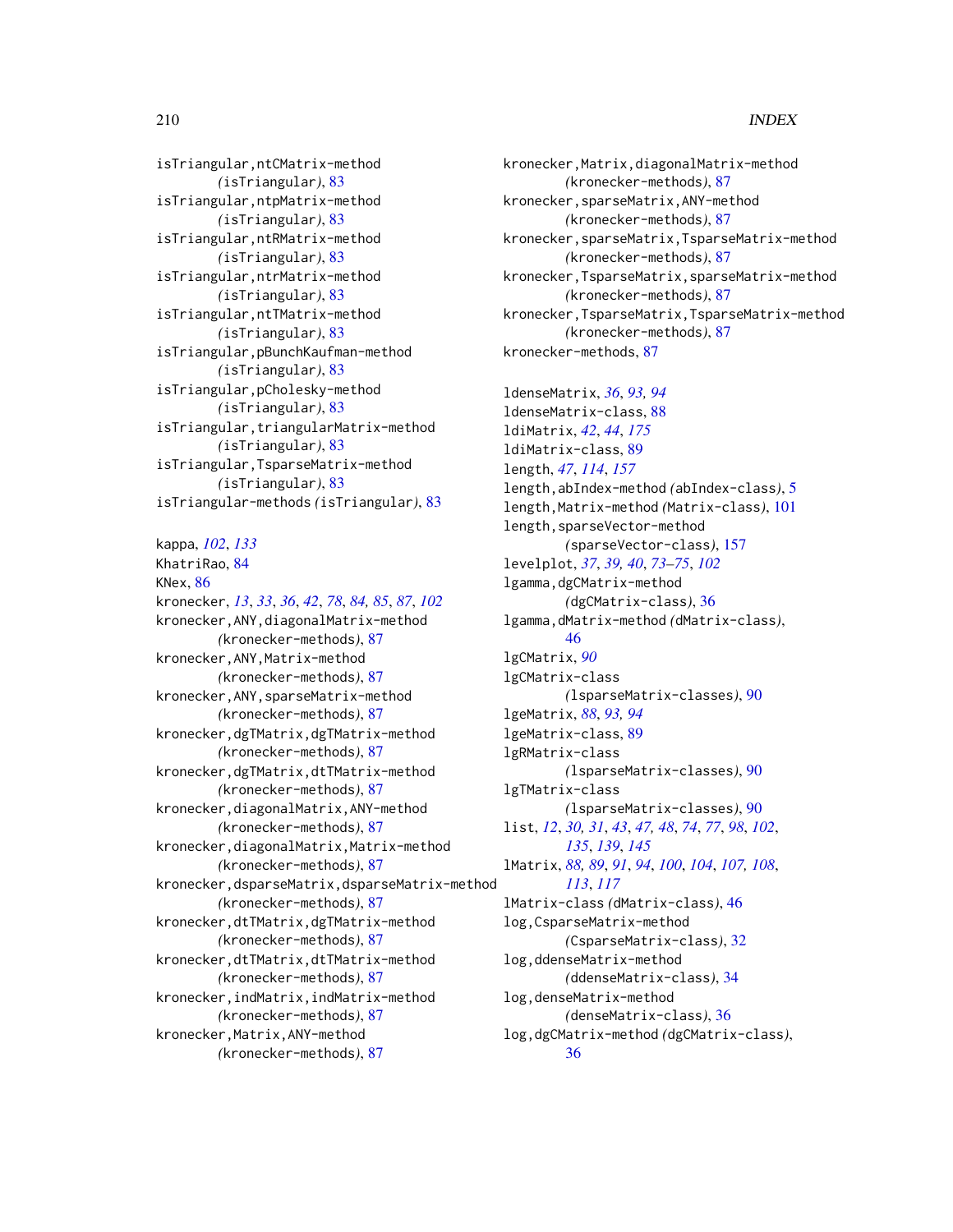log,dgeMatrix-method *(*dgeMatrix-class*)*, [37](#page-36-0) log,diagonalMatrix-method *(*diagonalMatrix-class*)*, [43](#page-42-0) log,dMatrix-method *(*dMatrix-class*)*, [46](#page-45-0) log,sparseMatrix-method *(*sparseMatrix-class*)*, [152](#page-151-0) log,sparseVector-method *(*sparseVector-class*)*, [157](#page-156-0) Logic,ANY,Matrix-method *(*Matrix-class*)*, [101](#page-100-0) Logic,CsparseMatrix,CsparseMatrix-method *(*CsparseMatrix-class*)*, [32](#page-31-0) Logic,dMatrix,logical-method *(*dMatrix-class*)*, [46](#page-45-0) Logic,dMatrix,numeric-method *(*dMatrix-class*)*, [46](#page-45-0) Logic,dMatrix,sparseVector-method *(*sparseVector-class*)*, [157](#page-156-0) Logic,ldenseMatrix,lsparseMatrix-method *(*ldenseMatrix-class*)*, [88](#page-87-0) Logic,lgCMatrix,lgCMatrix-method *(*lsparseMatrix-classes*)*, [90](#page-89-0) Logic,lgeMatrix,lgeMatrix-method *(*lgeMatrix-class*)*, [89](#page-88-0) Logic,lgTMatrix,lgTMatrix-method *(*lsparseMatrix-classes*)*, [90](#page-89-0) Logic,lMatrix,logical-method *(*dMatrix-class*)*, [46](#page-45-0) Logic,lMatrix,numeric-method *(*dMatrix-class*)*, [46](#page-45-0) Logic,lMatrix,sparseVector-method *(*sparseVector-class*)*, [157](#page-156-0) Logic,logical,dMatrix-method *(*dMatrix-class*)*, [46](#page-45-0) Logic,logical,lMatrix-method *(*dMatrix-class*)*, [46](#page-45-0) Logic,logical,Matrix-method *(*Matrix-class*)*, [101](#page-100-0) Logic,logical,nMatrix-method *(*nMatrix-class*)*, [112](#page-111-0) Logic,lsCMatrix,lsCMatrix-method *(*lsparseMatrix-classes*)*, [90](#page-89-0) Logic,lsparseMatrix,ldenseMatrix-method *(*ldenseMatrix-class*)*, [88](#page-87-0) Logic,lsparseMatrix,lsparseMatrix-method *(*lsparseMatrix-classes*)*, [90](#page-89-0) Logic,lsparseVector,lsparseVector-method

*(*sparseVector-class*)*, [157](#page-156-0) Logic,ltCMatrix,ltCMatrix-method *(*lsparseMatrix-classes*)*, [90](#page-89-0) Logic,Matrix,ANY-method *(*Matrix-class*)*, [101](#page-100-0) Logic,Matrix,logical-method *(*Matrix-class*)*, [101](#page-100-0) Logic,Matrix,nMatrix-method *(*nMatrix-class*)*, [112](#page-111-0) Logic,ngeMatrix,ngeMatrix-method *(*ngeMatrix-class*)*, [111](#page-110-0) Logic,nMatrix,logical-method *(*nMatrix-class*)*, [112](#page-111-0) Logic,nMatrix,Matrix-method *(*nMatrix-class*)*, [112](#page-111-0) Logic,nMatrix,nMatrix-method *(*nMatrix-class*)*, [112](#page-111-0) Logic,nMatrix,numeric-method *(*nMatrix-class*)*, [112](#page-111-0) Logic,nMatrix,sparseVector-method *(*sparseVector-class*)*, [157](#page-156-0) Logic,nsparseVector,nsparseVector-method *(*sparseVector-class*)*, [157](#page-156-0) Logic,numeric,dMatrix-method *(*dMatrix-class*)*, [46](#page-45-0) Logic,numeric,lMatrix-method *(*dMatrix-class*)*, [46](#page-45-0) Logic,numeric,nMatrix-method *(*nMatrix-class*)*, [112](#page-111-0) Logic,sparseVector,dMatrix-method *(*sparseVector-class*)*, [157](#page-156-0) Logic,sparseVector,lMatrix-method *(*sparseVector-class*)*, [157](#page-156-0) Logic,sparseVector,nMatrix-method *(*sparseVector-class*)*, [157](#page-156-0) Logic,sparseVector,sparseVector-method *(*sparseVector-class*)*, [157](#page-156-0) Logic,triangularMatrix,diagonalMatrix-method *(*diagonalMatrix-class*)*, [43](#page-42-0) logical, *[17](#page-16-0)*, *[19](#page-18-0)*, *[47](#page-46-0)*, *[50](#page-49-0)*, *[77](#page-76-0)*, *[82,](#page-81-0) [83](#page-82-0)*, *[89](#page-88-0)*, *[98](#page-97-0)*, *[100](#page-99-0)*, *[104](#page-103-0)[–106](#page-105-0)*, *[114](#page-113-0)*, *[130](#page-129-0)*, *[158](#page-157-0)*, *[174](#page-173-0)* logm, *[65](#page-64-0)* lsCMatrix, *[18](#page-17-0)*, *[42](#page-41-0)*, *[162](#page-161-0)* lsCMatrix-class *(*lsparseMatrix-classes*)*, [90](#page-89-0) lsparseMatrix, *[42](#page-41-0)* lsparseMatrix-class *(*lsparseMatrix-classes*)*, [90](#page-89-0)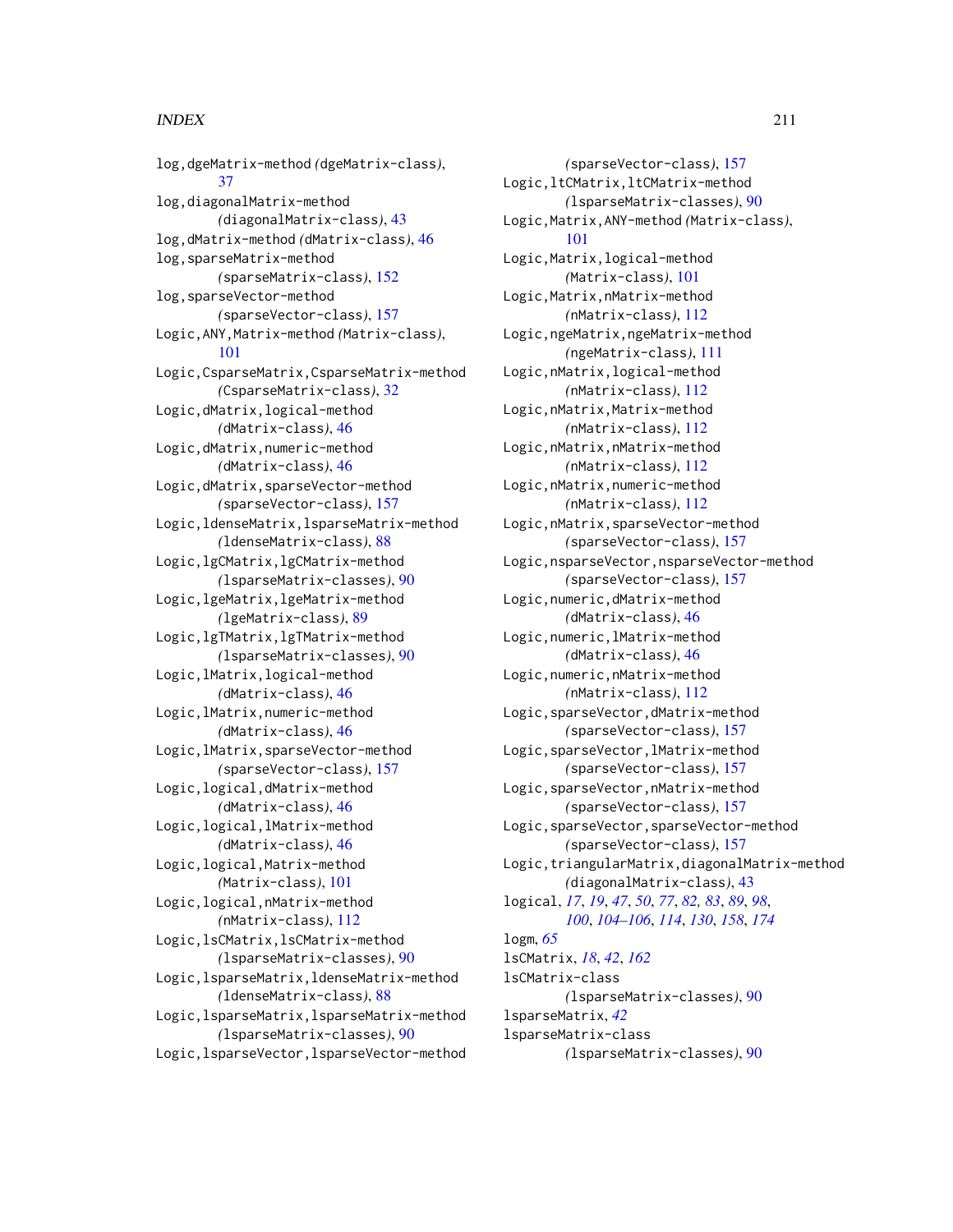lsparseMatrix-classes, [90](#page-89-0) lsparseVector-class *(*sparseVector-class*)*, [157](#page-156-0) lspMatrix, *[122](#page-121-0)* lspMatrix-class *(*lsyMatrix-class*)*, [92](#page-91-0) lsRMatrix-class *(*lsparseMatrix-classes*)*, [90](#page-89-0) lsTMatrix-class *(*lsparseMatrix-classes*)*, [90](#page-89-0) lsyMatrix, *[90](#page-89-0)* lsyMatrix-class, [92](#page-91-0) ltCMatrix, *[165](#page-164-0)* ltCMatrix-class *(*lsparseMatrix-classes*)*, [90](#page-89-0) ltpMatrix-class *(*ltrMatrix-class*)*, [93](#page-92-0) ltrMatrix, *[90](#page-89-0)* ltRMatrix-class *(*lsparseMatrix-classes*)*, [90](#page-89-0) ltrMatrix-class, [93](#page-92-0) ltTMatrix-class *(*lsparseMatrix-classes*)*, [90](#page-89-0) LU, *[107](#page-106-0)*, *[146](#page-145-0)* lu, *[15](#page-14-0)*, *[30,](#page-29-0) [31](#page-30-0)*, *[37](#page-36-0)*, *[64](#page-63-0)*, [94,](#page-93-0) *[95](#page-94-0)*, *[97,](#page-96-0) [98](#page-97-0)*, *[142,](#page-141-0) [143](#page-142-0)*, *[146,](#page-145-0) [147](#page-146-0)*, *[153](#page-152-0)* lu,ddenseMatrix-method *(*ddenseMatrix-class*)*, [34](#page-33-0) lu,dgCMatrix-method *(*lu*)*, [94](#page-93-0) lu,dgeMatrix-method *(*lu*)*, [94](#page-93-0) lu,dsparseMatrix-method *(*dsparseMatrix-class*)*, [54](#page-53-0) lu,dtCMatrix-method *(*lu*)*, [94](#page-93-0) lu,matrix-method *(*lu*)*, [94](#page-93-0) lu,sparseMatrix-method *(*sparseMatrix-class*)*, [152](#page-151-0) LU-class, [97](#page-96-0)

mat2triplet, [98](#page-97-0) Math,CsparseMatrix-method *(*CsparseMatrix-class*)*, [32](#page-31-0) Math,ddenseMatrix-method *(*ddenseMatrix-class*)*, [34](#page-33-0) Math,denseMatrix-method *(*denseMatrix-class*)*, [36](#page-35-0) Math,dgeMatrix-method *(*dgeMatrix-class*)*, [37](#page-36-0) Math,diagonalMatrix-method *(*diagonalMatrix-class*)*, [43](#page-42-0) Math,sparseMatrix-method *(*sparseMatrix-class*)*, [152](#page-151-0)

Math,sparseVector-method *(*sparseVector-class*)*, [157](#page-156-0) Math2,dMatrix-method *(*dMatrix-class*)*, [46](#page-45-0) Math2,dsparseVector-method *(*sparseVector-class*)*, [157](#page-156-0) Math2,Matrix-method *(*Matrix-class*)*, [101](#page-100-0) Math2,sparseVector-method *(*sparseVector-class*)*, [157](#page-156-0) Matrix, *[7,](#page-6-0) [8](#page-7-0)*, *[11](#page-10-0)*, *[17](#page-16-0)*, *[21](#page-20-0)*, *[23](#page-22-0)*, *[25](#page-24-0)*, *[28,](#page-27-0) [29](#page-28-0)*, *[34](#page-33-0)[–38](#page-37-0)*, *[42,](#page-41-0) [43](#page-42-0)*, *[47](#page-46-0)*, *[50](#page-49-0)*, *[52](#page-51-0)*, *[54](#page-53-0)[–58](#page-57-0)*, *[60,](#page-59-0) [61](#page-60-0)*, *[66](#page-65-0)*, *[68](#page-67-0)*, *[80](#page-79-0)*, *[82,](#page-81-0) [83](#page-82-0)*, *[87](#page-86-0)[–90](#page-89-0)*, *[93,](#page-92-0) [94](#page-93-0)*, [99,](#page-98-0) *[100](#page-99-0)*, *[102](#page-101-0)[–104](#page-103-0)*, *[106](#page-105-0)[–108](#page-107-0)*, *[111](#page-110-0)*, *[113,](#page-112-0) [114](#page-113-0)*, *[118](#page-117-0)[–121](#page-120-0)*, *[139,](#page-138-0) [140](#page-139-0)*, *[150](#page-149-0)*, *[152](#page-151-0)*, *[161](#page-160-0)[–165](#page-164-0)*, *[169](#page-168-0)* matrix, *[7](#page-6-0)*, *[27](#page-26-0)*, *[44](#page-43-0)*, *[68](#page-67-0)*, *[70](#page-69-0)*, *[78](#page-77-0)*, *[81,](#page-80-0) [82](#page-81-0)*, *[98](#page-97-0)*, *[100](#page-99-0)*, *[102](#page-101-0)*, *[108](#page-107-0)*, *[114](#page-113-0)*, *[123](#page-122-0)*, *[138,](#page-137-0) [139](#page-138-0)*, *[174,](#page-173-0) [175](#page-174-0)* Matrix-class, [101](#page-100-0) matrix-products, [103](#page-102-0) matrix.csr, *[148](#page-147-0)* MatrixClass, [105](#page-104-0) MatrixFactorization, *[24](#page-23-0)*, *[26](#page-25-0)*, *[30](#page-29-0)*, *[97](#page-96-0)*, *[138](#page-137-0)*, *[140,](#page-139-0) [141](#page-140-0)*, *[143](#page-142-0)*, *[146](#page-145-0)* MatrixFactorization-class, [106](#page-105-0) max, *[46](#page-45-0)* mean,Matrix-method *(*Matrix-class*)*, [101](#page-100-0) mean,sparseMatrix-method *(*sparseMatrix-class*)*, [152](#page-151-0) mean,sparseVector-method *(*sparseVector-class*)*, [157](#page-156-0) message, *[112](#page-111-0)* min, *[46](#page-45-0)* missing, *[42](#page-41-0)* mode, *[78](#page-77-0)*, *[123](#page-122-0)* model.frame, *[144](#page-143-0)* model.Matrix, *[145](#page-144-0)* model.matrix, *[144,](#page-143-0) [145](#page-144-0)* modelMatrix, *[145](#page-144-0)*

NA, *[17](#page-16-0)*, *[24](#page-23-0)*, *[44](#page-43-0)*, *[47](#page-46-0)*, *[80,](#page-79-0) [81](#page-80-0)*, *[84](#page-83-0)*, *[87](#page-86-0)*, *[91](#page-90-0)*, *[95](#page-94-0)*, *[112](#page-111-0)*, *[114](#page-113-0)*, *[153](#page-152-0)*, *[158](#page-157-0)*, *[163](#page-162-0)*, *[174](#page-173-0)* NA\_integer\_, *[130](#page-129-0)* names, *[28](#page-27-0)* NaN, *[130](#page-129-0)* nb2listw, *[171,](#page-170-0) [172](#page-171-0)* nCHMsimpl-class *(*CHMfactor-class*)*, [18](#page-17-0) nCHMsuper-class *(*CHMfactor-class*)*, [18](#page-17-0) ncol, *[164](#page-163-0)* ndenseMatrix-class, [107](#page-106-0)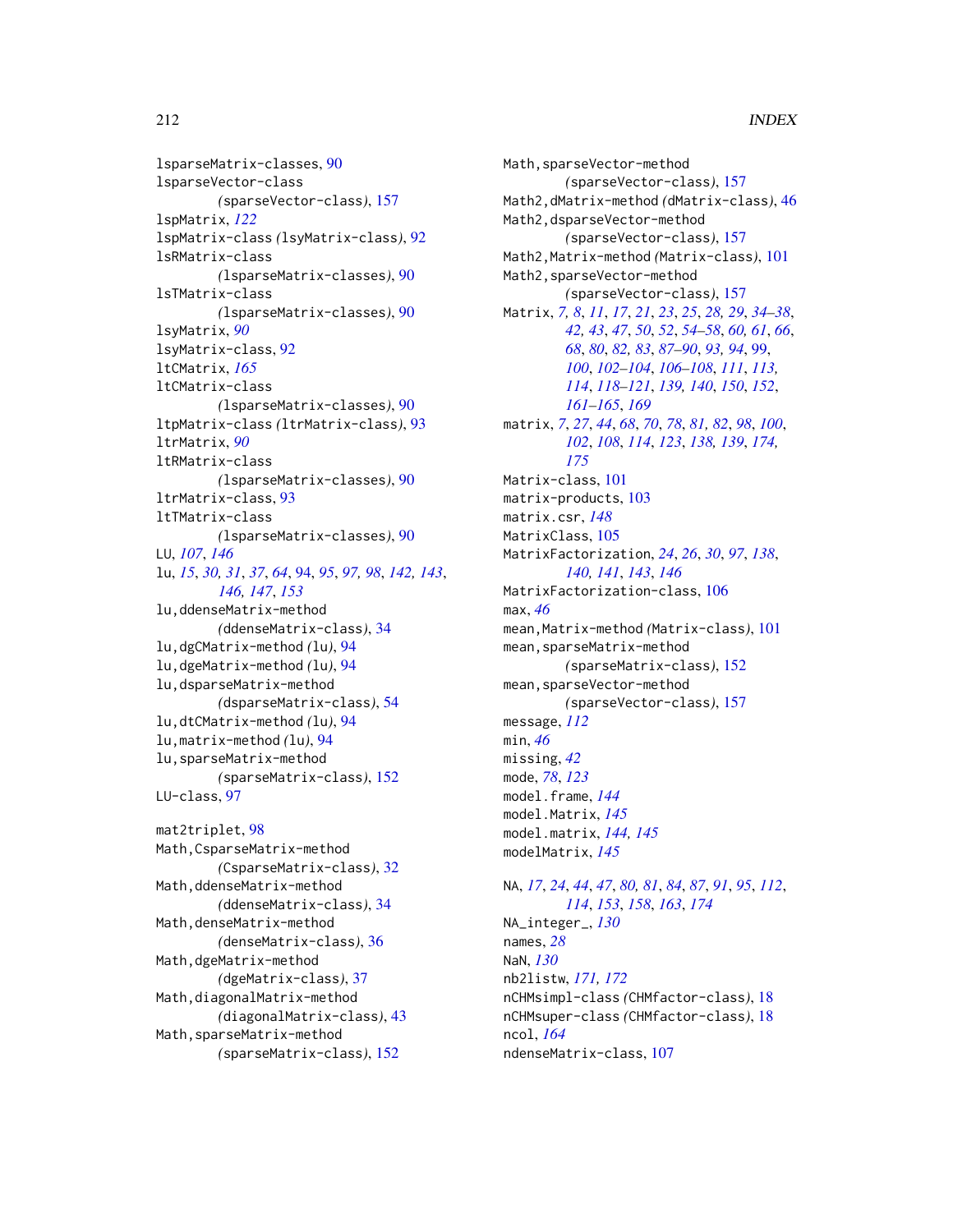nearcor, *[110](#page-109-0)* nearPD, [108](#page-107-0) new, *[33](#page-32-0)*, *[148](#page-147-0)* ngCMatrix, *[112](#page-111-0)* ngCMatrix-class *(*nsparseMatrix-classes*)*, [116](#page-115-0) ngeMatrix, *[108](#page-107-0)*, *[119,](#page-118-0) [120](#page-119-0)* ngeMatrix-class, [111](#page-110-0) ngRMatrix-class *(*nsparseMatrix-classes*)*, [116](#page-115-0) ngTMatrix, *[72](#page-71-0)*, *[77,](#page-76-0) [78](#page-77-0)*, *[123](#page-122-0)* ngTMatrix-class *(*nsparseMatrix-classes*)*, [116](#page-115-0) nMatrix, *[11](#page-10-0)*, *[47](#page-46-0)*, *[78](#page-77-0)*, *[81](#page-80-0)*, *[98](#page-97-0)*, *[104](#page-103-0)*, *[111](#page-110-0)*, *[175](#page-174-0)* nMatrix-class, [112](#page-111-0) nnzero, *[51](#page-50-0)*, *[61](#page-60-0)*, [113,](#page-112-0) *[137](#page-136-0)* nnzero,ANY-method *(*nnzero*)*, [113](#page-112-0) nnzero,CHMfactor-method *(*nnzero*)*, [113](#page-112-0) nnzero,denseMatrix-method *(*nnzero*)*, [113](#page-112-0) nnzero,diagonalMatrix-method *(*nnzero*)*, [113](#page-112-0) nnzero,indMatrix-method *(*nnzero*)*, [113](#page-112-0) nnzero,sparseMatrix-method *(*nnzero*)*, [113](#page-112-0) norm, *[30,](#page-29-0) [31](#page-30-0)*, *[56,](#page-55-0) [57](#page-56-0)*, *[109](#page-108-0)*, [115,](#page-114-0) *[116](#page-115-0)*, *[132,](#page-131-0) [133](#page-132-0)*, *[153](#page-152-0)* norm,ANY,missing-method *(*norm*)*, [115](#page-114-0) norm,ddenseMatrix,character-method *(*ddenseMatrix-class*)*, [34](#page-33-0) norm,ddenseMatrix,missing-method *(*ddenseMatrix-class*)*, [34](#page-33-0) norm,dgeMatrix,character-method *(*dgeMatrix-class*)*, [37](#page-36-0) norm,dgeMatrix,missing-method *(*dgeMatrix-class*)*, [37](#page-36-0) norm,diagonalMatrix,character-method *(*diagonalMatrix-class*)*, [43](#page-42-0) norm,dspMatrix,character-method *(*dsyMatrix-class*)*, [56](#page-55-0) norm,dspMatrix,missing-method *(*dsyMatrix-class*)*, [56](#page-55-0) norm,dsyMatrix,character-method *(*dsyMatrix-class*)*, [56](#page-55-0) norm,dsyMatrix,missing-method *(*dsyMatrix-class*)*, [56](#page-55-0) norm,dtpMatrix,character-method *(*dtpMatrix-class*)*, [59](#page-58-0) norm,dtpMatrix,missing-method *(*dtpMatrix-class*)*, [59](#page-58-0)

norm,dtrMatrix,character-method *(*dtrMatrix-class*)*, [62](#page-61-0) norm,dtrMatrix,missing-method *(*dtrMatrix-class*)*, [62](#page-61-0) norm,ldenseMatrix,character-method *(*ldenseMatrix-class*)*, [88](#page-87-0) norm,Matrix,character-method *(*norm*)*, [115](#page-114-0) norm,matrix,character-method *(*norm*)*, [115](#page-114-0) norm,ndenseMatrix,character-method *(*ndenseMatrix-class*)*, [107](#page-106-0) norm,sparseMatrix,character-method *(*sparseMatrix-class*)*, [152](#page-151-0) nrow, *[164](#page-163-0)* nsCMatrix-class *(*nsparseMatrix-classes*)*, [116](#page-115-0) nsparseMatrix, *[42](#page-41-0)*, *[98](#page-97-0)*, *[104](#page-103-0)*, *[112,](#page-111-0) [113](#page-112-0)*, *[136,](#page-135-0) [137](#page-136-0)*, *[149](#page-148-0)*, *[153](#page-152-0)*, *[176](#page-175-0)* nsparseMatrix-class *(*nsparseMatrix-classes*)*, [116](#page-115-0) nsparseMatrix-classes, [116](#page-115-0) nsparseVector-class *(*sparseVector-class*)*, [157](#page-156-0) nspMatrix-class *(*nsyMatrix-class*)*, [118](#page-117-0) nsRMatrix-class *(*nsparseMatrix-classes*)*, [116](#page-115-0) nsTMatrix, *[72](#page-71-0)* nsTMatrix-class *(*nsparseMatrix-classes*)*, [116](#page-115-0) nsyMatrix, *[112](#page-111-0)* nsyMatrix-class, [118](#page-117-0) ntCMatrix-class *(*nsparseMatrix-classes*)*, [116](#page-115-0) ntpMatrix-class *(*ntrMatrix-class*)*, [119](#page-118-0) ntrMatrix, *[112](#page-111-0)* ntRMatrix-class *(*nsparseMatrix-classes*)*, [116](#page-115-0) ntrMatrix-class, [119](#page-118-0) ntTMatrix-class *(*nsparseMatrix-classes*)*, [116](#page-115-0) NULL, *[66](#page-65-0)*, *[70](#page-69-0)*, *[77](#page-76-0)*, *[81](#page-80-0)*, *[100](#page-99-0)*, *[125](#page-124-0)*, *[136](#page-135-0)*, *[149](#page-148-0)* number-class, [120](#page-119-0) numeric, *[5,](#page-4-0) [6](#page-5-0)*, *[9](#page-8-0)*, *[28](#page-27-0)*, *[40](#page-39-0)*, *[49](#page-48-0)*, *[54](#page-53-0)*, *[86](#page-85-0)*, *[114](#page-113-0)*, *[139](#page-138-0)* onenormest, *[116](#page-115-0)* onenormest *(*condest*)*, [30](#page-29-0) Ops, *[5](#page-4-0)*, *[44](#page-43-0)*, *[63](#page-62-0)*, *[158](#page-157-0)*

Ops,abIndex,abIndex-method *(*abIndex-class*)*, [5](#page-4-0)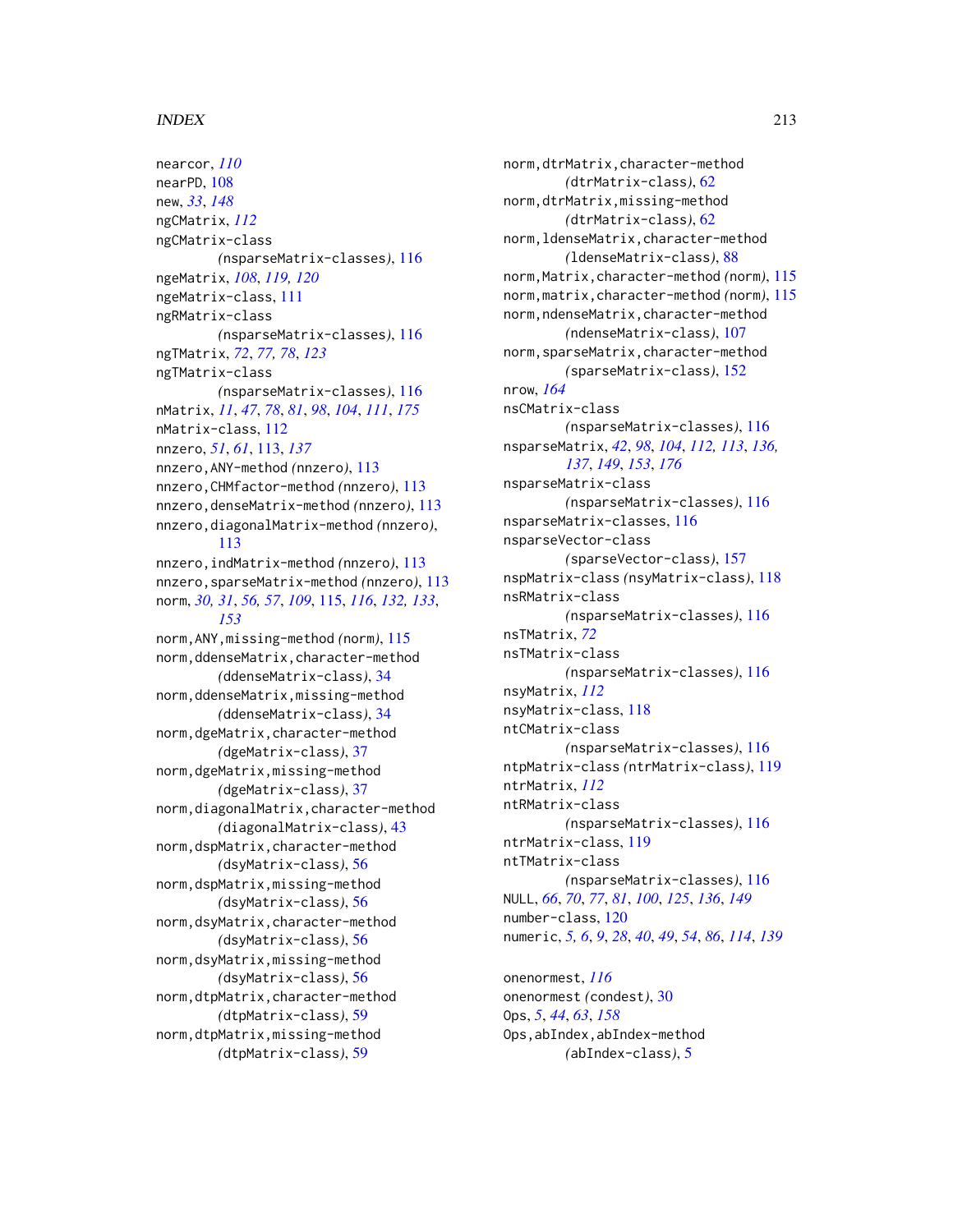Ops,abIndex,ANY-method *(*abIndex-class*)*, [5](#page-4-0) Ops,abIndex,numeric-method *(*abIndex-class*)*, [5](#page-4-0) Ops,ANY,abIndex-method *(*abIndex-class*)*, [5](#page-4-0) Ops,ANY,ddiMatrix-method *(*diagonalMatrix-class*)*, [43](#page-42-0) Ops,ANY,ldiMatrix-method *(*diagonalMatrix-class*)*, [43](#page-42-0) Ops,ANY,Matrix-method *(*Matrix-class*)*, [101](#page-100-0) Ops,ANY,sparseVector-method *(*sparseVector-class*)*, [157](#page-156-0) Ops,atomicVector,sparseVector-method *(*sparseVector-class*)*, [157](#page-156-0) Ops,ddiMatrix,ANY-method *(*diagonalMatrix-class*)*, [43](#page-42-0) Ops,ddiMatrix,ddiMatrix-method *(*diagonalMatrix-class*)*, [43](#page-42-0) Ops,ddiMatrix,diagonalMatrix-method *(*diagonalMatrix-class*)*, [43](#page-42-0) Ops,ddiMatrix,dMatrix-method *(*diagonalMatrix-class*)*, [43](#page-42-0) Ops,ddiMatrix,ldiMatrix-method *(*diagonalMatrix-class*)*, [43](#page-42-0) Ops,ddiMatrix,logical-method *(*diagonalMatrix-class*)*, [43](#page-42-0) Ops,ddiMatrix,Matrix-method *(*diagonalMatrix-class*)*, [43](#page-42-0) Ops,ddiMatrix,numeric-method *(*diagonalMatrix-class*)*, [43](#page-42-0) Ops,ddiMatrix,sparseMatrix-method *(*diagonalMatrix-class*)*, [43](#page-42-0) Ops,diagonalMatrix,ddiMatrix-method *(*diagonalMatrix-class*)*, [43](#page-42-0) Ops,diagonalMatrix,diagonalMatrix-method *(*diagonalMatrix-class*)*, [43](#page-42-0) Ops,diagonalMatrix,sparseMatrix-method *(*sparseMatrix-class*)*, [152](#page-151-0) Ops,diagonalMatrix,triangularMatrix-method *(*diagonalMatrix-class*)*, [43](#page-42-0) Ops,dMatrix,ddiMatrix-method *(*diagonalMatrix-class*)*, [43](#page-42-0) Ops,dMatrix,dMatrix-method *(*dMatrix-class*)*, [46](#page-45-0) Ops,dMatrix,ldiMatrix-method *(*diagonalMatrix-class*)*, [43](#page-42-0)

Ops,dMatrix,lMatrix-method *(*dMatrix-class*)*, [46](#page-45-0) Ops,dMatrix,nMatrix-method *(*dMatrix-class*)*, [46](#page-45-0) Ops,dpoMatrix,logical-method *(*dpoMatrix-class*)*, [49](#page-48-0) Ops,dpoMatrix,numeric-method *(*dpoMatrix-class*)*, [49](#page-48-0) Ops,dppMatrix,logical-method *(*dpoMatrix-class*)*, [49](#page-48-0) Ops,dppMatrix,numeric-method *(*dpoMatrix-class*)*, [49](#page-48-0) Ops,dsparseMatrix,nsparseMatrix-method *(*nsparseMatrix-classes*)*, [116](#page-115-0) Ops,ldenseMatrix,ldenseMatrix-method *(*ldenseMatrix-class*)*, [88](#page-87-0) Ops,ldiMatrix,ANY-method *(*diagonalMatrix-class*)*, [43](#page-42-0) Ops,ldiMatrix,ddiMatrix-method *(*diagonalMatrix-class*)*, [43](#page-42-0) Ops,ldiMatrix,dMatrix-method *(*diagonalMatrix-class*)*, [43](#page-42-0) Ops,ldiMatrix,ldiMatrix-method *(*diagonalMatrix-class*)*, [43](#page-42-0) Ops,ldiMatrix,logical-method *(*diagonalMatrix-class*)*, [43](#page-42-0) Ops,ldiMatrix,Matrix-method *(*diagonalMatrix-class*)*, [43](#page-42-0) Ops,ldiMatrix,numeric-method *(*diagonalMatrix-class*)*, [43](#page-42-0) Ops,ldiMatrix,sparseMatrix-method *(*diagonalMatrix-class*)*, [43](#page-42-0) Ops,lMatrix,dMatrix-method *(*dMatrix-class*)*, [46](#page-45-0) Ops,lMatrix,lMatrix-method *(*dMatrix-class*)*, [46](#page-45-0) Ops,lMatrix,nMatrix-method *(*nMatrix-class*)*, [112](#page-111-0) Ops,lMatrix,numeric-method *(*dMatrix-class*)*, [46](#page-45-0) Ops,logical,ddiMatrix-method *(*diagonalMatrix-class*)*, [43](#page-42-0) Ops,logical,dpoMatrix-method *(*dpoMatrix-class*)*, [49](#page-48-0) Ops,logical,dppMatrix-method *(*dpoMatrix-class*)*, [49](#page-48-0) Ops,logical,ldiMatrix-method *(*diagonalMatrix-class*)*, [43](#page-42-0)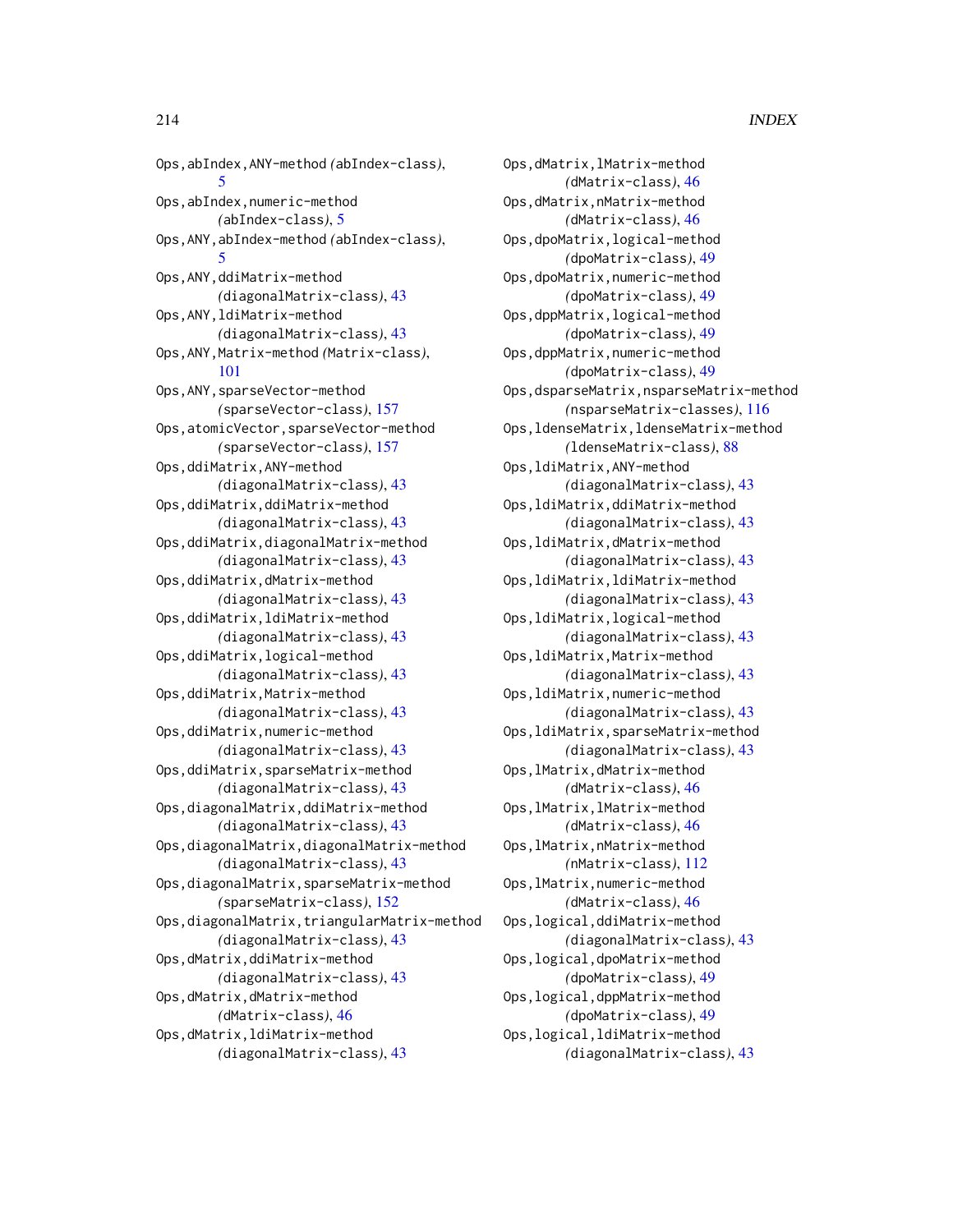Ops,logical,Matrix-method *(*Matrix-class*)*, [101](#page-100-0) Ops,lsparseMatrix,lsparseMatrix-method *(*lsparseMatrix-classes*)*, [90](#page-89-0) Ops,lsparseMatrix,nsparseMatrix-method *(*nsparseMatrix-classes*)*, [116](#page-115-0) Ops,Matrix,ANY-method *(*Matrix-class*)*, [101](#page-100-0) Ops,Matrix,ddiMatrix-method *(*diagonalMatrix-class*)*, [43](#page-42-0) Ops,Matrix,ldiMatrix-method *(*diagonalMatrix-class*)*, [43](#page-42-0) Ops,Matrix,logical-method *(*Matrix-class*)*, [101](#page-100-0) Ops,Matrix,Matrix-method *(*Matrix-class*)*, [101](#page-100-0) Ops,Matrix,matrix-method *(*Matrix-class*)*, [101](#page-100-0) Ops,matrix,Matrix-method *(*Matrix-class*)*, [101](#page-100-0) Ops,Matrix,NULL-method *(*Matrix-class*)*, [101](#page-100-0) Ops, Matrix, sparseVector-method *(*sparseVector-class*)*, [157](#page-156-0) Ops,ndenseMatrix,ndenseMatrix-method *(*ndenseMatrix-class*)*, [107](#page-106-0) Ops,nMatrix,dMatrix-method *(*dMatrix-class*)*, [46](#page-45-0) Ops,nMatrix,lMatrix-method *(*nMatrix-class*)*, [112](#page-111-0) Ops,nMatrix,numeric-method *(*nMatrix-class*)*, [112](#page-111-0) Ops,nsparseMatrix,dsparseMatrix-method *(*nsparseMatrix-classes*)*, [116](#page-115-0) Ops,nsparseMatrix,lsparseMatrix-method *(*nsparseMatrix-classes*)*, [116](#page-115-0) Ops,nsparseMatrix,sparseMatrix-method *(*nsparseMatrix-classes*)*, [116](#page-115-0) Ops,NULL,Matrix-method *(*Matrix-class*)*, [101](#page-100-0) Ops,numeric,abIndex-method *(*abIndex-class*)*, [5](#page-4-0) Ops,numeric,ddiMatrix-method *(*diagonalMatrix-class*)*, [43](#page-42-0) Ops,numeric,dpoMatrix-method *(*dpoMatrix-class*)*, [49](#page-48-0) Ops,numeric,dppMatrix-method *(*dpoMatrix-class*)*, [49](#page-48-0)

Ops,numeric,ldiMatrix-method *(*diagonalMatrix-class*)*, [43](#page-42-0) Ops,numeric,lMatrix-method *(*dMatrix-class*)*, [46](#page-45-0) Ops,numeric,nMatrix-method *(*nMatrix-class*)*, [112](#page-111-0) Ops,numeric,sparseMatrix-method *(*sparseMatrix-class*)*, [152](#page-151-0) Ops,sparseMatrix,ddiMatrix-method *(*diagonalMatrix-class*)*, [43](#page-42-0) Ops,sparseMatrix,diagonalMatrix-method *(*sparseMatrix-class*)*, [152](#page-151-0) Ops,sparseMatrix,ldiMatrix-method *(*diagonalMatrix-class*)*, [43](#page-42-0) Ops,sparseMatrix,nsparseMatrix-method *(*nsparseMatrix-classes*)*, [116](#page-115-0) Ops,sparseMatrix,numeric-method *(*sparseMatrix-class*)*, [152](#page-151-0) Ops,sparseMatrix,sparseMatrix-method *(*sparseMatrix-class*)*, [152](#page-151-0) Ops,sparseVector,ANY-method *(*sparseVector-class*)*, [157](#page-156-0) Ops,sparseVector,atomicVector-method *(*sparseVector-class*)*, [157](#page-156-0) Ops,sparseVector,Matrix-method *(*sparseVector-class*)*, [157](#page-156-0) Ops,sparseVector,sparseVector-method *(*sparseVector-class*)*, [157](#page-156-0) options, *[112](#page-111-0)*, *[125,](#page-124-0) [126](#page-125-0)*, *[155](#page-154-0)*, *[157](#page-156-0)* order, *[80](#page-79-0)*, *[98](#page-97-0)*, *[166](#page-165-0)* outer, *[102](#page-101-0)* over, *[172](#page-171-0)*

pack, *[56](#page-55-0)*, *[62](#page-61-0)*, *[122](#page-121-0)* pack *(*unpack*)*, [168](#page-167-0) pack,matrix-method *(*unpack*)*, [168](#page-167-0) pack,sparseMatrix-method *(*unpack*)*, [168](#page-167-0) pack,symmetricMatrix-method *(*unpack*)*, [168](#page-167-0) pack,triangularMatrix-method *(*unpack*)*, [168](#page-167-0) packedMatrix-class, [120](#page-119-0) panel.levelplot.raster, *[74](#page-73-0)* paste, *[144](#page-143-0)* pBunchKaufman, *[120](#page-119-0)* pBunchKaufman-class *(*Cholesky-class*)*, [26](#page-25-0) pCholesky, *[120](#page-119-0)* pCholesky-class *(*Cholesky-class*)*, [26](#page-25-0) plot.default, *[74](#page-73-0)*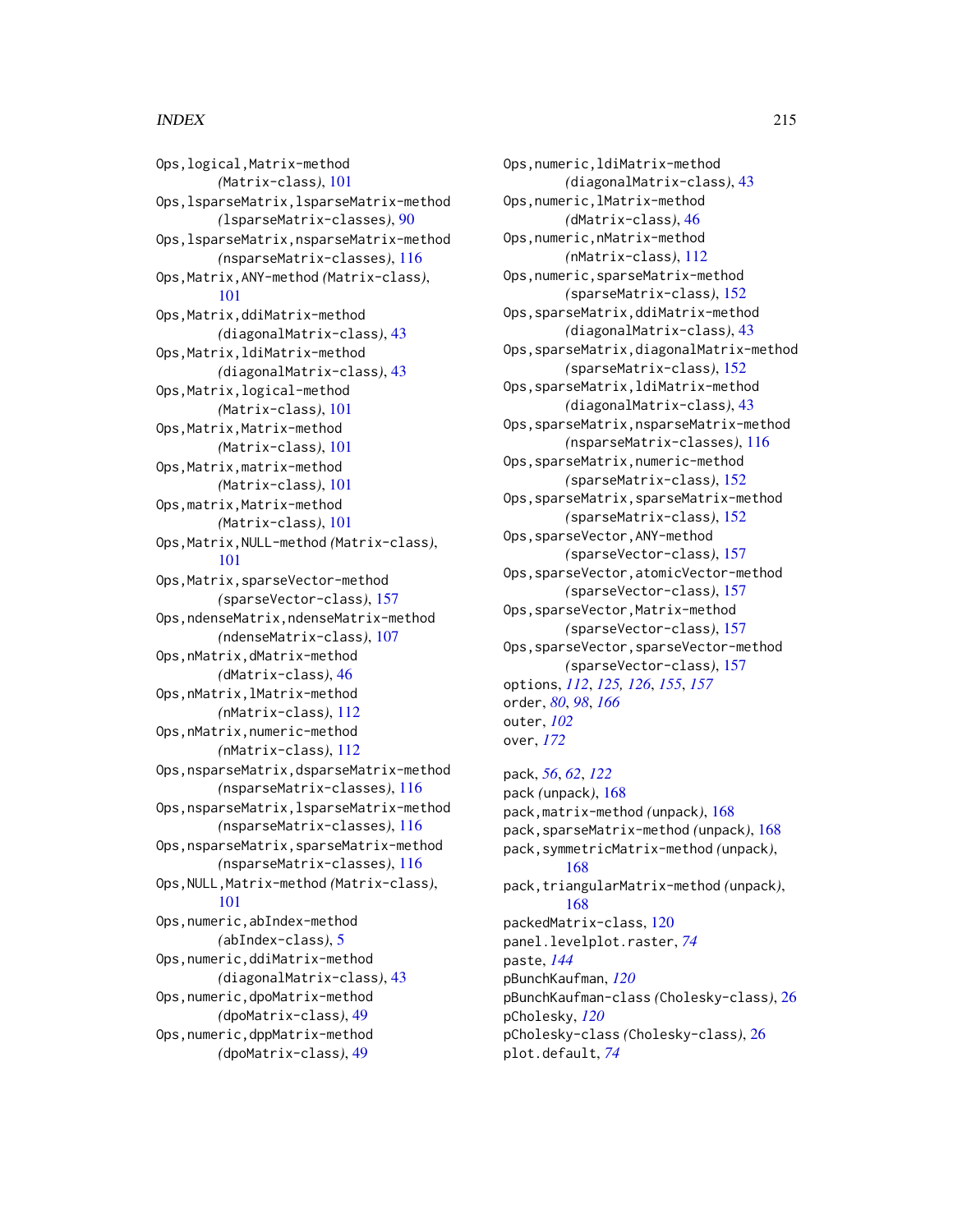pMatrix, *[48](#page-47-0)*, *[77,](#page-76-0) [78](#page-77-0)*, *[80](#page-79-0)*, *[155](#page-154-0)* pMatrix-class, [122](#page-121-0) posdefify, *[108](#page-107-0)[–110](#page-109-0)* print, *[44](#page-43-0)*, *[70](#page-69-0)*, *[73](#page-72-0)*, *[102](#page-101-0)*, *[124](#page-123-0)*, *[126](#page-125-0)*, *[152,](#page-151-0) [153](#page-152-0)* print,diagonalMatrix-method *(*diagonalMatrix-class*)*, [43](#page-42-0) print,sparseMatrix-method *(*sparseMatrix-class*)*, [152](#page-151-0) print.default, *[70](#page-69-0)*, *[125](#page-124-0)* print.Matrix *(*Matrix-class*)*, [101](#page-100-0) print.sparseMatrix *(*sparseMatrix-class*)*, [152](#page-151-0) print.trellis, *[75](#page-74-0)* printSpMatrix, *[70](#page-69-0)*, *[102](#page-101-0)*, [124,](#page-123-0) *[152](#page-151-0)* printSpMatrix2 *(*printSpMatrix*)*, [124](#page-123-0) prod, *[46](#page-45-0)* prod,ddiMatrix-method *(*diagonalMatrix-class*)*, [43](#page-42-0) prod,ldiMatrix-method *(*diagonalMatrix-class*)*, [43](#page-42-0)

# qr, *[30](#page-29-0)*, *[96](#page-95-0)*, *[127,](#page-126-0) [128](#page-127-0)*, *[130,](#page-129-0) [131](#page-130-0)*, *[154,](#page-153-0) [155](#page-154-0)*

```
qr (qr-methods), 127
qr,ddenseMatrix-method (qr-methods), 127
qr,denseMatrix-method (qr-methods), 127
qr,dgCMatrix-method (qr-methods), 127
qr,sparseMatrix-method (qr-methods), 127
qr-methods, 127
qr.coef, 143, 155
qr.coef,sparseQR,ddenseMatrix-method
        (sparseQR-class), 154
qr.coef,sparseQR,Matrix-method
        (sparseQR-class), 154
qr.coef,sparseQR,matrix-method
        (sparseQR-class), 154
qr.coef,sparseQR,numeric-method
        (sparseQR-class), 154
qr.fitted, 155
qr.fitted,sparseQR,ddenseMatrix-method
        (sparseQR-class), 154
qr.fitted,sparseQR,Matrix-method
        (sparseQR-class), 154
qr.fitted,sparseQR,matrix-method
        (sparseQR-class), 154
qr.fitted,sparseQR,numeric-method
        (sparseQR-class), 154
qr.Q, 155
qr.Q (sparseQR-class), 154
```
qr.Q,sparseQR-method *(*sparseQR-class*)*, [154](#page-153-0) qr.qty, *[155](#page-154-0)* qr.qty,sparseQR,ddenseMatrix-method *(*sparseQR-class*)*, [154](#page-153-0) qr.qty,sparseQR,Matrix-method *(*sparseQR-class*)*, [154](#page-153-0) qr.qty,sparseQR,matrix-method *(*sparseQR-class*)*, [154](#page-153-0) qr.qty,sparseQR,numeric-method *(*sparseQR-class*)*, [154](#page-153-0) qr.qy, *[155](#page-154-0)* qr.qy,sparseQR,ddenseMatrix-method *(*sparseQR-class*)*, [154](#page-153-0) qr.qy,sparseQR,Matrix-method *(*sparseQR-class*)*, [154](#page-153-0) qr.qy,sparseQR,matrix-method *(*sparseQR-class*)*, [154](#page-153-0) qr.qy,sparseQR,numeric-method *(*sparseQR-class*)*, [154](#page-153-0) qr.R, *[155](#page-154-0)* qr.R,sparseQR-method *(*sparseQR-class*)*, [154](#page-153-0) qr.resid, *[155](#page-154-0)* qr.resid,sparseQR,ddenseMatrix-method *(*sparseQR-class*)*, [154](#page-153-0) qr.resid,sparseQR,Matrix-method *(*sparseQR-class*)*, [154](#page-153-0) qr.resid,sparseQR,matrix-method *(*sparseQR-class*)*, [154](#page-153-0) qr.resid,sparseQR,numeric-method *(*sparseQR-class*)*, [154](#page-153-0) qr2rankMatrix *(*rankMatrix*)*, [129](#page-128-0) qrR *(*qr-methods*)*, [127](#page-126-0)

range, *[46](#page-45-0)* rankMatrix, [129](#page-128-0) rBind *(*cBind*)*, [16](#page-15-0) rbind, *[16,](#page-15-0) [17](#page-16-0)*, *[153](#page-152-0)* rbind2, *[16](#page-15-0)* rbind2,ANY,Matrix-method *(*Matrix-class*)*, [101](#page-100-0) rbind2,atomicVector,ddiMatrix-method *(*diagonalMatrix-class*)*, [43](#page-42-0) rbind2,atomicVector,ldiMatrix-method *(*diagonalMatrix-class*)*, [43](#page-42-0) rbind2,atomicVector,Matrix-method *(*Matrix-class*)*, [101](#page-100-0)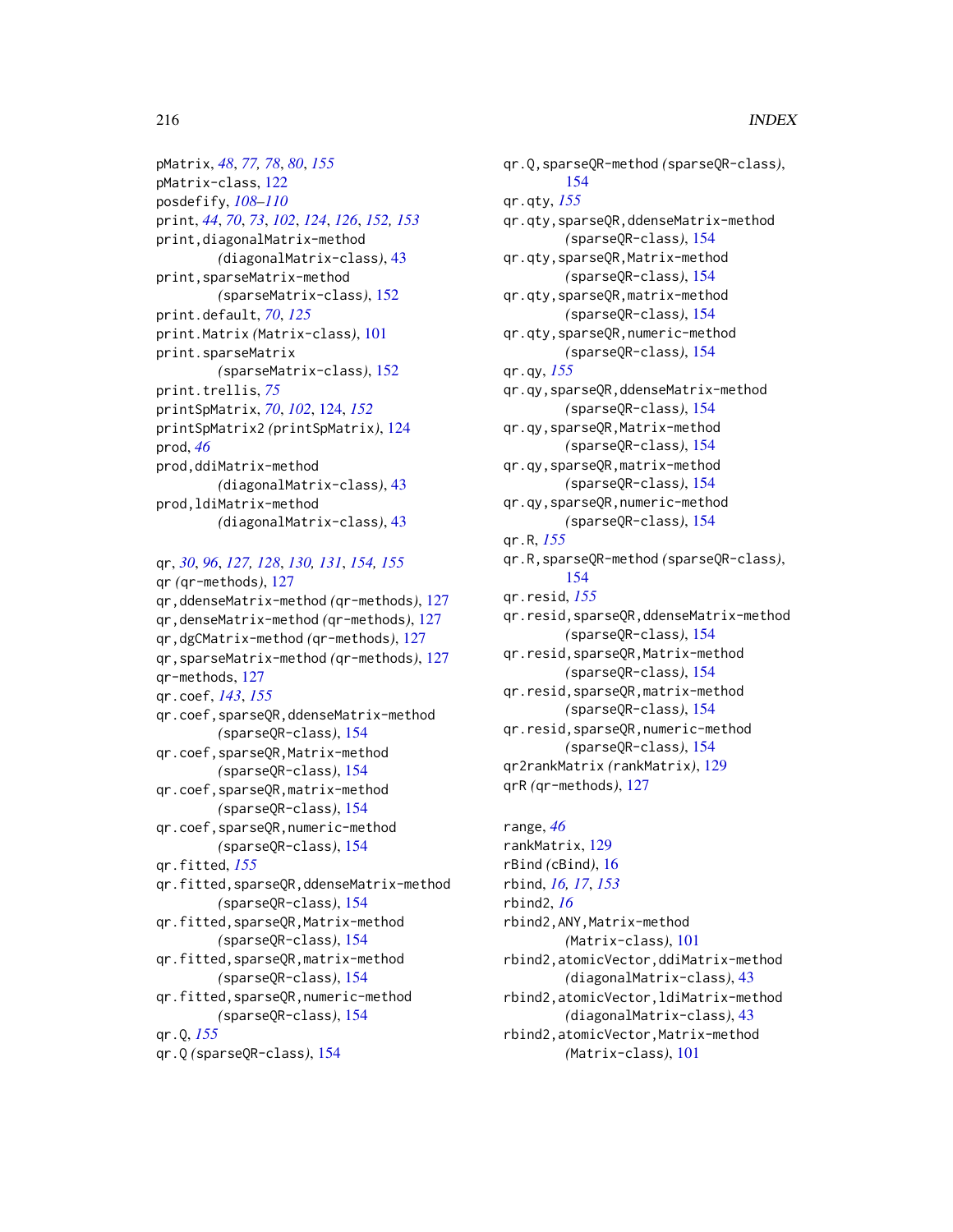rbind2,ddiMatrix,atomicVector-method *(*diagonalMatrix-class*)*, [43](#page-42-0) rbind2,ddiMatrix,matrix-method *(*diagonalMatrix-class*)*, [43](#page-42-0) rbind2,denseMatrix,denseMatrix-method *(*denseMatrix-class*)*, [36](#page-35-0) rbind2,denseMatrix,matrix-method *(*denseMatrix-class*)*, [36](#page-35-0) rbind2,denseMatrix,numeric-method *(*denseMatrix-class*)*, [36](#page-35-0) rbind2,denseMatrix,sparseMatrix-method *(*cBind*)*, [16](#page-15-0) rbind2,diagonalMatrix,sparseMatrix-method *(*diagonalMatrix-class*)*, [43](#page-42-0) rbind2,indMatrix,indMatrix-method *(*indMatrix-class*)*, [77](#page-76-0) rbind2,ldiMatrix,atomicVector-method *(*diagonalMatrix-class*)*, [43](#page-42-0) rbind2,ldiMatrix,matrix-method *(*diagonalMatrix-class*)*, [43](#page-42-0) rbind2,Matrix,ANY-method *(*Matrix-class*)*, [101](#page-100-0) rbind2,Matrix,atomicVector-method *(*Matrix-class*)*, [101](#page-100-0) rbind2,matrix,ddiMatrix-method *(*diagonalMatrix-class*)*, [43](#page-42-0) rbind2,matrix,denseMatrix-method *(*denseMatrix-class*)*, [36](#page-35-0) rbind2,matrix,ldiMatrix-method *(*diagonalMatrix-class*)*, [43](#page-42-0) rbind2,Matrix,Matrix-method *(*Matrix-class*)*, [101](#page-100-0) rbind2,Matrix,missing-method *(*Matrix-class*)*, [101](#page-100-0) rbind2,Matrix,NULL-method *(*Matrix-class*)*, [101](#page-100-0) rbind2,matrix,sparseMatrix-method *(*sparseMatrix-class*)*, [152](#page-151-0) rbind2,NULL,Matrix-method *(*Matrix-class*)*, [101](#page-100-0) rbind2,numeric,denseMatrix-method *(*denseMatrix-class*)*, [36](#page-35-0) rbind2,numeric,sparseMatrix-method *(*sparseMatrix-class*)*, [152](#page-151-0) rbind2,sparseMatrix,denseMatrix-method *(*cBind*)*, [16](#page-15-0) rbind2,sparseMatrix,diagonalMatrix-method *(*diagonalMatrix-class*)*, [43](#page-42-0)

rbind2,sparseMatrix,matrix-method *(*sparseMatrix-class*)*, [152](#page-151-0) rbind2,sparseMatrix,numeric-method *(*sparseMatrix-class*)*, [152](#page-151-0) rbind2,sparseMatrix,sparseMatrix-method *(*sparseMatrix-class*)*, [152](#page-151-0) rcond, *[31](#page-30-0)*, *[38](#page-37-0)*, *[50](#page-49-0)*, *[56,](#page-55-0) [57](#page-56-0)*, [132](#page-131-0) rcond,ANY,missing-method *(*rcond*)*, [132](#page-131-0) rcond,ddenseMatrix,character-method *(*ddenseMatrix-class*)*, [34](#page-33-0) rcond,ddenseMatrix,missing-method *(*ddenseMatrix-class*)*, [34](#page-33-0) rcond,denseMatrix,character-method *(*denseMatrix-class*)*, [36](#page-35-0) rcond,dgeMatrix,character-method *(*dgeMatrix-class*)*, [37](#page-36-0) rcond,dgeMatrix,missing-method *(*dgeMatrix-class*)*, [37](#page-36-0) rcond,dpoMatrix,character-method *(*dpoMatrix-class*)*, [49](#page-48-0) rcond,dpoMatrix,missing-method *(*dpoMatrix-class*)*, [49](#page-48-0) rcond,dppMatrix,character-method *(*dpoMatrix-class*)*, [49](#page-48-0) rcond,dppMatrix,missing-method *(*dpoMatrix-class*)*, [49](#page-48-0) rcond,dspMatrix,character-method *(*dsyMatrix-class*)*, [56](#page-55-0) rcond,dspMatrix,missing-method *(*dsyMatrix-class*)*, [56](#page-55-0) rcond,dsyMatrix,character-method *(*dsyMatrix-class*)*, [56](#page-55-0) rcond,dsyMatrix,missing-method *(*dsyMatrix-class*)*, [56](#page-55-0) rcond,dtpMatrix,character-method *(*dtpMatrix-class*)*, [59](#page-58-0) rcond,dtpMatrix,missing-method *(*dtpMatrix-class*)*, [59](#page-58-0) rcond,dtrMatrix,character-method *(*dtrMatrix-class*)*, [62](#page-61-0) rcond,dtrMatrix,missing-method *(*dtrMatrix-class*)*, [62](#page-61-0) rcond,ldenseMatrix,character-method *(*rcond*)*, [132](#page-131-0) rcond,Matrix,character-method *(*rcond*)*, [132](#page-131-0) rcond,ndenseMatrix,character-method *(*rcond*)*, [132](#page-131-0)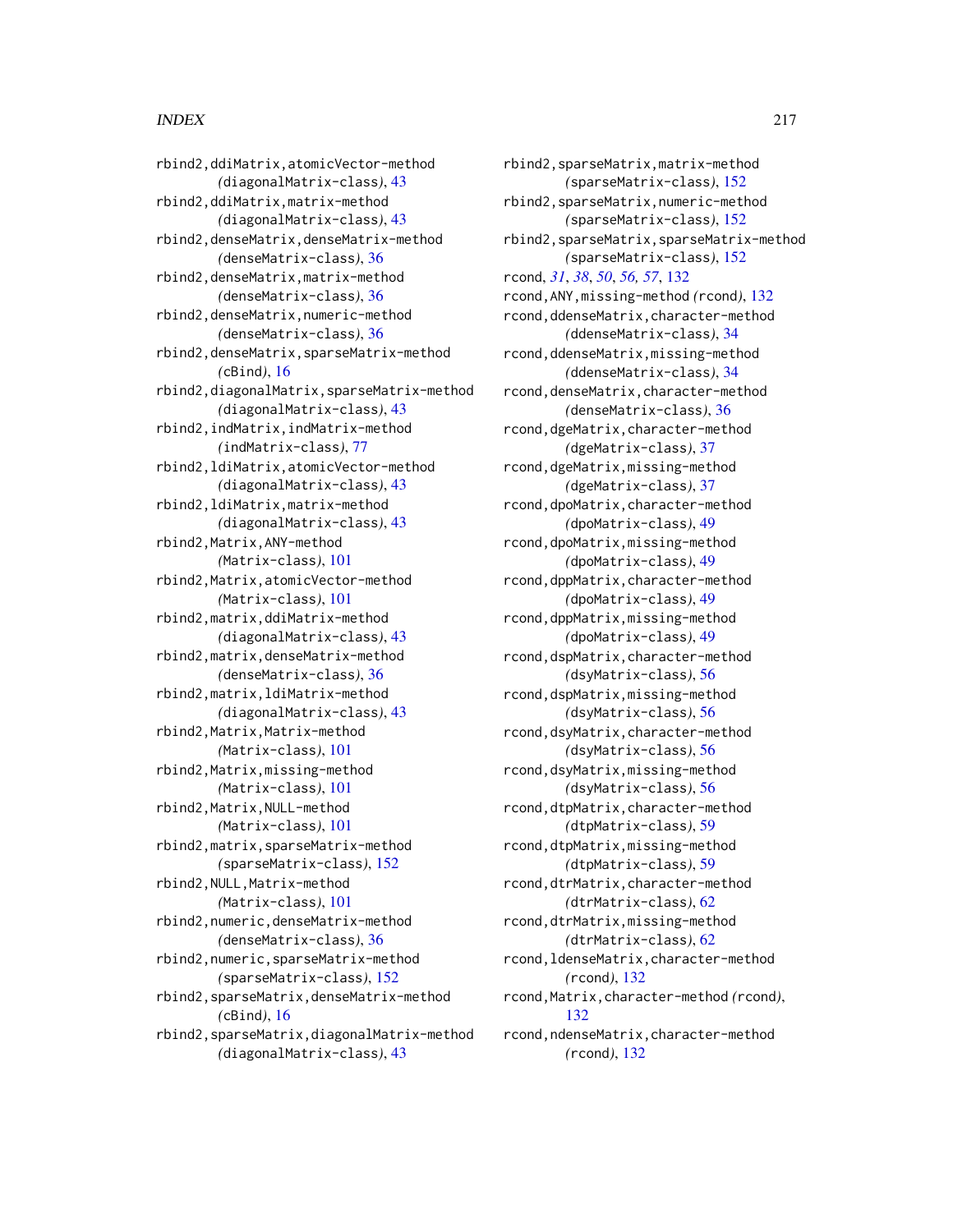rcond,sparseMatrix,character-method *(*rcond*)*, [132](#page-131-0) read.gal, *[171](#page-170-0)* readHB *(*externalFormats*)*, [65](#page-64-0) readMM *(*externalFormats*)*, [65](#page-64-0) rep,Matrix-method *(*Matrix-class*)*, [101](#page-100-0) rep,sparseMatrix-method *(*sparseMatrix-class*)*, [152](#page-151-0) rep,sparseVector-method *(*sparseVector-class*)*, [157](#page-156-0) rep.int, *[134](#page-133-0)* rep2abI, *[7](#page-6-0)*, [134](#page-133-0) replValue, *[121](#page-120-0)* replValue-class, [135](#page-134-0) Rgshhs, *[172](#page-171-0)* rle, *[5](#page-4-0)[–7](#page-6-0)*, *[135,](#page-134-0) [136](#page-135-0)* rleDiff, *[5](#page-4-0)* rleDiff-class, [135](#page-134-0) round, *[46](#page-45-0)* round,dgCMatrix,numeric-method *(*dgCMatrix-class*)*, [36](#page-35-0) rowMeans, *[102](#page-101-0)* rowMeans *(*colSums*)*, [28](#page-27-0) rowMeans,CsparseMatrix-method *(*colSums*)*, [28](#page-27-0) rowMeans,ddenseMatrix-method *(*colSums*)*, [28](#page-27-0) rowMeans,denseMatrix-method *(*colSums*)*, [28](#page-27-0) rowMeans,dgCMatrix-method *(*colSums*)*, [28](#page-27-0) rowMeans,dgeMatrix-method *(*dgeMatrix-class*)*, [37](#page-36-0) rowMeans,diagonalMatrix-method *(*colSums*)*, [28](#page-27-0) rowMeans,igCMatrix-method *(*colSums*)*, [28](#page-27-0) rowMeans,indMatrix-method *(*indMatrix-class*)*, [77](#page-76-0) rowMeans,lgCMatrix-method *(*colSums*)*, [28](#page-27-0) rowMeans,ngCMatrix-method *(*colSums*)*, [28](#page-27-0) rowMeans,RsparseMatrix-method *(*colSums*)*, [28](#page-27-0) rowMeans,TsparseMatrix-method *(*colSums*)*, [28](#page-27-0) rownames, *[127](#page-126-0)* rowSums *(*colSums*)*, [28](#page-27-0) rowSums,CsparseMatrix-method *(*colSums*)*, [28](#page-27-0) rowSums,ddenseMatrix-method *(*colSums*)*,

# [28](#page-27-0)

rowSums,denseMatrix-method *(*colSums*)*, [28](#page-27-0) rowSums,dgCMatrix-method *(*colSums*)*, [28](#page-27-0) rowSums,dgeMatrix-method *(*dgeMatrix-class*)*, [37](#page-36-0) rowSums,diagonalMatrix-method *(*colSums*)*, [28](#page-27-0) rowSums,igCMatrix-method *(*colSums*)*, [28](#page-27-0) rowSums,indMatrix-method *(*indMatrix-class*)*, [77](#page-76-0) rowSums,lgCMatrix-method *(*colSums*)*, [28](#page-27-0) rowSums,ngCMatrix-method *(*colSums*)*, [28](#page-27-0) rowSums,RsparseMatrix-method *(*colSums*)*, [28](#page-27-0) rowSums,TsparseMatrix-method *(*colSums*)*, [28](#page-27-0) RsparseMatrix, *[11](#page-10-0)*, *[39](#page-38-0)*, *[55](#page-54-0)*, *[90](#page-89-0)*, *[116](#page-115-0)*, *[145](#page-144-0)*, *[149,](#page-148-0) [150](#page-149-0)* rsparsematrix, [136,](#page-135-0) *[150](#page-149-0)* RsparseMatrix-class, [137](#page-136-0) sample.int, *[137](#page-136-0)* Schur, *[30](#page-29-0)*, *[48](#page-47-0)*, *[65](#page-64-0)*, *[138](#page-137-0)*, [138,](#page-137-0) *[139,](#page-138-0) [140](#page-139-0)*, *[165](#page-164-0)* Schur,dgeMatrix,logical-method *(*Schur*)*, [138](#page-137-0) Schur,dgeMatrix,missing-method *(*Schur*)*,

[138](#page-137-0) Schur,diagonalMatrix,logical-method *(*Schur*)*, [138](#page-137-0) Schur,diagonalMatrix,missing-method *(*Schur*)*, [138](#page-137-0) Schur,dsyMatrix,ANY-method *(*Schur*)*, [138](#page-137-0) Schur,generalMatrix,logical-method *(*Schur*)*, [138](#page-137-0) Schur,generalMatrix,missing-method *(*Schur*)*, [138](#page-137-0) Schur,matrix,logical-method *(*Schur*)*, [138](#page-137-0) Schur,matrix,missing-method *(*Schur*)*, [138](#page-137-0) Schur,symmetricMatrix,logical-method *(*Schur*)*, [138](#page-137-0) Schur, symmetricMatrix, missing-method *(*Schur*)*, [138](#page-137-0) Schur, triangularMatrix, logical-method *(*Schur*)*, [138](#page-137-0) Schur, triangularMatrix, missing-method *(*Schur*)*, [138](#page-137-0) Schur-class, [140](#page-139-0) seq, *[6](#page-5-0)*

seqMat-class *(*abIndex-class*)*, [5](#page-4-0)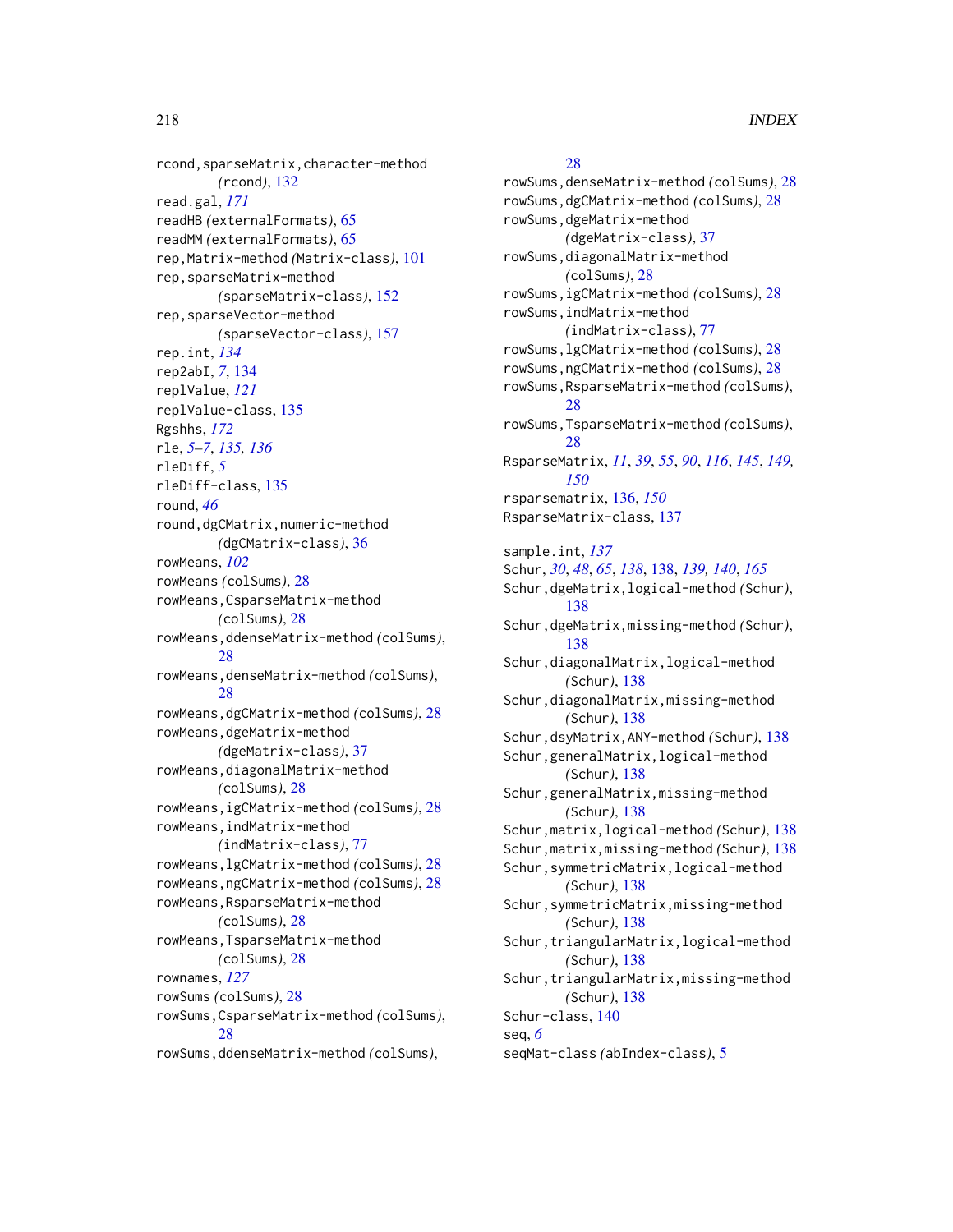set.seed, *[31](#page-30-0)* setClassUnion, *[76](#page-75-0)*, *[120](#page-119-0)*, *[135](#page-134-0)*, *[157](#page-156-0)* show, *[5](#page-4-0)*, *[70](#page-69-0)*, *[102](#page-101-0)*, *[107](#page-106-0)*, *[124](#page-123-0)*, *[126](#page-125-0)*, *[136](#page-135-0)*, *[152](#page-151-0)*, *[157](#page-156-0)* show,abIndex-method *(*abIndex-class*)*, [5](#page-4-0) show, BunchKaufman-method *(*Cholesky-class*)*, [26](#page-25-0) show,ddenseMatrix-method *(*ddenseMatrix-class*)*, [34](#page-33-0) show,denseMatrix-method *(*denseMatrix-class*)*, [36](#page-35-0) show,diagonalMatrix-method *(*diagonalMatrix-class*)*, [43](#page-42-0) show,dMatrix-method *(*dMatrix-class*)*, [46](#page-45-0) show,dsyMatrix-method *(*dsyMatrix-class*)*, [56](#page-55-0) show,dtrMatrix-method *(*dtrMatrix-class*)*, [62](#page-61-0) show,Matrix-method *(*Matrix-class*)*, [101](#page-100-0) show,MatrixFactorization-method *(*MatrixFactorization-class*)*, [106](#page-105-0) show,nMatrix-method *(*nMatrix-class*)*, [112](#page-111-0) show,pBunchKaufman-method *(*Cholesky-class*)*, [26](#page-25-0) show,rleDiff-method *(*rleDiff-class*)*, [135](#page-134-0) show,sparseMatrix-method *(*sparseMatrix-class*)*, [152](#page-151-0) show,sparseVector-method *(*sparseVector-class*)*, [157](#page-156-0) showClass, *[35](#page-34-0)*, *[56](#page-55-0)*, *[93,](#page-92-0) [94](#page-93-0)*, *[118,](#page-117-0) [119](#page-118-0)* showMethods, *[21](#page-20-0)*, *[24](#page-23-0)*, *[34](#page-33-0)*, *[36](#page-35-0)*, *[64](#page-63-0)*, *[90](#page-89-0)*, *[93–](#page-92-0)[95](#page-94-0)*, *[112](#page-111-0)*, *[118,](#page-117-0) [119](#page-118-0)*, *[132](#page-131-0)*, *[163](#page-162-0)*, *[168](#page-167-0)* signif, *[46](#page-45-0)* signif,dgCMatrix,numeric-method *(*dgCMatrix-class*)*, [36](#page-35-0) similar.listw, *[171,](#page-170-0) [172](#page-171-0)* skewpart *(*symmpart*)*, [163](#page-162-0) skewpart,ddenseMatrix-method *(*symmpart*)*, [163](#page-162-0) skewpart,denseMatrix-method *(*symmpart*)*, [163](#page-162-0) skewpart,diagonalMatrix-method *(*symmpart*)*, [163](#page-162-0) skewpart,Matrix-method *(*symmpart*)*, [163](#page-162-0) skewpart,matrix-method *(*symmpart*)*, [163](#page-162-0) skewpart,symmetricMatrix-method *(*symmpart*)*, [163](#page-162-0) skewpart-methods *(*symmpart*)*, [163](#page-162-0)

Sobj\_SpatialGrid, *[172](#page-171-0)* solve, *[23](#page-22-0)*, *[25](#page-24-0)*, *[33](#page-32-0)*, *[38](#page-37-0)*, *[50](#page-49-0)*, *[57](#page-56-0)*, *[122](#page-121-0)*, *[132,](#page-131-0) [133](#page-132-0)*, *[141](#page-140-0)[–143](#page-142-0)*, *[147](#page-146-0)* solve *(*solve-methods*)*, [141](#page-140-0) solve, ANY, Matrix-method *(*solve-methods*)*, [141](#page-140-0) solve,CHMfactor,ANY-method *(*solve-methods*)*, [141](#page-140-0) solve,CHMfactor,ddenseMatrix-method *(*solve-methods*)*, [141](#page-140-0) solve,CHMfactor,diagonalMatrix-method *(*solve-methods*)*, [141](#page-140-0) solve,CHMfactor,dsparseMatrix-method *(*solve-methods*)*, [141](#page-140-0) solve,CHMfactor,matrix-method *(*solve-methods*)*, [141](#page-140-0) solve,CHMfactor,missing-method *(*solve-methods*)*, [141](#page-140-0) solve,CHMfactor,numeric-method *(*solve-methods*)*, [141](#page-140-0) solve,ddenseMatrix,ANY-method *(*solve-methods*)*, [141](#page-140-0) solve,ddenseMatrix,Matrix-method *(*solve-methods*)*, [141](#page-140-0) solve,ddenseMatrix,matrix-method *(*solve-methods*)*, [141](#page-140-0) solve,ddenseMatrix,missing-method *(*solve-methods*)*, [141](#page-140-0) solve,ddenseMatrix,numeric-method *(*solve-methods*)*, [141](#page-140-0) solve,denseLU,missing-method *(*solve-methods*)*, [141](#page-140-0) solve,dgCMatrix,ddenseMatrix-method *(*solve-methods*)*, [141](#page-140-0) solve,dgCMatrix,dsparseMatrix-method *(*solve-methods*)*, [141](#page-140-0) solve,dgCMatrix,matrix-method *(*solve-methods*)*, [141](#page-140-0) solve,dgCMatrix,missing-method *(*solve-methods*)*, [141](#page-140-0) solve,dgeMatrix,ddenseMatrix-method *(*solve-methods*)*, [141](#page-140-0) solve,dgeMatrix,matrix-method *(*solve-methods*)*, [141](#page-140-0) solve,dgeMatrix,missing-method *(*solve-methods*)*, [141](#page-140-0) solve,dgeMatrix,sparseMatrix-method *(*solve-methods*)*, [141](#page-140-0)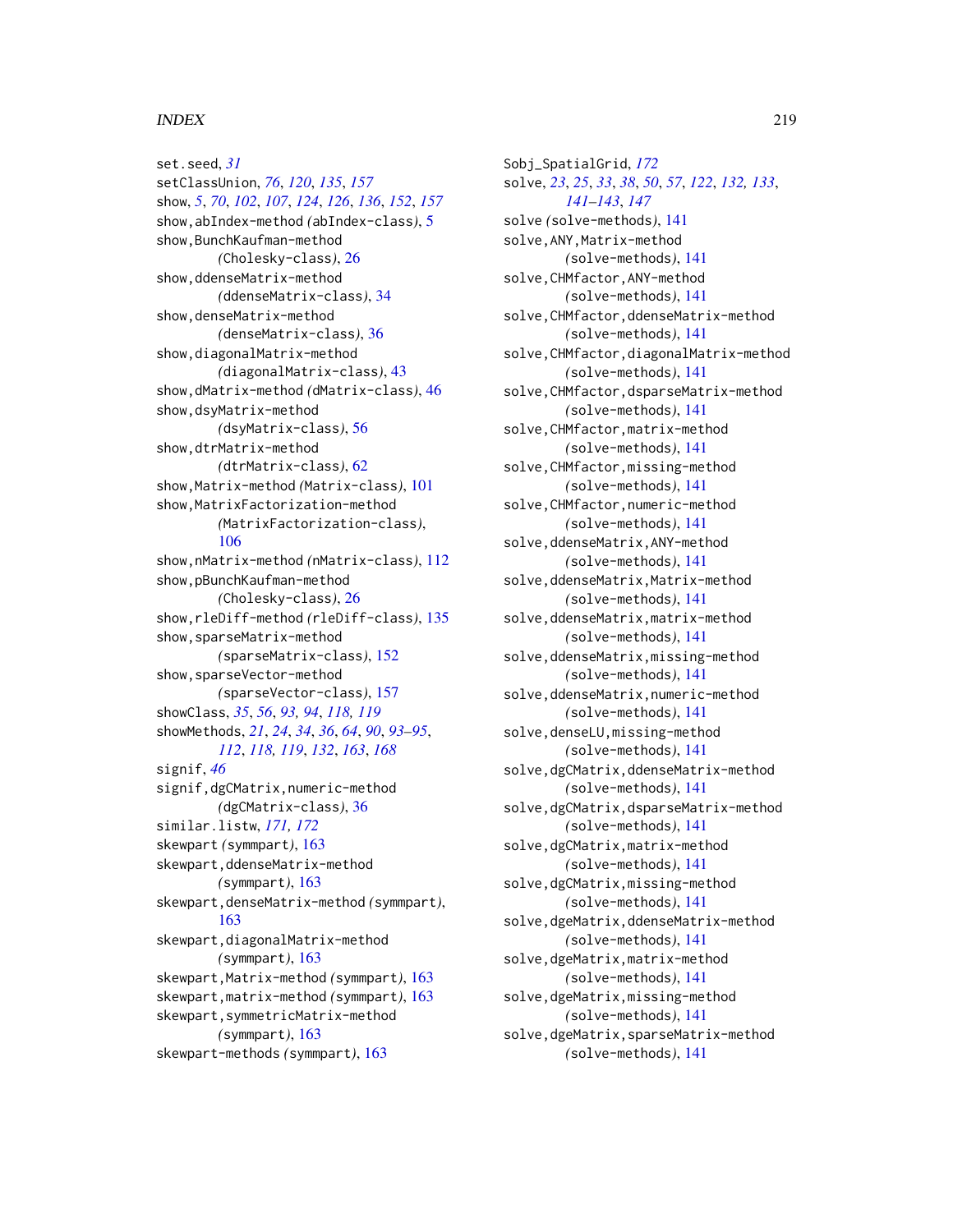solve,diagonalMatrix,Matrix-method *(*solve-methods*)*, [141](#page-140-0) solve,diagonalMatrix,matrix-method *(*solve-methods*)*, [141](#page-140-0) solve,diagonalMatrix,missing-method *(*solve-methods*)*, [141](#page-140-0) solve,dpoMatrix,dgeMatrix-method *(*solve-methods*)*, [141](#page-140-0) solve,dpoMatrix,matrix-method *(*solve-methods*)*, [141](#page-140-0) solve,dpoMatrix,missing-method *(*solve-methods*)*, [141](#page-140-0) solve,dppMatrix,dgeMatrix-method *(*solve-methods*)*, [141](#page-140-0) solve,dppMatrix,integer-method *(*solve-methods*)*, [141](#page-140-0) solve,dppMatrix,matrix-method *(*solve-methods*)*, [141](#page-140-0) solve,dppMatrix,missing-method *(*solve-methods*)*, [141](#page-140-0) solve,dsCMatrix,ddenseMatrix-method *(*solve-methods*)*, [141](#page-140-0) solve,dsCMatrix,denseMatrix-method *(*solve-methods*)*, [141](#page-140-0) solve,dsCMatrix,dsparseMatrix-method *(*solve-methods*)*, [141](#page-140-0) solve,dsCMatrix,matrix-method *(*solve-methods*)*, [141](#page-140-0) solve,dsCMatrix,missing-method *(*solve-methods*)*, [141](#page-140-0) solve,dsCMatrix,numeric-method *(*solve-methods*)*, [141](#page-140-0) solve,dspMatrix,ddenseMatrix-method *(*solve-methods*)*, [141](#page-140-0) solve,dspMatrix,matrix-method *(*solve-methods*)*, [141](#page-140-0) solve,dspMatrix,missing-method *(*solve-methods*)*, [141](#page-140-0) solve,dsyMatrix,ddenseMatrix-method *(*solve-methods*)*, [141](#page-140-0) solve,dsyMatrix,denseMatrix-method *(*solve-methods*)*, [141](#page-140-0) solve,dsyMatrix,matrix-method *(*solve-methods*)*, [141](#page-140-0) solve,dsyMatrix,missing-method *(*solve-methods*)*, [141](#page-140-0) solve,dtCMatrix,CsparseMatrix-method *(*solve-methods*)*, [141](#page-140-0)

solve,dtCMatrix,dgeMatrix-method *(*solve-methods*)*, [141](#page-140-0) solve,dtCMatrix,matrix-method *(*solve-methods*)*, [141](#page-140-0) solve,dtCMatrix,missing-method *(*solve-methods*)*, [141](#page-140-0) solve,dtCMatrix,numeric-method *(*solve-methods*)*, [141](#page-140-0) solve,dtpMatrix,ddenseMatrix-method *(*solve-methods*)*, [141](#page-140-0) solve,dtpMatrix,matrix-method *(*solve-methods*)*, [141](#page-140-0) solve,dtpMatrix,missing-method *(*solve-methods*)*, [141](#page-140-0) solve,dtrMatrix,ddenseMatrix-method *(*solve-methods*)*, [141](#page-140-0) solve,dtrMatrix,dMatrix-method *(*solve-methods*)*, [141](#page-140-0) solve,dtrMatrix,Matrix-method *(*solve-methods*)*, [141](#page-140-0) solve,dtrMatrix,matrix-method *(*solve-methods*)*, [141](#page-140-0) solve,dtrMatrix,missing-method *(*solve-methods*)*, [141](#page-140-0) solve, Matrix, ANY-method *(*solve-methods*)*, [141](#page-140-0) solve,Matrix,diagonalMatrix-method *(*solve-methods*)*, [141](#page-140-0) solve,Matrix,matrix-method *(*solve-methods*)*, [141](#page-140-0) solve,matrix,Matrix-method *(*solve-methods*)*, [141](#page-140-0) solve, Matrix, missing-method *(*solve-methods*)*, [141](#page-140-0) solve,Matrix,numeric-method *(*solve-methods*)*, [141](#page-140-0) solve, Matrix, pMatrix-method *(*solve-methods*)*, [141](#page-140-0) solve,Matrix,sparseVector-method *(*solve-methods*)*, [141](#page-140-0) solve, MatrixFactorization, ANY-method *(*solve-methods*)*, [141](#page-140-0) solve,MatrixFactorization,missing-method *(*solve-methods*)*, [141](#page-140-0) solve,MatrixFactorization,numeric-method *(*solve-methods*)*, [141](#page-140-0) solve,pMatrix,Matrix-method *(*solve-methods*)*, [141](#page-140-0)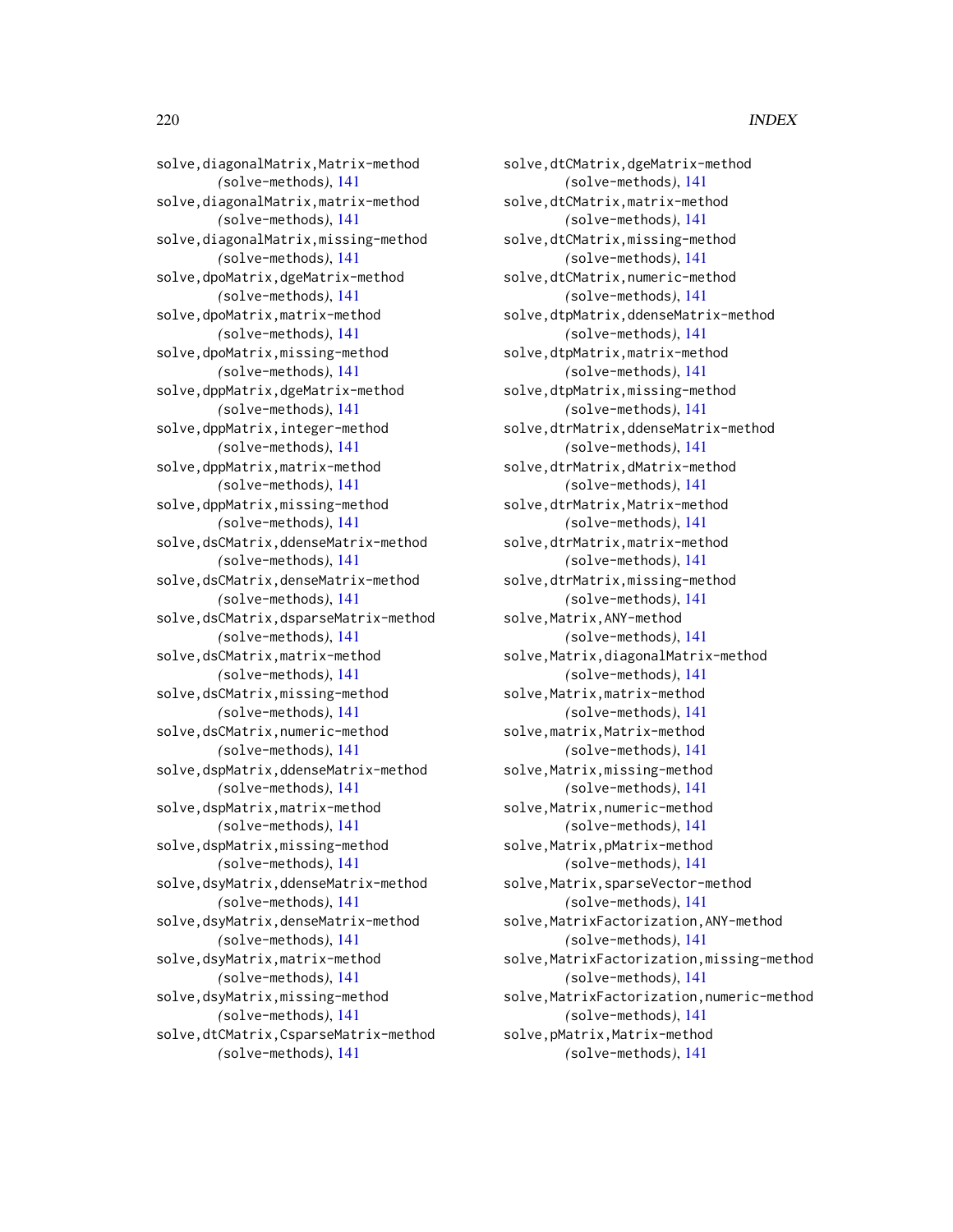solve,pMatrix,matrix-method *(*solve-methods*)*, [141](#page-140-0) solve,pMatrix,missing-method *(*solve-methods*)*, [141](#page-140-0) solve, sparseQR, ANY-method *(*solve-methods*)*, [141](#page-140-0) solve,TsparseMatrix,ANY-method *(*solve-methods*)*, [141](#page-140-0) solve,TsparseMatrix,missing-method *(*solve-methods*)*, [141](#page-140-0) solve-methods, [141](#page-140-0) sort.list, *[80](#page-79-0)* sparse.model.matrix, [144,](#page-143-0) *[150](#page-149-0)*, *[153](#page-152-0)* sparseLU, *[95,](#page-94-0) [96](#page-95-0)*, *[98](#page-97-0)*, *[143](#page-142-0)* sparseLU-class, [146](#page-145-0) SparseM-coerce-methods *(*SparseM-conversions*)*, [148](#page-147-0) SparseM-conversions, [148](#page-147-0) SparseM.ontology, *[148](#page-147-0)* sparseMatrix, *[9](#page-8-0)*, *[11](#page-10-0)*, *[17,](#page-16-0) [18](#page-17-0)*, *[28](#page-27-0)*, *[32,](#page-31-0) [33](#page-32-0)*, *[35,](#page-34-0) [36](#page-35-0)*, *[40](#page-39-0)*, *[43](#page-42-0)*, *[51,](#page-50-0) [52](#page-51-0)*, *[65](#page-64-0)*, *[69](#page-68-0)*, *[77](#page-76-0)*, *[81](#page-80-0)*, *[89](#page-88-0)*, *[95](#page-94-0)*, *[99,](#page-98-0) [100](#page-99-0)*, *[112](#page-111-0)*, *[125,](#page-124-0) [126](#page-125-0)*, *[136–](#page-135-0)[138](#page-137-0)*, *[141](#page-140-0)[–145](#page-144-0)*, [148,](#page-147-0) *[153](#page-152-0)*, *[157,](#page-156-0) [158](#page-157-0)*, *[160,](#page-159-0) [161](#page-160-0)*, *[166](#page-165-0)*, *[170](#page-169-0)* sparseMatrix-class, [152](#page-151-0) sparseQR, *[107](#page-106-0)*, *[127,](#page-126-0) [128](#page-127-0)*, *[130](#page-129-0)* sparseQR-class, [154](#page-153-0) sparseVector, *[8](#page-7-0)*, *[28](#page-27-0)*, *[81](#page-80-0)*, *[103](#page-102-0)*, *[156](#page-155-0)*, [156,](#page-155-0) *[157,](#page-156-0) [158](#page-157-0)*, *[175](#page-174-0)* sparseVector-class, [157](#page-156-0) spMatrix, *[40](#page-39-0)*, *[51](#page-50-0)*, *[99](#page-98-0)*, *[126](#page-125-0)*, [160,](#page-159-0) *[166](#page-165-0)* sqrtm, *[65](#page-64-0)* stop, *[95](#page-94-0)*, *[174](#page-173-0)* Subassign-methods *(*[<--methods*)*, [174](#page-173-0) substring, *[125](#page-124-0)* sum, *[46](#page-45-0)* sum,ddiMatrix-method *(*diagonalMatrix-class*)*, [43](#page-42-0) sum,ldiMatrix-method *(*diagonalMatrix-class*)*, [43](#page-42-0) Summary, *[158](#page-157-0)* summary, *[99](#page-98-0)* Summary,abIndex-method *(*abIndex-class*)*, [5](#page-4-0) Summary,ddenseMatrix-method *(*ddenseMatrix-class*)*, [34](#page-33-0) Summary,ddiMatrix-method *(*diagonalMatrix-class*)*, [43](#page-42-0)

summary,diagonalMatrix-method *(*diagonalMatrix-class*)*, [43](#page-42-0) Summary,dsparseMatrix-method *(*dsparseMatrix-class*)*, [54](#page-53-0) Summary,indMatrix-method *(*indMatrix-class*)*, [77](#page-76-0) Summary,ldenseMatrix-method *(*ldenseMatrix-class*)*, [88](#page-87-0) Summary,ldiMatrix-method *(*diagonalMatrix-class*)*, [43](#page-42-0) Summary,lMatrix-method *(*dMatrix-class*)*, [46](#page-45-0) Summary,Matrix-method *(*Matrix-class*)*, [101](#page-100-0) Summary,ndenseMatrix-method *(*ndenseMatrix-class*)*, [107](#page-106-0) Summary,nMatrix-method *(*nMatrix-class*)*, [112](#page-111-0) Summary,nsparseVector-method *(*sparseVector-class*)*, [157](#page-156-0) Summary,pMatrix-method *(*pMatrix-class*)*, [122](#page-121-0) summary,sparseMatrix-method *(*sparseMatrix-class*)*, [152](#page-151-0) Summary,sparseVector-method *(*sparseVector-class*)*, [157](#page-156-0) svd, *[102](#page-101-0)*, *[115](#page-114-0)*, *[130,](#page-129-0) [131](#page-130-0)* svd,Matrix-method *(*Matrix-class*)*, [101](#page-100-0) symmetricMatrix, *[11](#page-10-0)*, *[14](#page-13-0)*, *[42](#page-41-0)*, *[52](#page-51-0)*, *[55](#page-54-0)*, *[68](#page-67-0)*, *[71](#page-70-0)*, *[83](#page-82-0)*, *[93](#page-92-0)*, *[100](#page-99-0)*, *[103,](#page-102-0) [104](#page-103-0)*, *[114](#page-113-0)*, *[136](#page-135-0)*, *[142](#page-141-0)*, *[163](#page-162-0)*, *[165](#page-164-0)*, *[168](#page-167-0)* symmetricMatrix-class, [161](#page-160-0) symmpart, *[68](#page-67-0)*, *[83](#page-82-0)*, *[108,](#page-107-0) [109](#page-108-0)*, [163](#page-162-0) symmpart,ddenseMatrix-method *(*symmpart*)*, [163](#page-162-0) symmpart,denseMatrix-method *(*symmpart*)*, [163](#page-162-0) symmpart,diagonalMatrix-method *(*symmpart*)*, [163](#page-162-0) symmpart,Matrix-method *(*symmpart*)*, [163](#page-162-0) symmpart,matrix-method *(*symmpart*)*, [163](#page-162-0) symmpart,symmetricMatrix-method *(*symmpart*)*, [163](#page-162-0) symmpart-methods *(*symmpart*)*, [163](#page-162-0)

t, *[57](#page-56-0)*, *[90](#page-89-0)*, *[93,](#page-92-0) [94](#page-93-0)*, *[103](#page-102-0)*, *[112](#page-111-0)*, *[118](#page-117-0)[–120](#page-119-0)*, *[122](#page-121-0)*, *[130](#page-129-0)*, *[145](#page-144-0)* t,CsparseMatrix-method *(*CsparseMatrix-class*)*, [32](#page-31-0)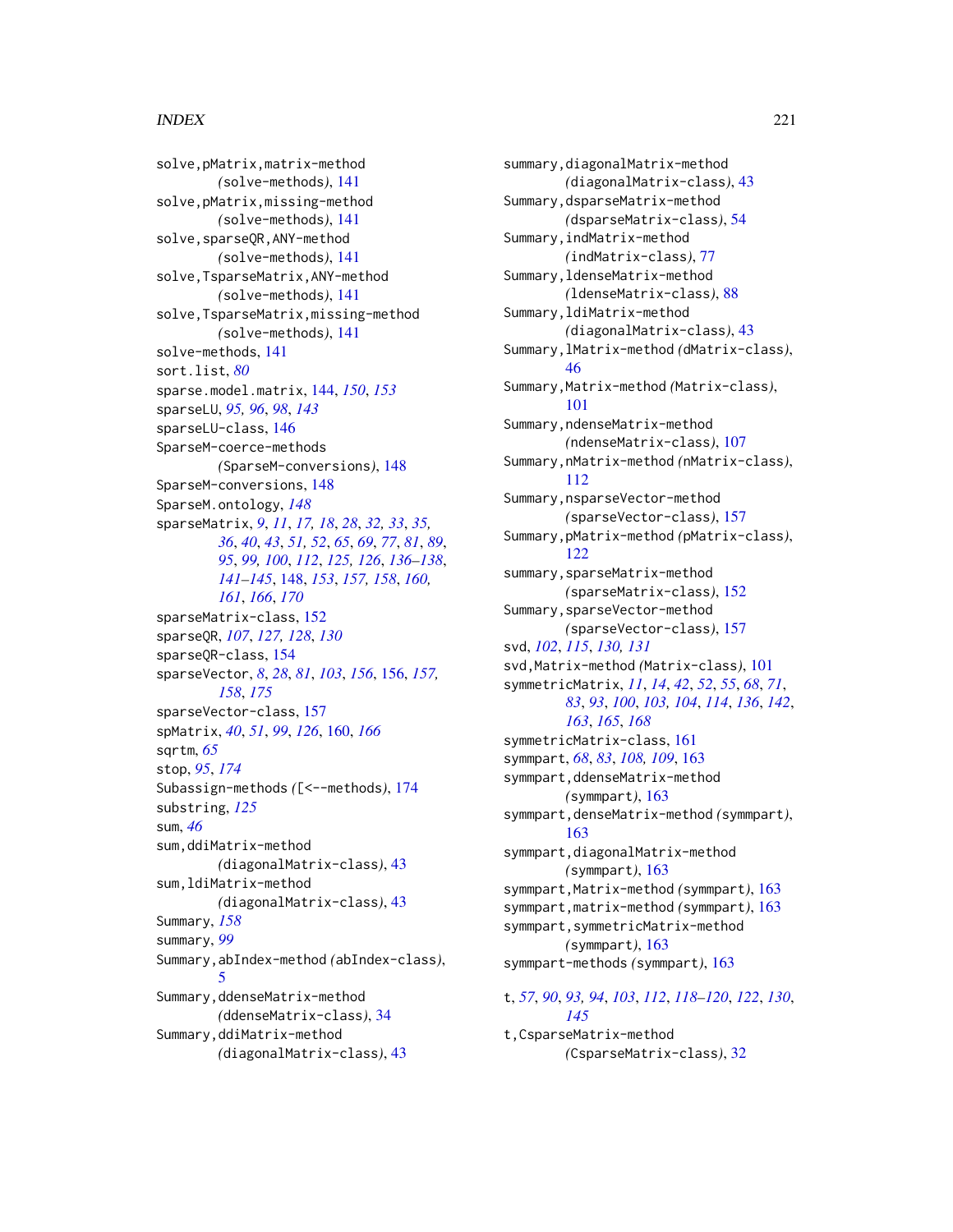```
t,ddenseMatrix-method
        (ddenseMatrix-class), 34
t,dgCMatrix-method (dgCMatrix-class), 36
t,dgeMatrix-method (dgeMatrix-class), 37
t,dgRMatrix-method (dgRMatrix-class), 39
t,diagonalMatrix-method
        (diagonalMatrix-class), 43
t,dppMatrix-method (dpoMatrix-class), 49
t,dsCMatrix-method (dsCMatrix-class), 52
t,dsTMatrix-method (dsCMatrix-class), 52
t,dsyMatrix-method (dsyMatrix-class), 56
t,dtCMatrix-method (dtCMatrix-class), 57
t,dtrMatrix-method (dtrMatrix-class), 62
t,dtTMatrix-method (dtCMatrix-class), 57
t,indMatrix-method (indMatrix-class), 77
t,lgCMatrix-method
        (lsparseMatrix-classes), 90
t,lgeMatrix-method (lgeMatrix-class), 89
t,lgTMatrix-method
        (lsparseMatrix-classes), 90
t,lsCMatrix-method
        (lsparseMatrix-classes), 90
t,lsTMatrix-method
        (lsparseMatrix-classes), 90
t,lsyMatrix-method (lsyMatrix-class), 92
t,ltCMatrix-method
        (lsparseMatrix-classes), 90
t,ltrMatrix-method (ltrMatrix-class), 93
t,ltTMatrix-method
        (lsparseMatrix-classes), 90
t,Matrix-method (Matrix-class), 101
t,ngCMatrix-method
        (nsparseMatrix-classes), 116
t,ngeMatrix-method (ngeMatrix-class),
        111
t,ngTMatrix-method
        (nsparseMatrix-classes), 116
t,nsCMatrix-method
        (nsparseMatrix-classes), 116
t,nsTMatrix-method
        (nsparseMatrix-classes), 116
t,nsyMatrix-method (nsyMatrix-class),
        118
t,ntCMatrix-method
        (nsparseMatrix-classes), 116
t,ntrMatrix-method (ntrMatrix-class),
        119
t,ntTMatrix-method
```

```
(nsparseMatrix-classes), 116
t,packedMatrix-method
        (packedMatrix-class), 120
t,pMatrix-method (pMatrix-class), 122
t,RsparseMatrix-method
        (RsparseMatrix-class), 137
t,sparseVector-method
        (sparseVector-class), 157
t,TsparseMatrix-method
        (TsparseMatrix-class), 165
T2graph, 153
T2graph (graph-sparseMatrix), 71
tail,Matrix-method (Matrix-class), 101
tail,sparseVector-method
        (sparseVector-class), 157
tcrossprod, 103, 105
tcrossprod (matrix-products), 103
tcrossprod,ANY,Matrix-method
        (matrix-products), 103
tcrossprod,ANY,RsparseMatrix-method
        (matrix-products), 103
tcrossprod,ANY,symmetricMatrix-method
        (matrix-products), 103
tcrossprod,ANY,TsparseMatrix-method
        (matrix-products), 103
tcrossprod,CsparseMatrix,CsparseMatrix-method
        (matrix-products), 103
tcrossprod,CsparseMatrix,ddenseMatrix-method
        (matrix-products), 103
tcrossprod,CsparseMatrix,diagonalMatrix-method
        (matrix-products), 103
tcrossprod,CsparseMatrix,matrix-method
        (matrix-products), 103
tcrossprod,CsparseMatrix,missing-method
        (matrix-products), 103
tcrossprod,CsparseMatrix,numLike-method
        (matrix-products), 103
tcrossprod,ddenseMatrix,CsparseMatrix-method
        (matrix-products), 103
tcrossprod,ddenseMatrix,ddenseMatrix-method
        (matrix-products), 103
tcrossprod,ddenseMatrix,dsCMatrix-method
        (matrix-products), 103
tcrossprod,ddenseMatrix,dtrMatrix-method
        (matrix-products), 103
tcrossprod,ddenseMatrix,ldenseMatrix-method
        (matrix-products), 103
tcrossprod,ddenseMatrix,lsCMatrix-method
```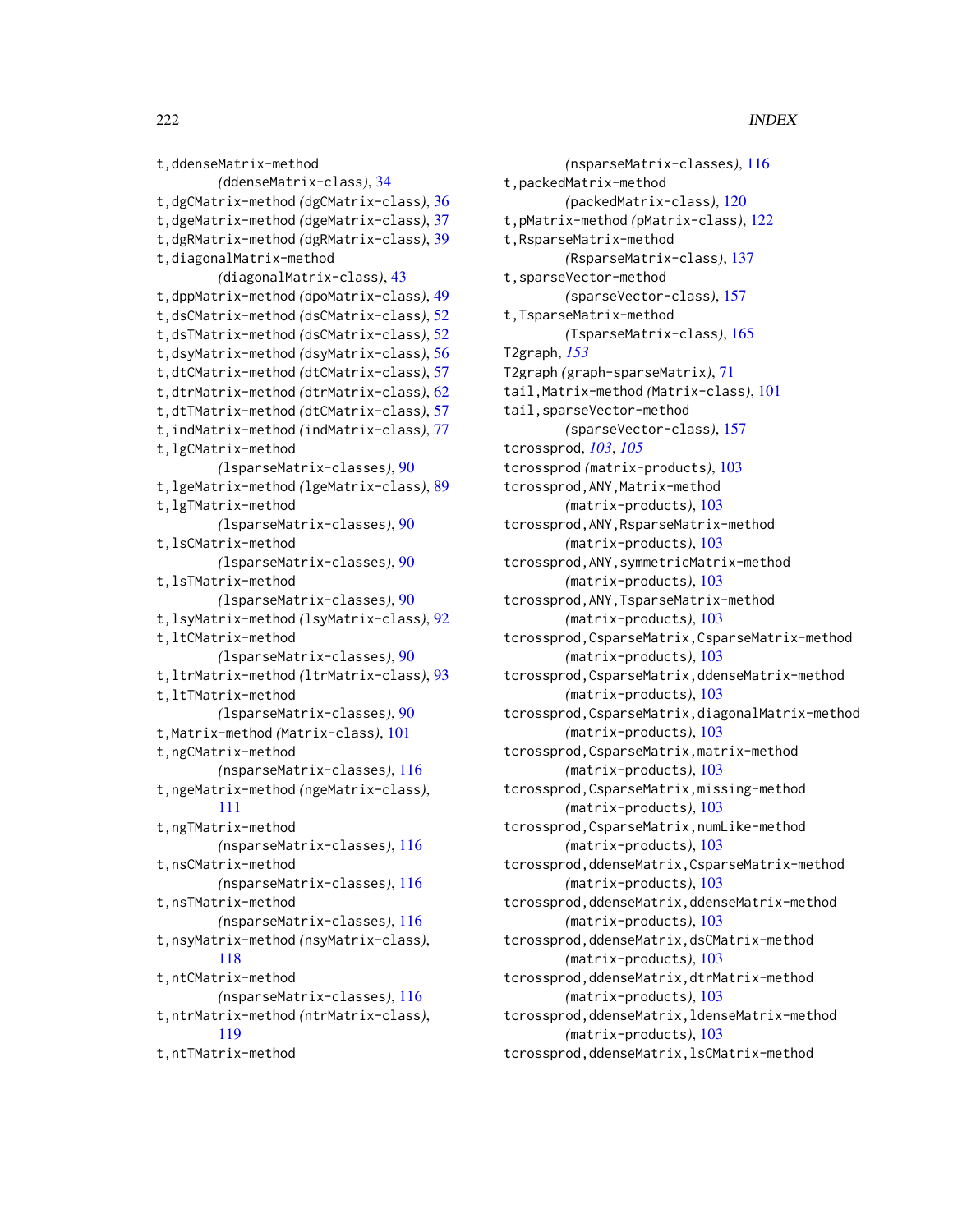*(*matrix-products*)*, [103](#page-102-0) tcrossprod,ddenseMatrix,matrix-method *(*matrix-products*)*, [103](#page-102-0) tcrossprod,ddenseMatrix,missing-method *(*matrix-products*)*, [103](#page-102-0) tcrossprod, ddenseMatrix, ndenseMatrix-method tcrossprod, Matrix, ANY-method *(*matrix-products*)*, [103](#page-102-0) tcrossprod,ddenseMatrix,nsCMatrix-method *(*matrix-products*)*, [103](#page-102-0) tcrossprod,dgeMatrix,dgeMatrix-method *(*matrix-products*)*, [103](#page-102-0) tcrossprod,dgeMatrix,diagonalMatrix-method *(*matrix-products*)*, [103](#page-102-0) tcrossprod,dgeMatrix,matrix-method *(*matrix-products*)*, [103](#page-102-0) tcrossprod,dgeMatrix,missing-method *(*matrix-products*)*, [103](#page-102-0) tcrossprod,dgeMatrix,numLike-method *(*matrix-products*)*, [103](#page-102-0) tcrossprod, diagonalMatrix, CsparseMatrix-methodcrossprod, matrix, indMatrix-method *(*matrix-products*)*, [103](#page-102-0) tcrossprod, diagonalMatrix, diagonalMatrix-methodrossprod, matrix, lsCMatrix-method *(*matrix-products*)*, [103](#page-102-0) tcrossprod,diagonalMatrix,matrix-method *(*matrix-products*)*, [103](#page-102-0) tcrossprod,diagonalMatrix,missing-method *(*matrix-products*)*, [103](#page-102-0) tcrossprod, diagonalMatrix, sparseMatrix-methodtcrossprod, matrix, Matrix-method *(*matrix-products*)*, [103](#page-102-0) tcrossprod,dtrMatrix,dtrMatrix-method *(*matrix-products*)*, [103](#page-102-0) tcrossprod,indMatrix,indMatrix-method *(*matrix-products*)*, [103](#page-102-0) tcrossprod,indMatrix,missing-method *(*matrix-products*)*, [103](#page-102-0) tcrossprod, ldenseMatrix, ddenseMatrix-method tcrossprod, Matrix, pMatrix-method *(*matrix-products*)*, [103](#page-102-0) tcrossprod,ldenseMatrix,ldenseMatrix-method tcrossprod,matrix,pMatrix-method *(*matrix-products*)*, [103](#page-102-0) tcrossprod,ldenseMatrix,matrix-method *(*matrix-products*)*, [103](#page-102-0) tcrossprod,ldenseMatrix,missing-method *(*matrix-products*)*, [103](#page-102-0) tcrossprod,ldenseMatrix,ndenseMatrix-method tcrossprod,mMatrix,RsparseMatrix-method *(*matrix-products*)*, [103](#page-102-0) tcrossprod,lgCMatrix,missing-method *(*matrix-products*)*, [103](#page-102-0) tcrossprod,lgeMatrix,diagonalMatrix-method

*(*matrix-products*)*, [103](#page-102-0) tcrossprod,lgTMatrix,missing-method *(*matrix-products*)*, [103](#page-102-0) tcrossprod,lsparseMatrix,missing-method *(*matrix-products*)*, [103](#page-102-0) *(*matrix-products*)*, [103](#page-102-0) tcrossprod,matrix,CsparseMatrix-method *(*matrix-products*)*, [103](#page-102-0) tcrossprod,matrix,dgeMatrix-method *(*matrix-products*)*, [103](#page-102-0) tcrossprod,matrix,diagonalMatrix-method *(*matrix-products*)*, [103](#page-102-0) tcrossprod,matrix,dsCMatrix-method *(*matrix-products*)*, [103](#page-102-0) tcrossprod,matrix,dtrMatrix-method *(*matrix-products*)*, [103](#page-102-0) tcrossprod,Matrix,indMatrix-method *(*matrix-products*)*, [103](#page-102-0) *(*matrix-products*)*, [103](#page-102-0) *(*matrix-products*)*, [103](#page-102-0) tcrossprod,Matrix,Matrix-method *(*matrix-products*)*, [103](#page-102-0) tcrossprod,Matrix,matrix-method *(*matrix-products*)*, [103](#page-102-0) *(*matrix-products*)*, [103](#page-102-0) tcrossprod,Matrix,missing-method *(*matrix-products*)*, [103](#page-102-0) tcrossprod,matrix,nsCMatrix-method *(*matrix-products*)*, [103](#page-102-0) tcrossprod,Matrix,numLike-method *(*matrix-products*)*, [103](#page-102-0) *(*matrix-products*)*, [103](#page-102-0) *(*matrix-products*)*, [103](#page-102-0) tcrossprod,Matrix,symmetricMatrix-method *(*matrix-products*)*, [103](#page-102-0) tcrossprod,Matrix,TsparseMatrix-method *(*matrix-products*)*, [103](#page-102-0) *(*matrix-products*)*, [103](#page-102-0) tcrossprod,mMatrix,sparseVector-method *(*matrix-products*)*, [103](#page-102-0) tcrossprod,ndenseMatrix,ddenseMatrix-method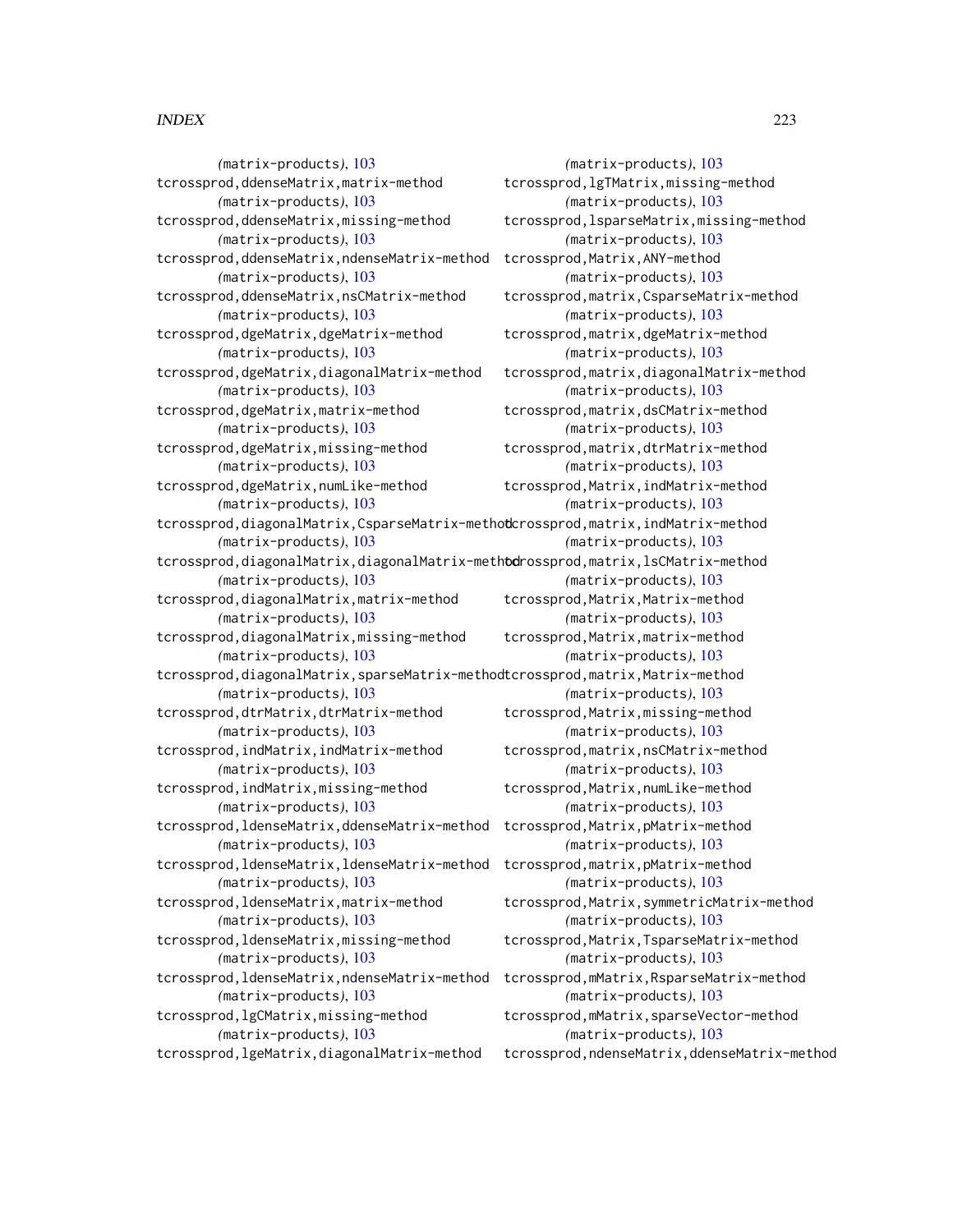*(*matrix-products*)*, [103](#page-102-0) tcrossprod,ndenseMatrix,ldenseMatrix-method tcrossprod,TsparseMatrix,missing-method *(*matrix-products*)*, [103](#page-102-0) tcrossprod,ndenseMatrix,matrix-method *(*matrix-products*)*, [103](#page-102-0) tcrossprod,ndenseMatrix,missing-method *(*matrix-products*)*, [103](#page-102-0) tcrossprod,ndenseMatrix,ndenseMatrix-method *(*matrix-products*)*, [103](#page-102-0) tcrossprod,ngCMatrix,missing-method *(*matrix-products*)*, [103](#page-102-0) tcrossprod,ngTMatrix,missing-method *(*matrix-products*)*, [103](#page-102-0) tcrossprod,nsparseMatrix,missing-method *(*matrix-products*)*, [103](#page-102-0) tcrossprod,numLike,CsparseMatrix-method *(*matrix-products*)*, [103](#page-102-0) tcrossprod,numLike,dgeMatrix-method *(*matrix-products*)*, [103](#page-102-0) tcrossprod,numLike,Matrix-method *(*matrix-products*)*, [103](#page-102-0) tcrossprod,numLike,sparseVector-method *(*matrix-products*)*, [103](#page-102-0) tcrossprod,pMatrix,missing-method *(*matrix-products*)*, [103](#page-102-0) tcrossprod,pMatrix,pMatrix-method *(*matrix-products*)*, [103](#page-102-0) tcrossprod,RsparseMatrix,ANY-method *(*matrix-products*)*, [103](#page-102-0) tcrossprod,RsparseMatrix,mMatrix-method *(*matrix-products*)*, [103](#page-102-0) tcrossprod,sparseMatrix,diagonalMatrix-method tril,ltRMatrix-method *(*band*)*, [9](#page-8-0) *(*matrix-products*)*, [103](#page-102-0) tcrossprod,sparseMatrix,sparseVector-method *(*matrix-products*)*, [103](#page-102-0) tcrossprod,sparseVector,missing-method *(*matrix-products*)*, [103](#page-102-0) tcrossprod,sparseVector,mMatrix-method *(*matrix-products*)*, [103](#page-102-0) tcrossprod,sparseVector,numLike-method *(*matrix-products*)*, [103](#page-102-0) tcrossprod,sparseVector,sparseMatrix-method *(*matrix-products*)*, [103](#page-102-0) tcrossprod,sparseVector,sparseVector-method *(*matrix-products*)*, [103](#page-102-0) tcrossprod,TsparseMatrix,ANY-method *(*matrix-products*)*, [103](#page-102-0) tcrossprod,TsparseMatrix,Matrix-method

*(*matrix-products*)*, [103](#page-102-0) *(*matrix-products*)*, [103](#page-102-0) tcrossprod,TsparseMatrix,TsparseMatrix-method *(*matrix-products*)*, [103](#page-102-0) tcrossprod-methods *(*matrix-products*)*, [103](#page-102-0) toeplitz, *[158](#page-157-0)* toeplitz,sparseVector-method *(*sparseVector-class*)*, [157](#page-156-0) triangularMatrix, *[9](#page-8-0)*, *[23](#page-22-0)*, *[42](#page-41-0)*, *[44,](#page-43-0) [45](#page-44-0)*, *[58](#page-57-0)*, *[60](#page-59-0)[–63](#page-62-0)*, *[68](#page-67-0)*, *[71](#page-70-0)*, *[84](#page-83-0)*, *[94](#page-93-0)*, *[100](#page-99-0)*, *[104](#page-103-0)*, *[119](#page-118-0)*, *[162](#page-161-0)*, *[168](#page-167-0)* triangularMatrix-class, [164](#page-163-0) tril *(*band*)*, [9](#page-8-0) tril,CsparseMatrix-method *(*band*)*, [9](#page-8-0) tril,ddenseMatrix-method *(*band*)*, [9](#page-8-0) tril,denseMatrix-method *(*band*)*, [9](#page-8-0) tril,diagonalMatrix-method *(*band*)*, [9](#page-8-0) tril,dsCMatrix-method *(*band*)*, [9](#page-8-0) tril,dtCMatrix-method *(*band*)*, [9](#page-8-0) tril,dtpMatrix-method *(*band*)*, [9](#page-8-0) tril,dtRMatrix-method *(*band*)*, [9](#page-8-0) tril,dtrMatrix-method *(*band*)*, [9](#page-8-0) tril,dtTMatrix-method *(*band*)*, [9](#page-8-0) tril,itCMatrix-method *(*band*)*, [9](#page-8-0) tril,itRMatrix-method *(*band*)*, [9](#page-8-0) tril,itTMatrix-method *(*band*)*, [9](#page-8-0) tril,lsCMatrix-method *(*band*)*, [9](#page-8-0) tril,ltCMatrix-method *(*band*)*, [9](#page-8-0) tril,ltpMatrix-method *(*band*)*, [9](#page-8-0) tril,ltrMatrix-method *(*band*)*, [9](#page-8-0) tril,ltTMatrix-method *(*band*)*, [9](#page-8-0) tril,matrix-method *(*band*)*, [9](#page-8-0) tril,nsCMatrix-method *(*band*)*, [9](#page-8-0) tril,ntCMatrix-method *(*band*)*, [9](#page-8-0) tril,ntpMatrix-method *(*band*)*, [9](#page-8-0) tril,ntRMatrix-method *(*band*)*, [9](#page-8-0) tril,ntrMatrix-method *(*band*)*, [9](#page-8-0) tril,ntTMatrix-method *(*band*)*, [9](#page-8-0) tril,RsparseMatrix-method *(*band*)*, [9](#page-8-0) tril,TsparseMatrix-method *(*band*)*, [9](#page-8-0) tril-methods *(*band*)*, [9](#page-8-0) triu *(*band*)*, [9](#page-8-0) triu,CsparseMatrix-method *(*band*)*, [9](#page-8-0) triu,ddenseMatrix-method *(*band*)*, [9](#page-8-0) triu,denseMatrix-method *(*band*)*, [9](#page-8-0)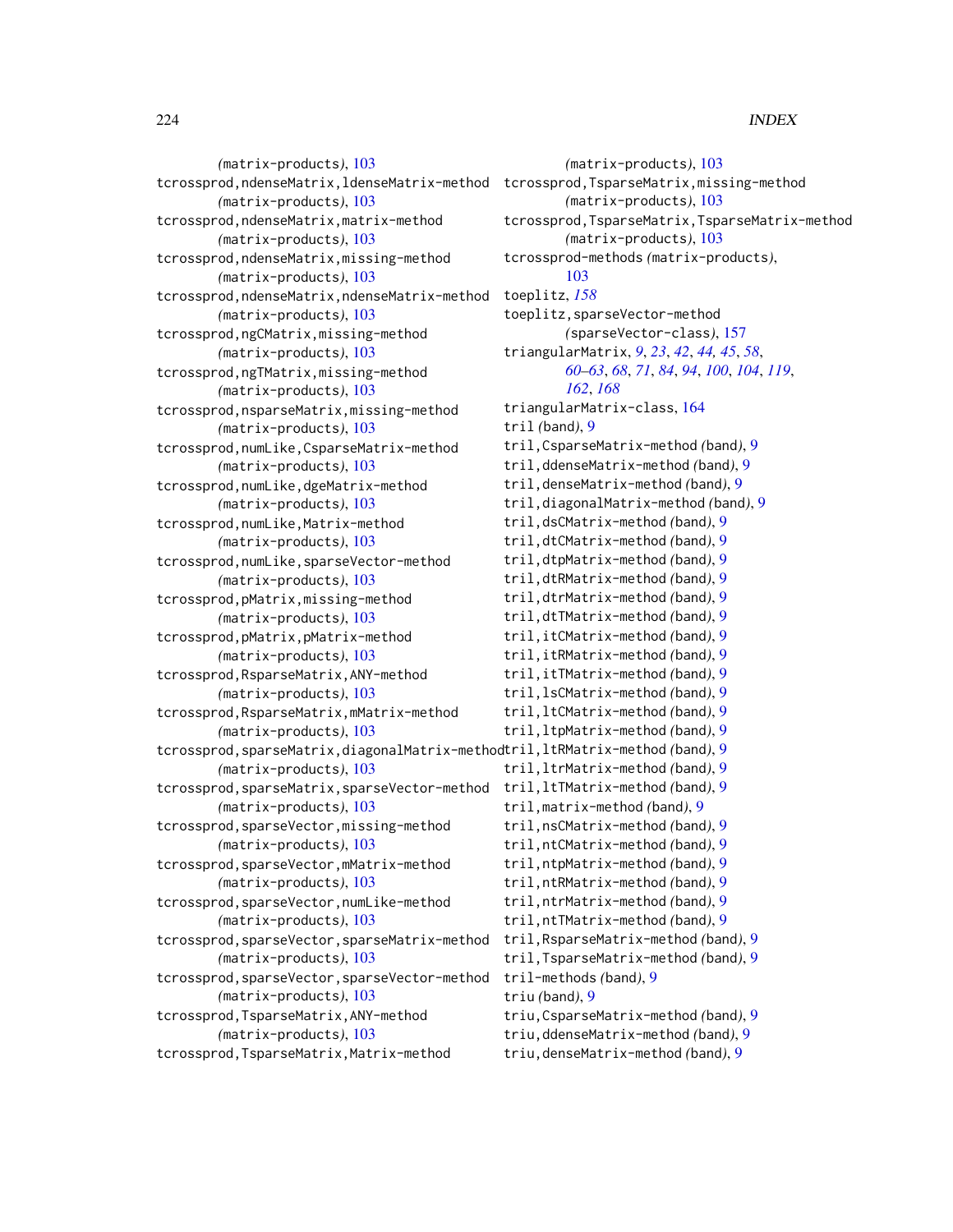```
triu,diagonalMatrix-method (band), 9
triu,dsCMatrix-method (band), 9
triu,dtCMatrix-method (band), 9
triu,dtpMatrix-method (band), 9
triu,dtRMatrix-method (band), 9
triu,dtrMatrix-method (band), 9
triu,dtTMatrix-method (band), 9
triu,itCMatrix-method (band), 9
triu,itRMatrix-method (band), 9
triu,itTMatrix-method (band), 9
triu,lsCMatrix-method (band), 9
triu,ltCMatrix-method (band), 9
triu,ltpMatrix-method (band), 9
triu,ltRMatrix-method (band), 9
triu,ltrMatrix-method (band), 9
triu,ltTMatrix-method (band), 9
triu,matrix-method (band), 9
triu,nsCMatrix-method (band), 9
triu,ntCMatrix-method (band), 9
triu,ntpMatrix-method (band), 9
triu,ntRMatrix-method (band), 9
triu,ntrMatrix-method (band), 9
triu,ntTMatrix-method (band), 9
triu,RsparseMatrix-method (band), 9
triu,TsparseMatrix-method (band), 9
triu-methods (band), 9
TRUE, 42, 46, 81, 82, 155
TsparseMatrix, 11–13, 40, 41, 52, 71, 72, 90,
        91, 98, 116, 145, 148–150, 160, 161,
        166, 167
TsparseMatrix-class, 165
type, 174
uniqTsparse, 40, 41, 91, 98, 166
unname, Matrix, missing-method
        (Matrix-class), 101
unname,Matrix-method (Matrix-class), 101
unpack, 122, 168
unpack,dspMatrix-method (unpack), 168
```
unpack,dtpMatrix-method *(*unpack*)*, [168](#page-167-0) unpack,sparseMatrix-method *(*unpack*)*, [168](#page-167-0) unpack,symmetricMatrix-method *(*unpack*)*, [168](#page-167-0) unpack,triangularMatrix-method *(*unpack*)*, [168](#page-167-0) Unused-classes, [169](#page-168-0) update, *[20](#page-19-0)* update,CHMfactor-method

*(*CHMfactor-class*)*, [18](#page-17-0)

updown, [169](#page-168-0) updown,ANY,ANY,ANY-method *(*updown*)*, [169](#page-168-0) updown,character,mMatrix,CHMfactor-method *(*updown*)*, [169](#page-168-0) updown,logical,mMatrix,CHMfactor-method *(*updown*)*, [169](#page-168-0) updown-methods *(*updown*)*, [169](#page-168-0) USCounties, [171](#page-170-0) validObject, *[33](#page-32-0)* warning, *[95](#page-94-0)*, *[112](#page-111-0)* which, *[43](#page-42-0)*, *[46](#page-45-0)*, *[88](#page-87-0)*, *[91](#page-90-0)*, *[108](#page-107-0)*, *[117](#page-116-0)* which,ldenseMatrix-method *(*ldenseMatrix-class*)*, [88](#page-87-0) which,ldiMatrix-method *(*diagonalMatrix-class*)*, [43](#page-42-0) which,lgTMatrix-method *(*lsparseMatrix-classes*)*, [90](#page-89-0) which,lMatrix-method *(*dMatrix-class*)*, [46](#page-45-0) which,lsparseMatrix-method *(*lsparseMatrix-classes*)*, [90](#page-89-0) which,lsparseVector-method *(*sparseVector-class*)*, [157](#page-156-0) which,lsTMatrix-method *(*lsparseMatrix-classes*)*, [90](#page-89-0) which,ltTMatrix-method *(*lsparseMatrix-classes*)*, [90](#page-89-0) which,ndenseMatrix-method *(*ndenseMatrix-class*)*, [107](#page-106-0) which,ngTMatrix-method *(*nsparseMatrix-classes*)*, [116](#page-115-0) which,nsparseMatrix-method *(*nsparseMatrix-classes*)*, [116](#page-115-0) which,nsparseVector-method *(*sparseVector-class*)*, [157](#page-156-0) which,nsTMatrix-method *(*nsparseMatrix-classes*)*, [116](#page-115-0) which,ntTMatrix-method *(*nsparseMatrix-classes*)*, [116](#page-115-0) writeMM, *[153](#page-152-0)* writeMM *(*externalFormats*)*, [65](#page-64-0) writeMM,CsparseMatrix-method *(*externalFormats*)*, [65](#page-64-0) writeMM,sparseMatrix-method *(*externalFormats*)*, [65](#page-64-0) wrld\_1deg, [172](#page-171-0) xsparseVector-class *(*sparseVector-class*)*, [157](#page-156-0)